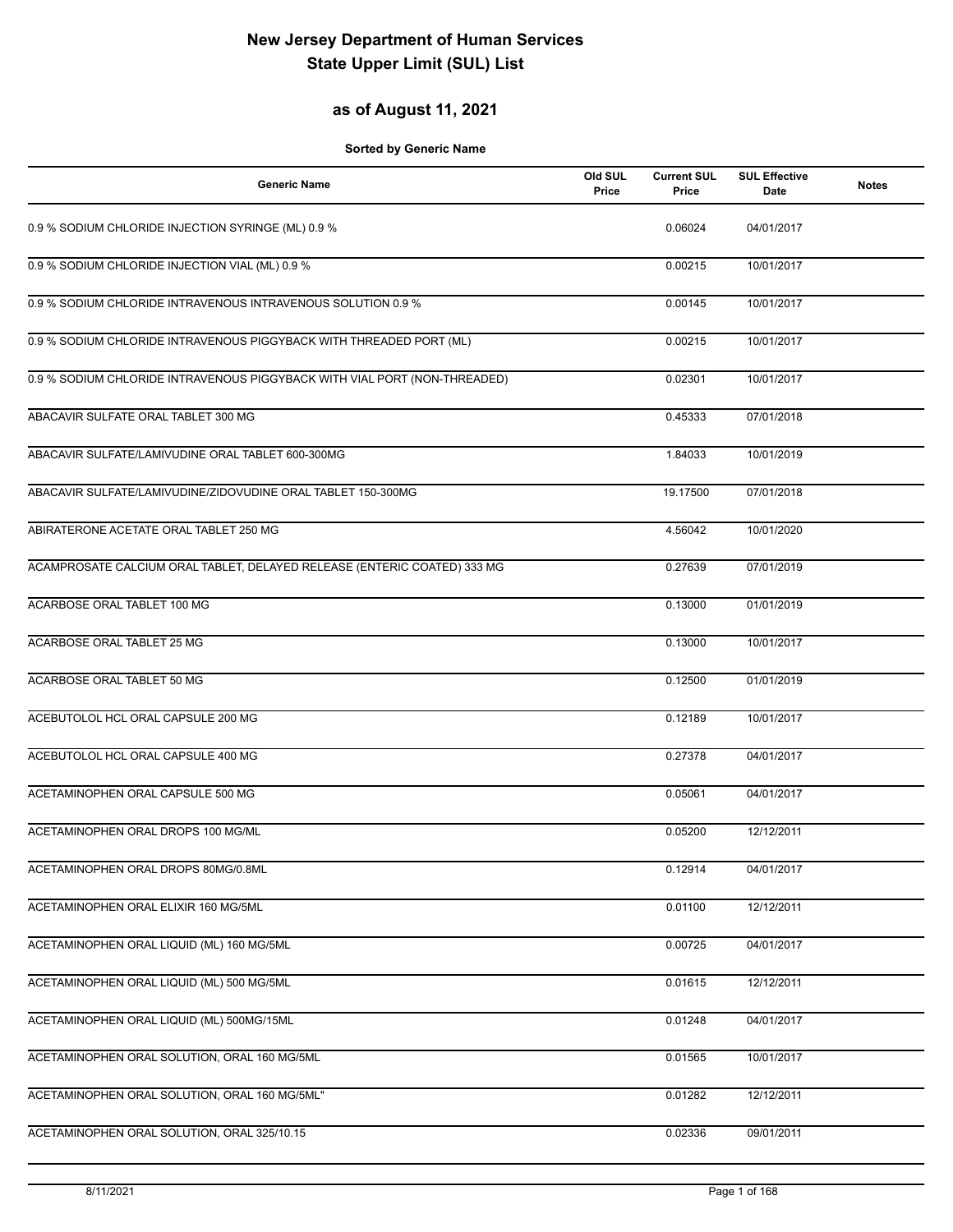## **as of August 11, 2021**

| <b>Generic Name</b>                                                    | Old SUL<br>Price | <b>Current SUL</b><br>Price | <b>SUL Effective</b><br>Date | <b>Notes</b> |
|------------------------------------------------------------------------|------------------|-----------------------------|------------------------------|--------------|
| ACETAMINOPHEN ORAL SOLUTION, ORAL 650MG/20.3                           |                  | 0.02336                     | 12/12/2011                   |              |
| ACETAMINOPHEN ORAL SUSPENSION, DROPS(FINAL DOSAGE FORM)(ML) 100 MG/ML  |                  | 0.05200                     | 12/12/2011                   |              |
| ACETAMINOPHEN ORAL SUSPENSION, DROPS(FINAL DOSAGE FORM)(ML) 80MG/0.8ML |                  | 0.03484                     | 10/01/2017                   |              |
| ACETAMINOPHEN ORAL SUSPENSION, ORAL (FINAL DOSE FORM) 160 MG/5ML       |                  | 0.01814                     | 10/01/2017                   |              |
| ACETAMINOPHEN ORAL SUSPENSION, ORAL (FINAL DOSE FORM) 160 MG/5ML       |                  | 0.01166                     | 10/01/2017                   |              |
| ACETAMINOPHEN ORAL SUSPENSION, ORAL (FINAL DOSE FORM) 325/10.15        |                  | 0.01166                     | 10/01/2017                   |              |
| ACETAMINOPHEN ORAL SUSPENSION, ORAL (FINAL DOSE FORM) 650MG/20.3       |                  | 0.01741                     | 12/12/2011                   |              |
| ACETAMINOPHEN ORAL SYRINGE (ML) 160 MG/5ML                             |                  | 0.01509                     | 04/01/2017                   |              |
| ACETAMINOPHEN ORAL SYRINGE (ML) 80MG/2.5ML                             |                  | 0.01509                     | 04/01/2017                   |              |
| ACETAMINOPHEN ORAL TABLET 325 MG                                       |                  | 0.00533                     | 10/01/2017                   |              |
| ACETAMINOPHEN ORAL TABLET 500 MG                                       |                  | 0.00844                     | 10/01/2017                   |              |
| ACETAMINOPHEN ORAL TABLET, CHEWABLE 160 MG                             |                  | 0.11550                     | 12/12/2011                   |              |
| ACETAMINOPHEN ORAL TABLET, CHEWABLE 80 MG                              |                  | 0.04133                     | 04/01/2017                   |              |
| ACETAMINOPHEN ORAL TABLET, EXTENDED RELEASE 650 MG                     |                  | 0.06143                     | 04/01/2017                   |              |
| ACETAMINOPHEN ORAL TABLET, DISINTEGRATING 160 MG                       |                  | 0.08723                     | 04/01/2017                   |              |
| ACETAMINOPHEN ORAL TABLET, DISINTEGRATING 80 MG                        |                  | 0.05211                     | 04/01/2017                   |              |
| ACETAMINOPHEN RECTAL SUPPOSITORY, RECTAL 120 MG                        |                  | 0.18917                     | 04/01/2017                   |              |
| ACETAMINOPHEN RECTAL SUPPOSITORY, RECTAL 325 MG                        |                  | 0.27591                     | 10/01/2017                   |              |
| ACETAMINOPHEN RECTAL SUPPOSITORY, RECTAL 650 MG                        |                  | 0.20552                     | 10/01/2017                   |              |
| ACETAMINOPHEN WITH CODEINE PHOSPHATE ORAL ELIXIR 120-12MG/5            |                  | 0.01348                     | 09/01/2011                   |              |
| ACETAMINOPHEN WITH CODEINE PHOSPHATE ORAL SOLUTION, ORAL 120-12MG/5    |                  | 0.01189                     | 04/01/2017                   |              |
| ACETAMINOPHEN WITH CODEINE PHOSPHATE ORAL SOLUTION, ORAL 120-12MG/5    |                  | 0.01600                     | 04/01/2017                   |              |
| ACETAMINOPHEN WITH CODEINE PHOSPHATE ORAL SOLUTION, ORAL 300MG/12.5    |                  | 0.01600                     | 04/01/2017                   |              |
| ACETAMINOPHEN WITH CODEINE PHOSPHATE ORAL TABLET 300MG-15MG            |                  | 0.15346                     | 04/01/2017                   |              |
| ACETAMINOPHEN WITH CODEINE PHOSPHATE ORAL TABLET 300MG-30MG            |                  | 0.07720                     | 10/01/2020                   |              |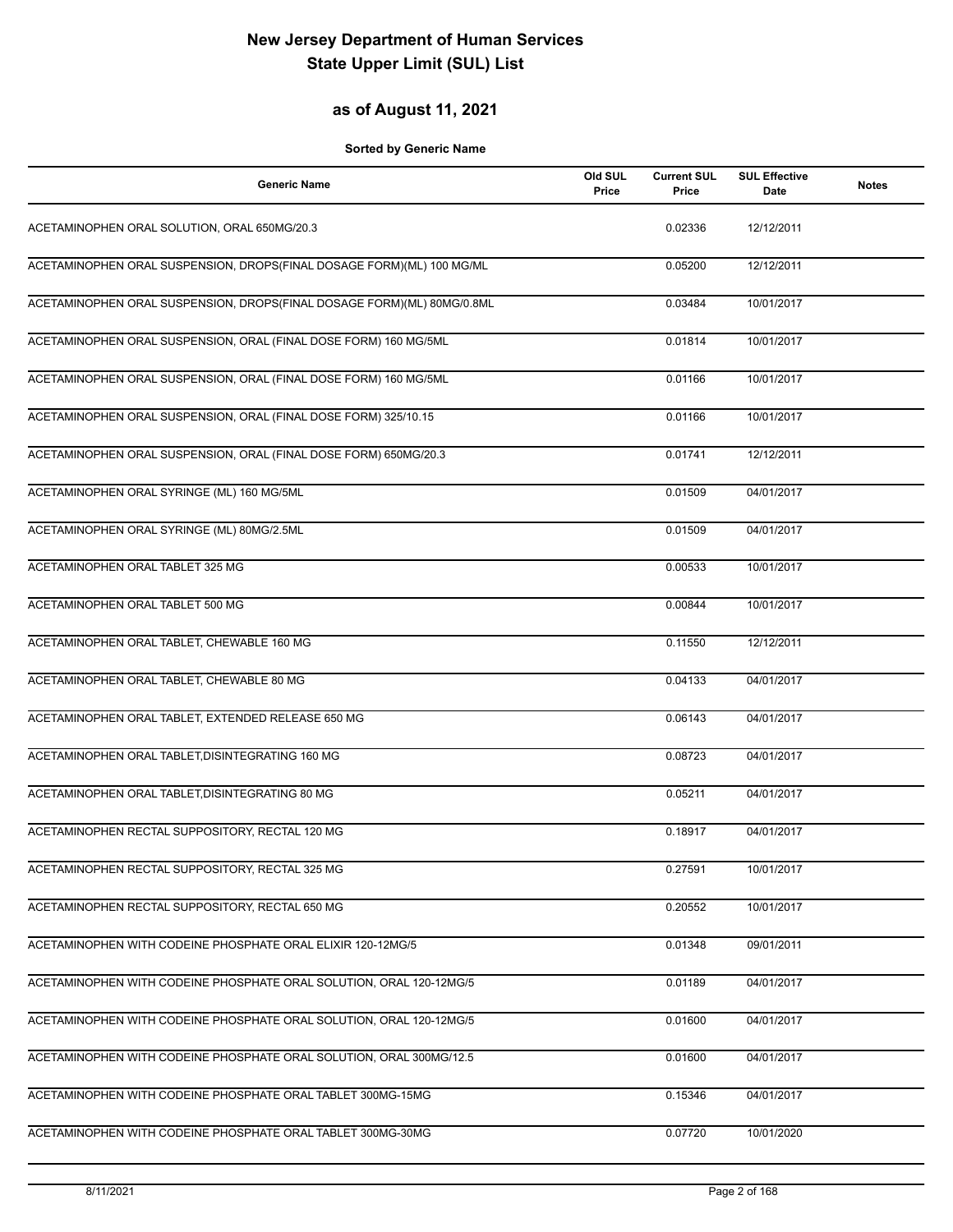## **as of August 11, 2021**

| <b>Generic Name</b>                                                                      | Old SUL<br>Price | <b>Current SUL</b><br>Price | <b>SUL Effective</b><br>Date | <b>Notes</b> |
|------------------------------------------------------------------------------------------|------------------|-----------------------------|------------------------------|--------------|
| ACETAMINOPHEN WITH CODEINE PHOSPHATE ORAL TABLET 300MG-60MG                              |                  | 0.14271                     | 10/01/2017                   |              |
| ACETAMINOPHEN/CAFFEINE/DIHYDROCODEINE BITARTRATE ORAL CAPSULE 320.5-30MG                 |                  | 2.74353                     | 04/01/2017                   |              |
| ACETAMINOPHEN/DEXTROMETHORPHAN HBR ORAL LIQUID (ML) 1000-30/30                           |                  | 0.01898                     | 04/01/2017                   |              |
| ACETAMINOPHEN/DEXTROMETHORPHAN HBR ORAL SUSPENSION, ORAL (FINAL DOSE<br>FORM) 160-5MG/5  |                  | 0.04194                     | 04/01/2017                   |              |
| ACETAMINOPHEN/DIPHENHYDRAMINE HCL ORAL TABLET 325-12.5MG                                 |                  | 0.01982                     | 04/01/2017                   |              |
| ACETAMINOPHEN/DIPHENHYDRAMINE HCL ORAL TABLET 500MG-25MG                                 |                  | 0.04246                     | 04/01/2017                   |              |
| ACETAZOLAMIDE ORAL CAPSULE, EXTENDED RELEASE 500 MG                                      |                  | 0.33990                     | 01/01/2019                   |              |
| ACETAZOLAMIDE ORAL TABLET 125 MG                                                         |                  | 1.03013                     | 10/01/2017                   |              |
| ACETAZOLAMIDE ORAL TABLET 250 MG                                                         |                  | 0.56303                     | 04/01/2021                   |              |
| ACETAZOLAMIDE SODIUM INJECTION VIAL (EA) 500 MG                                          |                  | 40.00000                    | 04/01/2017                   |              |
| ACETIC ACID IRRIGATION SOLUTION, IRRIGATION 0.25 %                                       |                  | 0.00116                     | 10/01/2017                   |              |
| ACETIC ACID OTIC SOLUTION, NON-ORAL 2 %                                                  |                  | 1.05467                     | 07/01/2019                   |              |
| ACETIC ACID/ALUMINUM ACETATE OTIC DROPS 2 %                                              |                  | 0.92487                     | 04/01/2017                   |              |
| ACETIC ACID/ANTIPYRINE/BENZOCAINE/POLICOSANOL NO.1/AL ACETAT OTIC DROPS 5.4<br>$% -1.4%$ |                  | 11.92038                    | 12/12/2011                   |              |
| ACETYLCYSTEINE INTRAVENOUS VIAL (ML) 200 MG/ML                                           |                  | 6.25000                     | 04/01/2017                   |              |
| ACETYLCYSTEINE MISCELLANEOUS VIAL (ML) 100 MG/ML                                         |                  | 0.31485                     | 04/01/2017                   |              |
| ACETYLCYSTEINE MISCELLANEOUS VIAL (ML) 200 MG/ML                                         |                  | 0.19900                     | 04/01/2020                   |              |
| ACETYLCYSTEINE/MECOBALAMIN/LEVOMEFOLATE CALCIUM ORAL TABLET 600-2-6 MG                   |                  | 1.79867                     | 07/01/2016                   |              |
| ACITRETIN ORAL CAPSULE 10 MG                                                             |                  | 6.66667                     | 01/01/2018                   |              |
| ACITRETIN ORAL CAPSULE 17.5 MG                                                           |                  | 30.76733                    | 04/01/2017                   |              |
| ACITRETIN ORAL CAPSULE 25 MG                                                             |                  | 9.33333                     | 07/01/2019                   |              |
| ACYCLOVIR ORAL CAPSULE 200 MG                                                            |                  | 0.05759                     | 10/01/2017                   |              |
| ACYCLOVIR ORAL SUSPENSION, ORAL (FINAL DOSE FORM) 200 MG/5ML                             |                  | 0.37206                     | 01/01/2019                   |              |
| ACYCLOVIR ORAL TABLET 400 MG                                                             |                  | 0.03700                     | 01/01/2019                   |              |
| ACYCLOVIR ORAL TABLET 800 MG                                                             |                  | 0.10462                     | 10/01/2017                   |              |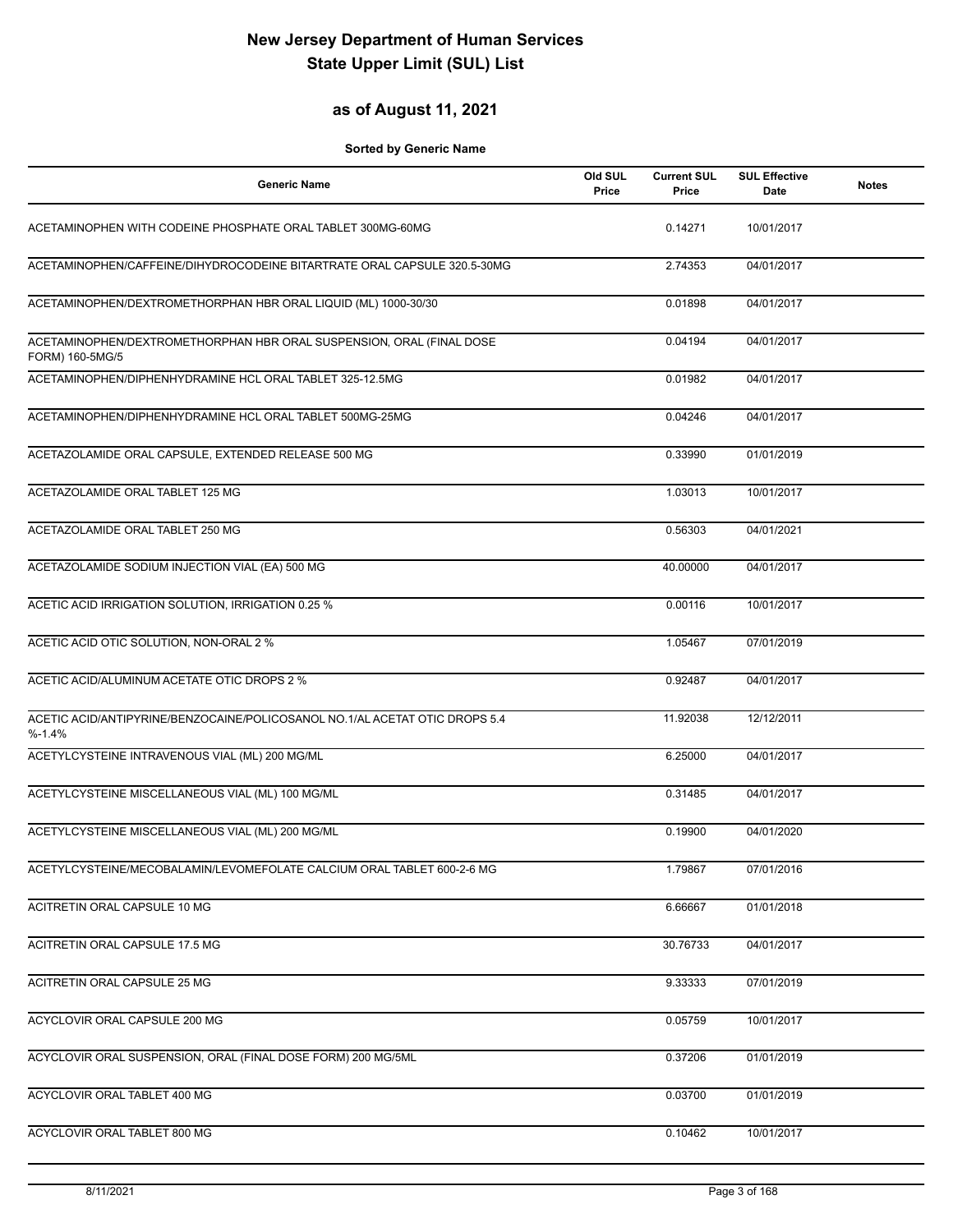## **as of August 11, 2021**

| <b>Generic Name</b>                                                 | Old SUL<br>Price | <b>Current SUL</b><br><b>Price</b> | <b>SUL Effective</b><br><b>Date</b> | <b>Notes</b> |
|---------------------------------------------------------------------|------------------|------------------------------------|-------------------------------------|--------------|
| ACYCLOVIR SODIUM INTRAVENOUS VIAL (ML) 50 MG/ML                     |                  | 0.43000                            | 04/01/2017                          |              |
| ACYCLOVIR TOPICAL CREAM (GRAM) 5 %                                  |                  | 111.35800                          | 10/01/2020                          |              |
| <b>ACYCLOVIR TOPICAL OINTMENT (GRAM) 5 %</b>                        |                  | 1.19400                            | 07/01/2021                          |              |
| ADAPALENE TOPICAL CREAM (GRAM) 0.1 %                                |                  | 2.88667                            | 01/01/2020                          |              |
| ADAPALENE TOPICAL GEL (GRAM) 0.1 %                                  |                  | 1.52333                            | 07/01/2018                          |              |
| ADAPALENE TOPICAL GEL (GRAM) 0.3 %                                  |                  | 1.71828                            | 07/01/2021                          |              |
| ADAPALENE TOPICAL GEL WITH PUMP (GRAM) 0.3 %                        |                  | 4.81072                            | 04/01/2017                          |              |
| ADAPALENE/BENZOYL PEROXIDE TOPICAL GEL WITH PUMP (GRAM) 0.1 %-2.5%  |                  | 1.24000                            | 07/01/2019                          |              |
| ADEFOVIR DIPIVOXIL ORAL TABLET 10 MG                                |                  | 22.80000                           | 07/01/2019                          |              |
| ADENOSINE INTRAVENOUS SYRINGE (ML) 3 MG/ML                          |                  | 6.50000                            | 04/01/2017                          |              |
| ADENOSINE INTRAVENOUS VIAL (ML) 3 MG/ML                             |                  | 2.75000                            | 04/01/2017                          |              |
| ADENOSINE INTRAVENOUS VIAL (ML) 3 MG/ML                             |                  | 3.09640                            | 04/01/2017                          |              |
| ALBENDAZOLE ORAL TABLET 200 MG                                      |                  | 46.93584                           | 04/01/2021                          |              |
| ALBUMIN HUMAN INTRAVENOUS INTRAVENOUS SOLUTION 25 %                 |                  | 1.14800                            | 04/01/2017                          |              |
| ALBUMIN HUMAN INTRAVENOUS INTRAVENOUS SOLUTION 5 %                  |                  | 0.25700                            | 04/01/2017                          |              |
| ALBUTEROL SULFATE INHALATION HFA AEROSOL WITH ADAPTER (GRAM) 90 MCG |                  | 2.01110                            | 10/01/2020                          |              |
| ALBUTEROL SULFATE INHALATION SOLUTION, NON-ORAL 5 MG/ML             |                  | 0.37880                            | 10/01/2017                          |              |
| ALBUTEROL SULFATE INHALATION VIAL, NEBULIZER (EA) 2.5 MG/0.5        |                  | 0.23782                            | 10/01/2017                          |              |
| ALBUTEROL SULFATE INHALATION VIAL, NEBULIZER (ML) 0.63MG/3ML        |                  | 0.11333                            | 01/01/2020                          |              |
| ALBUTEROL SULFATE INHALATION VIAL, NEBULIZER (ML) 1.25MG/3ML        |                  | 0.13760                            | 01/01/2019                          |              |
| ALBUTEROL SULFATE INHALATION VIAL, NEBULIZER (ML) 2.5 MG/3ML        |                  | 0.02600                            | 04/01/2017                          |              |
| ALBUTEROL SULFATE ORAL SYRUP 2 MG/5 ML                              |                  | 0.00661                            | 10/01/2017                          |              |
| ALBUTEROL SULFATE ORAL TABLET 2 MG                                  |                  | 3.01000                            | 07/01/2019                          |              |
| ALBUTEROL SULFATE ORAL TABLET 4 MG                                  |                  | 3.55114                            | 04/01/2017                          |              |
| ALBUTEROL SULFATE ORAL TABLET, EXTENDED RELEASE 12 HR 4 MG          |                  | 0.67335                            | 10/01/2017                          |              |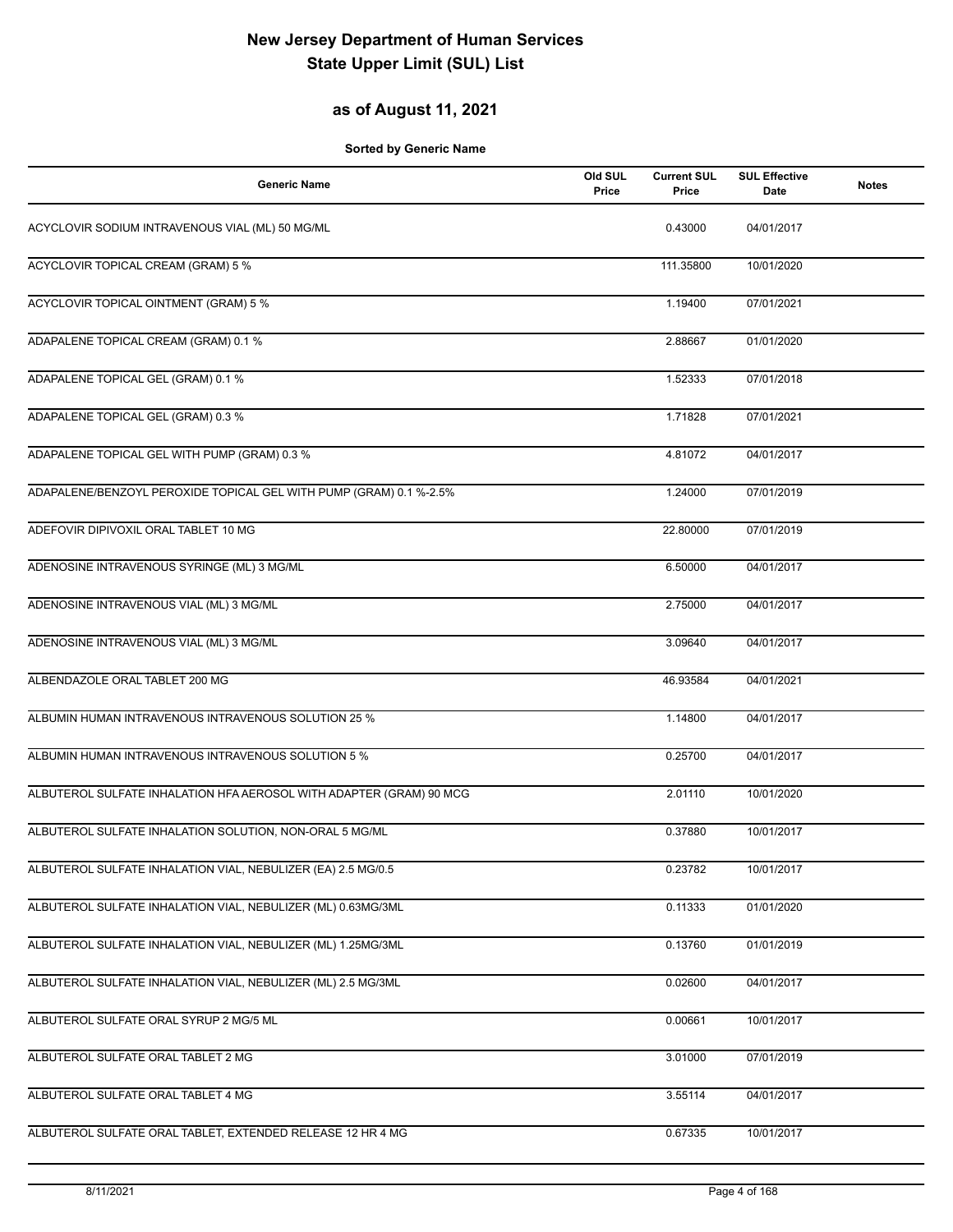## **as of August 11, 2021**

| <b>Generic Name</b>                                         | Old SUL<br>Price | <b>Current SUL</b><br>Price | <b>SUL Effective</b><br><b>Date</b> | <b>Notes</b> |
|-------------------------------------------------------------|------------------|-----------------------------|-------------------------------------|--------------|
| ALBUTEROL SULFATE ORAL TABLET, EXTENDED RELEASE 12 HR 8 MG  |                  | 1.23692                     | 10/01/2017                          |              |
| ALCLOMETASONE DIPROPIONATE TOPICAL CREAM (GRAM) 0.05 %      |                  | 0.24933                     | 04/01/2017                          |              |
| ALCLOMETASONE DIPROPIONATE TOPICAL OINTMENT (GRAM) 0.05 %   |                  | 0.89933                     | 01/01/2018                          |              |
| ALCOHOL ANTISEPTIC PADS TOPICAL PADS, MEDICATED (EA)        |                  | 0.01260                     | 04/01/2017                          |              |
| ALENDRONATE SODIUM ORAL SOLUTION, ORAL 70 MG/75ML           |                  | 0.32844                     | 04/01/2017                          |              |
| ALENDRONATE SODIUM ORAL TABLET 10 MG                        |                  | 0.13833                     | 07/01/2019                          |              |
| ALENDRONATE SODIUM ORAL TABLET 35 MG                        |                  | 0.21250                     | 01/01/2019                          |              |
| ALENDRONATE SODIUM ORAL TABLET 40 MG                        |                  | 5.27900                     | 04/01/2017                          |              |
| ALENDRONATE SODIUM ORAL TABLET 5 MG                         |                  | 0.13472                     | 04/01/2017                          |              |
| ALENDRONATE SODIUM ORAL TABLET 70 MG                        |                  | 0.13750                     | 01/01/2019                          |              |
| ALFENTANIL HCL INJECTION AMPUL (ML) 500 MCG/ML              |                  | 1.27000                     | 04/01/2017                          |              |
| ALFUZOSIN HCL ORAL TABLET, EXTENDED RELEASE 24 HR 10 MG     |                  | 0.06000                     | 01/01/2019                          |              |
| ALISKIREN HEMIFUMARATE ORAL TABLET 150 MG                   |                  | 5.26000                     | 10/01/2020                          |              |
| ALLOPURINOL ORAL TABLET 100 MG                              |                  | 0.01600                     | 01/01/2019                          |              |
| ALLOPURINOL ORAL TABLET 300 MG                              |                  | 0.03690                     | 01/01/2019                          |              |
| ALLOPURINOL SODIUM INTRAVENOUS VIAL (EA) 500 MG             |                  | 328.48038                   | 10/01/2017                          |              |
| ALMOTRIPTAN MALATE ORAL TABLET 12.5 MG                      |                  | 19.23583                    | 04/01/2019                          |              |
| ALMOTRIPTAN MALATE ORAL TABLET 6.25 MG                      |                  | 31.15933                    | 04/01/2017                          |              |
| ALOE VERA/PETROLATUM, HYDROPHILIC TOPICAL OINTMENT (GRAM)   |                  | 0.03508                     | 12/12/2011                          |              |
| ALOGLIPTIN BENZOATE ORAL TABLET 12.5 MG                     |                  | 5.28900                     | 06/27/2018                          |              |
| ALOGLIPTIN BENZOATE ORAL TABLET 25 MG                       |                  | 4.96513                     | 07/01/2021                          |              |
| ALOGLIPTIN BENZOATE ORAL TABLET 6.25 MG                     |                  | 5.81767                     | 04/01/2019                          |              |
| ALOGLIPTIN BENZOATE/METFORMIN HCL ORAL TABLET 12.5-1000     |                  | 1.75000                     | 01/01/2019                          |              |
| ALOGLIPTIN BENZOATE/METFORMIN HCL ORAL TABLET 12.5-500MG    |                  | 2.08333                     | 07/01/2018                          |              |
| ALOGLIPTIN BENZOATE/PIOGLITAZONE HCL ORAL TABLET 12.5-15 MG |                  | 6.50000                     | 04/01/2017                          |              |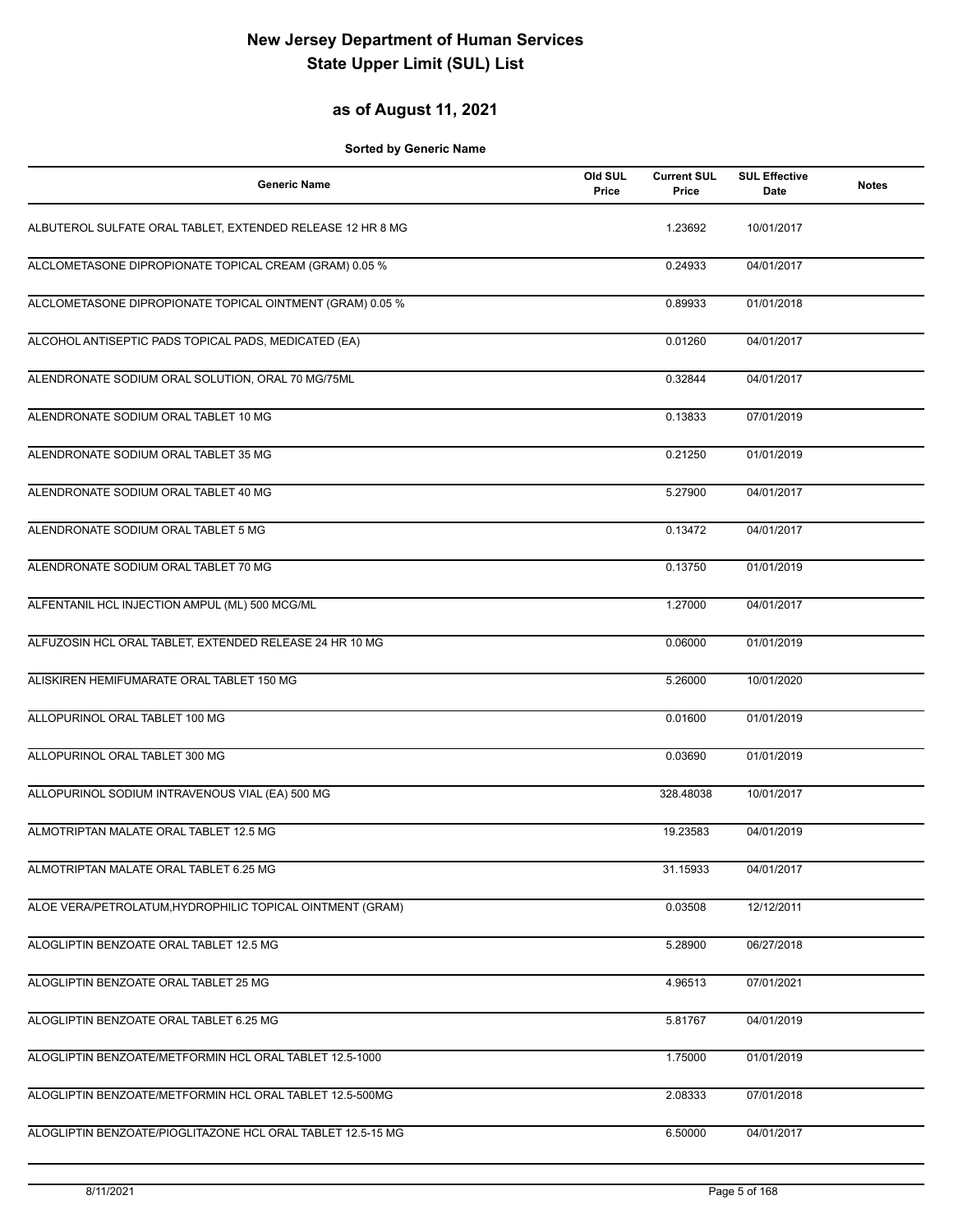## **as of August 11, 2021**

| <b>Generic Name</b>                                                   | Old SUL<br>Price | <b>Current SUL</b><br>Price | <b>SUL Effective</b><br>Date | <b>Notes</b> |
|-----------------------------------------------------------------------|------------------|-----------------------------|------------------------------|--------------|
| ALOGLIPTIN BENZOATE/PIOGLITAZONE HCL ORAL TABLET 12.5-30 MG           |                  | 6.50000                     | 04/01/2017                   |              |
| ALOGLIPTIN BENZOATE/PIOGLITAZONE HCL ORAL TABLET 12.5-45 MG           |                  | 6.50000                     | 04/01/2017                   |              |
| ALOGLIPTIN BENZOATE/PIOGLITAZONE HCL ORAL TABLET 25 MG-15MG           |                  | 6.43761                     | 04/01/2017                   |              |
| ALOGLIPTIN BENZOATE/PIOGLITAZONE HCL ORAL TABLET 25 MG-30MG           |                  | 5.50767                     | 04/01/2017                   |              |
| ALOGLIPTIN BENZOATE/PIOGLITAZONE HCL ORAL TABLET 25 MG-45MG           |                  | 6.50000                     | 04/01/2017                   |              |
| ALOSETRON HCL ORAL TABLET 0.5 MG                                      |                  | 11.33200                    | 10/01/2020                   |              |
| ALOSETRON HCL ORAL TABLET 1 MG                                        |                  | 11.35072                    | 01/01/2021                   |              |
| ALPRAZOLAM ORAL TABLET 0.25 MG                                        |                  | 0.01235                     | 07/01/2017                   |              |
| ALPRAZOLAM ORAL TABLET 0.5 MG                                         |                  | 0.01310                     | 04/01/2017                   |              |
| ALPRAZOLAM ORAL TABLET 1 MG                                           |                  | 0.01759                     | 04/01/2017                   |              |
| ALPRAZOLAM ORAL TABLET 2 MG                                           |                  | 0.02370                     | 01/01/2019                   |              |
| ALPRAZOLAM ORAL TABLET, EXTENDED RELEASE 24 HR 0.5 MG                 |                  | 0.21530                     | 04/01/2017                   |              |
| ALPRAZOLAM ORAL TABLET, EXTENDED RELEASE 24 HR 1 MG                   |                  | 0.23533                     | 04/01/2018                   |              |
| ALPRAZOLAM ORAL TABLET, EXTENDED RELEASE 24 HR 2 MG                   |                  | 0.30378                     | 04/01/2017                   |              |
| ALPRAZOLAM ORAL TABLET, EXTENDED RELEASE 24 HR 3 MG                   |                  | 0.35572                     | 04/01/2017                   |              |
| ALPRAZOLAM ORAL TABLET, DISINTEGRATING 0.25 MG                        |                  | 1.07900                     | 04/01/2017                   |              |
| ALPRAZOLAM ORAL TABLET.DISINTEGRATING 0.5 MG                          |                  | 1.29110                     | 04/01/2017                   |              |
| ALPRAZOLAM ORAL TABLET, DISINTEGRATING 1 MG                           |                  | 1.75483                     | 04/01/2017                   |              |
| ALPRAZOLAM ORAL TABLET, DISINTEGRATING 2 MG                           |                  | 3.04980                     | 04/01/2017                   |              |
| ALPROSTADIL INJECTION VIAL (ML) 500 MCG/ML                            |                  | 40.58800                    | 04/01/2017                   |              |
| ALUMINUM CHLORIDE TOPICAL SOLUTION, NON-ORAL 20 %                     |                  | 0.19526                     | 12/12/2011                   |              |
| ALUMINUM HYDROXIDE ORAL SUSPENSION, ORAL (FINAL DOSE FORM) 320 MG/5ML |                  | 0.00715                     | 04/01/2017                   |              |
| ALUMINUM HYDROXIDE ORAL SUSPENSION, ORAL (FINAL DOSE FORM) 600MG/5ML  |                  | 0.01558                     | 12/12/2011                   |              |
| AMANTADINE HCL ORAL CAPSULE 100 MG                                    |                  | 0.19742                     | 04/01/2020                   |              |
| AMANTADINE HCL ORAL SOLUTION, ORAL 50 MG/5 ML                         |                  | 0.01500                     | 04/01/2021                   |              |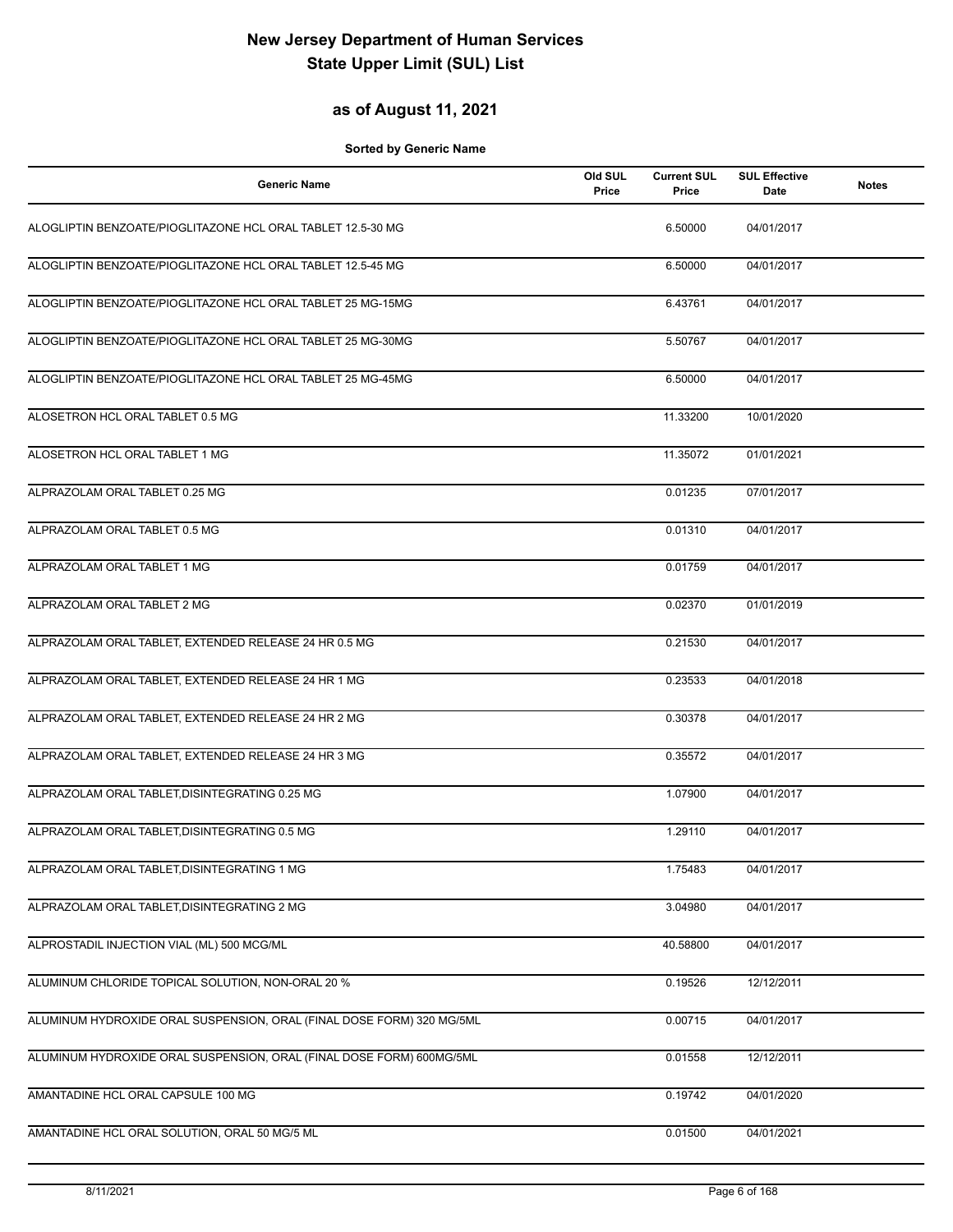## **as of August 11, 2021**

| <b>Generic Name</b>                                      | Old SUL<br>Price | <b>Current SUL</b><br>Price | <b>SUL Effective</b><br><b>Date</b> | <b>Notes</b> |
|----------------------------------------------------------|------------------|-----------------------------|-------------------------------------|--------------|
| AMANTADINE HCL ORAL TABLET 100 MG                        |                  | 0.13100                     | 10/01/2019                          |              |
| AMCINONIDE TOPICAL CREAM (GRAM) 0.1 %                    |                  | 0.90433                     | 10/01/2017                          |              |
| AMCINONIDE TOPICAL LOTION (ML) 0.1 %                     |                  | 4.52400                     | 04/01/2017                          |              |
| AMCINONIDE TOPICAL OINTMENT (GRAM) 0.1 %                 |                  | 5.40000                     | 04/01/2017                          |              |
| AMIFOSTINE CRYSTALLINE INTRAVENOUS VIAL (EA) 500 MG      |                  | 451.93333                   | 04/01/2017                          |              |
| AMIKACIN SULFATE INJECTION VIAL (ML) 1000MG/4ML          |                  | 1.82500                     | 04/01/2017                          |              |
| AMIKACIN SULFATE INJECTION VIAL (ML) 500 MG/2ML          |                  | 1.85000                     | 04/01/2017                          |              |
| AMILORIDE HCL ORAL TABLET 5 MG                           |                  | 0.14880                     | 01/01/2020                          |              |
| AMILORIDE HCL/HYDROCHLOROTHIAZIDE ORAL TABLET 5 MG-50 MG |                  | 0.02663                     | 10/01/2017                          |              |
| AMINOCAPROIC ACID INTRAVENOUS VIAL (ML) 250 MG/ML        |                  | 0.05624                     | 10/01/2017                          |              |
| AMINOCAPROIC ACID ORAL SOLUTION, ORAL 250 MG/ML          |                  | 1.11854                     | 12/12/2011                          |              |
| AMINOCAPROIC ACID ORAL TABLET 500 MG                     |                  | 1.56704                     | 12/12/2011                          |              |
| AMINOPHYLLINE INTRAVENOUS VIAL (ML) 250MG/10ML           |                  | 1.12000                     | 04/01/2017                          |              |
| AMINOPHYLLINE INTRAVENOUS VIAL (ML) 500MG/20ML           |                  | 0.32000                     | 04/01/2017                          |              |
| AMINOPHYLLINE ORAL TABLET 100 MG                         |                  | 0.03208                     | 12/12/2011                          |              |
| AMIODARONE HCL INTRAVENOUS SYRINGE (ML) 150 MG/3ML       |                  | 4.33333                     | 04/01/2017                          |              |
| AMIODARONE HCL INTRAVENOUS VIAL (ML) 50 MG/ML            |                  | 0.63518                     | 04/01/2017                          |              |
| AMIODARONE HCL ORAL TABLET 100 MG                        |                  | 1.69500                     | 10/01/2020                          |              |
| AMIODARONE HCL ORAL TABLET 200 MG                        |                  | 0.07850                     | 01/01/2019                          |              |
| AMIODARONE HCL ORAL TABLET 400 MG                        |                  | 2.63667                     | 04/01/2017                          |              |
| AMITRIPTYLINE HCL ORAL TABLET 10 MG                      |                  | 0.01779                     | 10/01/2017                          |              |
| AMITRIPTYLINE HCL ORAL TABLET 100 MG                     |                  | 0.28650                     | 07/01/2019                          |              |
| AMITRIPTYLINE HCL ORAL TABLET 150 MG                     |                  | 0.29900                     | 01/01/2020                          |              |
| AMITRIPTYLINE HCL ORAL TABLET 25 MG                      |                  | 0.04490                     | 01/01/2019                          |              |
| AMITRIPTYLINE HCL ORAL TABLET 50 MG                      |                  | 0.08705                     | 07/01/2019                          |              |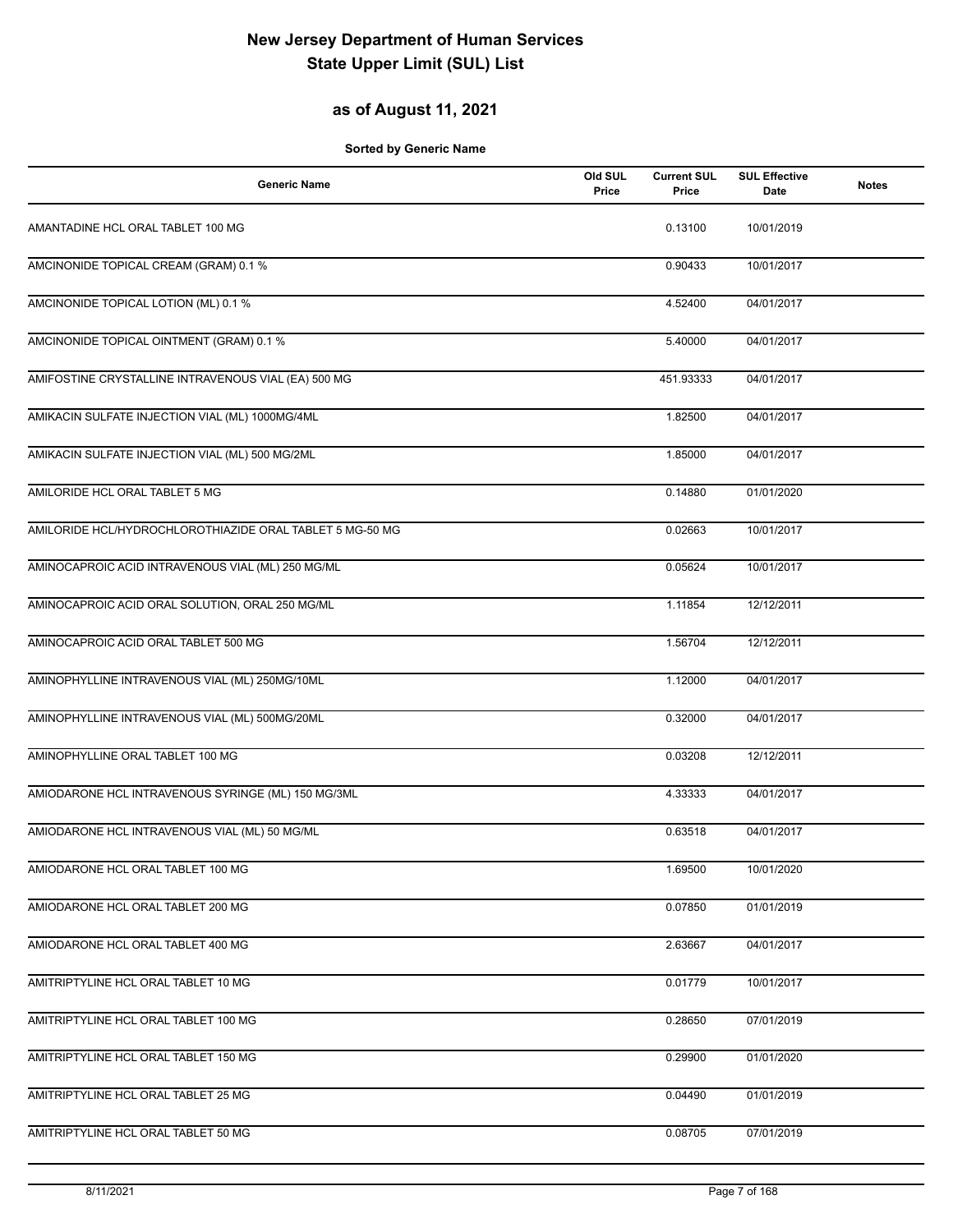### **as of August 11, 2021**

| <b>Generic Name</b>                                             | Old SUL<br>Price | <b>Current SUL</b><br>Price | <b>SUL Effective</b><br>Date | <b>Notes</b> |
|-----------------------------------------------------------------|------------------|-----------------------------|------------------------------|--------------|
| AMITRIPTYLINE HCL ORAL TABLET 75 MG                             |                  | 0.20000                     | 10/01/2020                   |              |
| AMITRIPTYLINE HCL/CHLORDIAZEPOXIDE ORAL TABLET 12.5MG-5MG       |                  | 0.50211                     | 10/01/2017                   |              |
| AMITRIPTYLINE HCL/CHLORDIAZEPOXIDE ORAL TABLET 25 MG-10MG       |                  | 1.58180                     | 10/01/2017                   |              |
| AMLODIPINE BESYLATE ORAL TABLET 10 MG                           |                  | 0.01200                     | 04/01/2017                   |              |
| AMLODIPINE BESYLATE ORAL TABLET 2.5 MG                          |                  | 0.01252                     | 04/01/2017                   |              |
| AMLODIPINE BESYLATE ORAL TABLET 5 MG                            |                  | 0.01000                     | 04/01/2017                   |              |
| AMLODIPINE BESYLATE/ATORVASTATIN CALCIUM ORAL TABLET 10 MG-10MG |                  | 1.46667                     | 01/01/2020                   |              |
| AMLODIPINE BESYLATE/ATORVASTATIN CALCIUM ORAL TABLET 10 MG-20MG |                  | 1.99467                     | 01/01/2019                   |              |
| AMLODIPINE BESYLATE/ATORVASTATIN CALCIUM ORAL TABLET 10 MG-40MG |                  | 2.88600                     | 04/01/2020                   |              |
| AMLODIPINE BESYLATE/ATORVASTATIN CALCIUM ORAL TABLET 10 MG-80MG |                  | 5.53825                     | 04/01/2017                   |              |
| AMLODIPINE BESYLATE/ATORVASTATIN CALCIUM ORAL TABLET 2.5MG-10MG |                  | 4.34266                     | 04/01/2017                   |              |
| AMLODIPINE BESYLATE/ATORVASTATIN CALCIUM ORAL TABLET 2.5MG-20MG |                  | 4.82300                     | 04/01/2020                   |              |
| AMLODIPINE BESYLATE/ATORVASTATIN CALCIUM ORAL TABLET 2.5MG-40MG |                  | 6.03400                     | 04/01/2017                   |              |
| AMLODIPINE BESYLATE/ATORVASTATIN CALCIUM ORAL TABLET 5 MG-10 MG |                  | 2.91367                     | 04/01/2017                   |              |
| AMLODIPINE BESYLATE/ATORVASTATIN CALCIUM ORAL TABLET 5 MG-20 MG |                  | 2.74000                     | 07/01/2018                   |              |
| AMLODIPINE BESYLATE/ATORVASTATIN CALCIUM ORAL TABLET 5 MG-40 MG |                  | 3.09133                     | 04/01/2020                   |              |
| AMLODIPINE BESYLATE/ATORVASTATIN CALCIUM ORAL TABLET 5 MG-80 MG |                  | 3.28900                     | 07/01/2019                   |              |
| AMLODIPINE BESYLATE/BENAZEPRIL HCL ORAL CAPSULE 10 MG-20MG      |                  | 0.07250                     | 10/01/2017                   |              |
| AMLODIPINE BESYLATE/BENAZEPRIL HCL ORAL CAPSULE 10 MG-40MG      |                  | 0.13100                     | 01/01/2020                   |              |
| AMLODIPINE BESYLATE/BENAZEPRIL HCL ORAL CAPSULE 2.5MG-10MG      |                  | 0.05000                     | 07/01/2018                   |              |
| AMLODIPINE BESYLATE/BENAZEPRIL HCL ORAL CAPSULE 5 MG-10 MG      |                  | 0.07450                     | 10/01/2018                   |              |
| AMLODIPINE BESYLATE/BENAZEPRIL HCL ORAL CAPSULE 5 MG-20 MG      |                  | 0.07850                     | 01/01/2019                   |              |
| AMLODIPINE BESYLATE/BENAZEPRIL HCL ORAL CAPSULE 5 MG-40 MG      |                  | 0.11005                     | 10/01/2017                   |              |
| AMLODIPINE BESYLATE/OLMESARTAN MEDOXOMIL ORAL TABLET 10 MG-20MG |                  | 0.31333                     | 01/01/2020                   |              |
| AMLODIPINE BESYLATE/OLMESARTAN MEDOXOMIL ORAL TABLET 10 MG-40MG |                  | 0.49867                     | 07/01/2019                   |              |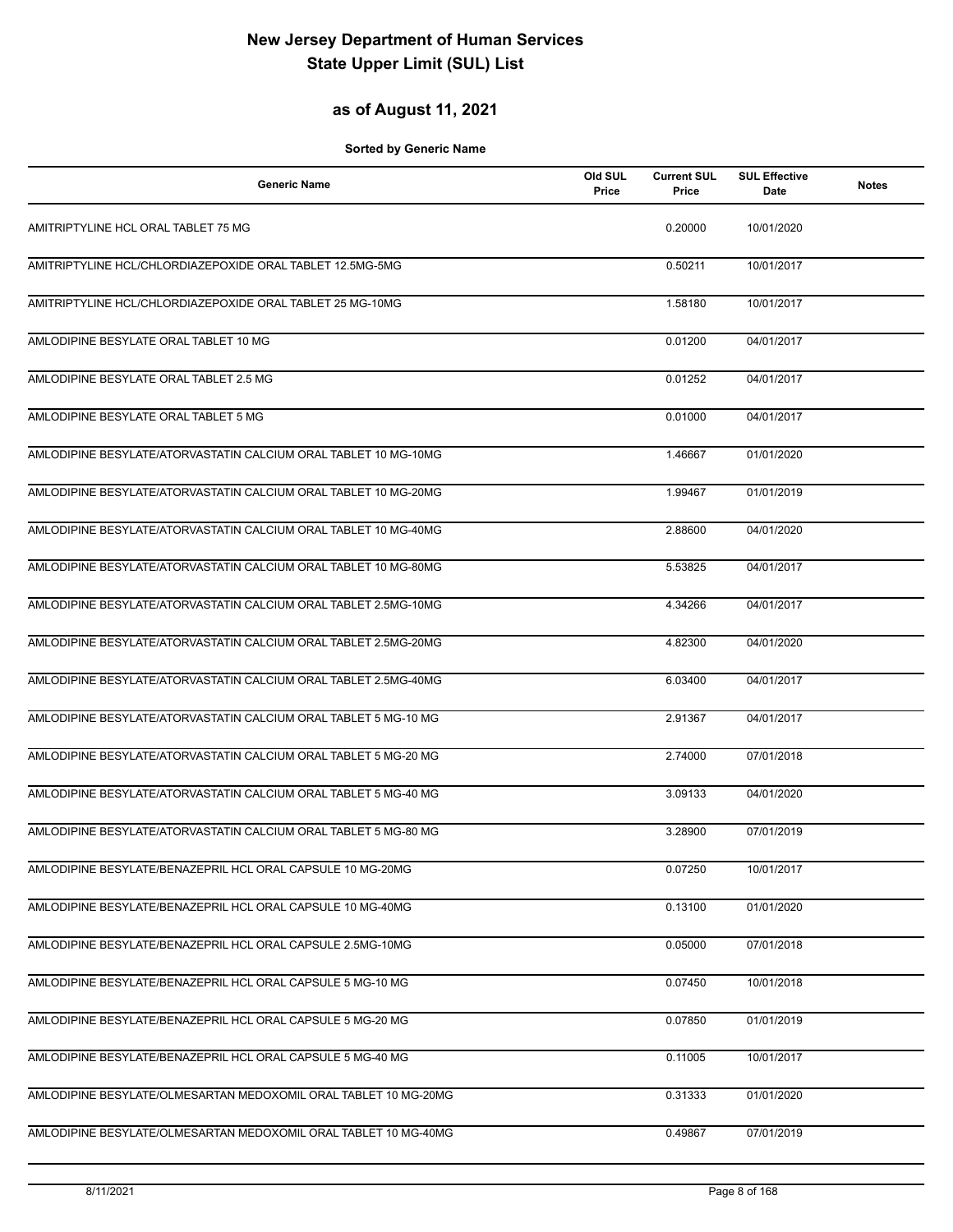### **as of August 11, 2021**

| <b>Generic Name</b>                                                      | Old SUL<br>Price | <b>Current SUL</b><br>Price | <b>SUL Effective</b><br>Date | <b>Notes</b> |
|--------------------------------------------------------------------------|------------------|-----------------------------|------------------------------|--------------|
| AMLODIPINE BESYLATE/OLMESARTAN MEDOXOMIL ORAL TABLET 5 MG-20 MG          |                  | 0.36000                     | 04/01/2019                   |              |
| AMLODIPINE BESYLATE/OLMESARTAN MEDOXOMIL ORAL TABLET 5 MG-40 MG          |                  | 0.68867                     | 07/01/2018                   |              |
| AMLODIPINE BESYLATE/VALSARTAN ORAL TABLET 10MG-160MG                     |                  | 0.34522                     | 01/01/2020                   |              |
| AMLODIPINE BESYLATE/VALSARTAN ORAL TABLET 10MG-320MG                     |                  | 0.43333                     | 01/01/2018                   |              |
| AMLODIPINE BESYLATE/VALSARTAN ORAL TABLET 5 MG-160MG                     |                  | 0.25000                     | 01/01/2019                   |              |
| AMLODIPINE BESYLATE/VALSARTAN ORAL TABLET 5 MG-320MG                     |                  | 0.38367                     | 04/01/2017                   |              |
| AMLODIPINE BESYLATE/VALSARTAN/HYDROCHLOROTHIAZIDE ORAL TABLET 10-160-25  |                  | 0.91533                     | 07/01/2018                   |              |
| AMLODIPINE BESYLATE/VALSARTAN/HYDROCHLOROTHIAZIDE ORAL TABLET 10-320-25  |                  | 0.94467                     | 07/01/2019                   |              |
| AMLODIPINE BESYLATE/VALSARTAN/HYDROCHLOROTHIAZIDE ORAL TABLET 10MG-160MG |                  | 1.15000                     | 10/01/2020                   |              |
| AMLODIPINE BESYLATE/VALSARTAN/HYDROCHLOROTHIAZIDE ORAL TABLET 5-160-12.5 |                  | 1.73200                     | 10/01/2017                   |              |
| AMLODIPINE BESYLATE/VALSARTAN/HYDROCHLOROTHIAZIDE ORAL TABLET 5-160-25MG |                  | 3.41652                     | 04/01/2017                   |              |
| AMMONIA INHALATION AMPUL (EA) 15 % (W/V)                                 |                  | 0.36033                     | 04/01/2017                   |              |
| AMMONIUM IODIDE/POTASSIUM IODIDE TOPICAL TINCTURE                        |                  | 0.06339                     | 04/01/2017                   |              |
| AMMONIUM LACTATE TOPICAL CREAM (GRAM) 12 %                               |                  | 0.03572                     | 10/01/2017                   |              |
| AMMONIUM LACTATE TOPICAL LOTION (GRAM) 12 %                              |                  | 0.01927                     | 10/01/2017                   |              |
| AMOXAPINE ORAL TABLET 100 MG                                             |                  | 0.78908                     | 10/01/2017                   |              |
| AMOXAPINE ORAL TABLET 150 MG                                             |                  | 0.86368                     | 10/01/2017                   |              |
| AMOXAPINE ORAL TABLET 25 MG                                              |                  | 0.46980                     | 04/01/2017                   |              |
| AMOXAPINE ORAL TABLET 50 MG                                              |                  | 0.30823                     | 10/01/2017                   |              |
| AMOXICILLIN ORAL CAPSULE 250 MG                                          |                  | 0.04196                     | 10/01/2018                   |              |
| AMOXICILLIN ORAL CAPSULE 500 MG                                          |                  | 0.04400                     | 04/01/2017                   |              |
| AMOXICILLIN ORAL SUSPENSION, RECONSTITUTED, ORAL (ML) 125 MG/5ML         |                  | 0.01562                     | 04/01/2017                   |              |
| AMOXICILLIN ORAL SUSPENSION, RECONSTITUTED, ORAL (ML) 200 MG/5ML         |                  | 0.01730                     | 01/01/2019                   |              |
| AMOXICILLIN ORAL SUSPENSION, RECONSTITUTED, ORAL (ML) 250 MG/5ML         |                  | 0.01073                     | 10/01/2017                   |              |
| AMOXICILLIN ORAL SUSPENSION, RECONSTITUTED, ORAL (ML) 400 MG/5ML         |                  | 0.01500                     | 04/01/2017                   |              |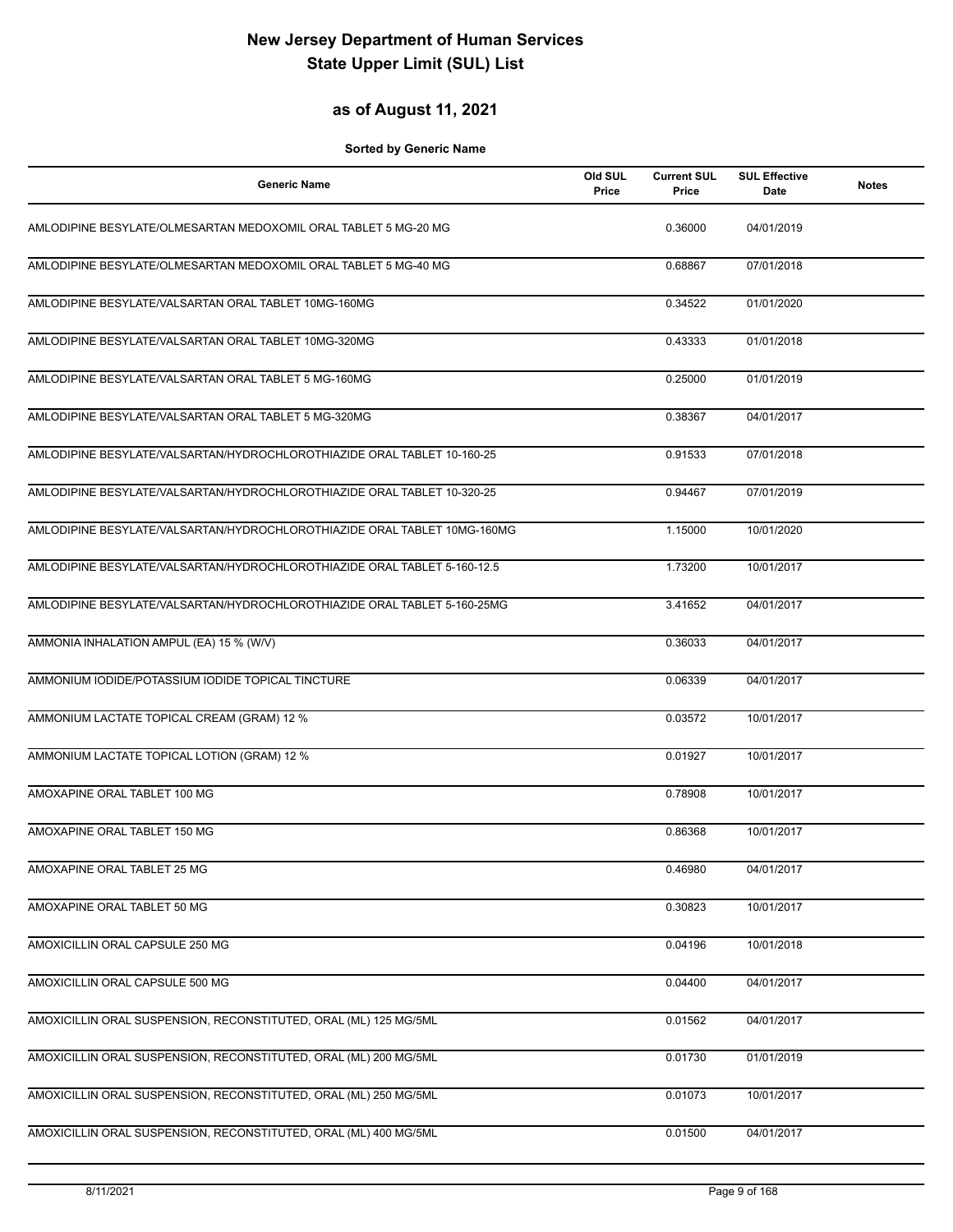## **as of August 11, 2021**

| <b>Generic Name</b>                                                                       | Old SUL<br>Price | <b>Current SUL</b><br>Price | <b>SUL Effective</b><br>Date | <b>Notes</b> |
|-------------------------------------------------------------------------------------------|------------------|-----------------------------|------------------------------|--------------|
| AMOXICILLIN ORAL TABLET 500 MG                                                            |                  | 0.13970                     | 10/01/2017                   |              |
| AMOXICILLIN ORAL TABLET 875 MG                                                            |                  | 0.08090                     | 01/01/2019                   |              |
| AMOXICILLIN ORAL TABLET, CHEWABLE 125 MG                                                  |                  | 0.06958                     | 10/01/2017                   |              |
| AMOXICILLIN ORAL TABLET, CHEWABLE 200 MG                                                  |                  | 0.21346                     | 12/12/2011                   |              |
| AMOXICILLIN ORAL TABLET, CHEWABLE 250 MG                                                  |                  | 0.23706                     | 04/01/2017                   |              |
| AMOXICILLIN ORAL TABLET, CHEWABLE 400 MG                                                  |                  | 0.53654                     | 12/12/2011                   |              |
| AMOXICILLIN/POTASSIUM CLAVULANATE ORAL SUSPENSION, RECONSTITUTED, ORAL (ML)<br>200-28.5/5 |                  | 0.03290                     | 01/01/2018                   |              |
| AMOXICILLIN/POTASSIUM CLAVULANATE ORAL SUSPENSION, RECONSTITUTED, ORAL (ML)<br>250-62.5/5 |                  | 0.37993                     | 07/01/2021                   |              |
| AMOXICILLIN/POTASSIUM CLAVULANATE ORAL SUSPENSION, RECONSTITUTED, ORAL (ML)<br>400-57MG/5 |                  | 0.03480                     | 01/01/2019                   |              |
| AMOXICILLIN/POTASSIUM CLAVULANATE ORAL SUSPENSION, RECONSTITUTED, ORAL (ML)<br>600-42.9/5 |                  | 0.04888                     | 01/01/2019                   |              |
| AMOXICILLIN/POTASSIUM CLAVULANATE ORAL TABLET 250-125 MG                                  |                  | 2.88800                     | 10/01/2020                   |              |
| AMOXICILLIN/POTASSIUM CLAVULANATE ORAL TABLET 500-125 MG                                  |                  | 0.17600                     | 01/01/2019                   |              |
| AMOXICILLIN/POTASSIUM CLAVULANATE ORAL TABLET 875-125 MG                                  |                  | 0.10250                     | 01/01/2019                   |              |
| AMOXICILLIN/POTASSIUM CLAVULANATE ORAL TABLET, CHEWABLE 200-28.5MG                        |                  | 0.17162                     | 10/01/2017                   |              |
| AMOXICILLIN/POTASSIUM CLAVULANATE ORAL TABLET, CHEWABLE 400-57MG                          |                  | 0.93867                     | 10/01/2017                   |              |
| AMOXICILLIN/POTASSIUM CLAVULANATE ORAL TABLET, EXTENDED RELEASE 12 HR<br>1000-62.5        |                  | 2.48970                     | 04/01/2017                   |              |
| AMPHETAMINE SULFATE ORAL TABLET 10 MG                                                     |                  | 5.25000                     | 04/01/2020                   |              |
| AMPHOTERICIN B INJECTION VIAL (EA) 50 MG                                                  |                  | 38.00000                    | 04/01/2017                   |              |
| AMPICILLIN SODIUM INJECTION VIAL (EA) 1 G                                                 |                  | 4.84500                     | 04/01/2017                   |              |
| AMPICILLIN SODIUM INJECTION VIAL (EA) 10 G                                                |                  | 11.37970                    | 10/01/2017                   |              |
| AMPICILLIN SODIUM INJECTION VIAL (EA) 125 MG                                              |                  | 4.17600                     | 04/01/2017                   |              |
| AMPICILLIN SODIUM INJECTION VIAL (EA) 2 G                                                 |                  | 2.55100                     | 04/01/2019                   |              |
| AMPICILLIN SODIUM INJECTION VIAL (EA) 250 MG                                              |                  | 1.84500                     | 04/01/2017                   |              |
| AMPICILLIN SODIUM INJECTION VIAL (EA) 500 MG                                              |                  | 2.37000                     | 04/01/2017                   |              |
| AMPICILLIN SODIUM INTRAVENOUS VIAL WITH THREADED PORT (EA) 1 G                            |                  | 13.10000                    | 04/01/2017                   |              |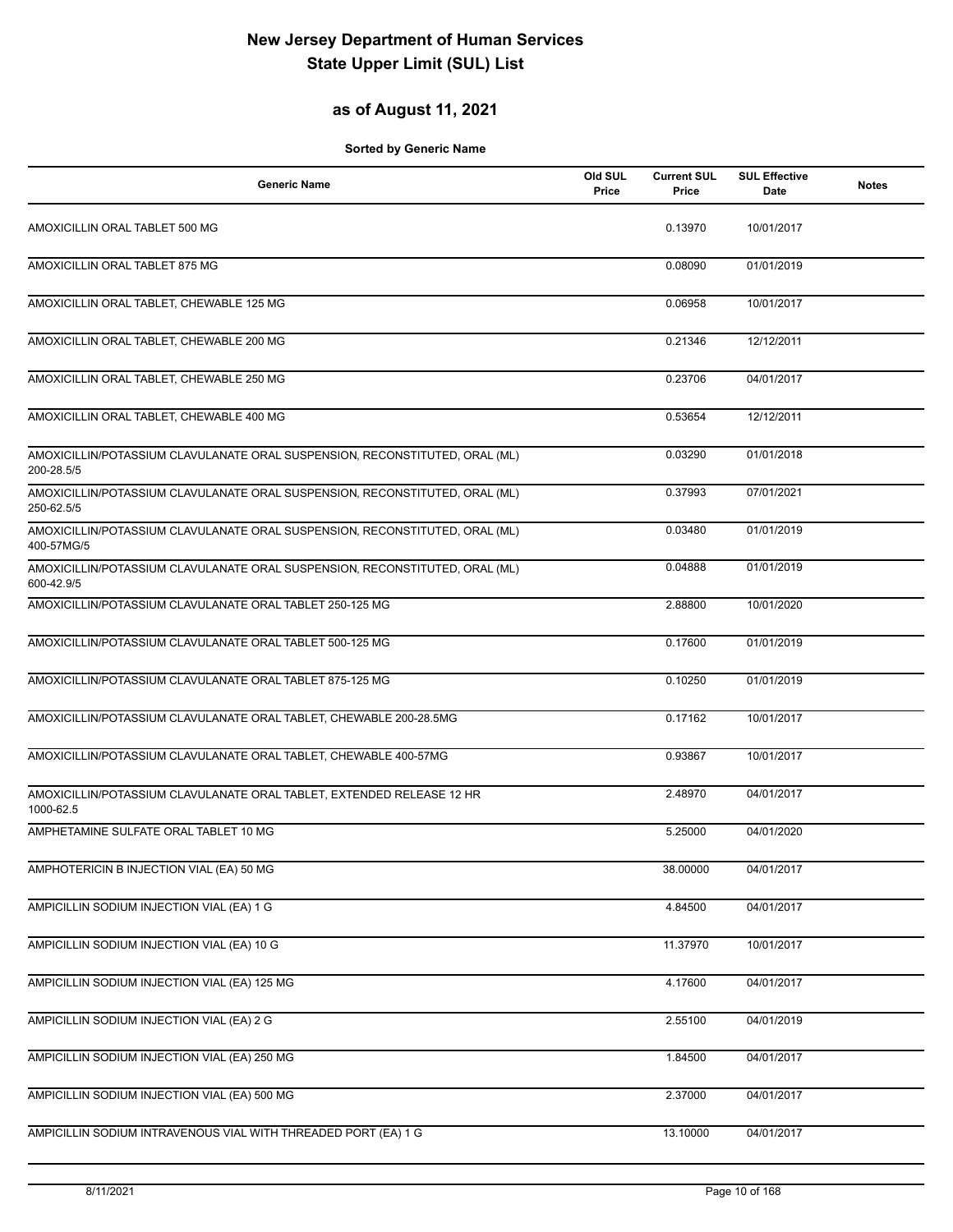## **as of August 11, 2021**

| <b>Generic Name</b>                                                                             | Old SUL<br>Price | <b>Current SUL</b><br>Price | <b>SUL Effective</b><br>Date | <b>Notes</b> |
|-------------------------------------------------------------------------------------------------|------------------|-----------------------------|------------------------------|--------------|
| AMPICILLIN SODIUM INTRAVENOUS VIAL WITH THREADED PORT (EA) 2 G                                  |                  | 25.41000                    | 04/01/2017                   |              |
| AMPICILLIN SODIUM/SULBACTAM SODIUM INJECTION VIAL (EA) 1.5 G                                    |                  | 3.74865                     | 10/01/2017                   |              |
| AMPICILLIN SODIUM/SULBACTAM SODIUM INJECTION VIAL (EA) 15 G                                     |                  | 21.86000                    | 04/01/2017                   |              |
| AMPICILLIN SODIUM/SULBACTAM SODIUM INJECTION VIAL (EA) 3 G                                      |                  | 2.50000                     | 01/01/2018                   |              |
| AMPICILLIN SODIUM/SULBACTAM SODIUM INTRAVENOUS VIAL WITH THREADED PORT (EA)<br>1.5 <sub>G</sub> |                  | 5.59500                     | 12/12/2011                   |              |
| AMPICILLIN SODIUM/SULBACTAM SODIUM INTRAVENOUS VIAL WITH THREADED PORT (EA)<br>3 G              |                  | 9.24000                     | 12/12/2011                   |              |
| AMPICILLIN TRIHYDRATE ORAL CAPSULE 250 MG                                                       |                  | 0.06979                     | 04/01/2017                   |              |
| AMPICILLIN TRIHYDRATE ORAL CAPSULE 500 MG                                                       |                  | 0.12460                     | 04/01/2017                   |              |
| AMPICILLIN TRIHYDRATE ORAL SUSPENSION, RECONSTITUTED, ORAL (ML) 125 MG/5ML                      |                  | 0.05412                     | 10/01/2017                   |              |
| AMPICILLIN TRIHYDRATE ORAL SUSPENSION, RECONSTITUTED, ORAL (ML) 250 MG/5ML                      |                  | 0.10800                     | 04/01/2017                   |              |
| ANAGRELIDE HCL ORAL CAPSULE 0.5 MG                                                              |                  | 0.22598                     | 10/01/2017                   |              |
| ANAGRELIDE HCL ORAL CAPSULE 1 MG                                                                |                  | 0.25164                     | 10/01/2017                   |              |
| ANASTROZOLE ORAL TABLET 1 MG                                                                    |                  | 0.04000                     | 01/01/2019                   |              |
| ANTIPYRINE/BENZOCAINE/GLYCERIN OTIC DROPS 5.4 %-1.4%                                            |                  | 0.72000                     | 12/12/2011                   |              |
| ANTIVENIN, LATRODECTUS MACTANS INJECTION VIAL (EA) 6000 UNIT                                    |                  | 27.71000                    | 04/01/2017                   |              |
| ANTIVENIN, MICRURUS FULVIUS INJECTION VIAL (EA)                                                 |                  | 4950.00000                  | 04/01/2017                   |              |
| APRACLONIDINE HCL OPHTHALMIC DROPS 0.5 %                                                        |                  | 10.09000                    | 07/01/2021                   |              |
| APREPITANT ORAL CAPSULE 125 MG                                                                  |                  | 254.70833                   | 04/01/2017                   |              |
| APREPITANT ORAL CAPSULE 40 MG                                                                   |                  | 87.94800                    | 04/01/2017                   |              |
| APREPITANT ORAL CAPSULE 80 MG                                                                   |                  | 163.00833                   | 04/01/2017                   |              |
| APREPITANT ORAL CAPSULE, DOSE PACK 125MG-80MG                                                   |                  | 192.33000                   | 04/01/2017                   |              |
| ARGATROBAN IN 0.9 % SODIUM CHLORIDE INTRAVENOUS INTRAVENOUS SOLUTION                            |                  | 3.17800                     | 04/01/2017                   |              |
| 250MG/250<br>ARGATROBAN IN 0.9 % SODIUM CHLORIDE INTRAVENOUS VIAL (ML) 125 MG/125               |                  | 4.53944                     | 04/01/2017                   |              |
| ARGATROBAN IN 0.9 % SODIUM CHLORIDE INTRAVENOUS VIAL (ML) 50 MG/50ML                            |                  | 3.96000                     | 04/01/2017                   |              |
| ARGATROBAN IN SODIUM CHLORIDE, ISO-OSMOTIC INTRAVENOUS VIAL (ML) 50 MG/50ML                     |                  | 4.40000                     | 04/01/2017                   |              |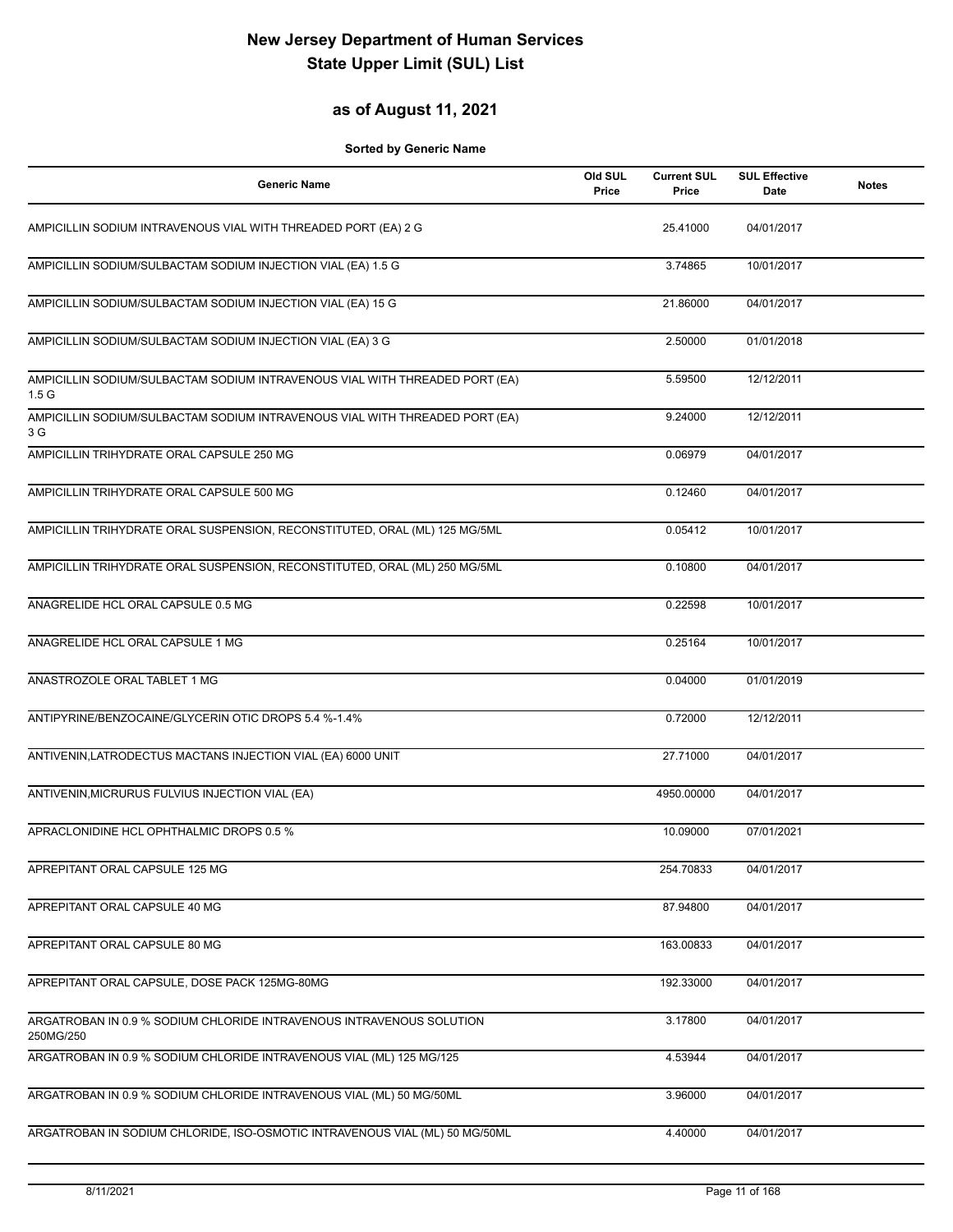## **as of August 11, 2021**

| <b>Generic Name</b>                                          | Old SUL<br>Price | <b>Current SUL</b><br>Price | <b>SUL Effective</b><br>Date | <b>Notes</b> |
|--------------------------------------------------------------|------------------|-----------------------------|------------------------------|--------------|
| ARGATROBAN INTRAVENOUS VIAL (ML) 100 MG/ML                   |                  | 204.00000                   | 04/01/2017                   |              |
| ARIPIPRAZOLE ORAL SOLUTION, ORAL 1 MG/ML                     |                  | 1.45920                     | 10/01/2019                   |              |
| ARIPIPRAZOLE ORAL TABLET 10 MG                               |                  | 0.07267                     | 01/01/2019                   |              |
| ARIPIPRAZOLE ORAL TABLET 15 MG                               |                  | 0.09600                     | 01/01/2019                   |              |
| ARIPIPRAZOLE ORAL TABLET 2 MG                                |                  | 0.08967                     | 01/01/2019                   |              |
| ARIPIPRAZOLE ORAL TABLET 20 MG                               |                  | 0.11000                     | 01/01/2019                   |              |
| ARIPIPRAZOLE ORAL TABLET 30 MG                               |                  | 0.13300                     | 01/01/2019                   |              |
| ARIPIPRAZOLE ORAL TABLET 5 MG                                |                  | 0.06633                     | 01/01/2019                   |              |
| ARIPIPRAZOLE ORAL TABLET, DISINTEGRATING 10 MG               |                  | 30.63466                    | 04/01/2017                   |              |
| ARIPIPRAZOLE ORAL TABLET, DISINTEGRATING 15 MG               |                  | 30.63466                    | 04/01/2017                   |              |
| ARMODAFINIL ORAL TABLET 150 MG                               |                  | 1.23167                     | 01/01/2019                   |              |
| ARMODAFINIL ORAL TABLET 200 MG                               |                  | 1.27067                     | 04/01/2020                   |              |
| ARMODAFINIL ORAL TABLET 250 MG                               |                  | 1.01900                     | 07/01/2018                   |              |
| ARMODAFINIL ORAL TABLET 50 MG                                |                  | 0.43671                     | 04/01/2021                   |              |
| ASCORBIC ACID INJECTION VIAL (ML) 500 MG/ML                  |                  | 1.80960                     | 04/01/2017                   |              |
| ASCORBIC ACID ORAL SYRUP 500 MG/5ML                          |                  | 0.04152                     | 12/12/2011                   |              |
| ASCORBIC ACID ORAL TABLET 1000 MG                            |                  | 0.05712                     | 12/12/2011                   |              |
| ASCORBIC ACID ORAL TABLET 250 MG                             |                  | 0.01904                     | 12/12/2011                   |              |
| ASCORBIC ACID ORAL TABLET 500 MG                             |                  | 0.03127                     | 12/12/2011                   |              |
| ASCORBIC ACID ORAL TABLET, CHEWABLE 500 MG                   |                  | 0.04863                     | 12/12/2011                   |              |
| ASPIRIN ORAL TABLET 325 MG                                   |                  | 0.01050                     | 04/01/2017                   |              |
| ASPIRIN ORAL TABLET, CHEWABLE 81 MG                          |                  | 0.01500                     | 10/01/2017                   |              |
| ASPIRIN ORAL TABLET, DELAYED RELEASE (ENTERIC COATED) 325 MG |                  | 0.01330                     | 04/01/2017                   |              |
| ASPIRIN ORAL TABLET, DELAYED RELEASE (ENTERIC COATED) 81 MG  |                  | 0.00539                     | 10/01/2017                   |              |
| ASPIRIN RECTAL SUPPOSITORY, RECTAL 300 MG                    |                  | 1.16666                     | 04/01/2017                   |              |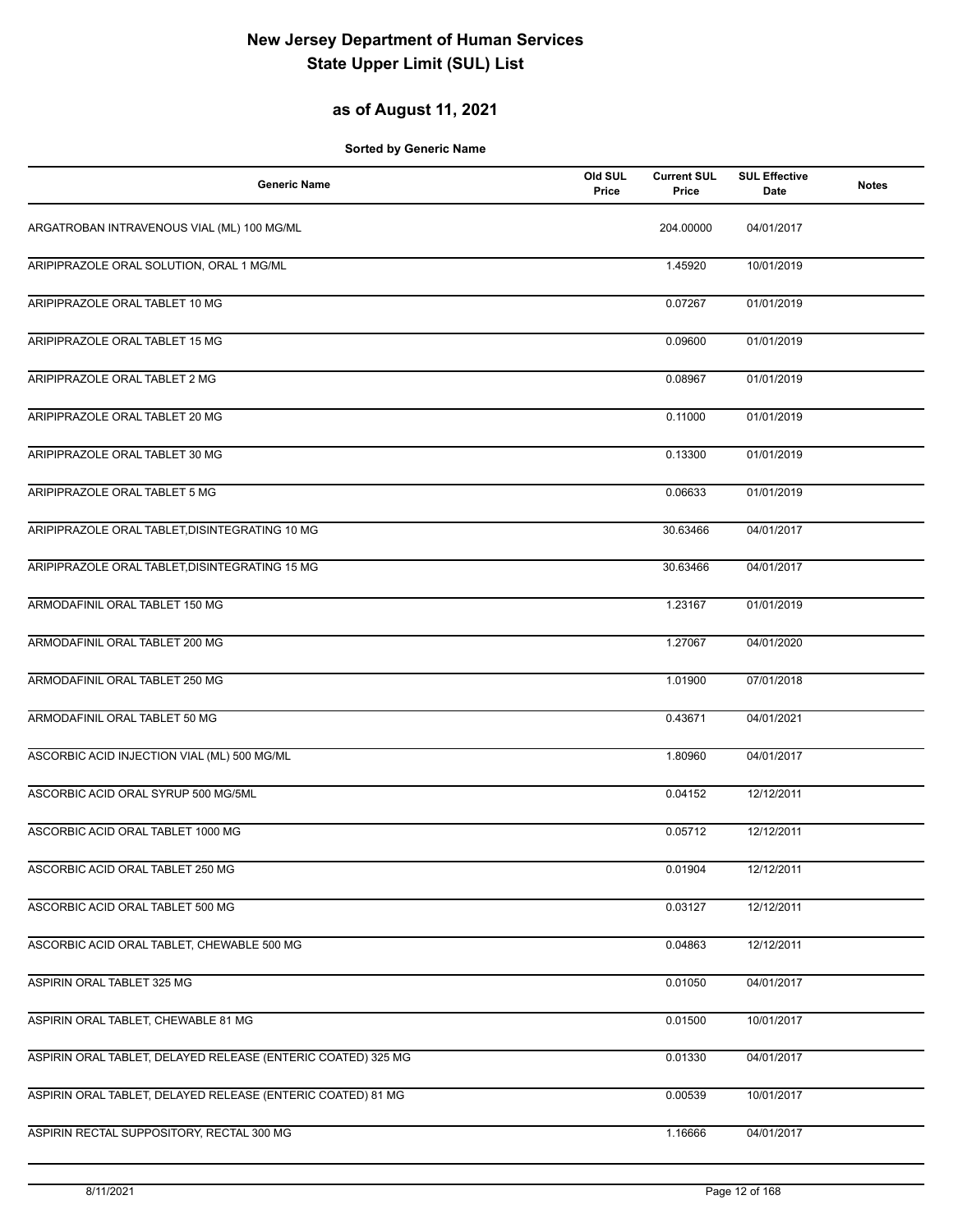### **as of August 11, 2021**

| <b>Generic Name</b>                                                               | Old SUL<br>Price | <b>Current SUL</b><br>Price | <b>SUL Effective</b><br>Date | <b>Notes</b> |
|-----------------------------------------------------------------------------------|------------------|-----------------------------|------------------------------|--------------|
| ASPIRIN RECTAL SUPPOSITORY, RECTAL 600 MG                                         |                  | 1.20666                     | 04/01/2017                   |              |
| ASPIRIN/ACETAMINOPHEN/CAFFEINE ORAL TABLET 250-250-65                             |                  | 0.05575                     | 04/01/2017                   |              |
| ASPIRIN/CAFFEINE/DIHYDROCODEINE BITARTRATE ORAL CAPSULE 356-30-16                 |                  | 1.53950                     | 04/01/2017                   |              |
| ASPIRIN/CALCIUM CARBONATE/MAGNESIUM ORAL TABLET 325 MG                            |                  | 0.01771                     | 04/01/2017                   |              |
| ASPIRIN/DIPYRIDAMOLE ORAL CAPSULE, EXTENDED RELEASE MULTIPHASE 12HR<br>25MG-200MG |                  | 1.39453                     | 01/01/2021                   |              |
| ATAZANAVIR SULFATE ORAL CAPSULE 200 MG                                            |                  | 4.48417                     | 07/01/2019                   |              |
| ATAZANAVIR SULFATE ORAL CAPSULE 300 MG                                            |                  | 7.50000                     | 10/01/2019                   |              |
| ATENOLOL ORAL TABLET 100 MG                                                       |                  | 0.02480                     | 04/01/2017                   |              |
| ATENOLOL ORAL TABLET 25 MG                                                        |                  | 0.01208                     | 04/01/2017                   |              |
| ATENOLOL ORAL TABLET 50 MG                                                        |                  | 0.00960                     | 07/01/2017                   |              |
| ATENOLOL/CHLORTHALIDONE ORAL TABLET 100MG-25MG                                    |                  | 0.07688                     | 10/01/2017                   |              |
| ATENOLOL/CHLORTHALIDONE ORAL TABLET 50 MG-25MG                                    |                  | 0.04553                     | 10/01/2017                   |              |
| ATOMOXETINE HCL ORAL CAPSULE 10 MG                                                |                  | 1.83300                     | 10/01/2020                   |              |
| ATOMOXETINE HCL ORAL CAPSULE 100 MG                                               |                  | 1.66900                     | 01/01/2020                   |              |
| ATOMOXETINE HCL ORAL CAPSULE 18 MG                                                |                  | 1.30000                     | 07/01/2019                   |              |
| ATOMOXETINE HCL ORAL CAPSULE 25 MG                                                |                  | 1.66667                     | 01/01/2019                   |              |
| ATOMOXETINE HCL ORAL CAPSULE 40 MG                                                |                  | 1.23845                     | 04/01/2021                   |              |
| ATOMOXETINE HCL ORAL CAPSULE 60 MG                                                |                  | 1.92717                     | 10/01/2020                   |              |
| ATOMOXETINE HCL ORAL CAPSULE 80 MG                                                |                  | 1.66667                     | 01/01/2020                   |              |
| ATORVASTATIN CALCIUM ORAL TABLET 10 MG                                            |                  | 0.03267                     | 04/01/2017                   |              |
| ATORVASTATIN CALCIUM ORAL TABLET 20 MG                                            |                  | 0.04500                     | 07/01/2018                   |              |
| ATORVASTATIN CALCIUM ORAL TABLET 40 MG                                            |                  | 0.05290                     | 10/01/2017                   |              |
| ATORVASTATIN CALCIUM ORAL TABLET 80 MG                                            |                  | 0.07000                     | 07/01/2018                   |              |
| ATOVAQUONE ORAL SUSPENSION, ORAL (FINAL DOSE FORM) 750 MG/5ML                     |                  | 1.42857                     | 01/01/2020                   |              |
| ATOVAQUONE/PROGUANIL HCL ORAL TABLET 250-100 MG                                   |                  | 2.19550                     | 01/01/2020                   |              |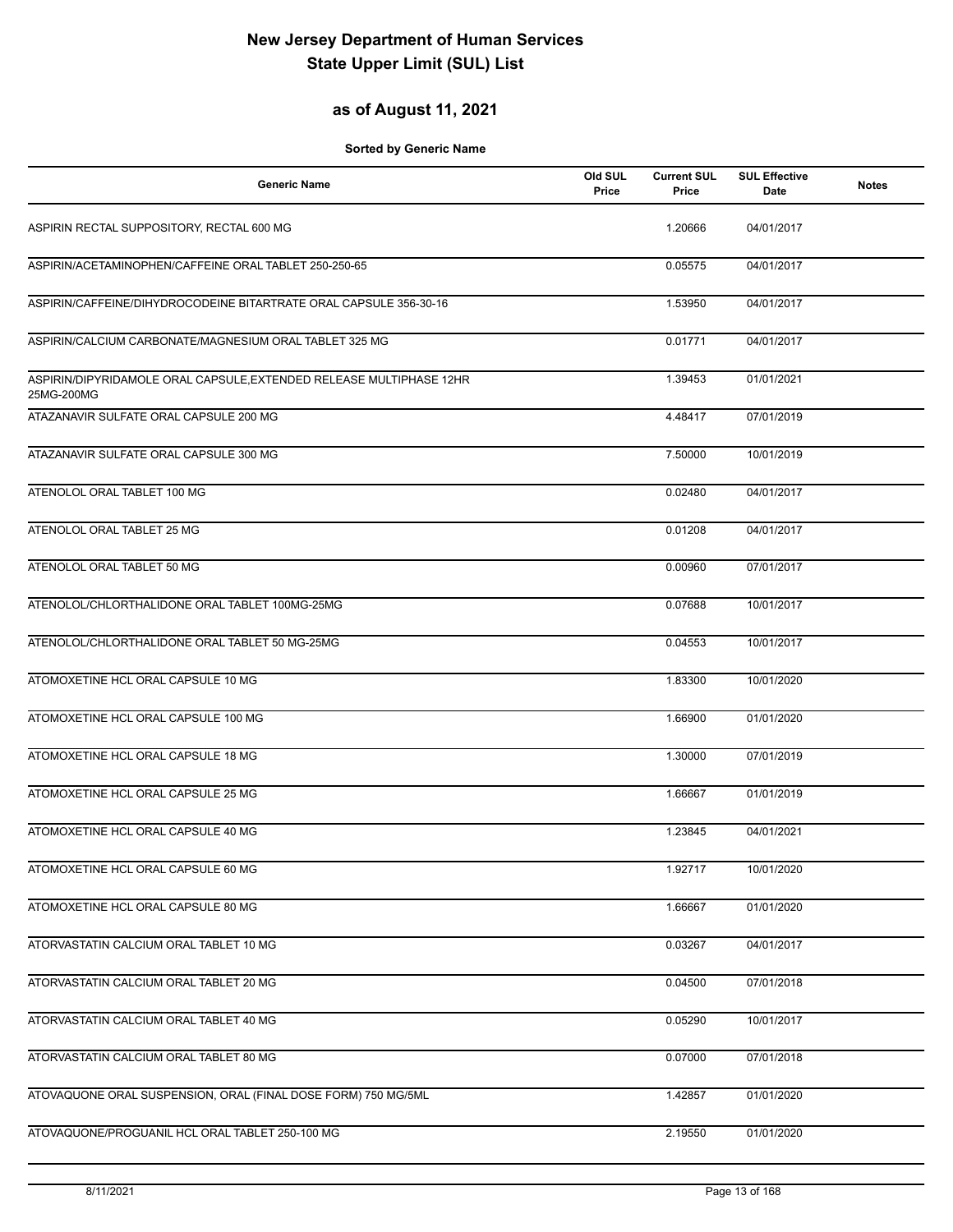### **as of August 11, 2021**

| <b>Generic Name</b>                                                                       | Old SUL<br>Price | <b>Current SUL</b><br>Price | <b>SUL Effective</b><br>Date | <b>Notes</b> |
|-------------------------------------------------------------------------------------------|------------------|-----------------------------|------------------------------|--------------|
| ATOVAQUONE/PROGUANIL HCL ORAL TABLET 62.5-25 MG                                           |                  | 0.78180                     | 04/01/2017                   |              |
| ATRACURIUM BESYLATE INTRAVENOUS VIAL (ML) 10 MG/ML                                        |                  | 1.30000                     | 04/01/2017                   |              |
| ATROPINE SULFATE INJECTION SYRINGE (ML) 0.05 MG/ML                                        |                  | 2.31600                     | 04/01/2017                   |              |
| ATROPINE SULFATE INJECTION SYRINGE (ML) 0.1 MG/ML                                         |                  | 0.46100                     | 04/01/2017                   |              |
| ATROPINE SULFATE INJECTION VIAL (ML) 0.4 MG/ML                                            |                  | 1.75500                     | 04/01/2017                   |              |
| ATROPINE SULFATE INJECTION VIAL (ML) 1 MG/ML                                              |                  | 5.50000                     | 04/01/2017                   |              |
| ATROPINE SULFATE OPHTHALMIC DROPS 1 %                                                     |                  | 9.00400                     | 04/01/2017                   |              |
| ATROPINE SULFATE OPHTHALMIC OINTMENT (GRAM) 1 %                                           |                  | 0.50250                     | 10/01/2017                   |              |
| ATROPINE SULFATE/PF OPHTHALMIC DROPS 1 %                                                  |                  | 3.22750                     | 12/12/2011                   |              |
| AZACITIDINE INJECTION VIAL (EA) 100 MG                                                    |                  | 311.28000                   | 04/01/2017                   |              |
| AZATHIOPRINE ORAL TABLET 50 MG                                                            |                  | 0.17000                     | 01/01/2020                   |              |
| AZATHIOPRINE SODIUM INJECTION VIAL (EA) 100 MG                                            |                  | 250.00000                   | 04/01/2017                   |              |
| AZELAIC ACID TOPICAL GEL (GRAM) 15 %                                                      |                  | 1.97380                     | 04/01/2020                   |              |
| AZELASTINE HCL NASAL AEROSOL, SPRAY WITH PUMP (ML) 137 MCG                                |                  | 0.17700                     | 01/01/2019                   |              |
| AZELASTINE HCL NASAL AEROSOL, SPRAY WITH PUMP (ML) 205.5 MCG                              |                  | 0.66917                     | 01/01/2021                   |              |
| AZELASTINE HCL OPHTHALMIC DROPS 0.05 %                                                    |                  | 1.31833                     | 01/01/2021                   |              |
| AZELASTINE HCL/FLUTICASONE PROPIONATE NASAL AEROSOL, SPRAY WITH PUMP<br>(GRAM) 137-50 MCG |                  | 4.48317                     | 04/01/2021                   |              |
| AZITHROMYCIN INTRAVENOUS VIAL (EA) 500 MG                                                 |                  | 7.32645                     | 10/01/2017                   |              |
| AZITHROMYCIN INTRAVENOUS VIAL WITH THREADED PORT (EA) 500 MG                              |                  | 7.32645                     | 10/01/2017                   |              |
| AZITHROMYCIN ORAL PACKET (EA) 1 G                                                         |                  | 7.50735                     | 10/01/2017                   |              |
| AZITHROMYCIN ORAL SUSPENSION, RECONSTITUTED, ORAL (ML) 100 MG/5ML                         |                  | 0.43550                     | 10/01/2017                   |              |
| AZITHROMYCIN ORAL SUSPENSION, RECONSTITUTED, ORAL (ML) 200 MG/5ML                         |                  | 0.22833                     | 04/01/2017                   |              |
| AZITHROMYCIN ORAL TABLET 250 MG                                                           |                  | 0.16333                     | 04/01/2017                   |              |
| AZITHROMYCIN ORAL TABLET 500 MG                                                           |                  | 0.41111                     | 04/01/2017                   |              |
| AZITHROMYCIN ORAL TABLET 600 MG                                                           |                  | 1.04400                     | 01/01/2019                   |              |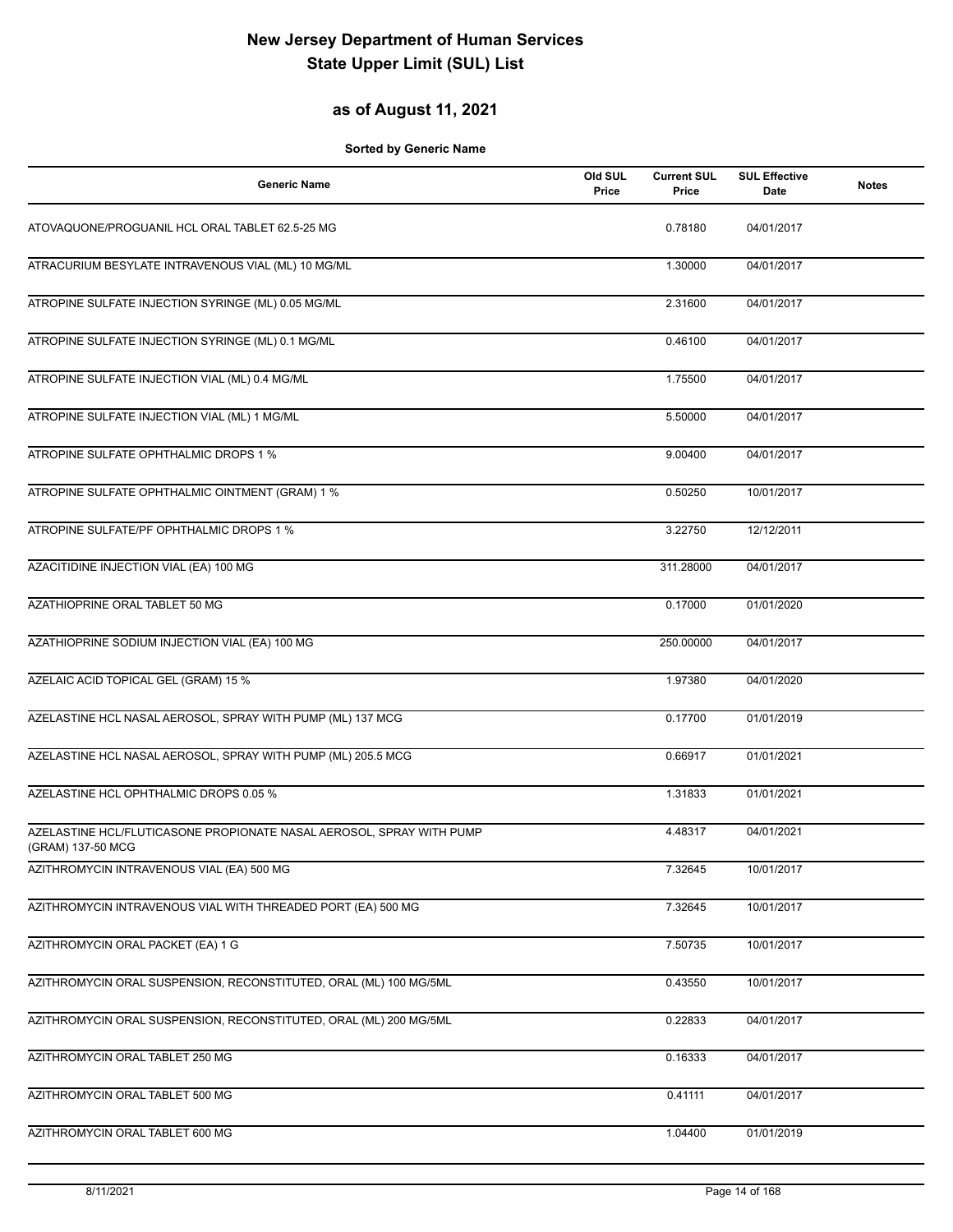## **as of August 11, 2021**

| <b>Generic Name</b>                                                   | Old SUL<br>Price | <b>Current SUL</b><br>Price | <b>SUL Effective</b><br><b>Date</b> | <b>Notes</b> |
|-----------------------------------------------------------------------|------------------|-----------------------------|-------------------------------------|--------------|
| AZTREONAM INJECTION VIAL (EA) 1 G                                     |                  | 27.31000                    | 04/01/2017                          |              |
| AZTREONAM INJECTION VIAL (EA) 2 G                                     |                  | 54.29100                    | 01/01/2018                          |              |
| B COMPLEX WITH VITAMIN C ORAL TABLET                                  |                  | 0.08573                     | 12/12/2011                          |              |
| BACITRACIN INTRAMUSCULAR VIAL (EA) 50000 UNIT                         |                  | 5.00000                     | 04/01/2017                          |              |
| BACITRACIN OPHTHALMIC OINTMENT (GRAM) 500 UNIT/G                      |                  | 24.27142                    | 05/24/2019                          |              |
| BACITRACIN TOPICAL OINTMENT (GRAM) 500 UNIT/G                         |                  | 0.05810                     | 04/01/2019                          |              |
| BACITRACIN TOPICAL PACKET (EA) 500 UNIT/G                             |                  | 0.07141                     | 04/01/2017                          |              |
| BACITRACIN ZINC TOPICAL OINTMENT (GRAM) 500 UNIT/G                    |                  | 0.07958                     | 04/01/2017                          |              |
| BACITRACIN ZINC TOPICAL PACKET (EA) 500 UNIT/G                        |                  | 0.20000                     | 04/01/2017                          |              |
| BACITRACIN ZINC/POLYMYXIN B SULFATE TOPICAL OINTMENT (GRAM) 500-10K/G |                  | 0.08063                     | 04/01/2017                          |              |
| BACITRACIN/POLYMYXIN B SULFATE OPHTHALMIC OINTMENT (GRAM) 500-10K/G   |                  | 2.05714                     | 10/01/2019                          |              |
| BACITRACIN/POLYMYXIN B SULFATE TOPICAL OINTMENT (GRAM) 500-10K/G      |                  | 0.11650                     | 10/01/2017                          |              |
| BACITRACIN/POLYMYXIN B SULFATE TOPICAL PACKET (EA)                    |                  | 0.19000                     | 04/01/2017                          |              |
| BACLOFEN MISCELLANEOUS POWDER (GRAM) 100 %                            |                  | 2.73600                     | 12/12/2011                          |              |
| BACLOFEN ORAL TABLET 10 MG                                            |                  | 0.05757                     | 04/01/2021                          |              |
| BACLOFEN ORAL TABLET 20 MG                                            |                  | 0.11123                     | 10/01/2020                          |              |
| <b>BACLOFEN ORAL TABLET 5 MG</b>                                      |                  | 0.86076                     | 04/01/2021                          |              |
| BACTERIOSTATIC SODIUM CHLORIDE INJECTION VIAL (ML) 0.9 %              |                  | 0.02245                     | 10/01/2017                          |              |
| BALANCED SALT IRRIG SOLN NO.2 INTRAOCULAR SOLUTION, IRRIGATION        |                  | 0.02050                     | 04/01/2017                          |              |
| BALSALAZIDE DISODIUM ORAL CAPSULE 750 MG                              |                  | 0.22496                     | 04/01/2018                          |              |
| BCG LIVE INTRAVESICAL VIAL (EA) 50 MG                                 |                  | 145.15000                   | 04/01/2017                          |              |
| BENAZEPRIL HCL ORAL TABLET 10 MG                                      |                  | 0.01900                     | 01/01/2019                          |              |
| BENAZEPRIL HCL ORAL TABLET 20 MG                                      |                  | 0.03200                     | 04/01/2017                          |              |
| BENAZEPRIL HCL ORAL TABLET 40 MG                                      |                  | 0.05240                     | 04/01/2017                          |              |
| BENAZEPRIL HCL ORAL TABLET 5 MG                                       |                  | 0.02402                     | 10/01/2017                          |              |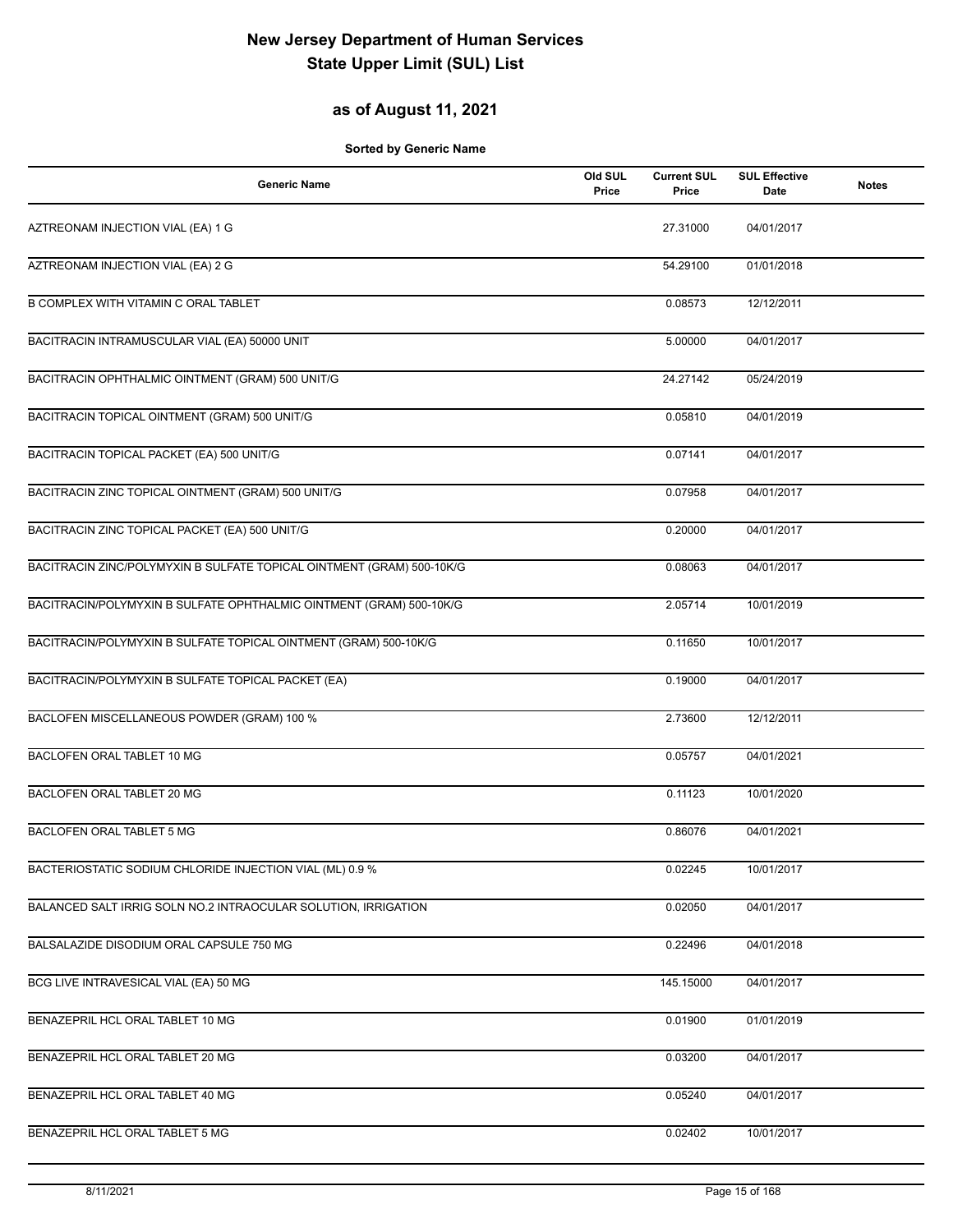## **as of August 11, 2021**

| <b>Generic Name</b>                                                               | Old SUL<br>Price | <b>Current SUL</b><br>Price | <b>SUL Effective</b><br><b>Date</b> | <b>Notes</b> |
|-----------------------------------------------------------------------------------|------------------|-----------------------------|-------------------------------------|--------------|
| BENAZEPRIL HCL/HYDROCHLOROTHIAZIDE ORAL TABLET 10-12.5MG                          |                  | 0.56041                     | 10/01/2020                          |              |
| BENAZEPRIL HCL/HYDROCHLOROTHIAZIDE ORAL TABLET 20 MG-25MG                         |                  | 0.13970                     | 10/01/2017                          |              |
| BENAZEPRIL HCL/HYDROCHLOROTHIAZIDE ORAL TABLET 20-12.5 MG                         |                  | 0.12010                     | 10/01/2017                          |              |
| BENAZEPRIL HCL/HYDROCHLOROTHIAZIDE ORAL TABLET 5-6.25MG                           |                  | 0.89470                     | 04/01/2017                          |              |
| BENOXINATE HCL/FLUORESCEIN SODIUM OPHTHALMIC DROPS 0.4%-0.25%                     |                  | 8.57200                     | 04/01/2017                          |              |
| BENZALKONIUM CHLORIDE TOPICAL LIQUID (ML)                                         |                  | 0.01966                     | 04/01/2017                          |              |
| BENZETHONIUM CHLORIDE TOPICAL CLEANSER (ML) 0.13 %                                |                  | 0.01064                     | 04/01/2017                          |              |
| BENZETHONIUM CHLORIDE TOPICAL FOAM (ML) 0.13 %                                    |                  | 0.04776                     | 04/01/2017                          |              |
| BENZETHONIUM CHLORIDE/PETROLATUM, WHITE TOPICAL COMBINATION PACKAGE (EA)<br>0.13% |                  | 11.60000                    | 04/01/2017                          |              |
| BENZOCAINE/MENTHOL MUCOUS MEMBRANE LOZENGE 15MG-3.6MG                             |                  | 0.08945                     | 04/01/2017                          |              |
| BENZOCAINE/TRICLOSAN TOPICAL AEROSOL, SPRAY (GRAM) 20 %-0.13%                     |                  | 0.04611                     | 04/01/2017                          |              |
| BENZOIN/ALOE VERA/STORAX/TOLU BALSAM TOPICAL TINCTURE 10-2-8-4%                   |                  | 0.07457                     | 04/01/2017                          |              |
| BENZONATATE ORAL CAPSULE 100 MG                                                   |                  | 0.06472                     | 10/01/2017                          |              |
| BENZONATATE ORAL CAPSULE 150 MG                                                   |                  | 2.20400                     | 04/01/2017                          |              |
| BENZONATATE ORAL CAPSULE 200 MG                                                   |                  | 0.10040                     | 10/01/2017                          |              |
| BENZOYL PEROXIDE MICROSPHERES TOPICAL CLEANSER (GRAM) 7 %                         |                  | 0.16455                     | 10/01/2017                          |              |
| BENZOYL PEROXIDE TOPICAL CLEANSER (GRAM) 10 %                                     |                  | 0.04441                     | 04/01/2017                          |              |
| BENZOYL PEROXIDE TOPICAL CLEANSER (GRAM) 3 %                                      |                  | 0.10091                     | 04/01/2017                          |              |
| BENZOYL PEROXIDE TOPICAL CLEANSER (GRAM) 4 %                                      |                  | 0.03780                     | 04/01/2017                          |              |
| BENZOYL PEROXIDE TOPICAL CLEANSER (GRAM) 5 %                                      |                  | 0.03825                     | 04/01/2017                          |              |
| BENZOYL PEROXIDE TOPICAL CLEANSER (GRAM) 6 %                                      |                  | 0.06723                     | 04/01/2017                          |              |
| BENZOYL PEROXIDE TOPICAL CLEANSER (GRAM) 7 %                                      |                  | 0.24560                     | 12/12/2011                          |              |
| BENZOYL PEROXIDE TOPICAL CLEANSER (GRAM) 9%                                       |                  | 0.10050                     | 10/01/2017                          |              |
| BENZOYL PEROXIDE TOPICAL CLEANSER (ML) 7 %                                        |                  | 0.16455                     | 10/01/2017                          |              |
| BENZOYL PEROXIDE TOPICAL FOAM (GRAM) 5.3%                                         |                  | 1.75250                     | 04/01/2017                          |              |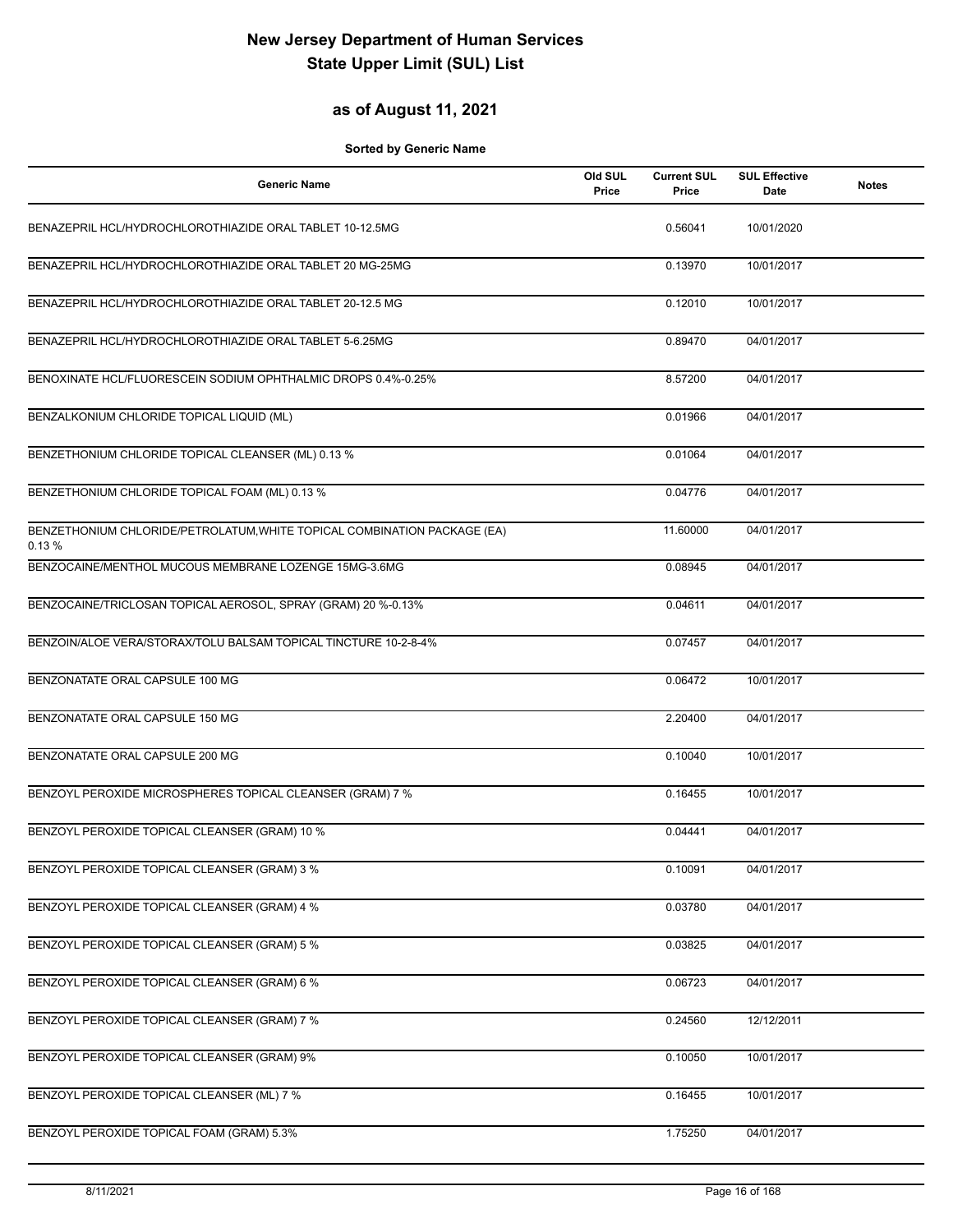### **as of August 11, 2021**

| <b>Generic Name</b>                                                                 | Old SUL<br>Price | <b>Current SUL</b><br>Price | <b>SUL Effective</b><br>Date | <b>Notes</b> |
|-------------------------------------------------------------------------------------|------------------|-----------------------------|------------------------------|--------------|
| BENZOYL PEROXIDE TOPICAL FOAM (GRAM) 9.8 %                                          |                  | 1.76290                     | 04/01/2017                   |              |
| BENZOYL PEROXIDE TOPICAL GEL (GRAM) 10 %                                            |                  | 0.05755                     | 10/01/2017                   |              |
| BENZOYL PEROXIDE TOPICAL GEL (GRAM) 2.5 %                                           |                  | 0.22872                     | 04/01/2017                   |              |
| BENZOYL PEROXIDE TOPICAL GEL (GRAM) 5 %                                             |                  | 0.04458                     | 10/01/2017                   |              |
| BENZOYL PEROXIDE TOPICAL GEL (GRAM) 8 %                                             |                  | 1.89692                     | 12/12/2011                   |              |
| BENZOYL PEROXIDE TOPICAL GEL, ALCOHOL BASED 5 %                                     |                  | 0.11904                     | 09/01/2011                   |              |
| BENZOYL PEROXIDE TOPICAL KIT 4%-5%                                                  |                  | 79.60385                    | 12/12/2011                   |              |
| BENZOYL PEROXIDE TOPICAL KIT 8%-5%                                                  |                  | 82.56923                    | 12/12/2011                   |              |
| BENZOYL PEROXIDE TOPICAL LOTION (ML) 10 %                                           |                  | 0.10843                     | 12/12/2011                   |              |
| BENZOYL PEROXIDE TOPICAL LOTION (ML) 5 %                                            |                  | 0.09493                     | 12/12/2011                   |              |
| BENZOYL PEROXIDE TOPICAL PADS, MEDICATED (EA) 3 %                                   |                  | 4.20950                     | 12/12/2011                   |              |
| BENZOYL PEROXIDE TOPICAL PADS, MEDICATED (EA) 6 %                                   |                  | 2.99050                     | 12/12/2011                   |              |
| BENZOYL PEROXIDE TOPICAL TOWELETTE (EA) 6 %                                         |                  | 5.41260                     | 10/01/2017                   |              |
| BENZOYL PEROXIDE/UREA TOPICAL CLEANSER (ML) 8.5%-10%                                |                  | 0.11538                     | 12/12/2011                   |              |
| BENZPHETAMINE HCL ORAL TABLET 25 MG                                                 |                  | 1.24950                     | 04/01/2017                   |              |
| BENZPHETAMINE HCL ORAL TABLET 50 MG                                                 |                  | 0.35330                     | 01/01/2020                   |              |
| BENZTROPINE MESYLATE INJECTION AMPUL (ML) 2 MG/2 ML                                 |                  | 16.50200                    | 04/01/2018                   |              |
| BENZTROPINE MESYLATE INJECTION VIAL (ML) 2 MG/2 ML                                  |                  | 22.50000                    | 04/01/2018                   |              |
| BENZTROPINE MESYLATE ORAL TABLET 0.5 MG                                             |                  | 0.04230                     | 01/01/2019                   |              |
| BENZTROPINE MESYLATE ORAL TABLET 1 MG                                               |                  | 0.06175                     | 04/01/2021                   |              |
| BENZTROPINE MESYLATE ORAL TABLET 2 MG                                               |                  | 0.06000                     | 01/01/2019                   |              |
| BETAMETHASONE ACETATE/BETAMETHASONE SODIUM PHOSPHATE INJECTION VIAL (ML)<br>6 MG/ML |                  | 6.12900                     | 04/01/2017                   |              |
| BETAMETHASONE DIPROPIONATE TOPICAL CREAM (GRAM) 0.05 %                              |                  | 0.14044                     | 04/01/2017                   |              |
| BETAMETHASONE DIPROPIONATE TOPICAL GEL (GRAM) 0.05 %                                |                  | 0.09470                     | 10/01/2017                   |              |
| BETAMETHASONE DIPROPIONATE TOPICAL LOTION (ML) 0.05 %                               |                  | 0.43250                     | 01/01/2020                   |              |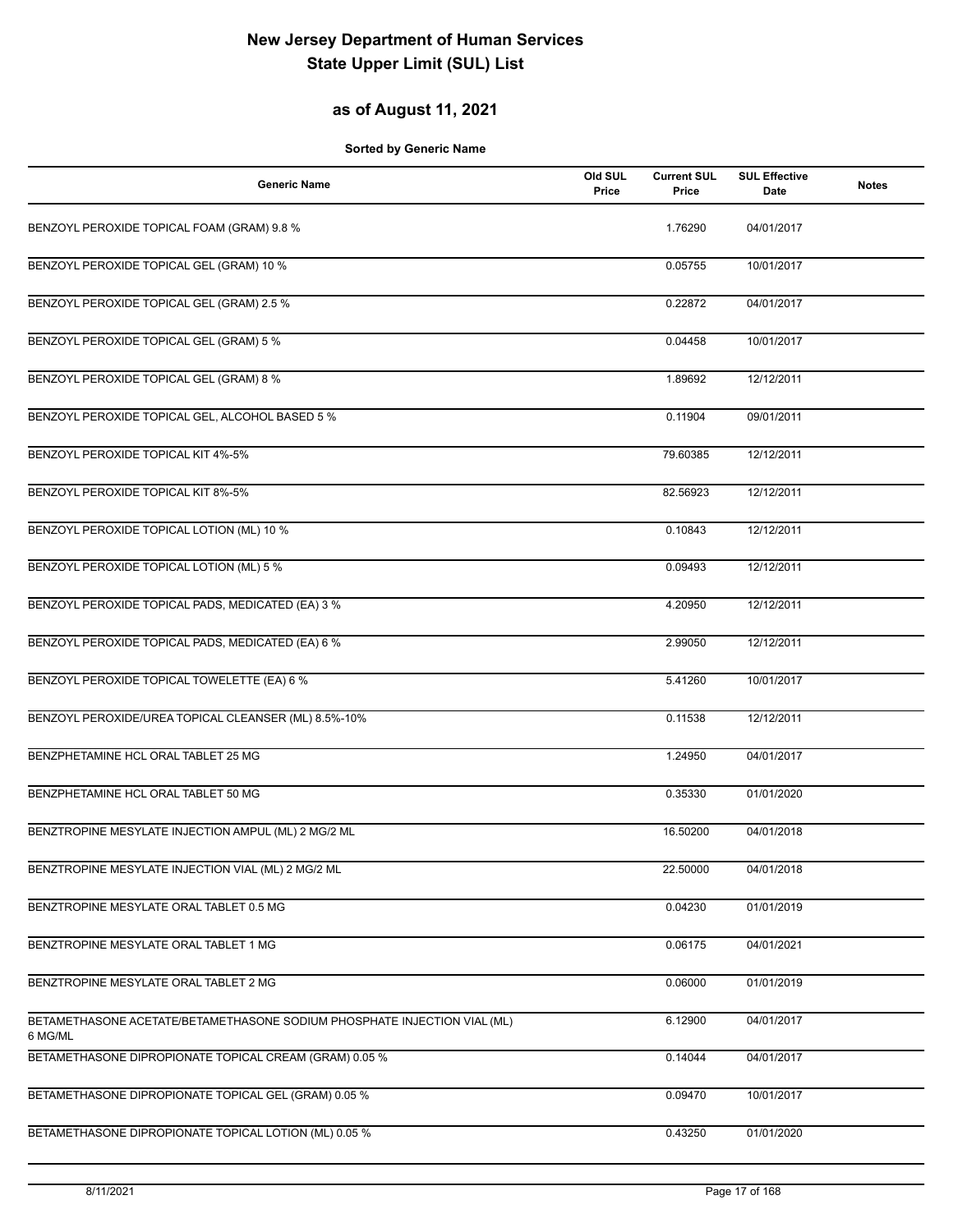## **as of August 11, 2021**

| <b>Generic Name</b>                                                                | Old SUL<br>Price | <b>Current SUL</b><br>Price | <b>SUL Effective</b><br>Date | <b>Notes</b> |
|------------------------------------------------------------------------------------|------------------|-----------------------------|------------------------------|--------------|
| BETAMETHASONE DIPROPIONATE TOPICAL OINTMENT (GRAM) 0.05 %                          |                  | 0.88239                     | 10/01/2017                   |              |
| BETAMETHASONE DIPROPIONATE/PROPYLENE GLYCOL TOPICAL CREAM (GRAM) 0.05 %            |                  | 0.14740                     | 04/01/2017                   |              |
| BETAMETHASONE DIPROPIONATE/PROPYLENE GLYCOL TOPICAL LOTION (ML) 0.05 %             |                  | 1.83783                     | 07/01/2018                   |              |
| BETAMETHASONE DIPROPIONATE/PROPYLENE GLYCOL TOPICAL OINTMENT (GRAM) 0.05<br>%      |                  | 1.08849                     | 04/01/2020                   |              |
| BETAMETHASONE VALERATE TOPICAL CREAM (GRAM) 0.1 %                                  |                  | 0.16667                     | 04/01/2020                   |              |
| BETAMETHASONE VALERATE TOPICAL FOAM (GRAM) 0.12 %                                  |                  | 2.10000                     | 07/01/2019                   |              |
| BETAMETHASONE VALERATE TOPICAL LOTION (ML) 0.1 %                                   |                  | 0.26967                     | 04/01/2020                   |              |
| BETAMETHASONE VALERATE TOPICAL OINTMENT (GRAM) 0.1 %                               |                  | 0.56667                     | 04/01/2020                   |              |
| BETAXOLOL HCL OPHTHALMIC DROPS 0.5 %                                               |                  | 7.35825                     | 04/01/2017                   |              |
| BETAXOLOL HCL ORAL TABLET 10 MG                                                    |                  | 0.51160                     | 10/01/2019                   |              |
| BETAXOLOL HCL ORAL TABLET 20 MG                                                    |                  | 0.67258                     | 10/01/2017                   |              |
| BETHANECHOL CHLORIDE ORAL TABLET 10 MG                                             |                  | 0.12834                     | 10/01/2017                   |              |
| BETHANECHOL CHLORIDE ORAL TABLET 25 MG                                             |                  | 0.17580                     | 10/01/2019                   |              |
| BETHANECHOL CHLORIDE ORAL TABLET 5 MG                                              |                  | 0.12190                     | 01/01/2020                   |              |
| BETHANECHOL CHLORIDE ORAL TABLET 50 MG                                             |                  | 0.22678                     | 04/01/2017                   |              |
| BEXAROTENE ORAL CAPSULE 75 MG                                                      |                  | 29.80580                    | 07/01/2019                   |              |
| BICALUTAMIDE ORAL TABLET 50 MG                                                     |                  | 0.10180                     | 10/01/2018                   |              |
| BIMATOPROST OPHTHALMIC DROPS 0.03 %                                                |                  | 31.09940                    | 04/01/2017                   |              |
| BIMATOPROST TOPICAL DROPS, WITH APPLICATOR (ML) 0.03 %                             |                  | 29.56600                    | 04/01/2017                   |              |
| BISACODYL ORAL TABLET 5 MG                                                         |                  | 0.04472                     | 04/01/2017                   |              |
| BISACODYL ORAL TABLET, DELAYED RELEASE (ENTERIC COATED) 5 MG                       |                  | 0.00715                     | 01/01/2019                   |              |
| BISACODYL RECTAL SUPPOSITORY, RECTAL 10 MG                                         |                  | 0.09958                     | 04/01/2017                   |              |
| BISACODYL/SODIUM CHLOR/SODIUM BICARB/POTASSIUM CHL/PEG 3350 ORAL KIT 5<br>MG-210 G |                  | 67.05000                    | 04/01/2017                   |              |
| BISMUTH SUBSALICYLATE ORAL SUSPENSION, ORAL (FINAL DOSE FORM) 262MG/15ML           |                  | 0.01037                     | 04/01/2017                   |              |
| BISMUTH SUBSALICYLATE ORAL SUSPENSION, ORAL (FINAL DOSE FORM) 525MG/15ML           |                  | 0.01039                     | 04/01/2017                   |              |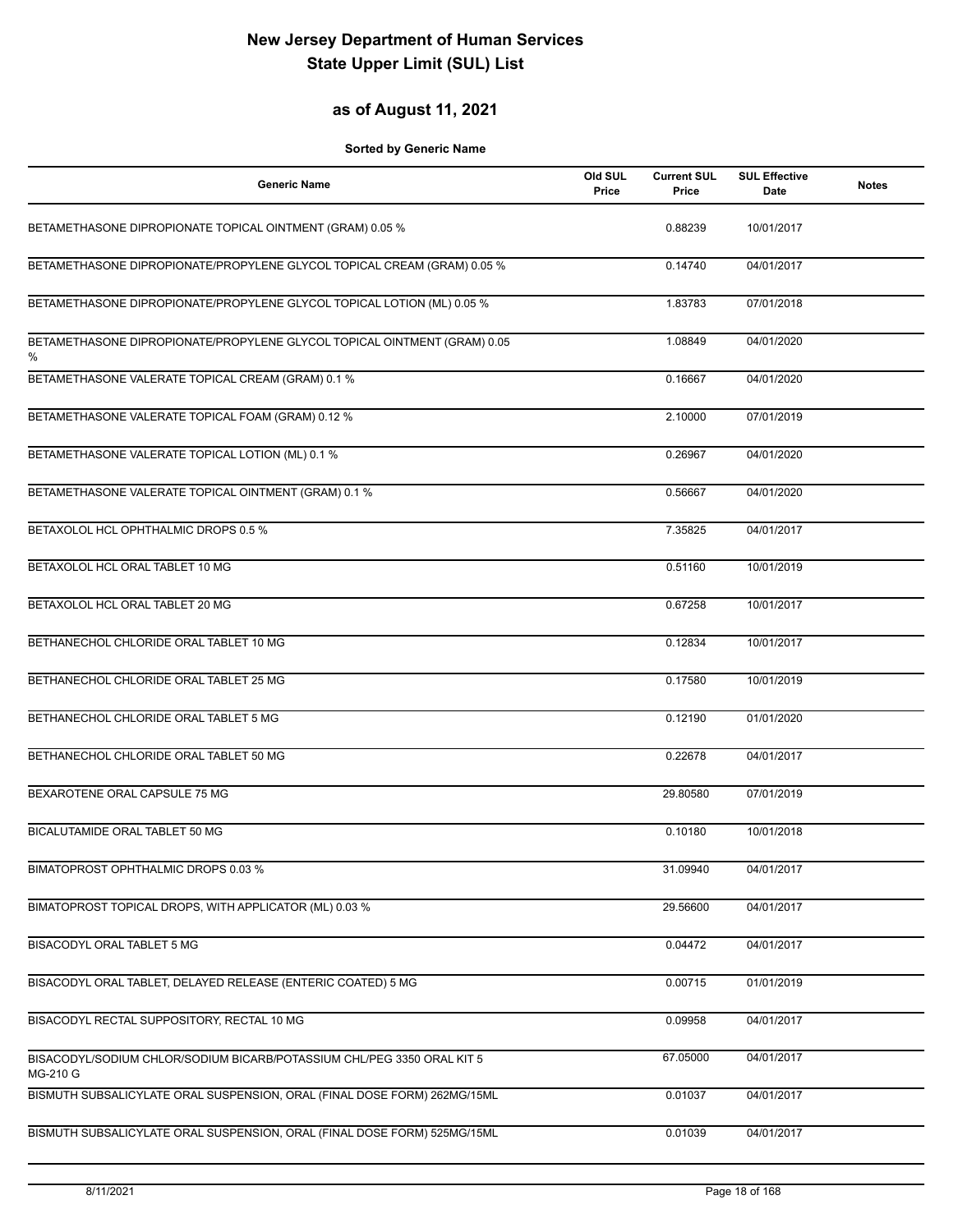### **as of August 11, 2021**

| <b>Generic Name</b>                                                                         | Old SUL<br>Price | <b>Current SUL</b><br>Price | <b>SUL Effective</b><br>Date | <b>Notes</b> |
|---------------------------------------------------------------------------------------------|------------------|-----------------------------|------------------------------|--------------|
| BISMUTH SUBSALICYLATE ORAL TABLET 262 MG                                                    |                  | 0.06690                     | 04/01/2017                   |              |
| BISMUTH SUBSALICYLATE ORAL TABLET, CHEWABLE 262 MG                                          |                  | 0.06753                     | 04/01/2017                   |              |
| BISOPROLOL FUMARATE ORAL TABLET 10 MG                                                       |                  | 0.09470                     | 10/01/2017                   |              |
| BISOPROLOL FUMARATE ORAL TABLET 5 MG                                                        |                  | 0.14070                     | 10/01/2017                   |              |
| BISOPROLOL FUMARATE/HYDROCHLOROTHIAZIDE ORAL TABLET 10-6.25MG                               |                  | 0.04171                     | 10/01/2017                   |              |
| BISOPROLOL FUMARATE/HYDROCHLOROTHIAZIDE ORAL TABLET 2.5-6.25MG                              |                  | 0.03462                     | 04/01/2018                   |              |
| BISOPROLOL FUMARATE/HYDROCHLOROTHIAZIDE ORAL TABLET 5-6.25MG                                |                  | 0.03900                     | 04/01/2017                   |              |
| BIVALIRUDIN INTRAVENOUS VIAL (EA) 250 MG                                                    |                  | 508.00000                   | 04/01/2017                   |              |
| BIVALIRUDIN INTRAVENOUS VIAL WITH THREADED PORT (EA) 250 MG                                 |                  | 530.25000                   | 04/01/2017                   |              |
| BLEOMYCIN SULFATE INJECTION VIAL (EA) 15 UNIT                                               |                  | 33.12000                    | 04/01/2017                   |              |
| BLEOMYCIN SULFATE INJECTION VIAL (EA) 30 UNIT                                               |                  | 73.23000                    | 04/01/2017                   |              |
| BRIMONIDINE TARTRATE OPHTHALMIC DROPS 0.15 %                                                |                  | 22.61500                    | 10/01/2017                   |              |
| BRIMONIDINE TARTRATE OPHTHALMIC DROPS 0.2 %                                                 |                  | 0.49400                     | 04/01/2017                   |              |
| BROMFENAC SODIUM OPHTHALMIC DROPS 0.09%                                                     |                  | 0.00000                     | 04/30/2013                   |              |
| BROMOCRIPTINE MESYLATE ORAL CAPSULE 5 MG                                                    |                  | 4.91178                     | 10/01/2020                   |              |
| BROMOCRIPTINE MESYLATE ORAL TABLET 2.5 MG                                                   |                  | 1.06633                     | 01/01/2020                   |              |
| BROMPHENIRAMINE MALEATE/PHENYLEPHRINE HCL ORAL SOLUTION, ORAL 1-2.5 MG/5                    |                  | 0.01839                     | 07/01/2019                   |              |
| BROMPHENIRAMINE MALEATE/PHENYLEPHRINE HCL ORAL TABLET 4MG-10MG                              |                  | 0.72427                     | 04/01/2017                   |              |
| BROMPHENIRAMINE MALEATE/PHENYLEPHRINE HCL/DEXTROMETHORPHAN ORAL LIQUID<br>(ML) 2-5-10MG/5   |                  | 0.06805                     | 04/01/2017                   |              |
| BROMPHENIRAMINE MALEATE/PHENYLEPHRINE HCL/DEXTROMETHORPHAN ORAL LIQUID<br>(ML) 4-7.5-15/5   |                  | 0.15421                     | 04/01/2017                   |              |
| BROMPHENIRAMINE MALEATE/PHENYLEPHRINE HCL/DEXTROMETHORPHAN ORAL<br>SOLUTION, ORAL 1-2.5-5/5 |                  | 0.01466                     | 07/01/2018                   |              |
| BROMPHENIRAMINE MALEATE/PSEUDOEPHEDRINE HCL ORAL LIQUID (ML) 1-15MG/5ML                     |                  | 0.01212                     | 04/01/2017                   |              |
| BROMPHENIRAMINE MALEATE/PSEUDOEPHEDRINE HCL/CHLOPHEDIANOL ORAL LIQUID<br>(ML) 2-30-12.5     |                  | 0.11205                     | 04/01/2017                   |              |
| BROMPHENIRAMINE MALEATE/PSEUDOEPHEDRINE HCL/CODEINE PHOSPHAT ORAL<br>LIQUID (ML) 1.3-10-6.3 |                  | 0.09989                     | 04/01/2017                   |              |
| BROMPHENIRAMINE MALEATE/PSEUDOEPHEDRINE HCL/DEXTROMETHORPHAN ORAL<br>SYRUP 2-30-10/5        |                  | 0.03543                     | 01/01/2019                   |              |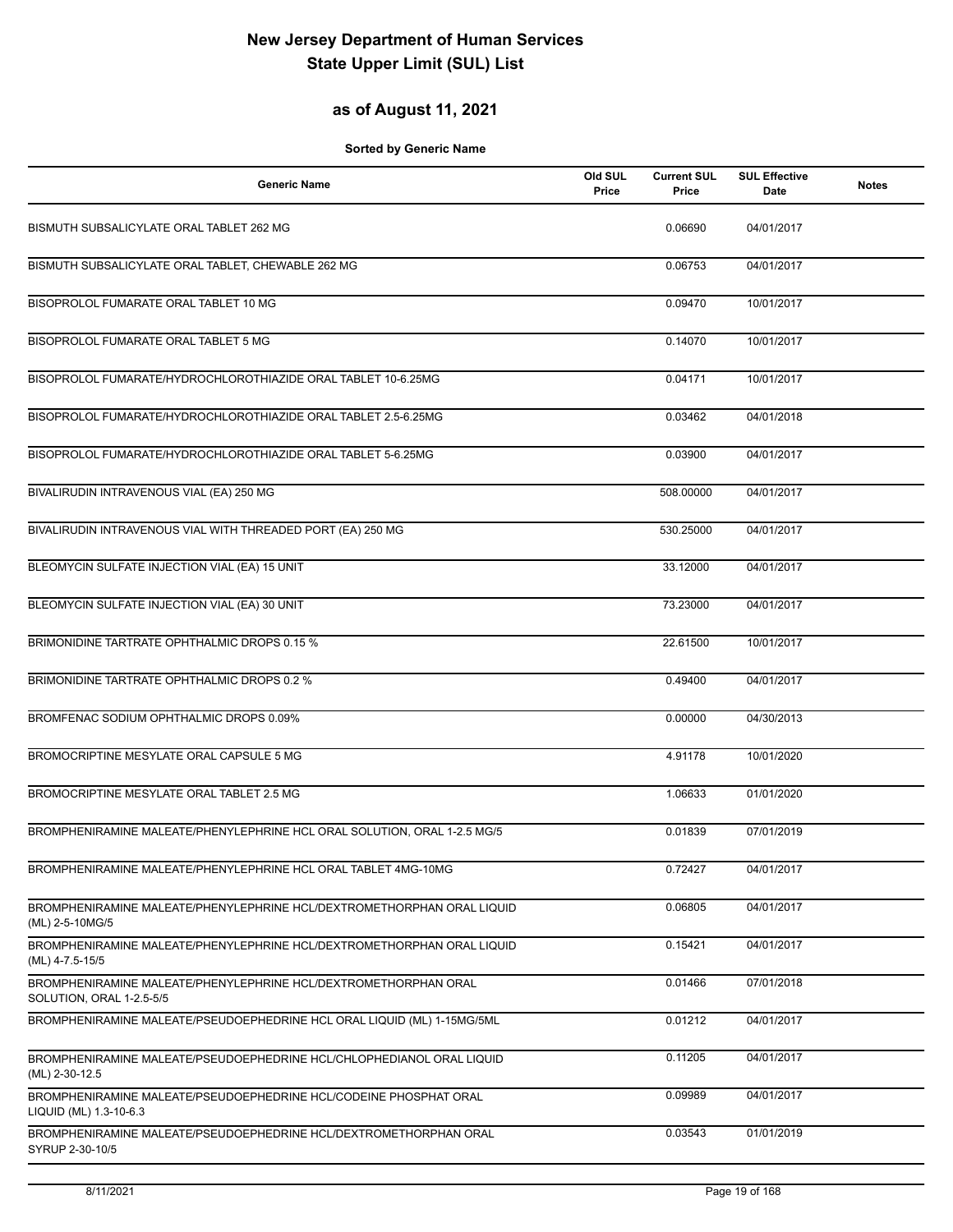## **as of August 11, 2021**

| <b>Generic Name</b>                                                                     | Old SUL<br>Price | <b>Current SUL</b><br>Price | <b>SUL Effective</b><br><b>Date</b> | <b>Notes</b> |
|-----------------------------------------------------------------------------------------|------------------|-----------------------------|-------------------------------------|--------------|
| BUDESONIDE INHALATION AMPUL FOR NEBULIZATION (ML) 0.25MG/2ML                            |                  | 0.24583                     | 01/01/2019                          |              |
| BUDESONIDE INHALATION AMPUL FOR NEBULIZATION (ML) 0.5 MG/2ML                            |                  | 0.46667                     | 01/01/2019                          |              |
| BUDESONIDE INHALATION AMPUL FOR NEBULIZATION (ML) 1 MG/2 ML                             |                  | 4.11367                     | 10/01/2020                          |              |
| BUDESONIDE NASAL AEROSOL, SPRAY WITH PUMP (GRAM) 32MCG                                  |                  | 11.98243                    | 04/01/2017                          |              |
| BUDESONIDE NASAL AEROSOL, SPRAY WITH PUMP (ML) 32MCG                                    |                  | 1.23140                     | 01/01/2019                          |              |
| BUDESONIDE ORAL CAPSULE, DELAYED, AND EXTENDED RELEASE 3 MG                             |                  | 0.67439                     | 04/01/2021                          |              |
| BUDESONIDE/FORMOTEROL FUMARATE INHALATION HFA AEROSOL WITH ADAPTER<br>(GRAM) 160-4.5MCG |                  | 23.24832                    | 07/01/2021                          |              |
| BUDESONIDE/FORMOTEROL FUMARATE INHALATION HFA AEROSOL WITH ADAPTER<br>(GRAM) 80-4.5 MCG |                  | 19.55534                    | 10/01/2020                          |              |
| BUMETANIDE INJECTION VIAL (ML) 0.25 MG/ML                                               |                  | 0.24700                     | 04/01/2017                          |              |
| BUMETANIDE ORAL TABLET 0.5 MG                                                           |                  | 0.08372                     | 10/01/2017                          |              |
| <b>BUMETANIDE ORAL TABLET 1 MG</b>                                                      |                  | 0.24294                     | 07/01/2021                          |              |
| <b>BUMETANIDE ORAL TABLET 2 MG</b>                                                      |                  | 0.60180                     | 04/01/2017                          |              |
| BUPIVACAINE HCL INJECTION VIAL (ML) 2.5 MG/ML                                           |                  | 0.04221                     | 10/01/2017                          |              |
| BUPIVACAINE HCL INJECTION VIAL (ML) 5 MG/ML                                             |                  | 0.04760                     | 04/01/2017                          |              |
| BUPIVACAINE HCL/DEXTROSE-WATER/PF INJECTION AMPUL (ML) 0.75 %                           |                  | 1.14000                     | 04/01/2017                          |              |
| BUPIVACAINE HCL/EPINEPHRINE INJECTION VIAL (ML) 0.25-.0005                              |                  | 0.10480                     | 04/01/2017                          |              |
| BUPIVACAINE HCL/EPINEPHRINE INJECTION VIAL (ML) 0.5-1:200K                              |                  | 0.11340                     | 04/01/2017                          |              |
| BUPIVACAINE HCL/EPINEPHRINE/PF INJECTION VIAL (ML) 0.25-.0005                           |                  | 0.08133                     | 04/01/2017                          |              |
| BUPIVACAINE HCL/EPINEPHRINE/PF INJECTION VIAL (ML) 0.5-1:200K                           |                  | 0.07000                     | 04/01/2017                          |              |
| BUPIVACAINE HCL/EPINEPHRINE/PF INJECTION VIAL (ML) 0.75-.0005                           |                  | 0.31033                     | 04/01/2017                          |              |
| BUPIVACAINE HCL/PF INJECTION AMPUL (ML) 2.5 MG/ML                                       |                  | 0.04221                     | 10/01/2017                          |              |
| BUPIVACAINE HCL/PF INJECTION AMPUL (ML) 5 MG/ML                                         |                  | 0.04925                     | 10/01/2017                          |              |
| BUPIVACAINE HCL/PF INJECTION AMPUL (ML) 7.5 MG/ML                                       |                  | 0.21966                     | 04/01/2017                          |              |
| BUPIVACAINE HCL/PF INJECTION VIAL (ML) 2.5 MG/ML                                        |                  | 0.04221                     | 10/01/2017                          |              |
| BUPIVACAINE HCL/PF INJECTION VIAL (ML) 5 MG/ML                                          |                  | 0.04925                     | 10/01/2017                          |              |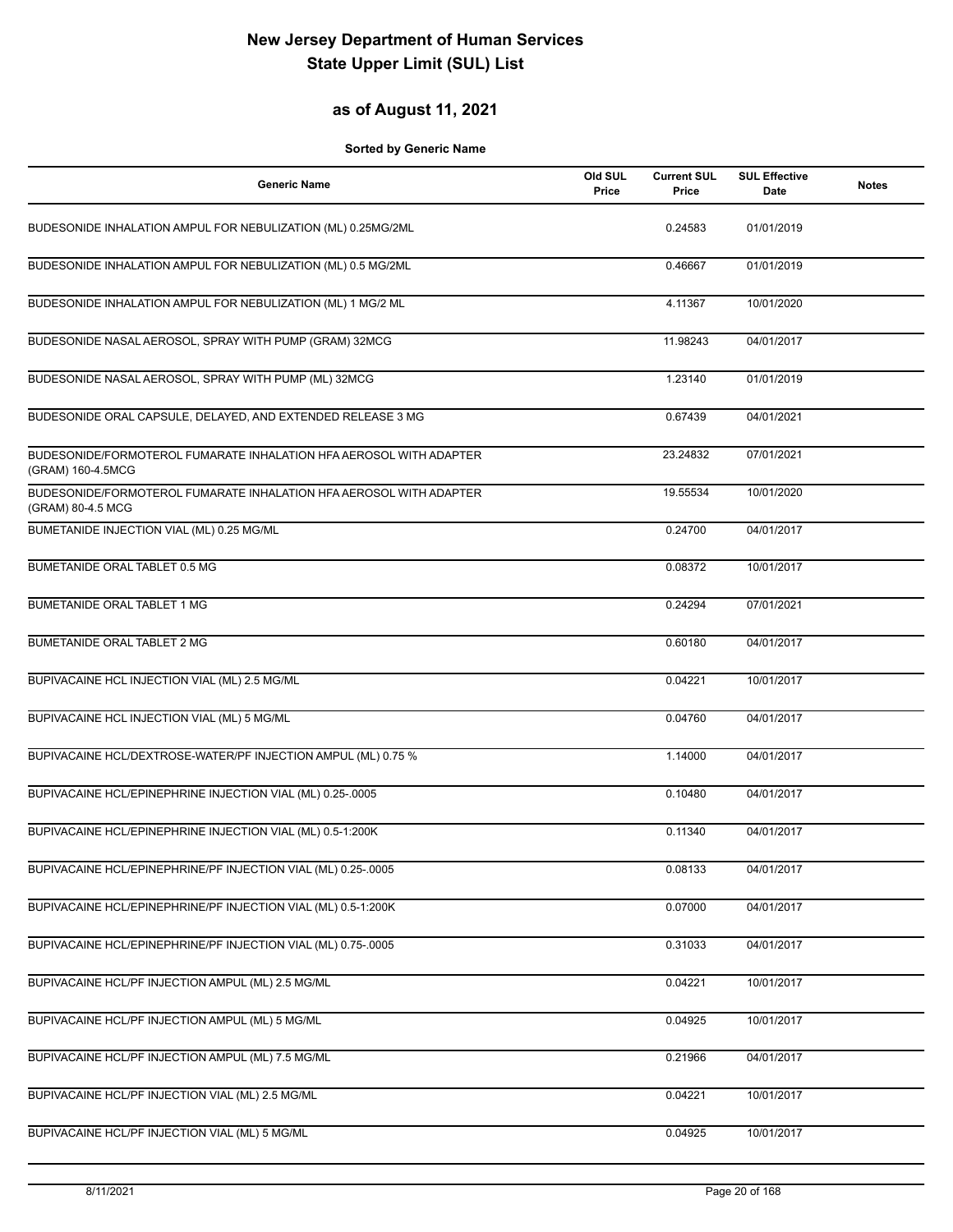### **as of August 11, 2021**

| <b>Generic Name</b>                                                       | Old SUL<br>Price | <b>Current SUL</b><br>Price | <b>SUL Effective</b><br><b>Date</b> | <b>Notes</b> |
|---------------------------------------------------------------------------|------------------|-----------------------------|-------------------------------------|--------------|
| BUPIVACAINE HCL/PF INJECTION VIAL (ML) 7.5 MG/ML                          |                  | 0.10900                     | 04/01/2017                          |              |
| BUPRENORPHINE HCL INJECTION SYRINGE (ML) 0.3 MG/ML                        |                  | 2.48235                     | 10/01/2017                          |              |
| BUPRENORPHINE HCL INJECTION VIAL (ML) 0.3 MG/ML                           |                  | 2.48235                     | 10/01/2017                          |              |
| BUPRENORPHINE HCL SUBLINGUAL TABLET, SUBLINGUAL 2 MG                      |                  | 0.51150                     | 01/01/2021                          |              |
| BUPRENORPHINE HCL SUBLINGUAL TABLET, SUBLINGUAL 8 MG                      |                  | 0.57867                     | 04/01/2021                          |              |
| BUPRENORPHINE HCL/NALOXONE HCL SUBLINGUAL FILM, MEDICATED (EA) 12 MG-3 MG |                  | 8.18600                     | 01/01/2021                          |              |
| BUPRENORPHINE HCL/NALOXONE HCL SUBLINGUAL FILM, MEDICATED (EA) 2 MG-0.5MG |                  | 2.43517                     | 07/01/2021                          |              |
| BUPRENORPHINE HCL/NALOXONE HCL SUBLINGUAL FILM, MEDICATED (EA) 4MG-1MG    |                  | 4.37570                     | 04/01/2021                          |              |
| BUPRENORPHINE HCL/NALOXONE HCL SUBLINGUAL FILM, MEDICATED (EA) 8 MG-2 MG  |                  | 3.25633                     | 07/01/2021                          |              |
| BUPRENORPHINE HCL/NALOXONE HCL SUBLINGUAL TABLET, SUBLINGUAL 2 MG-0.5MG   |                  | 1.13000                     | 07/01/2019                          |              |
| BUPRENORPHINE HCL/NALOXONE HCL SUBLINGUAL TABLET, SUBLINGUAL 8 MG-2 MG    |                  | 1.19867                     | 07/01/2021                          |              |
| BUPRENORPHINE TRANSDERMAL PATCH, TRANSDERMAL WEEKLY 10 MCG/HR             |                  | 55.26143                    | 10/01/2020                          |              |
| BUPROPION HCL ORAL TABLET 100 MG                                          |                  | 0.12840                     | 07/01/2021                          |              |
| BUPROPION HCL ORAL TABLET 75 MG                                           |                  | 0.05590                     | 10/01/2019                          |              |
| BUPROPION HCL ORAL TABLET, EXTENDED RELEASE 12 HR 100 MG                  |                  | 0.07644                     | 04/01/2018                          |              |
| BUPROPION HCL ORAL TABLET, EXTENDED RELEASE 150 MG                        |                  | 0.29964                     | 04/01/2017                          |              |
| BUPROPION HCL ORAL TABLET, EXTENDED RELEASE 24 HR 150 MG                  |                  | 0.09467                     | 01/01/2019                          |              |
| BUPROPION HCL ORAL TABLET, EXTENDED RELEASE 24 HR 300 MG                  |                  | 0.15567                     | 01/01/2019                          |              |
| BUPROPION HCL ORAL TABLET, SUSTAINED-RELEASE 12 HR 150 MG                 |                  | 0.07530                     | 01/01/2019                          |              |
| BUPROPION HCL ORAL TABLET, SUSTAINED-RELEASE 12 HR 200 MG                 |                  | 0.08069                     | 01/01/2021                          |              |
| BUSPIRONE HCL ORAL TABLET 10 MG                                           |                  | 0.03860                     | 04/01/2021                          |              |
| BUSPIRONE HCL ORAL TABLET 15 MG                                           |                  | 0.04652                     | 01/01/2021                          |              |
| BUSPIRONE HCL ORAL TABLET 30 MG                                           |                  | 0.11717                     | 01/01/2021                          |              |
| BUSPIRONE HCL ORAL TABLET 5 MG                                            |                  | 0.01317                     | 10/01/2017                          |              |
| BUSPIRONE HCL ORAL TABLET 7.5 MG                                          |                  | 0.25751                     | 04/01/2021                          |              |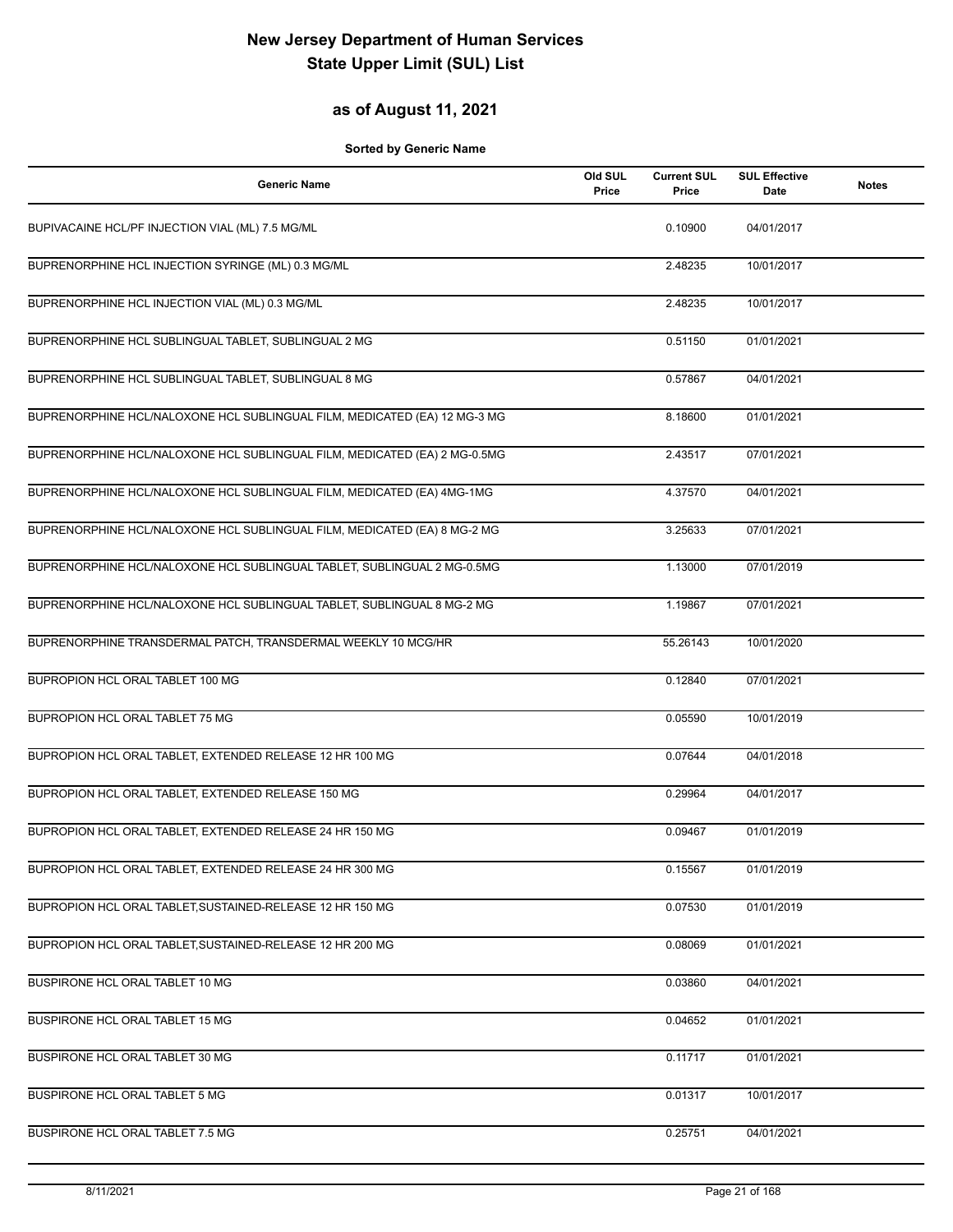## **as of August 11, 2021**

| <b>Generic Name</b>                                                            | Old SUL<br>Price | <b>Current SUL</b><br>Price | <b>SUL Effective</b><br>Date | <b>Notes</b> |
|--------------------------------------------------------------------------------|------------------|-----------------------------|------------------------------|--------------|
| BUTALBITAL/ACETAMINOPHEN ORAL TABLET 50MG-300MG                                |                  | 2.10690                     | 01/01/2020                   |              |
| BUTALBITAL/ACETAMINOPHEN ORAL TABLET 50MG-325MG                                |                  | 1.00490                     | 07/01/2017                   |              |
| BUTALBITAL/ACETAMINOPHEN/CAFFEINE ORAL CAPSULE (HARD, SOFT, ETC.) 50-500-40    |                  | 0.11539                     | 09/01/2011                   |              |
| BUTALBITAL/ACETAMINOPHEN/CAFFEINE ORAL CAPSULE 50-300-40                       |                  | 1.75450                     | 10/01/2020                   |              |
| BUTALBITAL/ACETAMINOPHEN/CAFFEINE ORAL CAPSULE 50-325-40                       |                  | 0.20795                     | 10/01/2017                   |              |
| BUTALBITAL/ACETAMINOPHEN/CAFFEINE ORAL SOLUTION, ORAL 50-325/15                |                  | 2.36786                     | 04/01/2017                   |              |
| BUTALBITAL/ACETAMINOPHEN/CAFFEINE ORAL TABLET 50-325-40                        |                  | 0.15773                     | 04/01/2021                   |              |
| BUTALBITAL/ACETAMINOPHEN/CAFFEINE ORAL TABLET 50-500-40                        |                  | 0.10575                     | 09/01/2011                   |              |
| BUTALBITAL/ACETAMINOPHEN/CAFFEINE/CODEINE PHOSPHATE ORAL CAPSULE 50-300-30     |                  | 4.73878                     | 04/01/2017                   |              |
| BUTALBITAL/ACETAMINOPHEN/CAFFEINE/CODEINE PHOSPHATE ORAL CAPSULE 50-325-30     |                  | 0.25879                     | 10/01/2017                   |              |
| BUTALBITAL/ASPIRIN/CAFFEINE ORAL CAPSULE 50-325-40                             |                  | 0.89900                     | 01/01/2020                   |              |
| BUTALBITAL/ASPIRIN/CAFFEINE ORAL TABLET 50-325-40                              |                  | 0.14175                     | 12/12/2011                   |              |
| BUTOCONAZOLE NITRATE VAGINAL CREAM WITH PREFILLED APPLICATOR 2 %               |                  | 18.88600                    | 04/01/2017                   |              |
| BUTORPHANOL TARTRATE INJECTION VIAL (ML) 1 MG/ML                               |                  | 3.99000                     | 04/01/2017                   |              |
| BUTORPHANOL TARTRATE INJECTION VIAL (ML) 2 MG/ML                               |                  | 3.43500                     | 04/01/2017                   |              |
| BUTORPHANOL TARTRATE NASAL AEROSOL, SPRAY (ML) 10 MG/ML                        |                  | 5.43860                     | 10/01/2017                   |              |
| CA CARBONATE/MAG OXIDE/VITAMIN D3/VIT B12/FA/VIT B6/BORON ORAL WAFER 500-300-1 |                  | 0.80625                     | 12/12/2011                   |              |
| CABERGOLINE ORAL TABLET 0.5 MG                                                 |                  | 2.12000                     | 10/01/2020                   |              |
| CAFFEINE CITRATE INTRAVENOUS VIAL (ML) 60 MG/3 ML                              |                  | 3.87333                     | 04/01/2017                   |              |
| CAFFEINE CITRATE ORAL SOLUTION, ORAL 60 MG/3 ML                                |                  | 8.46133                     | 04/01/2017                   |              |
| CAFFEINE ORAL TABLET 200 MG                                                    |                  | 0.07990                     | 04/01/2017                   |              |
| CAFFEINE/SODIUM BENZOATE INJECTION VIAL (ML) 250 MG/ML                         |                  | 8.75000                     | 04/01/2017                   |              |
| CALAMINE TOPICAL LOTION (ML)                                                   |                  | 0.00485                     | 12/12/2011                   |              |
| CALAMINE/ZINC OXIDE TOPICAL LOTION (ML) 8 %-8 %                                |                  | 0.00853                     | 04/01/2017                   |              |
| CALAMINE/ZINC OXIDE/PHENOL LIQUID TOPICAL SUSPENSION, TOPICAL (ML) 8%-8%-1%    |                  | 0.01451                     | 04/01/2017                   |              |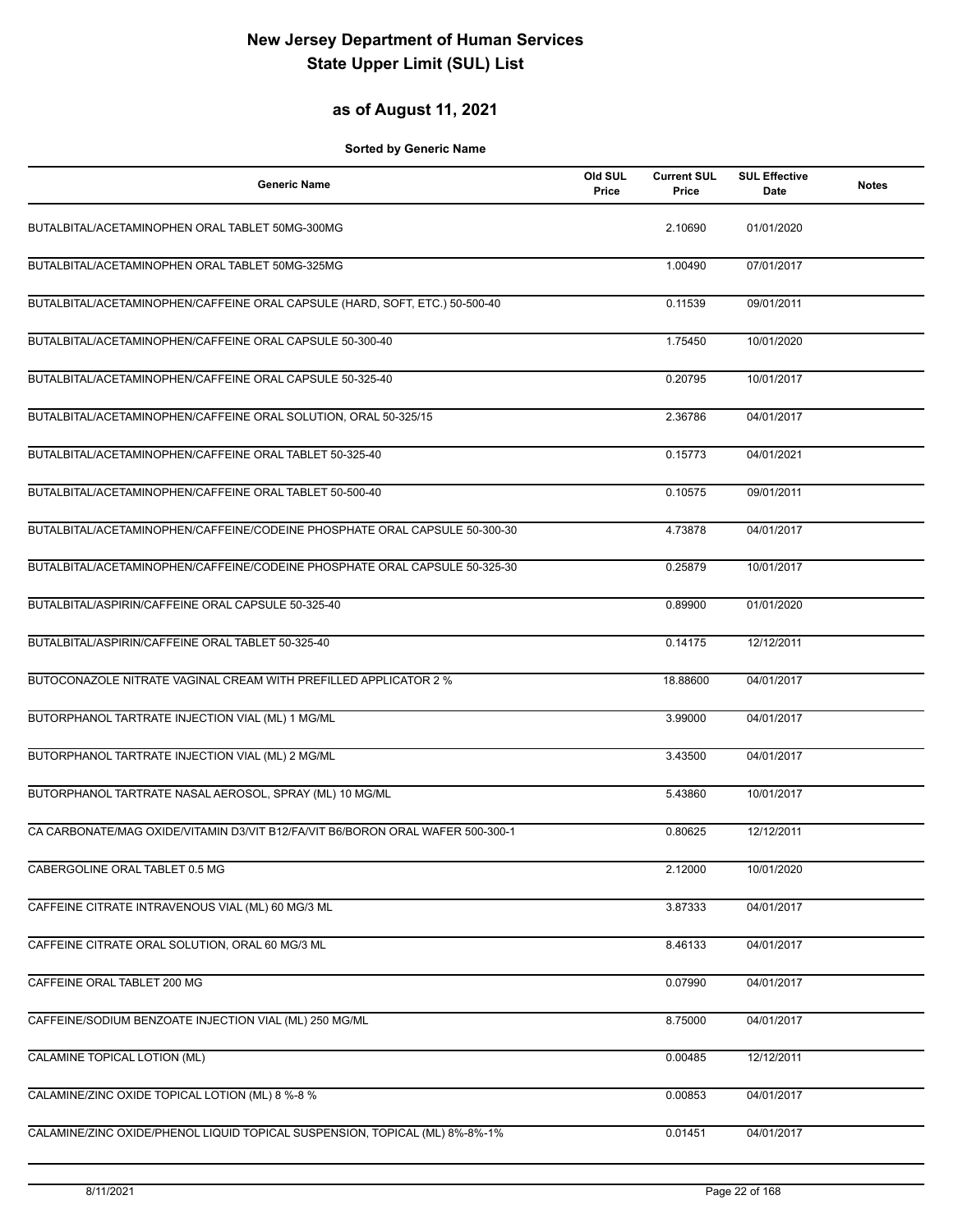## **as of August 11, 2021**

| <b>Generic Name</b>                                                             | Old SUL<br>Price | <b>Current SUL</b><br>Price | <b>SUL Effective</b><br><b>Date</b> | <b>Notes</b> |
|---------------------------------------------------------------------------------|------------------|-----------------------------|-------------------------------------|--------------|
| CALCIPOTRIENE TOPICAL CREAM (GRAM) 0.005 %                                      |                  | 1.15940                     | 07/01/2021                          |              |
| CALCIPOTRIENE TOPICAL OINTMENT (GRAM) 0.005 %                                   |                  | 1.94917                     | 07/01/2019                          |              |
| CALCIPOTRIENE TOPICAL SOLUTION, NON-ORAL 0.005 %                                |                  | 0.94983                     | 10/01/2020                          |              |
| CALCIPOTRIENE/BETAMETHASONE DIPROPIONATE TOPICAL OINTMENT (GRAM) 0.005-.064     |                  | 7.03200                     | 07/01/2019                          |              |
| CALCITONIN, SALMON, SYNTHETIC NASAL AEROSOL, SPRAY WITH PUMP (ML) 200/SPRAY     |                  | 7.91081                     | 10/01/2019                          |              |
| CALCITRIOL INTRAVENOUS AMPUL (ML) 1 MCG/ML                                      |                  | 5.99000                     | 04/01/2017                          |              |
| CALCITRIOL ORAL CAPSULE 0.25 MCG                                                |                  | 0.07700                     | 01/01/2019                          |              |
| CALCITRIOL ORAL CAPSULE 0.5 MCG                                                 |                  | 0.20400                     | 01/01/2019                          |              |
| CALCITRIOL ORAL SOLUTION, ORAL 1 MCG/ML                                         |                  | 4.59200                     | 10/01/2019                          |              |
| CALCITRIOL TOPICAL OINTMENT (GRAM) 3 MCG/G                                      |                  | 5.53838                     | 04/01/2017                          |              |
| CALCIUM ACETATE ORAL CAPSULE 667 MG                                             |                  | 0.07415                     | 01/01/2019                          |              |
| CALCIUM ACETATE ORAL TABLET 667 MG                                              |                  | 0.30825                     | 01/01/2019                          |              |
| CALCIUM ACETATE/ALUMINUM SULFATE TOPICAL POWDER IN PACKET (EA) 952-1347MG       |                  | 0.61269                     | 04/01/2017                          |              |
| CALCIUM CARB/MAG OXIDE/VITAMIN D3/VIT B12/FA/VIT B6/BORON ORAL TABLET 500-1.1MG |                  | 0.21483                     | 04/01/2017                          |              |
| CALCIUM CARBONATE ORAL SUSPENSION, ORAL (FINAL DOSE FORM) 500 MG/5ML            |                  | 0.01584                     | 04/01/2017                          |              |
| CALCIUM CARBONATE ORAL TABLET 260MG(648)                                        |                  | 0.00763                     | 04/01/2017                          |              |
| CALCIUM CARBONATE ORAL TABLET 500(1250)                                         |                  | 0.04610                     | 04/01/2017                          |              |
| CALCIUM CARBONATE ORAL TABLET, CHEWABLE 1177 MG                                 |                  | 0.12250                     | 04/01/2017                          |              |
| CALCIUM CARBONATE ORAL TABLET, CHEWABLE 200(500)MG                              |                  | 0.01390                     | 04/01/2017                          |              |
| CALCIUM CARBONATE ORAL TABLET, CHEWABLE 215(500)MG                              |                  | 0.01558                     | 04/01/2017                          |              |
| CALCIUM CARBONATE ORAL TABLET, CHEWABLE 300MG(750)                              |                  | 0.02533                     | 04/01/2017                          |              |
| CALCIUM CARBONATE ORAL TABLET, CHEWABLE 320MG(750)                              |                  | 0.03116                     | 10/01/2017                          |              |
| CALCIUM CARBONATE ORAL TABLET, CHEWABLE 400(1000)                               |                  | 0.03075                     | 04/01/2017                          |              |
| CALCIUM CARBONATE ORAL TABLET, CHEWABLE 500(1250)                               |                  | $0.\overline{10993}$        | 12/12/2011                          |              |
| CALCIUM CARBONATE/CHOLECALCIFEROL (VIT D3)/MINERALS ORAL TABLET 600 MG-400      |                  | 0.10627                     | 12/12/2011                          |              |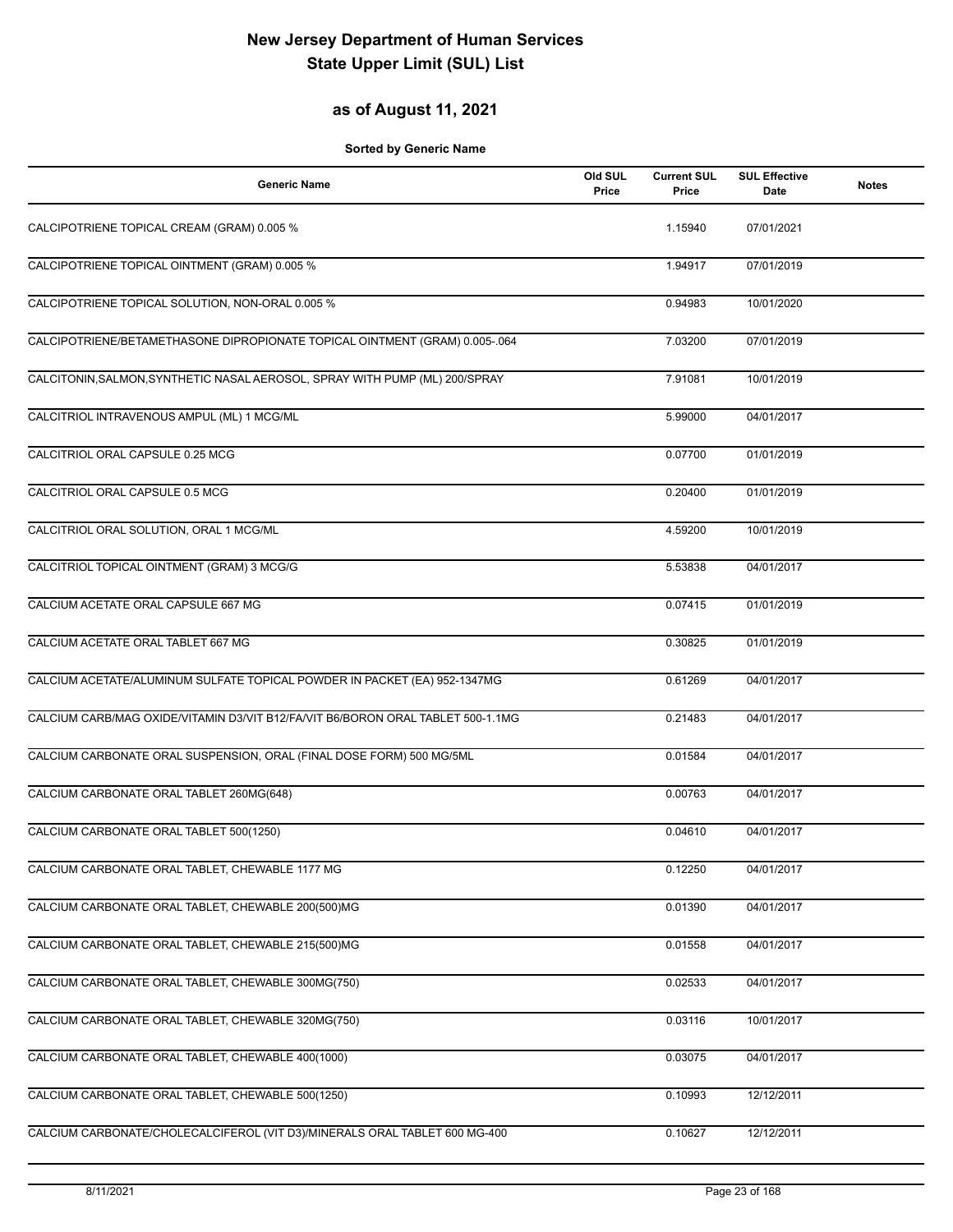## **as of August 11, 2021**

| <b>Generic Name</b>                                                                | Old SUL<br>Price | <b>Current SUL</b><br>Price | <b>SUL Effective</b><br>Date | <b>Notes</b> |
|------------------------------------------------------------------------------------|------------------|-----------------------------|------------------------------|--------------|
| CALCIUM CARBONATE/CHOLECALCIFEROL (VITAMIN D3) ORAL TABLET 600 MG-400              |                  | 0.03684                     | 04/01/2013                   |              |
| CALCIUM CARBONATE/CHOLECALCIFEROL (VITAMIN D3) ORAL TABLET, CHEWABLE 500<br>MG-100 |                  | 0.02196                     | 09/01/2011                   |              |
| CALCIUM CARBONATE/MAGNESIUM HYDROXIDE ORAL TABLET, CHEWABLE 550-110 MG             |                  | 0.01606                     | 04/01/2017                   |              |
| CALCIUM CARBONATE/MAGNESIUM HYDROXIDE ORAL TABLET, CHEWABLE 700-300MG              |                  | 0.04428                     | 04/01/2017                   |              |
| CALCIUM CARBONATE/SIMETHICONE ORAL TABLET, CHEWABLE 1000-60 MG                     |                  | 0.02644                     | 04/01/2017                   |              |
| CALCIUM CHLORIDE INTRAVENOUS SYRINGE (ML) 100 MG/ML                                |                  | 0.62000                     | 04/01/2017                   |              |
| CALCIUM CHLORIDE INTRAVENOUS VIAL (ML) 100 MG/ML                                   |                  | 0.32500                     | 04/01/2017                   |              |
| CALCIUM CITRATE ORAL TABLET 200(950)MG                                             |                  | 0.03981                     | 12/12/2011                   |              |
| CALCIUM CITRATE/CHOLECALCIFEROL (VITAMIN D3) ORAL TABLET 315MG-250                 |                  | 0.08766                     | 12/12/2011                   |              |
| CALCIUM GLUCONATE INTRAVENOUS VIAL (ML) 100 MG/ML                                  |                  | 0.02320                     | 10/01/2017                   |              |
| CALCIUM GLUCONATE ORAL TABLET 45(500) MG                                           |                  | 0.14866                     | 04/01/2017                   |              |
| CALCIUM ORAL TABLET 500 MG                                                         |                  | 0.09219                     | 12/12/2011                   |              |
| CALCIUM POLYCARBOPHIL ORAL TABLET 625 MG                                           |                  | 0.05361                     | 04/01/2017                   |              |
| CAMPHOR/PHENOL TOPICAL SOLUTION, NON-ORAL 10.8-4.7%                                |                  | 0.05533                     | 04/01/2017                   |              |
| CANDESARTAN CILEXETIL ORAL TABLET 16 MG                                            |                  | 0.82000                     | 07/01/2019                   |              |
| CANDESARTAN CILEXETIL ORAL TABLET 32 MG                                            |                  | 1.22271                     | 01/01/2021                   |              |
| CANDESARTAN CILEXETIL ORAL TABLET 4 MG                                             |                  | 1.45322                     | 01/01/2020                   |              |
| CANDESARTAN CILEXETIL ORAL TABLET 8 MG                                             |                  | 1.25400                     | 10/01/2019                   |              |
| CANDESARTAN CILEXETIL/HYDROCHLOROTHIAZIDE ORAL TABLET 16-12.5MG                    |                  | 1.35534                     | 10/01/2017                   |              |
| CANDESARTAN CILEXETIL/HYDROCHLOROTHIAZIDE ORAL TABLET 32-12.5MG                    |                  | 1.35534                     | 10/01/2017                   |              |
| CANDESARTAN CILEXETIL/HYDROCHLOROTHIAZIDE ORAL TABLET 32MG-25MG                    |                  | 2.03670                     | 10/01/2017                   |              |
| CAPECITABINE ORAL TABLET 150 MG                                                    |                  | 1.58333                     | 10/01/2019                   |              |
| CAPECITABINE ORAL TABLET 500 MG                                                    |                  | 0.49958                     | 07/01/2021                   |              |
| CAPSAICIN TOPICAL CREAM (GRAM) 0.025 %                                             |                  | 0.07664                     | 04/01/2017                   |              |
| CAPSAICIN TOPICAL CREAM (GRAM) 0.075 %                                             |                  | 0.10794                     | 12/12/2011                   |              |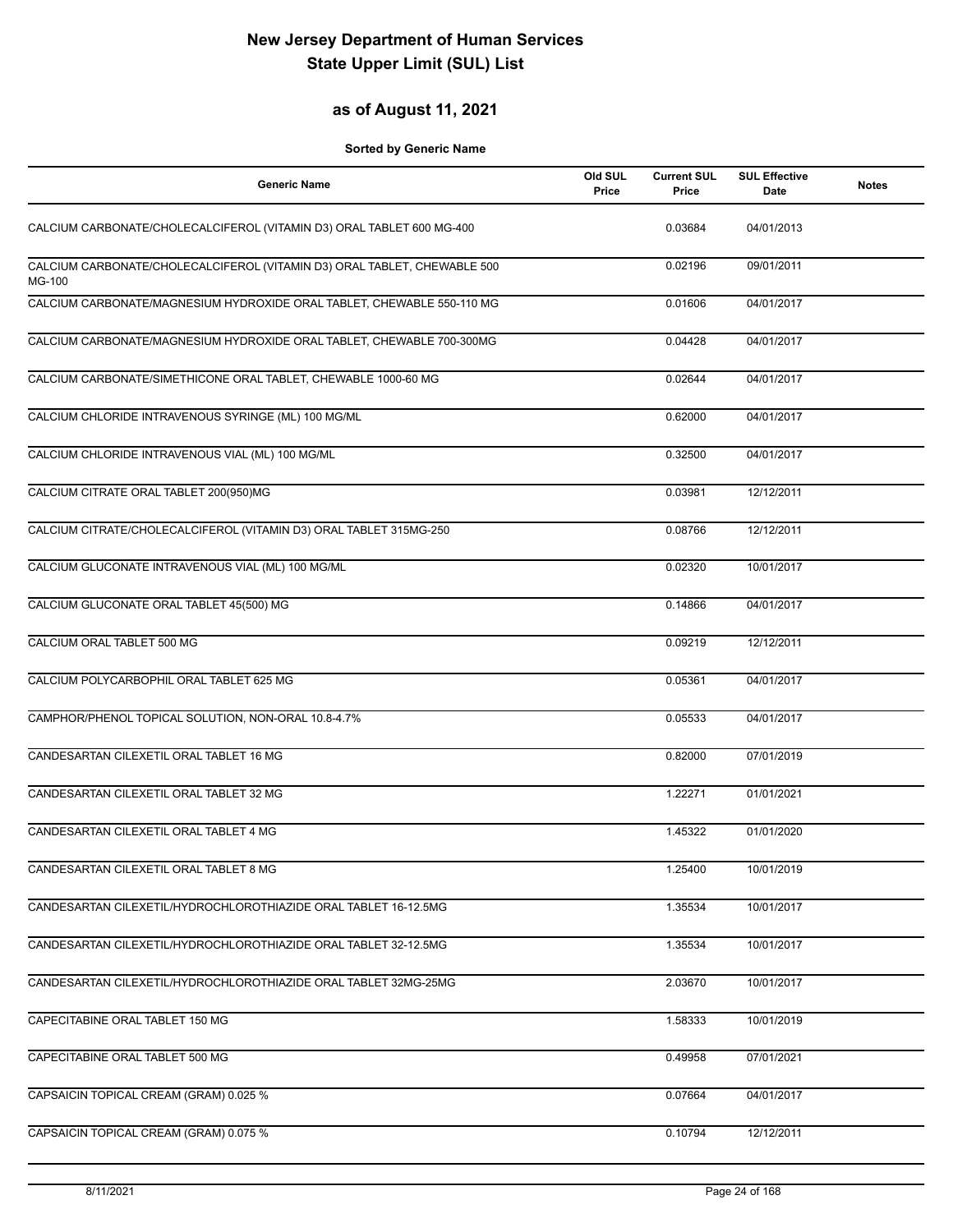## **as of August 11, 2021**

| <b>Generic Name</b>                                                 | Old SUL<br>Price | <b>Current SUL</b><br>Price | <b>SUL Effective</b><br>Date | <b>Notes</b> |
|---------------------------------------------------------------------|------------------|-----------------------------|------------------------------|--------------|
| CAPSAICIN TOPICAL LIQUID (ML) 0.15 %                                |                  | 0.10500                     | 04/01/2017                   |              |
| CAPTOPRIL ORAL TABLET 100 MG                                        |                  | 1.85176                     | 04/01/2017                   |              |
| CAPTOPRIL ORAL TABLET 12.5 MG                                       |                  | 0.40733                     | 10/01/2017                   |              |
| CAPTOPRIL ORAL TABLET 25 MG                                         |                  | 0.34070                     | 01/01/2019                   |              |
| CAPTOPRIL ORAL TABLET 50 MG                                         |                  | 0.77990                     | 01/01/2020                   |              |
| CAPTOPRIL/HYDROCHLOROTHIAZIDE ORAL TABLET 25 MG-15MG                |                  | 0.81140                     | 04/01/2017                   |              |
| CAPTOPRIL/HYDROCHLOROTHIAZIDE ORAL TABLET 25 MG-25MG                |                  | 0.97380                     | 04/01/2017                   |              |
| CAPTOPRIL/HYDROCHLOROTHIAZIDE ORAL TABLET 50 MG-15MG                |                  | 1.59263                     | 04/01/2017                   |              |
| CAPTOPRIL/HYDROCHLOROTHIAZIDE ORAL TABLET 50 MG-25MG                |                  | 1.55824                     | 04/01/2017                   |              |
| CARBAMAZEPINE ORAL CAPSULE, EXTENDED RELEASE MULTIPHASE 12HR 100 MG |                  | 0.23867                     | 01/01/2018                   |              |
| CARBAMAZEPINE ORAL CAPSULE, EXTENDED RELEASE MULTIPHASE 12HR 200 MG |                  | 0.31180                     | 10/01/2017                   |              |
| CARBAMAZEPINE ORAL CAPSULE, EXTENDED RELEASE MULTIPHASE 12HR 300 MG |                  | 0.31229                     | 01/01/2018                   |              |
| CARBAMAZEPINE ORAL SUSPENSION, ORAL (FINAL DOSE FORM) 100 MG/5ML    |                  | 0.04480                     | 10/01/2017                   |              |
| CARBAMAZEPINE ORAL SUSPENSION, ORAL (FINAL DOSE FORM) 100 MG/5ML    |                  | 0.10414                     | 04/01/2021                   |              |
| CARBAMAZEPINE ORAL SUSPENSION, ORAL (FINAL DOSE FORM) 200MG/10ML    |                  | 0.37890                     | 04/01/2017                   |              |
| CARBAMAZEPINE ORAL TABLET 200 MG                                    |                  | 0.17954                     | 07/01/2021                   |              |
| CARBAMAZEPINE ORAL TABLET, EXTENDED RELEASE 12 HR 100 MG            |                  | 0.39510                     | 04/01/2020                   |              |
| CARBAMAZEPINE ORAL TABLET, EXTENDED RELEASE 12 HR 200 MG            |                  | 1.02720                     | 08/12/2020                   |              |
| CARBAMAZEPINE ORAL TABLET, EXTENDED RELEASE 12 HR 400 MG            |                  | 1.50000                     | 07/01/2019                   |              |
| CARBAMAZEPINE ORAL TABLET, CHEWABLE 100 MG                          |                  | 0.21800                     | 01/01/2019                   |              |
| CARBAMIDE PEROXIDE OTIC DROPS 6.5 %                                 |                  | 0.06800                     | 10/01/2017                   |              |
| CARBIDOPA ORAL TABLET 25 MG                                         |                  | 0.93340                     | 04/01/2020                   |              |
| CARBIDOPA/LEVODOPA ORAL TABLET 10MG-100MG                           |                  | 0.10165                     | 07/01/2019                   |              |
| CARBIDOPA/LEVODOPA ORAL TABLET 25MG-100MG                           |                  | 0.07437                     | 04/01/2021                   |              |
| CARBIDOPA/LEVODOPA ORAL TABLET 25MG-250MG                           |                  | 0.12846                     | 04/01/2021                   |              |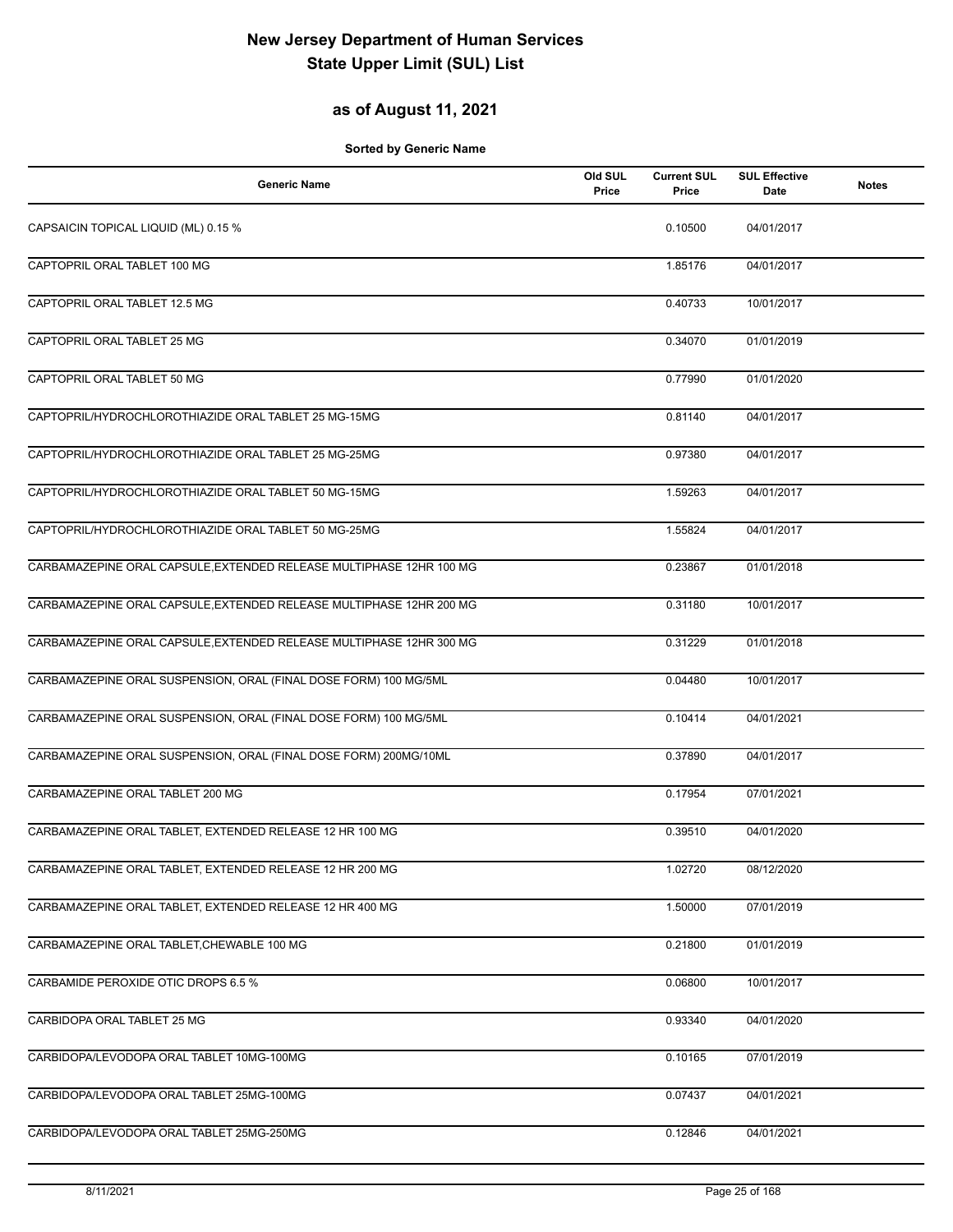## **as of August 11, 2021**

| <b>Generic Name</b>                                                                      | Old SUL<br>Price | <b>Current SUL</b><br>Price | <b>SUL Effective</b><br>Date | <b>Notes</b> |
|------------------------------------------------------------------------------------------|------------------|-----------------------------|------------------------------|--------------|
| CARBIDOPA/LEVODOPA ORAL TABLET, EXTENDED RELEASE 25MG-100MG                              |                  | 0.18045                     | 04/01/2019                   |              |
| CARBIDOPA/LEVODOPA ORAL TABLET, EXTENDED RELEASE 50MG-200MG                              |                  | 0.18000                     | 01/01/2019                   |              |
| CARBIDOPA/LEVODOPA ORAL TABLET, DISINTEGRATING 10MG-100MG                                |                  | 0.51270                     | 04/01/2020                   |              |
| CARBIDOPA/LEVODOPA ORAL TABLET, DISINTEGRATING 25MG-100MG                                |                  | 0.72343                     | 04/01/2017                   |              |
| CARBIDOPA/LEVODOPA ORAL TABLET, DISINTEGRATING 25MG-250MG                                |                  | 0.85410                     | 04/01/2018                   |              |
| CARBIDOPA/LEVODOPA/ENTACAPONE ORAL TABLET 12.5-50 MG                                     |                  | 0.90720                     | 04/01/2018                   |              |
| CARBIDOPA/LEVODOPA/ENTACAPONE ORAL TABLET 18.75-75MG                                     |                  | 3.00060                     | 04/01/2017                   |              |
| CARBIDOPA/LEVODOPA/ENTACAPONE ORAL TABLET 25-100-200                                     |                  | 1.31240                     | 04/01/2017                   |              |
| CARBIDOPA/LEVODOPA/ENTACAPONE ORAL TABLET 31.25-125                                      |                  | 1.13280                     | 04/01/2019                   |              |
| CARBIDOPA/LEVODOPA/ENTACAPONE ORAL TABLET 37.5-150MG                                     |                  | 0.62336                     | 04/01/2020                   |              |
| CARBIDOPA/LEVODOPA/ENTACAPONE ORAL TABLET 50-200-200                                     |                  | 0.54950                     | 07/01/2019                   |              |
| CARBINOXAMINE MALEATE ORAL LIQUID (ML) 4 MG/5 ML                                         |                  | 0.09219                     | 04/01/2017                   |              |
| CARBINOXAMINE MALEATE ORAL TABLET 4 MG                                                   |                  | 0.36702                     | 04/01/2017                   |              |
| CARBOPLATIN INTRAVENOUS VIAL (ML) 10 MG/ML                                               |                  | 0.49016                     | 04/01/2017                   |              |
| CARBOPLATIN INTRAVENOUS VIAL (SDV, MDV OR ADDITIVE) (EA) 150 MG                          |                  | 45.00015                    | 09/01/2011                   |              |
| CARBOXYMETHYLCELLULOSE SODIUM OPHTHALMIC DROPPERETTE, SINGLE-USE DROP<br>DISPENSER 0.5 % |                  | 0.16327                     | 04/01/2017                   |              |
| CARDIOPLEGIC SOLUTION NO.1 PERFUSION PLASTIC BAG, PERFUSION (ML) K+=16MEQ/L              |                  | 0.04429                     | 04/01/2017                   |              |
| CARISOPRODOL ORAL TABLET 250 MG                                                          |                  | 1.87370                     | 07/01/2018                   |              |
| CARISOPRODOL ORAL TABLET 350 MG                                                          |                  | 0.03439                     | 10/01/2017                   |              |
| CARISOPRODOL/ASPIRIN ORAL TABLET 200-325 MG                                              |                  | 0.23965                     | 10/01/2017                   |              |
| CARISOPRODOL/ASPIRIN/CODEINE PHOSPHATE ORAL TABLET 200-325-16                            |                  | 1.93760                     | 04/01/2017                   |              |
| CARTEOLOL HCL OPHTHALMIC DROPS 1 %                                                       |                  | 1.26108                     | 04/01/2017                   |              |
| CARVEDILOL ORAL TABLET 12.5 MG                                                           |                  | 0.01862                     | 04/01/2017                   |              |
| CARVEDILOL ORAL TABLET 25 MG                                                             |                  | 0.02210                     | 04/01/2017                   |              |
| CARVEDILOL ORAL TABLET 3.125 MG                                                          |                  | 0.01744                     | 04/01/2017                   |              |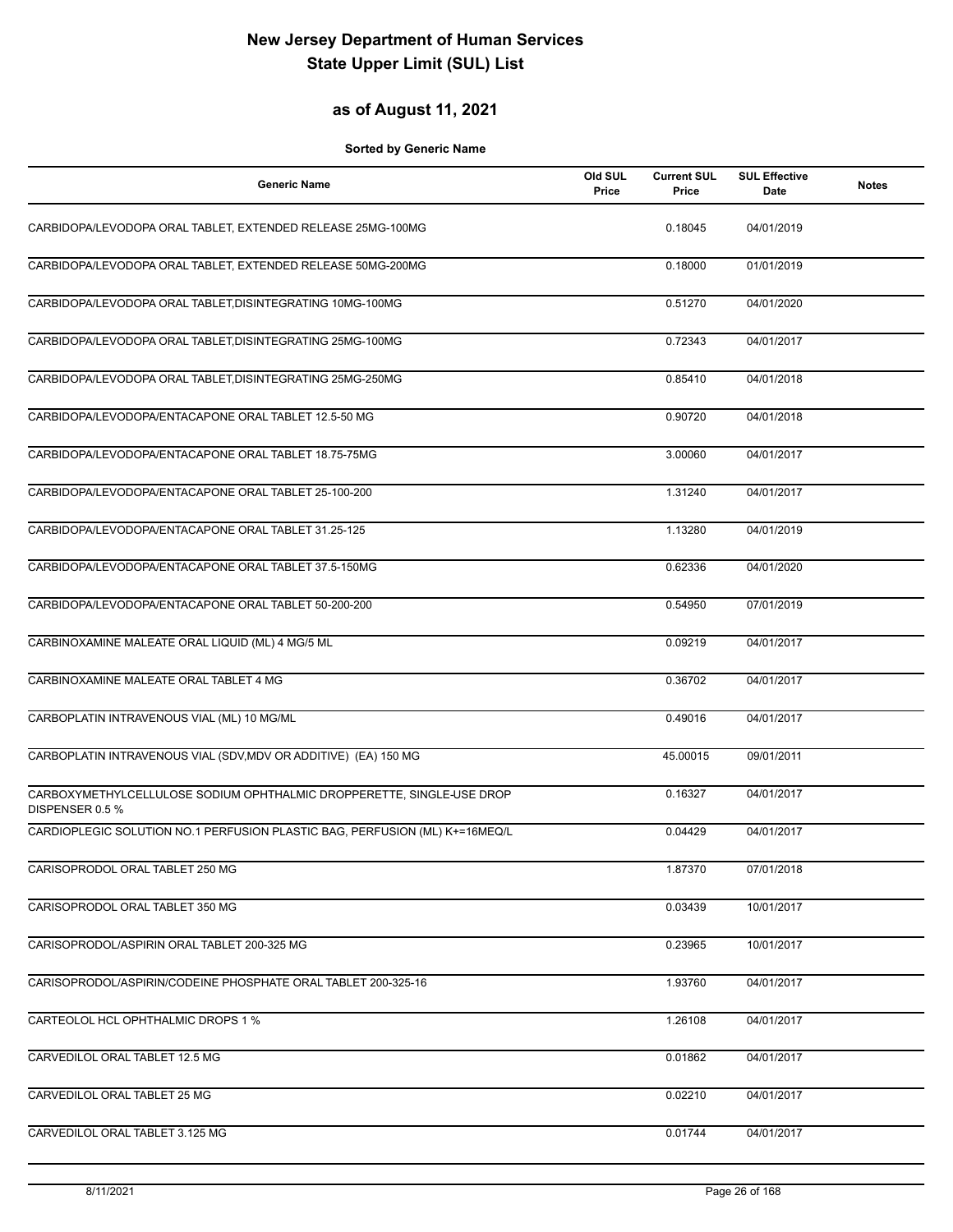## **as of August 11, 2021**

| <b>Generic Name</b>                                                                                       | Old SUL<br>Price | <b>Current SUL</b><br>Price | <b>SUL Effective</b><br>Date | <b>Notes</b> |
|-----------------------------------------------------------------------------------------------------------|------------------|-----------------------------|------------------------------|--------------|
| CARVEDILOL ORAL TABLET 6.25 MG                                                                            |                  | 0.01686                     | 04/01/2017                   |              |
| CARVEDILOL PHOSPHATE ORAL CAPSULE, EXTENDED RELEASE MULTIPHASE 24HR 10 MG                                 |                  | 5.42073                     | 04/01/2021                   |              |
| CARVEDILOL PHOSPHATE ORAL CAPSULE, EXTENDED RELEASE MULTIPHASE 24HR 20 MG                                 |                  | 5.63500                     | 10/01/2020                   |              |
| CARVEDILOL PHOSPHATE ORAL CAPSULE, EXTENDED RELEASE MULTIPHASE 24HR 40 MG                                 |                  | 4.72533                     | 10/01/2020                   |              |
| CARVEDILOL PHOSPHATE ORAL CAPSULE, EXTENDED RELEASE MULTIPHASE 24HR 80 MG                                 |                  | 5.99833                     | 01/01/2019                   |              |
| CASTOR OIL ORAL OIL (ML)                                                                                  |                  | 0.02079                     | 04/01/2017                   |              |
| CEFACLOR ORAL CAPSULE 250 MG                                                                              |                  | 1.37133                     | 04/01/2018                   |              |
| CEFACLOR ORAL CAPSULE 500 MG                                                                              |                  | 1.57649                     | 04/01/2017                   |              |
| CEFACLOR ORAL SUSPENSION, RECONSTITUTED, ORAL (ML) 125 MG/5ML                                             |                  | 0.06958                     | 10/01/2017                   |              |
| CEFACLOR ORAL SUSPENSION, RECONSTITUTED, ORAL (ML) 250 MG/5ML                                             |                  | 0.08504                     | 10/01/2017                   |              |
| CEFACLOR ORAL SUSPENSION, RECONSTITUTED, ORAL (ML) 375 MG/5ML                                             |                  | 0.13915                     | 10/01/2017                   |              |
| CEFACLOR ORAL TABLET, EXTENDED RELEASE 12 HR 500 MG                                                       |                  | 12.83910                    | 04/01/2017                   |              |
| CEFADROXIL ORAL CAPSULE 500 MG                                                                            |                  | 0.11000                     | 07/01/2018                   |              |
| CEFADROXIL ORAL SUSPENSION, RECONSTITUTED, ORAL (ML) 250 MG/5ML                                           |                  | 0.20630                     | 01/01/2020                   |              |
| CEFADROXIL ORAL SUSPENSION, RECONSTITUTED, ORAL (ML) 500 MG/5ML                                           |                  | 0.24250                     | 01/01/2019                   |              |
| CEFADROXIL ORAL TABLET 1 G                                                                                |                  | 1.66247                     | 10/01/2017                   |              |
| CEFAZOLIN SODIUM INJECTION VIAL (EA) 1 G                                                                  |                  | 0.65003                     | 10/01/2017                   |              |
| CEFAZOLIN SODIUM INJECTION VIAL (EA) 10 G                                                                 |                  | 7.51767                     | 10/01/2020                   |              |
| CEFAZOLIN SODIUM INJECTION VIAL (EA) 20 G                                                                 |                  | 31.53000                    | 04/01/2017                   |              |
| CEFAZOLIN SODIUM INJECTION VIAL (EA) 500 MG                                                               |                  | 1.40000                     | 04/01/2017                   |              |
| CEFAZOLIN SODIUM INTRAVENOUS VIAL WITH THREADED PORT (EA) 1 G                                             |                  | 1.05525                     | 10/01/2017                   |              |
| CEFAZOLIN SODIUM/DEXTROSE, ISO-OSMOTIC INTRAVENOUS INTRAVENOUS SOLUTION,<br>PIGGYBACK (EA) 1 G/50 ML      |                  | 4.20000                     | 04/01/2017                   |              |
| CEFAZOLIN SODIUM/DEXTROSE, ISO-OSMOTIC INTRAVENOUS INTRAVENOUS SOLUTION,<br>PIGGYBACK (EA) 2 G/50 ML      |                  | 7.30000                     | 04/01/2017                   |              |
| CEFAZOLIN SODIUM/DEXTROSE, ISO-OSMOTIC INTRAVENOUS IV SOLUTION, PIGGYBACK<br>PREMIX FROZEN(ML) 1 G/50 ML  |                  | 0.08960                     | 04/01/2017                   |              |
| CEFAZOLIN SODIUM/DEXTROSE, ISO-OSMOTIC INTRAVENOUS IV SOLUTION, PIGGYBACK<br>PREMIX FROZEN(ML) 2 G/100 ML |                  | 0.09250                     | 04/01/2017                   |              |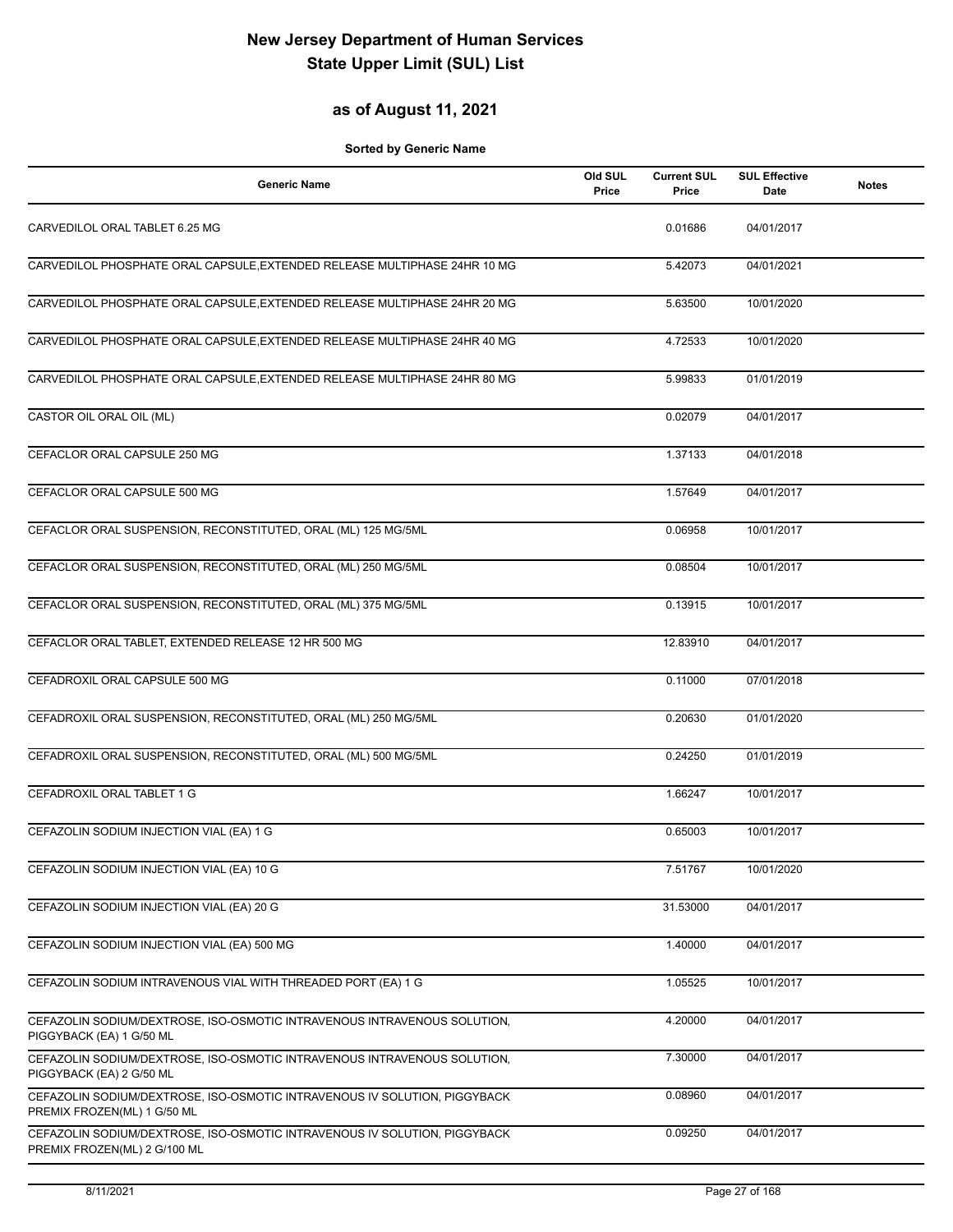## **as of August 11, 2021**

| <b>Generic Name</b>                                                                                      | Old SUL<br>Price | <b>Current SUL</b><br>Price | <b>SUL Effective</b><br>Date | <b>Notes</b> |
|----------------------------------------------------------------------------------------------------------|------------------|-----------------------------|------------------------------|--------------|
| CEFDINIR ORAL CAPSULE 300 MG                                                                             |                  | 0.23250                     | 04/01/2017                   |              |
| CEFDINIR ORAL SUSPENSION, RECONSTITUTED, ORAL (ML) 125 MG/5ML                                            |                  | 0.04490                     | 07/01/2018                   |              |
| CEFDINIR ORAL SUSPENSION, RECONSTITUTED, ORAL (ML) 250 MG/5ML                                            |                  | 0.08317                     | 07/01/2018                   |              |
| CEFEPIME HCL IN DEXTROSE 5 % IN WATER INTRAVENOUS INTRAVENOUS SOLUTION,<br>PIGGYBACK (EA) 1 G/50 ML      |                  | 11.33000                    | 04/01/2017                   |              |
| CEFEPIME HCL IN DEXTROSE 5 % IN WATER INTRAVENOUS INTRAVENOUS SOLUTION.<br>PIGGYBACK (EA) 2 G/50 ML      |                  | 17.09000                    | 04/01/2017                   |              |
| CEFEPIME HCL IN ISO-OSMOTIC DEXTROSE INTRAVENOUS IV SOLUTION, PIGGYBACK<br>PREMIX FROZEN(ML) 1 G/50 ML   |                  | 0.53120                     | 04/01/2017                   |              |
| CEFEPIME HCL IN ISO-OSMOTIC DEXTROSE INTRAVENOUS IV SOLUTION, PIGGYBACK<br>PREMIX FROZEN(ML) 2 G/100 ML  |                  | 0.42580                     | 04/01/2017                   |              |
| CEFEPIME HCL INJECTION VIAL (EA) 1 G                                                                     |                  | 4.04600                     | 10/01/2019                   |              |
| CEFEPIME HCL INJECTION VIAL (EA) 2 G                                                                     |                  | 3.93300                     | 04/01/2018                   |              |
| CEFIXIME ORAL CAPSULE 400 MG                                                                             |                  | 9.94480                     | 07/01/2021                   |              |
| CEFIXIME ORAL SUSPENSION, RECONSTITUTED, ORAL (ML) 100 MG/5ML                                            |                  | 2.90880                     | 04/01/2017                   |              |
| CEFIXIME ORAL SUSPENSION, RECONSTITUTED, ORAL (ML) 200 MG/5ML                                            |                  | 6.12396                     | 04/01/2017                   |              |
| CEFOTAXIME SODIUM INJECTION VIAL (EA) 1 G                                                                |                  | 2.20000                     | 04/01/2017                   |              |
| CEFOTAXIME SODIUM INJECTION VIAL (EA) 10 G                                                               |                  | 27.00000                    | 04/01/2017                   |              |
| CEFOTAXIME SODIUM INJECTION VIAL (EA) 2 G                                                                |                  | 5.00000                     | 04/01/2017                   |              |
| CEFOTAXIME SODIUM INJECTION VIAL (EA) 500 MG                                                             |                  | 1.50000                     | 04/01/2017                   |              |
| CEFOTETAN DISODIUM IN ISO-OSMOTIC DEXTROSE INTRAVENOUS INTRAVENOUS<br>SOLUTION, PIGGYBACK (EA) 1 G/50 ML |                  | 15.08958                    | 04/01/2017                   |              |
| CEFOTETAN DISODIUM IN ISO-OSMOTIC DEXTROSE INTRAVENOUS INTRAVENOUS<br>SOLUTION, PIGGYBACK (EA) 2 G/50 ML |                  | 20.90000                    | 04/01/2017                   |              |
| CEFOTETAN DISODIUM INJECTION VIAL (EA) 1 G                                                               |                  | 19.23000                    | 04/01/2017                   |              |
| CEFOTETAN DISODIUM INJECTION VIAL (EA) 2 G                                                               |                  | 38.47000                    | 04/01/2017                   |              |
| CEFOTETAN DISODIUM INTRAVENOUS VIAL (EA) 10 G                                                            |                  | 190.45000                   | 04/01/2017                   |              |
| CEFOXITIN SODIUM INTRAVENOUS VIAL (EA) 1 G                                                               |                  | 3.21000                     | 04/01/2017                   |              |
| CEFOXITIN SODIUM INTRAVENOUS VIAL (EA) 10 G                                                              |                  | 50.00000                    | 04/01/2017                   |              |
| CEFOXITIN SODIUM INTRAVENOUS VIAL (EA) 2 G                                                               |                  | 6.41000                     | 04/01/2017                   |              |
| CEFOXITIN SODIUM/DEXTROSE, ISO-OSMOTIC INTRAVENOUS INTRAVENOUS SOLUTION,<br>PIGGYBACK (EA) 1 G/50 ML     |                  | 11.16000                    | 04/01/2017                   |              |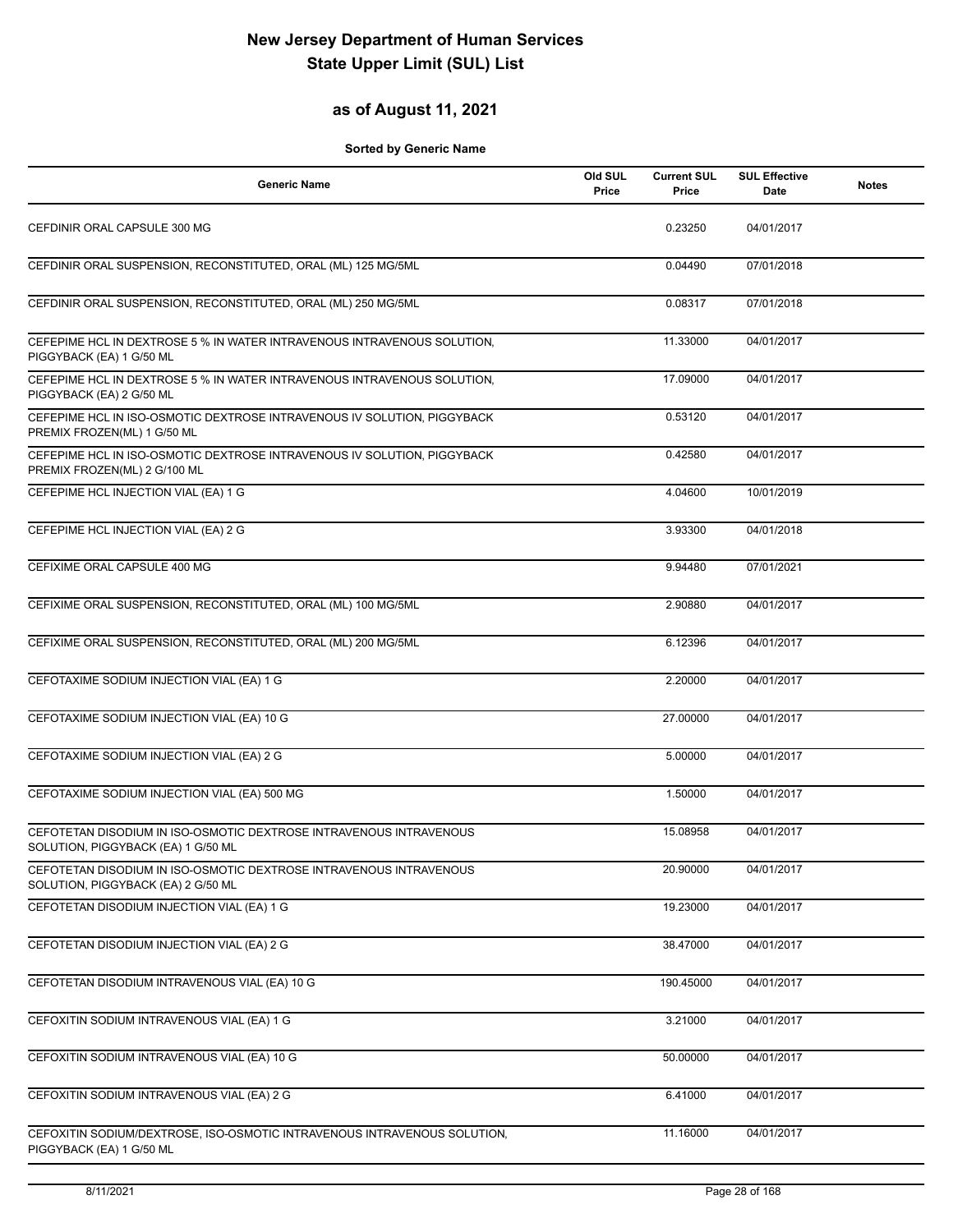## **as of August 11, 2021**

| <b>Generic Name</b>                                                                                          | Old SUL<br>Price | <b>Current SUL</b><br>Price | <b>SUL Effective</b><br>Date | <b>Notes</b> |
|--------------------------------------------------------------------------------------------------------------|------------------|-----------------------------|------------------------------|--------------|
| CEFOXITIN SODIUM/DEXTROSE, ISO-OSMOTIC INTRAVENOUS INTRAVENOUS SOLUTION,<br>PIGGYBACK (EA) 2 G/50 ML         |                  | 20.50000                    | 04/01/2017                   |              |
| CEFPODOXIME PROXETIL ORAL SUSPENSION, RECONSTITUTED, ORAL (ML) 100 MG/5ML                                    |                  | 1.16000                     | 10/01/2020                   |              |
| CEFPODOXIME PROXETIL ORAL SUSPENSION, RECONSTITUTED, ORAL (ML) 50 MG/5 ML                                    |                  | 0.37104                     | 10/01/2017                   |              |
| CEFPODOXIME PROXETIL ORAL TABLET 100 MG                                                                      |                  | 0.85950                     | 10/01/2019                   |              |
| CEFPODOXIME PROXETIL ORAL TABLET 200 MG                                                                      |                  | 3.06428                     | 10/01/2017                   |              |
| CEFPROZIL ORAL SUSPENSION, RECONSTITUTED, ORAL (ML) 125 MG/5ML                                               |                  | 0.14400                     | 04/01/2019                   |              |
| CEFPROZIL ORAL SUSPENSION, RECONSTITUTED, ORAL (ML) 250 MG/5ML                                               |                  | 0.11250                     | 01/01/2019                   |              |
| CEFPROZIL ORAL TABLET 250 MG                                                                                 |                  | 0.71478                     | 04/01/2017                   |              |
| CEFPROZIL ORAL TABLET 500 MG                                                                                 |                  | 1.07200                     | 04/01/2020                   |              |
| CEFTAZIDIME IN DEXTROSE 5% AND WATER INTRAVENOUS INTRAVENOUS SOLUTION,<br>PIGGYBACK (EA) 1 G/50 ML           |                  | 10.44000                    | 04/01/2017                   |              |
| CEFTAZIDIME IN DEXTROSE 5% AND WATER INTRAVENOUS INTRAVENOUS SOLUTION,<br>PIGGYBACK (EA) 2 G/50 ML           |                  | 14.59000                    | 04/01/2017                   |              |
| CEFTAZIDIME INJECTION VIAL (EA) 1 G                                                                          |                  | 3.42947                     | 04/01/2017                   |              |
| CEFTAZIDIME INJECTION VIAL (EA) 2 G                                                                          |                  | 8.92440                     | 10/01/2017                   |              |
| CEFTAZIDIME INJECTION VIAL (EA) 6 G                                                                          |                  | 22.05000                    | 04/01/2017                   |              |
| CEFTAZIDIME INTRAVENOUS VIAL WITH THREADED PORT (EA) 1 G                                                     |                  | 4.05015                     | 10/01/2017                   |              |
| CEFTAZIDIME INTRAVENOUS VIAL WITH THREADED PORT (EA) 2 G                                                     |                  | 10.89000                    | 04/01/2017                   |              |
| CEFTIBUTEN ORAL CAPSULE 400 MG                                                                               |                  | 27.34000                    | 04/01/2017                   |              |
| CEFTIBUTEN ORAL SUSPENSION, RECONSTITUTED, ORAL (ML) 180 MG/5ML                                              |                  | 7.68883                     | 04/01/2017                   |              |
| CEFTRIAXONE SODIUM IN ISO-OSMOTIC DEXTROSE INTRAVENOUS INTRAVENOUS<br>SOLUTION, PIGGYBACK (EA) 1 G/50 ML     |                  | 11.60000                    | 04/01/2017                   |              |
| CEFTRIAXONE SODIUM IN ISO-OSMOTIC DEXTROSE INTRAVENOUS INTRAVENOUS<br>SOLUTION, PIGGYBACK (EA) 2 G/50 ML     |                  | 18.54000                    | 04/01/2017                   |              |
| CEFTRIAXONE SODIUM IN ISO-OSMOTIC DEXTROSE INTRAVENOUS IV SOLUTION,<br>PIGGYBACK PREMIX FROZEN(ML) 1 G/50 ML |                  | 0.28380                     | 04/01/2017                   |              |
| CEFTRIAXONE SODIUM IN ISO-OSMOTIC DEXTROSE INTRAVENOUS IV SOLUTION.<br>PIGGYBACK PREMIX FROZEN(ML) 2 G/50 ML |                  | 0.67220                     | 04/01/2017                   |              |
| CEFTRIAXONE SODIUM INJECTION VIAL (EA) 1 G                                                                   |                  | 0.92998                     | 10/01/2019                   |              |
| CEFTRIAXONE SODIUM INJECTION VIAL (EA) 10 G                                                                  |                  | 14.68750                    | 04/01/2017                   |              |
| CEFTRIAXONE SODIUM INJECTION VIAL (EA) 2 G                                                                   |                  | 0.21605                     | 07/01/2019                   |              |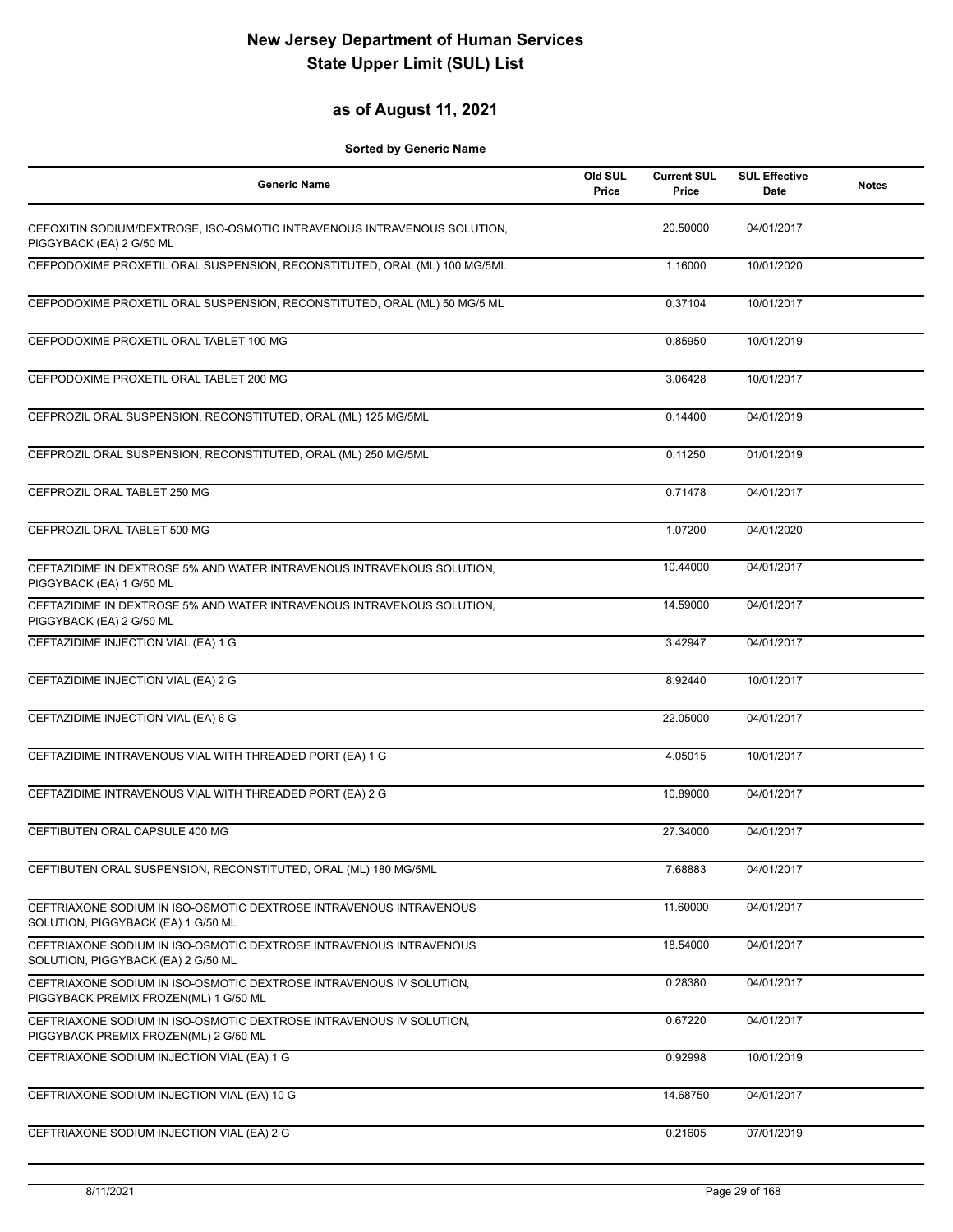### **as of August 11, 2021**

| <b>Generic Name</b>                                                    | Old SUL<br>Price | <b>Current SUL</b><br>Price | <b>SUL Effective</b><br>Date | <b>Notes</b> |
|------------------------------------------------------------------------|------------------|-----------------------------|------------------------------|--------------|
| CEFTRIAXONE SODIUM INJECTION VIAL (EA) 250 MG                          |                  | 0.08900                     | 07/01/2018                   |              |
| CEFTRIAXONE SODIUM INJECTION VIAL (EA) 500 MG                          |                  | 0.85100                     | 10/01/2017                   |              |
| CEFTRIAXONE SODIUM INTRAVENOUS IV SOLUTION, PIGGYBACK, BOTTLE (EA) 1 G |                  | 4.78269                     | 12/12/2011                   |              |
| CEFTRIAXONE SODIUM INTRAVENOUS IV SOLUTION, PIGGYBACK, BOTTLE (EA) 2 G |                  | 5.64000                     | 12/12/2011                   |              |
| CEFTRIAXONE SODIUM INTRAVENOUS VIAL WITH THREADED PORT (EA) 1 G        |                  | 3.20440                     | 10/01/2017                   |              |
| CEFTRIAXONE SODIUM INTRAVENOUS VIAL WITH THREADED PORT (EA) 2 G        |                  | 10.12940                    | 10/01/2017                   |              |
| CEFUROXIME AXETIL ORAL TABLET 250 MG                                   |                  | 0.24572                     | 10/01/2017                   |              |
| CEFUROXIME AXETIL ORAL TABLET 500 MG                                   |                  | 0.25850                     | 01/01/2019                   |              |
| CEFUROXIME SODIUM INJECTION VIAL (EA) 750 MG                           |                  | 2.20000                     | 04/01/2017                   |              |
| CEFUROXIME SODIUM INTRAVENOUS VIAL (EA) 1.5 G                          |                  | 4.50000                     | 04/01/2017                   |              |
| CEFUROXIME SODIUM INTRAVENOUS VIAL (EA) 7.5 G                          |                  | 2.70577                     | 10/01/2017                   |              |
| CELECOXIB ORAL CAPSULE 100 MG                                          |                  | 0.11230                     | 01/01/2021                   |              |
| CELECOXIB ORAL CAPSULE 200 MG                                          |                  | 0.07190                     | 07/01/2018                   |              |
| CELECOXIB ORAL CAPSULE 400 MG                                          |                  | 1.10389                     | 04/01/2017                   |              |
| CELECOXIB ORAL CAPSULE 50 MG                                           |                  | 0.17967                     | 10/01/2019                   |              |
| CEPHALEXIN ORAL CAPSULE 250 MG                                         |                  | 0.02950                     | 07/01/2018                   |              |
| CEPHALEXIN ORAL CAPSULE 500 MG                                         |                  | 0.05500                     | 07/01/2018                   |              |
| CEPHALEXIN ORAL CAPSULE 750 MG                                         |                  | 5.35800                     | 04/01/2017                   |              |
| CEPHALEXIN ORAL SUSPENSION, RECONSTITUTED, ORAL (ML) 125 MG/5ML        |                  | 0.02335                     | 10/01/2017                   |              |
| CEPHALEXIN ORAL SUSPENSION, RECONSTITUTED, ORAL (ML) 250 MG/5ML        |                  | 0.06115                     | 01/01/2019                   |              |
| CEPHALEXIN ORAL TABLET 250 MG                                          |                  | 1.24230                     | 04/01/2017                   |              |
| CEPHALEXIN ORAL TABLET 500 MG                                          |                  | 0.56893                     | 10/01/2017                   |              |
| CETIRIZINE HCL ORAL SOLUTION, ORAL 1 MG/ML                             |                  | 0.02083                     | 04/01/2017                   |              |
| CETIRIZINE HCL ORAL SOLUTION, ORAL 5 MG/5 ML                           |                  | 0.02354                     | 04/01/2017                   |              |
| CETIRIZINE HCL ORAL TABLET 10 MG                                       |                  | 0.03296                     | 10/01/2020                   |              |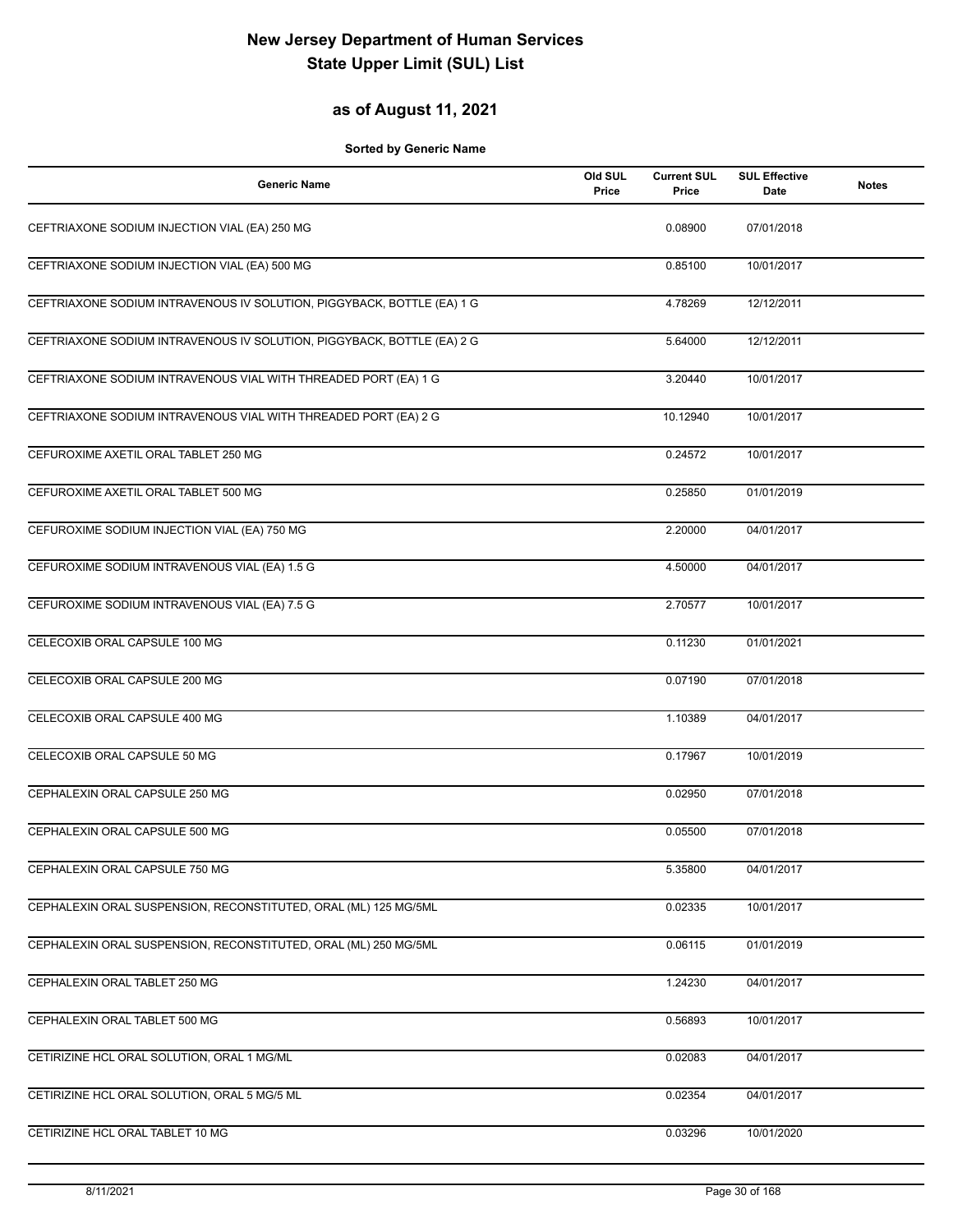## **as of August 11, 2021**

| <b>Generic Name</b>                                                                              | Old SUL<br>Price | <b>Current SUL</b><br>Price | <b>SUL Effective</b><br>Date | <b>Notes</b> |
|--------------------------------------------------------------------------------------------------|------------------|-----------------------------|------------------------------|--------------|
| CETIRIZINE HCL ORAL TABLET 5 MG                                                                  |                  | 0.02870                     | 01/01/2020                   |              |
| CETIRIZINE HCL ORAL TABLET, CHEWABLE 10 MG                                                       |                  | 0.44304                     | 10/01/2017                   |              |
| CETIRIZINE HCL ORAL TABLET, CHEWABLE 5 MG                                                        |                  | 0.44304                     | 10/01/2017                   |              |
| CETIRIZINE HCL/PSEUDOEPHEDRINE HCL ORAL TABLET, EXTENDED RELEASE 12 HR 5<br><b>MG-120MG</b>      |                  | 0.63292                     | 01/01/2018                   |              |
| CEVIMELINE HCL ORAL CAPSULE 30 MG                                                                |                  | 0.63105                     | 07/01/2021                   |              |
| CHLORAMPHENICOL SOD SUCCINATE INTRAVENOUS VIAL (EA) 1 G                                          |                  | 38.92000                    | 04/01/2017                   |              |
| CHLORDIAZEPOXIDE HCL ORAL CAPSULE 10 MG                                                          |                  | 0.06897                     | 04/01/2017                   |              |
| CHLORDIAZEPOXIDE HCL ORAL CAPSULE 25 MG                                                          |                  | 0.06512                     | 04/01/2017                   |              |
| CHLORDIAZEPOXIDE HCL ORAL CAPSULE 5 MG                                                           |                  | 0.08933                     | 04/01/2017                   |              |
| CHLORDIAZEPOXIDE/CLIDINIUM BROMIDE ORAL CAPSULE 5 MG-2.5MG                                       |                  | 0.11665                     | 10/01/2017                   |              |
| CHLORHEXIDINE GLUCONATE MUCOUS MEMBRANE MOUTHWASH 0.12 %                                         |                  | 0.00269                     | 10/01/2017                   |              |
| CHLORHEXIDINE GLUCONATE TOPICAL LIQUID (ML) 4 %                                                  |                  | 0.01390                     | 10/01/2017                   |              |
| CHLORHEXIDINE GLUCONATE/GLYCERIN/HYDROXYETHYLCELLULOSE TOPICAL JELLY<br>(GRAM)                   |                  | 0.02054                     | 12/12/2011                   |              |
| CHLOROQUINE PHOSPHATE ORAL TABLET 250 MG                                                         |                  | 3.03610                     | 04/01/2017                   |              |
| CHLOROQUINE PHOSPHATE ORAL TABLET 500 MG                                                         |                  | 1.81329                     | 10/01/2017                   |              |
| CHLOROTHIAZIDE ORAL TABLET 250 MG                                                                |                  | 0.08241                     | 10/01/2017                   |              |
| CHLOROTHIAZIDE ORAL TABLET 500 MG                                                                |                  | 0.10084                     | 10/01/2017                   |              |
| CHLOROTHIAZIDE SODIUM INTRAVENOUS VIAL (EA) 500 MG                                               |                  | 99.80000                    | 04/01/2017                   |              |
| CHLORPHENIRAMINE MALEATE ORAL SYRUP 2 MG/5 ML                                                    |                  | 0.03171                     | 04/01/2017                   |              |
| CHLORPHENIRAMINE MALEATE ORAL TABLET 4 MG                                                        |                  | 0.01457                     | 10/01/2017                   |              |
| CHLORPHENIRAMINE MALEATE ORAL TABLET, EXTENDED RELEASE 12 MG                                     |                  | 0.34468                     | 04/01/2017                   |              |
| CHLORPHENIRAMINE MALEATE/DEXTROMETHORPHAN HBR ORAL TABLET 4 MG-30 MG                             |                  | 0.08634                     | 04/01/2017                   |              |
| CHLORPHENIRAMINE MALEATE/PHENYLEPHRINE BITARTRATE/ASPIRIN ORAL TABLET,<br>EFFERVESCENT 2-7.8-325 |                  | 0.11250                     | 04/01/2017                   |              |
| CHLORPHENIRAMINE MALEATE/PHENYLEPHRINE HCL ORAL DROPS 1-2.5MG/ML                                 |                  | 0.73666                     | 04/01/2017                   |              |
| CHLORPHENIRAMINE MALEATE/PHENYLEPHRINE HCL ORAL LIQUID (ML) 4-10MG/5ML                           |                  | 0.03281                     | 04/01/2017                   |              |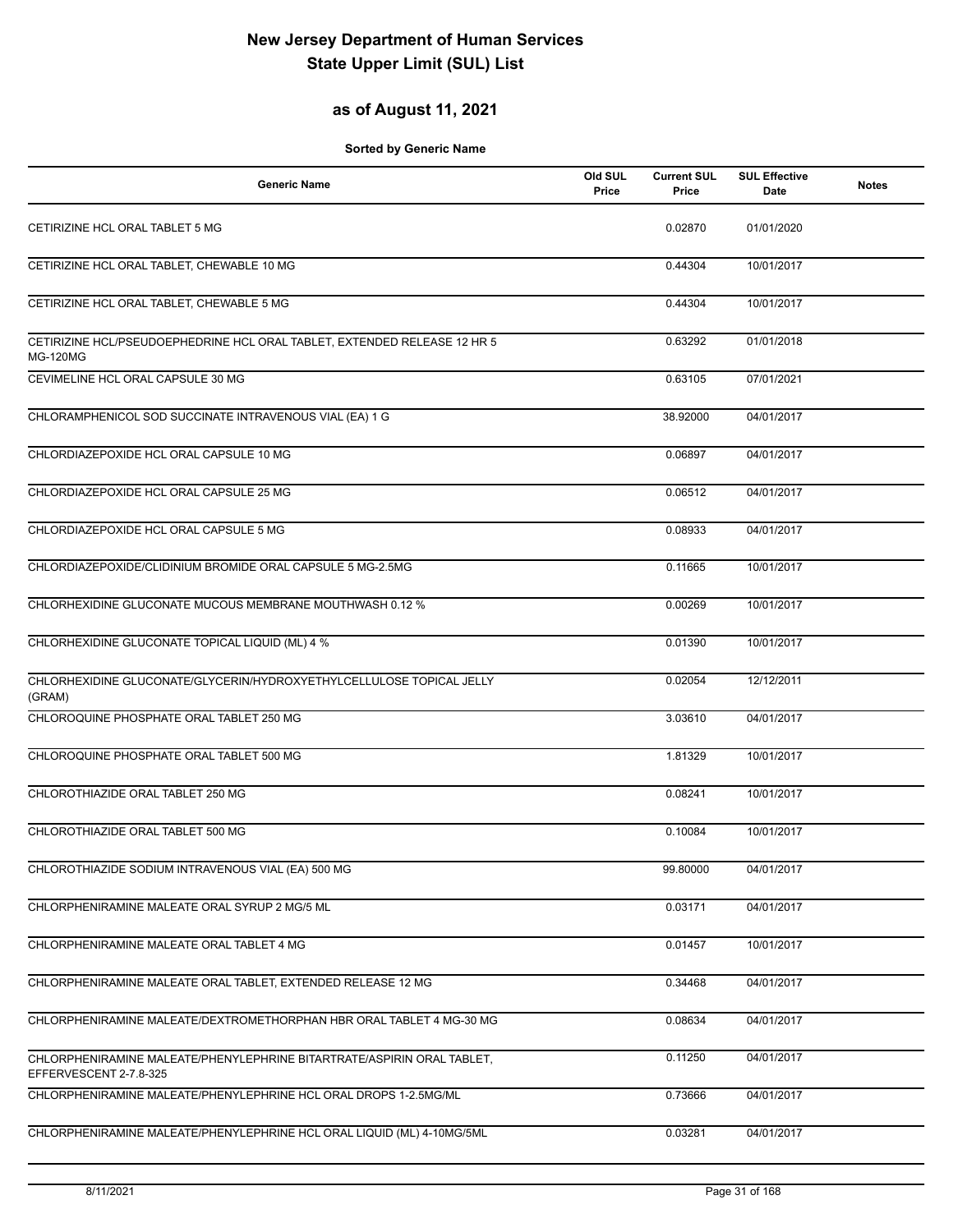## **as of August 11, 2021**

| <b>Generic Name</b>                                                                       | Old SUL<br>Price | <b>Current SUL</b><br>Price | <b>SUL Effective</b><br><b>Date</b> | <b>Notes</b> |
|-------------------------------------------------------------------------------------------|------------------|-----------------------------|-------------------------------------|--------------|
| CHLORPHENIRAMINE MALEATE/PHENYLEPHRINE HCL ORAL TABLET 4MG-10MG                           |                  | 0.13130                     | 04/01/2017                          |              |
| CHLORPHENIRAMINE MALEATE/PHENYLEPHRINE HCL/DEXTROMETHORPHAN ORAL LIQUID<br>(ML) 4-10-15/5 |                  | 0.05421                     | 04/01/2017                          |              |
| CHLORPHENIRAMINE MALEATE/PSEUDOEPHEDRINE HCL ORAL LIQUID (ML) 2-30MG/5ML                  |                  | 0.04731                     | 04/01/2017                          |              |
| CHLORPHENIRAMINE MALEATE/PSEUDOEPHEDRINE HCL ORAL TABLET 4 MG-60 MG                       |                  | 0.05102                     | 04/01/2017                          |              |
| CHLORPHENIRAMINE MALEATE/PSEUDOEPHEDRINE/DEXTROMETHORPHAN ORAL LIQUID<br>(ML) 1-15-5MG/5  |                  | 0.01441                     | 04/01/2017                          |              |
| CHLORPROMAZINE HCL INJECTION AMPUL (ML) 25 MG/ML                                          |                  | 13.10820                    | 04/01/2018                          |              |
| CHLORPROMAZINE HCL ORAL TABLET 10 MG                                                      |                  | 0.27497                     | 10/01/2017                          |              |
| CHLORPROMAZINE HCL ORAL TABLET 100 MG                                                     |                  | 3.26785                     | 07/01/2019                          |              |
| CHLORPROMAZINE HCL ORAL TABLET 200 MG                                                     |                  | 4.49950                     | 10/01/2017                          |              |
| CHLORPROMAZINE HCL ORAL TABLET 25 MG                                                      |                  | 1.50000                     | 01/01/2019                          |              |
| CHLORPROMAZINE HCL ORAL TABLET 50 MG                                                      |                  | 2.93002                     | 07/01/2019                          |              |
| CHLORPROPAMIDE ORAL TABLET 100 MG                                                         |                  | 0.12370                     | 10/01/2017                          |              |
| CHLORPROPAMIDE ORAL TABLET 250 MG                                                         |                  | 0.26285                     | 10/01/2017                          |              |
| CHLORTHALIDONE ORAL TABLET 25 MG                                                          |                  | 0.16964                     | 04/01/2021                          |              |
| CHLORTHALIDONE ORAL TABLET 50 MG                                                          |                  | 0.10501                     | 10/01/2017                          |              |
| CHLORZOXAZONE ORAL TABLET 250 MG                                                          |                  | 0.05538                     | 12/12/2011                          |              |
| CHLORZOXAZONE ORAL TABLET 500 MG                                                          |                  | 0.03387                     | 10/01/2017                          |              |
| CHOLECALCIFEROL (VITAMIN D3) ORAL CAPSULE 10000 UNIT                                      |                  | 0.66709                     | 04/01/2017                          |              |
| CHOLESTYRAMINE (WITH SUGAR) ORAL POWDER (GRAM) 4 G                                        |                  | 0.15730                     | 10/01/2017                          |              |
| CHOLESTYRAMINE (WITH SUGAR) ORAL POWDER IN PACKET (EA) 4 G                                |                  | 1.07534                     | 04/01/2021                          |              |
| CHOLESTYRAMINE/ASPARTAME ORAL POWDER (GRAM) 4 G                                           |                  | 0.16658                     | 01/01/2019                          |              |
| CHOLESTYRAMINE/ASPARTAME ORAL POWDER IN PACKET (EA) 4 G                                   |                  | 0.15773                     | 07/01/2018                          |              |
| CHOLINE SALICYLATE/MAGNESIUM SALICYLATE ORAL TABLET 500 MG                                |                  | 0.11617                     | 07/01/2011                          |              |
| CHOLINE SALICYLATE/MAGNESIUM SALICYLATE ORAL TABLET 750 MG                                |                  | 0.12367                     | 07/01/2011                          |              |
| CHORIONIC GONADOTROPIN, HUMAN INTRAMUSCULAR VIAL (EA) 10000 UNIT                          |                  | 144.72000                   | 10/01/2017                          |              |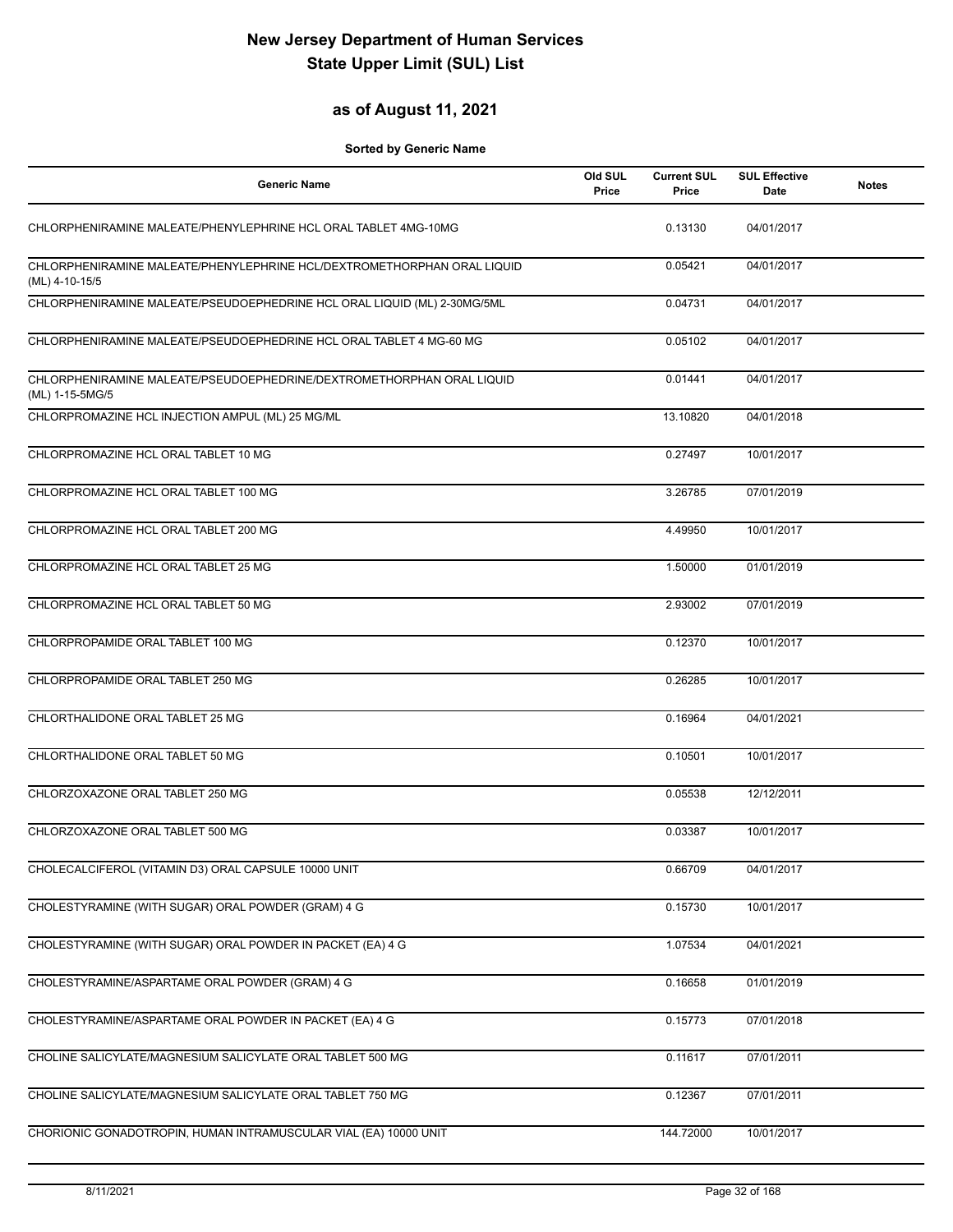### **as of August 11, 2021**

| <b>Generic Name</b>                                                                                        | Old SUL<br>Price | <b>Current SUL</b><br>Price | <b>SUL Effective</b><br>Date | <b>Notes</b> |
|------------------------------------------------------------------------------------------------------------|------------------|-----------------------------|------------------------------|--------------|
| CHROMIC CHLORIDE INTRAVENOUS VIAL (ML) 4 MCG/ML                                                            |                  | 0.05033                     | 10/01/2017                   |              |
| CICLOPIROX OLAMINE TOPICAL CREAM (GRAM) 0.77 %                                                             |                  | 0.12867                     | 04/01/2020                   |              |
| CICLOPIROX OLAMINE TOPICAL SUSPENSION, TOPICAL (ML) 0.77 %                                                 |                  | 0.23679                     | 10/01/2017                   |              |
| CICLOPIROX TOPICAL GEL (GRAM) 0.77 %                                                                       |                  | 0.90599                     | 01/01/2020                   |              |
| CICLOPIROX TOPICAL SHAMPOO 1 %                                                                             |                  | 0.19917                     | 07/01/2019                   |              |
| CICLOPIROX TOPICAL SOLUTION, NON-ORAL 8 %                                                                  |                  | 1.40276                     | 01/01/2021                   |              |
| CIDOFOVIR INTRAVENOUS VIAL (ML) 75 MG/ML                                                                   |                  | 148.00000                   | 04/01/2017                   |              |
| CILOSTAZOL ORAL TABLET 100 MG                                                                              |                  | 0.05433                     | 04/01/2019                   |              |
| CILOSTAZOL ORAL TABLET 50 MG                                                                               |                  | 0.07400                     | 01/01/2019                   |              |
| CIMETIDINE HCL ORAL SOLUTION, ORAL 300 MG/5ML                                                              |                  | 0.05149                     | 04/01/2017                   |              |
| CIMETIDINE ORAL TABLET 200 MG                                                                              |                  | 0.05316                     | 10/01/2017                   |              |
| CIMETIDINE ORAL TABLET 300 MG                                                                              |                  | 0.22900                     | 10/01/2017                   |              |
| CIMETIDINE ORAL TABLET 400 MG                                                                              |                  | 0.04865                     | 10/01/2017                   |              |
| CIMETIDINE ORAL TABLET 800 MG                                                                              |                  | 0.74363                     | 04/01/2017                   |              |
| CINACALCET HCL ORAL TABLET 30 MG                                                                           |                  | 3.08261                     | 07/01/2021                   |              |
| CINACALCET HCL ORAL TABLET 60 MG                                                                           |                  | 3.03142                     | 04/01/2021                   |              |
| CINACALCET HCL ORAL TABLET 90 MG                                                                           |                  | 4.99967                     | 07/01/2021                   |              |
| CIPROFLOXACIN HCL OPHTHALMIC DROPS 0.3 %                                                                   |                  | 0.38994                     | 10/01/2017                   |              |
| CIPROFLOXACIN HCL ORAL TABLET 100 MG                                                                       |                  | 0.34480                     | 10/01/2017                   |              |
| CIPROFLOXACIN HCL ORAL TABLET 250 MG                                                                       |                  | 0.09145                     | 04/01/2017                   |              |
| CIPROFLOXACIN HCL ORAL TABLET 500 MG                                                                       |                  | 0.08120                     | 04/01/2017                   |              |
| CIPROFLOXACIN HCL ORAL TABLET 750 MG                                                                       |                  | 0.14532                     | 10/01/2017                   |              |
| CIPROFLOXACIN HCL OTIC DROPPERETTE, SINGLE-USE DROP DISPENSER 0.2 %                                        |                  | 5.22369                     | 04/01/2017                   |              |
| CIPROFLOXACIN HCL/DEXAMETHASONE OTIC SUSPENSION, DROPS(FINAL DOSAGE<br>FORM)(ML) 0.3 %-0.1%                |                  | 17.51181                    | 07/01/2021                   |              |
| CIPROFLOXACIN LACTATE/DEXTROSE 5 % IN WATER INTRAVENOUS INTRAVENOUS<br>SOLUTION, PIGGYBACK (ML) 200MG/0.1L |                  | 0.02130                     | 04/01/2017                   |              |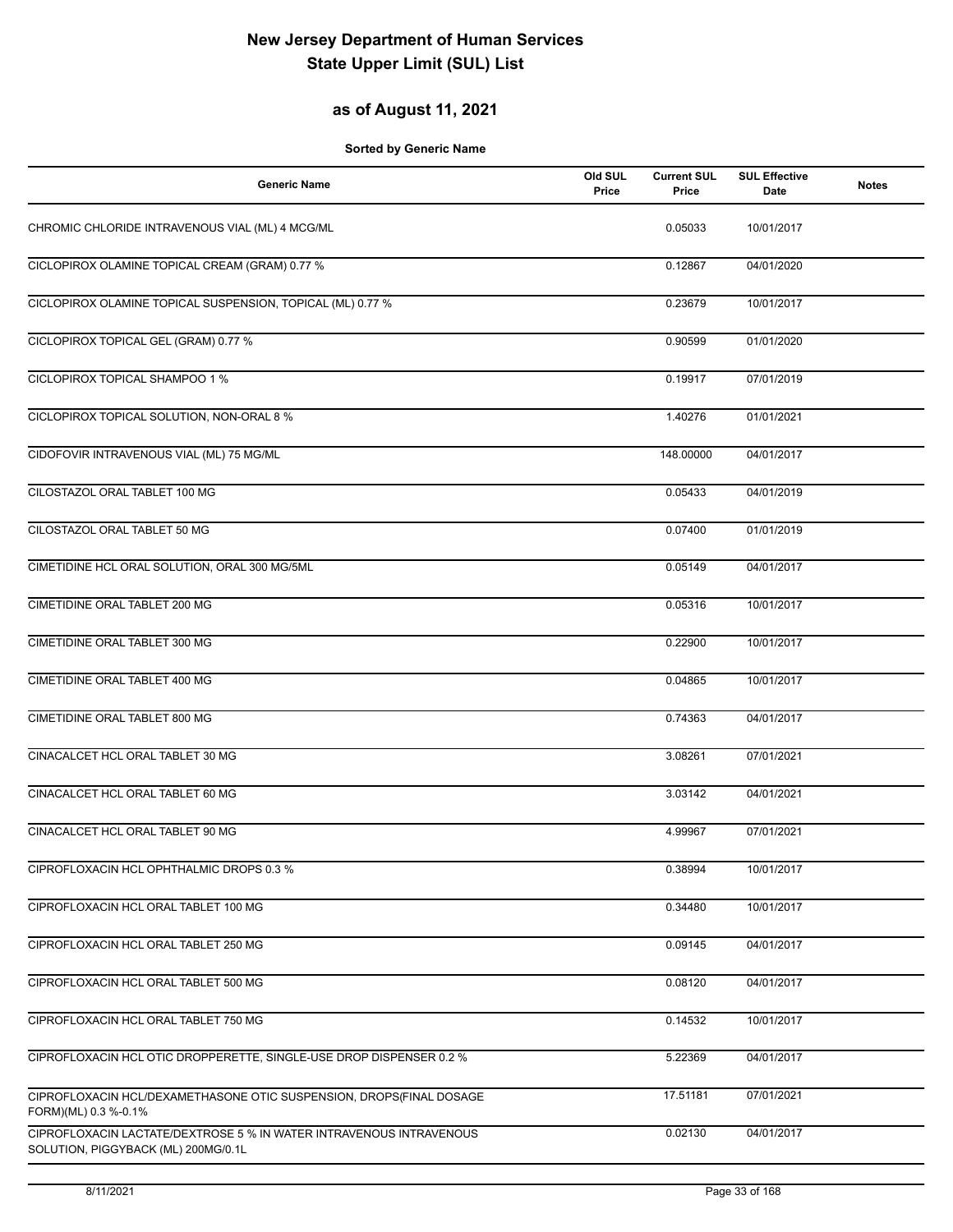## **as of August 11, 2021**

| <b>Generic Name</b>                                                                                        | Old SUL<br>Price | <b>Current SUL</b><br>Price | <b>SUL Effective</b><br>Date | <b>Notes</b> |
|------------------------------------------------------------------------------------------------------------|------------------|-----------------------------|------------------------------|--------------|
| CIPROFLOXACIN LACTATE/DEXTROSE 5 % IN WATER INTRAVENOUS INTRAVENOUS<br>SOLUTION, PIGGYBACK (ML) 400MG/0.2L |                  | 0.01103                     | 10/01/2017                   |              |
| CIPROFLOXACIN ORAL SUSPENSION, MICROCAPSULE RECONSTITUTED 250 MG/5ML                                       |                  | 0.97520                     | 04/01/2017                   |              |
| CIPROFLOXACIN ORAL SUSPENSION, MICROCAPSULE RECONSTITUTED 500 MG/5ML                                       |                  | 1.40410                     | 04/01/2017                   |              |
| CIPROFLOXACIN/CIPROFLOXACIN HCL ORAL TABLET, EXTENDED RELEASE MULTIPHASE 24<br>HR 1000 MG                  |                  | 6.37788                     | 10/01/2017                   |              |
| CIPROFLOXACIN/CIPROFLOXACIN HCL ORAL TABLET, EXTENDED RELEASE MULTIPHASE 24<br><b>HR 500 MG</b>            |                  | 5.68143                     | 10/01/2017                   |              |
| CISATRACURIUM BESYLATE INTRAVENOUS VIAL (ML) 10 MG/ML                                                      |                  | 13.52500                    | 04/01/2017                   |              |
| CISATRACURIUM BESYLATE INTRAVENOUS VIAL (ML) 2 MG/ML                                                       |                  | 2.30000                     | 04/01/2017                   |              |
| CISPLATIN INTRAVENOUS VIAL (ML) 1 MG/ML                                                                    |                  | 0.31445                     | 04/01/2017                   |              |
| CITALOPRAM HYDROBROMIDE ORAL SOLUTION, ORAL 10 MG/5 ML                                                     |                  | 0.20829                     | 10/01/2020                   |              |
| CITALOPRAM HYDROBROMIDE ORAL TABLET 10 MG                                                                  |                  | 0.02137                     | 04/01/2018                   |              |
| CITALOPRAM HYDROBROMIDE ORAL TABLET 20 MG                                                                  |                  | 0.01742                     | 07/01/2017                   |              |
| CITALOPRAM HYDROBROMIDE ORAL TABLET 40 MG                                                                  |                  | 0.02354                     | 01/01/2021                   |              |
| CITRIC ACID/SODIUM CITRATE ORAL SOLUTION, ORAL 334-500MG                                                   |                  | 0.01571                     | 04/01/2017                   |              |
| CLADRIBINE INTRAVENOUS VIAL (ML) 10 MG/10ML                                                                |                  | 35.00000                    | 04/01/2017                   |              |
| CLARITHROMYCIN ORAL SUSPENSION, RECONSTITUTED, ORAL (ML) 125 MG/5ML                                        |                  | 0.21645                     | 10/01/2017                   |              |
| CLARITHROMYCIN ORAL SUSPENSION, RECONSTITUTED, ORAL (ML) 250 MG/5ML                                        |                  | 0.64605                     | 10/01/2017                   |              |
| CLARITHROMYCIN ORAL TABLET 250 MG                                                                          |                  | 0.34333                     | 04/01/2017                   |              |
| CLARITHROMYCIN ORAL TABLET 500 MG                                                                          |                  | 0.38333                     | 04/01/2017                   |              |
| CLARITHROMYCIN ORAL TABLET, EXTENDED RELEASE 24 HR 500 MG                                                  |                  | 1.24967                     | 07/01/2018                   |              |
| CLEMASTINE FUMARATE ORAL SYRUP 0.67MG/5ML                                                                  |                  | 0.05708                     | 07/01/2011                   |              |
| CLEMASTINE FUMARATE ORAL TABLET 1.34 MG                                                                    |                  | 0.11147                     | 10/01/2017                   |              |
| CLEMASTINE FUMARATE ORAL TABLET 2.68 MG                                                                    |                  | 0.33967                     | 10/01/2017                   |              |
| CLINDAMYCIN HCL ORAL CAPSULE 150 MG                                                                        |                  | 0.06040                     | 01/01/2019                   |              |
| CLINDAMYCIN HCL ORAL CAPSULE 300 MG                                                                        |                  | 0.11600                     | 01/01/2019                   |              |
| CLINDAMYCIN HCL ORAL CAPSULE 75 MG                                                                         |                  | 0.35363                     | 10/01/2017                   |              |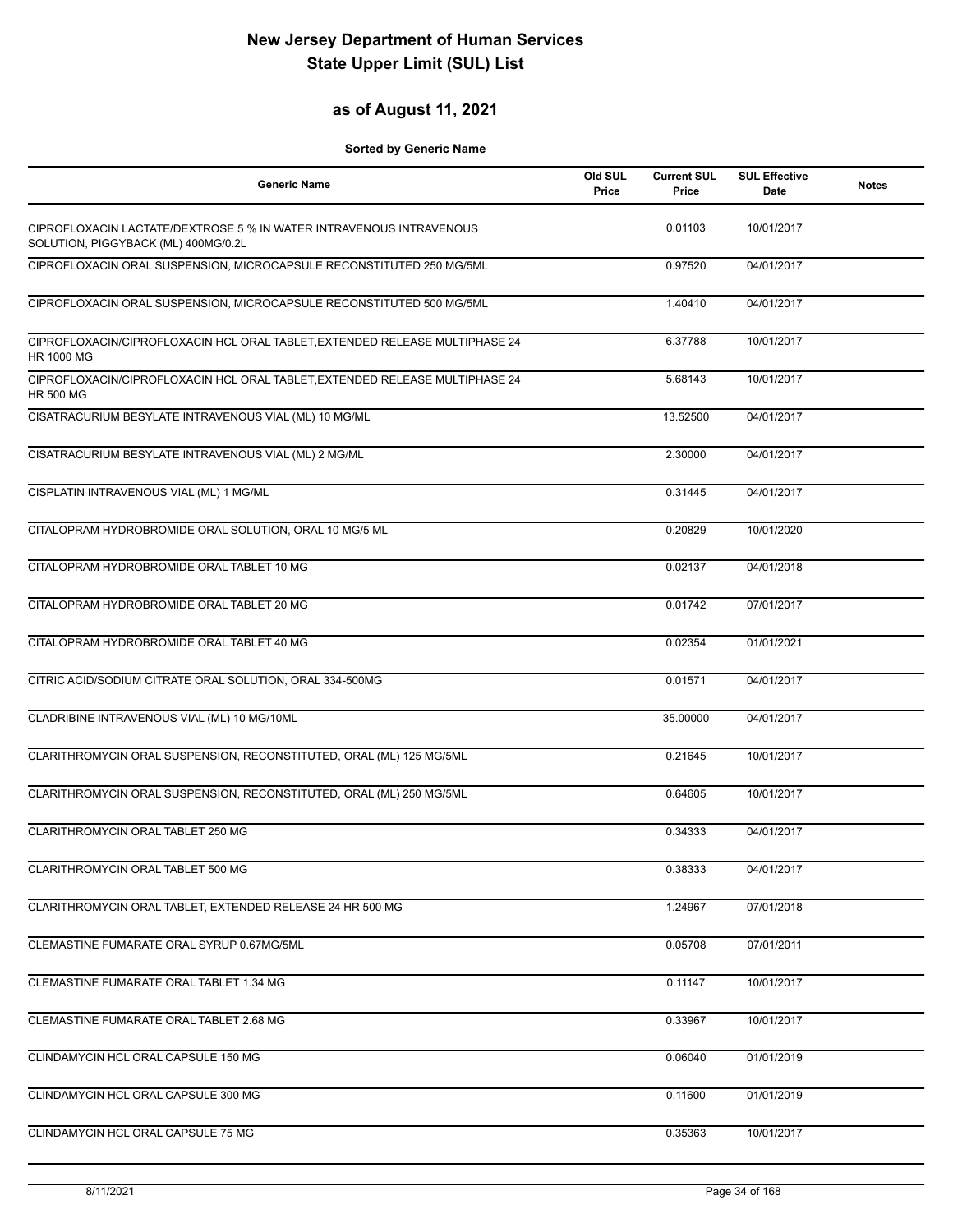## **as of August 11, 2021**

| <b>Generic Name</b>                                                                                        | Old SUL<br>Price | <b>Current SUL</b><br>Price | <b>SUL Effective</b><br>Date | <b>Notes</b> |
|------------------------------------------------------------------------------------------------------------|------------------|-----------------------------|------------------------------|--------------|
| CLINDAMYCIN PALMITATE HCL ORAL SOLUTION, RECONSTITUTED, ORAL 75 MG/5 ML                                    |                  | 0.20550                     | 01/01/2018                   |              |
| CLINDAMYCIN PHOSPHATE INJECTION VIAL (ML) 150 MG/ML                                                        |                  | 0.26901                     | 10/01/2017                   |              |
| CLINDAMYCIN PHOSPHATE INTRAVENOUS VIAL WITH THREADED PORT (ML) 300 MG/2ML                                  |                  | 1.97000                     | 04/01/2017                   |              |
| CLINDAMYCIN PHOSPHATE INTRAVENOUS VIAL WITH THREADED PORT (ML) 600 MG/4ML                                  |                  | 1.06000                     | 04/01/2017                   |              |
| CLINDAMYCIN PHOSPHATE INTRAVENOUS VIAL WITH THREADED PORT (ML) 900MG/6ML                                   |                  | 0.71500                     | 04/01/2017                   |              |
| CLINDAMYCIN PHOSPHATE TOPICAL FOAM (GRAM) 1 %                                                              |                  | 2.16935                     | 10/01/2017                   |              |
| CLINDAMYCIN PHOSPHATE TOPICAL GEL (GRAM) 1 %                                                               |                  | 0.87788                     | 07/01/2021                   |              |
| CLINDAMYCIN PHOSPHATE TOPICAL LOTION (ML) 1 %                                                              |                  | 0.69800                     | 01/01/2021                   |              |
| CLINDAMYCIN PHOSPHATE TOPICAL SOLUTION, NON-ORAL 1 %                                                       |                  | 0.28030                     | 01/01/2020                   |              |
| CLINDAMYCIN PHOSPHATE TOPICAL SWAB, MEDICATED 1 %                                                          |                  | 0.23333                     | 07/01/2018                   |              |
| CLINDAMYCIN PHOSPHATE VAGINAL CREAM WITH APPLICATOR 2 %                                                    |                  | 0.44421                     | 10/01/2017                   |              |
| CLINDAMYCIN PHOSPHATE/BENZOYL PEROXIDE TOPICAL GEL (GRAM) 1 %-5 %                                          |                  | 1.33760                     | 01/01/2021                   |              |
| CLINDAMYCIN PHOSPHATE/BENZOYL PEROXIDE TOPICAL GEL (GRAM) 1.2(1)%-5%                                       |                  | 1.05800                     | 04/01/2020                   |              |
| CLINDAMYCIN PHOSPHATE/BENZOYL PEROXIDE TOPICAL GEL WITH PUMP (GRAM) 1 %-5<br>%                             |                  | 2.95000                     | 07/01/2018                   |              |
| CLINDAMYCIN PHOSPHATE/DEXTROSE 5 % IN WATER INTRAVENOUS INTRAVENOUS<br>SOLUTION, PIGGYBACK (ML) 300MG/50ML |                  | 0.08800                     | 04/01/2017                   |              |
| CLINDAMYCIN PHOSPHATE/DEXTROSE 5 % IN WATER INTRAVENOUS INTRAVENOUS<br>SOLUTION, PIGGYBACK (ML) 600MG/50ML |                  | 0.13200                     | 04/01/2017                   |              |
| CLINDAMYCIN PHOSPHATE/DEXTROSE 5 % IN WATER INTRAVENOUS INTRAVENOUS<br>SOLUTION, PIGGYBACK (ML) 900MG/50ML |                  | 0.15400                     | 04/01/2017                   |              |
| CLINDAMYCIN PHOSPHATE/TRETINOIN TOPICAL GEL (GRAM) 1.2-0.025%                                              |                  | 8.33783                     | 07/01/2018                   |              |
| CLOBAZAM ORAL SUSPENSION, ORAL (FINAL DOSE FORM) 2.5 MG/ML                                                 |                  | 0.69000                     | 07/01/2021                   |              |
| CLOBAZAM ORAL TABLET 10 MG                                                                                 |                  | 0.35000                     | 01/01/2020                   |              |
| CLOBAZAM ORAL TABLET 20 MG                                                                                 |                  | 0.80000                     | 07/01/2021                   |              |
| CLOBETASOL PROPIONATE TOPICAL CREAM (GRAM) 0.05 %                                                          |                  | 0.54400                     | 10/01/2019                   |              |
| CLOBETASOL PROPIONATE TOPICAL FOAM (GRAM) 0.05 %                                                           |                  | 1.33681                     | 10/01/2017                   |              |
| CLOBETASOL PROPIONATE TOPICAL GEL (GRAM) 0.05 %                                                            |                  | 1.25150                     | 10/01/2019                   |              |
| CLOBETASOL PROPIONATE TOPICAL LOTION (ML) 0.05 %                                                           |                  | 0.67797                     | 01/01/2020                   |              |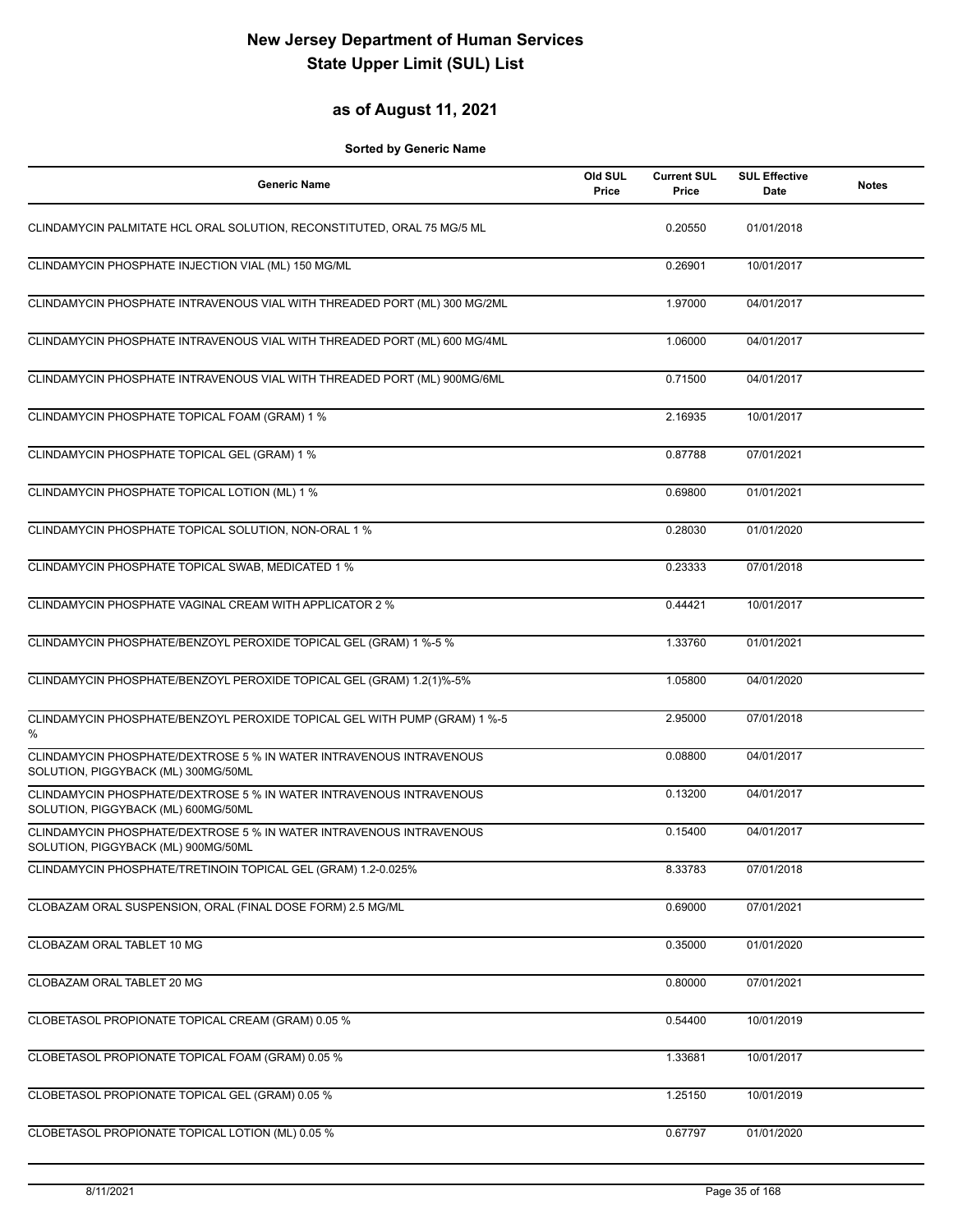## **as of August 11, 2021**

| <b>Generic Name</b>                                              | Old SUL<br>Price | <b>Current SUL</b><br>Price | <b>SUL Effective</b><br>Date | <b>Notes</b> |
|------------------------------------------------------------------|------------------|-----------------------------|------------------------------|--------------|
| CLOBETASOL PROPIONATE TOPICAL OINTMENT (GRAM) 0.05 %             |                  | 0.35361                     | 07/01/2021                   |              |
| CLOBETASOL PROPIONATE TOPICAL SHAMPOO 0.05 %                     |                  | 1.08042                     | 01/01/2021                   |              |
| CLOBETASOL PROPIONATE TOPICAL SOLUTION, NON-ORAL 0.05 %          |                  | 0.11135                     | 10/01/2017                   |              |
| CLOBETASOL PROPIONATE TOPICAL SPRAY, NON-AEROSOL (ML) 0.05 %     |                  | 0.42972                     | 04/01/2021                   |              |
| CLOBETASOL PROPIONATE/EMOLLIENT BASE TOPICAL CREAM (GRAM) 0.05 % |                  | 0.15458                     | 10/01/2017                   |              |
| CLOBETASOL PROPIONATE/EMOLLIENT BASE TOPICAL FOAM (GRAM) 0.05 %  |                  | 1.95920                     | 01/01/2020                   |              |
| CLOCORTOLONE PIVALATE TOPICAL CREAM (GRAM) 0.1 %                 |                  | 5.82128                     | 04/01/2017                   |              |
| CLOMIPHENE CITRATE ORAL TABLET 50 MG                             |                  | 0.57133                     | 07/01/2018                   |              |
| CLOMIPRAMINE HCL ORAL CAPSULE 25 MG                              |                  | 2.00045                     | 04/01/2020                   |              |
| CLOMIPRAMINE HCL ORAL CAPSULE 50 MG                              |                  | 0.95420                     | 04/01/2020                   |              |
| CLOMIPRAMINE HCL ORAL CAPSULE 75 MG                              |                  | 1.58230                     | 01/01/2020                   |              |
| CLONAZEPAM ORAL TABLET 0.5 MG                                    |                  | 0.01293                     | 07/01/2017                   |              |
| CLONAZEPAM ORAL TABLET 1 MG                                      |                  | 0.01496                     | 07/01/2017                   |              |
| CLONAZEPAM ORAL TABLET 2 MG                                      |                  | 0.02000                     | 01/01/2019                   |              |
| CLONAZEPAM ORAL TABLET, DISINTEGRATING 0.125 MG                  |                  | 0.54167                     | 07/01/2018                   |              |
| CLONAZEPAM ORAL TABLET, DISINTEGRATING 0.25 MG                   |                  | 0.38000                     | 10/01/2017                   |              |
| CLONAZEPAM ORAL TABLET, DISINTEGRATING 0.5 MG                    |                  | 0.51100                     | 01/01/2020                   |              |
| CLONAZEPAM ORAL TABLET, DISINTEGRATING 1 MG                      |                  | 0.73641                     | 04/01/2017                   |              |
| CLONAZEPAM ORAL TABLET, DISINTEGRATING 2 MG                      |                  | 1.12061                     | 04/01/2017                   |              |
| CLONIDINE HCL ORAL TABLET 0.1 MG                                 |                  | 0.01015                     | 10/01/2017                   |              |
| CLONIDINE HCL ORAL TABLET 0.2 MG                                 |                  | 0.01800                     | 01/01/2019                   |              |
| CLONIDINE HCL ORAL TABLET 0.3 MG                                 |                  | 0.02750                     | 01/01/2021                   |              |
| CLONIDINE HCL ORAL TABLET, EXTENDED RELEASE 12 HR 0.1 MG         |                  | 0.32467                     | 04/01/2017                   |              |
| CLONIDINE HCL/CHLORTHALIDONE ORAL TABLET 0.1MG-15MG              |                  | 2.21950                     | 04/01/2017                   |              |
| CLONIDINE HCL/CHLORTHALIDONE ORAL TABLET 0.2-15MG                |                  | 2.96920                     | 04/01/2017                   |              |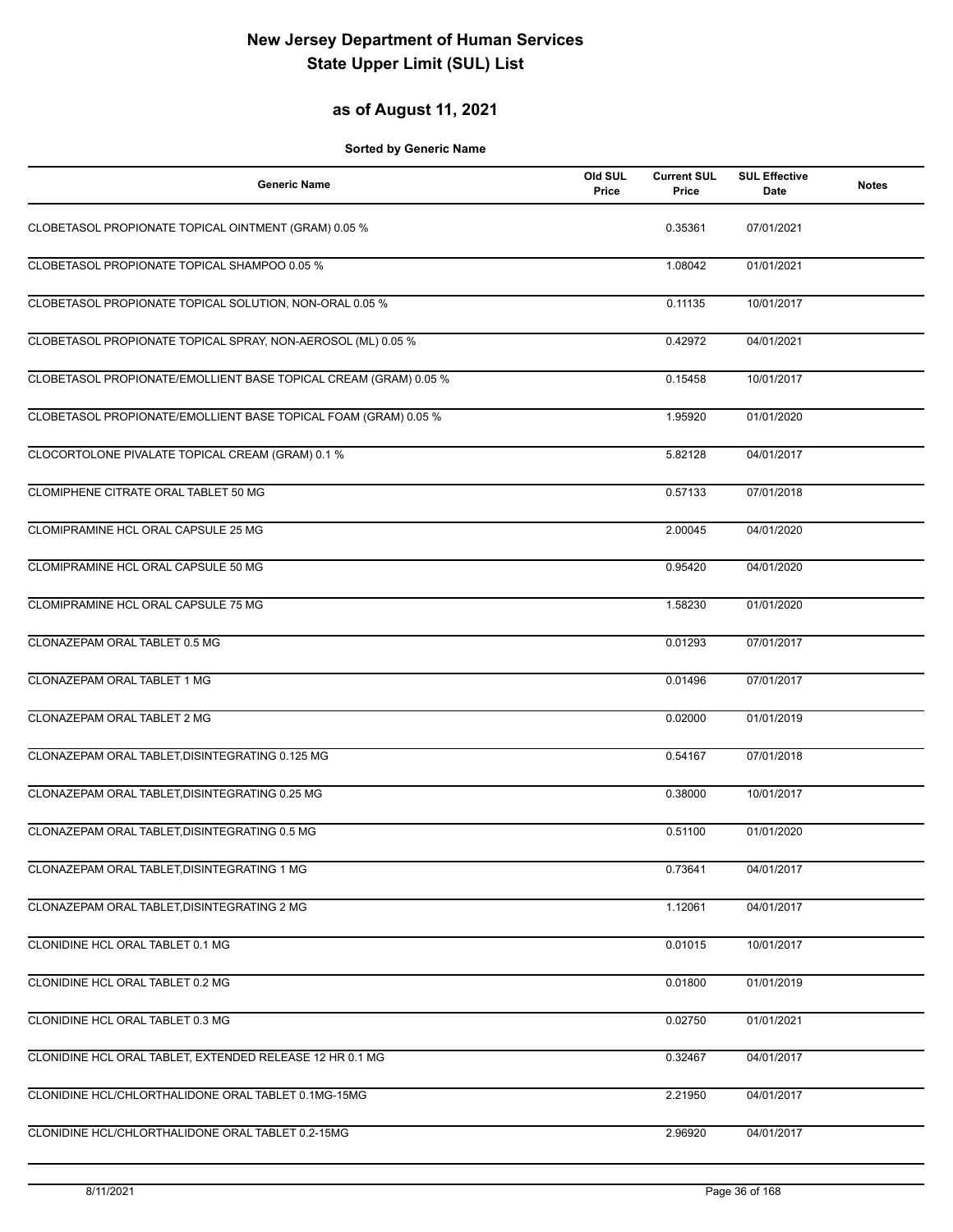### **as of August 11, 2021**

| <b>Generic Name</b>                                                     | Old SUL<br>Price | <b>Current SUL</b><br>Price | <b>SUL Effective</b><br>Date | <b>Notes</b> |
|-------------------------------------------------------------------------|------------------|-----------------------------|------------------------------|--------------|
| CLONIDINE HCL/CHLORTHALIDONE ORAL TABLET 0.3MG-15MG                     |                  | 3.63170                     | 04/01/2017                   |              |
| CLONIDINE HCL/PF EPIDURAL VIAL (ML) 1000MCG/10                          |                  | 2.00000                     | 04/01/2017                   |              |
| CLONIDINE HCL/PF EPIDURAL VIAL (ML) 5000MCG/10                          |                  | 9.80000                     | 04/01/2017                   |              |
| CLONIDINE TRANSDERMAL PATCH, TRANSDERMAL WEEKLY 0.1MG/24HR              |                  | 4.04250                     | 04/01/2020                   |              |
| CLONIDINE TRANSDERMAL PATCH, TRANSDERMAL WEEKLY 0.2MG/24HR              |                  | 10.71767                    | 07/01/2021                   |              |
| CLONIDINE TRANSDERMAL PATCH, TRANSDERMAL WEEKLY 0.3MG/24HR              |                  | 13.67625                    | 01/01/2021                   |              |
| CLOPIDOGREL BISULFATE ORAL TABLET 300 MG                                |                  | 13.28633                    | 04/01/2017                   |              |
| CLOPIDOGREL BISULFATE ORAL TABLET 75 MG                                 |                  | 0.03568                     | 01/01/2019                   |              |
| CLORAZEPATE DIPOTASSIUM ORAL TABLET 15 MG                               |                  | 2.43454                     | 04/01/2017                   |              |
| CLORAZEPATE DIPOTASSIUM ORAL TABLET 3.75 MG                             |                  | 0.64250                     | 04/01/2017                   |              |
| CLORAZEPATE DIPOTASSIUM ORAL TABLET 7.5 MG                              |                  | 0.08593                     | 10/01/2017                   |              |
| CLOTRIMAZOLE MUCOUS MEMBRANE TROCHE 10 MG                               |                  | 0.25714                     | 07/01/2018                   |              |
| CLOTRIMAZOLE TOPICAL CREAM (GRAM) 1 %                                   |                  | 0.07200                     | 04/01/2017                   |              |
| CLOTRIMAZOLE TOPICAL SOLUTION, NON-ORAL 1 %                             |                  | 1.19833                     | 07/30/2019                   |              |
| CLOTRIMAZOLE VAGINAL CREAM WITH APPLICATOR 1 %                          |                  | 0.07339                     | 04/01/2017                   |              |
| CLOTRIMAZOLE VAGINAL CREAM WITH APPLICATOR 2 %                          |                  | 0.31448                     | 04/01/2017                   |              |
| CLOTRIMAZOLE/BETAMETHASONE DIPROPIONATE TOPICAL CREAM (GRAM) 1 %-0.05 % |                  | 0.23718                     | 01/01/2021                   |              |
| CLOTRIMAZOLE/BETAMETHASONE DIPROPIONATE TOPICAL LOTION (ML) 1 %-0.05 %  |                  | 2.40733                     | 01/01/2020                   |              |
| CLOZAPINE ORAL TABLET 100 MG                                            |                  | 0.25570                     | 01/01/2020                   |              |
| CLOZAPINE ORAL TABLET 200 MG                                            |                  | 0.93590                     | 04/01/2020                   |              |
| CLOZAPINE ORAL TABLET 25 MG                                             |                  | 0.18480                     | 04/01/2019                   |              |
| CLOZAPINE ORAL TABLET 50 MG                                             |                  | 0.29070                     | 10/01/2019                   |              |
| CLOZAPINE ORAL TABLET, DISINTEGRATING 100 MG                            |                  | 4.51730                     | 10/01/2019                   |              |
| CLOZAPINE ORAL TABLET, DISINTEGRATING 12.5 MG                           |                  | 1.78200                     | 04/01/2017                   |              |
| CLOZAPINE ORAL TABLET, DISINTEGRATING 150 MG                            |                  | 17.26320                    | 04/01/2017                   |              |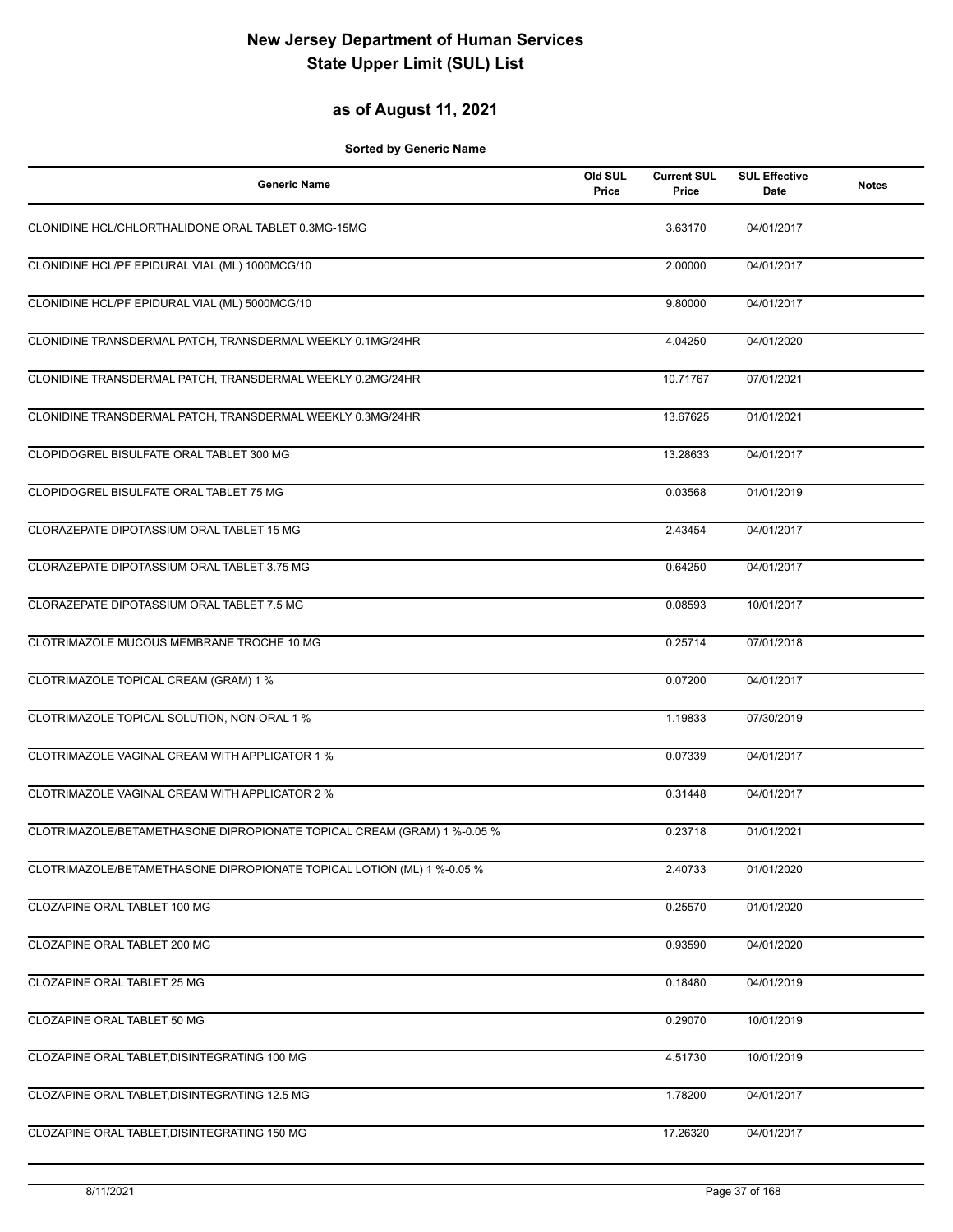### **as of August 11, 2021**

| <b>Generic Name</b>                                                     | Old SUL<br>Price | <b>Current SUL</b><br>Price | <b>SUL Effective</b><br>Date | <b>Notes</b> |
|-------------------------------------------------------------------------|------------------|-----------------------------|------------------------------|--------------|
| CLOZAPINE ORAL TABLET, DISINTEGRATING 200 MG                            |                  | 19.47760                    | 07/01/2018                   |              |
| CLOZAPINE ORAL TABLET.DISINTEGRATING 25 MG                              |                  | 2.39760                     | 04/01/2017                   |              |
| COAL TAR TOPICAL SHAMPOO                                                |                  | 0.06462                     | 12/12/2011                   |              |
| COAL TAR TOPICAL SHAMPOO 0.5 %                                          |                  | 0.01016                     | 04/01/2017                   |              |
| CODEINE PHOSPHATE/BUTALBITAL/ASPIRIN/CAFFEINE ORAL CAPSULE 30-50-325    |                  | 0.43503                     | 10/01/2017                   |              |
| CODEINE PHOSPHATE/GUAIFENESIN ORAL LIQUID (ML) 10-100MG/5               |                  | 0.11280                     | 04/01/2017                   |              |
| CODEINE PHOSPHATE/GUAIFENESIN ORAL LIQUID (ML) 10-100MG/5               |                  | 0.00686                     | 10/01/2017                   |              |
| CODEINE PHOSPHATE/GUAIFENESIN ORAL LIQUID (ML) 20-200/10                |                  | 0.06520                     | 04/01/2017                   |              |
| CODEINE PHOSPHATE/GUAIFENESIN ORAL LIQUID (ML) 6.3-100/5                |                  | 0.03805                     | 04/01/2017                   |              |
| CODEINE PHOSPHATE/GUAIFENESIN ORAL LIQUID (ML) 8-200 MG/5               |                  | 0.06763                     | 04/01/2017                   |              |
| CODEINE SULFATE ORAL TABLET 15 MG                                       |                  | 0.36870                     | 04/01/2017                   |              |
| CODEINE SULFATE ORAL TABLET 30 MG                                       |                  | 0.31600                     | 01/01/2018                   |              |
| CODEINE SULFATE ORAL TABLET 60 MG                                       |                  | 0.65268                     | 04/01/2017                   |              |
| COLCHICINE ORAL CAPSULE 0.6 MG                                          |                  | 4.07064                     | 04/01/2017                   |              |
| COLCHICINE ORAL TABLET 0.6 MG                                           |                  | 0.79755                     | 07/01/2021                   |              |
| COLESEVELAM HCL ORAL TABLET 625 MG                                      |                  | 0.55550                     | 01/01/2020                   |              |
| COLESTIPOL HCL ORAL GRANULES (GRAM) 5 G                                 |                  | 0.14302                     | 10/01/2017                   |              |
| COLESTIPOL HCL ORAL PACKET (EA) 5 G                                     |                  | 0.18167                     | 10/01/2017                   |              |
| COLESTIPOL HCL ORAL TABLET 1 G                                          |                  | 0.49000                     | 01/01/2020                   |              |
| COLISTIN (AS COLISTIMETHATE SODIUM) INJECTION VIAL (EA) 150 MG          |                  | 16.08333                    | 04/01/2017                   |              |
| COLLAGENASE CLOSTRIDIUM HISTOLYTICUM TOPICAL OINTMENT (GRAM) 250 UNIT/G |                  | 9.70950                     | 07/01/2016                   |              |
| CORTISONE ACETATE ORAL TABLET 25 MG                                     |                  | 0.26130                     | 10/01/2017                   |              |
| COSYNTROPIN INJECTION VIAL (EA) 0.25 MG                                 |                  | 80.20000                    | 04/01/2017                   |              |
| CROMOLYN SODIUM INHALATION AMPUL FOR NEBULIZATION (ML) 20 MG/2 ML       |                  | 0.12370                     | 10/01/2017                   |              |
| CROMOLYN SODIUM NASAL AEROSOL, SPRAY WITH PUMP (ML) 5.2 MG              |                  | 0.27109                     | 04/01/2017                   |              |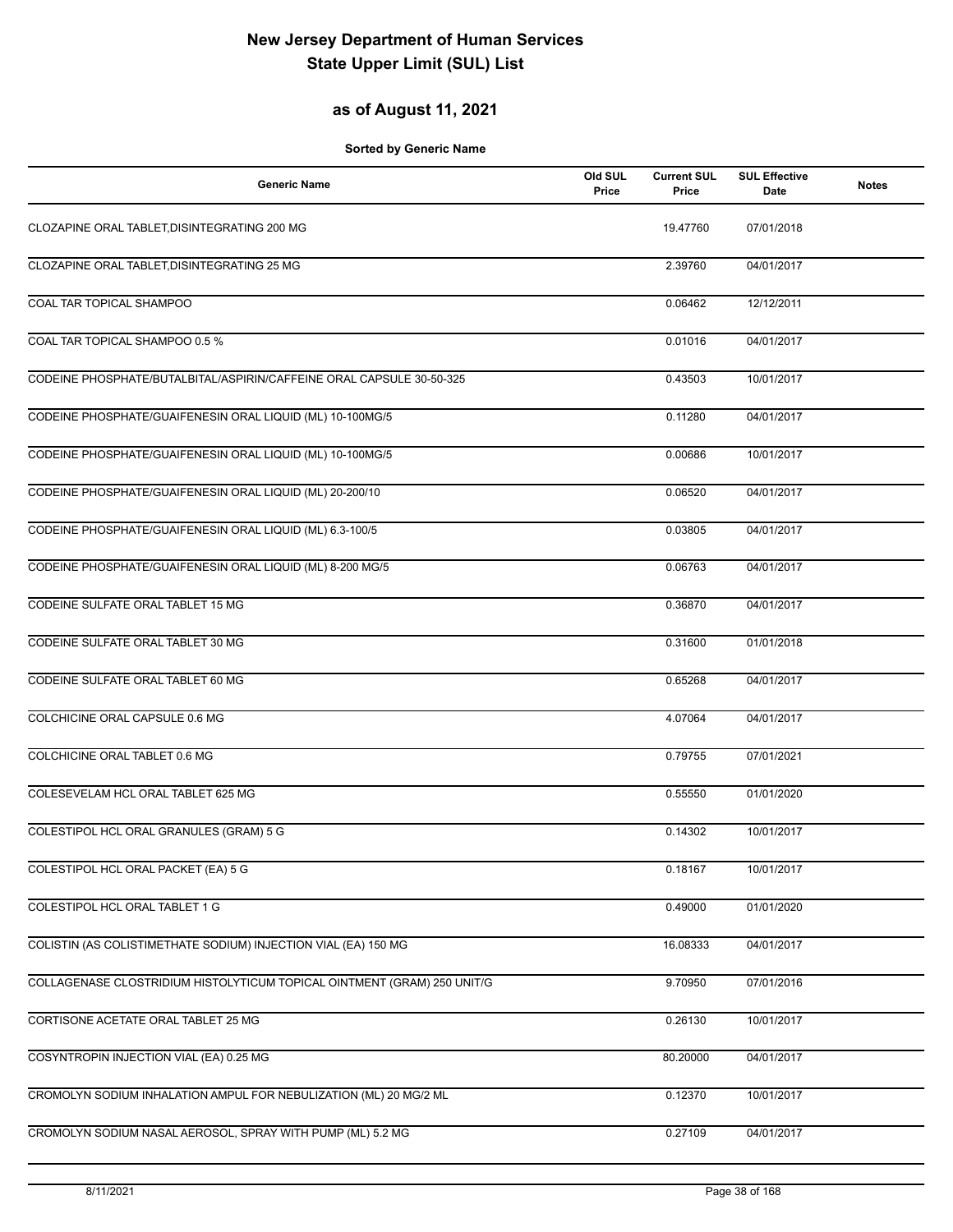#### **as of August 11, 2021**

| <b>Generic Name</b>                                          | Old SUL<br>Price | <b>Current SUL</b><br>Price | <b>SUL Effective</b><br>Date | <b>Notes</b> |
|--------------------------------------------------------------|------------------|-----------------------------|------------------------------|--------------|
| CROMOLYN SODIUM OPHTHALMIC DROPS 4 %                         |                  | 0.35977                     | 04/01/2017                   |              |
| CROMOLYN SODIUM ORAL CONCENTRATE, ORAL 20 MG/ML              |                  | 0.79561                     | 04/01/2017                   |              |
| CUPRIC CHLORIDE INTRAVENOUS VIAL (ML) 0.4 MG/ML              |                  | 0.05025                     | 10/01/2017                   |              |
| CYANOCOBALAMIN (VITAMIN B-12) INJECTION VIAL (ML) 1000MCG/ML |                  | 2.70000                     | 01/01/2021                   |              |
| CYANOCOBALAMIN (VITAMIN B-12) ORAL TABLET 100 MCG            |                  | 0.04532                     | 12/12/2011                   |              |
| CYANOCOBALAMIN (VITAMIN B-12) ORAL TABLET 1000 MCG           |                  | 0.04328                     | 04/01/2013                   |              |
| CYANOCOBALAMIN (VITAMIN B-12) ORAL TABLET 500 MCG            |                  | 0.06658                     | 12/12/2011                   |              |
| CYANOCOBALAMIN/FOLIC ACID/PYRIDOXINE ORAL TABLET 0.5-2.2-25  |                  | 0.15375                     | 09/01/2011                   |              |
| CYANOCOBALAMIN/FOLIC ACID/PYRIDOXINE ORAL TABLET 1-2.2-25MG  |                  | 0.17213                     | 10/01/2017                   |              |
| CYANOCOBALAMIN/FOLIC ACID/PYRIDOXINE ORAL TABLET 1-2.5-25MG  |                  | 0.32211                     | 04/01/2018                   |              |
| CYANOCOBALAMIN/FOLIC ACID/PYRIDOXINE ORAL TABLET 2-2.5-25MG  |                  | 0.28988                     | 10/01/2017                   |              |
| CYCLOBENZAPRINE HCL ORAL CAPSULE, EXT RELEASE 24 HR 15 MG    |                  | 0.00000                     | 06/29/2012                   |              |
| CYCLOBENZAPRINE HCL ORAL CAPSULE, EXT RELEASE 24 HR 30 MG    |                  | 15.56850                    | 12/12/2011                   |              |
| CYCLOBENZAPRINE HCL ORAL TABLET 10 MG                        |                  | 0.00299                     | 01/01/2019                   |              |
| CYCLOBENZAPRINE HCL ORAL TABLET 5 MG                         |                  | 0.02000                     | 04/01/2017                   |              |
| CYCLOBENZAPRINE HCL ORAL TABLET 7.5 MG                       |                  | 1.42000                     | 07/01/2019                   |              |
| CYCLOPENTOLATE HCL OPHTHALMIC DROPS 0.5 %                    |                  | 4.10133                     | 04/01/2017                   |              |
| CYCLOPENTOLATE HCL OPHTHALMIC DROPS 1 %                      |                  | 1.54569                     | 10/01/2017                   |              |
| CYCLOPENTOLATE HCL OPHTHALMIC DROPS 2 %                      |                  | 5.65200                     | 07/01/2018                   |              |
| CYCLOPHOSPHAMIDE INTRAVENOUS VIAL (EA) 1 G                   |                  | 569.22000                   | 04/01/2017                   |              |
| CYCLOPHOSPHAMIDE INTRAVENOUS VIAL (EA) 2 G                   |                  | 33.92424                    | 10/01/2017                   |              |
| CYCLOPHOSPHAMIDE INTRAVENOUS VIAL (EA) 500 MG                |                  | 357.02057                   | 04/01/2017                   |              |
| CYCLOPHOSPHAMIDE ORAL CAPSULE 25 MG                          |                  | 5.41412                     | 04/01/2017                   |              |
| CYCLOPHOSPHAMIDE ORAL CAPSULE 50 MG                          |                  | 6.21490                     | 04/01/2020                   |              |
| CYCLOSERINE ORAL CAPSULE 250 MG                              |                  | 37.83333                    | 04/01/2017                   |              |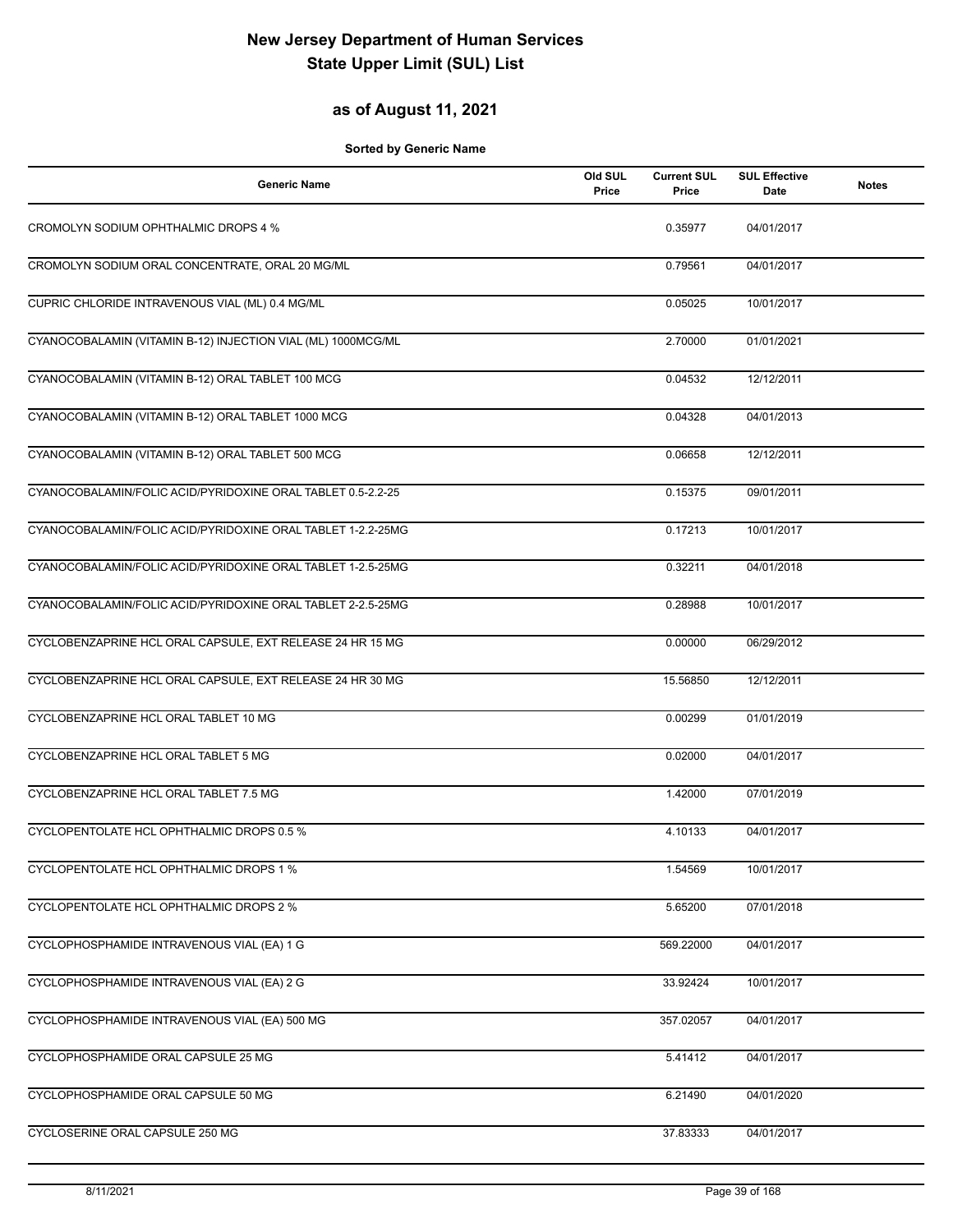#### **as of August 11, 2021**

| <b>Generic Name</b>                                     | Old SUL<br>Price | <b>Current SUL</b><br>Price | <b>SUL Effective</b><br>Date | <b>Notes</b> |
|---------------------------------------------------------|------------------|-----------------------------|------------------------------|--------------|
| CYCLOSPORINE INTRAVENOUS AMPUL (ML) 250 MG/5ML          |                  | 7.82120                     | 04/01/2017                   |              |
| CYCLOSPORINE ORAL CAPSULE 100 MG                        |                  | 2.20752                     | 10/01/2017                   |              |
| CYCLOSPORINE ORAL CAPSULE 25 MG                         |                  | 0.60033                     | 10/01/2017                   |              |
| CYCLOSPORINE ORAL SOLUTION, ORAL 100 MG/ML              |                  | 6.83100                     | 12/12/2011                   |              |
| CYCLOSPORINE, MODIFIED ORAL CAPSULE 100 MG              |                  | 1.19000                     | 04/01/2017                   |              |
| CYCLOSPORINE, MODIFIED ORAL CAPSULE 25 MG               |                  | 0.22367                     | 04/01/2017                   |              |
| CYCLOSPORINE, MODIFIED ORAL CAPSULE 50 MG               |                  | 1.06400                     | 10/01/2018                   |              |
| CYCLOSPORINE, MODIFIED ORAL SOLUTION, ORAL 100 MG/ML    |                  | 1.76740                     | 04/01/2019                   |              |
| CYPROHEPTADINE HCL ORAL SYRUP 2 MG/5 ML                 |                  | 0.05256                     | 10/01/2020                   |              |
| CYPROHEPTADINE HCL ORAL SYRUP 4 MG/10 ML                |                  | 0.24687                     | 04/01/2017                   |              |
| CYPROHEPTADINE HCL ORAL TABLET 4 MG                     |                  | 0.08125                     | 07/01/2021                   |              |
| CYSTEINE HCL INTRAVENOUS VIAL (ML) 50 MG/ML             |                  | 0.19388                     | 10/01/2017                   |              |
| CYTARABINE INJECTION VIAL (ML) 20 MG/ML                 |                  | 0.61360                     | 04/01/2017                   |              |
| CYTARABINE/PF INJECTION VIAL (ML) 100 MG/5ML            |                  | 0.95000                     | 04/01/2017                   |              |
| CYTARABINE/PF INJECTION VIAL (ML) 2 G/20 ML             |                  | 0.83850                     | 04/01/2019                   |              |
| CYTARABINE/PF INJECTION VIAL (ML) 20 MG/ML              |                  | 0.40000                     | 04/01/2017                   |              |
| DACARBAZINE INTRAVENOUS VIAL (EA) 100 MG                |                  | 9.45000                     | 04/01/2017                   |              |
| DACARBAZINE INTRAVENOUS VIAL (EA) 200 MG                |                  | 12.00000                    | 04/01/2017                   |              |
| DALFAMPRIDINE ORAL TABLET, EXTENDED RELEASE 12 HR 10 MG |                  | 0.82500                     | 01/01/2020                   |              |
| DANAZOL ORAL CAPSULE 100 MG                             |                  | 3.80800                     | 04/01/2017                   |              |
| DANAZOL ORAL CAPSULE 200 MG                             |                  | 3.10456                     | 04/01/2017                   |              |
| DANAZOL ORAL CAPSULE 50 MG                              |                  | 2.53760                     | 04/01/2017                   |              |
| DANTROLENE SODIUM INTRAVENOUS VIAL (EA) 20 MG           |                  | 70.00000                    | 04/01/2017                   |              |
| DANTROLENE SODIUM ORAL CAPSULE 100 MG                   |                  | 0.97500                     | 07/01/2018                   |              |
| DANTROLENE SODIUM ORAL CAPSULE 25 MG                    |                  | 0.35000                     | 01/01/2019                   |              |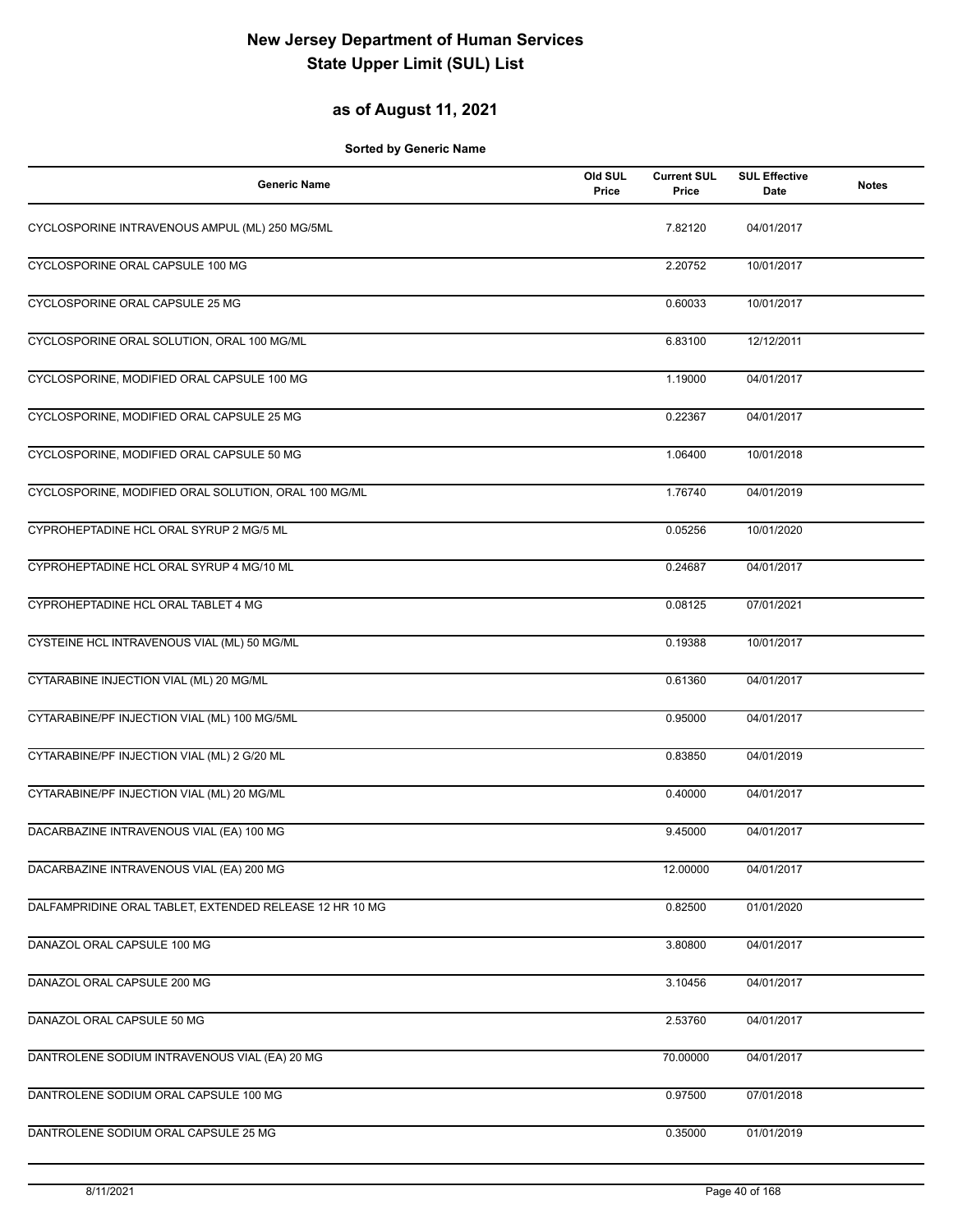### **as of August 11, 2021**

| <b>Generic Name</b>                                                                     | Old SUL<br>Price | <b>Current SUL</b><br>Price | <b>SUL Effective</b><br>Date | <b>Notes</b> |
|-----------------------------------------------------------------------------------------|------------------|-----------------------------|------------------------------|--------------|
| DANTROLENE SODIUM ORAL CAPSULE 50 MG                                                    |                  | 0.38970                     | 10/01/2019                   |              |
| DAPSONE ORAL TABLET 100 MG                                                              |                  | 1.19500                     | 04/01/2020                   |              |
| DAPSONE ORAL TABLET 25 MG                                                               |                  | 0.54950                     | 10/01/2019                   |              |
| DAPTOMYCIN INTRAVENOUS VIAL (EA) 500 MG                                                 |                  | 105.00000                   | 04/01/2021                   |              |
| DARIFENACIN HYDROBROMIDE ORAL TABLET, EXTENDED RELEASE 24 HR 15 MG                      |                  | 3.05067                     | 04/01/2019                   |              |
| DARIFENACIN HYDROBROMIDE ORAL TABLET, EXTENDED RELEASE 24 HR 7.5 MG                     |                  | 2.41867                     | 04/01/2020                   |              |
| DAUNORUBICIN HCL INTRAVENOUS VIAL (ML) 5 MG/ML                                          |                  | 19.72375                    | 04/01/2017                   |              |
| DECITABINE INTRAVENOUS VIAL (EA) 50 MG                                                  |                  | 1200.00000                  | 04/01/2017                   |              |
| DEFEROXAMINE MESYLATE INJECTION VIAL (EA) 2 G                                           |                  | 25.12875                    | 04/01/2017                   |              |
| DEFEROXAMINE MESYLATE INJECTION VIAL (EA) 500 MG                                        |                  | 7.27477                     | 10/01/2017                   |              |
| DEMECLOCYCLINE HCL ORAL TABLET 150 MG                                                   |                  | 1.30000                     | 01/01/2019                   |              |
| DEMECLOCYCLINE HCL ORAL TABLET 300 MG                                                   |                  | 1.00729                     | 01/01/2020                   |              |
| DESIPRAMINE HCL ORAL TABLET 10 MG                                                       |                  | 0.71980                     | 07/01/2019                   |              |
| DESIPRAMINE HCL ORAL TABLET 100 MG                                                      |                  | 2.72630                     | 04/01/2017                   |              |
| DESIPRAMINE HCL ORAL TABLET 150 MG                                                      |                  | 3.32920                     | 04/01/2017                   |              |
| DESIPRAMINE HCL ORAL TABLET 25 MG                                                       |                  | 0.87520                     | 07/01/2018                   |              |
| DESIPRAMINE HCL ORAL TABLET 50 MG                                                       |                  | 1.31850                     | 10/01/2020                   |              |
| DESIPRAMINE HCL ORAL TABLET 75 MG                                                       |                  | 1.95724                     | 10/01/2017                   |              |
| DESLORATADINE ORAL TABLET 5 MG                                                          |                  | 0.25470                     | 10/01/2020                   |              |
| DESLORATADINE ORAL TABLET, DISINTEGRATING 2.5 MG                                        |                  | 4.85433                     | 04/01/2017                   |              |
| DESLORATADINE ORAL TABLET, DISINTEGRATING 5 MG                                          |                  | 4.85433                     | 04/01/2017                   |              |
| DESMOPRESSIN ACETATE (NON-REFRIGERATED) NASAL AEROSOL, SPRAY WITH PUMP<br>(ML) 10/SPRAY |                  | 13.65263                    | 07/01/2017                   |              |
| DESMOPRESSIN ACETATE INJECTION AMPUL (ML) 4 MCG/ML                                      |                  | 8.57000                     | 04/01/2017                   |              |
| DESMOPRESSIN ACETATE INJECTION VIAL (ML) 4 MCG/ML                                       |                  | 5.90000                     | 04/01/2017                   |              |
| DESMOPRESSIN ACETATE ORAL TABLET 0.1 MG                                                 |                  | 0.32880                     | 04/01/2021                   |              |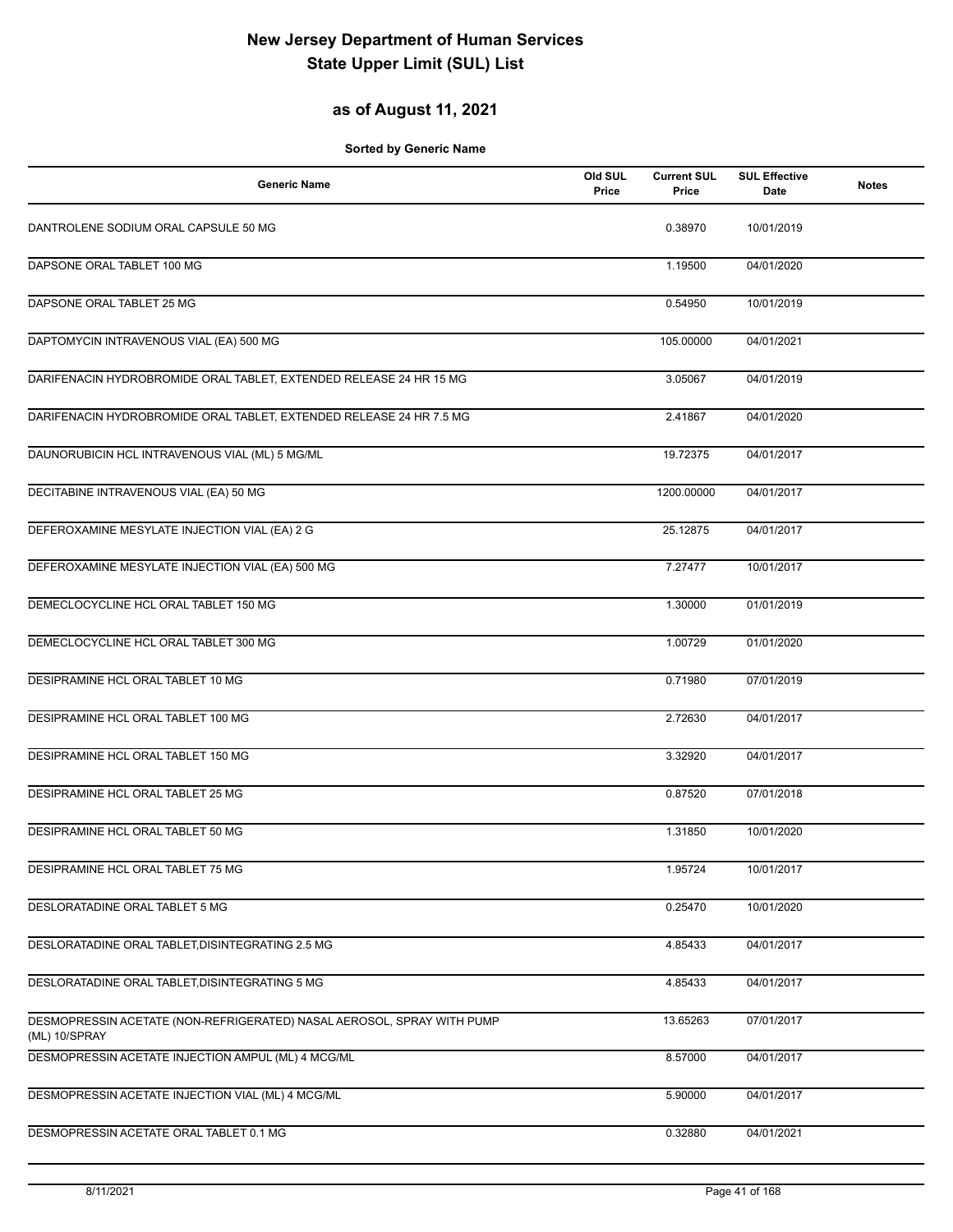#### **as of August 11, 2021**

| <b>Generic Name</b>                                                 | Old SUL<br>Price | <b>Current SUL</b><br>Price | <b>SUL Effective</b><br>Date | <b>Notes</b> |
|---------------------------------------------------------------------|------------------|-----------------------------|------------------------------|--------------|
| DESMOPRESSIN ACETATE ORAL TABLET 0.2 MG                             |                  | 0.37063                     | 04/01/2021                   |              |
| DESOGESTREL-ETHINYL ESTRADIOL ORAL TABLET 0.15-0.03                 |                  | 0.15333                     | 01/01/2019                   |              |
| DESOGESTREL-ETHINYL ESTRADIOL ORAL TABLET 7 DAYS X 3                |                  | 0.52119                     | 04/01/2017                   |              |
| DESOGESTREL-ETHINYL ESTRADIOL/ETHINYL ESTRADIOL ORAL TABLET 21-5    |                  | 0.37988                     | 04/01/2018                   |              |
| DESONIDE TOPICAL CREAM (GRAM) 0.05 %                                |                  | 0.66500                     | 01/01/2020                   |              |
| DESONIDE TOPICAL LOTION (ML) 0.05 %                                 |                  | 1.66017                     | 01/01/2020                   |              |
| DESONIDE TOPICAL OINTMENT (GRAM) 0.05 %                             |                  | 0.28224                     | 10/01/2017                   |              |
| DESOXIMETASONE TOPICAL CREAM (GRAM) 0.05 %                          |                  | 2.57933                     | 01/01/2020                   |              |
| DESOXIMETASONE TOPICAL CREAM (GRAM) 0.25 %                          |                  | 0.67867                     | 07/01/2019                   |              |
| DESOXIMETASONE TOPICAL GEL (GRAM) 0.05 %                            |                  | 1.53370                     | 10/01/2017                   |              |
| DESOXIMETASONE TOPICAL OINTMENT (GRAM) 0.05 %                       |                  | 3.76300                     | 04/01/2017                   |              |
| DESOXIMETASONE TOPICAL OINTMENT (GRAM) 0.25 %                       |                  | 0.29867                     | 01/01/2020                   |              |
| DESVENLAFAXINE FUMARATE ORAL TABLET, EXTENDED RELEASE 24 HR 100 MG  |                  | 4.64366                     | 04/01/2017                   |              |
| DESVENLAFAXINE FUMARATE ORAL TABLET, EXTENDED RELEASE 24 HR 50 MG   |                  | 4.64366                     | 04/01/2017                   |              |
| DESVENLAFAXINE ORAL TABLET, EXTENDED RELEASE 24 HR 100 MG           |                  | 6.26667                     | 04/01/2017                   |              |
| DESVENLAFAXINE ORAL TABLET, EXTENDED RELEASE 24 HR 100 MG           |                  | 4.15295                     | 04/01/2017                   |              |
| DESVENLAFAXINE ORAL TABLET, EXTENDED RELEASE 24 HR 50 MG            |                  | 3.95267                     | 01/01/2018                   |              |
| DESVENLAFAXINE ORAL TABLET, EXTENDED RELEASE 24 HR 50 MG            |                  | 8.28600                     | 04/01/2017                   |              |
| DESVENLAFAXINE SUCCINATE ORAL TABLET, EXTENDED RELEASE 24 HR 100 MG |                  | 0.50550                     | 01/01/2020                   |              |
| DESVENLAFAXINE SUCCINATE ORAL TABLET. EXTENDED RELEASE 24 HR 25 MG  |                  | 0.78550                     | 04/01/2020                   |              |
| DESVENLAFAXINE SUCCINATE ORAL TABLET, EXTENDED RELEASE 24 HR 50 MG  |                  | 0.53967                     | 10/01/2020                   |              |
| DEXAMETHASONE ORAL ELIXIR 0.5 MG/5ML                                |                  | 0.11713                     | 04/01/2017                   |              |
| DEXAMETHASONE ORAL SOLUTION, ORAL 0.5 MG/5ML                        |                  | 0.03860                     | 04/01/2018                   |              |
| DEXAMETHASONE ORAL TABLET 0.5 MG                                    |                  | 0.04221                     | 04/01/2017                   |              |
| DEXAMETHASONE ORAL TABLET 0.75 MG                                   |                  | 0.04550                     | 10/01/2017                   |              |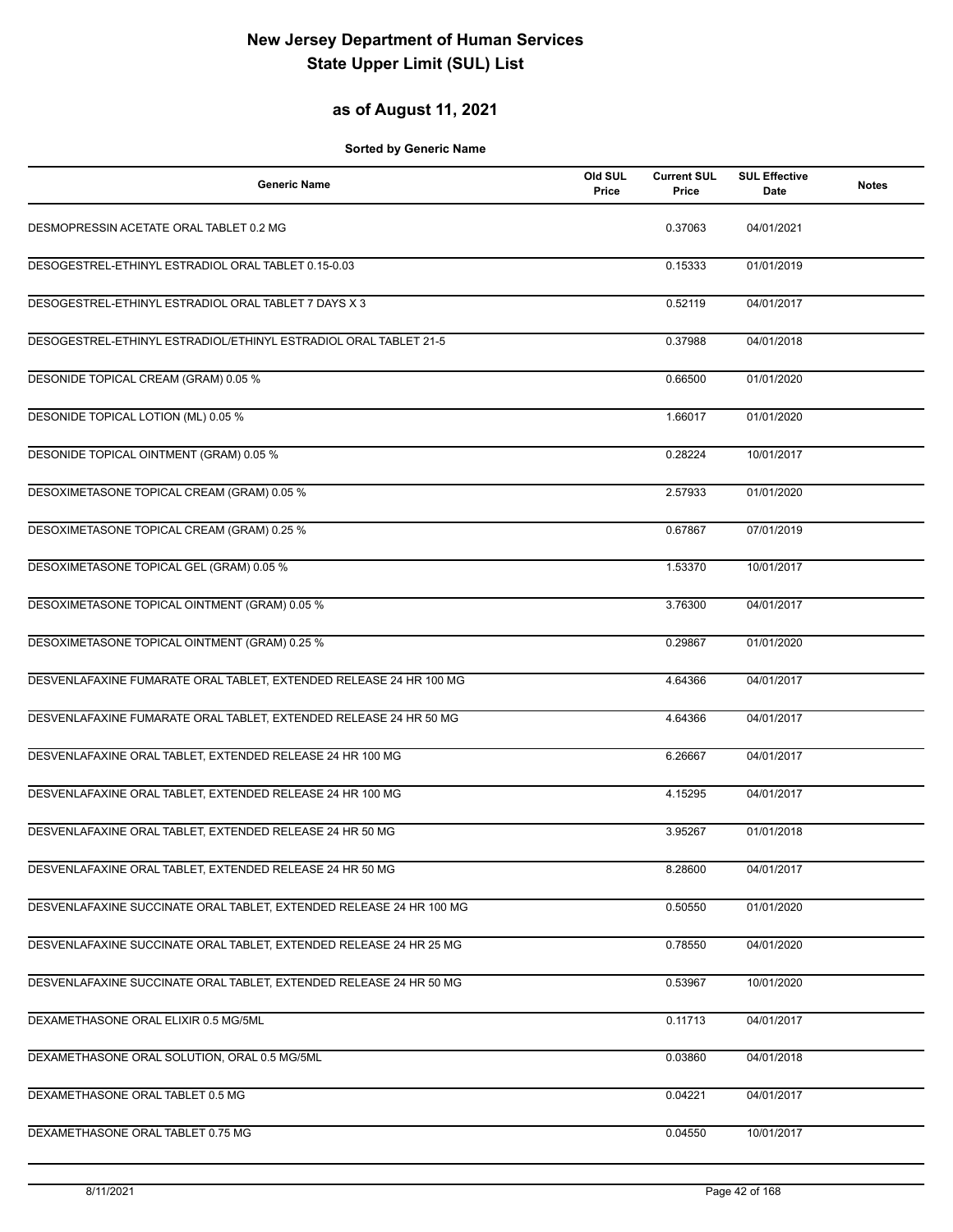### **as of August 11, 2021**

| <b>Generic Name</b>                                                        | Old SUL<br>Price | <b>Current SUL</b><br>Price | <b>SUL Effective</b><br>Date | <b>Notes</b> |
|----------------------------------------------------------------------------|------------------|-----------------------------|------------------------------|--------------|
| DEXAMETHASONE ORAL TABLET 1 MG                                             |                  | 0.22179                     | 04/01/2017                   |              |
| DEXAMETHASONE ORAL TABLET 1.5 MG                                           |                  | 0.07502                     | 04/01/2017                   |              |
| DEXAMETHASONE ORAL TABLET 2 MG                                             |                  | 0.39870                     | 07/01/2018                   |              |
| DEXAMETHASONE ORAL TABLET 4 MG                                             |                  | 0.09250                     | 04/01/2017                   |              |
| DEXAMETHASONE ORAL TABLET 6 MG                                             |                  | 0.34402                     | 10/01/2017                   |              |
| DEXAMETHASONE SOD PHOSPHATE INJECTION SYRINGE (ML) 4 MG/ML                 |                  | 1.19000                     | 04/01/2017                   |              |
| DEXAMETHASONE SOD PHOSPHATE INJECTION VIAL (ML) 10 MG/ML                   |                  | 0.96239                     | 10/01/2017                   |              |
| DEXAMETHASONE SOD PHOSPHATE INJECTION VIAL (ML) 4 MG/ML                    |                  | 1.19930                     | 04/01/2017                   |              |
| DEXAMETHASONE SOD PHOSPHATE OPHTHALMIC DROPS 0.1 %                         |                  | 1.74669                     | 10/01/2017                   |              |
| DEXAMETHASONE SODIUM PHOSPHATE/PF INJECTION VIAL (ML) 10 MG/ML             |                  | 1.70000                     | 04/01/2017                   |              |
| DEXBROMPHENIRAMINE MALEATE ORAL TABLET 2 MG                                |                  | 0.61230                     | 04/01/2017                   |              |
| DEXBROMPHENIRAMINE MALEATE/PSEUDOEPHEDRINE HCL ORAL TABLET 2 MG-60 MG      |                  | 0.36450                     | 04/01/2017                   |              |
| DEXMEDETOMIDINE HCL INTRAVENOUS VIAL (ML) 1000MCG/10                       |                  | 19.49500                    | 04/01/2017                   |              |
| DEXMEDETOMIDINE HCL INTRAVENOUS VIAL (ML) 200MCG/2ML                       |                  | 9.54500                     | 04/01/2017                   |              |
| DEXMEDETOMIDINE HCL INTRAVENOUS VIAL (ML) 400MCG/4ML                       |                  | 19.73750                    | 04/01/2017                   |              |
| DEXMETHYLPHENIDATE HCL ORAL CAPSULE, EXTENDED RELEASE BIPHASIC 50-50 10 MG |                  | 2.27540                     | 10/01/2020                   |              |
| DEXMETHYLPHENIDATE HCL ORAL CAPSULE, EXTENDED RELEASE BIPHASIC 50-50 15 MG |                  | 2.38530                     | 01/01/2020                   |              |
| DEXMETHYLPHENIDATE HCL ORAL CAPSULE, EXTENDED RELEASE BIPHASIC 50-50 20 MG |                  | 1.65420                     | 10/01/2020                   |              |
| DEXMETHYLPHENIDATE HCL ORAL CAPSULE, EXTENDED RELEASE BIPHASIC 50-50 25 MG |                  | 2.44796                     | 10/01/2020                   |              |
| DEXMETHYLPHENIDATE HCL ORAL CAPSULE, EXTENDED RELEASE BIPHASIC 50-50 30 MG |                  | 2.56200                     | 10/01/2020                   |              |
| DEXMETHYLPHENIDATE HCL ORAL CAPSULE, EXTENDED RELEASE BIPHASIC 50-50 35 MG |                  | 2.54081                     | 10/01/2020                   |              |
| DEXMETHYLPHENIDATE HCL ORAL CAPSULE, EXTENDED RELEASE BIPHASIC 50-50 40 MG |                  | 1.94380                     | 04/01/2020                   |              |
| DEXMETHYLPHENIDATE HCL ORAL CAPSULE, EXTENDED RELEASE BIPHASIC 50-50 5 MG  |                  | 4.03380                     | 10/01/2018                   |              |
| DEXMETHYLPHENIDATE HCL ORAL TABLET 10 MG                                   |                  | 0.43060                     | 04/01/2020                   |              |
| DEXMETHYLPHENIDATE HCL ORAL TABLET 2.5 MG                                  |                  | 0.20250                     | 04/01/2020                   |              |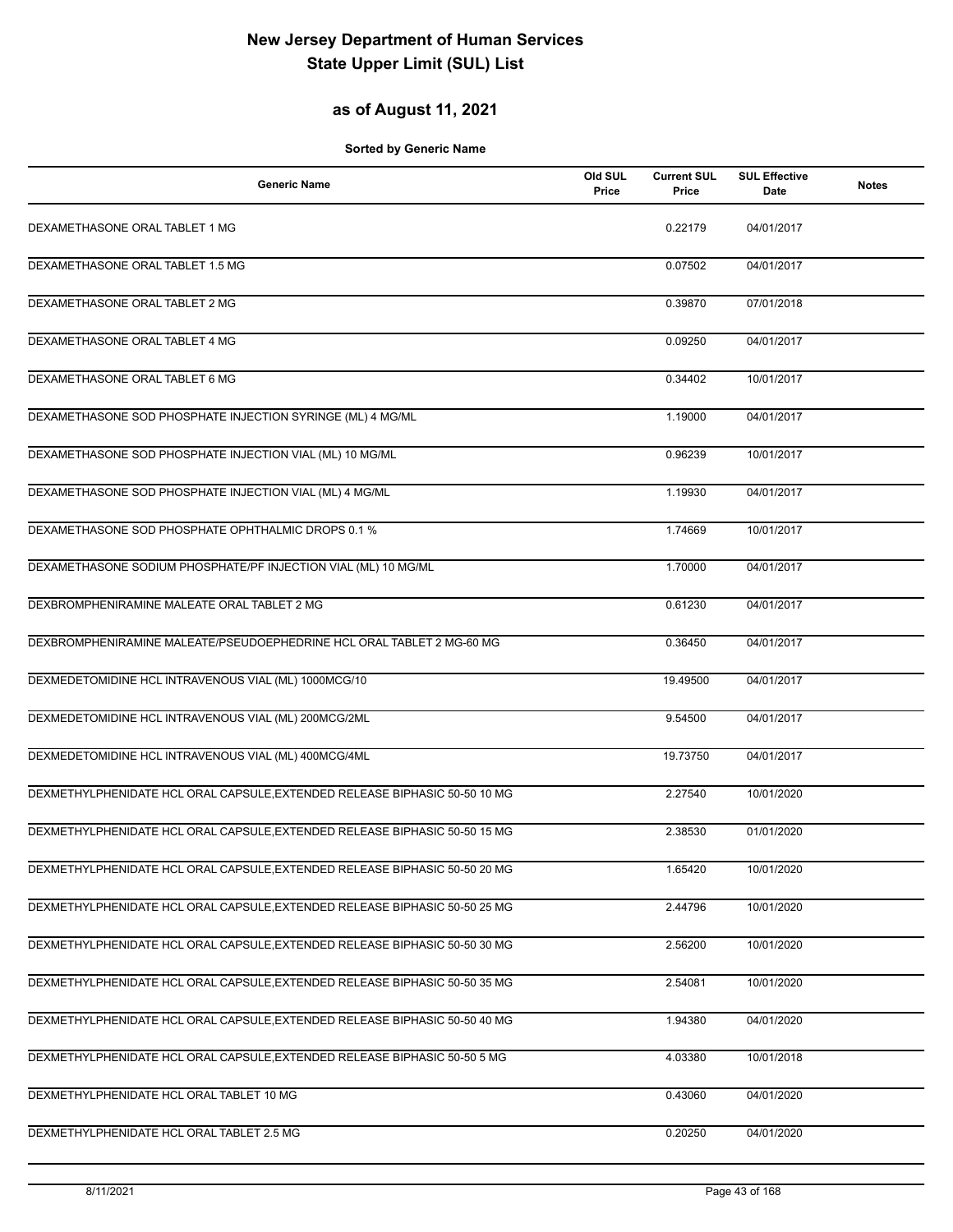#### **as of August 11, 2021**

| <b>Generic Name</b>                                                                                   | Old SUL<br>Price | <b>Current SUL</b><br>Price | <b>SUL Effective</b><br>Date | <b>Notes</b> |
|-------------------------------------------------------------------------------------------------------|------------------|-----------------------------|------------------------------|--------------|
| DEXMETHYLPHENIDATE HCL ORAL TABLET 5 MG                                                               |                  | 0.44517                     | 04/01/2017                   |              |
| DEXRAZOXANE HCL INTRAVENOUS VIAL (EA) 250 MG                                                          |                  | 274.26000                   | 04/01/2017                   |              |
| DEXRAZOXANE HCL INTRAVENOUS VIAL (EA) 500 MG                                                          |                  | 548.51000                   | 04/01/2017                   |              |
| DEXTRAN 40 IN 0.9 % SODIUM CHLORIDE INTRAVENOUS INTRAVENOUS SOLUTION 10 %                             |                  | 0.05462                     | 04/01/2017                   |              |
| DEXTRAN 40 IN DEXTROSE 5 % IN WATER INTRAVENOUS INTRAVENOUS SOLUTION 10 %                             |                  | 0.05306                     | 04/01/2017                   |              |
| DEXTRAN 70/HYPROMELLOSE OPHTHALMIC DROPS 0.1%-0.3%                                                    |                  | 0.12464                     | 04/01/2017                   |              |
| DEXTROAMPHETAMINE SULF-SACCHARATE/AMPHETAMINE SULF-ASPARTATE ORAL<br>CAPSULE, EXT RELEASE 24 HR 10 MG |                  | 1.36870                     | 04/01/2020                   |              |
| DEXTROAMPHETAMINE SULF-SACCHARATE/AMPHETAMINE SULF-ASPARTATE ORAL<br>CAPSULE, EXT RELEASE 24 HR 15 MG |                  | 1.20000                     | 07/01/2019                   |              |
| DEXTROAMPHETAMINE SULF-SACCHARATE/AMPHETAMINE SULF-ASPARTATE ORAL<br>CAPSULE, EXT RELEASE 24 HR 20 MG |                  | 0.90595                     | 10/01/2020                   |              |
| DEXTROAMPHETAMINE SULF-SACCHARATE/AMPHETAMINE SULF-ASPARTATE ORAL<br>CAPSULE, EXT RELEASE 24 HR 25 MG |                  | 0.83543                     | 04/01/2021                   |              |
| DEXTROAMPHETAMINE SULF-SACCHARATE/AMPHETAMINE SULF-ASPARTATE ORAL<br>CAPSULE, EXT RELEASE 24 HR 30 MG |                  | 1.30217                     | 07/01/2019                   |              |
| DEXTROAMPHETAMINE SULF-SACCHARATE/AMPHETAMINE SULF-ASPARTATE ORAL<br>CAPSULE, EXT RELEASE 24 HR 5 MG  |                  | 1.00560                     | 07/01/2018                   |              |
| DEXTROAMPHETAMINE SULF-SACCHARATE/AMPHETAMINE SULF-ASPARTATE ORAL<br>TABLET 10 MG                     |                  | 0.32200                     | 10/01/2019                   |              |
| DEXTROAMPHETAMINE SULF-SACCHARATE/AMPHETAMINE SULF-ASPARTATE ORAL<br>TABLET 12.5 MG                   |                  | 0.52640                     | 04/01/2018                   |              |
| DEXTROAMPHETAMINE SULF-SACCHARATE/AMPHETAMINE SULF-ASPARTATE ORAL<br>TABLET 15 MG                     |                  | 0.33810                     | 01/01/2021                   |              |
| DEXTROAMPHETAMINE SULF-SACCHARATE/AMPHETAMINE SULF-ASPARTATE ORAL<br>TABLET 20 MG                     |                  | 0.26550                     | 04/01/2017                   |              |
| DEXTROAMPHETAMINE SULF-SACCHARATE/AMPHETAMINE SULF-ASPARTATE ORAL<br>TABLET 30 MG                     |                  | 0.25810                     | 01/01/2019                   |              |
| DEXTROAMPHETAMINE SULF-SACCHARATE/AMPHETAMINE SULF-ASPARTATE ORAL<br><b>TABLET 5 MG</b>               |                  | 0.25450                     | 01/01/2019                   |              |
| DEXTROAMPHETAMINE SULF-SACCHARATE/AMPHETAMINE SULF-ASPARTATE ORAL<br>TABLET 7.5 MG                    |                  | 0.32083                     | 10/01/2017                   |              |
| DEXTROAMPHETAMINE SULFATE ORAL CAPSULE, EXTENDED RELEASE 10 MG                                        |                  | 1.51000                     | 07/01/2019                   |              |
| DEXTROAMPHETAMINE SULFATE ORAL CAPSULE, EXTENDED RELEASE 15 MG                                        |                  | 1.00806                     | 10/01/2020                   |              |
| DEXTROAMPHETAMINE SULFATE ORAL CAPSULE. EXTENDED RELEASE 5 MG                                         |                  | 2.06516                     | 04/01/2017                   |              |
| DEXTROAMPHETAMINE SULFATE ORAL SOLUTION, ORAL 5 MG/5 ML                                               |                  | 1.46846                     | 04/01/2017                   |              |
| DEXTROAMPHETAMINE SULFATE ORAL TABLET 10 MG                                                           |                  | 0.40200                     | 04/01/2020                   |              |
| DEXTROAMPHETAMINE SULFATE ORAL TABLET 5 MG                                                            |                  | 0.20991                     | 10/01/2017                   |              |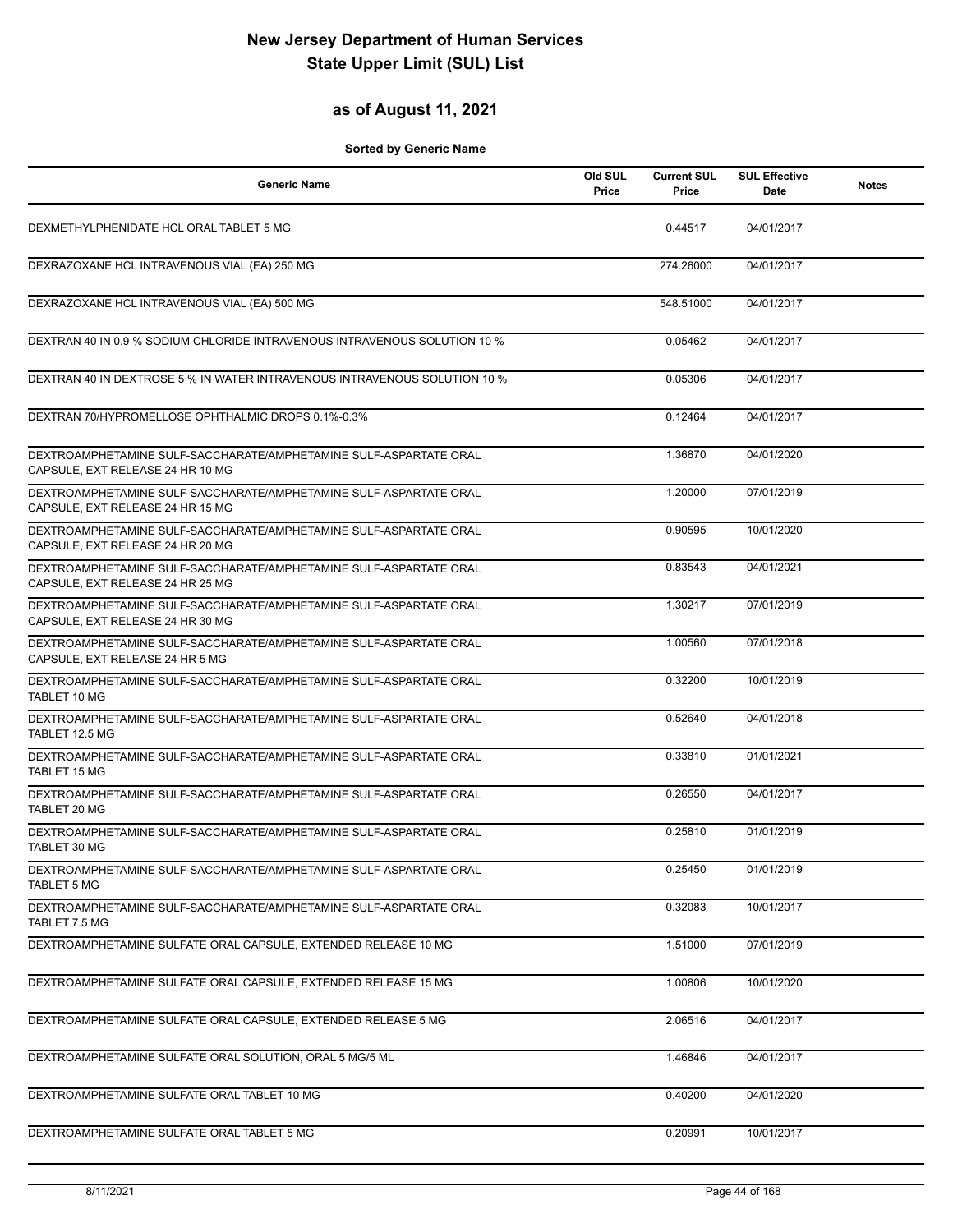### **as of August 11, 2021**

| <b>Generic Name</b>                                                                                               | Old SUL<br>Price | <b>Current SUL</b><br>Price | <b>SUL Effective</b><br>Date | <b>Notes</b> |
|-------------------------------------------------------------------------------------------------------------------|------------------|-----------------------------|------------------------------|--------------|
| DEXTROMETHORPHAN HBR ORAL CAPSULE 15 MG                                                                           |                  | 0.11250                     | 04/01/2017                   |              |
| DEXTROMETHORPHAN HBR ORAL LIQUID (ML) 15 MG/5 ML                                                                  |                  | 0.02527                     | 04/01/2017                   |              |
| DEXTROMETHORPHAN HBR ORAL SYRUP 7.5MG/5ML                                                                         |                  | 0.04154                     | 12/12/2011                   |              |
| DEXTROMETHORPHAN HBR/ACETAMINOPHEN/DOXYLAMINE ORAL CAPSULE 15MG-325MG                                             |                  | 0.11526                     | 04/01/2017                   |              |
| DEXTROMETHORPHAN HBR/ACETAMINOPHEN/DOXYLAMINE ORAL LIQUID (ML) 15-325/15                                          |                  | 0.01108                     | 04/01/2017                   |              |
| DEXTROMETHORPHAN HBR/ACETAMINOPHEN/DOXYLAMINE ORAL LIQUID (ML) 30-12.5/30                                         |                  | 0.01054                     | 04/01/2017                   |              |
| DEXTROMETHORPHAN HBR/DOXYLAMINE SUCCINATE ORAL SOLUTION, ORAL 15-6.25/15                                          |                  | 0.01244                     | 04/01/2017                   |              |
| DEXTROMETHORPHAN HBR/PHENYLEPHRINE HCL ORAL LIQUID (ML) 5-2.5 MG/5                                                |                  | 0.04194                     | 04/01/2017                   |              |
| DEXTROMETHORPHAN HBR/PHENYLEPHRINE HCL/ACETAMINOPHEN ORAL CAPSULE<br>10-5-325MG                                   |                  | 0.11831                     | 04/01/2017                   |              |
| DEXTROMETHORPHAN HBR/PHENYLEPHRINE HCL/ACETAMINOPHEN ORAL LIQUID (ML)<br>5-325MG/15                               |                  | 0.01165                     | 04/01/2017                   |              |
| DEXTROMETHORPHAN HBR/PHENYLEPHRINE HCL/ACETAMINOPHEN ORAL POWDER IN<br>PACKET (EA) 20-10-650                      |                  | 0.59166                     | 04/01/2017                   |              |
| DEXTROMETHORPHAN HBR/PHENYLEPHRINE HCL/ACETAMINOPHEN ORAL TABLET<br>10-5-325MG                                    |                  | 0.07984                     | 04/01/2017                   |              |
| DEXTROMETHORPHAN HBR/PHENYLEPHRINE HCL/CHLORPHENIRAMINE ORAL DROPS<br>$3-3.5-1/ML$                                |                  | 0.35250                     | 09/01/2011                   |              |
| DEXTROMETHORPHAN HBR/PHENYLEPHRINE/ACETAMINOPHEN/DOXYLAMINE ORAL<br>CAPSULE 5-325-6.25                            |                  | 0.63562                     | 04/01/2017                   |              |
| DEXTROMETHORPHAN HBR/PHENYLEPHRINE/ACETAMINOPHEN/DOXYLAMINE ORAL<br>LIQUID (ML) 5-325MG/15                        |                  | 0.01379                     | 04/01/2017                   |              |
| DEXTROMETHORPHAN POLISTIREX ORAL SUSPENSION, EXTENDED RELEASE 12 HR 30<br>MG/5 ML                                 |                  | 0.05735                     | 04/01/2017                   |              |
| DEXTROMETHORPHAN/PHENYLEPHRINE/ACETAMINOPHEN/CHLORPHENIRAMIN ORAL<br>SUSPENSION, ORAL (FINAL DOSE FORM) 5-2.5-160 |                  | 0.01652                     | 04/01/2017                   |              |
| DEXTROMETHORPHAN/PHENYLEPHRINE/ACETAMINOPHEN/CHLORPHENIRAMIN ORAL<br>TABLET 10-5-325-2                            |                  | 0.07375                     | 04/01/2017                   |              |
| DEXTROMETHORPHAN/PHENYLEPHRINE/ACETAMINOPHEN/CHLORPHENIRAMIN ORAL<br>TABLET, SEQUENTIAL 10-5-325-2                |                  | 0.13720                     | 04/01/2017                   |              |
| DEXTROSE 10 % AND 0.2 % SODIUM CHLORIDE INTRAVENOUS DEHP-FREE BAG.<br>INJECTION (ML) 10 %-0.2 %                   |                  | 0.00860                     | 04/01/2017                   |              |
| DEXTROSE 10 % AND 0.45 % SODIUM CHLORIDE INTRAVENOUS INTRAVENOUS SOLUTION<br>10%-0.45%                            |                  | 0.00497                     | 04/01/2017                   |              |
| DEXTROSE 10 % IN WATER INTRAVENOUS DEHP-FREE BAG, INJECTION (ML) 10 %                                             |                  | 0.00230                     | 04/01/2017                   |              |
| DEXTROSE 10 % IN WATER INTRAVENOUS INTRAVENOUS SOLUTION 10 %                                                      |                  | 0.00525                     | 04/01/2017                   |              |
| DEXTROSE 2.5 % AND 0.45 % SODIUM CHLORIDE INTRAVENOUS INTRAVENOUS SOLUTION<br>2.5%-0.45%                          |                  | 0.00195                     | 04/01/2017                   |              |
| DEXTROSE 20 % IN WATER INTRAVENOUS INTRAVENOUS SOLUTION 20 %                                                      |                  | 0.02328                     | 04/01/2017                   |              |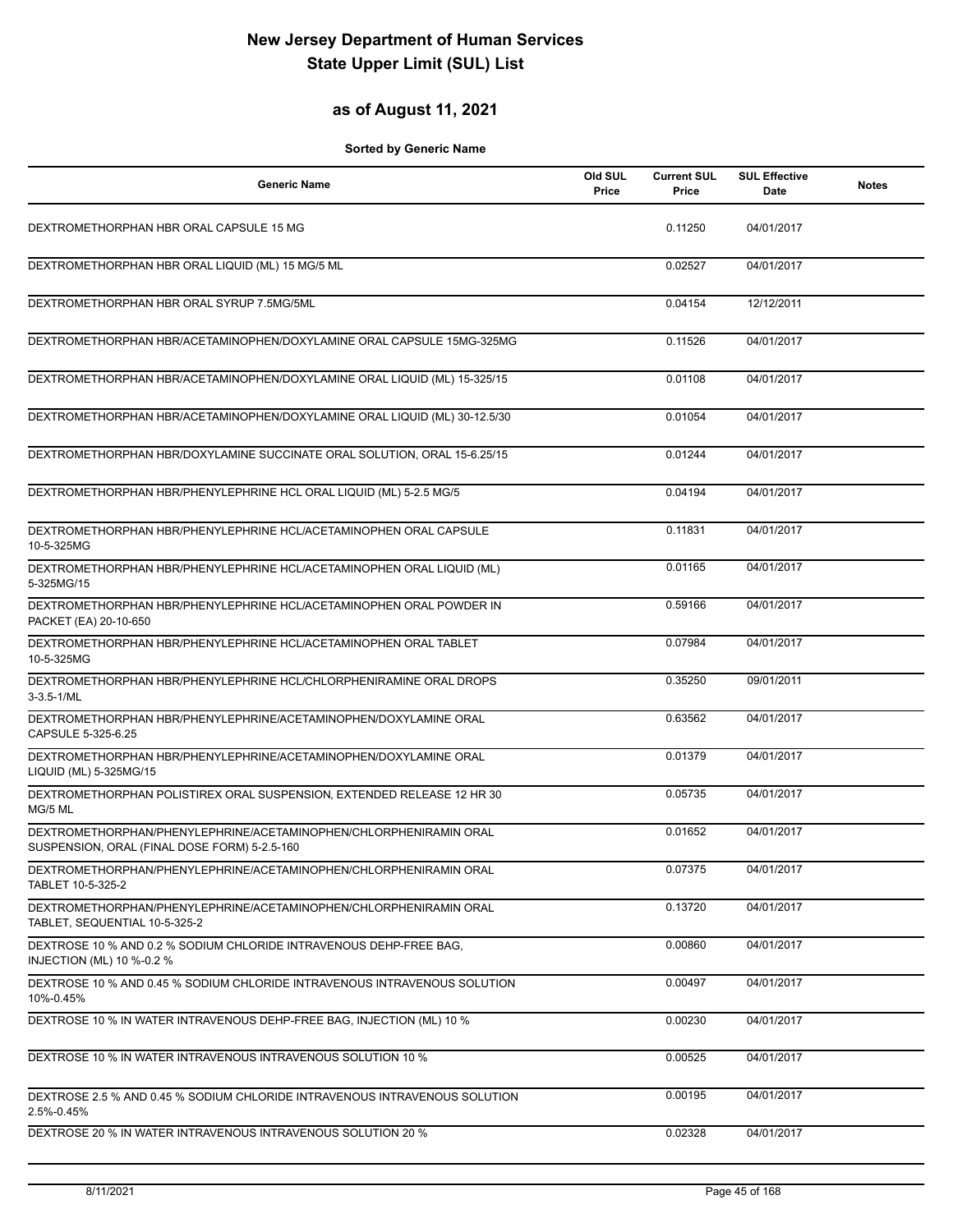### **as of August 11, 2021**

| Generic Name                                                                             | Old SUL<br>Price | <b>Current SUL</b><br>Price | <b>SUL Effective</b><br><b>Date</b> | <b>Notes</b> |
|------------------------------------------------------------------------------------------|------------------|-----------------------------|-------------------------------------|--------------|
| DEXTROSE 25 % IN WATER INTRAVENOUS SYRINGE (ML) 25 %                                     |                  | 0.76400                     | 04/01/2017                          |              |
| DEXTROSE 30 % IN WATER INTRAVENOUS INTRAVENOUS SOLUTION 30 %                             |                  | 0.02376                     | 04/01/2017                          |              |
| DEXTROSE 40 % IN WATER INTRAVENOUS INTRAVENOUS SOLUTION 40 %                             |                  | 0.02428                     | 04/01/2017                          |              |
| DEXTROSE 5 % AND 0.2 % SODIUM CHLORIDE INTRAVENOUS INTRAVENOUS SOLUTION 5<br>$% -0.2%$   |                  | 0.00195                     | 04/01/2017                          |              |
| DEXTROSE 5 % AND 0.3 % SODIUM CHLORIDE INTRAVENOUS INTRAVENOUS SOLUTION 5<br>$% -0.3%$   |                  | 0.00195                     | 04/01/2017                          |              |
| DEXTROSE 5 % AND 0.45 % SODIUM CHLORIDE INTRAVENOUS INTRAVENOUS SOLUTION 5<br>$% -0.45%$ |                  | 0.00695                     | 10/01/2017                          |              |
| DEXTROSE 5 % AND 0.9 % SODIUM CHLORIDE INTRAVENOUS INTRAVENOUS SOLUTION 5<br>$% -0.9%$   |                  | 0.00129                     | 10/01/2017                          |              |
| DEXTROSE 5 % IN LACTATED RINGERS INTRAVENOUS INTRAVENOUS SOLUTION 5 %                    |                  | 0.00645                     | 10/01/2017                          |              |
| DEXTROSE 5 % IN WATER INTRAVENOUS INTRAVENOUS SOLUTION 5 %                               |                  | 0.01232                     | 10/01/2017                          |              |
| DEXTROSE 5 % IN WATER INTRAVENOUS PIGGYBACK WITH THREADED PORT (ML)                      |                  | 0.01252                     | 04/01/2017                          |              |
| DEXTROSE 5 % IN WATER INTRAVENOUS PIGGYBACK WITH VIAL PORT (NON-THREADED)                |                  | 0.00347                     | 10/01/2017                          |              |
| DEXTROSE 5% IN RINGERS INTRAVENOUS INTRAVENOUS SOLUTION 5 %                              |                  | 0.00231                     | 12/12/2011                          |              |
| DEXTROSE 50 % IN WATER INTRAVENOUS INTRAVENOUS SOLUTION 50 %                             |                  | 0.00482                     | 10/01/2017                          |              |
| DEXTROSE 50 % IN WATER INTRAVENOUS SYRINGE (ML) 50 %                                     |                  | 0.14640                     | 04/01/2017                          |              |
| DEXTROSE 50 % IN WATER INTRAVENOUS VIAL (ML) 50 %                                        |                  | 0.04940                     | 04/01/2017                          |              |
| DEXTROSE 70 % IN WATER INTRAVENOUS INTRAVENOUS SOLUTION 70 %                             |                  | 0.00271                     | 10/01/2017                          |              |
| DEXTROSE ORAL GEL (GRAM) 40 %                                                            |                  | 0.17549                     | 04/01/2014                          |              |
| DEXTROSE ORAL TABLET, CHEWABLE 4 G                                                       |                  | 0.15392                     | 12/12/2011                          |              |
| DIAZEPAM INJECTION SYRINGE (ML) 5 MG/ML                                                  |                  | 11.77375                    | 04/01/2017                          |              |
| DIAZEPAM INJECTION VIAL (ML) 5 MG/ML                                                     |                  | 0.62009                     | 10/01/2017                          |              |
| DIAZEPAM ORAL CONCENTRATE, ORAL 5 MG/ML                                                  |                  | 0.88533                     | 10/01/2018                          |              |
| DIAZEPAM ORAL SOLUTION, ORAL 5 MG/5 ML                                                   |                  | 0.11536                     | 04/01/2017                          |              |
| DIAZEPAM ORAL SOLUTION, ORAL 5 MG/5 ML                                                   |                  | 0.76600                     | 04/01/2017                          |              |
| DIAZEPAM ORAL TABLET 10 MG                                                               |                  | 0.01936                     | 04/01/2017                          |              |
| DIAZEPAM ORAL TABLET 2 MG                                                                |                  | 0.01566                     | 04/01/2018                          |              |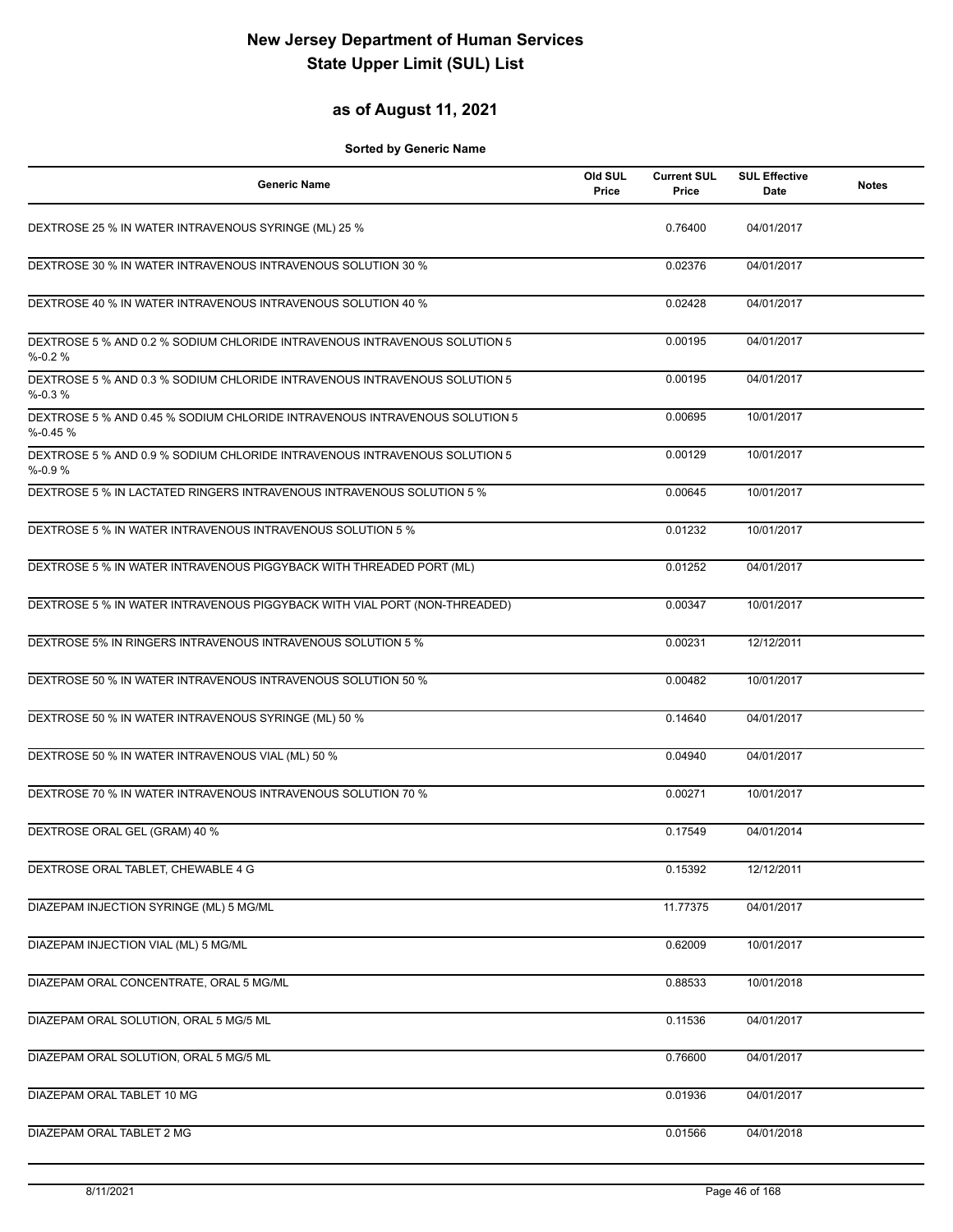### **as of August 11, 2021**

| <b>Generic Name</b>                                                                       | Old SUL<br>Price | <b>Current SUL</b><br>Price | <b>SUL Effective</b><br>Date | <b>Notes</b> |
|-------------------------------------------------------------------------------------------|------------------|-----------------------------|------------------------------|--------------|
| DIAZEPAM ORAL TABLET 5 MG                                                                 |                  | 0.02030                     | 04/01/2017                   |              |
| DIAZEPAM RECTAL KIT 12.5-15-20                                                            |                  | 231.78000                   | 10/01/2020                   |              |
| DIAZEPAM RECTAL KIT 2.5 MG                                                                |                  | 220.37333                   | 04/01/2017                   |              |
| DIAZEPAM RECTAL KIT 5-7.5-10MG                                                            |                  | 234.39000                   | 01/01/2020                   |              |
| DIBUCAINE TOPICAL OINTMENT (GRAM) 1 %                                                     |                  | 0.05025                     | 10/01/2017                   |              |
| DICLOFENAC EPOLAMINE TRANSDERMAL PATCH, TRANSDERMAL 12 HOURS 1.3 %                        |                  | 5.85805                     | 10/01/2020                   |              |
| DICLOFENAC POTASSIUM ORAL TABLET 50 MG                                                    |                  | 0.08917                     | 10/01/2017                   |              |
| DICLOFENAC SODIUM OPHTHALMIC DROPS 0.1 %                                                  |                  | 1.23512                     | 04/01/2017                   |              |
| DICLOFENAC SODIUM ORAL TABLET, DELAYED RELEASE (ENTERIC COATED) 25 MG                     |                  | 0.14688                     | 10/01/2017                   |              |
| DICLOFENAC SODIUM ORAL TABLET, DELAYED RELEASE (ENTERIC COATED) 50 MG                     |                  | 0.05783                     | 04/01/2017                   |              |
| DICLOFENAC SODIUM ORAL TABLET, DELAYED RELEASE (ENTERIC COATED) 75 MG                     |                  | 0.04530                     | 01/01/2019                   |              |
| DICLOFENAC SODIUM ORAL TABLET, EXTENDED RELEASE 24 HR 100 MG                              |                  | 0.19545                     | 01/01/2018                   |              |
| DICLOFENAC SODIUM TOPICAL DROPS 1.5 %                                                     |                  | 0.11873                     | 01/01/2020                   |              |
| DICLOFENAC SODIUM TOPICAL GEL (GRAM) 1 %                                                  |                  | 0.11363                     | 04/01/2021                   |              |
| DICLOFENAC SODIUM TOPICAL GEL (GRAM) 3 %                                                  |                  | 1.48000                     | 07/01/2018                   |              |
| DICLOFENAC SODIUM/MISOPROSTOL ORAL TABLET, IMMEDIATE, DELAY<br>RELEASE, BIPHASE 50 MG-200 |                  | 1.56576                     | 04/01/2017                   |              |
| DICLOFENAC SODIUM/MISOPROSTOL ORAL TABLET, IMMEDIATE, DELAY<br>RELEASE, BIPHASE 75 MG-200 |                  | 1.59850                     | 01/01/2021                   |              |
| DICLOXACILLIN SODIUM ORAL CAPSULE 250 MG                                                  |                  | 0.19177                     | 10/01/2017                   |              |
| DICLOXACILLIN SODIUM ORAL CAPSULE 500 MG                                                  |                  | 0.37986                     | 10/01/2017                   |              |
| DICYCLOMINE HCL INTRAMUSCULAR VIAL (ML) 10 MG/ML                                          |                  | 24.23850                    | 04/01/2017                   |              |
| DICYCLOMINE HCL ORAL CAPSULE 10 MG                                                        |                  | 0.02503                     | 04/01/2017                   |              |
| DICYCLOMINE HCL ORAL SOLUTION, ORAL 10 MG/5 ML                                            |                  | 0.18397                     | 04/01/2017                   |              |
| DICYCLOMINE HCL ORAL TABLET 20 MG                                                         |                  | 0.03550                     | 04/01/2017                   |              |
| DIDANOSINE ORAL CAPSULE, DELAYED RELEASE (ENTERIC COATED) 200 MG                          |                  | 2.81942                     | 10/01/2017                   |              |
| DIDANOSINE ORAL CAPSULE, DELAYED RELEASE (ENTERIC COATED) 250 MG                          |                  | 3.58322                     | 10/01/2017                   |              |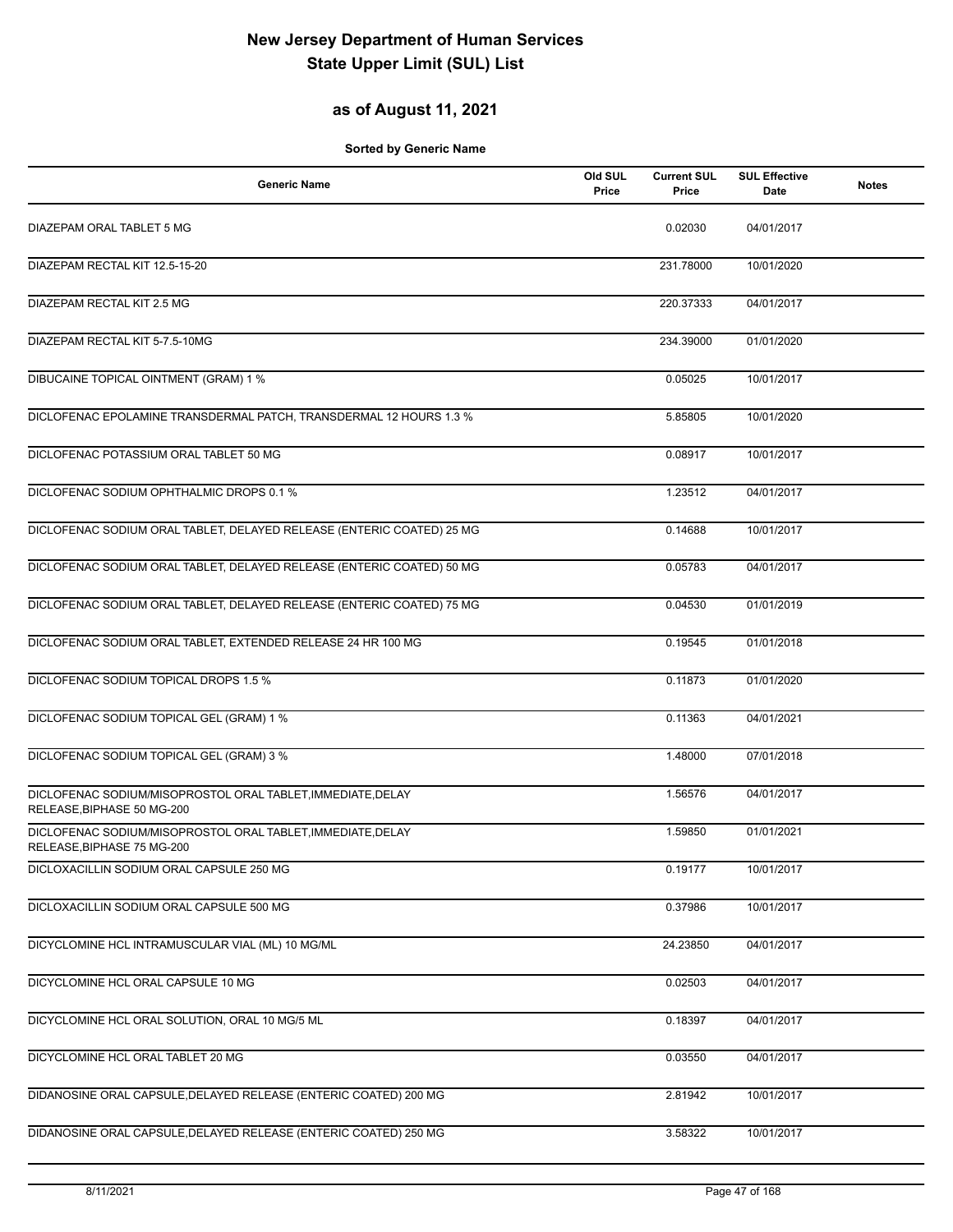### **as of August 11, 2021**

| <b>Generic Name</b>                                                          | Old SUL<br>Price | <b>Current SUL</b><br>Price | <b>SUL Effective</b><br><b>Date</b> | <b>Notes</b> |
|------------------------------------------------------------------------------|------------------|-----------------------------|-------------------------------------|--------------|
| DIDANOSINE ORAL CAPSULE, DELAYED RELEASE (ENTERIC COATED) 400 MG             |                  | 5.57777                     | 10/01/2017                          |              |
| DIETHYLPROPION HCL ORAL TABLET 25 MG                                         |                  | 0.17596                     | 04/01/2017                          |              |
| DIETHYLPROPION HCL ORAL TABLET, EXTENDED RELEASE 75 MG                       |                  | 0.69364                     | 04/01/2017                          |              |
| DIFLORASONE DIACETATE TOPICAL CREAM (GRAM) 0.05 %                            |                  | 2.44969                     | 10/01/2017                          |              |
| DIFLORASONE DIACETATE TOPICAL OINTMENT (GRAM) 0.05 %                         |                  | 0.29966                     | 10/01/2017                          |              |
| DIFLORASONE DIACETATE/EMOLLIENT BASE TOPICAL CREAM (GRAM) 0.05 %             |                  | 1.05061                     | 10/01/2017                          |              |
| DIFLUNISAL ORAL TABLET 500 MG                                                |                  | 0.61858                     | 10/01/2017                          |              |
| DIGOXIN INJECTION AMPUL (ML) 250 MCG/ML                                      |                  | 2.75000                     | 04/01/2017                          |              |
| DIGOXIN ORAL SOLUTION, ORAL 0.25MG/5ML                                       |                  | 1.26000                     | 04/01/2017                          |              |
| DIGOXIN ORAL SOLUTION, ORAL 50 MCG/ML                                        |                  | 0.44969                     | 04/01/2017                          |              |
| DIGOXIN ORAL TABLET 125 MCG                                                  |                  | 0.19990                     | 10/01/2017                          |              |
| <b>DIGOXIN ORAL TABLET 250 MCG</b>                                           |                  | 0.19395                     | 10/01/2020                          |              |
| DIHYDROERGOTAMINE MESYLATE INJECTION AMPUL (ML) 1 MG/ML                      |                  | 28.74880                    | 10/01/2017                          |              |
| DIHYDROERGOTAMINE MESYLATE NASAL AEROSOL, SPRAY WITH PUMP (ML)<br>0.5MG/SPRY |                  | 348.00000                   | 04/01/2017                          |              |
| DILTIAZEM HCL INTRAVENOUS VIAL (ML) 5 MG/ML                                  |                  | 0.20000                     | 04/01/2017                          |              |
| DILTIAZEM HCL INTRAVENOUS VIAL WITH THREADED PORT (EA) 100 MG                |                  | 12.09000                    | 04/01/2017                          |              |
| DILTIAZEM HCL ORAL CAPSULE, EXT RELEASE 24 HR 120 MG                         |                  | 0.08874                     | 01/01/2019                          |              |
| DILTIAZEM HCL ORAL CAPSULE, EXT RELEASE 24 HR 180 MG                         |                  | 0.14267                     | 01/01/2019                          |              |
| DILTIAZEM HCL ORAL CAPSULE, EXT RELEASE 24 HR 240 MG                         |                  | 0.17133                     | 01/01/2019                          |              |
| DILTIAZEM HCL ORAL CAPSULE, EXT RELEASE 24 HR 300 MG                         |                  | 0.21600                     | 01/01/2019                          |              |
| DILTIAZEM HCL ORAL CAPSULE, EXT RELEASE 24 HR 360 MG                         |                  | 2.97000                     | 10/01/2020                          |              |
| DILTIAZEM HCL ORAL CAPSULE, EXTENDED RELEASE 12 HR 120 MG                    |                  | 2.76340                     | 04/01/2017                          |              |
| DILTIAZEM HCL ORAL CAPSULE, EXTENDED RELEASE 12 HR 60 MG                     |                  | 2.18310                     | 01/01/2018                          |              |
| DILTIAZEM HCL ORAL CAPSULE, EXTENDED RELEASE 12 HR 90 MG                     |                  | 0.52635                     | 10/01/2017                          |              |
| DILTIAZEM HCL ORAL CAPSULE, EXTENDED RELEASE 120 MG                          |                  | 0.15856                     | 07/01/2017                          |              |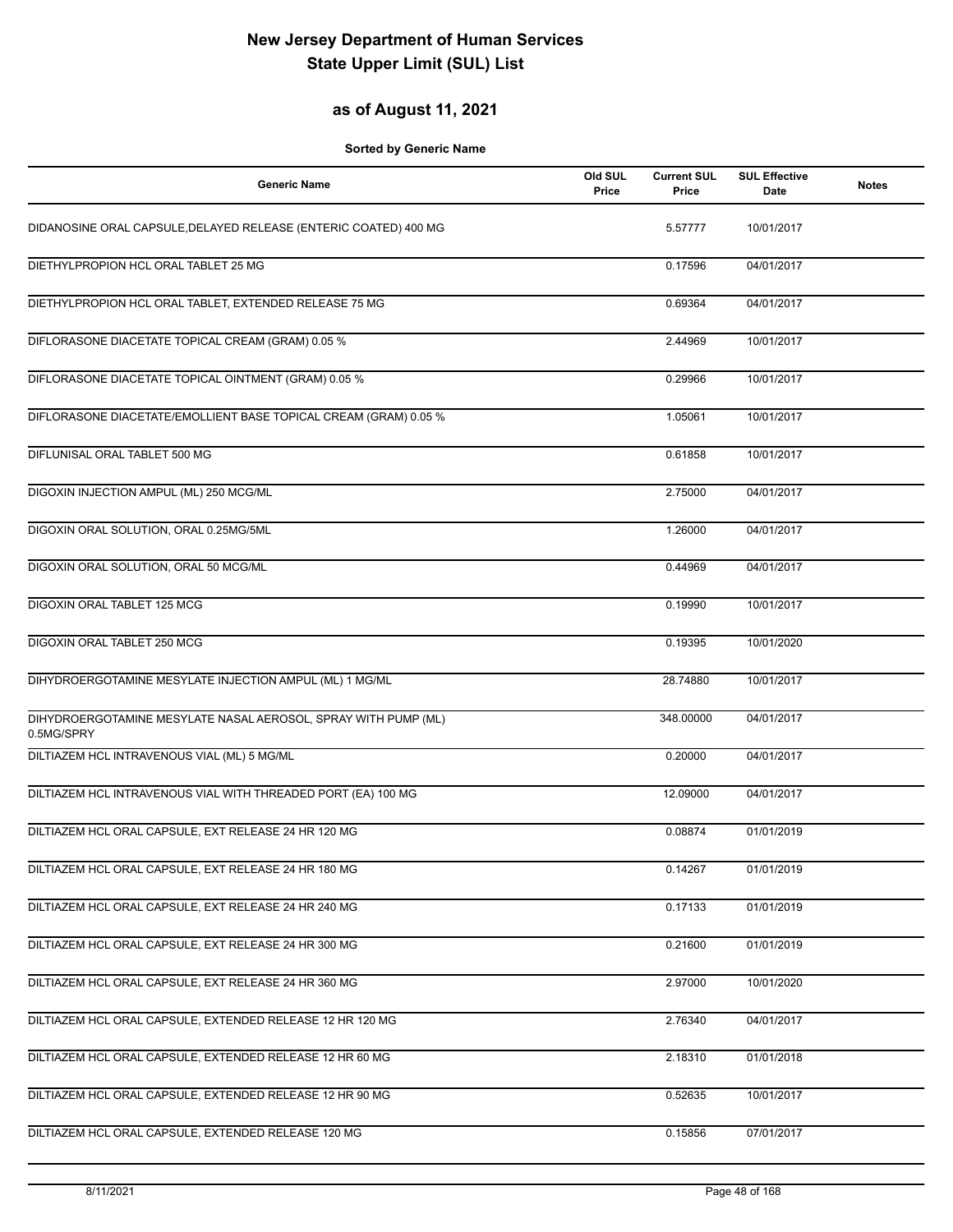### **as of August 11, 2021**

| <b>Generic Name</b>                                                | Old SUL<br>Price | <b>Current SUL</b><br>Price | <b>SUL Effective</b><br>Date | <b>Notes</b> |
|--------------------------------------------------------------------|------------------|-----------------------------|------------------------------|--------------|
| DILTIAZEM HCL ORAL CAPSULE, EXTENDED RELEASE 180 MG                |                  | 0.19022                     | 07/01/2017                   |              |
| DILTIAZEM HCL ORAL CAPSULE, EXTENDED RELEASE 24HR 240 MG           |                  | 0.41667                     | 01/01/2018                   |              |
| DILTIAZEM HCL ORAL CAPSULE, EXTENDED RELEASE 24HR 300 MG           |                  | 0.55740                     | 04/01/2021                   |              |
| DILTIAZEM HCL ORAL CAPSULE, EXTENDED RELEASE 24HR 360 MG           |                  | 0.39467                     | 04/01/2019                   |              |
| DILTIAZEM HCL ORAL CAPSULE, EXTENDED RELEASE 420 MG                |                  | 1.16224                     | 04/01/2017                   |              |
| DILTIAZEM HCL ORAL CAPSULE, EXTENDED-RELEASE DEGRADABLE 120 MG     |                  | 0.38278                     | 04/01/2017                   |              |
| DILTIAZEM HCL ORAL CAPSULE, EXTENDED-RELEASE DEGRADABLE 180 MG     |                  | 0.37498                     | 04/01/2017                   |              |
| DILTIAZEM HCL ORAL CAPSULE, EXTENDED-RELEASE DEGRADABLE 240 MG     |                  | 0.40600                     | 04/01/2017                   |              |
| DILTIAZEM HCL ORAL TABLET 120 MG                                   |                  | 0.08592                     | 10/01/2017                   |              |
| DILTIAZEM HCL ORAL TABLET 30 MG                                    |                  | 0.06250                     | 01/01/2019                   |              |
| DILTIAZEM HCL ORAL TABLET 60 MG                                    |                  | 0.04100                     | 10/01/2017                   |              |
| DILTIAZEM HCL ORAL TABLET 90 MG                                    |                  | 0.19409                     | 04/01/2017                   |              |
| DILTIAZEM HCL ORAL TABLET, EXTENDED RELEASE 24 HR 180 MG           |                  | 1.63333                     | 07/01/2019                   |              |
| DILTIAZEM HCL ORAL TABLET, EXTENDED RELEASE 24 HR 240 MG           |                  | 1.94733                     | 01/01/2021                   |              |
| DILTIAZEM HCL ORAL TABLET, EXTENDED RELEASE 24 HR 300 MG           |                  | 3.30042                     | 04/01/2017                   |              |
| DILTIAZEM HCL ORAL TABLET, EXTENDED RELEASE 24 HR 360 MG           |                  | 2.40333                     | 01/01/2019                   |              |
| DILTIAZEM HCL ORAL TABLET, EXTENDED RELEASE 24 HR 420 MG           |                  | 3.13330                     | 07/01/2017                   |              |
| DILUENT FOR EPOPROSTENOL SODIUM (GLYCINE) INTRAVENOUS VIAL (ML)    |                  | 0.17317                     | 10/01/2017                   |              |
| DIMENHYDRINATE INJECTION VIAL (ML) 50 MG/ML                        |                  | 10.03000                    | 04/01/2017                   |              |
| DIMENHYDRINATE ORAL TABLET 50 MG                                   |                  | 0.04903                     | 04/01/2017                   |              |
| DIMETHICONE TOPICAL CLEANSER (ML) 1.5 %                            |                  | 0.03021                     | 04/01/2017                   |              |
| <b>DIMETHICONE TOPICAL CREAM (GRAM) 5 %</b>                        |                  | 0.12596                     | 04/01/2017                   |              |
| DIMETHICONE TOPICAL OINTMENT (GRAM) 1 %                            |                  | 0.06663                     | 04/01/2017                   |              |
| DIOXYBENZONE/PADIMATE O/HYDROQUINONE TOPICAL CREAM (GRAM) 3%-5%-4% |                  | 0.51852                     | 09/01/2011                   |              |
| DIPHENHYDRAMINE HCL INJECTION SYRINGE (ML) 50 MG/ML                |                  | 0.09548                     | 10/01/2017                   |              |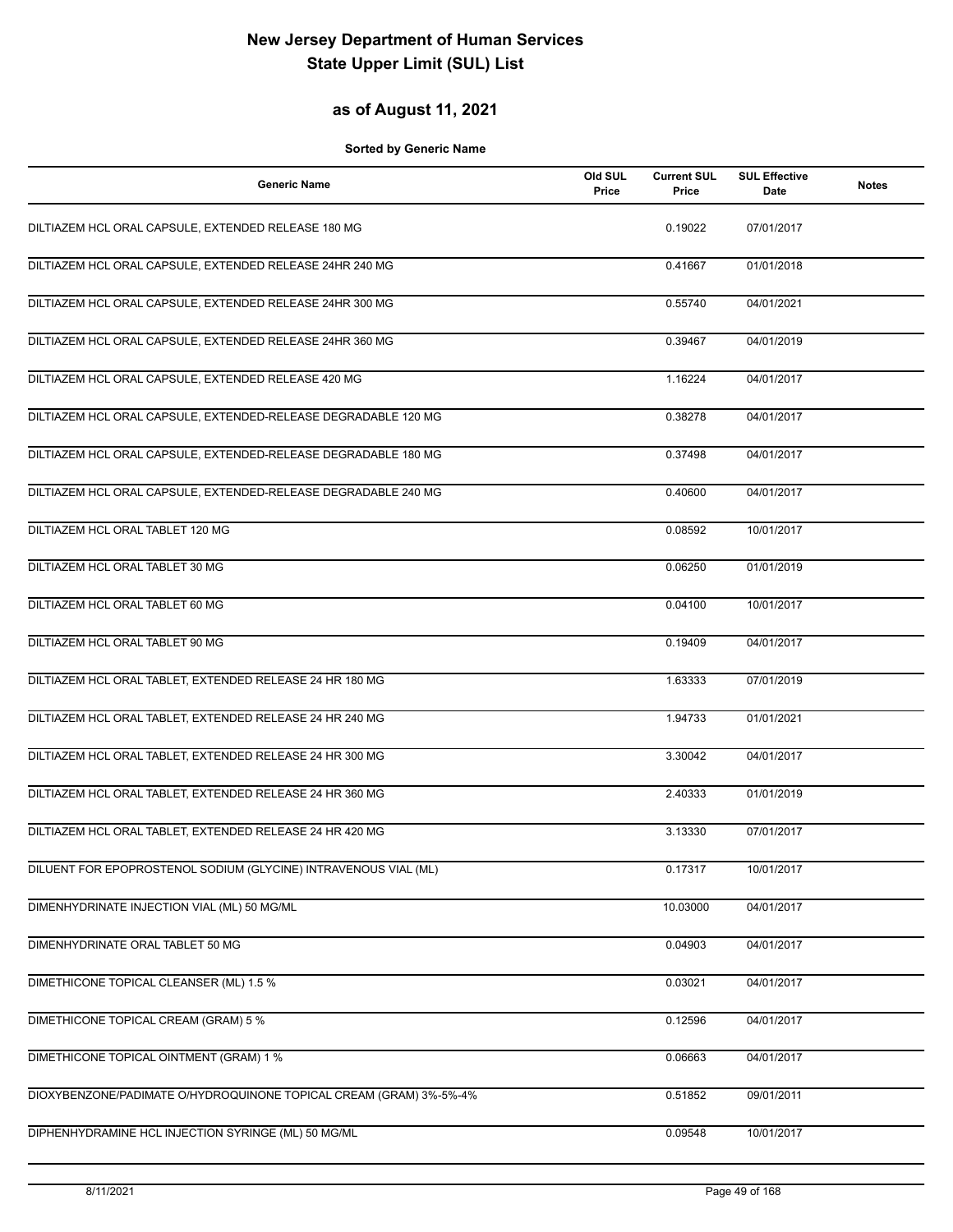### **as of August 11, 2021**

| <b>Generic Name</b>                                                               | Old SUL<br>Price | <b>Current SUL</b><br>Price | <b>SUL Effective</b><br>Date | <b>Notes</b> |
|-----------------------------------------------------------------------------------|------------------|-----------------------------|------------------------------|--------------|
| DIPHENHYDRAMINE HCL INJECTION VIAL (ML) 50 MG/ML                                  |                  | 0.59000                     | 10/01/2018                   |              |
| DIPHENHYDRAMINE HCL ORAL CAPSULE (HARD, SOFT, ETC.) 50 MG                         |                  | 0.06462                     | 12/12/2011                   |              |
| DIPHENHYDRAMINE HCL ORAL CAPSULE 25 MG                                            |                  | 0.01149                     | 10/01/2017                   |              |
| DIPHENHYDRAMINE HCL ORAL CAPSULE 50 MG                                            |                  | 0.01759                     | 10/01/2017                   |              |
| DIPHENHYDRAMINE HCL ORAL ELIXIR 12.5MG/5ML                                        |                  | 0.01108                     | 04/01/2017                   |              |
| DIPHENHYDRAMINE HCL ORAL LIQUID (ML) 12.5MG/5ML                                   |                  | 0.00395                     | 10/01/2017                   |              |
| DIPHENHYDRAMINE HCL ORAL LIQUID (ML) 50 MG/30ML                                   |                  | 0.01502                     | 04/01/2017                   |              |
| DIPHENHYDRAMINE HCL ORAL SYRUP 12.5MG/5ML                                         |                  | 0.01108                     | 04/01/2017                   |              |
| DIPHENHYDRAMINE HCL ORAL TABLET 25 MG                                             |                  | 0.01307                     | 10/01/2017                   |              |
| DIPHENHYDRAMINE HCL ORAL TABLET 25 MG                                             |                  | 0.01307                     | 10/01/2017                   |              |
| DIPHENHYDRAMINE HCL/PHENYLEPHRINE HCL/ACETAMINOPHEN ORAL LIQUID (ML)<br>25-650/30 |                  | 0.01200                     | 04/01/2017                   |              |
| DIPHENHYDRAMINE HCL/PHENYLEPHRINE HCL/ACETAMINOPHEN ORAL TABLET 12.5-5-325        |                  | 0.07607                     | 04/01/2017                   |              |
| DIPHENHYDRAMINE HCL/PHENYLEPHRINE HCL/ACETAMINOPHEN ORAL TABLET<br>25-5-325MG     |                  | 0.09650                     | 04/01/2017                   |              |
| DIPHENHYDRAMINE HCL/ZINC ACETATE TOPICAL AEROSOL, SPRAY (GRAM) 2 %-0.1 %          |                  | 0.03705                     | 04/01/2017                   |              |
| DIPHENHYDRAMINE HCL/ZINC ACETATE TOPICAL CREAM (GRAM) 2 %-0.1 %                   |                  | 0.06687                     | 04/01/2017                   |              |
| DIPHENOXYLATE HCL/ATROPINE SULFATE ORAL LIQUID (ML) 2.5-.025/5                    |                  | 0.22242                     | 04/01/2017                   |              |
| DIPHENOXYLATE HCL/ATROPINE SULFATE ORAL TABLET 2.5-025MG                          |                  | 0.08995                     | 10/01/2017                   |              |
| DIPYRIDAMOLE INTRAVENOUS VIAL (ML) 5 MG/ML                                        |                  | 0.44600                     | 04/01/2017                   |              |
| DIPYRIDAMOLE ORAL TABLET 25 MG                                                    |                  | 0.09507                     | 10/01/2017                   |              |
| DIPYRIDAMOLE ORAL TABLET 50 MG                                                    |                  | 0.17075                     | 10/01/2017                   |              |
| DIPYRIDAMOLE ORAL TABLET 75 MG                                                    |                  | 0.27723                     | 04/01/2017                   |              |
| DISOPYRAMIDE PHOSPHATE ORAL CAPSULE 100 MG                                        |                  | 1.23250                     | 04/01/2017                   |              |
| DISOPYRAMIDE PHOSPHATE ORAL CAPSULE 150 MG                                        |                  | 0.27638                     | 10/01/2017                   |              |
| DISULFIRAM ORAL TABLET 250 MG                                                     |                  | 0.67080                     | 10/01/2017                   |              |
| DISULFIRAM ORAL TABLET 500 MG                                                     |                  | 0.87360                     | 04/01/2018                   |              |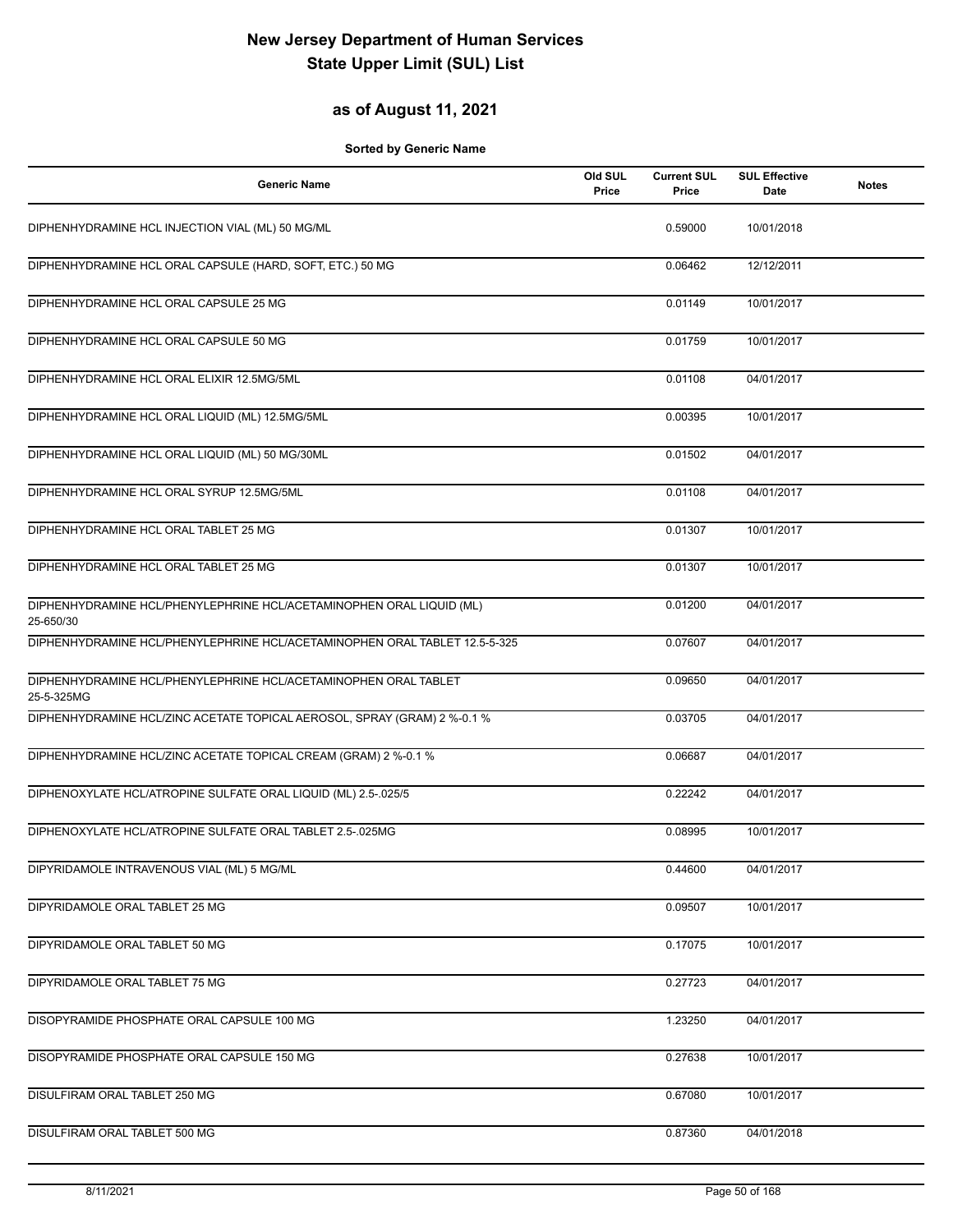### **as of August 11, 2021**

| <b>Generic Name</b>                                                                    | Old SUL<br>Price | <b>Current SUL</b><br>Price | <b>SUL Effective</b><br>Date | <b>Notes</b> |
|----------------------------------------------------------------------------------------|------------------|-----------------------------|------------------------------|--------------|
| DIVALPROEX SODIUM ORAL CAPSULE, DELAYED RELEASE SPRINKLE 125 MG                        |                  | 0.23220                     | 10/01/2020                   |              |
| DIVALPROEX SODIUM ORAL TABLET, DELAYED RELEASE (ENTERIC COATED) 125 MG                 |                  | 0.03210                     | 01/01/2019                   |              |
| DIVALPROEX SODIUM ORAL TABLET, DELAYED RELEASE (ENTERIC COATED) 250 MG                 |                  | 0.05535                     | 01/01/2021                   |              |
| DIVALPROEX SODIUM ORAL TABLET, DELAYED RELEASE (ENTERIC COATED) 500 MG                 |                  | 0.06880                     | 01/01/2019                   |              |
| DIVALPROEX SODIUM ORAL TABLET, EXTENDED RELEASE 24 HR 250 MG                           |                  | 0.09345                     | 04/01/2020                   |              |
| DIVALPROEX SODIUM ORAL TABLET, EXTENDED RELEASE 24 HR 500 MG                           |                  | 0.13761                     | 01/01/2021                   |              |
| DOBUTAMINE HCL IN DEXTROSE 5 % IN WATER INTRAVENOUS INTRAVENOUS SOLUTION<br>1000MG/250 |                  | 0.05668                     | 04/01/2017                   |              |
| DOBUTAMINE HCL IN DEXTROSE 5 % IN WATER INTRAVENOUS INTRAVENOUS SOLUTION<br>250MG/250  |                  | 0.02084                     | 04/01/2017                   |              |
| DOBUTAMINE HCL IN DEXTROSE 5 % IN WATER INTRAVENOUS INTRAVENOUS SOLUTION<br>500MG/250  |                  | 0.05160                     | 04/01/2017                   |              |
| DOBUTAMINE HCL INTRAVENOUS VIAL (ML) 250MG/20ML                                        |                  | 0.25100                     | 04/01/2017                   |              |
| DOBUTAMINE HCL INTRAVENOUS VIAL (ML) 500MG/40ML                                        |                  | 0.26950                     | 04/01/2017                   |              |
| DOCETAXEL INTRAVENOUS VIAL (ML) 160 MG/8ML                                             |                  | 99.00000                    | 04/01/2017                   |              |
| DOCETAXEL INTRAVENOUS VIAL (ML) 160MG/16ML                                             |                  | 59.85000                    | 04/01/2017                   |              |
| DOCETAXEL INTRAVENOUS VIAL (ML) 20 MG/2 ML                                             |                  | 59.85000                    | 04/01/2017                   |              |
| DOCETAXEL INTRAVENOUS VIAL (ML) 200MG/20ML                                             |                  | 64.00000                    | 04/01/2017                   |              |
| DOCETAXEL INTRAVENOUS VIAL (ML) 20MG/ML(1)                                             |                  | 42.62000                    | 07/01/2019                   |              |
| DOCETAXEL INTRAVENOUS VIAL (ML) 80 MG/4 ML                                             |                  | 75.00000                    | 04/01/2017                   |              |
| DOCETAXEL INTRAVENOUS VIAL (ML) 80 MG/8 ML                                             |                  | 59.85000                    | 04/01/2017                   |              |
| DOCUSATE CALCIUM ORAL CAPSULE 240 MG                                                   |                  | 0.05661                     | 04/01/2017                   |              |
| DOCUSATE SODIUM ORAL CAPSULE 100 MG                                                    |                  | 0.01340                     | 10/01/2017                   |              |
| DOCUSATE SODIUM ORAL CAPSULE 250 MG                                                    |                  | 0.03622                     | 04/01/2017                   |              |
| DOCUSATE SODIUM ORAL LIQUID (ML) 50 MG/5 ML                                            |                  | 0.00730                     | 04/01/2017                   |              |
| DOCUSATE SODIUM ORAL SYRUP 60 MG/15ML                                                  |                  | 0.00403                     | 10/01/2017                   |              |
| DOCUSATE SODIUM ORAL TABLET 100 MG                                                     |                  | 0.01546                     | 10/01/2017                   |              |
| DOCUSATE SODIUM RECTAL ENEMA (EA) 283 MG                                               |                  | 2.04800                     | 04/01/2017                   |              |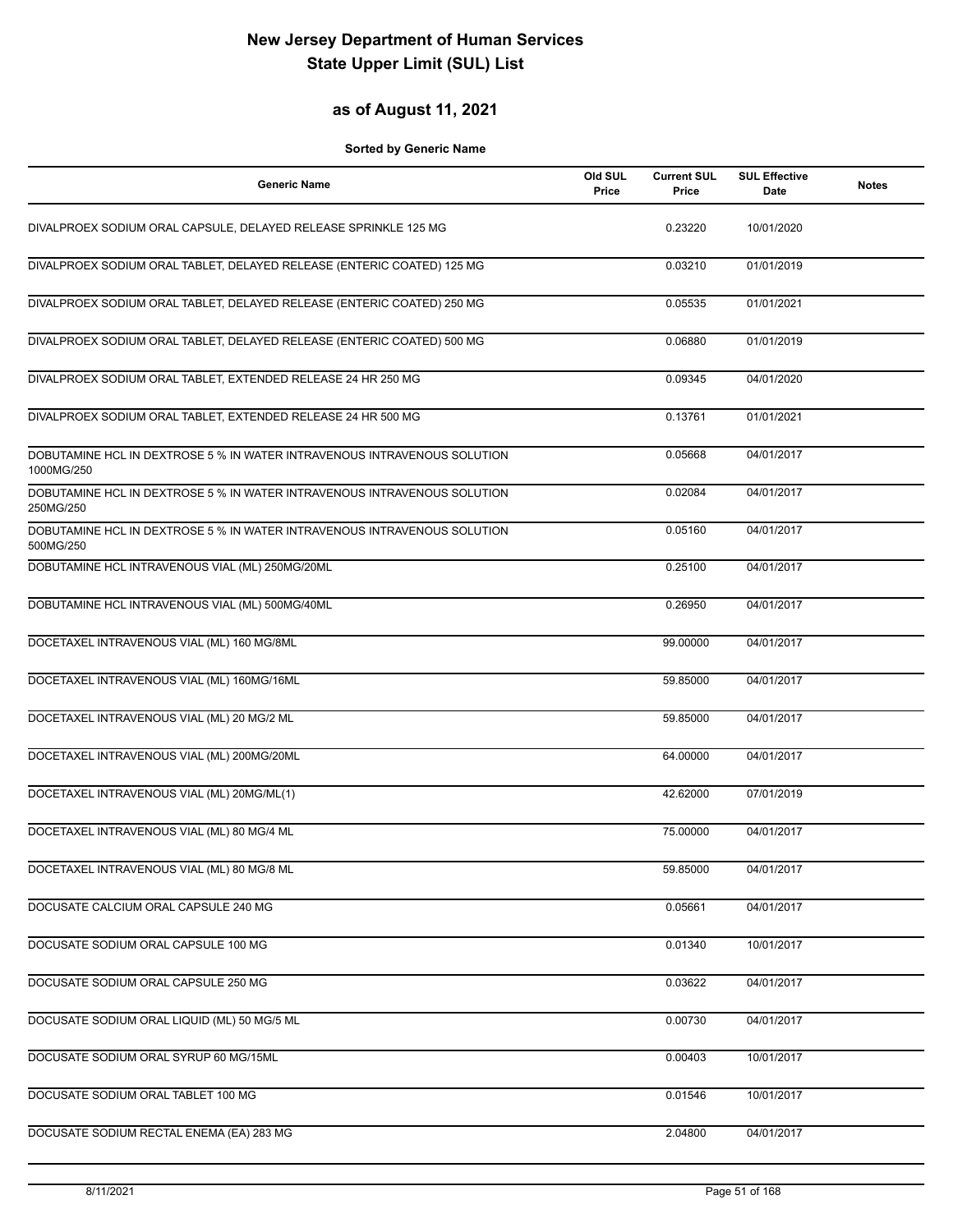### **as of August 11, 2021**

| <b>Generic Name</b>                                                                               | Old SUL<br>Price | <b>Current SUL</b><br>Price | <b>SUL Effective</b><br>Date | <b>Notes</b> |
|---------------------------------------------------------------------------------------------------|------------------|-----------------------------|------------------------------|--------------|
| DOFETILIDE ORAL CAPSULE 125 MCG                                                                   |                  | 2.84800                     | 04/01/2020                   |              |
| DOFETILIDE ORAL CAPSULE 250 MCG                                                                   |                  | 1.57150                     | 01/01/2020                   |              |
| DOFETILIDE ORAL CAPSULE 500 MCG                                                                   |                  | 2.03325                     | 01/01/2020                   |              |
| DONEPEZIL HCL ORAL TABLET 10 MG                                                                   |                  | 0.01667                     | 01/01/2019                   |              |
| DONEPEZIL HCL ORAL TABLET 23 MG                                                                   |                  | 0.24733                     | 04/01/2020                   |              |
| DONEPEZIL HCL ORAL TABLET 5 MG                                                                    |                  | 0.02200                     | 01/01/2019                   |              |
| DONEPEZIL HCL ORAL TABLET, DISINTEGRATING 10 MG                                                   |                  | 0.20900                     | 04/01/2017                   |              |
| DONEPEZIL HCL ORAL TABLET, DISINTEGRATING 5 MG                                                    |                  | 0.47428                     | 04/01/2017                   |              |
| DOPAMINE HCL IN DEXTROSE 5 % IN WATER INTRAVENOUS PLASTIC BAG, INJECTION (ML)<br>200MG/.25L       |                  | 0.03600                     | 04/01/2017                   |              |
| DOPAMINE HCL IN DEXTROSE 5 % IN WATER INTRAVENOUS PLASTIC BAG, INJECTION (ML)<br>400MG/.25L       |                  | 0.04388                     | 04/01/2017                   |              |
| DOPAMINE HCL IN DEXTROSE 5 % IN WATER INTRAVENOUS PLASTIC BAG, INJECTION (ML)<br>400MG/0.5L       |                  | 0.02454                     | 04/01/2017                   |              |
| DOPAMINE HCL IN DEXTROSE 5 % IN WATER INTRAVENOUS PLASTIC BAG, INJECTION (ML)<br>800MG/.25L       |                  | 0.06116                     | 04/01/2017                   |              |
| DOPAMINE HCL IN DEXTROSE 5 % IN WATER INTRAVENOUS PLASTIC BAG, INJECTION (ML)<br>800MG/0.5L       |                  | 0.03562                     | 04/01/2017                   |              |
| DOPAMINE HCL INTRAVENOUS VIAL (ML) 200 MG/5ML                                                     |                  | 0.48600                     | 04/01/2017                   |              |
| DOPAMINE HCL INTRAVENOUS VIAL (ML) 400 MG/5ML                                                     |                  | 0.65400                     | 04/01/2017                   |              |
| DOPAMINE HCL INTRAVENOUS VIAL (ML) 400MG/10ML                                                     |                  | 0.17200                     | 04/01/2017                   |              |
| DOPAMINE HCL INTRAVENOUS VIAL (ML) 800MG/5ML                                                      |                  | 1.30200                     | 04/01/2017                   |              |
| DORIPENEM INTRAVENOUS VIAL (EA) 250 MG                                                            |                  | 19.83000                    | 04/01/2017                   |              |
| DORIPENEM INTRAVENOUS VIAL (EA) 500 MG                                                            |                  | 36.06000                    | 04/01/2017                   |              |
| DORZOLAMIDE HCL OPHTHALMIC DROPS 2 %                                                              |                  | 0.80000                     | 04/01/2017                   |              |
| DORZOLAMIDE HCL/TIMOLOL MALEATE OPHTHALMIC DROPS 22.3-6.8/1                                       |                  | 0.62800                     | 04/01/2017                   |              |
| DORZOLAMIDE HCL/TIMOLOL MALEATE/PF OPHTHALMIC DROPPERETTE, SINGLE-USE<br>DROP DISPENSER 2 %-0.5 % |                  | 1.38250                     | 04/01/2020                   |              |
| DOXAZOSIN MESYLATE ORAL TABLET 1 MG                                                               |                  | 0.11762                     | 10/01/2020                   |              |
| DOXAZOSIN MESYLATE ORAL TABLET 2 MG                                                               |                  | 0.09930                     | 01/01/2018                   |              |
| DOXAZOSIN MESYLATE ORAL TABLET 4 MG                                                               |                  | 0.07558                     | 10/01/2017                   |              |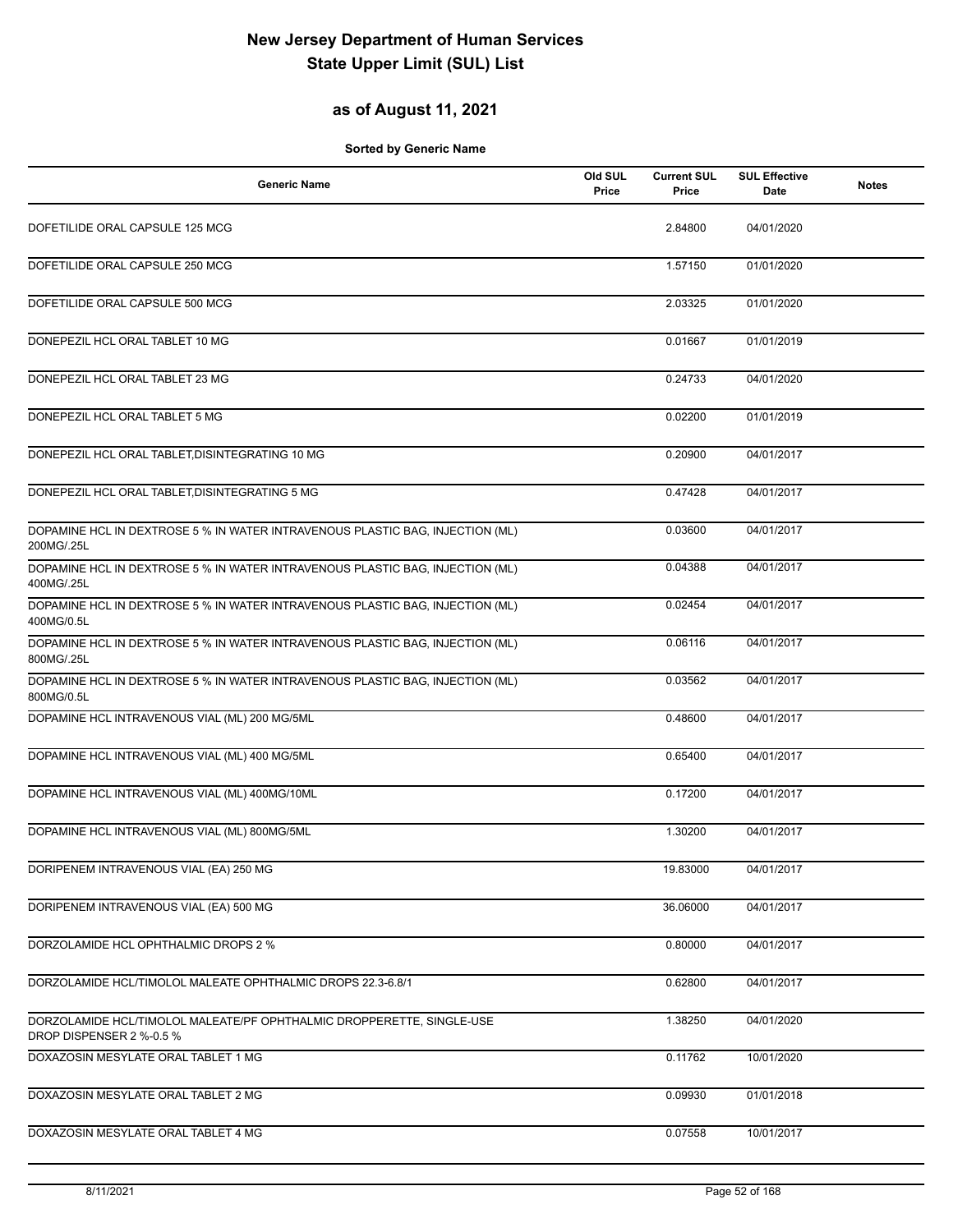### **as of August 11, 2021**

| <b>Generic Name</b>                                               | Old SUL<br>Price | <b>Current SUL</b><br>Price | <b>SUL Effective</b><br>Date | <b>Notes</b> |
|-------------------------------------------------------------------|------------------|-----------------------------|------------------------------|--------------|
| DOXAZOSIN MESYLATE ORAL TABLET 8 MG                               |                  | 0.06190                     | 01/01/2019                   |              |
| DOXEPIN HCL ORAL CAPSULE 10 MG                                    |                  | 0.13065                     | 10/01/2017                   |              |
| DOXEPIN HCL ORAL CAPSULE 100 MG                                   |                  | 0.35283                     | 04/01/2021                   |              |
| DOXEPIN HCL ORAL CAPSULE 150 MG                                   |                  | 0.41426                     | 10/01/2017                   |              |
| DOXEPIN HCL ORAL CAPSULE 25 MG                                    |                  | 0.24470                     | 01/01/2021                   |              |
| DOXEPIN HCL ORAL CAPSULE 50 MG                                    |                  | 0.29678                     | 10/01/2019                   |              |
| DOXEPIN HCL ORAL CAPSULE 75 MG                                    |                  | 0.09718                     | 10/01/2017                   |              |
| DOXEPIN HCL ORAL CONCENTRATE, ORAL 10 MG/ML                       |                  | 0.05261                     | 04/01/2017                   |              |
| DOXEPIN HCL ORAL TABLET 3 MG                                      |                  | 11.64000                    | 10/01/2020                   |              |
| DOXEPIN HCL TOPICAL CREAM (GRAM) 5 %                              |                  | 12.29422                    | 04/01/2017                   |              |
| DOXERCALCIFEROL INTRAVENOUS AMPUL (ML) 4MCG/2ML                   |                  | 5.62500                     | 04/01/2017                   |              |
| DOXERCALCIFEROL INTRAVENOUS VIAL (ML) 4MCG/2ML                    |                  | 4.50000                     | 04/01/2017                   |              |
| DOXERCALCIFEROL ORAL CAPSULE 0.5 MCG                              |                  | 5.75840                     | 10/01/2018                   |              |
| DOXERCALCIFEROL ORAL CAPSULE 1 MCG                                |                  | 12.00000                    | 10/01/2020                   |              |
| DOXERCALCIFEROL ORAL CAPSULE 2.5 MCG                              |                  | 13.34020                    | 04/01/2019                   |              |
| DOXORUBICIN HCL INTRAVENOUS VIAL (EA) 10 MG                       |                  | 52.61000                    | 04/01/2017                   |              |
| DOXORUBICIN HCL INTRAVENOUS VIAL (EA) 50 MG                       |                  | 263.03000                   | 04/01/2017                   |              |
| DOXORUBICIN HCL INTRAVENOUS VIAL (ML) 10 MG/5 ML                  |                  | 0.78390                     | 10/01/2017                   |              |
| DOXORUBICIN HCL INTRAVENOUS VIAL (ML) 2 MG/ML                     |                  | 0.78390                     | 10/01/2017                   |              |
| DOXORUBICIN HCL INTRAVENOUS VIAL (ML) 20 MG/10ML                  |                  | 0.78390                     | 10/01/2017                   |              |
| DOXORUBICIN HCL INTRAVENOUS VIAL (ML) 50 MG/25ML                  |                  | 0.78390                     | 10/01/2017                   |              |
| DOXORUBICIN HCL PEGYLATED LIPOSOMAL INTRAVENOUS VIAL (ML) 2 MG/ML |                  | 96.90000                    | 04/01/2017                   |              |
| DOXYCYCLINE HYCLATE INTRAVENOUS VIAL (EA) 100 MG                  |                  | 18.69000                    | 04/01/2017                   |              |
| DOXYCYCLINE HYCLATE ORAL CAPSULE 100 MG                           |                  | 0.05820                     | 01/01/2019                   |              |
| DOXYCYCLINE HYCLATE ORAL CAPSULE 50 MG                            |                  | 0.15500                     | 01/01/2019                   |              |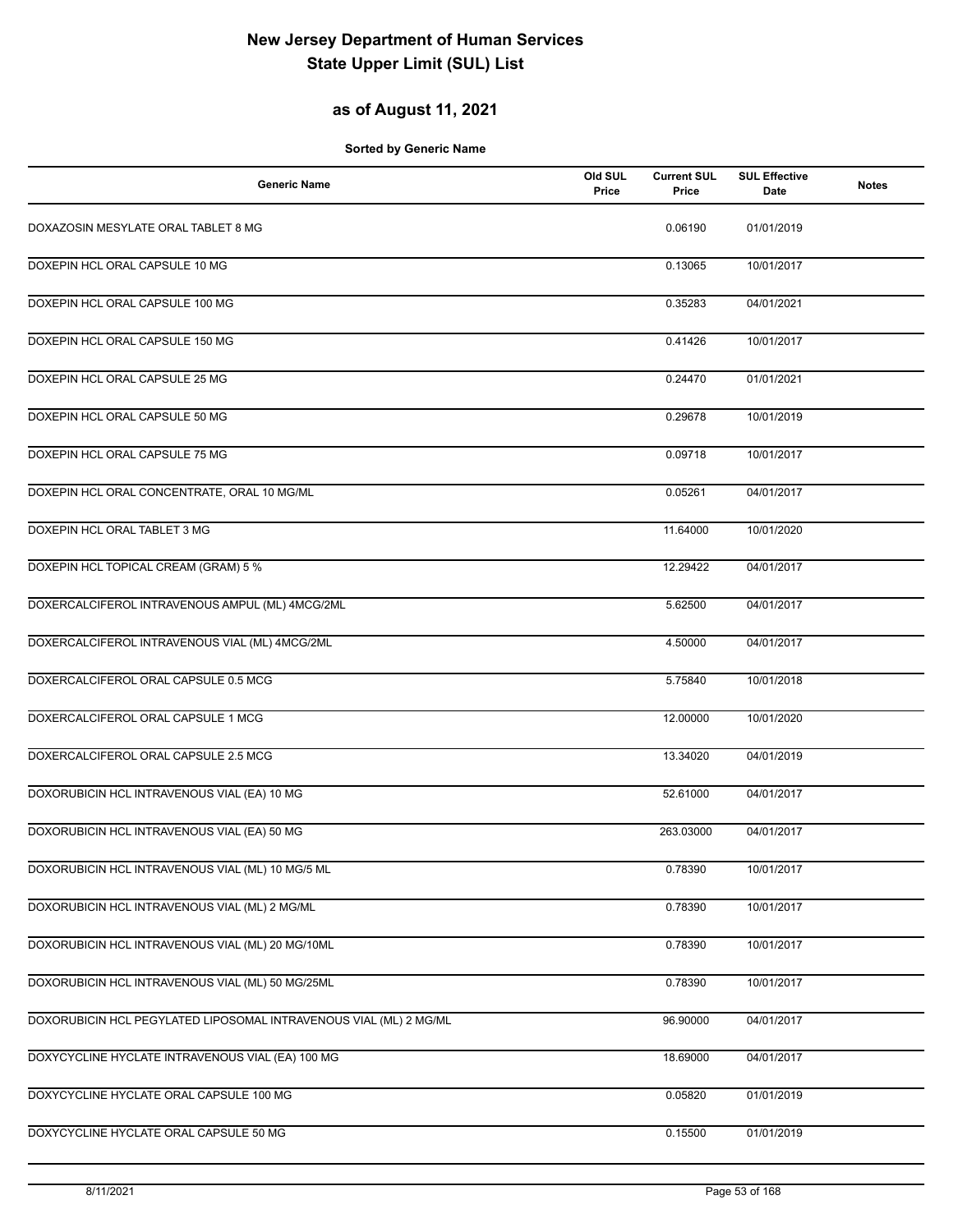### **as of August 11, 2021**

| <b>Generic Name</b>                                                                                          | Old SUL<br>Price | <b>Current SUL</b><br>Price | <b>SUL Effective</b><br>Date | <b>Notes</b> |
|--------------------------------------------------------------------------------------------------------------|------------------|-----------------------------|------------------------------|--------------|
| DOXYCYCLINE HYCLATE ORAL TABLET 100 MG                                                                       |                  | 0.05640                     | 01/01/2019                   |              |
| DOXYCYCLINE HYCLATE ORAL TABLET 20 MG                                                                        |                  | 0.20950                     | 07/01/2021                   |              |
| DOXYCYCLINE HYCLATE ORAL TABLET, DELAYED RELEASE (ENTERIC COATED) 100 MG                                     |                  | 5.35000                     | 07/01/2019                   |              |
| DOXYCYCLINE HYCLATE ORAL TABLET, DELAYED RELEASE (ENTERIC COATED) 150 MG                                     |                  | 1.69500                     | 07/01/2019                   |              |
| DOXYCYCLINE HYCLATE ORAL TABLET, DELAYED RELEASE (ENTERIC COATED) 200 MG                                     |                  | 34.73566                    | 04/01/2017                   |              |
| DOXYCYCLINE HYCLATE ORAL TABLET, DELAYED RELEASE (ENTERIC COATED) 50 MG                                      |                  | 9.38125                     | 04/01/2017                   |              |
| DOXYCYCLINE HYCLATE ORAL TABLET, DELAYED RELEASE (ENTERIC COATED) 75 MG                                      |                  | 8.17916                     | 04/01/2017                   |              |
| DOXYCYCLINE MONOHYDRATE ORAL CAPSULE 100 MG                                                                  |                  | 0.05380                     | 01/01/2019                   |              |
| DOXYCYCLINE MONOHYDRATE ORAL CAPSULE 150 MG                                                                  |                  | 18.18733                    | 04/01/2017                   |              |
| DOXYCYCLINE MONOHYDRATE ORAL CAPSULE 50 MG                                                                   |                  | 0.07608                     | 10/01/2017                   |              |
| DOXYCYCLINE MONOHYDRATE ORAL CAPSULE 75 MG                                                                   |                  | 13.02800                    | 04/01/2017                   |              |
| DOXYCYCLINE MONOHYDRATE ORAL CAPSULE, IMMEDIATE, DELAY RELEASE, BIPHASE 40<br>МG                             |                  | 15.02866                    | 04/11/2020                   |              |
| DOXYCYCLINE MONOHYDRATE ORAL SUSPENSION, RECONSTITUTED, ORAL (ML) 25 MG/5<br>ML                              |                  | 0.23433                     | 07/01/2019                   |              |
| DOXYCYCLINE MONOHYDRATE ORAL TABLET 100 MG                                                                   |                  | 0.55960                     | 01/01/2019                   |              |
| DOXYCYCLINE MONOHYDRATE ORAL TABLET 150 MG                                                                   |                  | 6.36500                     | 10/01/2017                   |              |
| DOXYCYCLINE MONOHYDRATE ORAL TABLET 50 MG                                                                    |                  | 0.65088                     | 04/01/2017                   |              |
| DOXYCYCLINE MONOHYDRATE ORAL TABLET 75 MG                                                                    |                  | 1.03650                     | 04/01/2017                   |              |
| DOXYLAMINE SUCCINATE ORAL TABLET 25 MG                                                                       |                  | 0.11370                     | 04/01/2017                   |              |
| DOXYLAMINE SUCCINATE/PYRIDOXINE HCL (VITAMIN B6) ORAL TABLET, DELAYED<br>RELEASE (ENTERIC COATED) 10 MG-10MG |                  | 3.25424                     | 04/01/2021                   |              |
| DRONABINOL ORAL CAPSULE 10 MG                                                                                |                  | 5.96000                     | 07/01/2019                   |              |
| DRONABINOL ORAL CAPSULE 2.5 MG                                                                               |                  | 1.49667                     | 01/01/2020                   |              |
| DRONABINOL ORAL CAPSULE 5 MG                                                                                 |                  | 3.46633                     | 01/01/2019                   |              |
| DROPERIDOL INJECTION AMPUL (ML) 2.5 MG/ML                                                                    |                  | 1.21000                     | 04/01/2017                   |              |
| DROPERIDOL INJECTION VIAL (ML) 2.5 MG/ML                                                                     |                  | 1.70000                     | 04/01/2017                   |              |
| DROSPIRENONE/ETHINYL ESTRADIOL/LEVOMEFOLATE CALCIUM ORAL TABLET 3-0.02(24)                                   |                  | 2.86214                     | 07/01/2018                   |              |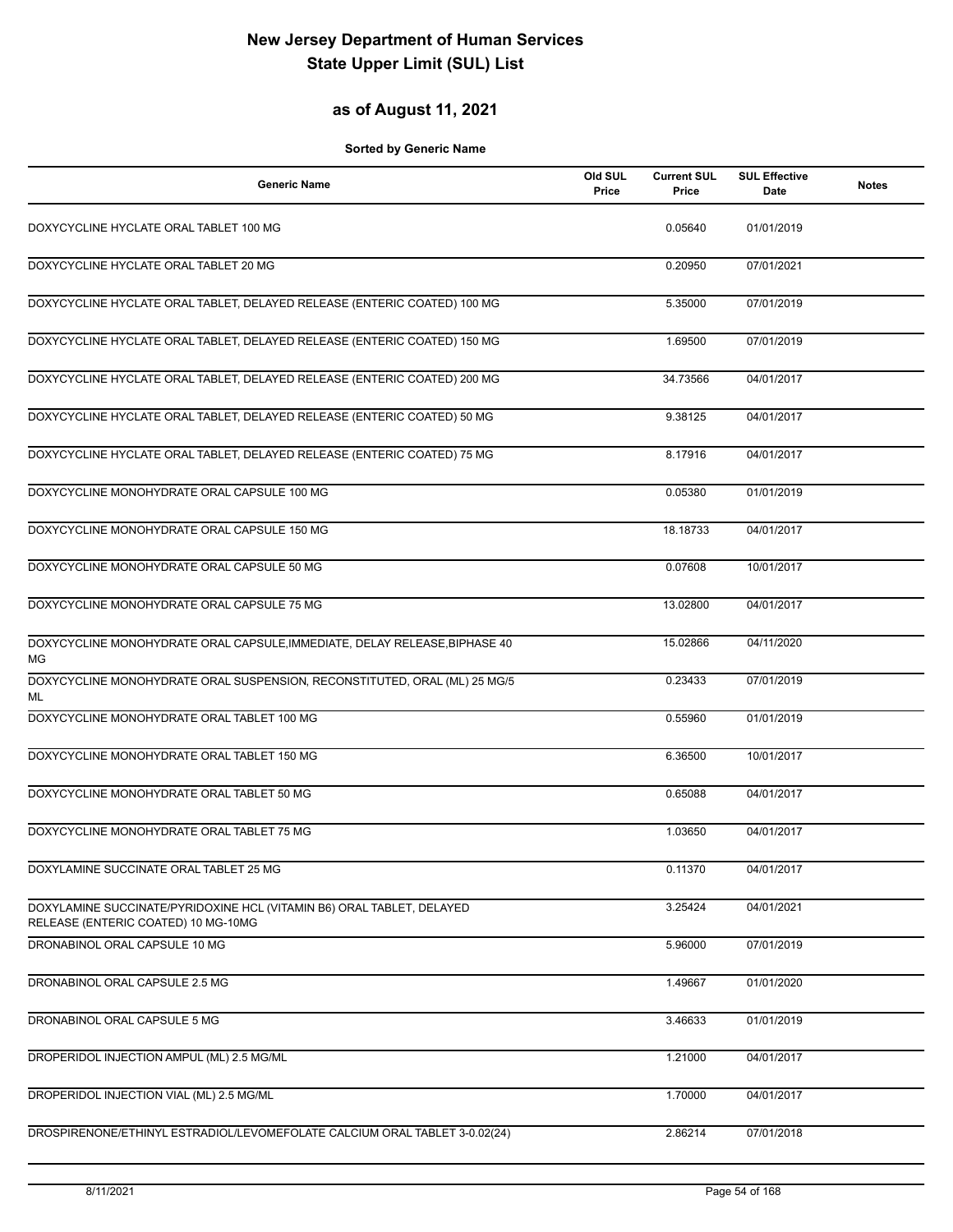#### **as of August 11, 2021**

| <b>Generic Name</b>                                                                         | Old SUL<br>Price | <b>Current SUL</b><br>Price | <b>SUL Effective</b><br>Date | <b>Notes</b> |
|---------------------------------------------------------------------------------------------|------------------|-----------------------------|------------------------------|--------------|
| DULOXETINE HCL ORAL CAPSULE, DELAYED RELEASE (ENTERIC COATED) 20 MG                         |                  | 0.09317                     | 07/01/2018                   |              |
| DULOXETINE HCL ORAL CAPSULE, DELAYED RELEASE (ENTERIC COATED) 30 MG                         |                  | 0.06633                     | 01/01/2019                   |              |
| DULOXETINE HCL ORAL CAPSULE, DELAYED RELEASE (ENTERIC COATED) 40 MG                         |                  | 3.09564                     | 04/01/2017                   |              |
| DULOXETINE HCL ORAL CAPSULE, DELAYED RELEASE (ENTERIC COATED) 60 MG                         |                  | 0.06633                     | 01/01/2019                   |              |
| DUTASTERIDE ORAL CAPSULE 0.5 MG                                                             |                  | 0.09778                     | 07/01/2018                   |              |
| DUTASTERIDE/TAMSULOSIN HCL ORAL CAPSULE, EXTENDED RELEASE MULTIPHASE 24HR<br>$0.5 - 0.4$ MG |                  | 2.18600                     | 10/01/2019                   |              |
| ECONAZOLE NITRATE TOPICAL CREAM (GRAM) 1 %                                                  |                  | 0.22975                     | 04/01/2021                   |              |
| EDETATE CALCIUM DISODIUM INJECTION AMPUL (ML) 200 MG/ML                                     |                  | 1077.09320                  | 04/01/2017                   |              |
| EDROPHONIUM CHLORIDE INJECTION VIAL (ML) 10 MG/ML                                           |                  | 5.33333                     | 04/01/2017                   |              |
| EFAVIRENZ ORAL TABLET 600 MG                                                                |                  | 10.84000                    | 10/01/2020                   |              |
| ELECTROLYTE-48 SOLUTION/DEXTROSE 5 % IN WATER INTRAVENOUS INTRAVENOUS<br>SOLUTION 5 %       |                  | 0.01226                     | 04/01/2017                   |              |
| ELETRIPTAN HYDROBROMIDE ORAL TABLET 20 MG                                                   |                  | 3.56000                     | 07/01/2021                   |              |
| ELETRIPTAN HYDROBROMIDE ORAL TABLET 40 MG                                                   |                  | 3.10833                     | 07/01/2021                   |              |
| ENALAPRIL MALEATE ORAL TABLET 10 MG                                                         |                  | 0.04570                     | 01/01/2019                   |              |
| ENALAPRIL MALEATE ORAL TABLET 2.5 MG                                                        |                  | 0.05650                     | 01/01/2019                   |              |
| ENALAPRIL MALEATE ORAL TABLET 20 MG                                                         |                  | 0.06999                     | 01/01/2019                   |              |
| ENALAPRIL MALEATE ORAL TABLET 5 MG                                                          |                  | 0.05080                     | 01/01/2019                   |              |
| ENALAPRIL MALEATE/HYDROCHLOROTHIAZIDE ORAL TABLET 10 MG-25MG                                |                  | 0.05015                     | 10/01/2017                   |              |
| ENALAPRIL MALEATE/HYDROCHLOROTHIAZIDE ORAL TABLET 5MG-12.5MG                                |                  | 0.05186                     | 10/01/2017                   |              |
| ENALAPRILAT DIHYDRATE INTRAVENOUS VIAL (ML) 1.25 MG/ML                                      |                  | 1.44500                     | 04/01/2017                   |              |
| ENOXAPARIN SODIUM SUBCUTANEOUS SYRINGE (ML) 100 MG/ML                                       |                  | 9.34367                     | 04/01/2021                   |              |
| ENOXAPARIN SODIUM SUBCUTANEOUS SYRINGE (ML) 120MG/.8ML                                      |                  | 14.62375                    | 04/01/2021                   |              |
| ENOXAPARIN SODIUM SUBCUTANEOUS SYRINGE (ML) 150 MG/ML                                       |                  | 11.45550                    | 01/01/2020                   |              |
| ENOXAPARIN SODIUM SUBCUTANEOUS SYRINGE (ML) 30MG/0.3ML                                      |                  | 10.44000                    | 10/01/2017                   |              |
| ENOXAPARIN SODIUM SUBCUTANEOUS SYRINGE (ML) 40MG/0.4ML                                      |                  | 8.33700                     | 04/01/2018                   |              |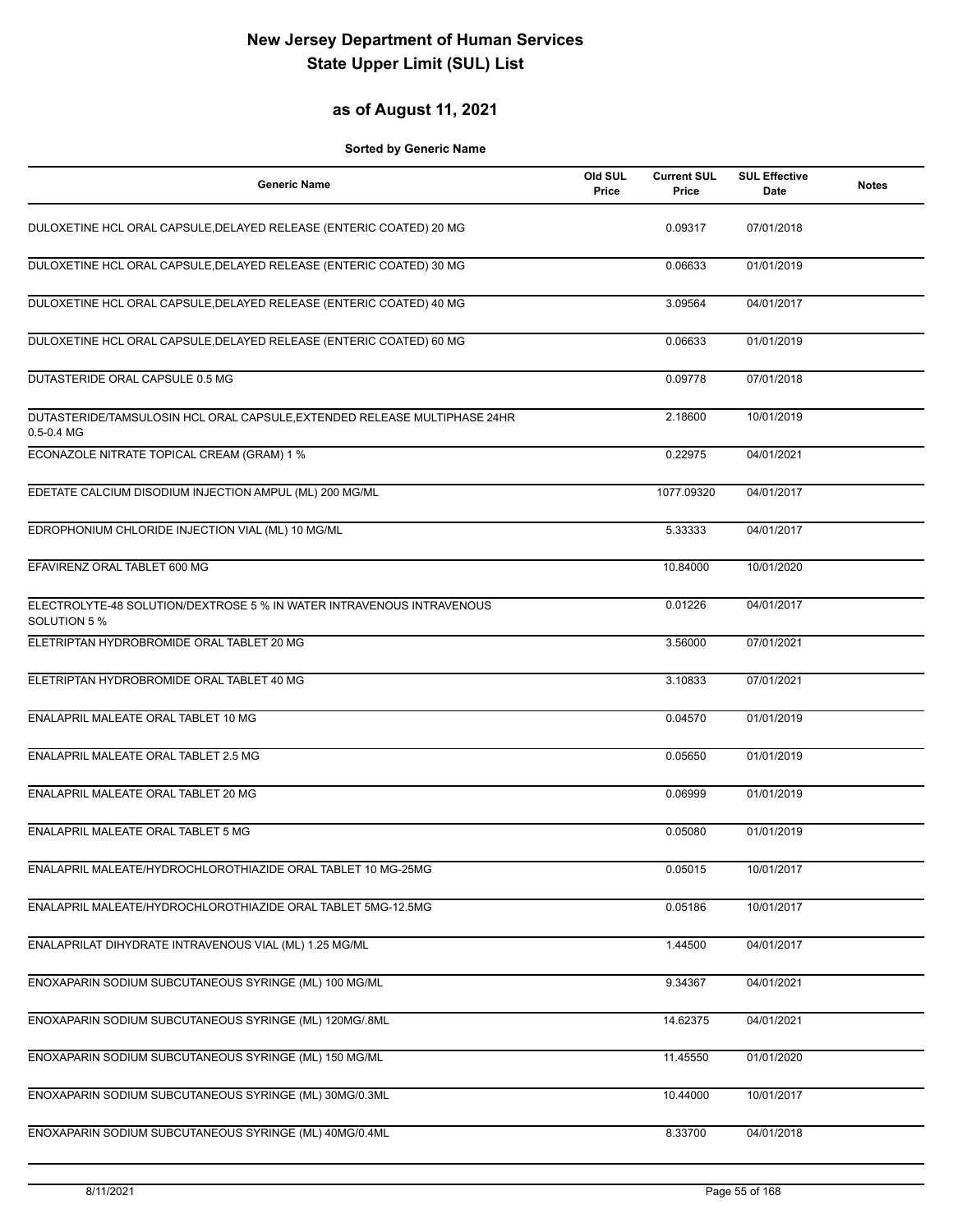### **as of August 11, 2021**

| <b>Generic Name</b>                                        | Old SUL<br>Price | <b>Current SUL</b><br>Price | <b>SUL Effective</b><br>Date | <b>Notes</b> |
|------------------------------------------------------------|------------------|-----------------------------|------------------------------|--------------|
| ENOXAPARIN SODIUM SUBCUTANEOUS SYRINGE (ML) 60MG/0.6ML     |                  | 7.55347                     | 04/01/2018                   |              |
| ENOXAPARIN SODIUM SUBCUTANEOUS SYRINGE (ML) 80MG/0.8ML     |                  | 7.41250                     | 01/01/2019                   |              |
| ENOXAPARIN SODIUM SUBCUTANEOUS VIAL (ML) 300MG/3ML         |                  | 11.85333                    | 04/01/2017                   |              |
| ENTACAPONE ORAL TABLET 200 MG                              |                  | 0.33480                     | 01/01/2020                   |              |
| ENTECAVIR ORAL TABLET 0.5 MG                               |                  | 0.69967                     | 01/01/2020                   |              |
| ENTECAVIR ORAL TABLET 1 MG                                 |                  | 1.82200                     | 07/01/2018                   |              |
| EPINASTINE HCL OPHTHALMIC DROPS 0.05 %                     |                  | 5.46126                     | 04/01/2017                   |              |
| EPINEPHRINE HCL/PF INJECTION AMPUL (ML) 1 MG/ML(1)         |                  | 812.75000                   | 04/01/2017                   |              |
| EPINEPHRINE INJECTION AMPUL (ML) 1 MG/ML(1)                |                  | 2.06240                     | 04/01/2017                   |              |
| EPINEPHRINE INJECTION AUTO-INJECTOR (EA) 0.15/0.15         |                  | 145.20000                   | 01/01/2020                   |              |
| EPINEPHRINE INJECTION AUTO-INJECTOR (EA) 0.15MG/0.3        |                  | 143.53500                   | 01/01/2018                   |              |
| EPINEPHRINE INJECTION AUTO-INJECTOR (EA) 0.3MG/0.3         |                  | 133.99250                   | 04/01/2019                   |              |
| EPINEPHRINE INJECTION SYRINGE (ML) 0.1 MG/ML               |                  | 0.44597                     | 04/01/2017                   |              |
| EPINEPHRINE INJECTION VIAL (ML) 1 MG/ML                    |                  | 1.99933                     | 04/01/2017                   |              |
| EPIRUBICIN HCL INTRAVENOUS VIAL (ML) 200MG/0.1L            |                  | 1.59450                     | 04/01/2017                   |              |
| EPIRUBICIN HCL INTRAVENOUS VIAL (ML) 50 MG/25ML            |                  | 1.63800                     | 04/01/2017                   |              |
| EPLERENONE ORAL TABLET 25 MG                               |                  | 0.36544                     | 04/01/2020                   |              |
| EPLERENONE ORAL TABLET 50 MG                               |                  | 0.98300                     | 10/01/2019                   |              |
| EPOPROSTENOL SODIUM (GLYCINE) INTRAVENOUS VIAL (EA) 0.5 MG |                  | 16.20000                    | 04/01/2017                   |              |
| EPOPROSTENOL SODIUM (GLYCINE) INTRAVENOUS VIAL (EA) 1.5 MG |                  | 39.12000                    | 04/01/2017                   |              |
| EPROSARTAN MESYLATE ORAL TABLET 600 MG                     |                  | 2.70073                     | 04/01/2017                   |              |
| EPTIFIBATIDE INTRAVENOUS VIAL (ML) 0.75 MG/ML              |                  | 3.00000                     | 04/01/2017                   |              |
| EPTIFIBATIDE INTRAVENOUS VIAL (ML) 2 MG/ML                 |                  | 10.00000                    | 04/01/2017                   |              |
| ERGOCALCIFEROL (VITAMIN D2) ORAL CAPSULE 50000 UNIT        |                  | 0.06650                     | 01/01/2019                   |              |
| ERGOLOID MESYLATES ORAL TABLET 1 MG                        |                  | 3.22404                     | 10/01/2017                   |              |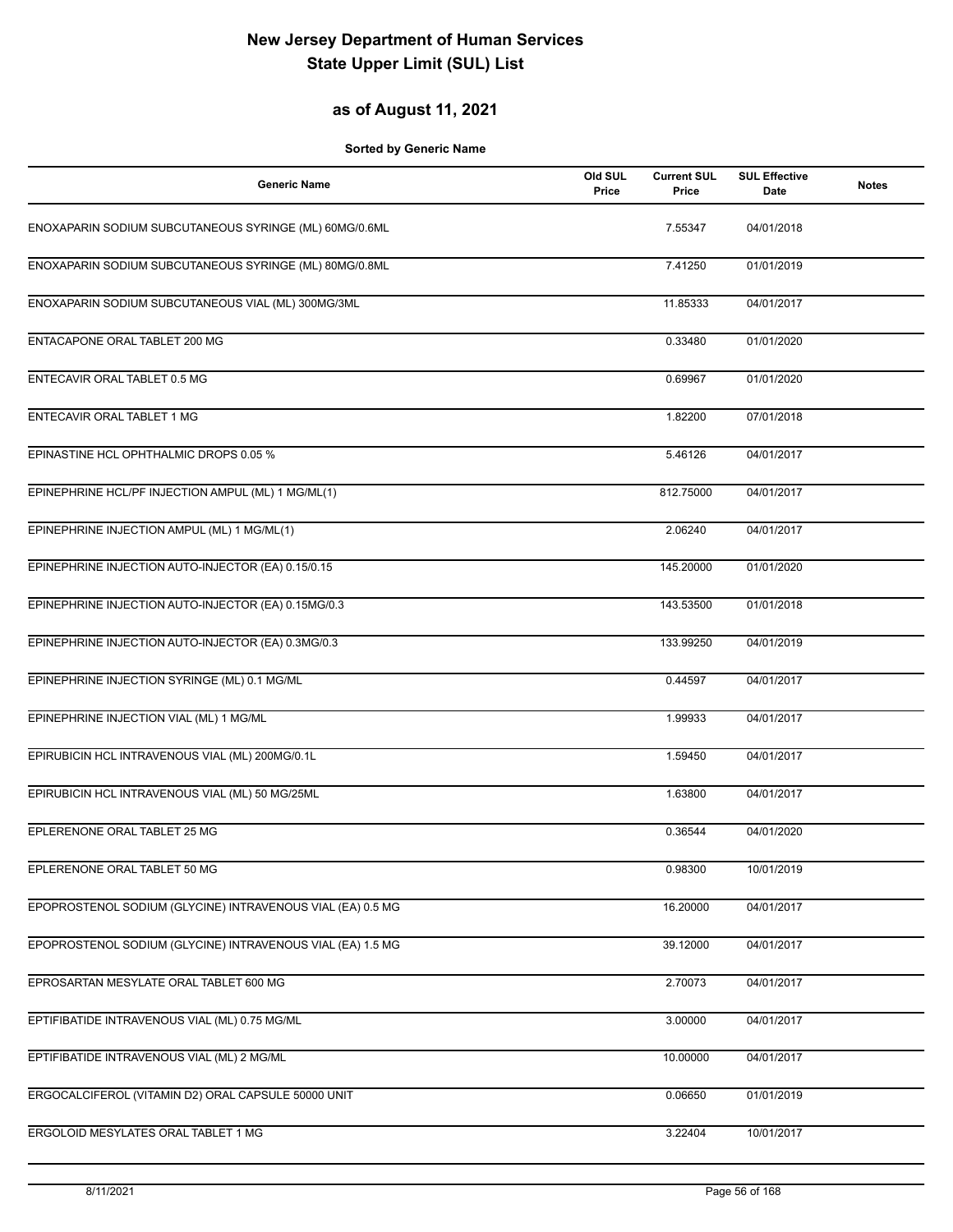### **as of August 11, 2021**

| <b>Generic Name</b>                                                                 | Old SUL<br>Price | <b>Current SUL</b><br>Price | <b>SUL Effective</b><br>Date | <b>Notes</b> |
|-------------------------------------------------------------------------------------|------------------|-----------------------------|------------------------------|--------------|
| ERGOTAMINE TARTRATE/CAFFEINE ORAL TABLET 1 MG-100MG                                 |                  | 12.15690                    | 09/24/2014                   |              |
| ERLOTINIB HCL ORAL TABLET 150 MG                                                    |                  | 12.93400                    | 04/01/2020                   |              |
| ERTAPENEM SODIUM INJECTION VIAL (EA) 1 G                                            |                  | 80.55000                    | 04/01/2021                   |              |
| ERYTHROMYCIN BASE IN ETHANOL TOPICAL GEL (GRAM) 2 %                                 |                  | 1.36558                     | 01/01/2020                   |              |
| ERYTHROMYCIN BASE IN ETHANOL TOPICAL SOLUTION, NON-ORAL 2 %                         |                  | 0.32978                     | 01/01/2020                   |              |
| ERYTHROMYCIN BASE OPHTHALMIC OINTMENT (GRAM) 5 MG/GRAM                              |                  | 0.98000                     | 01/01/2019                   |              |
| ERYTHROMYCIN BASE ORAL CAPSULE, DELAYED RELEASE (ENTERIC COATED) 250 MG             |                  | 1.05190                     | 10/01/2017                   |              |
| ERYTHROMYCIN BASE ORAL TABLET 250 MG                                                |                  | 6.78000                     | 01/01/2019                   |              |
| ERYTHROMYCIN BASE ORAL TABLET 500 MG                                                |                  | 14.03767                    | 04/01/2020                   |              |
| ERYTHROMYCIN BASE ORAL TABLET, DELAYED RELEASE (ENTERIC COATED) 250 MG              |                  | 4.98866                     | 10/01/2020                   |              |
| ERYTHROMYCIN BASE/BENZOYL PEROXIDE TOPICAL GEL (GRAM) 3 %-5 %                       |                  | 0.55642                     | 10/01/2017                   |              |
| ERYTHROMYCIN BASE/ETHYL ALCOHOL TOPICAL SWAB, MEDICATED 2 %                         |                  | 0.71262                     | 04/01/2017                   |              |
| ERYTHROMYCIN ETHYLSUCCINATE ORAL SUSPENSION, RECONSTITUTED, ORAL (ML) 200<br>MG/5ML |                  | 2.25920                     | 01/01/2019                   |              |
| ERYTHROMYCIN ETHYLSUCCINATE ORAL TABLET 400 MG                                      |                  | 9.98547                     | 04/01/2017                   |              |
| ESCITALOPRAM OXALATE ORAL SOLUTION, ORAL 5 MG/5 ML                                  |                  | 0.24496                     | 04/01/2017                   |              |
| ESCITALOPRAM OXALATE ORAL TABLET 10 MG                                              |                  | 0.01780                     | 01/01/2019                   |              |
| ESCITALOPRAM OXALATE ORAL TABLET 20 MG                                              |                  | 0.02660                     | 01/01/2019                   |              |
| ESCITALOPRAM OXALATE ORAL TABLET 5 MG                                               |                  | 0.01280                     | 01/01/2019                   |              |
| ESMOLOL HCL INTRAVENOUS VIAL (ML) 100MG/10ML                                        |                  | 0.44000                     | 04/01/2017                   |              |
| ESOMEPRAZOLE MAGNESIUM ORAL CAPSULE, DELAYED RELEASE (ENTERIC COATED) 20<br>МG      |                  | 0.18285                     | 10/01/2020                   |              |
| ESOMEPRAZOLE MAGNESIUM ORAL CAPSULE, DELAYED RELEASE (ENTERIC COATED) 40<br>ΜG      |                  | 0.18005                     | 10/01/2020                   |              |
| ESOMEPRAZOLE SODIUM INTRAVENOUS VIAL (EA) 20 MG                                     |                  | 34.90000                    | 04/01/2017                   |              |
| ESOMEPRAZOLE SODIUM INTRAVENOUS VIAL (EA) 40 MG                                     |                  | 34.50000                    | 04/01/2017                   |              |
| ESTAZOLAM ORAL TABLET 1 MG                                                          |                  | 0.24507                     | 10/01/2017                   |              |
| ESTAZOLAM ORAL TABLET 2 MG                                                          |                  | 0.44970                     | 04/01/2020                   |              |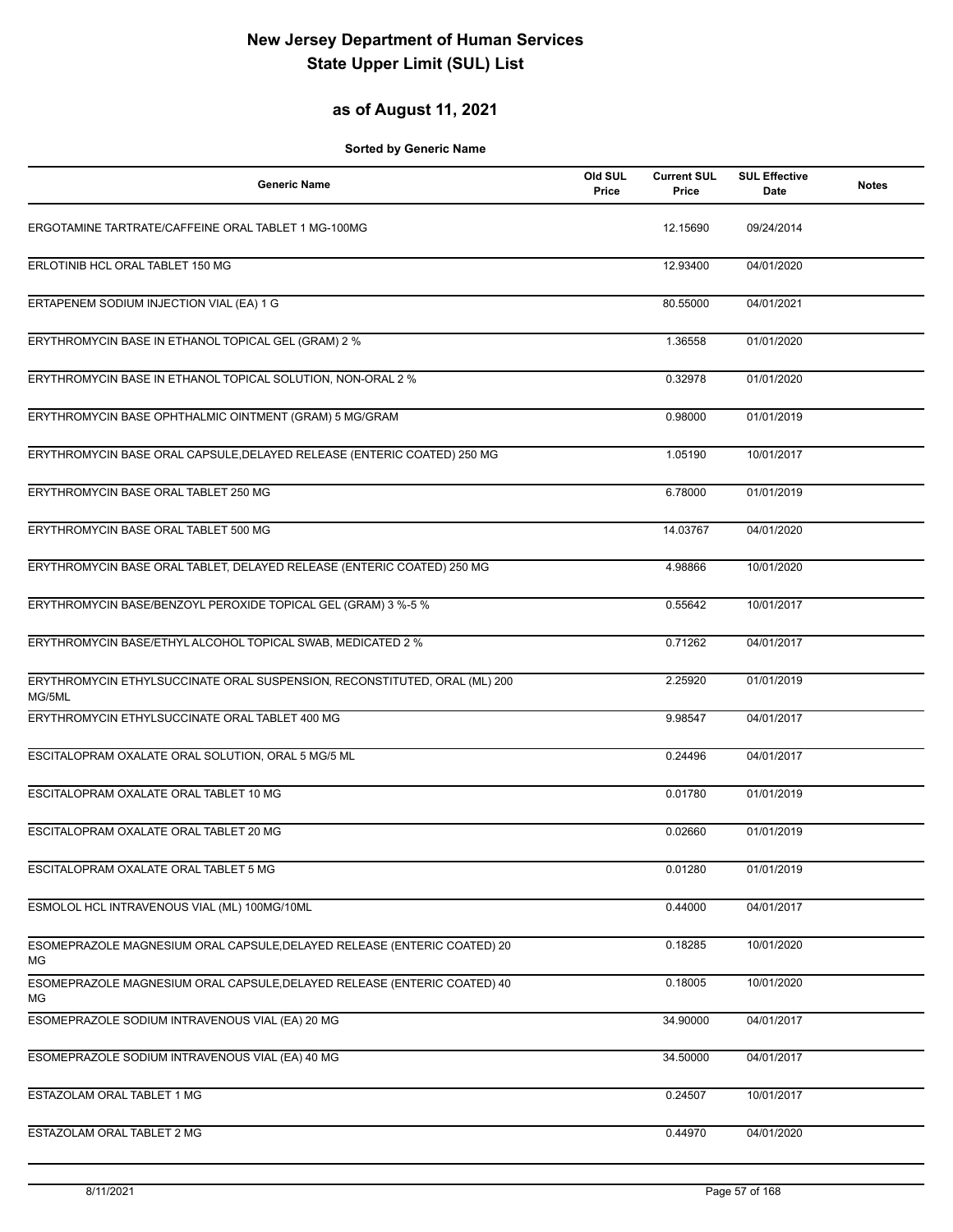### **as of August 11, 2021**

| <b>Generic Name</b>                                             | Old SUL<br>Price | <b>Current SUL</b><br>Price | <b>SUL Effective</b><br>Date | <b>Notes</b> |
|-----------------------------------------------------------------|------------------|-----------------------------|------------------------------|--------------|
| ESTRADIOL ORAL TABLET 0.5 MG                                    |                  | 0.02301                     | 10/01/2017                   |              |
| ESTRADIOL ORAL TABLET 1 MG                                      |                  | 0.02364                     | 10/01/2017                   |              |
| ESTRADIOL ORAL TABLET 2 MG                                      |                  | 0.13707                     | 04/01/2021                   |              |
| ESTRADIOL TRANSDERMAL PATCH, TRANSDERMAL SEMIWEEKLY .025MG/24H  |                  | 7.82250                     | 10/01/2019                   |              |
| ESTRADIOL TRANSDERMAL PATCH, TRANSDERMAL SEMIWEEKLY .0375MG/24  |                  | 6.68000                     | 04/01/2021                   |              |
| ESTRADIOL TRANSDERMAL PATCH, TRANSDERMAL SEMIWEEKLY .075MG/24H  |                  | 5.61875                     | 10/01/2019                   |              |
| ESTRADIOL TRANSDERMAL PATCH, TRANSDERMAL SEMIWEEKLY 0.05MG/24H  |                  | 6.18000                     | 01/01/2019                   |              |
| ESTRADIOL TRANSDERMAL PATCH, TRANSDERMAL SEMIWEEKLY 0.1MG/24HR  |                  | 5.37500                     | 01/01/2019                   |              |
| ESTRADIOL TRANSDERMAL PATCH, TRANSDERMAL WEEKLY .025MG/24H      |                  | 10.76000                    | 10/01/2018                   |              |
| ESTRADIOL TRANSDERMAL PATCH, TRANSDERMAL WEEKLY .0375MG/24      |                  | 5.63823                     | 10/01/2017                   |              |
| ESTRADIOL TRANSDERMAL PATCH, TRANSDERMAL WEEKLY .075MG/24H      |                  | 5.66480                     | 10/01/2017                   |              |
| ESTRADIOL TRANSDERMAL PATCH, TRANSDERMAL WEEKLY 0.05MG/24H      |                  | 9.98000                     | 07/01/2019                   |              |
| ESTRADIOL TRANSDERMAL PATCH, TRANSDERMAL WEEKLY 0.06MG/24H      |                  | 5.53705                     | 10/01/2017                   |              |
| ESTRADIOL TRANSDERMAL PATCH, TRANSDERMAL WEEKLY 0.1MG/24HR      |                  | 5.52543                     | 10/01/2017                   |              |
| ESTRADIOL VAGINAL CREAM WITH APPLICATOR 0.01 %                  |                  | 1.85076                     | 01/01/2021                   |              |
| ESTRADIOL VAGINAL TABLET 10 MCG                                 |                  | 8.90125                     | 10/01/2020                   |              |
| ESTRADIOL VALERATE INTRAMUSCULAR VIAL (ML) 20 MG/ML             | 17.44200         | 20.64200                    | 07/15/2021                   |              |
| ESTRADIOL VALERATE INTRAMUSCULAR VIAL (ML) 40 MG/ML             |                  | 29.59600                    | 10/01/2020                   |              |
| ESTRADIOL/NORETHINDRONE ACETATE ORAL TABLET 0.5-0.1 MG          |                  | 2.12624                     | 07/01/2017                   |              |
| ESTRADIOL/NORETHINDRONE ACETATE ORAL TABLET 1 MG-0.5MG          |                  | 1.25015                     | 10/01/2017                   |              |
| ESTRADIOL/NORGESTIMATE ORAL TABLET 1-1-0.09MG                   |                  | 3.91777                     | 04/01/2017                   |              |
| ESTROGENS, ESTERIFIED/METHYLTESTOSTERONE ORAL TABLET 0.625-1.25 |                  | 2.29254                     | 04/01/2017                   |              |
| ESTROGENS, ESTERIFIED/METHYLTESTOSTERONE ORAL TABLET 1.25-2.5MG |                  | 0.49446                     | 10/01/2017                   |              |
| ESTROPIPATE ORAL TABLET 0.75 MG                                 |                  | 0.38120                     | 04/01/2017                   |              |
| ESTROPIPATE ORAL TABLET 1.5 MG                                  |                  | 0.22086                     | 10/01/2017                   |              |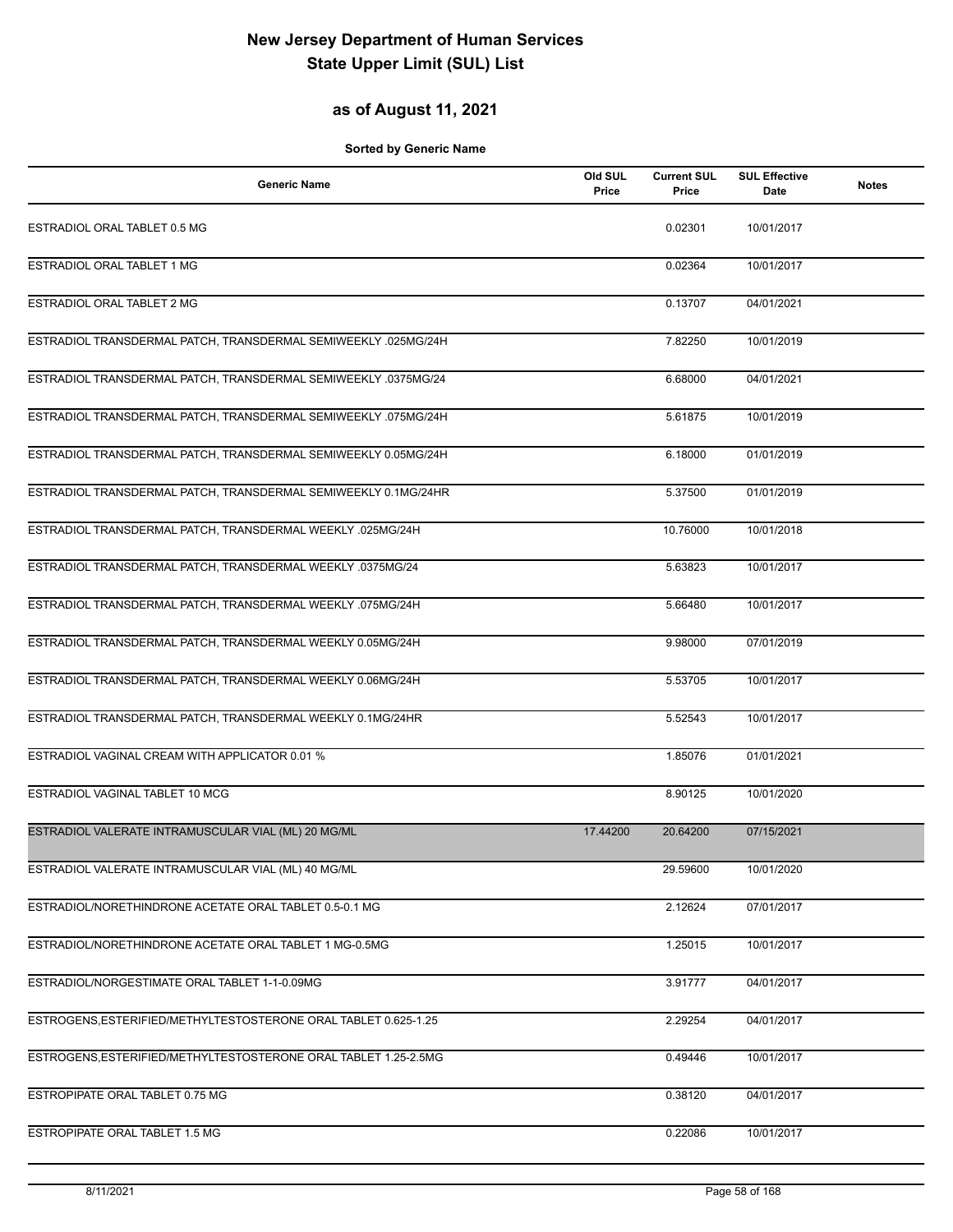### **as of August 11, 2021**

| <b>Generic Name</b>                                           | Old SUL<br>Price | <b>Current SUL</b><br>Price | <b>SUL Effective</b><br>Date | <b>Notes</b> |
|---------------------------------------------------------------|------------------|-----------------------------|------------------------------|--------------|
| ESTROPIPATE ORAL TABLET 3 MG                                  |                  | 0.10050                     | 10/01/2017                   |              |
| ESZOPICLONE ORAL TABLET 1 MG                                  |                  | 0.15678                     | 10/01/2017                   |              |
| <b>ESZOPICLONE ORAL TABLET 2 MG</b>                           |                  | 0.17820                     | 01/01/2019                   |              |
| <b>ESZOPICLONE ORAL TABLET 3 MG</b>                           |                  | 0.08990                     | 10/01/2017                   |              |
| ETHACRYNATE SODIUM INTRAVENOUS VIAL (EA) 50 MG                |                  | 3799.00000                  | 04/01/2017                   |              |
| ETHACRYNIC ACID ORAL TABLET 25 MG                             |                  | 5.52000                     | 10/01/2019                   |              |
| ETHAMBUTOL HCL ORAL TABLET 100 MG                             |                  | 0.16920                     | 10/01/2018                   |              |
| ETHAMBUTOL HCL ORAL TABLET 400 MG                             |                  | 0.52340                     | 01/01/2019                   |              |
| ETHINYL ESTRADIOL/DROSPIRENONE ORAL TABLET 0.02-3(28)         |                  | 0.34500                     | 07/01/2021                   |              |
| ETHINYL ESTRADIOL/DROSPIRENONE ORAL TABLET 0.03MG-3MG         |                  | 0.31849                     | 04/01/2020                   |              |
| ETHOSUXIMIDE ORAL CAPSULE 250 MG                              |                  | 0.70270                     | 04/01/2019                   |              |
| ETHOSUXIMIDE ORAL SOLUTION, ORAL 250 MG/5ML                   |                  | 0.06534                     | 10/01/2017                   |              |
| ETHYL ALCOHOL INJECTION AMPUL (ML) 98 %                       |                  | 22.78000                    | 04/01/2017                   |              |
| ETHYL ALCOHOL TOPICAL GEL (ML) 60 %                           |                  | 0.00987                     | 04/01/2017                   |              |
| ETHYL ALCOHOL TOPICAL SOLUTION, NON-ORAL 70 %                 |                  | 0.05310                     | 04/01/2017                   |              |
| ETHYNODIOL DIACETATE-ETHINYL ESTRADIOL ORAL TABLET 1 MG-35MCG |                  | 0.58262                     | 01/01/2018                   |              |
| ETHYNODIOL DIACETATE-ETHINYL ESTRADIOL ORAL TABLET 1 MG-50MCG |                  | 0.70335                     | 04/01/2017                   |              |
| ETIDRONATE DISODIUM ORAL TABLET 200 MG                        |                  | 3.45683                     | 04/01/2017                   |              |
| ETIDRONATE DISODIUM ORAL TABLET 400 MG                        |                  | 6.91183                     | 04/01/2017                   |              |
| ETODOLAC ORAL CAPSULE 200 MG                                  |                  | 0.27830                     | 10/01/2017                   |              |
| ETODOLAC ORAL CAPSULE 300 MG                                  |                  | 0.70490                     | 04/01/2018                   |              |
| ETODOLAC ORAL TABLET 400 MG                                   |                  | 0.10040                     | 10/01/2017                   |              |
| ETODOLAC ORAL TABLET 500 MG                                   |                  | 0.13568                     | 10/01/2017                   |              |
| ETODOLAC ORAL TABLET, EXTENDED RELEASE 24 HR 400 MG           |                  | 1.21731                     | 07/01/2017                   |              |
| ETODOLAC ORAL TABLET, EXTENDED RELEASE 24 HR 500 MG           |                  | 0.16333                     | 01/01/2020                   |              |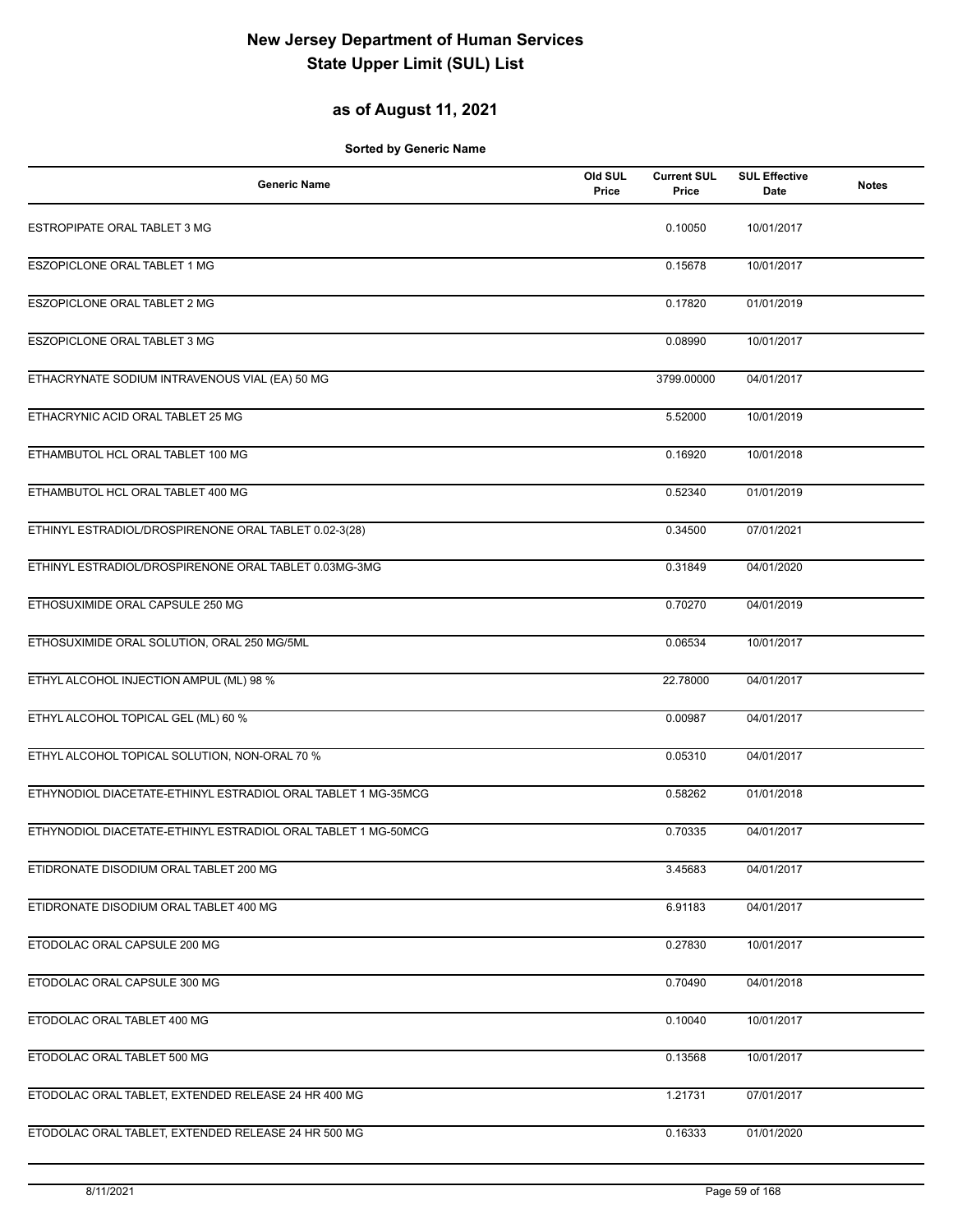### **as of August 11, 2021**

| <b>Generic Name</b>                                                                                          | Old SUL<br>Price | <b>Current SUL</b><br>Price | <b>SUL Effective</b><br>Date | <b>Notes</b> |
|--------------------------------------------------------------------------------------------------------------|------------------|-----------------------------|------------------------------|--------------|
| ETODOLAC ORAL TABLET, EXTENDED RELEASE 24 HR 600 MG                                                          |                  | 1.36061                     | 04/01/2017                   |              |
| ETOMIDATE INTRAVENOUS VIAL (ML) 2 MG/ML                                                                      |                  | 0.33600                     | 04/01/2017                   |              |
| ETONOGESTREL/ETHINYL ESTRADIOL VAGINAL RING, VAGINAL .12-.015MG                                              |                  | 108.55500                   | 01/01/2021                   |              |
| ETOPOSIDE INTRAVENOUS VIAL (ML) 20 MG/ML                                                                     |                  | 0.88440                     | 10/01/2017                   |              |
| ETOPOSIDE ORAL CAPSULE 50 MG                                                                                 |                  | 27.05237                    | 10/01/2017                   |              |
| EUCALYPTUS OIL/MENTHOL/CAMPHOR TOPICAL OINTMENT (GRAM) 1.2%-4.8%                                             |                  | 0.01933                     | 04/01/2017                   |              |
| EXEMESTANE ORAL TABLET 25 MG                                                                                 |                  | 1.29833                     | 01/01/2020                   |              |
| EZETIMIBE ORAL TABLET 10 MG                                                                                  |                  | 0.10067                     | 10/01/2020                   |              |
| EZETIMIBE/SIMVASTATIN ORAL TABLET 10 MG-10MG                                                                 |                  | 2.37300                     | 01/01/2019                   |              |
| EZETIMIBE/SIMVASTATIN ORAL TABLET 10 MG-20MG                                                                 |                  | 0.48000                     | 04/01/2020                   |              |
| EZETIMIBE/SIMVASTATIN ORAL TABLET 10 MG-40MG                                                                 |                  | 0.75534                     | 07/01/2019                   |              |
| FAMCICLOVIR ORAL TABLET 125 MG                                                                               |                  | 0.35833                     | 01/01/2019                   |              |
| FAMCICLOVIR ORAL TABLET 250 MG                                                                               |                  | 0.28887                     | 04/01/2017                   |              |
| FAMCICLOVIR ORAL TABLET 500 MG                                                                               |                  | 0.49833                     | 01/01/2019                   |              |
| FAMOTIDINE IN SODIUM CHLORIDE, ISO-OSMOTIC/PF INTRAVENOUS INTRAVENOUS<br>SOLUTION, PIGGYBACK (ML) 20 MG/50ML |                  | 0.09140                     | 04/01/2017                   |              |
| FAMOTIDINE INTRAVENOUS VIAL (ML) 10 MG/ML                                                                    |                  | 0.36380                     | 04/01/2017                   |              |
| FAMOTIDINE ORAL SUSPENSION, ORAL (FINAL DOSE FORM) 40MG/5ML                                                  |                  | 0.22000                     | 01/01/2019                   |              |
| FAMOTIDINE ORAL TABLET 10 MG                                                                                 |                  | 0.05978                     | 10/01/2017                   |              |
| FAMOTIDINE ORAL TABLET 20 MG                                                                                 |                  | 0.01550                     | 01/01/2019                   |              |
| FAMOTIDINE ORAL TABLET 40 MG                                                                                 |                  | 0.02420                     | 01/01/2019                   |              |
| FAMOTIDINE/CALCIUM CARBONATE/MAGNESIUM HYDROXIDE ORAL TABLET, CHEWABLE<br>10-800-165                         |                  | 0.24688                     | 04/01/2017                   |              |
| FAMOTIDINE/PF INTRAVENOUS VIAL (ML) 20 MG/2 ML                                                               |                  | 0.36500                     | 04/01/2017                   |              |
| FEBUXOSTAT ORAL TABLET 40 MG                                                                                 |                  | 2.10778                     | 01/01/2021                   |              |
| FEBUXOSTAT ORAL TABLET 80 MG                                                                                 |                  | 5.32484                     | 01/01/2020                   |              |
| FELBAMATE ORAL SUSPENSION, ORAL (FINAL DOSE FORM) 600 MG/5ML                                                 |                  | 1.41059                     | 10/01/2020                   |              |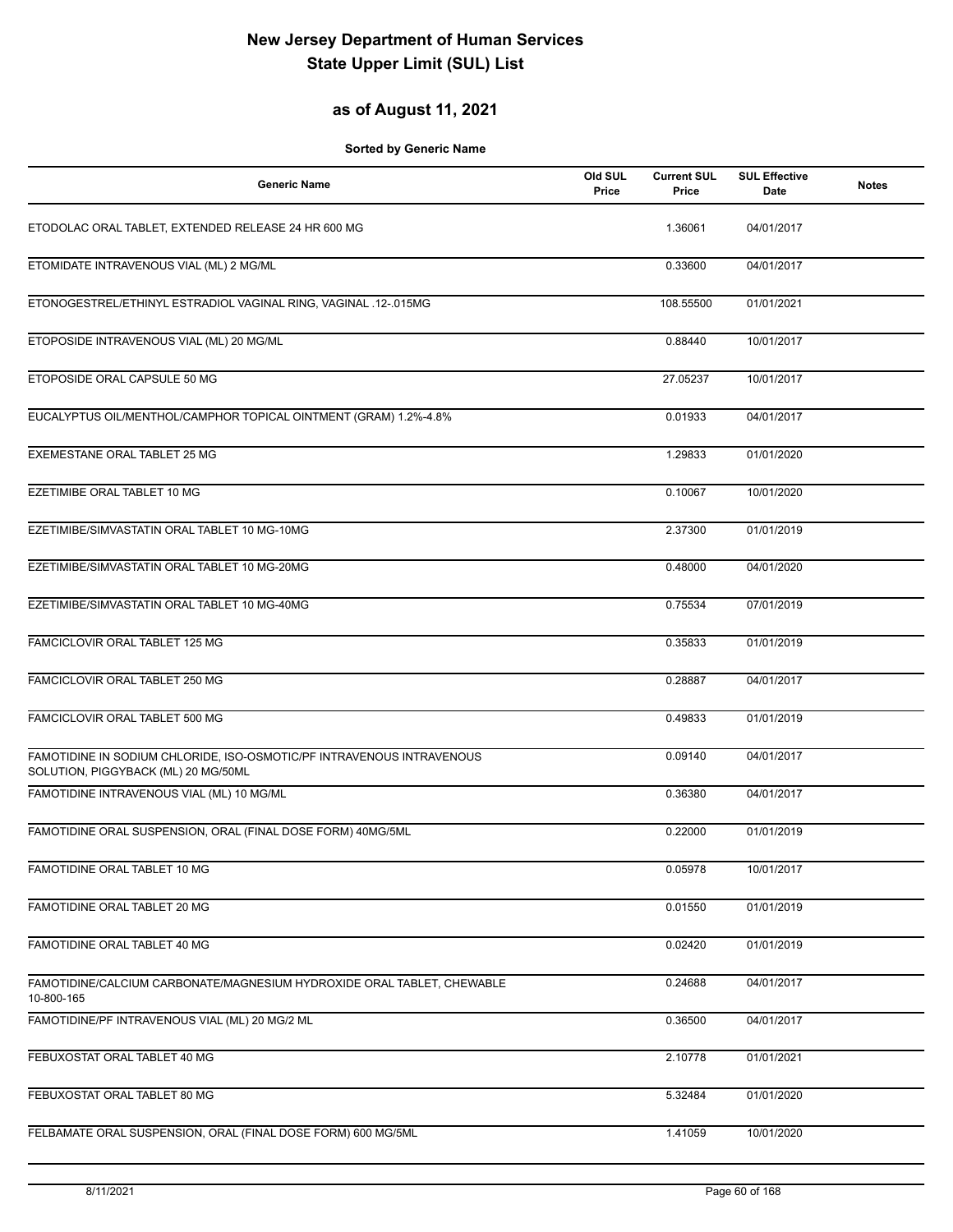### **as of August 11, 2021**

| <b>Generic Name</b>                                                                | Old SUL<br>Price | <b>Current SUL</b><br>Price | <b>SUL Effective</b><br>Date | <b>Notes</b> |
|------------------------------------------------------------------------------------|------------------|-----------------------------|------------------------------|--------------|
| FELBAMATE ORAL TABLET 400 MG                                                       |                  | 0.86430                     | 10/01/2019                   |              |
| FELBAMATE ORAL TABLET 600 MG                                                       |                  | 1.48180                     | 04/01/2019                   |              |
| FELODIPINE ORAL TABLET, EXTENDED RELEASE 24 HR 10 MG                               |                  | 0.09000                     | 01/01/2018                   |              |
| FELODIPINE ORAL TABLET, EXTENDED RELEASE 24 HR 2.5 MG                              |                  | 0.12560                     | 07/01/2018                   |              |
| FELODIPINE ORAL TABLET, EXTENDED RELEASE 24 HR 5 MG                                |                  | 0.05003                     | 10/01/2017                   |              |
| FENOFIBRATE NANOCRYSTALLIZED ORAL TABLET 145MG                                     |                  | 0.08078                     | 01/01/2019                   |              |
| FENOFIBRATE NANOCRYSTALLIZED ORAL TABLET 48 MG                                     |                  | 0.08878                     | 01/01/2019                   |              |
| FENOFIBRATE ORAL CAPSULE 150 MG                                                    |                  | 5.47760                     | 04/01/2021                   |              |
| FENOFIBRATE ORAL CAPSULE 50 MG                                                     |                  | 2.34591                     | 04/01/2017                   |              |
| FENOFIBRATE ORAL TABLET 120 MG                                                     |                  | 16.73827                    | 10/01/2020                   |              |
| FENOFIBRATE ORAL TABLET 160 MG                                                     |                  | 0.12211                     | 01/01/2019                   |              |
| FENOFIBRATE ORAL TABLET 40 MG                                                      |                  | 8.35844                     | 04/01/2017                   |              |
| FENOFIBRATE ORAL TABLET 54 MG                                                      |                  | 0.13503                     | 01/01/2021                   |              |
| FENOFIBRATE, MICRONIZED ORAL CAPSULE 130 MG                                        |                  | 2.26233                     | 07/01/2018                   |              |
| FENOFIBRATE, MICRONIZED ORAL CAPSULE 134 MG                                        |                  | 0.07360                     | 01/01/2019                   |              |
| FENOFIBRATE, MICRONIZED ORAL CAPSULE 200 MG                                        |                  | 0.26960                     | 07/01/2019                   |              |
| FENOFIBRATE, MICRONIZED ORAL CAPSULE 43 MG                                         |                  | 1.13716                     | 04/01/2018                   |              |
| FENOFIBRATE, MICRONIZED ORAL CAPSULE 67 MG                                         |                  | 0.11000                     | 01/01/2020                   |              |
| FENOFIBRIC ACID (CHOLINE) ORAL CAPSULE, DELAYED RELEASE (ENTERIC COATED) 135<br>ΜG |                  | 0.33244                     | 01/01/2019                   |              |
| FENOFIBRIC ACID (CHOLINE) ORAL CAPSULE, DELAYED RELEASE (ENTERIC COATED) 45<br>ΜG  |                  | 0.54809                     | 04/01/2017                   |              |
| FENOFIBRIC ACID ORAL TABLET 105 MG                                                 |                  | 2.03967                     | 10/01/2017                   |              |
| FENOFIBRIC ACID ORAL TABLET 35 MG                                                  |                  | 0.80100                     | 04/01/2017                   |              |
| FENOPROFEN CALCIUM ORAL CAPSULE 400 MG                                             |                  | 3.23300                     | 07/01/2018                   |              |
| FENOPROFEN CALCIUM ORAL TABLET 600 MG                                              |                  | 0.18554                     | 10/01/2017                   |              |
| FENTANYL CITRATE BUCCAL LOZENGE ON A HANDLE 1200 MCG                               |                  | 17.43853                    | 04/01/2017                   |              |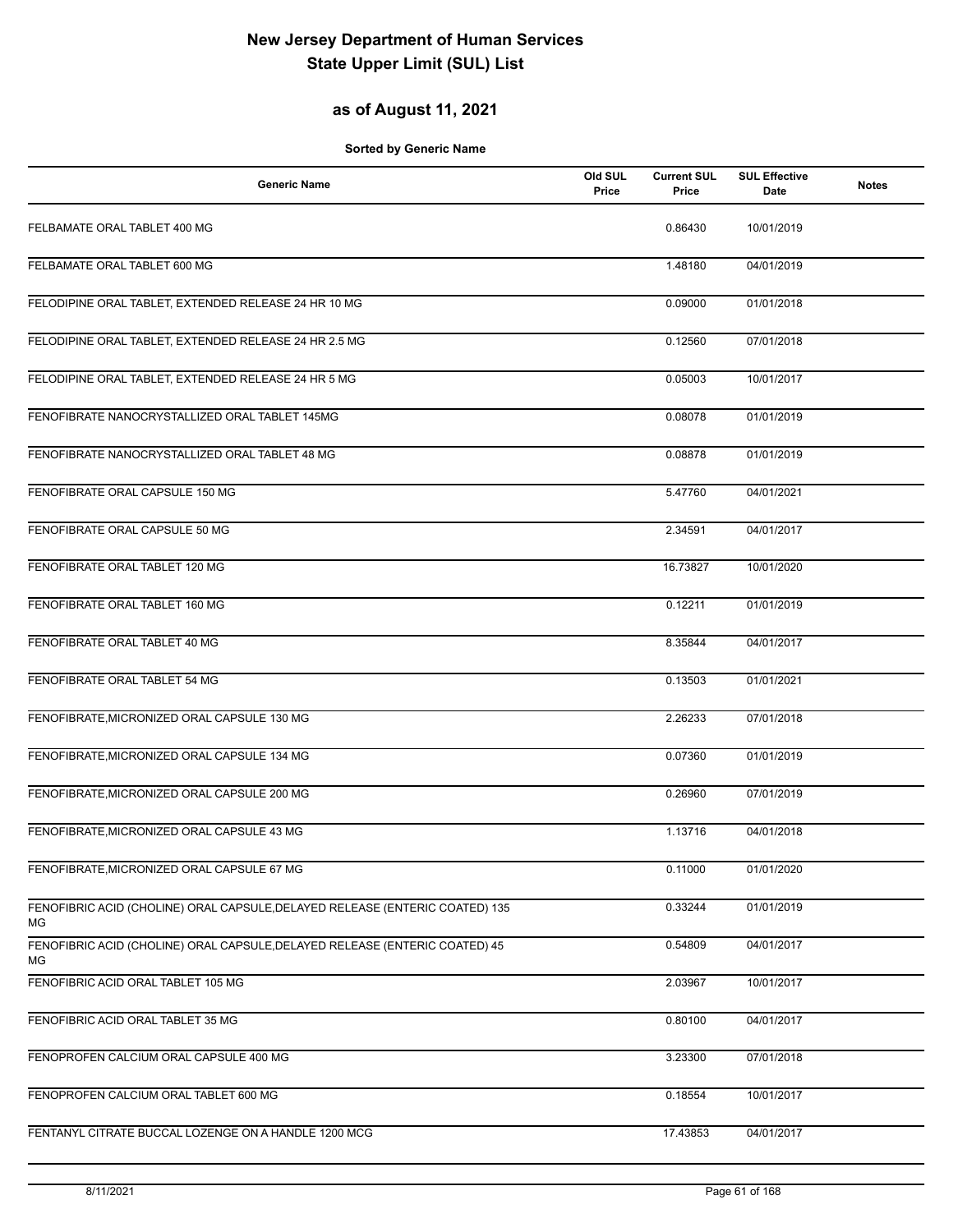### **as of August 11, 2021**

| <b>Generic Name</b>                                                                      | Old SUL<br>Price | <b>Current SUL</b><br>Price | <b>SUL Effective</b><br>Date | <b>Notes</b> |
|------------------------------------------------------------------------------------------|------------------|-----------------------------|------------------------------|--------------|
| FENTANYL CITRATE BUCCAL LOZENGE ON A HANDLE 1600 MCG                                     |                  | 19.80252                    | 10/01/2017                   |              |
| FENTANYL CITRATE BUCCAL LOZENGE ON A HANDLE 200 MCG                                      |                  | 8.54250                     | 10/01/2017                   |              |
| FENTANYL CITRATE BUCCAL LOZENGE ON A HANDLE 400 MCG                                      |                  | 9.89572                     | 04/01/2017                   |              |
| FENTANYL CITRATE BUCCAL LOZENGE ON A HANDLE 600 MCG                                      |                  | 12.90000                    | 04/01/2017                   |              |
| FENTANYL CITRATE BUCCAL LOZENGE ON A HANDLE 800 MCG                                      |                  | 12.75167                    | 04/01/2017                   |              |
| FENTANYL CITRATE/PF INJECTION AMPUL (ML) 50 MCG/ML                                       |                  | 0.61200                     | 04/01/2017                   |              |
| FENTANYL CITRATE/PF INJECTION VIAL (ML) 50 MCG/ML                                        |                  | 0.52889                     | 04/01/2017                   |              |
| FENTANYL CITRATE/PF INTRAVENOUS SYRINGE (ML) 100MCG/2ML                                  |                  | 1.04100                     | 04/01/2017                   |              |
| FENTANYL TRANSDERMAL PATCH, TRANSDERMAL 72 HOURS 100 MCG/HR                              |                  | 6.41480                     | 04/01/2019                   |              |
| FENTANYL TRANSDERMAL PATCH, TRANSDERMAL 72 HOURS 12 MCG/HR                               |                  | 4.87100                     | 01/01/2020                   |              |
| FENTANYL TRANSDERMAL PATCH, TRANSDERMAL 72 HOURS 25 MCG/HR                               |                  | 1.87131                     | 10/01/2017                   |              |
| FENTANYL TRANSDERMAL PATCH, TRANSDERMAL 72 HOURS 37.5MCG/HR                              |                  | 42.03000                    | 04/01/2020                   |              |
| FENTANYL TRANSDERMAL PATCH, TRANSDERMAL 72 HOURS 50MCG/HR                                |                  | 3.05057                     | 01/01/2020                   |              |
| FENTANYL TRANSDERMAL PATCH, TRANSDERMAL 72 HOURS 62.5MCG/HR                              |                  | 61.68800                    | 04/01/2017                   |              |
| FENTANYL TRANSDERMAL PATCH, TRANSDERMAL 72 HOURS 75MCG/HR                                |                  | 4.18333                     | 01/01/2020                   |              |
| FENTANYL TRANSDERMAL PATCH, TRANSDERMAL 72 HOURS 87.5MCG/HR                              |                  | 83.99000                    | 04/01/2017                   |              |
| FERROUS FUMARATE/ASCORBIC ACID/B12-IF/FOLIC ACID ORAL CAPSULE 110-0.5MG                  |                  | 0.17000                     | 04/01/2017                   |              |
| FERROUS FUMARATE/ASCORBIC ACID/CYANOCOBALAMIN/FOLIC ACID ORAL CAPSULE<br>200-250 MG      |                  | 0.35990                     | 04/01/2017                   |              |
| FERROUS FUMARATE/ASCORBIC ACID/CYANOCOBALAMIN/FOLIC ACID ORAL CAPSULE<br>460-60MG        |                  | 0.35879                     | 10/01/2017                   |              |
| FERROUS FUMARATE/FOLIC ACID/MULTIVITAMIN-MINERALS NO.15 ORAL CAPSULE 106<br>MG-1MG       |                  | 0.48910                     | 04/01/2017                   |              |
| FERROUS SULFATE ORAL TABLET 325(65) MG                                                   |                  | 0.01131                     | 12/12/2011                   |              |
| FERROUS SULFATE/ASCORBIC ACID/FOLIC ACID ORAL TABLET, EXTENDED RELEASE<br>105-500-.8     |                  | 0.07627                     | 09/01/2011                   |              |
| FERROUS SULFATE/FOLIC ACID/VITAMIN B COMP W-C ORAL TABLET, EXTENDED RELEASE<br>105-0.8MG |                  | 0.07304                     | 12/12/2011                   |              |
| FEXOFENADINE HCL ORAL SUSPENSION, ORAL (FINAL DOSE FORM) 30 MG/5 ML                      |                  | 0.06160                     | 04/01/2017                   |              |
| FEXOFENADINE HCL ORAL TABLET 180 MG                                                      |                  | 0.15500                     | 10/01/2019                   |              |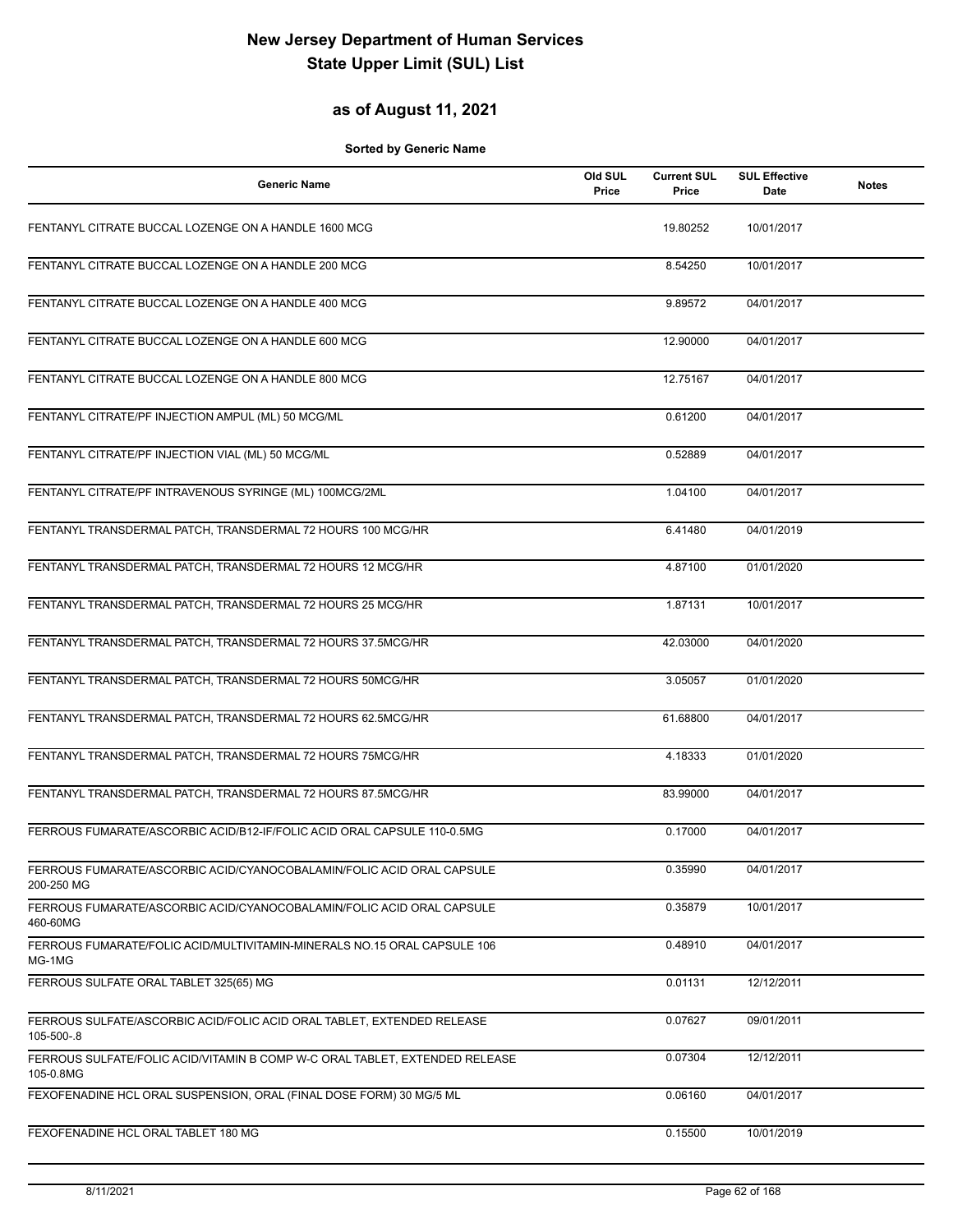### **as of August 11, 2021**

| <b>Generic Name</b>                                                                                        | Old SUL<br>Price | <b>Current SUL</b><br>Price | <b>SUL Effective</b><br><b>Date</b> | <b>Notes</b> |
|------------------------------------------------------------------------------------------------------------|------------------|-----------------------------|-------------------------------------|--------------|
| FEXOFENADINE HCL ORAL TABLET 60 MG                                                                         |                  | 0.24733                     | 10/01/2017                          |              |
| FEXOFENADINE HCL/PSEUDOEPHEDRINE HCL ORAL TABLET, EXTENDED RELEASE 12 HR<br>60MG-120MG                     |                  | 0.70542                     | 04/01/2017                          |              |
| FINASTERIDE ORAL TABLET 1 MG                                                                               |                  | 0.02010                     | 01/01/2019                          |              |
| FINASTERIDE ORAL TABLET 5 MG                                                                               |                  | 0.03567                     | 01/01/2019                          |              |
| FLAVOXATE HCL ORAL TABLET 100 MG                                                                           |                  | 0.45341                     | 04/01/2017                          |              |
| FLAXSEED OIL/EVENING PRIMROSE OIL/BILBERRY EXTRACT ORAL CAPSULE 250-125-10                                 |                  | 0.32041                     | 04/01/2017                          |              |
| FLECAINIDE ACETATE ORAL TABLET 100 MG                                                                      |                  | 0.16492                     | 10/01/2017                          |              |
| FLECAINIDE ACETATE ORAL TABLET 150 MG                                                                      |                  | 0.19130                     | 10/01/2018                          |              |
| FLECAINIDE ACETATE ORAL TABLET 50 MG                                                                       |                  | 0.10935                     | 04/01/2021                          |              |
| FLOXURIDINE INJECTION VIAL (EA) 500 MG                                                                     |                  | 119.00000                   | 04/01/2017                          |              |
| FLUCONAZOLE IN DEXTROSE, ISO-OSMOTIC INTRAVENOUS INTRAVENOUS SOLUTION,<br>PIGGYBACK (ML) 200MG/0.1L        |                  | 0.11300                     | 04/01/2017                          |              |
| FLUCONAZOLE IN DEXTROSE, ISO-OSMOTIC INTRAVENOUS INTRAVENOUS SOLUTION,<br>PIGGYBACK (ML) 400MG/0.2L        |                  | 0.06305                     | 04/01/2017                          |              |
| FLUCONAZOLE IN SODIUM CHLORIDE, ISO-OSMOTIC INTRAVENOUS INTRAVENOUS<br>SOLUTION, PIGGYBACK (ML) 200MG/0.1L |                  | 0.01660                     | 10/01/2017                          |              |
| FLUCONAZOLE IN SODIUM CHLORIDE, ISO-OSMOTIC INTRAVENOUS INTRAVENOUS<br>SOLUTION, PIGGYBACK (ML) 400MG/0.2L |                  | 0.01926                     | 04/01/2019                          |              |
| FLUCONAZOLE IN SODIUM CHLORIDE, ISO-OSMOTIC INTRAVENOUS IV SOLUTION,<br>PIGGYBACK, BOTTLE (ML) 200MG/0.1L  |                  | 0.14916                     | 04/01/2017                          |              |
| FLUCONAZOLE ORAL SUSPENSION, RECONSTITUTED, ORAL (ML) 10 MG/ML                                             |                  | 0.22306                     | 04/01/2017                          |              |
| FLUCONAZOLE ORAL SUSPENSION, RECONSTITUTED, ORAL (ML) 40 MG/ML                                             |                  | 0.50914                     | 04/01/2019                          |              |
| FLUCONAZOLE ORAL TABLET 100 MG                                                                             |                  | 0.33333                     | 01/01/2019                          |              |
| FLUCONAZOLE ORAL TABLET 150 MG                                                                             |                  | 0.17671                     | 10/01/2017                          |              |
| FLUCONAZOLE ORAL TABLET 200 MG                                                                             |                  | 0.41933                     | 01/01/2019                          |              |
| FLUCONAZOLE ORAL TABLET 50 MG                                                                              |                  | 0.09515                     | 10/01/2017                          |              |
| FLUCYTOSINE ORAL CAPSULE 250 MG                                                                            |                  | 65.65520                    | 04/01/2017                          |              |
| FLUCYTOSINE ORAL CAPSULE 500 MG                                                                            |                  | 127.04000                   | 04/01/2017                          |              |
| FLUDARABINE PHOSPHATE INTRAVENOUS VIAL (EA) 50 MG                                                          |                  | 94.50000                    | 04/01/2017                          |              |
| FLUDARABINE PHOSPHATE INTRAVENOUS VIAL (ML) 50 MG/2 ML                                                     |                  | 108.75000                   | 04/01/2017                          |              |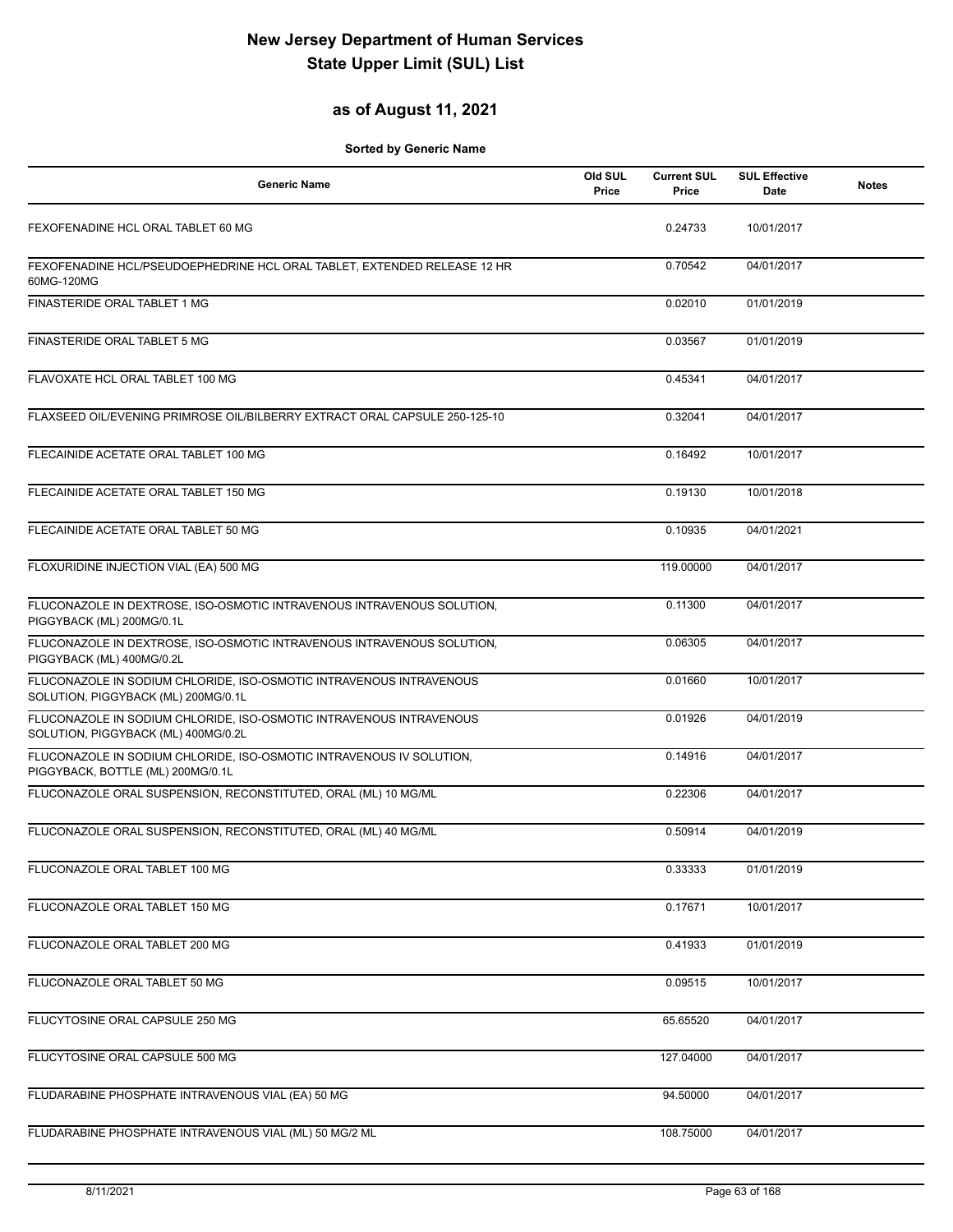### **as of August 11, 2021**

| <b>Generic Name</b>                                                          | Old SUL<br>Price | <b>Current SUL</b><br>Price | <b>SUL Effective</b><br>Date | <b>Notes</b> |
|------------------------------------------------------------------------------|------------------|-----------------------------|------------------------------|--------------|
| FLUDROCORTISONE ACETATE ORAL TABLET 0.1 MG                                   |                  | 0.25000                     | 07/01/2018                   |              |
| FLUMAZENIL INTRAVENOUS VIAL (ML) 0.1 MG/ML                                   |                  | 0.81000                     | 04/01/2017                   |              |
| FLUNISOLIDE NASAL AEROSOL, SPRAY (ML) 25 MCG                                 |                  | 0.93988                     | 10/01/2017                   |              |
| FLUOCINOLONE ACETONIDE OIL OTIC DROPS 0.01 %                                 |                  | 2.39875                     | 01/01/2020                   |              |
| FLUOCINOLONE ACETONIDE TOPICAL CREAM (GRAM) 0.01 %                           |                  | 1.01283                     | 01/01/2018                   |              |
| FLUOCINOLONE ACETONIDE TOPICAL CREAM (GRAM) 0.025 %                          |                  | 0.36973                     | 10/01/2017                   |              |
| FLUOCINOLONE ACETONIDE TOPICAL OIL (ML) 0.01 %                               |                  | 0.34017                     | 07/01/2019                   |              |
| FLUOCINOLONE ACETONIDE TOPICAL OINTMENT (GRAM) 0.025 %                       |                  | 0.59600                     | 08/19/2020                   |              |
| FLUOCINOLONE ACETONIDE TOPICAL SOLUTION, NON-ORAL 0.01 %                     |                  | 0.24017                     | 01/01/2020                   |              |
| FLUOCINOLONE ACETONIDE/SHOWER CAP TOPICAL OIL (ML) 0.01 %                    |                  | 0.31000                     | 07/01/2019                   |              |
| FLUOCINONIDE TOPICAL CREAM (GRAM) 0.05 %                                     |                  | 0.55533                     | 04/01/2020                   |              |
| FLUOCINONIDE TOPICAL CREAM (GRAM) 0.1 %                                      |                  | 0.47367                     | 01/01/2020                   |              |
| FLUOCINONIDE TOPICAL GEL (GRAM) 0.05 %                                       |                  | 0.10083                     | 10/01/2017                   |              |
| FLUOCINONIDE TOPICAL OINTMENT (GRAM) 0.05 %                                  |                  | 0.61758                     | 01/01/2020                   |              |
| FLUOCINONIDE TOPICAL SOLUTION, NON-ORAL 0.05 %                               |                  | 0.62225                     | 01/01/2020                   |              |
| FLUOCINONIDE/EMOLLIENT BASE TOPICAL CREAM (GRAM) 0.05 %                      |                  | 0.09213                     | 10/01/2017                   |              |
| FLUORIDE (SODIUM) ORAL DROPS 0.5 MG/ML                                       |                  | 0.10320                     | 01/01/2018                   |              |
| FLUORIDE/IRON/VITAMINS A,C,AND D ORAL DROPS 0.25 MG/ML                       |                  | 0.09648                     | 10/01/2017                   |              |
| FLUORIDE/VITAMINS A,C,AND D ORAL DROPS 0.25 MG/ML                            |                  | 0.22260                     | 01/01/2012                   |              |
| FLUORIDE/VITAMINS A,C,AND D ORAL DROPS 0.5 MG/ML                             |                  | 0.11850                     | 12/12/2011                   |              |
| FLUOROMETHOLONE OPHTHALMIC SUSPENSION, DROPS(FINAL DOSAGE FORM)(ML) 0.1<br>% |                  | 12.36429                    | 01/01/2018                   |              |
| FLUOROURACIL INTRAVENOUS VIAL (ML) 1 G/20 ML                                 |                  | 0.27750                     | 04/01/2017                   |              |
| FLUOROURACIL INTRAVENOUS VIAL (ML) 2.5 G/50ML                                |                  | 0.30164                     | 04/01/2017                   |              |
| FLUOROURACIL INTRAVENOUS VIAL (ML) 5 G/100 ML                                |                  | 0.12840                     | 10/01/2018                   |              |
| FLUOROURACIL INTRAVENOUS VIAL (ML) 500MG/10ML                                |                  | 0.20100                     | 04/01/2017                   |              |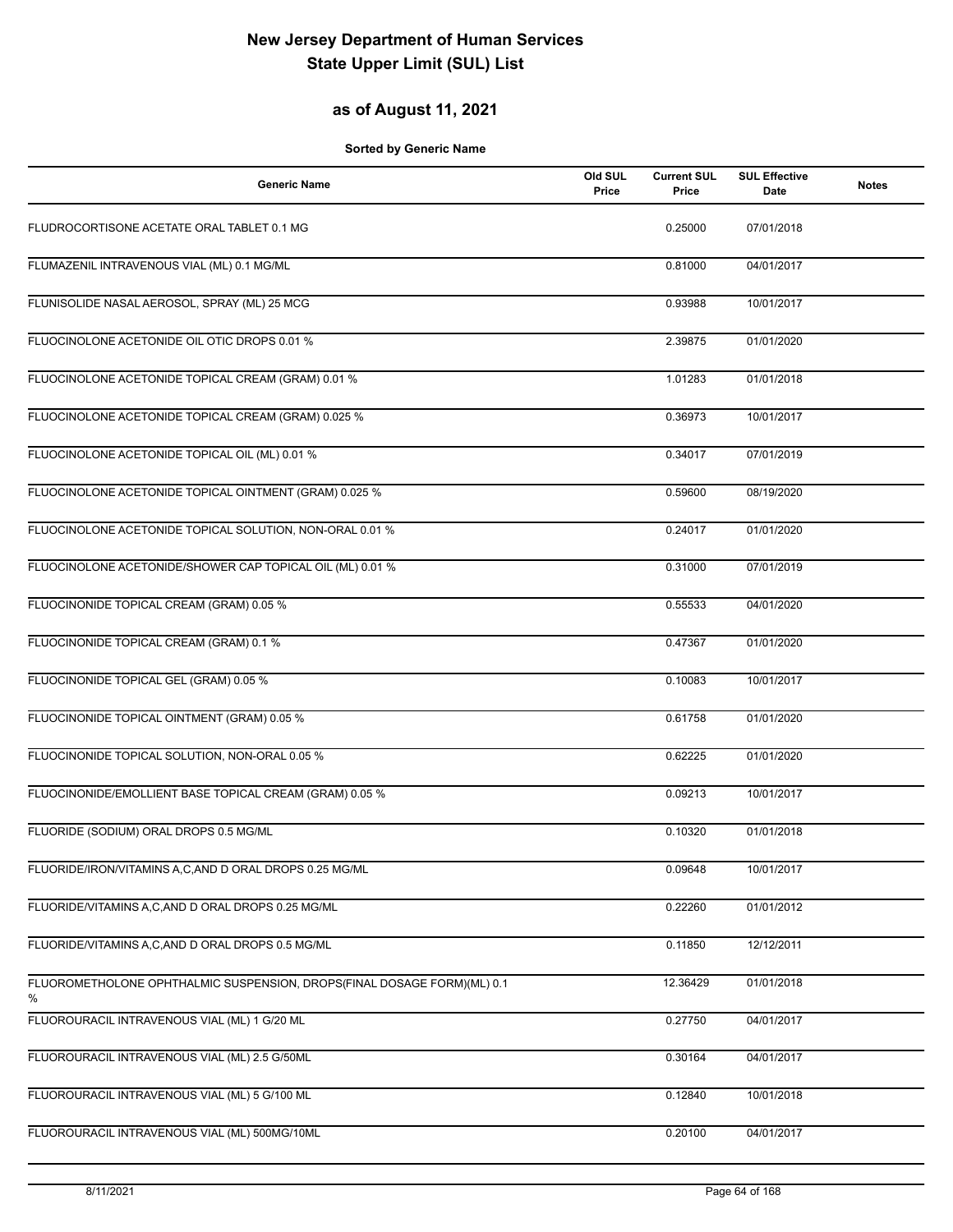### **as of August 11, 2021**

| <b>Generic Name</b>                                                 | Old SUL<br>Price | <b>Current SUL</b><br>Price | <b>SUL Effective</b><br>Date | <b>Notes</b> |
|---------------------------------------------------------------------|------------------|-----------------------------|------------------------------|--------------|
| FLUOROURACIL TOPICAL CREAM (GRAM) 0.5 %                             |                  | 43.08180                    | 04/01/2017                   |              |
| FLUOROURACIL TOPICAL CREAM (GRAM) 5 %                               |                  | 1.36683                     | 10/01/2020                   |              |
| FLUOROURACIL TOPICAL SOLUTION, NON-ORAL 2 %                         |                  | 5.18267                     | 04/01/2017                   |              |
| FLUOROURACIL TOPICAL SOLUTION, NON-ORAL 5 %                         |                  | 4.87189                     | 04/01/2017                   |              |
| FLUOXETINE HCL ORAL CAPSULE 10 MG                                   |                  | 0.01450                     | 01/01/2019                   |              |
| FLUOXETINE HCL ORAL CAPSULE 20 MG                                   |                  | 0.01728                     | 07/01/2017                   |              |
| FLUOXETINE HCL ORAL CAPSULE 40 MG                                   |                  | 0.04216                     | 01/01/2019                   |              |
| FLUOXETINE HCL ORAL CAPSULE, DELAYED RELEASE (ENTERIC COATED) 90 MG |                  | 28.41781                    | 04/01/2017                   |              |
| FLUOXETINE HCL ORAL SOLUTION, ORAL 20 MG/5 ML                       |                  | 0.02600                     | 04/01/2017                   |              |
| FLUOXETINE HCL ORAL TABLET 10 MG                                    |                  | 0.16925                     | 04/01/2020                   |              |
| FLUOXETINE HCL ORAL TABLET 20 MG                                    |                  | 0.45496                     | 10/01/2017                   |              |
| FLUOXETINE HCL ORAL TABLET 60 MG                                    |                  | 3.47433                     | 01/01/2020                   |              |
| FLUOXYMESTERONE ORAL TABLET 10 MG                                   |                  | 0.38654                     | 10/01/2017                   |              |
| FLUPHENAZINE DECANOATE INJECTION VIAL (ML) 25 MG/ML                 |                  | 13.83000                    | 04/01/2021                   |              |
| FLUPHENAZINE HCL INJECTION VIAL (ML) 2.5 MG/ML                      |                  | 18.29200                    | 04/01/2017                   |              |
| FLUPHENAZINE HCL ORAL CONCENTRATE, ORAL 5 MG/ML                     |                  | 1.05741                     | 04/01/2017                   |              |
| FLUPHENAZINE HCL ORAL ELIXIR 2.5 MG/5ML                             |                  | 0.28414                     | 04/01/2017                   |              |
| FLUPHENAZINE HCL ORAL TABLET 1 MG                                   |                  | 0.08190                     | 04/01/2018                   |              |
| FLUPHENAZINE HCL ORAL TABLET 10 MG                                  |                  | 6.23852                     | 10/01/2019                   |              |
| FLUPHENAZINE HCL ORAL TABLET 2.5 MG                                 |                  | 0.05829                     | 10/01/2017                   |              |
| FLUPHENAZINE HCL ORAL TABLET 5 MG                                   |                  | 5.79921                     | 04/01/2020                   |              |
| FLURANDRENOLIDE TOPICAL CREAM (GRAM) 0.05 %                         |                  | 6.87750                     | 04/01/2017                   |              |
| FLURANDRENOLIDE TOPICAL LOTION (ML) 0.05 %                          |                  | 6.87750                     | 04/01/2017                   |              |
| FLURAZEPAM HCL ORAL CAPSULE 15 MG                                   |                  | 0.06432                     | 10/01/2017                   |              |
| FLURAZEPAM HCL ORAL CAPSULE 30 MG                                   |                  | 0.07127                     | 10/01/2017                   |              |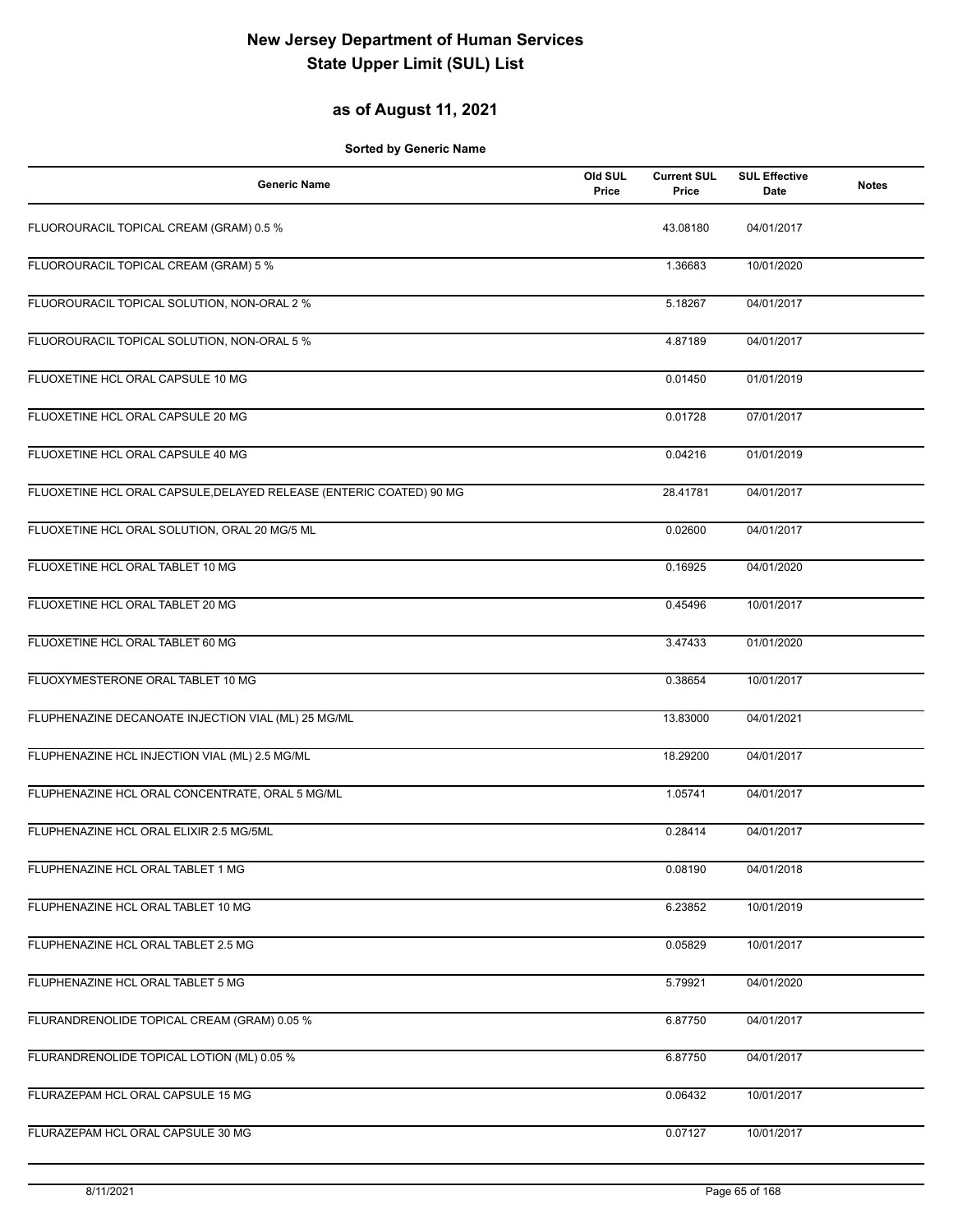### **as of August 11, 2021**

| <b>Generic Name</b>                                                                                        | Old SUL<br>Price | <b>Current SUL</b><br>Price | <b>SUL Effective</b><br>Date | <b>Notes</b> |
|------------------------------------------------------------------------------------------------------------|------------------|-----------------------------|------------------------------|--------------|
| FLURBIPROFEN ORAL TABLET 100 MG                                                                            |                  | 0.15505                     | 10/01/2017                   |              |
| FLURBIPROFEN ORAL TABLET 50 MG                                                                             |                  | 0.20690                     | 04/01/2017                   |              |
| FLURBIPROFEN SODIUM OPHTHALMIC DROPS 0.03 %                                                                |                  | 1.16800                     | 04/01/2017                   |              |
| FLUTAMIDE ORAL CAPSULE 125 MG                                                                              |                  | 0.49094                     | 04/01/2017                   |              |
| FLUTICASONE PROPIONATE NASAL SPRAY, SUSPENSION (ML) 50 MCG                                                 |                  | 0.81712                     | 07/01/2019                   |              |
| FLUTICASONE PROPIONATE NASAL SPRAY, SUSPENSION 50 MCG                                                      |                  | 0.03392                     | 04/01/2017                   |              |
| FLUTICASONE PROPIONATE TOPICAL CREAM (GRAM) 0.05 %                                                         |                  | 0.16750                     | 10/01/2017                   |              |
| FLUTICASONE PROPIONATE TOPICAL LOTION (ML) 0.05 %                                                          |                  | 5.16067                     | 04/01/2017                   |              |
| FLUTICASONE PROPIONATE TOPICAL OINTMENT (GRAM) 0.005 %                                                     |                  | 0.23600                     | 01/01/2020                   |              |
| FLUTICASONE PROPIONATE/SALMETEROL XINAFOATE INHALATION AEROSOL POWDER,<br>BREATH ACTIVATED (EA) 113-14 MCG |                  | 79.95000                    | 07/01/2021                   |              |
| FLUTICASONE PROPIONATE/SALMETEROL XINAFOATE INHALATION AEROSOL POWDER,<br>BREATH ACTIVATED (EA) 232-14 MCG |                  | 83.83048                    | 04/01/2021                   |              |
| FLUTICASONE PROPIONATE/SALMETEROL XINAFOATE INHALATION AEROSOL POWDER,<br>BREATH ACTIVATED (EA) 55-14 MCG  |                  | 85.50000                    | 01/01/2019                   |              |
| FLUTICASONE PROPIONATE/SALMETEROL XINAFOATE INHALATION BLISTER, WITH<br>INHALATION DEVICE 100-50 MCG       |                  | 1.56183                     | 10/01/2020                   |              |
| FLUTICASONE PROPIONATE/SALMETEROL XINAFOATE INHALATION BLISTER, WITH<br>INHALATION DEVICE 250-50 MCG       |                  | 1.97066                     | 10/01/2020                   |              |
| FLUTICASONE PROPIONATE/SALMETEROL XINAFOATE INHALATION BLISTER, WITH<br>INHALATION DEVICE 500-50 MCG       |                  | 2.55233                     | 10/01/2020                   |              |
| FLUVASTATIN SODIUM ORAL CAPSULE 20 MG                                                                      |                  | 2.73167                     | 07/01/2018                   |              |
| FLUVASTATIN SODIUM ORAL CAPSULE 40 MG                                                                      |                  | 2.16870                     | 10/01/2017                   |              |
| FLUVASTATIN SODIUM ORAL TABLET, EXTENDED RELEASE 24 HR 80 MG                                               |                  | 3.70167                     | 01/01/2018                   |              |
| FLUVOXAMINE MALEATE ORAL CAPSULE, EXT RELEASE 24 HR 100 MG                                                 |                  | 4.08433                     | 04/01/2020                   |              |
| FLUVOXAMINE MALEATE ORAL CAPSULE, EXT RELEASE 24 HR 150 MG                                                 |                  | 6.40272                     | 04/01/2017                   |              |
| FLUVOXAMINE MALEATE ORAL TABLET 100 MG                                                                     |                  | 0.12330                     | 07/01/2018                   |              |
| FLUVOXAMINE MALEATE ORAL TABLET 25 MG                                                                      |                  | 0.08040                     | 10/01/2017                   |              |
| FLUVOXAMINE MALEATE ORAL TABLET 50 MG                                                                      |                  | 0.11500                     | 01/01/2019                   |              |
| FOLIC ACID INJECTION VIAL (ML) 5 MG/ML                                                                     |                  | 1.37291                     | 10/01/2017                   |              |
| FOLIC ACID ORAL TABLET 0.4 MG                                                                              |                  | 0.02088                     | 12/12/2011                   |              |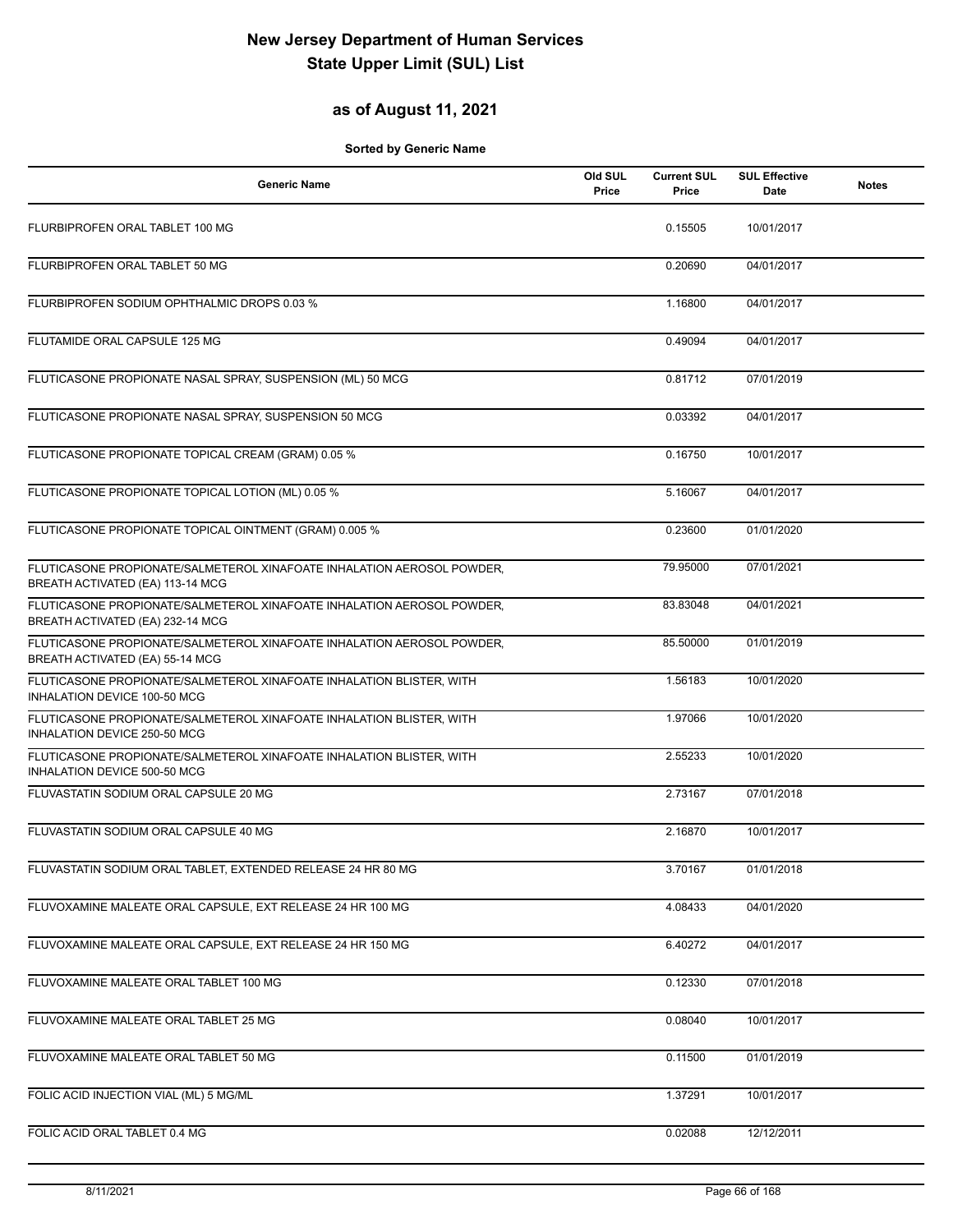### **as of August 11, 2021**

| <b>Generic Name</b>                                                                                   | Old SUL<br>Price | <b>Current SUL</b><br>Price | <b>SUL Effective</b><br>Date | <b>Notes</b> |
|-------------------------------------------------------------------------------------------------------|------------------|-----------------------------|------------------------------|--------------|
| FOLIC ACID ORAL TABLET 0.8 MG                                                                         |                  | 0.02353                     | 12/12/2011                   |              |
| FOLIC ACID ORAL TABLET 1 MG                                                                           |                  | 0.00777                     | 04/01/2017                   |              |
| FOLIC ACID/ARGININE HCL/CYANOCOBALAMIN/PYRIDOXINE/PEPPER EXT ORAL TABLET<br>2-500-500                 |                  | 0.67500                     | 04/01/2017                   |              |
| FOLIC ACID/MULTIVITAMIN, THER AND MINERALS/LYCOPENE/LUTEIN ORAL TABLET<br>1.25-2.5MG                  |                  | 0.37627                     | 10/01/2017                   |              |
| FOLIC ACID/MULTIVITS W-FE, OTHER MIN/LUTEIN ORAL TABLET 0.4-18-250                                    |                  | 0.08573                     | 12/12/2011                   |              |
| FOLIC ACID/NIACINAMIDE/CUPRIC OXIDE/ZINC OXIDE ORAL TABLET, EXTENDED RELEASE<br>MULTIPHASE 0.5-750 MG |                  | 0.84300                     | 09/01/2011                   |              |
| FOLIC ACID/VITAMIN B COMP W-C ORAL TABLET 0.8 MG                                                      |                  | 0.09692                     | 12/12/2011                   |              |
| FOMEPIZOLE INTRAVENOUS VIAL (ML) 1 G/ML                                                               |                  | 604.16666                   | 04/01/2017                   |              |
| FONDAPARINUX SODIUM SUBCUTANEOUS SYRINGE (ML) 10MG/0.8ML                                              |                  | 44.84375                    | 04/01/2017                   |              |
| FONDAPARINUX SODIUM SUBCUTANEOUS SYRINGE (ML) 2.5 MG/0.5                                              |                  | 11.65500                    | 07/01/2018                   |              |
| FONDAPARINUX SODIUM SUBCUTANEOUS SYRINGE (ML) 5MG/0.4ML                                               |                  | 146.24500                   | 04/01/2017                   |              |
| FONDAPARINUX SODIUM SUBCUTANEOUS SYRINGE (ML) 7.5MG/0.6                                               |                  | 89.91139                    | 04/01/2017                   |              |
| FORMALDEHYDE TOPICAL SOLUTION WITH APPLICATOR (ML) 10 %                                               |                  | 0.32138                     | 04/01/2017                   |              |
| FOSAMPRENAVIR CALCIUM ORAL TABLET 700 MG                                                              |                  | 14.06850                    | 10/01/2020                   |              |
| FOSINOPRIL SODIUM ORAL TABLET 10 MG                                                                   |                  | 0.04534                     | 10/01/2017                   |              |
| FOSINOPRIL SODIUM ORAL TABLET 20 MG                                                                   |                  | 0.09833                     | 04/01/2019                   |              |
| FOSINOPRIL SODIUM ORAL TABLET 40 MG                                                                   |                  | 0.14244                     | 04/01/2017                   |              |
| FOSINOPRIL SODIUM/HYDROCHLOROTHIAZIDE ORAL TABLET 10-12.5MG                                           |                  | 0.84552                     | 04/01/2017                   |              |
| FOSINOPRIL SODIUM/HYDROCHLOROTHIAZIDE ORAL TABLET 20-12.5 MG                                          |                  | 1.03106                     | 04/01/2017                   |              |
| FOSPHENYTOIN SODIUM INJECTION VIAL (ML) 100MG PE/2                                                    |                  | 0.73000                     | 04/01/2017                   |              |
| FOSPHENYTOIN SODIUM INJECTION VIAL (ML) 500 PE/10                                                     |                  | 0.66000                     | 04/01/2017                   |              |
| FROVATRIPTAN SUCCINATE ORAL TABLET 2.5 MG                                                             |                  | 25.76889                    | 07/01/2018                   |              |
| FUROSEMIDE INJECTION SYRINGE (ML) 10 MG/ML                                                            |                  | 0.05729                     | 10/01/2017                   |              |
| FUROSEMIDE INJECTION VIAL (ML) 10 MG/ML                                                               |                  | 0.36590                     | 07/01/2018                   |              |
| FUROSEMIDE ORAL SOLUTION, ORAL 10 MG/ML                                                               |                  | 0.07588                     | 04/01/2017                   |              |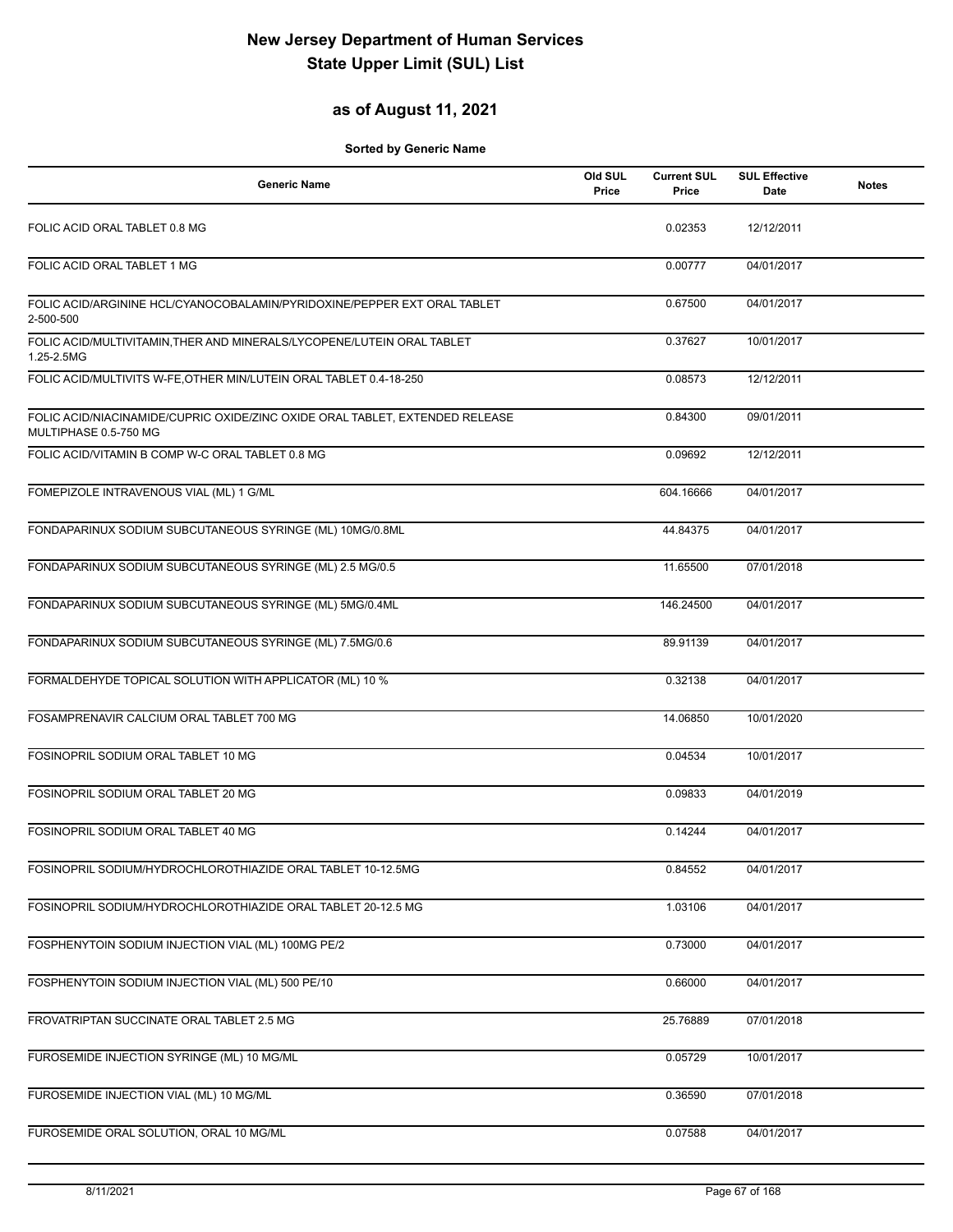### **as of August 11, 2021**

| <b>Generic Name</b>                                                | Old SUL<br>Price | <b>Current SUL</b><br>Price | <b>SUL Effective</b><br>Date | <b>Notes</b> |
|--------------------------------------------------------------------|------------------|-----------------------------|------------------------------|--------------|
| FUROSEMIDE ORAL SOLUTION, ORAL 40 MG/4 ML                          |                  | 0.05980                     | 10/01/2017                   |              |
| FUROSEMIDE ORAL SOLUTION, ORAL 40MG/5ML                            |                  | 0.07748                     | 04/01/2017                   |              |
| FUROSEMIDE ORAL TABLET 20 MG                                       |                  | 0.00700                     | 04/01/2017                   |              |
| FUROSEMIDE ORAL TABLET 40 MG                                       |                  | 0.00971                     | 04/01/2017                   |              |
| FUROSEMIDE ORAL TABLET 80 MG                                       |                  | 0.01608                     | 10/01/2017                   |              |
| GABAPENTIN ORAL CAPSULE 100 MG                                     |                  | 0.02182                     | 04/01/2017                   |              |
| GABAPENTIN ORAL CAPSULE 300 MG                                     |                  | 0.02970                     | 04/01/2017                   |              |
| GABAPENTIN ORAL CAPSULE 400 MG                                     |                  | 0.03800                     | 01/01/2019                   |              |
| GABAPENTIN ORAL SOLUTION, ORAL 250 MG/5ML                          |                  | 0.08084                     | 10/01/2017                   |              |
| GABAPENTIN ORAL SOLUTION, ORAL 250 MG/5ML                          |                  | 0.33330                     | 04/01/2017                   |              |
| GABAPENTIN ORAL SOLUTION, ORAL 300 MG/6ML                          |                  | 0.33329                     | 04/01/2017                   |              |
| GABAPENTIN ORAL TABLET 600 MG                                      |                  | 0.06174                     | 04/01/2017                   |              |
| GABAPENTIN ORAL TABLET 800 MG                                      |                  | 0.06580                     | 07/01/2018                   |              |
| GALANTAMINE HBR ORAL CAPSULE, EXTENDED RELEASE PELLETS 24 HR 16 MG |                  | 1.31666                     | 10/01/2019                   |              |
| GALANTAMINE HBR ORAL CAPSULE, EXTENDED RELEASE PELLETS 24 HR 24 MG |                  | 0.83300                     | 04/01/2018                   |              |
| GALANTAMINE HBR ORAL CAPSULE, EXTENDED RELEASE PELLETS 24 HR 8 MG  |                  | 0.43700                     | 10/01/2019                   |              |
| GALANTAMINE HBR ORAL SOLUTION, ORAL 4 MG/ML                        |                  | 2.99640                     | 04/01/2017                   |              |
| GALANTAMINE HBR ORAL TABLET 12 MG                                  |                  | 0.15067                     | 10/01/2019                   |              |
| GALANTAMINE HBR ORAL TABLET 4 MG                                   |                  | 0.44900                     | 10/01/2020                   |              |
| GALANTAMINE HBR ORAL TABLET 8 MG                                   |                  | 0.42557                     | 10/01/2020                   |              |
| GANCICLOVIR ORAL CAPSULE (HARD, SOFT, ETC.) 500 MG                 |                  | 7.09615                     | 12/12/2011                   |              |
| GANCICLOVIR SODIUM INTRAVENOUS VIAL (EA) 500 MG                    |                  | 72.00000                    | 04/01/2017                   |              |
| GANIRELIX ACETATE SUBCUTANEOUS SYRINGE (ML) 250MCG/0.5             |                  | 393.98000                   | 04/01/2017                   |              |
| GATIFLOXACIN OPHTHALMIC DROPS 0.5 %                                |                  | 24.56800                    | 04/01/2017                   |              |
| GEMCITABINE HCL INTRAVENOUS VIAL (EA) 1 G                          |                  | 41.88000                    | 04/01/2017                   |              |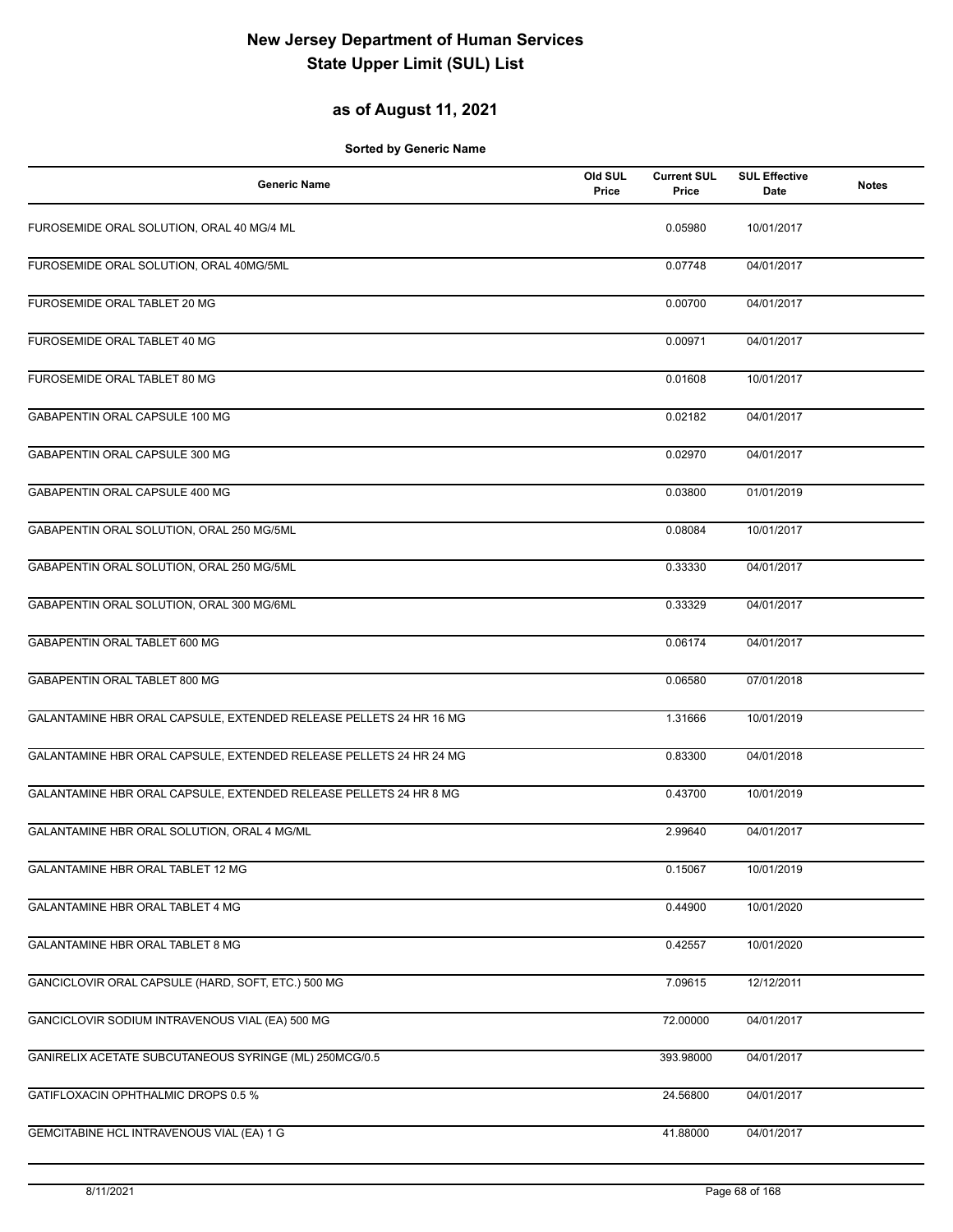#### **as of August 11, 2021**

| <b>Generic Name</b>                                                                                               | Old SUL<br>Price | <b>Current SUL</b><br>Price | <b>SUL Effective</b><br>Date | <b>Notes</b> |
|-------------------------------------------------------------------------------------------------------------------|------------------|-----------------------------|------------------------------|--------------|
| GEMCITABINE HCL INTRAVENOUS VIAL (EA) 2 G                                                                         |                  | 99.20000                    | 04/01/2017                   |              |
| GEMCITABINE HCL INTRAVENOUS VIAL (EA) 200 MG                                                                      |                  | 7.74000                     | 04/01/2017                   |              |
| GEMCITABINE HCL INTRAVENOUS VIAL (ML) 1 G/26.3ML                                                                  |                  | 1.69695                     | 04/01/2017                   |              |
| GEMCITABINE HCL INTRAVENOUS VIAL (ML) 2 G/52.6ML                                                                  |                  | 1.69695                     | 04/01/2017                   |              |
| GEMCITABINE HCL INTRAVENOUS VIAL (ML) 200MG/5.26                                                                  |                  | 1.69771                     | 04/01/2017                   |              |
| GEMFIBROZIL ORAL TABLET 600 MG                                                                                    |                  | 0.05717                     | 04/01/2017                   |              |
| GENISTEIN/CITRATED ZINC BISGLYCINATE/VITAMIN D3 ORAL CAPSULE 27-20-200                                            |                  | 0.70866                     | 04/01/2017                   |              |
| GENTAMICIN SULFATE IN SODIUM CHLORIDE, ISO-OSMOTIC INTRAVENOUS INTRAVENOUS<br>SOLUTION, PIGGYBACK (ML) 100MG/0.1L |                  | 0.03490                     | 04/01/2017                   |              |
| GENTAMICIN SULFATE IN SODIUM CHLORIDE, ISO-OSMOTIC INTRAVENOUS INTRAVENOUS<br>SOLUTION, PIGGYBACK (ML) 100MG/50ML |                  | 0.06780                     | 04/01/2017                   |              |
| GENTAMICIN SULFATE IN SODIUM CHLORIDE, ISO-OSMOTIC INTRAVENOUS INTRAVENOUS<br>SOLUTION, PIGGYBACK (ML) 120MG/0.1L |                  | 0.03400                     | 04/01/2017                   |              |
| GENTAMICIN SULFATE IN SODIUM CHLORIDE, ISO-OSMOTIC INTRAVENOUS INTRAVENOUS<br>SOLUTION, PIGGYBACK (ML) 60 MG/50ML |                  | 0.06260                     | 04/01/2017                   |              |
| GENTAMICIN SULFATE IN SODIUM CHLORIDE, ISO-OSMOTIC INTRAVENOUS INTRAVENOUS<br>SOLUTION, PIGGYBACK (ML) 80 MG/50ML |                  | 0.10800                     | 10/01/2017                   |              |
| GENTAMICIN SULFATE IN SODIUM CHLORIDE, ISO-OSMOTIC INTRAVENOUS INTRAVENOUS<br>SOLUTION, PIGGYBACK (ML) 80MG/100ML |                  | 0.03260                     | 04/01/2017                   |              |
| GENTAMICIN SULFATE INJECTION VIAL (ML) 20 MG/2 ML                                                                 |                  | 2.00000                     | 04/01/2017                   |              |
| GENTAMICIN SULFATE INJECTION VIAL (ML) 40 MG/ML                                                                   |                  | 0.50340                     | 04/01/2018                   |              |
| <b>GENTAMICIN SULFATE OPHTHALMIC DROPS 0.3 %</b>                                                                  |                  | 0.60900                     | 04/01/2021                   |              |
| GENTAMICIN SULFATE OPHTHALMIC OINTMENT (GRAM) 0.3 %                                                               |                  | 3.04555                     | 04/01/2017                   |              |
| GENTAMICIN SULFATE TOPICAL CREAM (GRAM) 0.1 %                                                                     |                  | 0.55778                     | 10/01/2017                   |              |
| <b>GENTAMICIN SULFATE TOPICAL OINTMENT (GRAM) 0.1 %</b>                                                           |                  | 1.51587                     | 10/01/2017                   |              |
| GENTAMICIN SULFATE/PF INJECTION VIAL (ML) 20 MG/2 ML                                                              |                  | 0.80000                     | 04/01/2017                   |              |
| GLATIRAMER ACETATE SUBCUTANEOUS SYRINGE (ML) 20 MG/ML                                                             |                  | 61.09900                    | 10/01/2020                   |              |
| GLATIRAMER ACETATE SUBCUTANEOUS SYRINGE (ML) 40 MG/ML                                                             |                  | 121.91297                   | 10/01/2020                   |              |
| <b>GLIMEPIRIDE ORAL TABLET 1 MG</b>                                                                               |                  | 0.00960                     | 01/01/2019                   |              |
| <b>GLIMEPIRIDE ORAL TABLET 2 MG</b>                                                                               |                  | 0.01160                     | 01/01/2019                   |              |
| <b>GLIMEPIRIDE ORAL TABLET 4 MG</b>                                                                               |                  | 0.01210                     | 01/01/2019                   |              |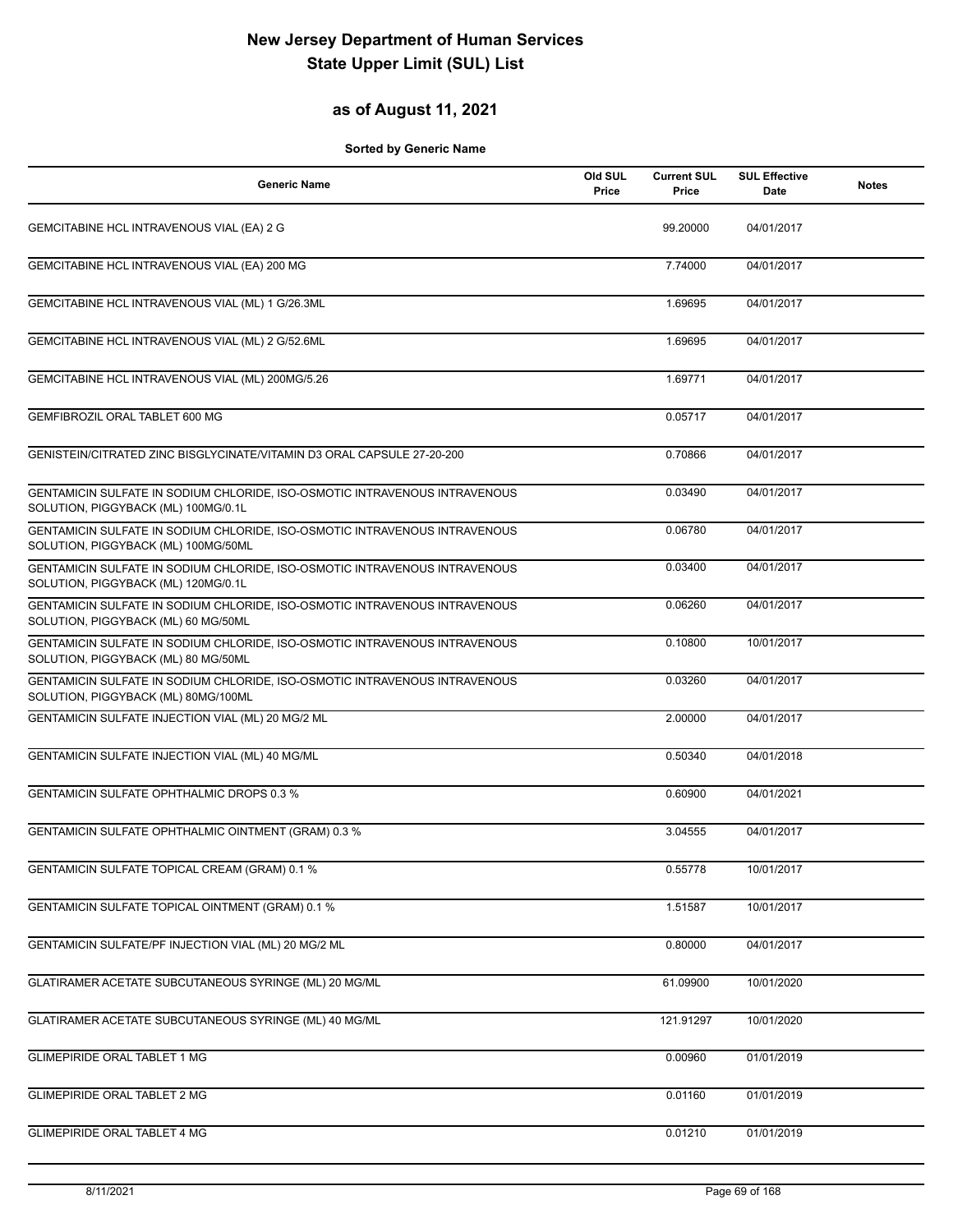### **as of August 11, 2021**

| <b>Generic Name</b>                                             | Old SUL<br>Price | <b>Current SUL</b><br>Price | <b>SUL Effective</b><br>Date | <b>Notes</b> |
|-----------------------------------------------------------------|------------------|-----------------------------|------------------------------|--------------|
| <b>GLIPIZIDE ORAL TABLET 10 MG</b>                              |                  | 0.02156                     | 04/01/2017                   |              |
| <b>GLIPIZIDE ORAL TABLET 5 MG</b>                               |                  | 0.01465                     | 04/01/2017                   |              |
| GLIPIZIDE ORAL TABLET, EXTENDED RELEASE 24 HR 10 MG             |                  | 0.11496                     | 10/01/2020                   |              |
| GLIPIZIDE ORAL TABLET, EXTENDED RELEASE 24 HR 2.5 MG            |                  | 0.08200                     | 01/01/2019                   |              |
| GLIPIZIDE ORAL TABLET, EXTENDED RELEASE 24 HR 5 MG              |                  | 0.08696                     | 01/01/2019                   |              |
| GLIPIZIDE/METFORMIN HCL ORAL TABLET 2.5-250 MG                  |                  | 0.53575                     | 04/01/2017                   |              |
| GLIPIZIDE/METFORMIN HCL ORAL TABLET 2.5-500 MG                  |                  | 0.23690                     | 07/01/2019                   |              |
| GLIPIZIDE/METFORMIN HCL ORAL TABLET 5 MG-500MG                  |                  | 0.15480                     | 07/01/2018                   |              |
| GLUCAGON HCL INJECTION VIAL (EA) 1 MG                           |                  | 162.00000                   | 04/01/2017                   |              |
| GLYBURIDE ORAL TABLET 1.25 MG                                   |                  | 0.04914                     | 10/01/2017                   |              |
| <b>GLYBURIDE ORAL TABLET 2.5 MG</b>                             |                  | 0.01450                     | 01/01/2019                   |              |
| <b>GLYBURIDE ORAL TABLET 5 MG</b>                               |                  | 0.01900                     | 01/01/2019                   |              |
| GLYBURIDE, MICRONIZED ORAL TABLET 1.5 MG                        |                  | 0.02080                     | 04/01/2017                   |              |
| GLYBURIDE, MICRONIZED ORAL TABLET 3 MG                          |                  | 0.03382                     | 04/01/2017                   |              |
| GLYBURIDE, MICRONIZED ORAL TABLET 6 MG                          |                  | 0.05829                     | 10/01/2017                   |              |
| GLYBURIDE/METFORMIN HCL ORAL TABLET 1.25-250MG                  |                  | 0.02402                     | 10/01/2017                   |              |
| GLYBURIDE/METFORMIN HCL ORAL TABLET 2.5-500 MG                  |                  | 0.01333                     | 10/01/2017                   |              |
| GLYBURIDE/METFORMIN HCL ORAL TABLET 5 MG-500MG                  |                  | 0.03590                     | 04/01/2017                   |              |
| GLYCERIN RECTAL SUPPOSITORY, RECTAL ADULT                       |                  | 0.05746                     | 12/12/2011                   |              |
| GLYCERIN RECTAL SUPPOSITORY, RECTAL PEDIATRIC                   |                  | 0.08492                     | 12/12/2011                   |              |
| <b>GLYCERIN TOPICAL LIQUID (ML)</b>                             |                  | 0.02042                     | 12/12/2011                   |              |
| GLYCERIN/BENZYL ALCOHOL/PETROLATUM, WHITE TOPICAL LOTION (ML)   |                  | 0.02238                     | 12/12/2011                   |              |
| GLYCERIN/WITCH HAZEL LEAF TOPICAL PADS, MEDICATED (EA)          |                  | 0.02600                     | 04/01/2017                   |              |
| GLYCINE UROLOGIC SOLUTION IRRIGATION SOLUTION, IRRIGATION 1.5 % |                  | 0.00231                     | 04/01/2017                   |              |
| GLYCOPYRROLATE INJECTION VIAL (ML) 0.2 MG/ML                    |                  | 6.39098                     | 04/01/2017                   |              |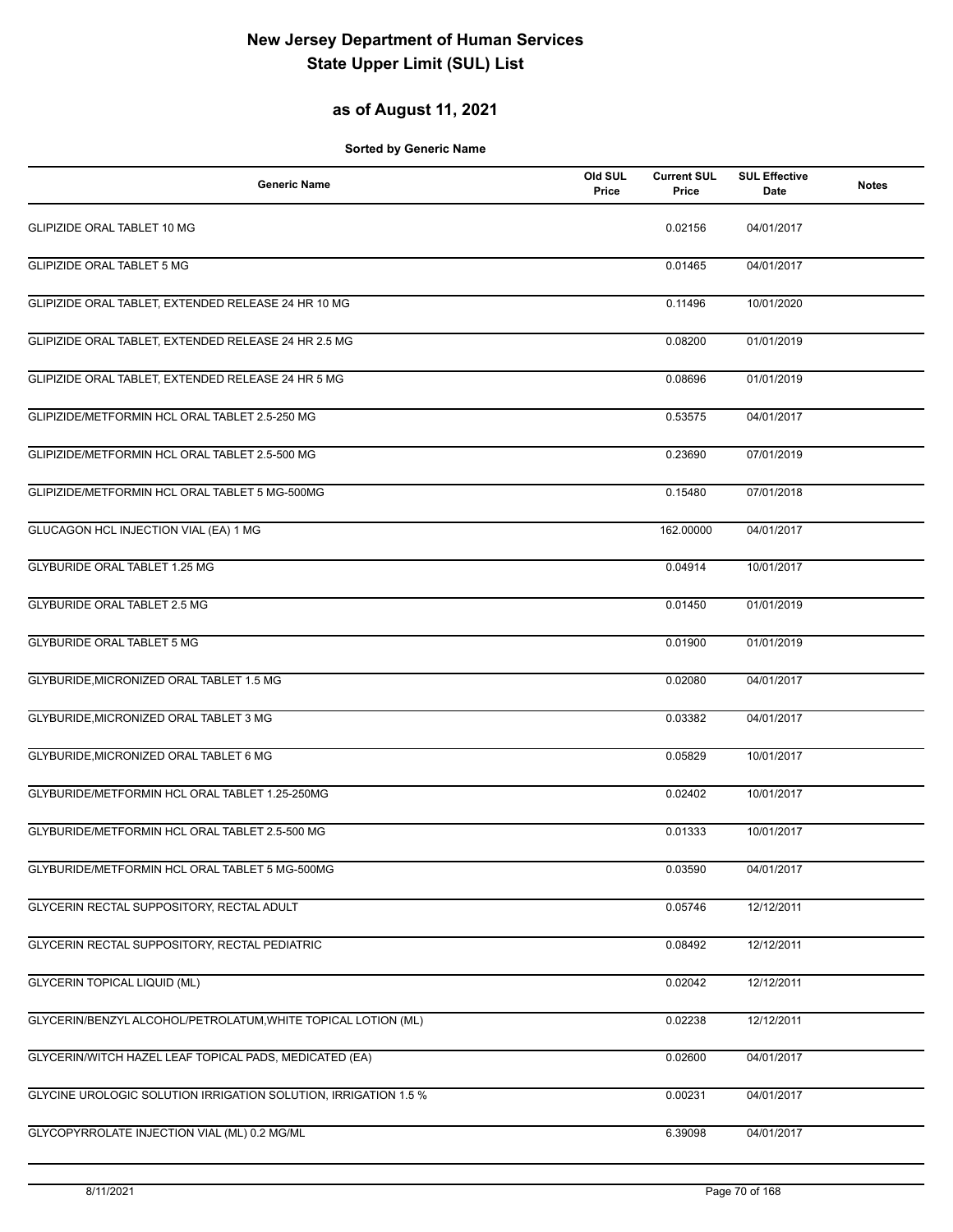### **as of August 11, 2021**

| <b>Generic Name</b>                                                               | Old SUL<br>Price | <b>Current SUL</b><br>Price | <b>SUL Effective</b><br><b>Date</b> | <b>Notes</b> |
|-----------------------------------------------------------------------------------|------------------|-----------------------------|-------------------------------------|--------------|
| GLYCOPYRROLATE ORAL TABLET 1 MG                                                   |                  | 0.06670                     | 01/01/2018                          |              |
| GLYCOPYRROLATE ORAL TABLET 2 MG                                                   |                  | 0.17170                     | 04/01/2018                          |              |
| GRANISETRON HCL INTRAVENOUS VIAL (ML) 1 MG/ML                                     |                  | 6.25000                     | 04/01/2017                          |              |
| GRANISETRON HCL INTRAVENOUS VIAL (ML) 1 MG/ML(1)                                  |                  | 18.87000                    | 04/01/2017                          |              |
| <b>GRANISETRON HCL ORAL TABLET 1 MG</b>                                           |                  | 3.78019                     | 10/01/2017                          |              |
| GRANISETRON HCL/PF INTRAVENOUS VIAL (ML) 1 MG/ML(1)                               |                  | 10.00000                    | 04/01/2017                          |              |
| GRANISETRON HCL/PF INTRAVENOUS VIAL (ML) 100 MCG/ML                               |                  | 3.31650                     | 10/01/2017                          |              |
| GRISEOFULVIN ULTRAMICROSIZE ORAL TABLET 125 MG                                    |                  | 3.98900                     | 04/01/2017                          |              |
| GRISEOFULVIN ULTRAMICROSIZE ORAL TABLET 250 MG                                    |                  | 2.81345                     | 07/01/2017                          |              |
| GRISEOFULVIN, MICROSIZE ORAL SUSPENSION, ORAL (FINAL DOSE FORM) 125 MG/5ML        |                  | 0.21058                     | 12/23/2019                          |              |
| GRISEOFULVIN, MICROSIZE ORAL TABLET 500 MG                                        |                  | 5.70082                     | 07/01/2017                          |              |
| GUAIFENESIN ORAL LIQUID (ML) 100 MG/5ML                                           |                  | 0.00603                     | 10/01/2017                          |              |
| GUAIFENESIN ORAL TABLET 200 MG                                                    |                  | 0.04455                     | 04/01/2017                          |              |
| GUAIFENESIN ORAL TABLET 400 MG                                                    |                  | 0.06770                     | 04/01/2017                          |              |
| GUAIFENESIN ORAL TABLET, EXTENDED RELEASE 12 HR 1200 MG                           |                  | 0.49159                     | 04/01/2017                          |              |
| GUAIFENESIN ORAL TABLET, EXTENDED RELEASE 12 HR 600 MG                            |                  | 0.26108                     | 04/01/2017                          |              |
| GUAIFENESIN/DEXTROMETHORPHAN HBR ORAL LIQUID (ML) 100-10MG/5                      |                  | 0.01792                     | 04/01/2017                          |              |
| GUAIFENESIN/DEXTROMETHORPHAN HBR ORAL LIQUID (ML) 100-5 MG/5                      |                  | 0.01809                     | 04/01/2017                          |              |
| GUAIFENESIN/DEXTROMETHORPHAN HBR ORAL LIQUID (ML) 200-10MG/5                      |                  | 0.01681                     | 04/01/2017                          |              |
| GUAIFENESIN/DEXTROMETHORPHAN HBR ORAL SYRUP 100-10MG/5                            |                  | 0.00857                     | 04/01/2017                          |              |
| GUAIFENESIN/DEXTROMETHORPHAN HBR ORAL SYRUP 100-5 MG/5                            |                  | 0.04194                     | 04/01/2017                          |              |
| GUAIFENESIN/DEXTROMETHORPHAN HBR ORAL TABLET 400MG-20MG                           |                  | 0.07899                     | 04/01/2017                          |              |
| GUAIFENESIN/DEXTROMETHORPHAN HBR ORAL TABLET, EXTENDED RELEASE 12 HR<br>1200-60MG |                  | 0.65000                     | 04/01/2017                          |              |
| GUAIFENESIN/DEXTROMETHORPHAN HBR/PHENYLEPHRINE ORAL LIQUID (ML) 100-10-5MG        |                  | 0.01600                     | 04/01/2017                          |              |
| GUAIFENESIN/DEXTROMETHORPHAN HBR/PHENYLEPHRINE ORAL LIQUID (ML) 200-10-5/5        |                  | 0.01687                     | 04/01/2017                          |              |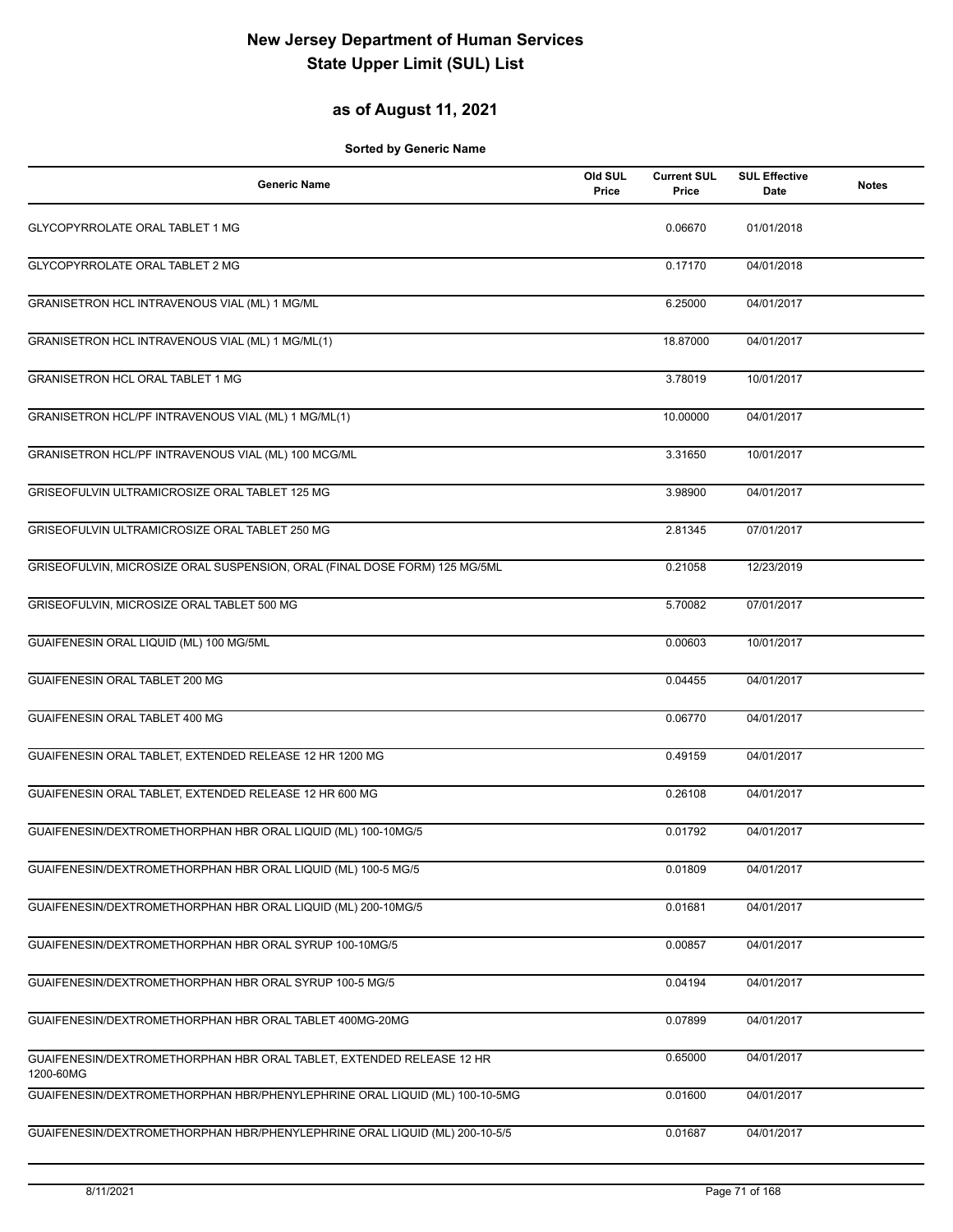#### **as of August 11, 2021**

| <b>Generic Name</b>                                                               | Old SUL<br>Price | <b>Current SUL</b><br>Price | <b>SUL Effective</b><br>Date | <b>Notes</b> |
|-----------------------------------------------------------------------------------|------------------|-----------------------------|------------------------------|--------------|
| GUAIFENESIN/DEXTROMETHORPHAN HBR/PHENYLEPHRINE ORAL TABLET 380-15-10              |                  | 0.62244                     | 04/01/2017                   |              |
| GUAIFENESIN/PHENYLEPHRINE HCL ORAL LIQUID (ML) 100-5 MG/5                         |                  | 0.03382                     | 04/01/2017                   |              |
| GUAIFENESIN/PHENYLEPHRINE HCL ORAL TABLET 380MG-10MG                              |                  | 0.48983                     | 04/01/2017                   |              |
| GUAIFENESIN/PHENYLEPHRINE HCL ORAL TABLET 400MG-10MG                              |                  | 0.08850                     | 04/01/2017                   |              |
| GUAIFENESIN/PHENYLEPHRINE HCL/ACETAMINOPHEN ORAL TABLET 200-5-325                 |                  | 0.06083                     | 04/01/2017                   |              |
| GUAIFENESIN/PSEUDOEPHEDRINE HCL ORAL TABLET 400MG-60MG                            |                  | 0.38464                     | 04/01/2017                   |              |
| GUAIFENESIN/PSEUDOEPHEDRINE HCL ORAL TABLET, EXTENDED RELEASE 12 HR<br>600MG-60MG |                  | 0.40699                     | 04/01/2017                   |              |
| GUANABENZ ACETATE ORAL TABLET 4 MG                                                |                  | 0.39312                     | 12/12/2011                   |              |
| GUANABENZ ACETATE ORAL TABLET 8 MG                                                |                  | 0.37996                     | 12/12/2011                   |              |
| <b>GUANFACINE HCL ORAL TABLET 1 MG</b>                                            |                  | 0.06090                     | 07/01/2017                   |              |
| <b>GUANFACINE HCL ORAL TABLET 2 MG</b>                                            |                  | 0.07750                     | 01/01/2019                   |              |
| GUANFACINE HCL ORAL TABLET, EXTENDED RELEASE 24 HR 1 MG                           |                  | 0.29950                     | 07/01/2019                   |              |
| GUANFACINE HCL ORAL TABLET, EXTENDED RELEASE 24 HR 2 MG                           |                  | 0.24000                     | 01/01/2020                   |              |
| GUANFACINE HCL ORAL TABLET, EXTENDED RELEASE 24 HR 3 MG                           |                  | 0.34257                     | 07/01/2019                   |              |
| GUANFACINE HCL ORAL TABLET, EXTENDED RELEASE 24 HR 4 MG                           |                  | 0.25170                     | 07/01/2021                   |              |
| GUANIDINE HCL ORAL TABLET 125 MG                                                  |                  | 0.21100                     | 04/01/2017                   |              |
| HALOBETASOL PROPIONATE TOPICAL CREAM (GRAM) 0.05 %                                |                  | 0.31718                     | 10/01/2017                   |              |
| HALOBETASOL PROPIONATE TOPICAL OINTMENT (GRAM) 0.05 %                             |                  | 0.35818                     | 10/01/2017                   |              |
| HALOPERIDOL DECANOATE INTRAMUSCULAR AMPUL (ML) 100 MG/ML                          |                  | 33.55200                    | 04/01/2020                   |              |
| HALOPERIDOL DECANOATE INTRAMUSCULAR AMPUL (ML) 50 MG/ML                           |                  | 18.22770                    | 10/01/2020                   |              |
| HALOPERIDOL DECANOATE INTRAMUSCULAR VIAL (ML) 100 MG/ML                           |                  | 26.48000                    | 01/01/2021                   |              |
| HALOPERIDOL DECANOATE INTRAMUSCULAR VIAL (ML) 50 MG/ML                            |                  | 16.82700                    | 04/01/2018                   |              |
| HALOPERIDOL LACTATE INJECTION AMPUL (ML) 5 MG/ML                                  |                  | 1.10550                     | 10/01/2017                   |              |
| HALOPERIDOL LACTATE INJECTION VIAL (ML) 5 MG/ML                                   |                  | 0.63747                     | 10/01/2018                   |              |
| HALOPERIDOL LACTATE ORAL CONCENTRATE, ORAL 2 MG/ML                                |                  | 0.03924                     | 10/01/2018                   |              |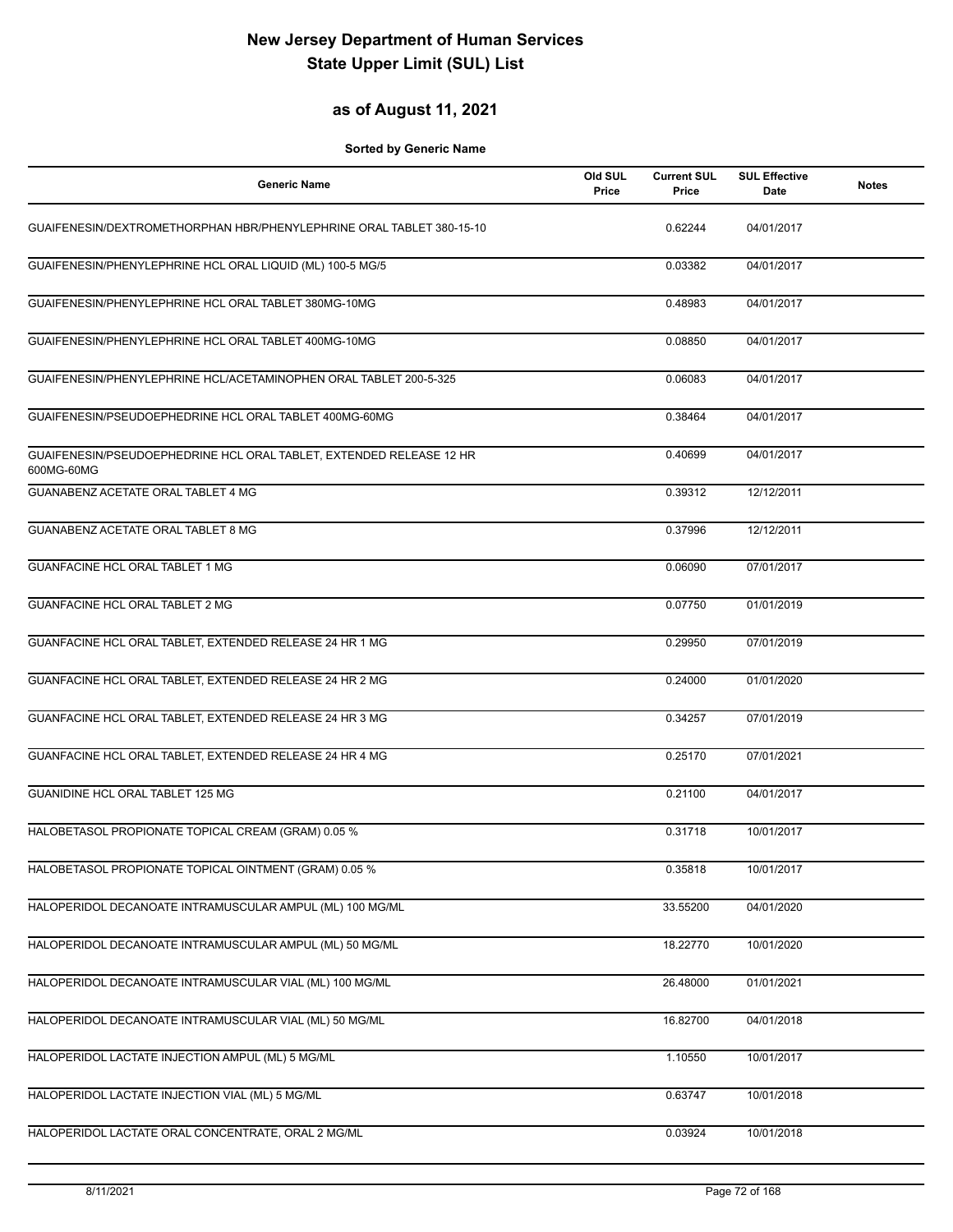#### **as of August 11, 2021**

| <b>Generic Name</b>                                                                                | Old SUL<br>Price | <b>Current SUL</b><br>Price | <b>SUL Effective</b><br>Date | <b>Notes</b> |
|----------------------------------------------------------------------------------------------------|------------------|-----------------------------|------------------------------|--------------|
| HALOPERIDOL ORAL TABLET 0.5 MG                                                                     |                  | 0.04573                     | 10/01/2017                   |              |
| HALOPERIDOL ORAL TABLET 1 MG                                                                       |                  | 0.11610                     | 04/01/2017                   |              |
| HALOPERIDOL ORAL TABLET 10 MG                                                                      |                  | 0.34292                     | 04/01/2021                   |              |
| HALOPERIDOL ORAL TABLET 2 MG                                                                       |                  | 0.10990                     | 10/01/2017                   |              |
| HALOPERIDOL ORAL TABLET 20 MG                                                                      |                  | 0.72000                     | 07/01/2018                   |              |
| HALOPERIDOL ORAL TABLET 5 MG                                                                       |                  | 0.41927                     | 01/01/2021                   |              |
| HEPARIN SODIUM, PORCINE IN 0.45 % SODIUM CHLORIDE INTRAVENOUS INTRAVENOUS<br>SOLUTION 12500/250    |                  | 0.02896                     | 04/01/2017                   |              |
| HEPARIN SODIUM, PORCINE IN 0.45 % SODIUM CHLORIDE INTRAVENOUS INTRAVENOUS<br>SOLUTION 25000/250    |                  | 0.03348                     | 04/01/2017                   |              |
| HEPARIN SODIUM PORCINE IN 0.45 % SODIUM CHLORIDE INTRAVENOUS INTRAVENOUS<br>SOLUTION 25000/500     |                  | 0.01269                     | 04/01/2017                   |              |
| HEPARIN SODIUM, PORCINE IN 0.9 % SODIUM CHLORIDE/PF INTRAVENOUS INTRAVENOUS<br>SOLUTION 1000/500ML |                  | 0.00630                     | 04/01/2017                   |              |
| HEPARIN SODIUM, PORCINE IN 0.9 % SODIUM CHLORIDE/PF INTRAVENOUS INTRAVENOUS<br>SOLUTION 2K/1000ML  |                  | 0.00577                     | 04/01/2017                   |              |
| HEPARIN SODIUM, PORCINE INJECTION CARTRIDGE (ML) 5000/ML(1)                                        |                  | 0.90249                     | 10/01/2017                   |              |
| HEPARIN SODIUM, PORCINE INJECTION SYRINGE (ML) 5000/ML                                             |                  | 2.48000                     | 04/01/2017                   |              |
| HEPARIN SODIUM, PORCINE INJECTION VIAL (ML) 1000/ML                                                |                  | 0.12780                     | 10/01/2017                   |              |
| HEPARIN SODIUM, PORCINE INJECTION VIAL (ML) 10000/ML                                               |                  | 2.72717                     | 10/01/2017                   |              |
| HEPARIN SODIUM, PORCINE INJECTION VIAL (ML) 20000/ML                                               |                  | 10.00000                    | 04/01/2017                   |              |
| HEPARIN SODIUM, PORCINE INJECTION VIAL (ML) 5000/ML                                                |                  | 0.70240                     | 10/01/2019                   |              |
| HEPARIN SODIUM, PORCINE INTRAVENOUS DISPOSABLE SYRINGE (ML) 10 UNIT/ML                             |                  | 0.74538                     | 12/12/2011                   |              |
| HEPARIN SODIUM, PORCINE INTRAVENOUS DISPOSABLE SYRINGE (ML) 100/ML                                 |                  | 0.05700                     | 12/12/2011                   |              |
| HEPARIN SODIUM, PORCINE INTRAVENOUS VIAL (SDV, MDV OR ADDITIVE) (ML) 10 UNIT/ML                    |                  | 0.03450                     | 12/12/2011                   |              |
| HEPARIN SODIUM, PORCINE INTRAVENOUS VIAL (SDV, MDV OR ADDITIVE) (ML) 100/ML                        |                  | 0.05700                     | 12/12/2011                   |              |
| HEPARIN SODIUM, PORCINE/DEXTROSE 5 % IN WATER INTRAVENOUS INTRAVENOUS<br>SOLUTION 12500/250        |                  | 0.02776                     | 04/01/2017                   |              |
| HEPARIN SODIUM, PORCINE/DEXTROSE 5 % IN WATER INTRAVENOUS INTRAVENOUS<br>SOLUTION 20K/500ML        |                  | 0.01094                     | 04/01/2017                   |              |
| HEPARIN SODIUM, PORCINE/DEXTROSE 5 % IN WATER INTRAVENOUS INTRAVENOUS<br>SOLUTION 25000/250        |                  | 0.03300                     | 04/01/2017                   |              |
| HEPARIN SODIUM, PORCINE/DEXTROSE 5 % IN WATER INTRAVENOUS INTRAVENOUS<br>SOLUTION 25000/500        |                  | 0.01148                     | 04/01/2017                   |              |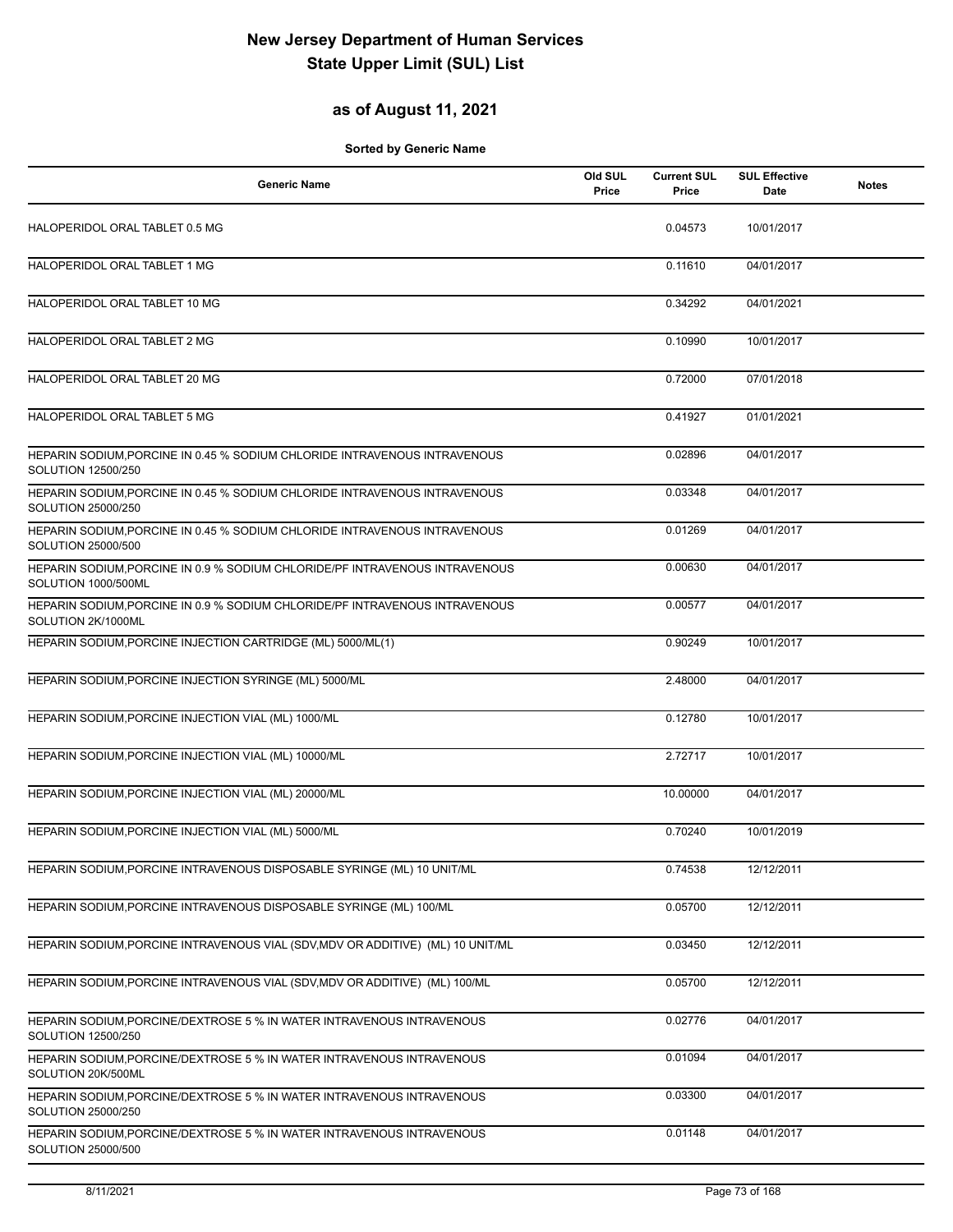### **as of August 11, 2021**

| <b>Generic Name</b>                                                                        | Old SUL<br>Price | <b>Current SUL</b><br>Price | <b>SUL Effective</b><br>Date | <b>Notes</b> |
|--------------------------------------------------------------------------------------------|------------------|-----------------------------|------------------------------|--------------|
| HEPARIN SODIUM, PORCINE/PF INJECTION SYRINGE (ML) 5000/0.5ML                               |                  | 3.40775                     | 10/01/2017                   |              |
| HEPARIN SODIUM, PORCINE/PF INJECTION VIAL (ML) 1000/ML                                     |                  | 5.20000                     | 04/01/2017                   |              |
| HEPARIN SODIUM, PORCINE/PF INJECTION VIAL (ML) 5000/0.5ML                                  |                  | 3.40772                     | 10/01/2017                   |              |
| HEPARIN SODIUM, PORCINE/PF INTRAVENOUS VIAL (SDV, MDV OR ADDITIVE) (ML) 100/ML             |                  | 0.05700                     | 12/12/2011                   |              |
| HETASTARCH IN 0.9 % SODIUM CHLORIDE INTRAVENOUS PLASTIC BAG, INJECTION (ML) 6<br>$% -0.9%$ |                  | 0.02508                     | 04/01/2017                   |              |
| HYDRALAZINE HCL INJECTION VIAL (ML) 20 MG/ML                                               |                  | 2.42000                     | 04/01/2017                   |              |
| HYDRALAZINE HCL ORAL TABLET 10 MG                                                          |                  | 0.02512                     | 10/01/2017                   |              |
| HYDRALAZINE HCL ORAL TABLET 100 MG                                                         |                  | 0.05350                     | 10/01/2017                   |              |
| HYDRALAZINE HCL ORAL TABLET 25 MG                                                          |                  | 0.01970                     | 01/01/2019                   |              |
| HYDRALAZINE HCL ORAL TABLET 50 MG                                                          |                  | 0.02660                     | 01/01/2019                   |              |
| HYDROCHLOROTHIAZIDE ORAL CAPSULE 12.5 MG                                                   |                  | 0.00920                     | 10/01/2017                   |              |
| HYDROCHLOROTHIAZIDE ORAL TABLET 12.5 MG                                                    |                  | 0.00790                     | 01/01/2019                   |              |
| HYDROCHLOROTHIAZIDE ORAL TABLET 25 MG                                                      |                  | 0.00717                     | 04/01/2017                   |              |
| HYDROCHLOROTHIAZIDE ORAL TABLET 50 MG                                                      |                  | 0.01477                     | 10/01/2017                   |              |
| HYDROCODONE BIT/ACETAMINOPHEN ORAL SOLUTION, ORAL 5-334MG/10                               |                  | 0.02850                     | 09/01/2011                   |              |
| HYDROCODONE BIT/ACETAMINOPHEN ORAL SOLUTION, ORAL 7.5-500/15                               |                  | 0.02122                     | 01/01/2012                   |              |
| HYDROCODONE BIT/ACETAMINOPHEN ORAL TABLET 10-660MG                                         |                  | 0.18825                     | 01/01/2012                   |              |
| HYDROCODONE BIT/ACETAMINOPHEN ORAL TABLET 10-750MG                                         |                  | 0.66084                     | 12/12/2011                   |              |
| HYDROCODONE BIT/ACETAMINOPHEN ORAL TABLET 10MG-500MG                                       |                  | 0.14064                     | 05/19/2011                   |              |
| HYDROCODONE BIT/ACETAMINOPHEN ORAL TABLET 10MG-650MG                                       |                  | 0.06819                     | 12/12/2011                   |              |
| HYDROCODONE BIT/ACETAMINOPHEN ORAL TABLET 2.5-500MG                                        |                  | 0.10707                     | 12/12/2011                   |              |
| HYDROCODONE BIT/ACETAMINOPHEN ORAL TABLET 5 MG-500MG                                       |                  | 0.03375                     | 01/01/2012                   |              |
| HYDROCODONE BIT/ACETAMINOPHEN ORAL TABLET 7.5-500MG                                        |                  | 0.06000                     | 12/12/2011                   |              |
| HYDROCODONE BIT/ACETAMINOPHEN ORAL TABLET 7.5-650 MG                                       |                  | 0.06618                     | 12/12/2011                   |              |
| HYDROCODONE BIT/ACETAMINOPHEN ORAL TABLET 7.5-750MG                                        |                  | 0.04752                     | 05/19/2011                   |              |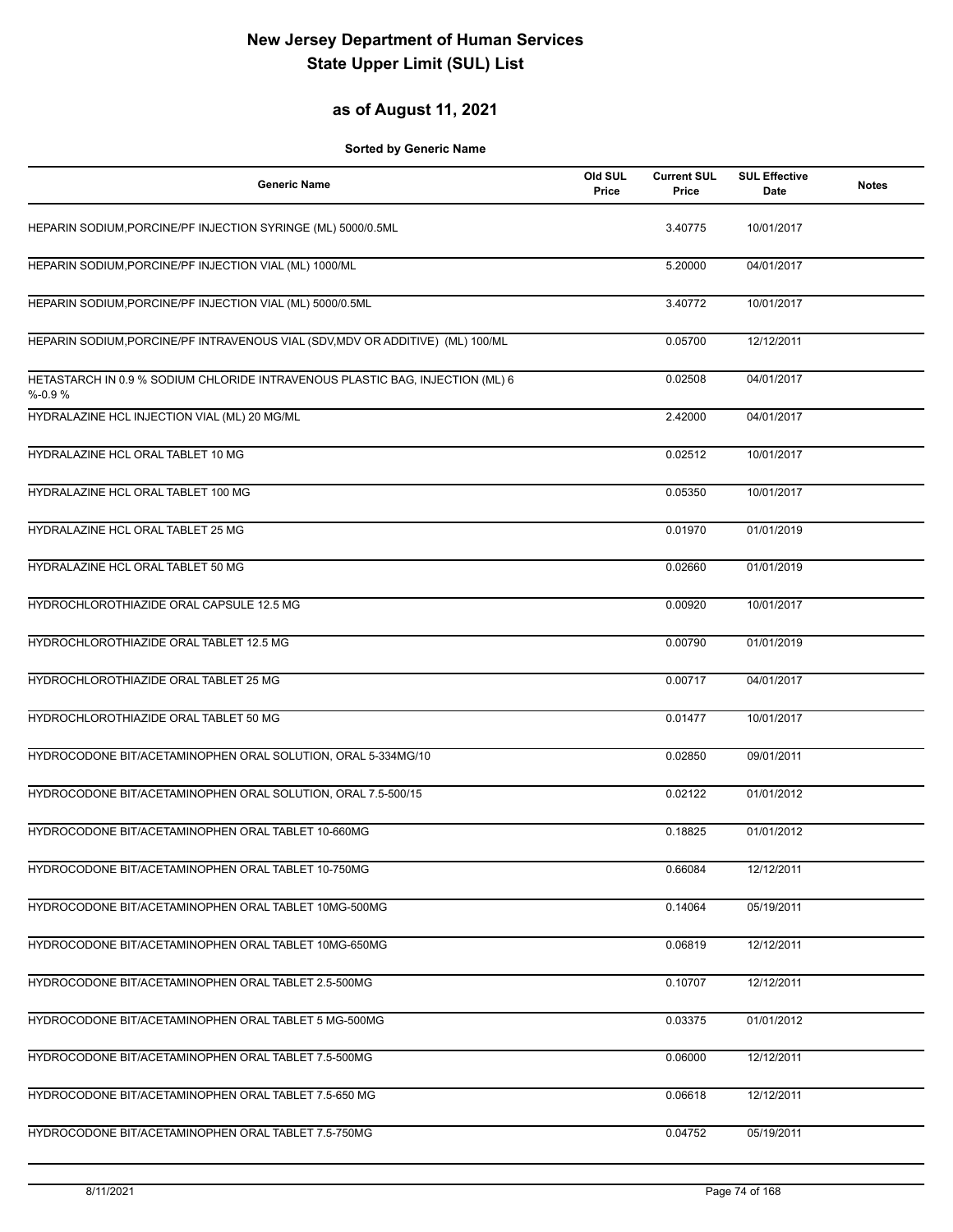### **as of August 11, 2021**

| <b>Generic Name</b>                                                                                      | Old SUL<br>Price | <b>Current SUL</b><br>Price | <b>SUL Effective</b><br>Date | <b>Notes</b> |
|----------------------------------------------------------------------------------------------------------|------------------|-----------------------------|------------------------------|--------------|
| HYDROCODONE BITART/CHLORPHENIRAMINE MALEATE/PSEUDOEPHEDRINE ORAL<br>SOLUTION, ORAL 5-4-60MG/5            |                  | 0.70000                     | 04/01/2017                   |              |
| HYDROCODONE BITARTRATE/ACETAMINOPHEN ORAL SOLUTION, ORAL 10-300/15                                       |                  | 0.38025                     | 04/01/2017                   |              |
| HYDROCODONE BITARTRATE/ACETAMINOPHEN ORAL SOLUTION, ORAL 10-325/15                                       |                  | 1.35466                     | 04/01/2017                   |              |
| HYDROCODONE BITARTRATE/ACETAMINOPHEN ORAL SOLUTION, ORAL 2.5-108/5                                       |                  | 0.67415                     | 04/01/2017                   |              |
| HYDROCODONE BITARTRATE/ACETAMINOPHEN ORAL SOLUTION, ORAL 2.5-167/5                                       |                  | 0.01910                     | 10/01/2017                   |              |
| HYDROCODONE BITARTRATE/ACETAMINOPHEN ORAL SOLUTION, ORAL 5-163/7.5                                       |                  | 2.39666                     | 04/01/2017                   |              |
| HYDROCODONE BITARTRATE/ACETAMINOPHEN ORAL SOLUTION, ORAL 5-217MG/10                                      |                  | 0.38195                     | 04/01/2017                   |              |
| HYDROCODONE BITARTRATE/ACETAMINOPHEN ORAL SOLUTION, ORAL 7.5-325/15                                      |                  | 0.18317                     | 04/01/2017                   |              |
| HYDROCODONE BITARTRATE/ACETAMINOPHEN ORAL SOLUTION, ORAL 7.5-325/15                                      |                  | 0.02988                     | 10/01/2017                   |              |
| HYDROCODONE BITARTRATE/ACETAMINOPHEN ORAL TABLET 10MG-300MG                                              |                  | 0.60610                     | 07/01/2018                   |              |
| HYDROCODONE BITARTRATE/ACETAMINOPHEN ORAL TABLET 10MG-325MG                                              |                  | 0.06942                     | 10/01/2017                   |              |
| HYDROCODONE BITARTRATE/ACETAMINOPHEN ORAL TABLET 2.5-325 MG                                              |                  | 0.54928                     | 04/01/2017                   |              |
| HYDROCODONE BITARTRATE/ACETAMINOPHEN ORAL TABLET 5 MG-300MG                                              |                  | 0.41600                     | 07/01/2018                   |              |
| HYDROCODONE BITARTRATE/ACETAMINOPHEN ORAL TABLET 5 MG-325MG                                              |                  | 0.04523                     | 10/01/2017                   |              |
| HYDROCODONE BITARTRATE/ACETAMINOPHEN ORAL TABLET 7.5-300 MG                                              |                  | 0.47530                     | 07/01/2018                   |              |
| HYDROCODONE BITARTRATE/ACETAMINOPHEN ORAL TABLET 7.5-325 MG                                              |                  | 0.08590                     | 04/01/2017                   |              |
| HYDROCODONE BITARTRATE/HOMATROPINE METHYLBROMIDE ORAL SYRUP 5-1.5 MG/5                                   |                  | 0.09825                     | 04/01/2017                   |              |
| HYDROCODONE BITARTRATE/HOMATROPINE METHYLBROMIDE ORAL SYRUP 5-1.5 MG/5                                   |                  | 0.60000                     | 04/01/2017                   |              |
| HYDROCODONE BITARTRATE/HOMATROPINE METHYLBROMIDE ORAL TABLET 5 MG-1.5MG                                  |                  | 0.73638                     | 04/01/2017                   |              |
| HYDROCODONE POLISTIREX/CHLORPHENIRAMINE POLISTIREX ORAL SUSPENSION,<br>EXTENDED RELEASE 12 HR 10-8MG/5ML |                  | 0.37829                     | 10/01/2019                   |              |
| HYDROCODONE/IBUPROFEN ORAL TABLET 10MG-200MG                                                             |                  | 3.29566                     | 04/01/2017                   |              |
| HYDROCODONE/IBUPROFEN ORAL TABLET 5MG-200MG                                                              |                  | 2.01052                     | 04/01/2017                   |              |
| HYDROCODONE/IBUPROFEN ORAL TABLET 7.5-200 MG                                                             |                  | 0.10754                     | 10/01/2017                   |              |
| HYDROCORTISONE ACETATE RECTAL SUPPOSITORY, RECTAL 25 MG                                                  |                  | 0.50167                     | 10/01/2017                   |              |
| HYDROCORTISONE ACETATE RECTAL SUPPOSITORY, RECTAL 30 MG                                                  |                  | 1.75875                     | 10/01/2017                   |              |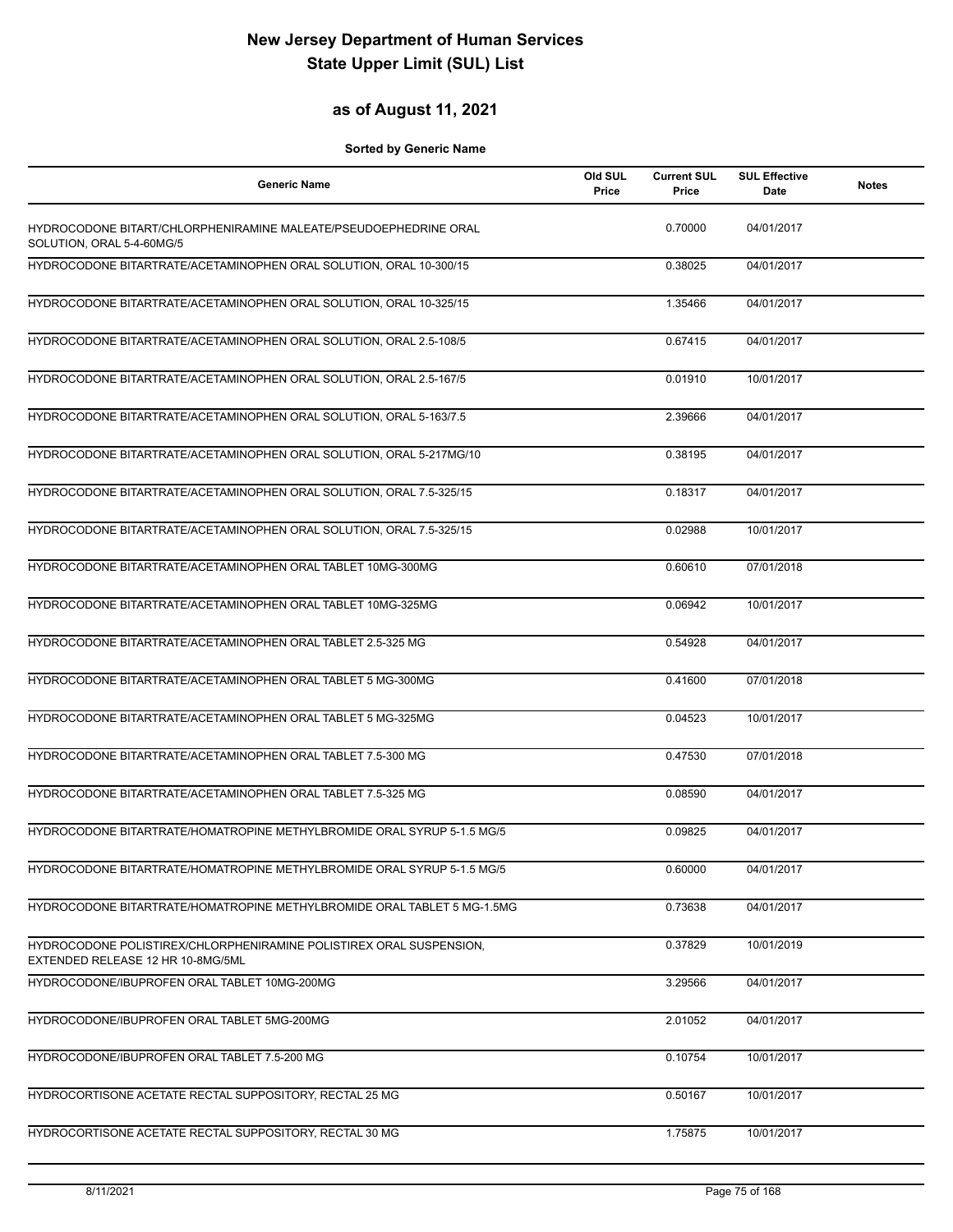#### **as of August 11, 2021**

| <b>Generic Name</b>                                                                            | Old SUL<br>Price | <b>Current SUL</b><br>Price | <b>SUL Effective</b><br><b>Date</b> | <b>Notes</b> |
|------------------------------------------------------------------------------------------------|------------------|-----------------------------|-------------------------------------|--------------|
| HYDROCORTISONE ACETATE TOPICAL CREAM (GRAM) 0.5 %                                              |                  | 0.05254                     | 04/01/2017                          |              |
| HYDROCORTISONE ACETATE TOPICAL CREAM (GRAM) 1 %                                                |                  | 0.05687                     | 04/01/2017                          |              |
| HYDROCORTISONE ACETATE TOPICAL CREAM WITH PERINEAL APPLICATOR 2.5 %                            |                  | 7.42464                     | 04/01/2017                          |              |
| HYDROCORTISONE ACETATE TOPICAL OINTMENT (GRAM) 1 %                                             |                  | 0.08465                     | 12/12/2011                          |              |
| HYDROCORTISONE ACETATE/ALOE VERA TOPICAL LOTION (GRAM) 2 %                                     |                  | 1.27825                     | 12/12/2011                          |              |
| HYDROCORTISONE ACETATE/LIDOCAINE HCL/ALOE VERA RECTAL GEL WITH APPLICATOR<br>(GRAM) 0.55%-2.8% |                  | 1.20250                     | 04/01/2017                          |              |
| HYDROCORTISONE ACETATE/LIDOCAINE HCL/ALOE VERA RECTAL KIT 2 %-2 %                              |                  | 221.20000                   | 04/01/2017                          |              |
| HYDROCORTISONE ACETATE/LIDOCAINE HCL/ALOE VERA RECTAL KIT 2.5-3%(7G)                           |                  | 160.25000                   | 04/01/2017                          |              |
| HYDROCORTISONE ACETATE/PRAMOXINE HCL RECTAL CREAM WITH APPLICATOR 1 %-1 %                      |                  | 1.51187                     | 04/01/2017                          |              |
| HYDROCORTISONE ACETATE/PRAMOXINE HCL RECTAL CREAM WITH APPLICATOR 2.5 %-1<br>%                 |                  | 1.02800                     | 01/01/2014                          |              |
| HYDROCORTISONE ACETATE/PRAMOXINE HCL TOPICAL CREAM (GRAM) 2.5 %-1 %                            |                  | 1.31539                     | 12/12/2011                          |              |
| HYDROCORTISONE BUTYRATE TOPICAL CREAM (GRAM) 0.1 %                                             |                  | 0.78211                     | 10/01/2017                          |              |
| HYDROCORTISONE BUTYRATE TOPICAL OINTMENT (GRAM) 0.1 %                                          |                  | 0.36689                     | 10/01/2017                          |              |
| HYDROCORTISONE BUTYRATE TOPICAL SOLUTION, NON-ORAL 0.1 %                                       |                  | 0.14688                     | 10/01/2017                          |              |
| HYDROCORTISONE BUTYRATE/EMOLLIENT BASE TOPICAL CREAM (GRAM) 0.1 %                              |                  | 1.53311                     | 07/01/2019                          |              |
| HYDROCORTISONE ORAL TABLET 10 MG                                                               |                  | 0.18980                     | 07/01/2018                          |              |
| HYDROCORTISONE ORAL TABLET 20 MG                                                               |                  | 0.13960                     | 10/01/2018                          |              |
| HYDROCORTISONE ORAL TABLET 5 MG                                                                |                  | 0.13760                     | 07/01/2018                          |              |
| HYDROCORTISONE RECTAL CREAM (GRAM) 2.5 %                                                       |                  | 0.17850                     | 12/12/2011                          |              |
| HYDROCORTISONE RECTAL ENEMA (ML) 100MG/60ML                                                    |                  | 0.08466                     | 04/01/2017                          |              |
| HYDROCORTISONE SOD SUCCINATE INJECTION VIAL (SDV, MDV OR ADDITIVE) (EA) 100 MG                 |                  | 2.91000                     | 12/12/2011                          |              |
| HYDROCORTISONE TOPICAL CREAM (GRAM) 0.5 %                                                      |                  | 0.05102                     | 10/01/2017                          |              |
| HYDROCORTISONE TOPICAL CREAM (GRAM) 1 %                                                        |                  | 0.05100                     | 04/01/2017                          |              |
| HYDROCORTISONE TOPICAL CREAM (GRAM) 2.5 %                                                      |                  | 0.06633                     | 04/01/2017                          |              |
| HYDROCORTISONE TOPICAL CREAM WITH PERINEAL APPLICATOR 1 %                                      |                  | 0.31758                     | 10/01/2017                          |              |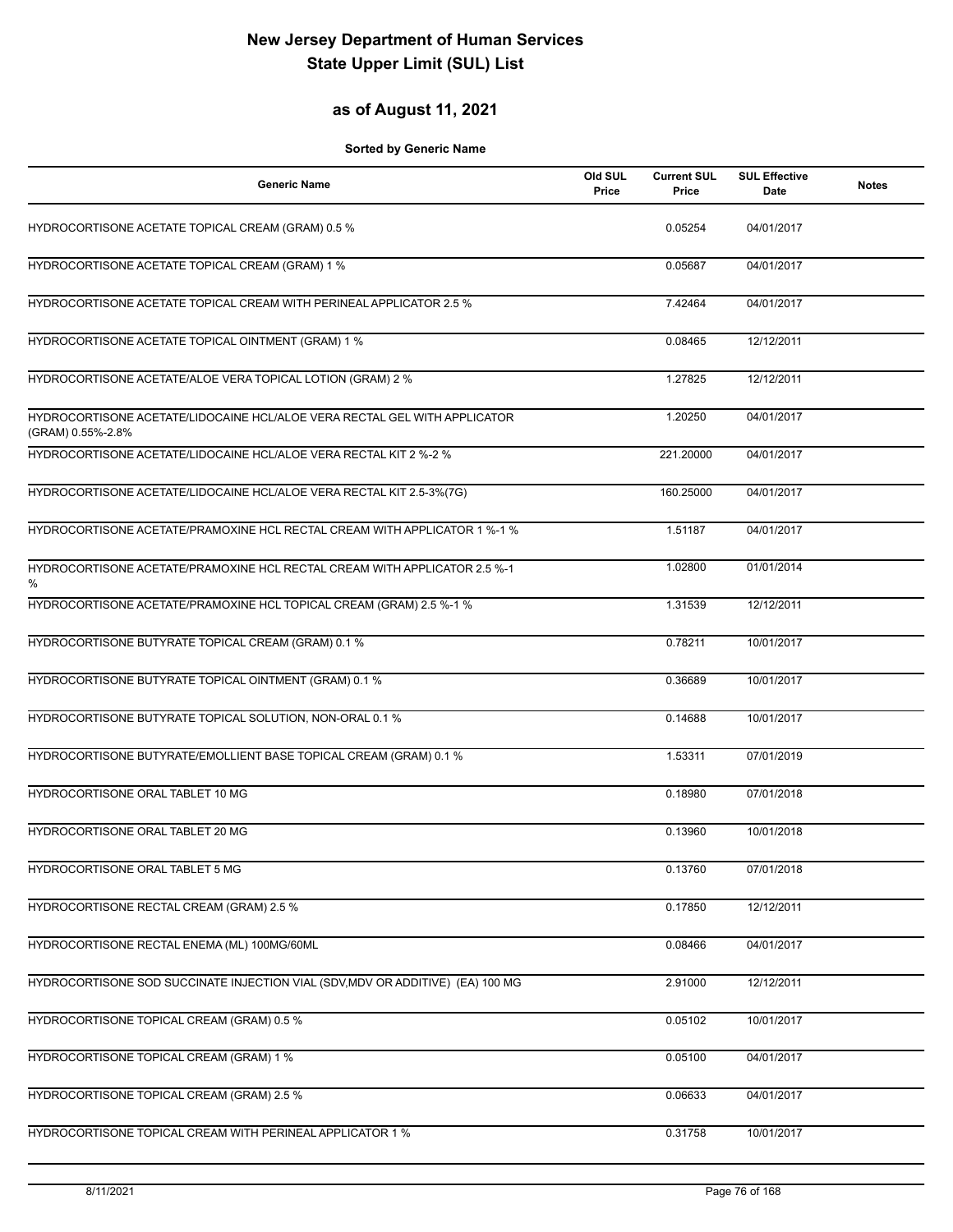### **as of August 11, 2021**

| <b>Generic Name</b>                                                      | Old SUL<br>Price | <b>Current SUL</b><br>Price | <b>SUL Effective</b><br>Date | <b>Notes</b> |
|--------------------------------------------------------------------------|------------------|-----------------------------|------------------------------|--------------|
| HYDROCORTISONE TOPICAL CREAM WITH PERINEAL APPLICATOR 2.5 %              |                  | 0.34234                     | 01/01/2021                   |              |
| HYDROCORTISONE TOPICAL LOTION (ML) 1 %                                   |                  | 0.04330                     | 10/01/2017                   |              |
| HYDROCORTISONE TOPICAL LOTION (ML) 2.5 %                                 |                  | 0.11192                     | 10/01/2017                   |              |
| HYDROCORTISONE TOPICAL OINTMENT (GRAM) 0.5 %                             |                  | 0.05241                     | 10/01/2017                   |              |
| HYDROCORTISONE TOPICAL OINTMENT (GRAM) 1 %                               |                  | 0.03235                     | 10/01/2017                   |              |
| HYDROCORTISONE TOPICAL OINTMENT (GRAM) 2.5 %                             |                  | 0.10547                     | 04/01/2017                   |              |
| HYDROCORTISONE TOPICAL SOLUTION, NON-ORAL 1 %                            |                  | 0.12431                     | 04/01/2017                   |              |
| HYDROCORTISONE VALERATE TOPICAL CREAM (GRAM) 0.2 %                       |                  | 1.43182                     | 01/01/2020                   |              |
| HYDROCORTISONE VALERATE TOPICAL OINTMENT (GRAM) 0.2 %                    |                  | 2.67600                     | 01/01/2018                   |              |
| HYDROCORTISONE/ACETIC ACID OTIC DROPS 1 %-2 %                            |                  | 5.51733                     | 01/01/2020                   |              |
| HYDROCORTISONE/ALOE VERA TOPICAL CREAM (GRAM) 1 %                        |                  | 0.06666                     | 04/01/2017                   |              |
| HYDROCORTISONE/ALOE VERA TOPICAL OINTMENT (GRAM) 1 %                     |                  | 0.04829                     | 12/12/2011                   |              |
| HYDROCORTISONE/IODOQUINOL TOPICAL CREAM (GRAM) 1 %-1 %                   |                  | 0.88469                     | 12/12/2011                   |              |
| HYDROCORTISONE/MINERAL OIL/PETROLATUM, WHITE TOPICAL OINTMENT (GRAM) 1 % |                  | 0.03235                     | 10/01/2017                   |              |
| HYDROGEN PEROXIDE MISCELLANEOUS SOLUTION, NON-ORAL 3 %                   |                  | 0.00195                     | 04/01/2017                   |              |
| HYDROMORPHONE HCL INJECTION AMPUL (ML) 1 MG/ML                           |                  | 1.61000                     | 04/01/2017                   |              |
| HYDROMORPHONE HCL INJECTION AMPUL (ML) 2 MG/ML                           |                  | 1.50000                     | 04/01/2017                   |              |
| HYDROMORPHONE HCL INJECTION AMPUL (ML) 4 MG/ML                           |                  | 2.10000                     | 04/01/2017                   |              |
| HYDROMORPHONE HCL INJECTION SYRINGE (ML) 0.5MG/.5ML                      |                  | 5.40000                     | 04/01/2017                   |              |
| HYDROMORPHONE HCL INJECTION SYRINGE (ML) 1 MG/ML                         |                  | 2.56000                     | 04/01/2017                   |              |
| HYDROMORPHONE HCL INJECTION SYRINGE (ML) 2 MG/ML                         |                  | 2.74000                     | 04/01/2017                   |              |
| HYDROMORPHONE HCL INJECTION SYRINGE (ML) 4 MG/ML                         |                  | 2.56000                     | 04/01/2017                   |              |
| HYDROMORPHONE HCL INJECTION VIAL (ML) 2 MG/ML                            |                  | 1.04600                     | 04/01/2017                   |              |
| HYDROMORPHONE HCL ORAL LIQUID (ML) 1 MG/ML                               |                  | 0.34343                     | 04/01/2017                   |              |
| HYDROMORPHONE HCL ORAL TABLET 2 MG                                       |                  | 0.06380                     | 10/01/2020                   |              |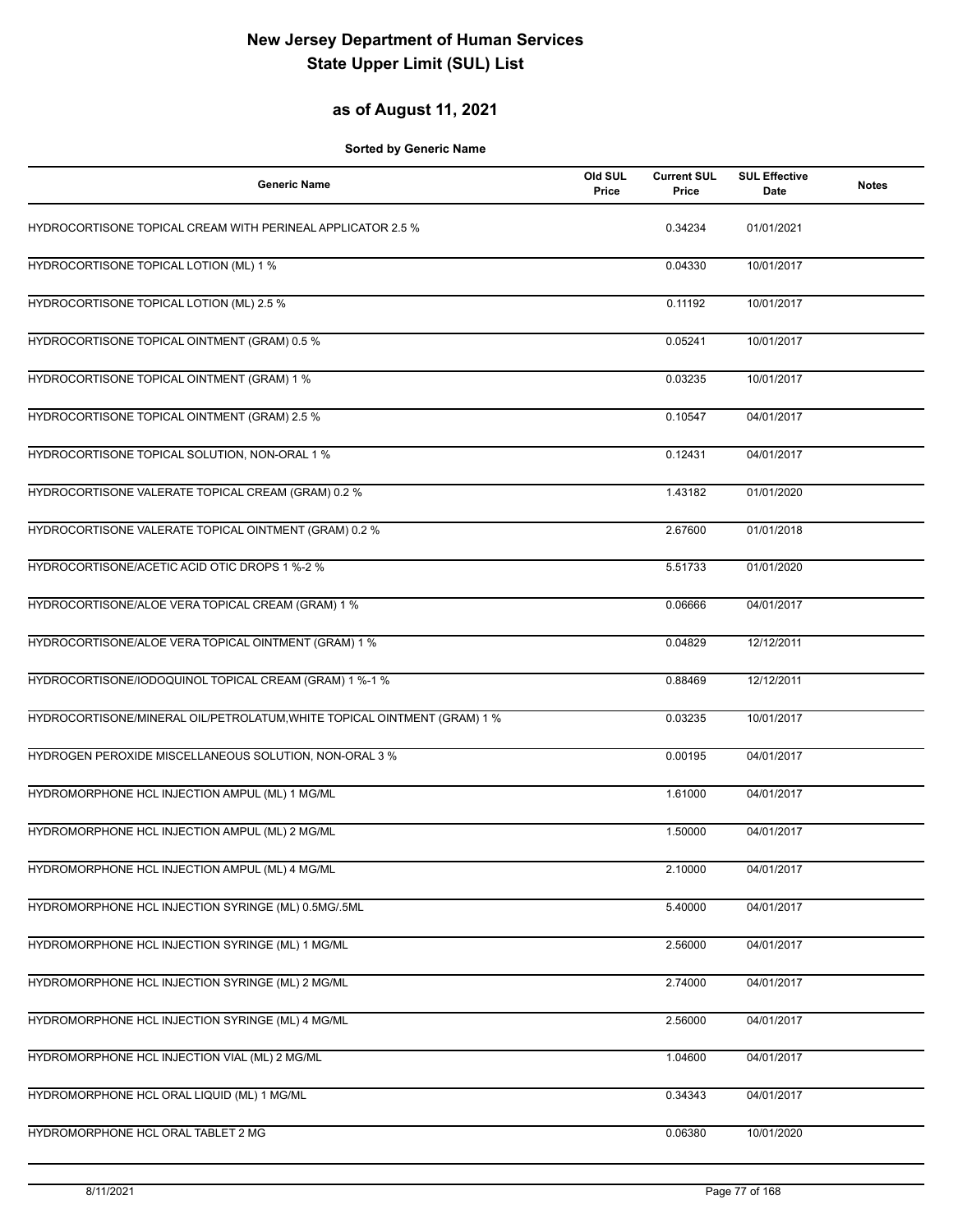### **as of August 11, 2021**

| <b>Generic Name</b>                                                     | Old SUL<br>Price | <b>Current SUL</b><br>Price | <b>SUL Effective</b><br>Date | <b>Notes</b> |
|-------------------------------------------------------------------------|------------------|-----------------------------|------------------------------|--------------|
| HYDROMORPHONE HCL ORAL TABLET 4 MG                                      |                  | 0.07950                     | 04/01/2017                   |              |
| HYDROMORPHONE HCL ORAL TABLET 8 MG                                      |                  | 0.21960                     | 04/01/2019                   |              |
| HYDROMORPHONE HCL ORAL TABLET, EXTENDED RELEASE 24 HR 12 MG             |                  | 12.00000                    | 04/01/2017                   |              |
| HYDROMORPHONE HCL ORAL TABLET, EXTENDED RELEASE 24 HR 16 MG             |                  | 15.77926                    | 04/01/2017                   |              |
| HYDROMORPHONE HCL ORAL TABLET, EXTENDED RELEASE 24 HR 32 MG             |                  | 40.10245                    | 04/01/2017                   |              |
| HYDROMORPHONE HCL ORAL TABLET, EXTENDED RELEASE 24 HR 8 MG              |                  | 11.04980                    | 04/01/2017                   |              |
| HYDROMORPHONE HCL RECTAL SUPPOSITORY, RECTAL 3 MG                       |                  | 9.58200                     | 04/01/2017                   |              |
| HYDROMORPHONE HCL/PF INJECTION AMPUL (ML) 10 MG/ML                      |                  | 1.39896                     | 10/01/2017                   |              |
| HYDROMORPHONE HCL/PF INJECTION AMPUL (ML) 2 MG/ML                       |                  | 0.51600                     | 12/12/2011                   |              |
| HYDROMORPHONE HCL/PF INJECTION DISPOSABLE SYRINGE (ML) 2 MG/ML          |                  | 0.51600                     | 12/12/2011                   |              |
| HYDROMORPHONE HCL/PF INJECTION VIAL (ML) 10 MG/ML                       |                  | 1.58023                     | 04/01/2017                   |              |
| HYDROMORPHONE HCL/PF INJECTION VIAL (SDV, MDV OR ADDITIVE) (ML) 2 MG/ML |                  | 0.51600                     | 12/12/2011                   |              |
| HYDROPHILIC OINTMENT TOPICAL OINTMENT (GRAM)                            |                  | 0.03508                     | 12/12/2011                   |              |
| HYDROQUINONE MICROSPHERES TOPICAL CREAM, EXTENDED RELEASE (GRAM) 4 %    |                  | 2.23367                     | 01/01/2018                   |              |
| HYDROQUINONE TOPICAL CREAM (GRAM) 4 %                                   |                  | 0.83056                     | 01/01/2020                   |              |
| HYDROXOCOBALAMIN INTRAMUSCULAR VIAL (ML) 1000MCG/ML                     |                  | 0.84150                     | 04/01/2017                   |              |
| HYDROXYCHLOROQUINE SULFATE ORAL TABLET 200 MG                           |                  | 0.14075                     | 01/01/2020                   |              |
| HYDROXYPROGESTERONE CAPROATE INTRAMUSCULAR VIAL (ML) 250 MG/ML          |                  | 320.35400                   | 04/01/2019                   |              |
| HYDROXYPROGESTERONE CAPROATE/PF INTRAMUSCULAR VIAL (ML) 250 MG/ML       |                  | 152.52000                   | 04/01/2020                   |              |
| HYDROXYUREA ORAL CAPSULE 500 MG                                         |                  | 0.18352                     | 04/01/2018                   |              |
| HYDROXYZINE HCL INTRAMUSCULAR VIAL (ML) 25 MG/ML                        |                  | 4.25000                     | 04/01/2017                   |              |
| HYDROXYZINE HCL INTRAMUSCULAR VIAL (ML) 50 MG/ML                        |                  | 0.85425                     | 10/01/2017                   |              |
| HYDROXYZINE HCL ORAL SOLUTION, ORAL 10 MG/5 ML                          |                  | 0.03692                     | 04/01/2018                   |              |
| HYDROXYZINE HCL ORAL SOLUTION, ORAL 50 MG/25ML                          |                  | 0.30860                     | 04/01/2017                   |              |
| HYDROXYZINE HCL ORAL TABLET 10 MG                                       |                  | 0.04324                     | 04/01/2017                   |              |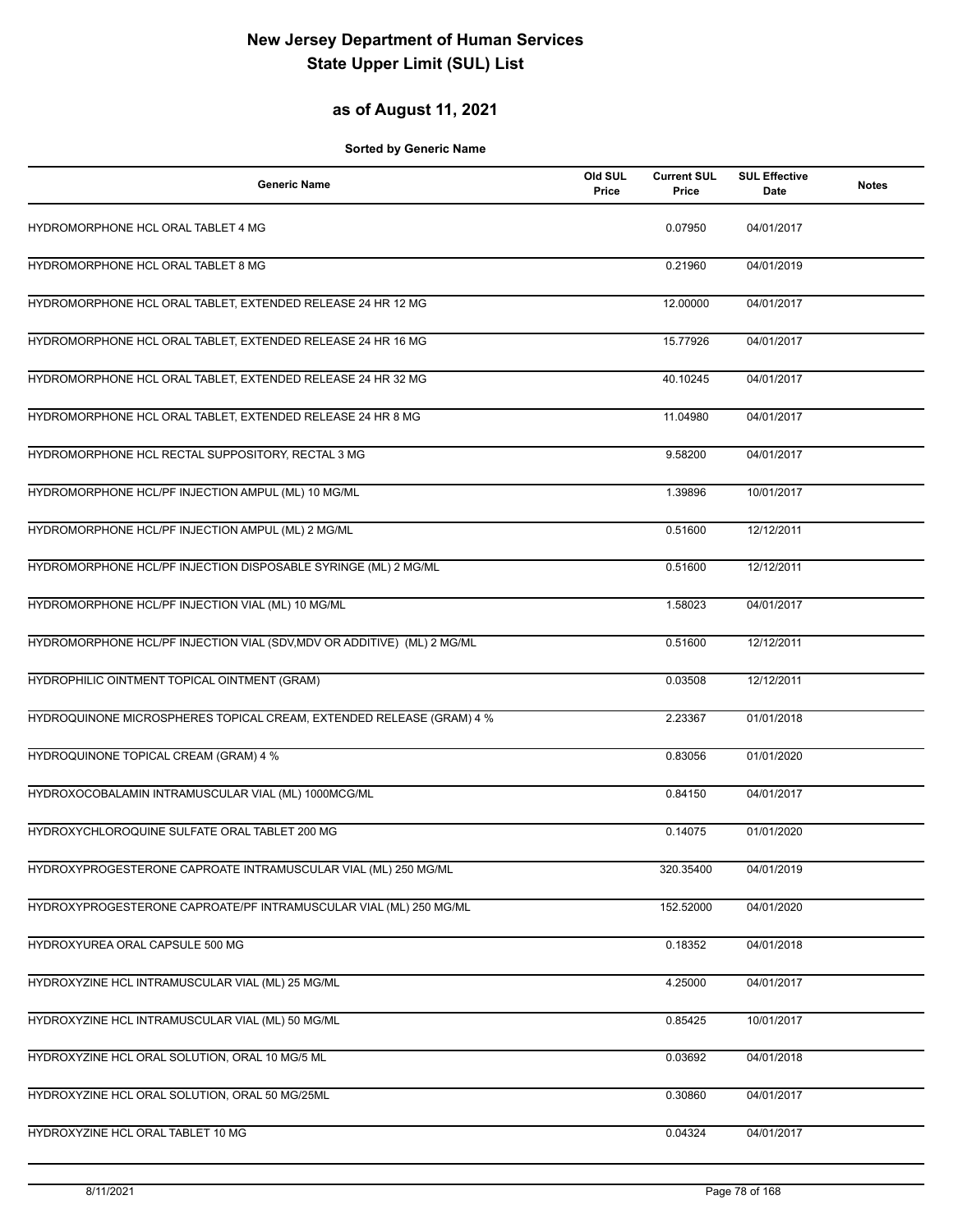### **as of August 11, 2021**

| <b>Generic Name</b>                                                | Old SUL<br>Price | <b>Current SUL</b><br>Price | <b>SUL Effective</b><br>Date | <b>Notes</b> |
|--------------------------------------------------------------------|------------------|-----------------------------|------------------------------|--------------|
| HYDROXYZINE HCL ORAL TABLET 25 MG                                  |                  | 0.01390                     | 01/01/2019                   |              |
| HYDROXYZINE HCL ORAL TABLET 50 MG                                  |                  | 0.07628                     | 04/01/2021                   |              |
| HYDROXYZINE PAMOATE ORAL CAPSULE 100 MG                            |                  | 0.41970                     | 01/01/2018                   |              |
| HYDROXYZINE PAMOATE ORAL CAPSULE 25 MG                             |                  | 0.05387                     | 07/01/2017                   |              |
| HYDROXYZINE PAMOATE ORAL CAPSULE 50 MG                             |                  | 0.04920                     | 01/01/2019                   |              |
| HYOSCYAMINE SULFATE ORAL DROPS 0.125MG/ML                          |                  | 1.16667                     | 07/01/2021                   |              |
| HYOSCYAMINE SULFATE ORAL ELIXIR 125MCG/5ML                         |                  | 0.09267                     | 12/12/2011                   |              |
| HYOSCYAMINE SULFATE ORAL TABLET 0.125 MG                           |                  | 0.11025                     | 10/01/2019                   |              |
| HYOSCYAMINE SULFATE ORAL TABLET, EXTENDED RELEASE 12 HR 0.375 MG   |                  | 0.24290                     | 07/01/2019                   |              |
| HYOSCYAMINE SULFATE ORAL TABLET, DISINTEGRATING 0.125 MG           |                  | 0.12900                     | 07/01/2019                   |              |
| HYOSCYAMINE SULFATE SUBLINGUAL TABLET, SUBLINGUAL 0.125 MG         |                  | 0.09435                     | 04/01/2021                   |              |
| IBANDRONATE SODIUM INTRAVENOUS SYRINGE (ML) 3 MG/3 ML              |                  | 80.00000                    | 04/01/2017                   |              |
| IBANDRONATE SODIUM INTRAVENOUS VIAL (ML) 3 MG/3 ML                 |                  | 140.33333                   | 04/01/2017                   |              |
| IBANDRONATE SODIUM ORAL TABLET 150 MG                              |                  | 3.38667                     | 01/01/2019                   |              |
| IBUPROFEN LYSINE/PF INTRAVENOUS VIAL (ML) 20 MG/2 ML               |                  | 203.00000                   | 04/01/2017                   |              |
| IBUPROFEN ORAL CAPSULE 200 MG                                      |                  | 0.06363                     | 04/01/2020                   |              |
| IBUPROFEN ORAL SUSPENSION, DROPS(FINAL DOSAGE FORM)(ML) 50 MG/1.25 |                  | 0.24944                     | 04/01/2017                   |              |
| IBUPROFEN ORAL SUSPENSION, ORAL (FINAL DOSE FORM) 100 MG/5ML       |                  | 0.02112                     | 01/01/2019                   |              |
| IBUPROFEN ORAL TABLET 200 MG                                       |                  | 0.01211                     | 10/01/2017                   |              |
| IBUPROFEN ORAL TABLET 400 MG                                       |                  | 0.01910                     | 10/01/2017                   |              |
| IBUPROFEN ORAL TABLET 600 MG                                       |                  | 0.02108                     | 10/01/2017                   |              |
| <b>IBUPROFEN ORAL TABLET 800 MG</b>                                |                  | 0.02812                     | 10/01/2017                   |              |
| IBUPROFEN ORAL TABLET, CHEWABLE 100 MG                             |                  | 0.13925                     | 04/01/2017                   |              |
| IBUPROFEN/DIPHENHYDRAMINE CITRATE ORAL TABLET 200MG-38MG           |                  | 0.12061                     | 04/01/2017                   |              |
| IBUPROFEN/OXYCODONE HCL ORAL TABLET 400MG-5MG                      |                  | 1.06130                     | 04/01/2017                   |              |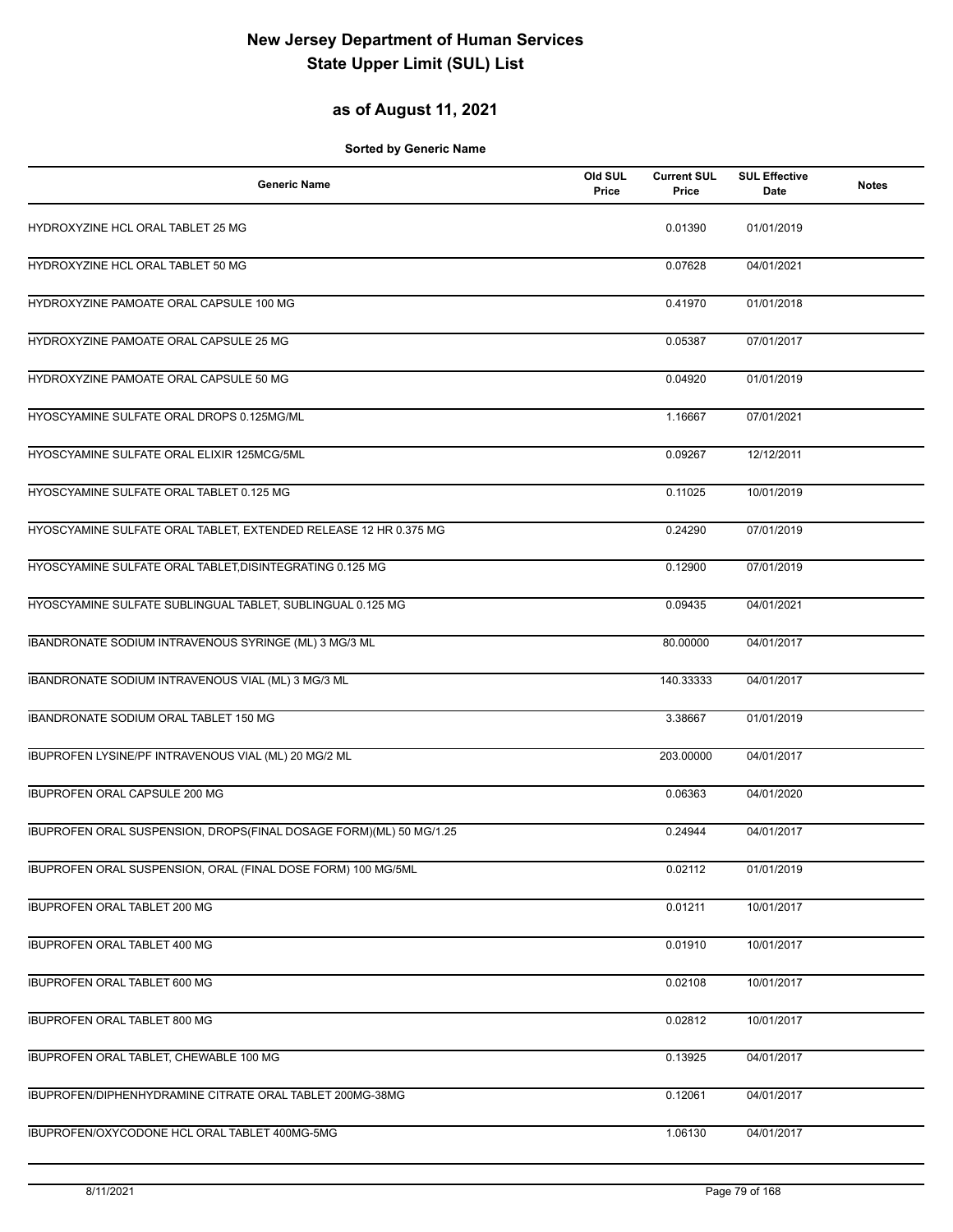### **as of August 11, 2021**

| <b>Generic Name</b>                                     | Old SUL<br>Price | <b>Current SUL</b><br>Price | <b>SUL Effective</b><br>Date | <b>Notes</b> |
|---------------------------------------------------------|------------------|-----------------------------|------------------------------|--------------|
| IBUPROFEN/PSEUDOEPHEDRINE HCL ORAL TABLET 200MG-30MG    |                  | 0.16826                     | 04/01/2017                   |              |
| IBUTILIDE FUMARATE INTRAVENOUS VIAL (ML) 0.1 MG/ML      |                  | 29.83000                    | 04/01/2017                   |              |
| <b>ICOSAPENT ETHYL ORAL CAPSULE 1 G</b>                 |                  | 1.65852                     | 07/01/2021                   |              |
| <b>IDARUBICIN HCL INTRAVENOUS VIAL (ML) 1 MG/ML</b>     |                  | 11.48450                    | 04/01/2017                   |              |
| IFOSFAMIDE INTRAVENOUS VIAL (EA) 1 G                    |                  | 35.23000                    | 04/01/2017                   |              |
| IFOSFAMIDE INTRAVENOUS VIAL (EA) 3 G                    |                  | 107.54000                   | 04/01/2017                   |              |
| IFOSFAMIDE INTRAVENOUS VIAL (ML) 1 G/20 ML              |                  | 1.83700                     | 04/01/2017                   |              |
| IFOSFAMIDE INTRAVENOUS VIAL (ML) 3 G/60 ML              |                  | 1.79233                     | 04/01/2017                   |              |
| IFOSFAMIDE/MESNA INTRAVENOUS KIT 1G-1G                  |                  | 630.00000                   | 04/01/2017                   |              |
| IFOSFAMIDE/MESNA INTRAVENOUS KIT 3G-1G                  |                  | 936.00000                   | 04/01/2017                   |              |
| IMATINIB MESYLATE ORAL TABLET 100 MG                    |                  | 3.78000                     | 07/01/2019                   |              |
| IMATINIB MESYLATE ORAL TABLET 400 MG                    |                  | 3.95500                     | 07/01/2021                   |              |
| IMIPENEM/CILASTATIN SODIUM INTRAVENOUS VIAL (EA) 250 MG |                  | 5.25000                     | 04/01/2017                   |              |
| IMIPENEM/CILASTATIN SODIUM INTRAVENOUS VIAL (EA) 500 MG |                  | 9.71000                     | 04/01/2017                   |              |
| IMIPRAMINE HCL ORAL TABLET 10 MG                        |                  | 0.04894                     | 10/01/2017                   |              |
| IMIPRAMINE HCL ORAL TABLET 25 MG                        |                  | 0.02850                     | 10/01/2017                   |              |
| IMIPRAMINE HCL ORAL TABLET 50 MG                        |                  | 0.08215                     | 10/01/2020                   |              |
| IMIPRAMINE PAMOATE ORAL CAPSULE 100 MG                  |                  | 4.72727                     | 04/01/2017                   |              |
| IMIPRAMINE PAMOATE ORAL CAPSULE 125 MG                  |                  | 9.96960                     | 10/01/2017                   |              |
| IMIPRAMINE PAMOATE ORAL CAPSULE 150 MG                  |                  | 8.79173                     | 04/01/2017                   |              |
| IMIPRAMINE PAMOATE ORAL CAPSULE 75 MG                   |                  | 3.03269                     | 04/01/2017                   |              |
| IMIQUIMOD TOPICAL CREAM IN PACKET (EA) 5 %              |                  | 1.61958                     | 04/01/2017                   |              |
| INDAPAMIDE ORAL TABLET 1.25 MG                          |                  | 0.14390                     | 01/01/2021                   |              |
| INDAPAMIDE ORAL TABLET 2.5 MG                           |                  | 0.04070                     | 10/01/2017                   |              |
| INDOMETHACIN ORAL CAPSULE 25 MG                         |                  | 0.02910                     | 01/01/2019                   |              |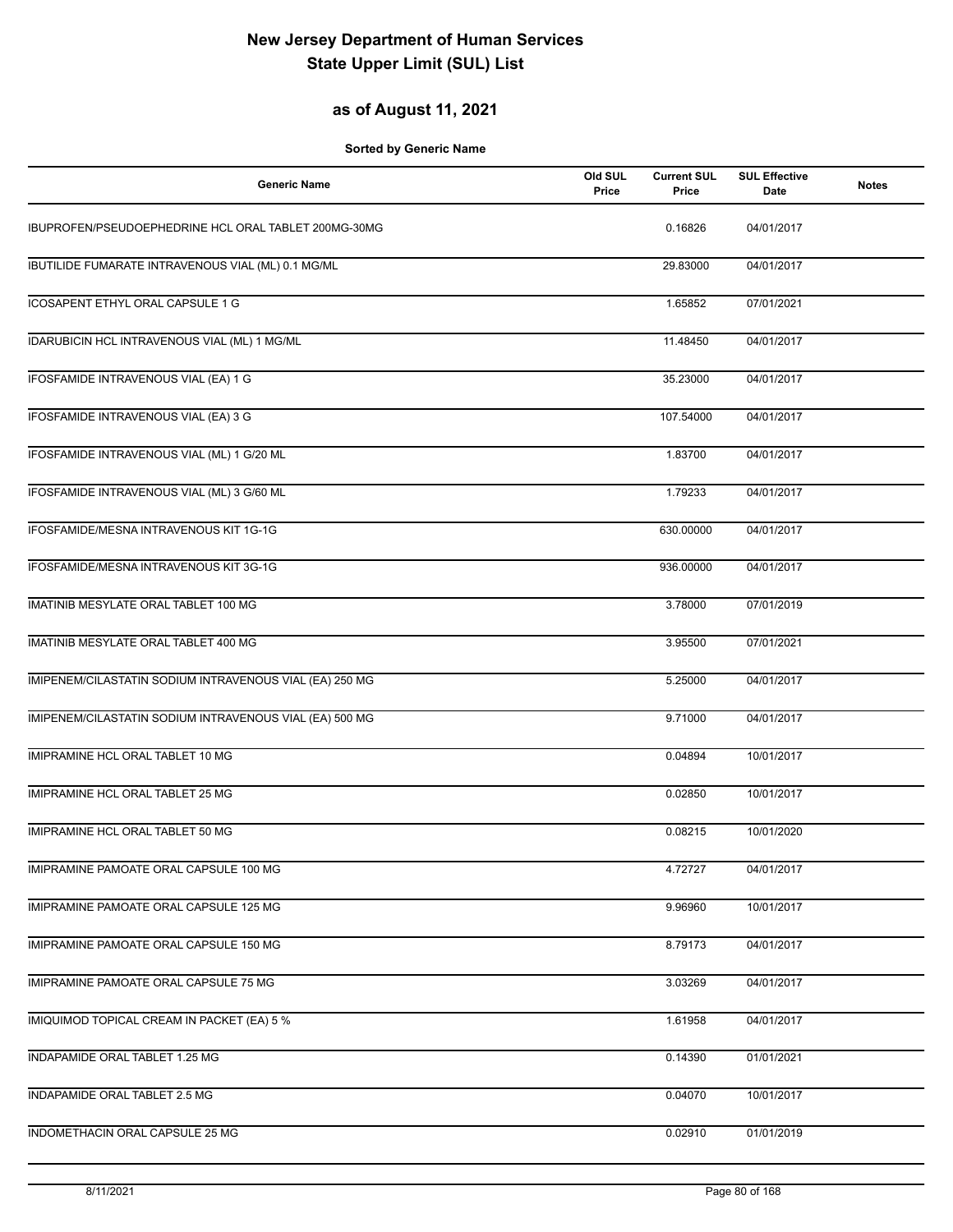### **as of August 11, 2021**

| <b>Generic Name</b>                                                                                      | Old SUL<br>Price | <b>Current SUL</b><br>Price | <b>SUL Effective</b><br>Date | <b>Notes</b> |
|----------------------------------------------------------------------------------------------------------|------------------|-----------------------------|------------------------------|--------------|
| INDOMETHACIN ORAL CAPSULE 50 MG                                                                          |                  | 0.05900                     | 01/01/2019                   |              |
| INDOMETHACIN ORAL CAPSULE, EXTENDED RELEASE 75 MG                                                        |                  | 0.17000                     | 10/01/2020                   |              |
| INDOMETHACIN SODIUM INTRAVENOUS VIAL (EA) 1 MG                                                           |                  | 371.24000                   | 04/01/2017                   |              |
| INSULIN LISPRO SUBCUTANEOUS INSULIN PEN (ML) 100/ML                                                      |                  | 16.93200                    | 01/01/2020                   |              |
| IODINE/SODIUM IODIDE TOPICAL TINCTURE 2 %                                                                |                  | 0.07941                     | 04/01/2017                   |              |
| IPRATROPIUM BROMIDE INHALATION SOLUTION, NON-ORAL 0.2 MG/ML                                              |                  | 0.04733                     | 04/01/2017                   |              |
| IPRATROPIUM BROMIDE NASAL AEROSOL, SPRAY (ML) 21 MCG                                                     |                  | 0.19598                     | 10/01/2017                   |              |
| IPRATROPIUM BROMIDE NASAL AEROSOL, SPRAY (ML) 42 MCG                                                     |                  | 0.39866                     | 10/01/2017                   |              |
| IPRATROPIUM BROMIDE/ALBUTEROL SULFATE INHALATION AMPUL FOR NEBULIZATION<br>(ML) 0.5-3MG/3                |                  | 0.03672                     | 01/01/2019                   |              |
| <b>IRBESARTAN ORAL TABLET 150 MG</b>                                                                     |                  | 0.07247                     | 10/01/2017                   |              |
| <b>IRBESARTAN ORAL TABLET 300 MG</b>                                                                     |                  | 0.10000                     | 01/01/2019                   |              |
| <b>IRBESARTAN ORAL TABLET 75 MG</b>                                                                      |                  | 0.04433                     | 01/01/2019                   |              |
| IRBESARTAN/HYDROCHLOROTHIAZIDE ORAL TABLET 150-12.5MG                                                    |                  | 0.04467                     | 01/01/2019                   |              |
| IRBESARTAN/HYDROCHLOROTHIAZIDE ORAL TABLET 300-12.5MG                                                    |                  | 0.07100                     | 01/01/2019                   |              |
| IRINOTECAN HCL INTRAVENOUS VIAL (ML) 100 MG/5ML                                                          |                  | 2.63400                     | 10/01/2018                   |              |
| IRINOTECAN HCL INTRAVENOUS VIAL (ML) 40 MG/2 ML                                                          |                  | 3.38500                     | 04/01/2019                   |              |
| IRINOTECAN HCL INTRAVENOUS VIAL (ML) 500MG/25ML                                                          |                  | 6.09231                     | 10/01/2017                   |              |
| IRON ASP GLY&PS CMPLX/ASCORB.CAL/VIT B12/FA/CA-THR/SUCC.ACID ORAL CAPSULE<br>(HARD, SOFT, ETC.) 150-25-1 |                  | 1.45583                     | 12/12/2011                   |              |
| IRON ASPGLY/ASCORB.CAL/VIT B12/CALCIUM THR/SUCC.ACID/STOMACH ORAL TABLET<br>70-150-10                    |                  | 1.25833                     | 12/12/2011                   |              |
| IRON BISGLY, PSCMPLX/ASCORBATE CALC/B12/FOLIC ACID/CALC-THREO ORAL CAPSULE<br>150MG-60-1                 |                  | 0.50580                     | 04/01/2017                   |              |
| IRON CARBONYL, GLUC/FOLIC ACID/VIT B12/VIT C/DOCUSATE SODIUM ORAL TABLET<br>90-1-50 MG                   |                  | 1.82344                     | 04/01/2017                   |              |
| IRON DEXTRAN COMPLEX INJECTION VIAL (SDV, MDV OR ADDITIVE) (ML) 50 MG/ML                                 |                  | 17.97698                    | 12/12/2011                   |              |
| IRON FUMARATE, POLYSAC COMP/FOLIC ACID/VITAMIN C/NIACINAMIDE ORAL CAPSULE<br>125-1-40-3                  |                  | 0.33631                     | 04/01/2017                   |              |
| IRON FUMARATE-IRON POLYSACCH CPLEX/FOLIC ACID/MULTIVIT NO.18 ORAL CAPSULE<br>106 MG-1MG                  |                  | 0.39609                     | 04/01/2017                   |              |
| IRON FUMARTE & ASP GLY/ASCORB.CAL/VIT B12/FA/CA-THR/SUCC.ACID ORAL TABLET<br>151-60-1MG                  |                  | 1.21666                     | 12/12/2011                   |              |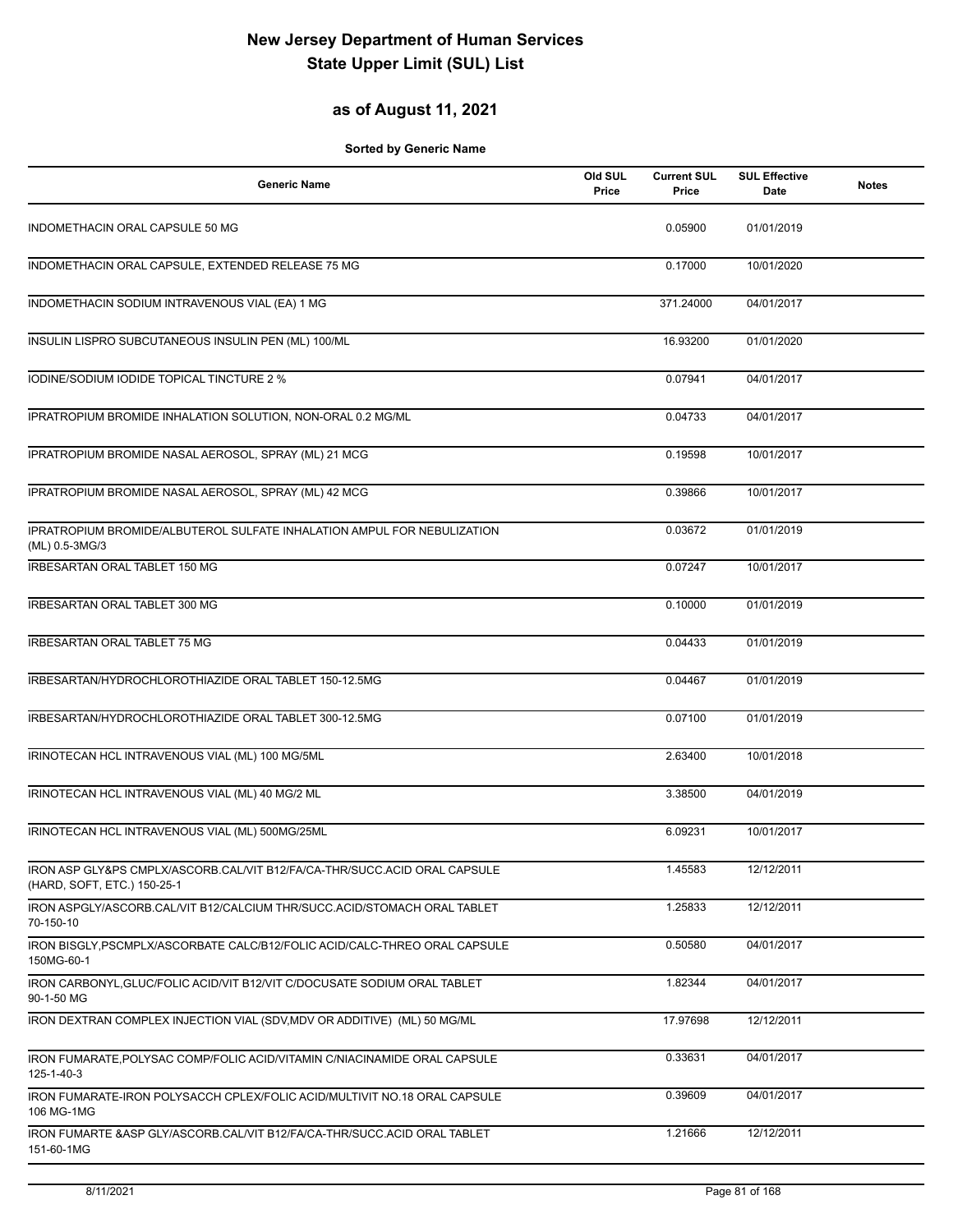#### **as of August 11, 2021**

| <b>Generic Name</b>                                                                   | Old SUL<br>Price | <b>Current SUL</b><br>Price | <b>SUL Effective</b><br>Date | <b>Notes</b> |
|---------------------------------------------------------------------------------------|------------------|-----------------------------|------------------------------|--------------|
| IRON POLYSACCHARIDE COMPLEX ORAL CAPSULE 150 MG                                       |                  | 0.08500                     | 01/01/2019                   |              |
| IRON POLYSACCHARIDE COMPLEX/CYANOCOBALAMIN/FOLIC ACID ORAL CAPSULE<br>150-25-1        |                  | 0.07950                     | 10/01/2017                   |              |
| IRON, CARBONYL/FOLIC ACID/VIT B12/VITAMIN C/DOCUSATE SODIUM ORAL TABLET 90-1-50<br>МG |                  | 0.42929                     | 04/01/2017                   |              |
| IRON, CARBONYL ORAL SUSPENSION, ORAL (FINAL DOSE FORM) 15MG/1.25                      |                  | 0.23534                     | 04/01/2017                   |              |
| IRON, CARBONYL/ASCORBIC ACID ORAL TABLET 100-250 MG                                   |                  | 0.12030                     | 04/01/2017                   |              |
| IRON, CARBONYL/ASCORBIC ACID/CYANOCOBALAMIN/FOLIC ACID ORAL TABLET 100-250-1          |                  | 0.23100                     | 04/01/2017                   |              |
| IRON, CARBONYL/FOLIC ACID/VIT C/PYRIDOXINE HCL/VIT B12/ZINC ORAL TABLET<br>150-1.25MG |                  | 0.70000                     | 01/01/2019                   |              |
| ISOMETHEPTENE MUCATE/CAFFEINE/ACETAMINOPHEN ORAL TABLET 65-20-325                     |                  | 4.92000                     | 04/01/2017                   |              |
| ISOMETHEPTENE MUCATE/DICHLORALPHENAZONE/ACETAMINOPHEN ORAL CAPSULE<br>65-100-325      |                  | 0.75777                     | 10/01/2017                   |              |
| ISONIAZID INJECTION VIAL (ML) 100 MG/ML                                               |                  | 31.68600                    | 04/01/2017                   |              |
| ISONIAZID ORAL SOLUTION, ORAL 50 MG/5 ML                                              |                  | 0.31002                     | 04/01/2017                   |              |
| ISONIAZID ORAL TABLET 100 MG                                                          |                  | 0.08534                     | 04/01/2017                   |              |
| ISONIAZID ORAL TABLET 300 MG                                                          |                  | 0.05065                     | 10/01/2017                   |              |
| ISOPROPYL ALCOHOL IN GLYCERIN OTIC DROPS 95 %-5 %                                     |                  | 0.08832                     | 04/01/2017                   |              |
| ISOPROPYL ALCOHOL MISCELLANEOUS SOLUTION, NON-ORAL 70 %                               |                  | 0.02105                     | 10/01/2017                   |              |
| ISOPROPYL ALCOHOL MISCELLANEOUS SOLUTION, NON-ORAL 91 %                               |                  | 0.00369                     | 04/01/2017                   |              |
| ISOSORBIDE DINITRATE ORAL TABLET 10 MG                                                |                  | 0.35323                     | 10/01/2018                   |              |
| ISOSORBIDE DINITRATE ORAL TABLET 20 MG                                                |                  | 0.31000                     | 01/01/2019                   |              |
| ISOSORBIDE DINITRATE ORAL TABLET 30 MG                                                |                  | 0.05695                     | 01/01/2019                   |              |
| ISOSORBIDE DINITRATE ORAL TABLET 5 MG                                                 |                  | 0.02060                     | 10/01/2017                   |              |
| ISOSORBIDE DINITRATE ORAL TABLET, EXTENDED RELEASE 40 MG                              |                  | 0.50637                     | 10/01/2017                   |              |
| ISOSORBIDE DINITRATE SUBLINGUAL TABLET, SUBLINGUAL 2.5 MG                             |                  | 0.05631                     | 12/12/2011                   |              |
| ISOSORBIDE DINITRATE SUBLINGUAL TABLET, SUBLINGUAL 5 MG                               |                  | 0.10315                     | 12/12/2011                   |              |
| ISOSORBIDE MONONITRATE ORAL TABLET 10 MG                                              |                  | 0.06010                     | 07/01/2019                   |              |
| ISOSORBIDE MONONITRATE ORAL TABLET 20 MG                                              |                  | 0.03186                     | 10/01/2017                   |              |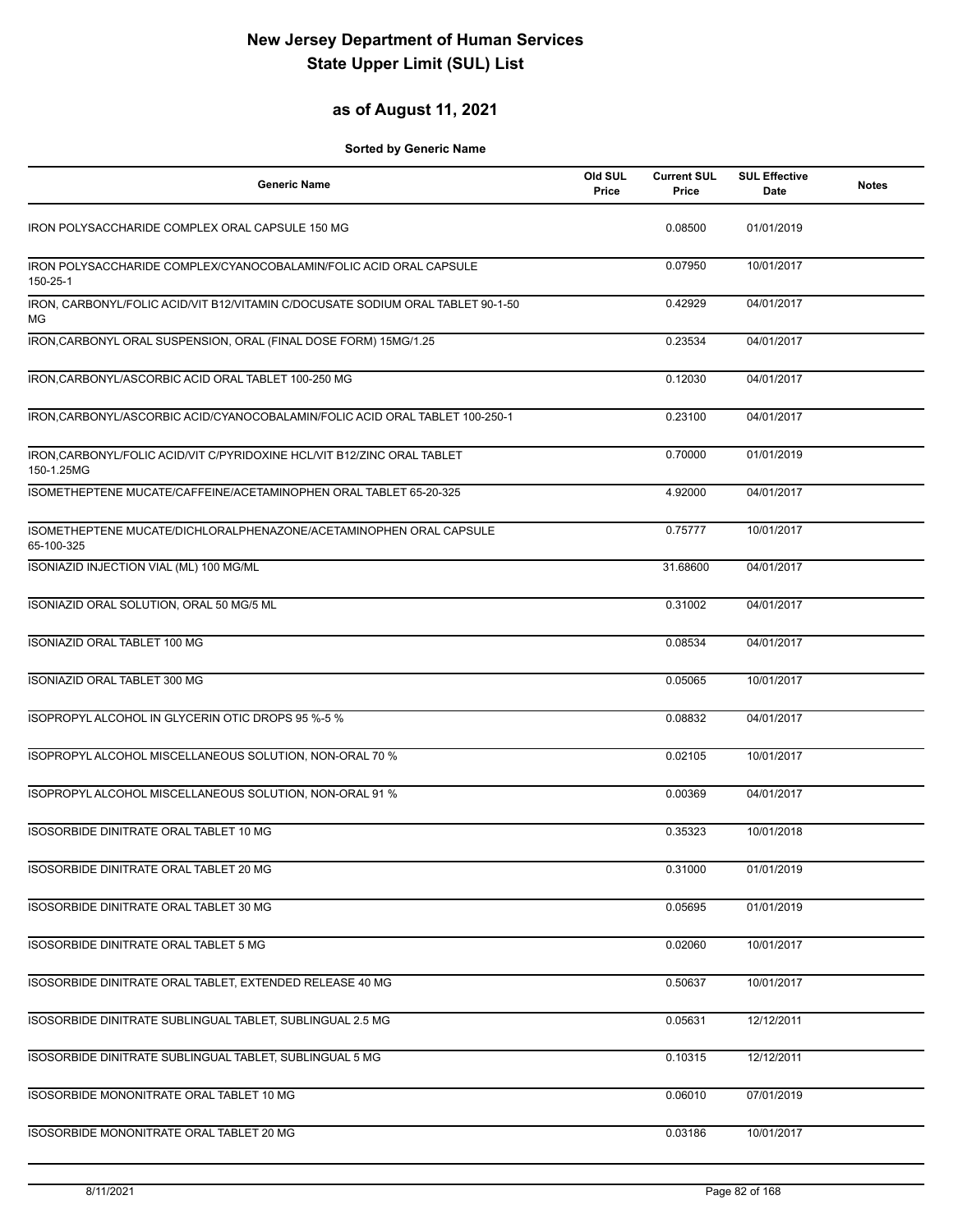#### **as of August 11, 2021**

| <b>Generic Name</b>                                               | Old SUL<br>Price | <b>Current SUL</b><br>Price | <b>SUL Effective</b><br>Date | <b>Notes</b> |
|-------------------------------------------------------------------|------------------|-----------------------------|------------------------------|--------------|
| ISOSORBIDE MONONITRATE ORAL TABLET, EXTENDED RELEASE 24 HR 120 MG |                  | 0.21185                     | 10/01/2017                   |              |
| ISOSORBIDE MONONITRATE ORAL TABLET, EXTENDED RELEASE 24 HR 30 MG  |                  | 0.06300                     | 01/01/2019                   |              |
| ISOSORBIDE MONONITRATE ORAL TABLET, EXTENDED RELEASE 24 HR 60 MG  |                  | 0.07400                     | 01/01/2019                   |              |
| ISOSULFAN BLUE SUBCUTANEOUS VIAL (ML) 1 %                         |                  | 140.00000                   | 04/01/2017                   |              |
| <b>ISOTRETINOIN ORAL CAPSULE 10 MG</b>                            |                  | 2.13467                     | 10/01/2020                   |              |
| ISOTRETINOIN ORAL CAPSULE 20 MG                                   |                  | 1.92767                     | 10/01/2018                   |              |
| ISOTRETINOIN ORAL CAPSULE 30 MG                                   |                  | 3.79000                     | 10/01/2020                   |              |
| ISOTRETINOIN ORAL CAPSULE 40 MG                                   |                  | 2.12667                     | 10/01/2020                   |              |
| ISOXSUPRINE HCL ORAL TABLET 10 MG                                 |                  | 1.00000                     | 04/01/2017                   |              |
| ISRADIPINE ORAL CAPSULE 2.5 MG                                    |                  | 0.82100                     | 10/01/2017                   |              |
| <b>ISRADIPINE ORAL CAPSULE 5 MG</b>                               |                  | 1.31560                     | 04/01/2017                   |              |
| ITRACONAZOLE ORAL CAPSULE 100 MG                                  |                  | 1.09133                     | 01/01/2020                   |              |
| <b>IVERMECTIN ORAL TABLET 3 MG</b>                                |                  | 3.45050                     | 01/01/2020                   |              |
| <b>IVERMECTIN TOPICAL CREAM (GRAM) 1 %</b>                        |                  | 10.09978                    | 04/01/2020                   |              |
| KANAMYCIN SULFATE MISCELLANEOUS POWDER (GRAM)                     |                  | 16.63000                    | 04/01/2017                   |              |
| KETAMINE HCL INJECTION VIAL (ML) 10 MG/ML                         |                  | 0.82490                     | 04/01/2017                   |              |
| KETAMINE HCL INJECTION VIAL (ML) 100 MG/ML                        |                  | 1.14000                     | 04/01/2017                   |              |
| KETAMINE HCL INJECTION VIAL (ML) 50 MG/ML                         |                  | 0.35000                     | 04/01/2017                   |              |
| KETOCONAZOLE ORAL TABLET 200 MG                                   |                  | 0.15618                     | 10/01/2017                   |              |
| KETOCONAZOLE TOPICAL CREAM (GRAM) 2 %                             |                  | 0.40722                     | 01/01/2021                   |              |
| KETOCONAZOLE TOPICAL FOAM (GRAM) 2 %                              |                  | 6.90820                     | 04/01/2017                   |              |
| KETOCONAZOLE TOPICAL SHAMPOO 2 %                                  |                  | 0.05867                     | 04/01/2017                   |              |
| KETOPROFEN ORAL CAPSULE 50 MG                                     |                  | 0.07653                     | 10/01/2017                   |              |
| KETOPROFEN ORAL CAPSULE 75 MG                                     |                  | 0.07929                     | 10/01/2017                   |              |
| KETOPROFEN ORAL CAPSULE, EXTENDED RELEASE PELLETS 24 HR 200 MG    |                  | 1.55736                     | 10/01/2017                   |              |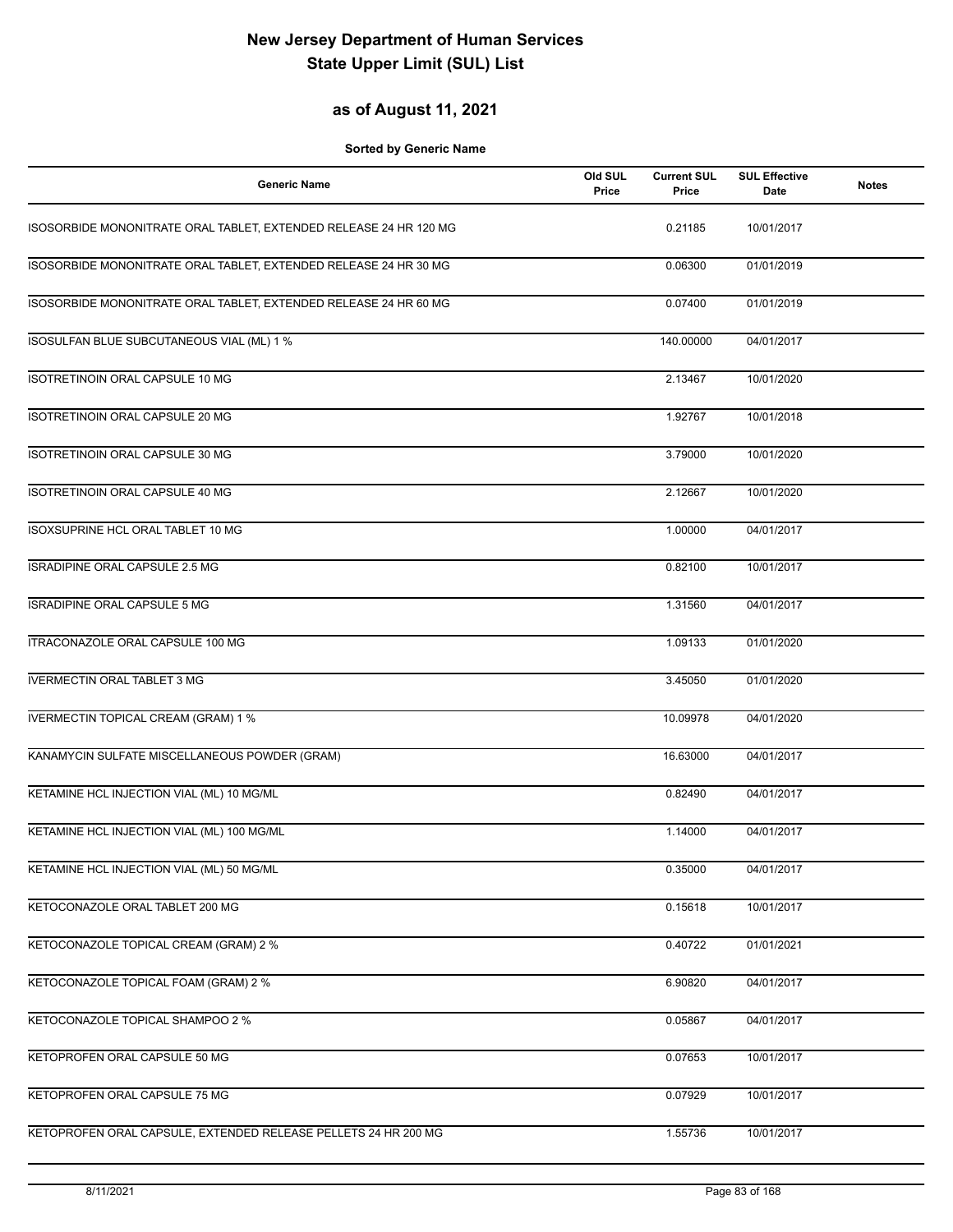### **as of August 11, 2021**

| <b>Generic Name</b>                                                      | Old SUL<br>Price | <b>Current SUL</b><br>Price | <b>SUL Effective</b><br>Date | <b>Notes</b> |
|--------------------------------------------------------------------------|------------------|-----------------------------|------------------------------|--------------|
| KETOROLAC TROMETHAMINE INJECTION CARTRIDGE (ML) 30 MG/ML                 |                  | 0.63048                     | 10/01/2017                   |              |
| KETOROLAC TROMETHAMINE INJECTION SYRINGE (ML) 15 MG/ML                   |                  | 2.00000                     | 04/01/2017                   |              |
| KETOROLAC TROMETHAMINE INJECTION SYRINGE (ML) 30 MG/ML                   |                  | 2.05000                     | 04/01/2017                   |              |
| KETOROLAC TROMETHAMINE INJECTION VIAL (ML) 15 MG/ML                      |                  | 2.50888                     | 04/01/2017                   |              |
| KETOROLAC TROMETHAMINE INJECTION VIAL (ML) 30MG/ML(1)                    |                  | 0.63048                     | 10/01/2017                   |              |
| KETOROLAC TROMETHAMINE INTRAMUSCULAR SYRINGE (ML) 60 MG/2 ML             |                  | 1.14500                     | 04/01/2017                   |              |
| KETOROLAC TROMETHAMINE INTRAMUSCULAR VIAL (ML) 60 MG/2 ML                |                  | 0.42190                     | 10/01/2017                   |              |
| KETOROLAC TROMETHAMINE OPHTHALMIC DROPS 0.4 %                            |                  | 1.40193                     | 10/01/2017                   |              |
| KETOROLAC TROMETHAMINE OPHTHALMIC DROPS 0.5 %                            |                  | 0.79000                     | 04/01/2017                   |              |
| KETOROLAC TROMETHAMINE ORAL TABLET 10 MG                                 |                  | 0.13839                     | 10/01/2017                   |              |
| KETOTIFEN FUMARATE OPHTHALMIC DROPS 0.025 %                              |                  | 1.13000                     | 07/01/2018                   |              |
| LABETALOL HCL INTRAVENOUS SYRINGE (ML) 20 MG/4 ML                        |                  | 1.69000                     | 04/01/2017                   |              |
| LABETALOL HCL INTRAVENOUS VIAL (ML) 5 MG/ML                              |                  | 0.15275                     | 04/01/2017                   |              |
| LABETALOL HCL ORAL TABLET 100 MG                                         |                  | 0.08888                     | 01/01/2019                   |              |
| LABETALOL HCL ORAL TABLET 200 MG                                         |                  | 0.08470                     | 01/01/2019                   |              |
| LABETALOL HCL ORAL TABLET 300 MG                                         |                  | 0.21100                     | 04/01/2021                   |              |
| LACTASE ORAL TABLET 3000 UNIT                                            |                  | 0.08600                     | 01/01/2014                   |              |
| LACTASE ORAL TABLET 9000 UNIT                                            |                  | 0.13269                     | 12/12/2011                   |              |
| LACTIC ACID TOPICAL CREAM (GRAM) 10 %                                    |                  | 0.14220                     | 12/12/2011                   |              |
| LACTIC ACID TOPICAL LOTION (ML) 10 %                                     |                  | 0.07926                     | 12/12/2011                   |              |
| LACTOBACILLUS ACIDOPHILUS/LACTOBACILLUS SPOROGENES ORAL TABLET 35MM-25MM |                  | 0.04200                     | 12/12/2011                   |              |
| LACTOBACILLUS ACIDOPHILUS/PECTIN, CITRUS ORAL TABLET 25MM-100MG          |                  | 0.04200                     | 12/12/2011                   |              |
| LACTULOSE ORAL SOLUTION, ORAL 10 G/15 ML                                 |                  | 0.00992                     | 04/01/2017                   |              |
| LACTULOSE ORAL SOLUTION, ORAL 10 G/15 ML                                 |                  | 0.00854                     | 04/01/2017                   |              |
| LACTULOSE ORAL SOLUTION, ORAL 10 G/15 ML                                 |                  | 0.04500                     | 04/01/2017                   |              |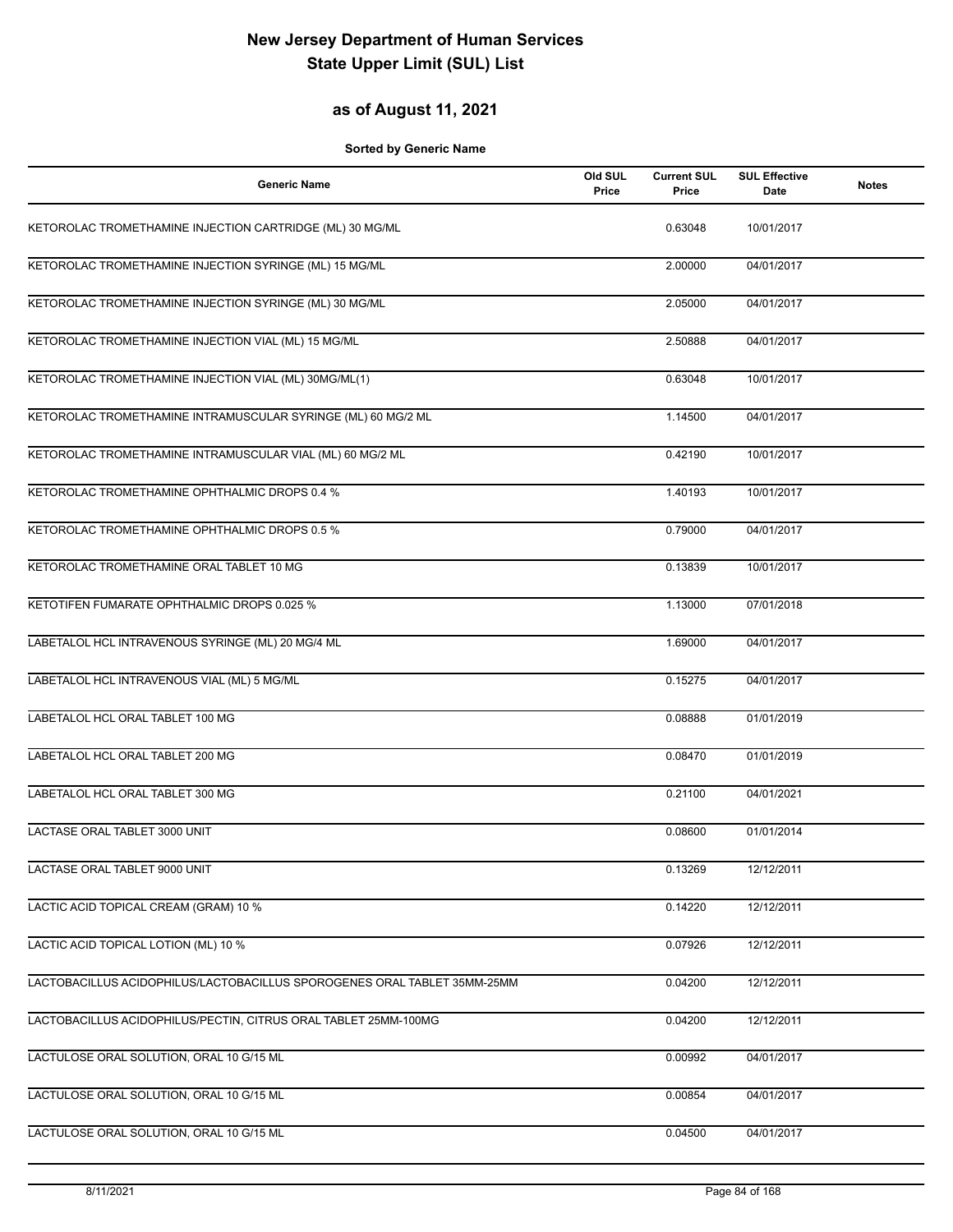### **as of August 11, 2021**

| <b>Generic Name</b>                                           | Old SUL<br>Price | <b>Current SUL</b><br>Price | <b>SUL Effective</b><br>Date | <b>Notes</b> |
|---------------------------------------------------------------|------------------|-----------------------------|------------------------------|--------------|
| LACTULOSE ORAL SOLUTION, ORAL 20 G/30 ML                      |                  | 0.02263                     | 04/01/2017                   |              |
| LAMIVUDINE ORAL SOLUTION, ORAL 10 MG/ML                       |                  | 0.24042                     | 07/01/2018                   |              |
| LAMIVUDINE ORAL TABLET 100 MG                                 |                  | 2.90283                     | 07/01/2019                   |              |
| LAMIVUDINE ORAL TABLET 150 MG                                 |                  | 0.57867                     | 01/01/2019                   |              |
| LAMIVUDINE ORAL TABLET 300 MG                                 |                  | 1.15484                     | 07/01/2019                   |              |
| LAMIVUDINE/ZIDOVUDINE ORAL TABLET 150-300MG                   |                  | 0.33467                     | 07/01/2018                   |              |
| LAMOTRIGINE ORAL TABLET 100 MG                                |                  | 0.02510                     | 01/01/2019                   |              |
| LAMOTRIGINE ORAL TABLET 150 MG                                |                  | 0.04067                     | 01/01/2019                   |              |
| LAMOTRIGINE ORAL TABLET 200 MG                                |                  | 0.05283                     | 01/01/2019                   |              |
| LAMOTRIGINE ORAL TABLET 25 MG                                 |                  | 0.02475                     | 01/01/2021                   |              |
| LAMOTRIGINE ORAL TABLET, CHEWABLE DISPERSIBLE 25 MG           |                  | 0.08550                     | 10/01/2017                   |              |
| LAMOTRIGINE ORAL TABLET, CHEWABLE DISPERSIBLE 5 MG            |                  | 0.08870                     | 04/01/2019                   |              |
| LAMOTRIGINE ORAL TABLET, EXTENDED RELEASE 24 HR 100 MG        |                  | 1.92633                     | 01/01/2019                   |              |
| LAMOTRIGINE ORAL TABLET, EXTENDED RELEASE 24 HR 200 MG        |                  | 1.62533                     | 10/01/2020                   |              |
| LAMOTRIGINE ORAL TABLET, EXTENDED RELEASE 24 HR 25 MG         |                  | 2.12267                     | 10/01/2018                   |              |
| LAMOTRIGINE ORAL TABLET, EXTENDED RELEASE 24 HR 250 MG        |                  | 7.24667                     | 01/01/2019                   |              |
| LAMOTRIGINE ORAL TABLET, EXTENDED RELEASE 24 HR 300 MG        |                  | 2.83000                     | 04/01/2021                   |              |
| LAMOTRIGINE ORAL TABLET, EXTENDED RELEASE 24 HR 50 MG         |                  | 1.60000                     | 10/01/2020                   |              |
| LAMOTRIGINE ORAL TABLET, DISINTEGRATING 100 MG                |                  | 5.50000                     | 04/01/2021                   |              |
| LAMOTRIGINE ORAL TABLET, DISINTEGRATING 200 MG                |                  | 9.03100                     | 04/01/2017                   |              |
| LAMOTRIGINE ORAL TABLET, DISINTEGRATING 25 MG                 |                  | 6.03687                     | 04/01/2017                   |              |
| LAMOTRIGINE ORAL TABLET, DISINTEGRATING 50 MG                 |                  | 4.19766                     | 04/26/2019                   |              |
| LAMOTRIGINE ORAL TABLET, DISINTEGRATING, DOSE PACK 25(21)-50  |                  | 9.11071                     | 04/01/2017                   |              |
| LAMOTRIGINE ORAL TABLET, DISINTEGRATING, DOSE PACK 25-50-100  |                  | 10.41142                    | 04/01/2017                   |              |
| LAMOTRIGINE ORAL TABLET, DISINTEGRATING, DOSE PACK 50(42)-100 |                  | 13.01392                    | 04/01/2017                   |              |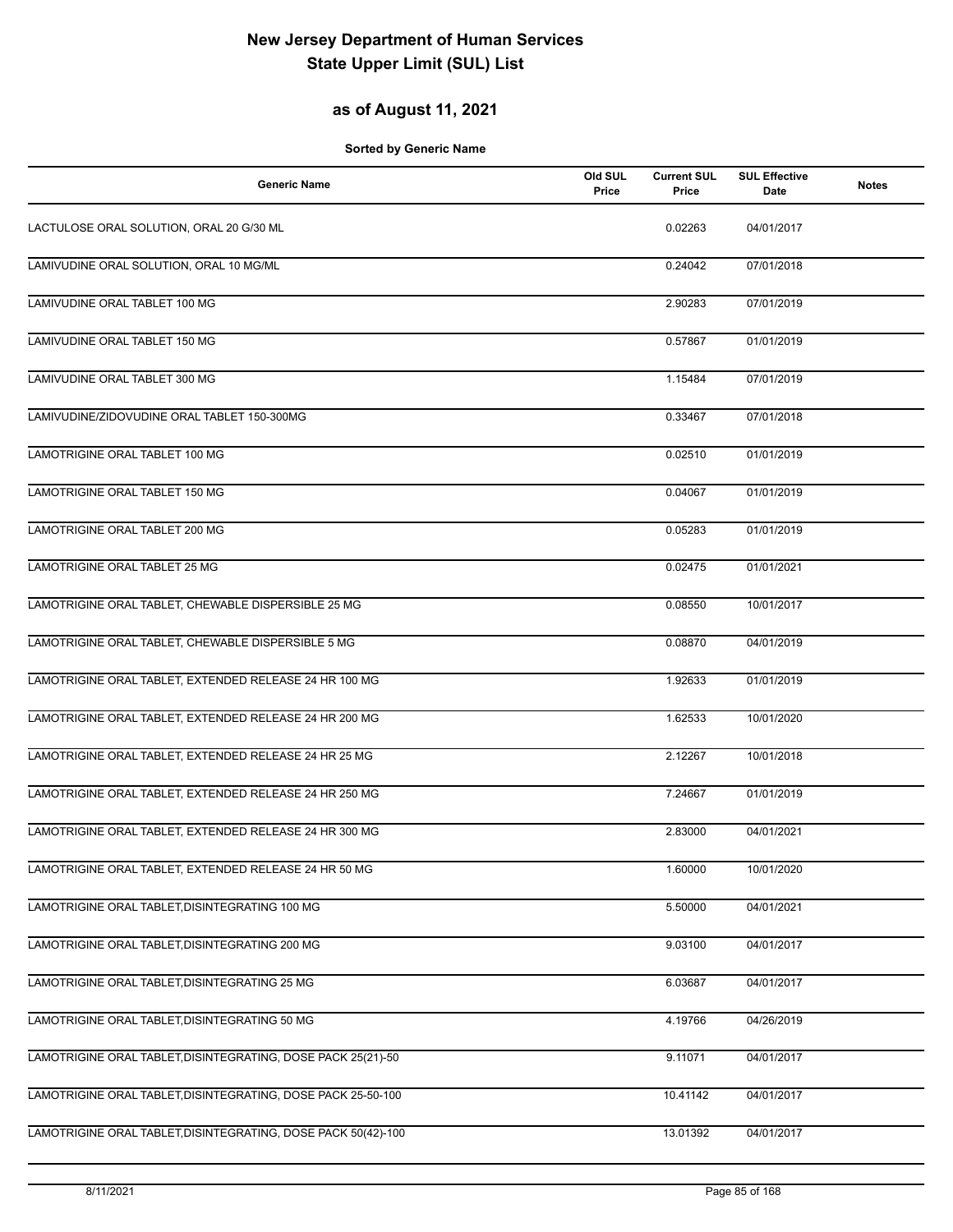### **as of August 11, 2021**

| <b>Generic Name</b>                                                                            | Old SUL<br>Price | <b>Current SUL</b><br>Price | <b>SUL Effective</b><br>Date | <b>Notes</b> |
|------------------------------------------------------------------------------------------------|------------------|-----------------------------|------------------------------|--------------|
| LANOLIN/MINERAL OIL TOPICAL LOTION (ML)                                                        |                  | 0.02238                     | 12/12/2011                   |              |
| LANOLIN/MINERAL OIL/PETROLATUM, WHITE OPHTHALMIC OINTMENT (GRAM)                               |                  | 0.95639                     | 04/01/2016                   |              |
| LANSOPRAZOLE ORAL CAPSULE, DELAYED RELEASE (ENTERIC COATED) 15 MG                              |                  | 0.13167                     | 07/01/2019                   |              |
| LANSOPRAZOLE ORAL CAPSULE, DELAYED RELEASE (ENTERIC COATED) 30 MG                              |                  | 0.05356                     | 01/01/2019                   |              |
| LANSOPRAZOLE ORAL TABLET, DISINTEGRATING, DELAYED RELEASE 15 MG                                |                  | 6.03366                     | 01/01/2013                   |              |
| LANSOPRAZOLE ORAL TABLET, DISINTEGRATING, DELAYED RELEASE 30 MG                                |                  | 5.70433                     | 04/01/2021                   |              |
| LANSOPRAZOLE/AMOXICILLIN TRIHYDRATE/CLARITHROMYCIN ORAL COMBINATION<br>PACKAGE (EA) 30-500-500 |                  | 2.70536                     | 01/01/2018                   |              |
| LANTHANUM CARBONATE ORAL TABLET, CHEWABLE 500 MG                                               |                  | 11.55667                    | 07/01/2018                   |              |
| LANTHANUM CARBONATE ORAL TABLET, CHEWABLE 1000 MG                                              |                  | 6.13203                     | 04/01/2021                   |              |
| LATANOPROST OPHTHALMIC DROPS 0.005 %                                                           |                  | 1.20000                     | 04/01/2017                   |              |
| LEFLUNOMIDE ORAL TABLET 10 MG                                                                  |                  | 0.37353                     | 10/01/2017                   |              |
| LEFLUNOMIDE ORAL TABLET 20 MG                                                                  |                  | 0.26633                     | 10/01/2017                   |              |
| LETROZOLE ORAL TABLET 2.5 MG                                                                   |                  | 0.10847                     | 04/01/2018                   |              |
| LEUCOVORIN CALCIUM INJECTION VIAL (EA) 100 MG                                                  |                  | 8.80000                     | 04/01/2017                   |              |
| LEUCOVORIN CALCIUM INJECTION VIAL (EA) 200 MG                                                  |                  | 15.40000                    | 04/01/2017                   |              |
| LEUCOVORIN CALCIUM INJECTION VIAL (EA) 350 MG                                                  |                  | 0.45667                     | 07/01/2019                   |              |
| LEUCOVORIN CALCIUM INJECTION VIAL (EA) 50 MG                                                   |                  | 5.28000                     | 04/01/2017                   |              |
| LEUCOVORIN CALCIUM INJECTION VIAL (EA) 500 MG                                                  |                  | 78.71000                    | 04/01/2017                   |              |
| LEUCOVORIN CALCIUM ORAL TABLET 10 MG                                                           |                  | 5.53875                     | 07/01/2019                   |              |
| LEUCOVORIN CALCIUM ORAL TABLET 15 MG                                                           |                  | 5.29500                     | 04/01/2017                   |              |
| LEUCOVORIN CALCIUM ORAL TABLET 25 MG                                                           |                  | 4.84400                     | 04/01/2021                   |              |
| LEUCOVORIN CALCIUM ORAL TABLET 5 MG                                                            |                  | 0.60030                     | 10/01/2018                   |              |
| LEUPROLIDE ACETATE SUBCUTANEOUS KIT 1 MG/0.2ML                                                 |                  | 264.00000                   | 04/01/2017                   |              |
| LEVALBUTEROL HCL INHALATION VIAL, NEBULIZER (EA) 1.25MG/0.5                                    |                  | 2.48408                     | 10/01/2017                   |              |
| LEVALBUTEROL HCL INHALATION VIAL, NEBULIZER (ML) 0.31MG/3ML                                    |                  | 0.44401                     | 07/01/2021                   |              |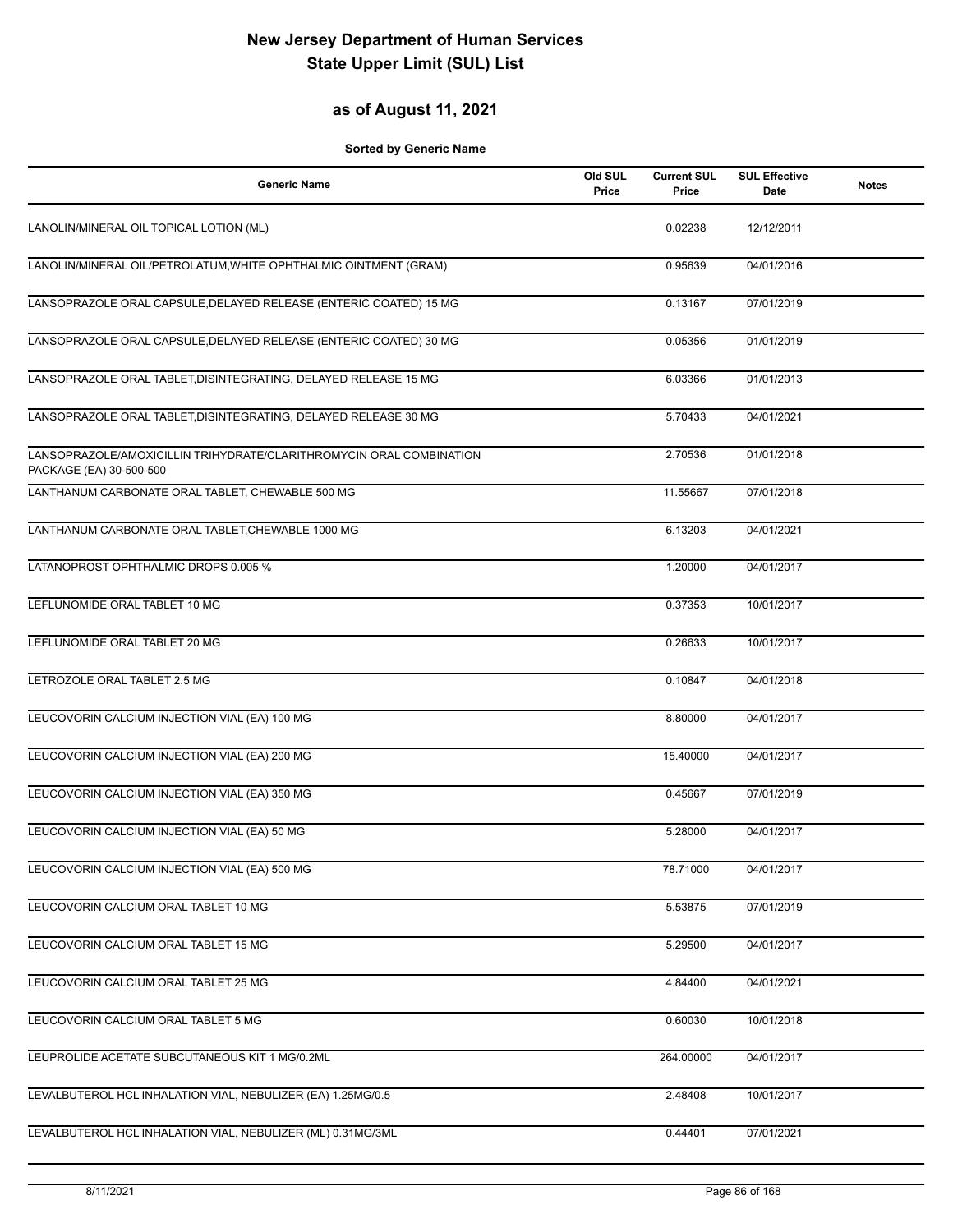### **as of August 11, 2021**

| <b>Generic Name</b>                                                                                          | Old SUL<br>Price | <b>Current SUL</b><br>Price | <b>SUL Effective</b><br><b>Date</b> | <b>Notes</b> |
|--------------------------------------------------------------------------------------------------------------|------------------|-----------------------------|-------------------------------------|--------------|
| LEVALBUTEROL HCL INHALATION VIAL, NEBULIZER (ML) 0.63MG/3ML                                                  |                  | 0.22569                     | 01/01/2019                          |              |
| LEVALBUTEROL HCL INHALATION VIAL, NEBULIZER (ML) 1.25MG/3ML                                                  |                  | 0.29673                     | 10/01/2018                          |              |
| LEVALBUTEROL TARTRATE INHALATION HFA AEROSOL WITH ADAPTER (GRAM) 45 MCG                                      |                  | 3.53733                     | 01/01/2018                          |              |
| LEVETIRACETAM IN SODIUM CHLORIDE, ISO-OSMOTIC INTRAVENOUS INTRAVENOUS<br>SOLUTION, PIGGYBACK (ML) 1000MG/100 |                  | 0.30000                     | 04/01/2017                          |              |
| LEVETIRACETAM IN SODIUM CHLORIDE, ISO-OSMOTIC INTRAVENOUS INTRAVENOUS<br>SOLUTION, PIGGYBACK (ML) 1500MG/100 |                  | 0.40000                     | 04/01/2017                          |              |
| LEVETIRACETAM IN SODIUM CHLORIDE, ISO-OSMOTIC INTRAVENOUS INTRAVENOUS<br>SOLUTION, PIGGYBACK (ML) 500MG/0.1L |                  | 0.18500                     | 04/01/2017                          |              |
| LEVETIRACETAM INTRAVENOUS VIAL (ML) 500 MG/5ML                                                               |                  | 0.97600                     | 04/01/2017                          |              |
| LEVETIRACETAM ORAL SOLUTION, ORAL 100 MG/ML                                                                  |                  | 0.02429                     | 01/01/2019                          |              |
| LEVETIRACETAM ORAL SOLUTION, ORAL 500 MG/5ML                                                                 |                  | 0.17652                     | 10/01/2017                          |              |
| LEVETIRACETAM ORAL TABLET 1000 MG                                                                            |                  | 0.11783                     | 01/01/2019                          |              |
| LEVETIRACETAM ORAL TABLET 250 MG                                                                             |                  | 0.05829                     | 10/01/2017                          |              |
| LEVETIRACETAM ORAL TABLET 500 MG                                                                             |                  | 0.07400                     | 04/01/2017                          |              |
| LEVETIRACETAM ORAL TABLET 750 MG                                                                             |                  | 0.10150                     | 07/01/2018                          |              |
| LEVETIRACETAM ORAL TABLET, EXTENDED RELEASE 24 HR 500 MG                                                     |                  | 0.10150                     | 01/01/2019                          |              |
| LEVETIRACETAM ORAL TABLET, EXTENDED RELEASE 24 HR 750 MG                                                     |                  | 0.27750                     | 07/01/2019                          |              |
| LEVOBUNOLOL HCL OPHTHALMIC DROPS 0.25 %                                                                      |                  | 1.08462                     | 12/12/2011                          |              |
| LEVOBUNOLOL HCL OPHTHALMIC DROPS 0.5 %                                                                       |                  | 0.33366                     | 10/01/2017                          |              |
| LEVOCARNITINE (WITH SUGAR) ORAL SOLUTION, ORAL 100 MG/ML                                                     |                  | 0.12333                     | 10/01/2017                          |              |
| LEVOCARNITINE INTRAVENOUS VIAL (ML) 200 MG/ML                                                                |                  | 1.92000                     | 04/01/2017                          |              |
| LEVOCARNITINE ORAL CAPSULE (HARD, SOFT, ETC.) 250 MG                                                         |                  | 0.62100                     | 12/12/2011                          |              |
| LEVOCARNITINE ORAL TABLET 330 MG                                                                             |                  | 0.43494                     | 10/01/2017                          |              |
| LEVOCETIRIZINE DIHYDROCHLORIDE ORAL SOLUTION, ORAL 2.5 MG/5ML                                                |                  | 0.35058                     | 04/01/2017                          |              |
| LEVOCETIRIZINE DIHYDROCHLORIDE ORAL TABLET 5 MG                                                              |                  | 0.02322                     | 01/01/2019                          |              |
| LEVOFLOXACIN INTRAVENOUS VIAL (ML) 25 MG/ML                                                                  |                  | 0.22000                     | 07/01/2019                          |              |
| LEVOFLOXACIN OPHTHALMIC DROPS 0.5 %                                                                          |                  | 8.98156                     | 04/01/2017                          |              |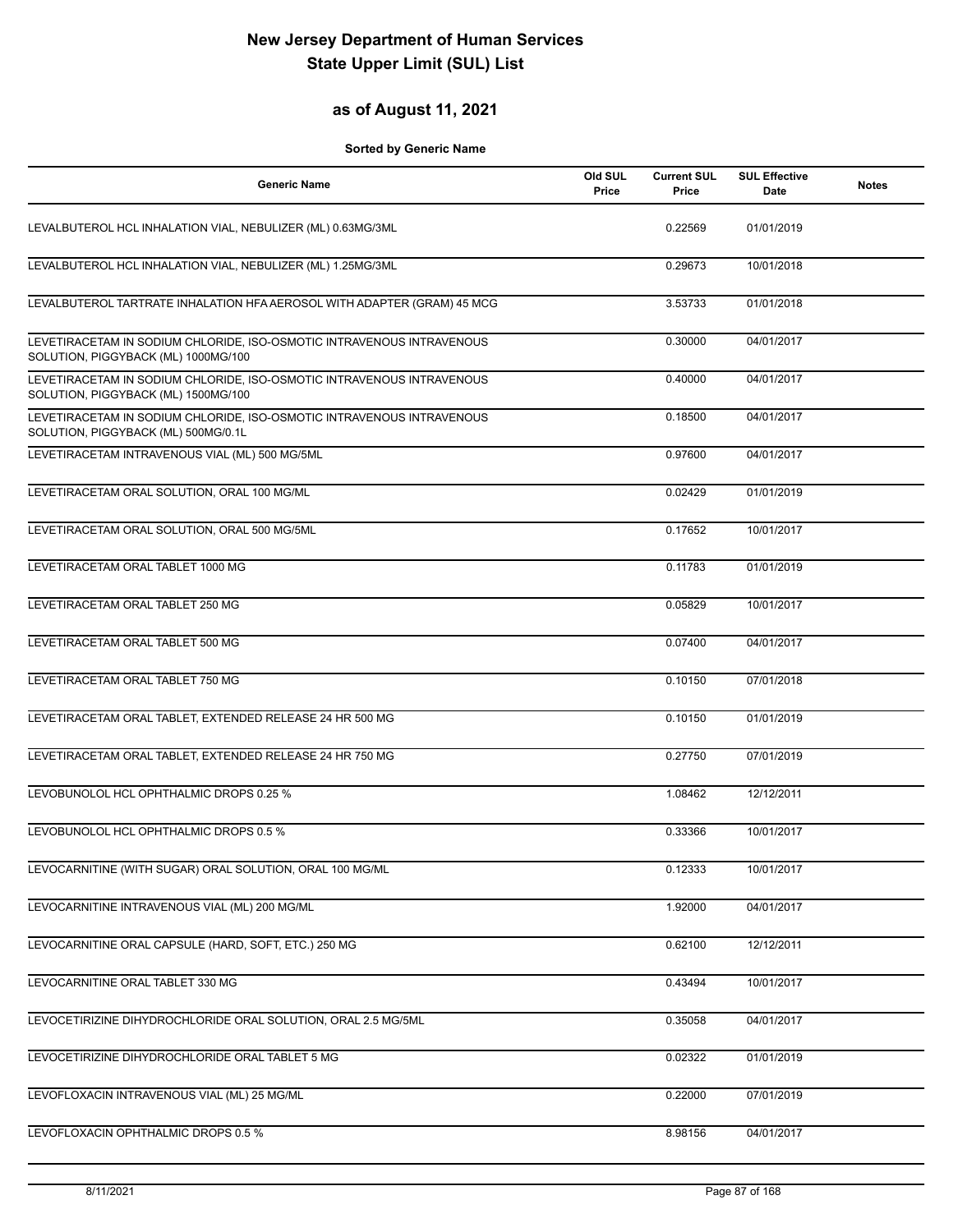### **as of August 11, 2021**

| <b>Generic Name</b>                                                                                   | Old SUL<br>Price | <b>Current SUL</b><br>Price | <b>SUL Effective</b><br>Date | <b>Notes</b> |
|-------------------------------------------------------------------------------------------------------|------------------|-----------------------------|------------------------------|--------------|
| LEVOFLOXACIN ORAL SOLUTION, ORAL 250MG/10ML                                                           |                  | 1.21100                     | 04/01/2017                   |              |
| LEVOFLOXACIN ORAL SOLUTION, ORAL 250MG/10ML                                                           |                  | 0.79288                     | 04/01/2017                   |              |
| LEVOFLOXACIN ORAL SOLUTION, ORAL 500MG/20ML                                                           |                  | 1.20990                     | 04/01/2017                   |              |
| LEVOFLOXACIN ORAL TABLET 250 MG                                                                       |                  | 0.14619                     | 04/01/2017                   |              |
| LEVOFLOXACIN ORAL TABLET 500 MG                                                                       |                  | 0.06000                     | 01/01/2019                   |              |
| LEVOFLOXACIN ORAL TABLET 750 MG                                                                       |                  | 0.16250                     | 01/01/2019                   |              |
| LEVOFLOXACIN/DEXTROSE 5 % IN WATER INTRAVENOUS INTRAVENOUS SOLUTION,<br>PIGGYBACK (ML) 250MG/50ML     |                  | 0.09166                     | 04/01/2017                   |              |
| LEVOFLOXACIN/DEXTROSE 5 % IN WATER INTRAVENOUS INTRAVENOUS SOLUTION,<br>PIGGYBACK (ML) 500MG/0.1L     |                  | 0.02228                     | 01/01/2018                   |              |
| LEVOFLOXACIN/DEXTROSE 5 % IN WATER INTRAVENOUS INTRAVENOUS SOLUTION,<br>PIGGYBACK (ML) 750MG/.15L     |                  | 0.01569                     | 01/01/2018                   |              |
| LEVOLEUCOVORIN CALCIUM INTRAVENOUS VIAL (EA) 50 MG                                                    |                  | 182.40000                   | 04/01/2017                   |              |
| LEVOLEUCOVORIN CALCIUM INTRAVENOUS VIAL (ML) 10 MG/ML                                                 |                  | 40.99428                    | 04/01/2017                   |              |
| LEVONORGESTREL ORAL TABLET 0.75 MG                                                                    |                  | 16.31161                    | 12/12/2011                   |              |
| LEVONORGESTREL ORAL TABLET 1.5 MG                                                                     |                  | 10.22000                    | 07/01/2019                   |              |
| LEVONORGESTREL-ETHINYL ESTRADIOL ORAL TABLET 0.15-0.03                                                |                  | 0.11607                     | 04/01/2018                   |              |
| LEVONORGESTREL-ETHINYL ESTRADIOL ORAL TABLET 6-5-10                                                   |                  | 0.33625                     | 01/01/2019                   |              |
| LEVONORGESTREL-ETHINYL ESTRADIOL ORAL TABLET 90-20 MCG                                                |                  | 1.11074                     | 04/01/2017                   |              |
| LEVONORGESTREL-ETHINYL ESTRADIOL ORAL TABLET, DOSE PACK, 3 MONTHS 0.15-0.03                           |                  | 0.09055                     | 10/01/2019                   |              |
| LEVONORGESTREL/ETHINYL ESTRADIOL AND ETHINYL ESTRADIOL ORAL TABLET, DOSE<br>PACK, 3 MONTHS 100-20(84) |                  | 0.41879                     | 10/01/2020                   |              |
| LEVONORGESTREL/ETHINYL ESTRADIOL AND ETHINYL ESTRADIOL ORAL TABLET, DOSE<br>PACK, 3 MONTHS 150-30(84) |                  | 0.61090                     | 10/01/2020                   |              |
| LEVONORGESTREL/ETHINYL ESTRADIOL ORAL TABLET 0.1-0.02MG                                               |                  | 0.10786                     | 10/01/2020                   |              |
| LEVORPHANOL TARTRATE ORAL TABLET 2 MG                                                                 |                  | 1.60698                     | 04/01/2017                   |              |
| LEVOTHYROXINE SODIUM INTRAVENOUS VIAL (EA) 100 MCG                                                    |                  | 81.13000                    | 04/01/2018                   |              |
| LEVOTHYROXINE SODIUM INTRAVENOUS VIAL (EA) 200 MCG                                                    |                  | 211.16000                   | 04/01/2017                   |              |
| LEVOTHYROXINE SODIUM INTRAVENOUS VIAL (EA) 500 MCG                                                    |                  | 527.91000                   | 04/01/2017                   |              |
| LEVOTHYROXINE SODIUM ORAL TABLET 100 MCG                                                              |                  | 0.24661                     | 04/01/2021                   |              |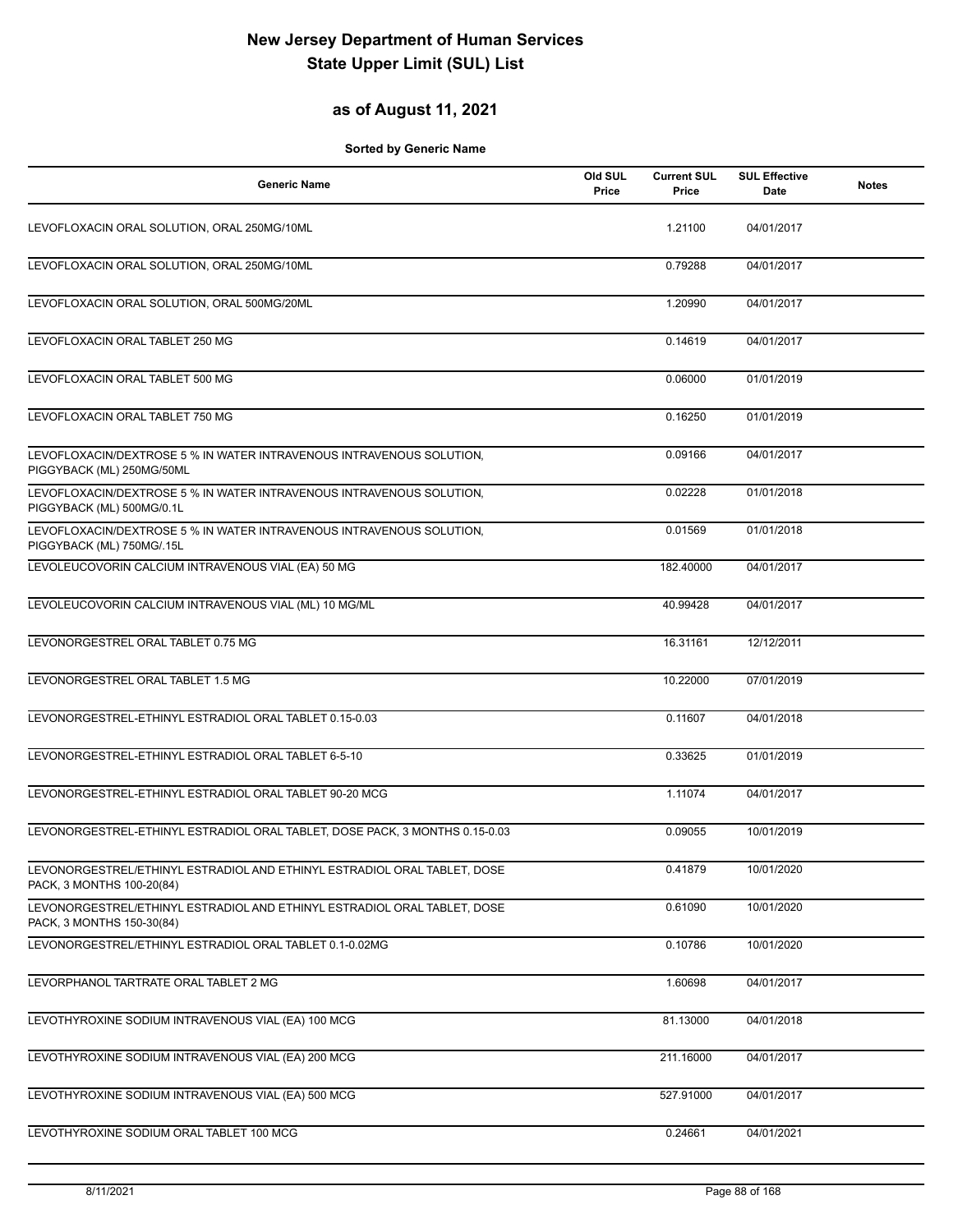### **as of August 11, 2021**

| <b>Generic Name</b>                                                                  | Old SUL<br>Price | <b>Current SUL</b><br>Price | <b>SUL Effective</b><br>Date | <b>Notes</b> |
|--------------------------------------------------------------------------------------|------------------|-----------------------------|------------------------------|--------------|
| LEVOTHYROXINE SODIUM ORAL TABLET 112 MCG                                             |                  | 0.16300                     | 01/01/2019                   |              |
| LEVOTHYROXINE SODIUM ORAL TABLET 125 MCG                                             |                  | 0.18956                     | 01/01/2019                   |              |
| LEVOTHYROXINE SODIUM ORAL TABLET 137 MCG                                             |                  | 0.08281                     | 10/01/2017                   |              |
| LEVOTHYROXINE SODIUM ORAL TABLET 150 MCG                                             |                  | 0.17244                     | 01/01/2019                   |              |
| LEVOTHYROXINE SODIUM ORAL TABLET 175MCG                                              |                  | 0.23400                     | 01/01/2019                   |              |
| LEVOTHYROXINE SODIUM ORAL TABLET 200 MCG                                             |                  | 0.13568                     | 10/01/2017                   |              |
| LEVOTHYROXINE SODIUM ORAL TABLET 25 MCG                                              |                  | 0.13189                     | 01/01/2019                   |              |
| LEVOTHYROXINE SODIUM ORAL TABLET 300 MCG                                             |                  | 0.39278                     | 01/01/2019                   |              |
| LEVOTHYROXINE SODIUM ORAL TABLET 50 MCG                                              |                  | 0.18829                     | 04/01/2021                   |              |
| LEVOTHYROXINE SODIUM ORAL TABLET 75 MCG                                              |                  | 0.22449                     | 01/01/2021                   |              |
| LEVOTHYROXINE SODIUM ORAL TABLET 88 MCG                                              |                  | 0.14422                     | 01/01/2019                   |              |
| LIDOCAINE HCL IN DEXTROSE 5% IN WATER/PF INTRAVENOUS INTRAVENOUS SOLUTION 4<br>MG/ML |                  | 0.01052                     | 04/01/2017                   |              |
| LIDOCAINE HCL IN DEXTROSE 5% IN WATER/PF INTRAVENOUS INTRAVENOUS SOLUTION 8<br>MG/ML |                  | 0.02021                     | 04/01/2017                   |              |
| LIDOCAINE HCL IN DEXTROSE 7.5 % IN WATER/PF INTRATHECAL AMPUL (ML) 5 %               |                  | 4.16880                     | 04/01/2017                   |              |
| LIDOCAINE HCL INJECTION VIAL (ML) 10 MG/ML                                           |                  | 0.01749                     | 10/01/2017                   |              |
| LIDOCAINE HCL INJECTION VIAL (ML) 20 MG/ML                                           |                  | 0.01990                     | 10/01/2017                   |              |
| LIDOCAINE HCL INJECTION VIAL (ML) 5 MG/ML                                            |                  | 0.08320                     | 04/01/2017                   |              |
| LIDOCAINE HCL MUCOUS MEMBRANE JELLY (ML) 2 %                                         |                  | 0.21667                     | 04/01/2017                   |              |
| LIDOCAINE HCL MUCOUS MEMBRANE JELLY WITH PREFILLED APPLICATOR (ML) 2 %               |                  | 0.38600                     | 04/01/2017                   |              |
| LIDOCAINE HCL MUCOUS MEMBRANE SOLUTION, NON-ORAL 40 MG/ML                            |                  | 0.07698                     | 04/01/2017                   |              |
| LIDOCAINE HCL MUCOUS MEMBRANE SOLUTION, ORAL 2 %                                     |                  | 0.01407                     | 10/01/2017                   |              |
| LIDOCAINE HCL TOPICAL CREAM (GRAM) 3 %                                               |                  | 0.51777                     | 01/01/2020                   |              |
| LIDOCAINE HCL TOPICAL OINTMENT (GRAM) 5 %                                            |                  | 0.75510                     | 12/12/2011                   |              |
| LIDOCAINE HCL TOPICAL SOLUTION, ORAL 4 %                                             |                  | 0.07192                     | 10/01/2017                   |              |
| LIDOCAINE HCL/EPINEPHRINE INJECTION AMPUL (ML) 1.5-1:200K                            |                  | 0.88800                     | 04/01/2017                   |              |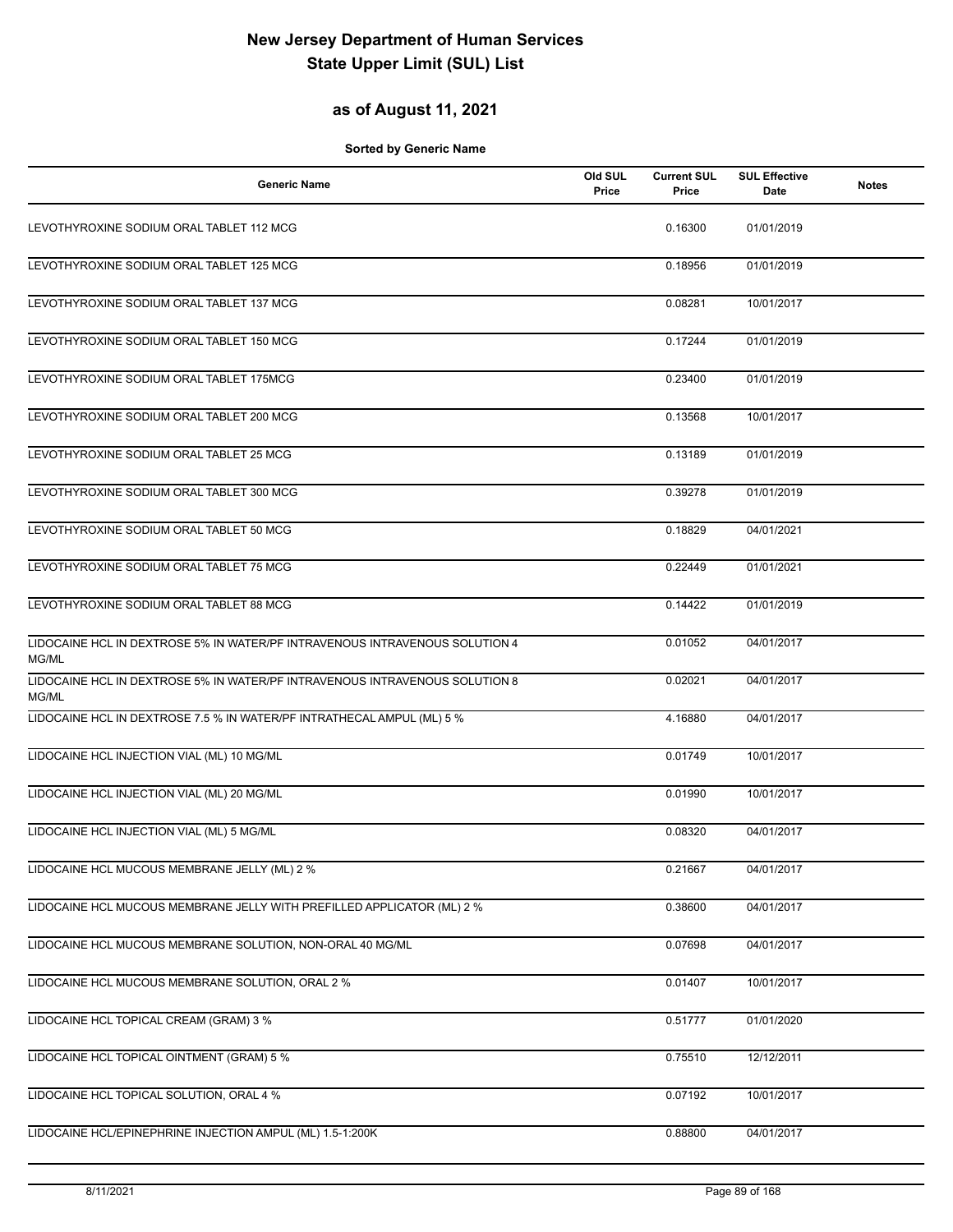#### **as of August 11, 2021**

| <b>Generic Name</b>                                                         | Old SUL<br>Price | <b>Current SUL</b><br>Price | <b>SUL Effective</b><br>Date | <b>Notes</b> |
|-----------------------------------------------------------------------------|------------------|-----------------------------|------------------------------|--------------|
| LIDOCAINE HCL/EPINEPHRINE INJECTION VIAL (ML) 0.5-1:200K                    |                  | 0.06923                     | 04/01/2017                   |              |
| LIDOCAINE HCL/EPINEPHRINE INJECTION VIAL (ML) 1%-1:100K                     |                  | 0.07130                     | 04/01/2017                   |              |
| LIDOCAINE HCL/EPINEPHRINE INJECTION VIAL (ML) 1.5-1:200K                    |                  | 0.27640                     | 04/01/2017                   |              |
| LIDOCAINE HCL/EPINEPHRINE INJECTION VIAL (ML) 2 %-1:100K                    |                  | 0.08900                     | 04/01/2017                   |              |
| LIDOCAINE HCL/EPINEPHRINE INJECTION VIAL (ML) 2%-1:200K                     |                  | 0.20650                     | 04/01/2017                   |              |
| LIDOCAINE HCL/HYALURONIC ACID/ALOE VERA/COLLAGEN TOPICAL GEL (GRAM) 2 %     |                  | 0.31800                     | 12/12/2011                   |              |
| LIDOCAINE HCL/HYALURONIC ACID/ALOE VERA/COLLAGEN TOPICAL GEL (ML) 2 %       |                  | 0.31800                     | 12/12/2011                   |              |
| LIDOCAINE HCL/HYDROCORTISONE ACETATE RECTAL CREAM WITH APPLICATOR 3 %-0.5 % |                  | 0.67733                     | 04/01/2017                   |              |
| LIDOCAINE HCL/HYDROCORTISONE ACETATE RECTAL KIT 3 %-0.5 %                   |                  | 132.20000                   | 04/01/2017                   |              |
| LIDOCAINE HCL/HYDROCORTISONE ACETATE RECTAL KIT 3%-1%(7 G)                  |                  | 14.07352                    | 10/01/2017                   |              |
| LIDOCAINE HCL/HYDROCORTISONE ACETATE TOPICAL CREAM (GRAM) 3 %-0.5 %         |                  | 0.84656                     | 01/01/2018                   |              |
| LIDOCAINE HCL/PF INJECTION AMPUL (ML) 10 MG/ML                              |                  | 0.25018                     | 04/01/2017                   |              |
| LIDOCAINE HCL/PF INJECTION AMPUL (ML) 15 MG/ML                              |                  | 0.45450                     | 04/01/2017                   |              |
| LIDOCAINE HCL/PF INJECTION AMPUL (ML) 20 MG/ML                              |                  | 0.38100                     | 04/01/2017                   |              |
| LIDOCAINE HCL/PF INJECTION AMPUL (ML) 40 MG/ML                              |                  | 0.86600                     | 04/01/2017                   |              |
| LIDOCAINE HCL/PF INJECTION VIAL (ML) 10 MG/ML                               |                  | 0.08833                     | 04/01/2017                   |              |
| LIDOCAINE HCL/PF INJECTION VIAL (ML) 20 MG/ML                               |                  | 0.01990                     | 10/01/2017                   |              |
| LIDOCAINE HCL/PF INJECTION VIAL (ML) 5 MG/ML                                |                  | 0.07740                     | 04/01/2017                   |              |
| LIDOCAINE HCL/PF INTRAVENOUS SYRINGE (ML) 100 MG/5ML                        |                  | 0.48020                     | 10/01/2017                   |              |
| LIDOCAINE HCL/PF INTRAVENOUS SYRINGE (ML) 50 MG/5 ML                        |                  | 1.16200                     | 04/01/2017                   |              |
| LIDOCAINE HCL/PF INTRAVENOUS VIAL (ML) 20 MG/ML                             |                  | 0.54600                     | 04/01/2017                   |              |
| LIDOCAINE TOPICAL ADHESIVE PATCH, MEDICATED 5 %                             |                  | 2.01692                     | 10/01/2020                   |              |
| LIDOCAINE TOPICAL CREAM (GRAM) 4 %                                          |                  | 0.31433                     | 04/01/2020                   |              |
| LIDOCAINE TOPICAL CREAM (GRAM) 5 %                                          |                  | 0.86667                     | 04/01/2020                   |              |
| LIDOCAINE TOPICAL OINTMENT (GRAM) 5 %                                       |                  | 0.20273                     | 01/01/2021                   |              |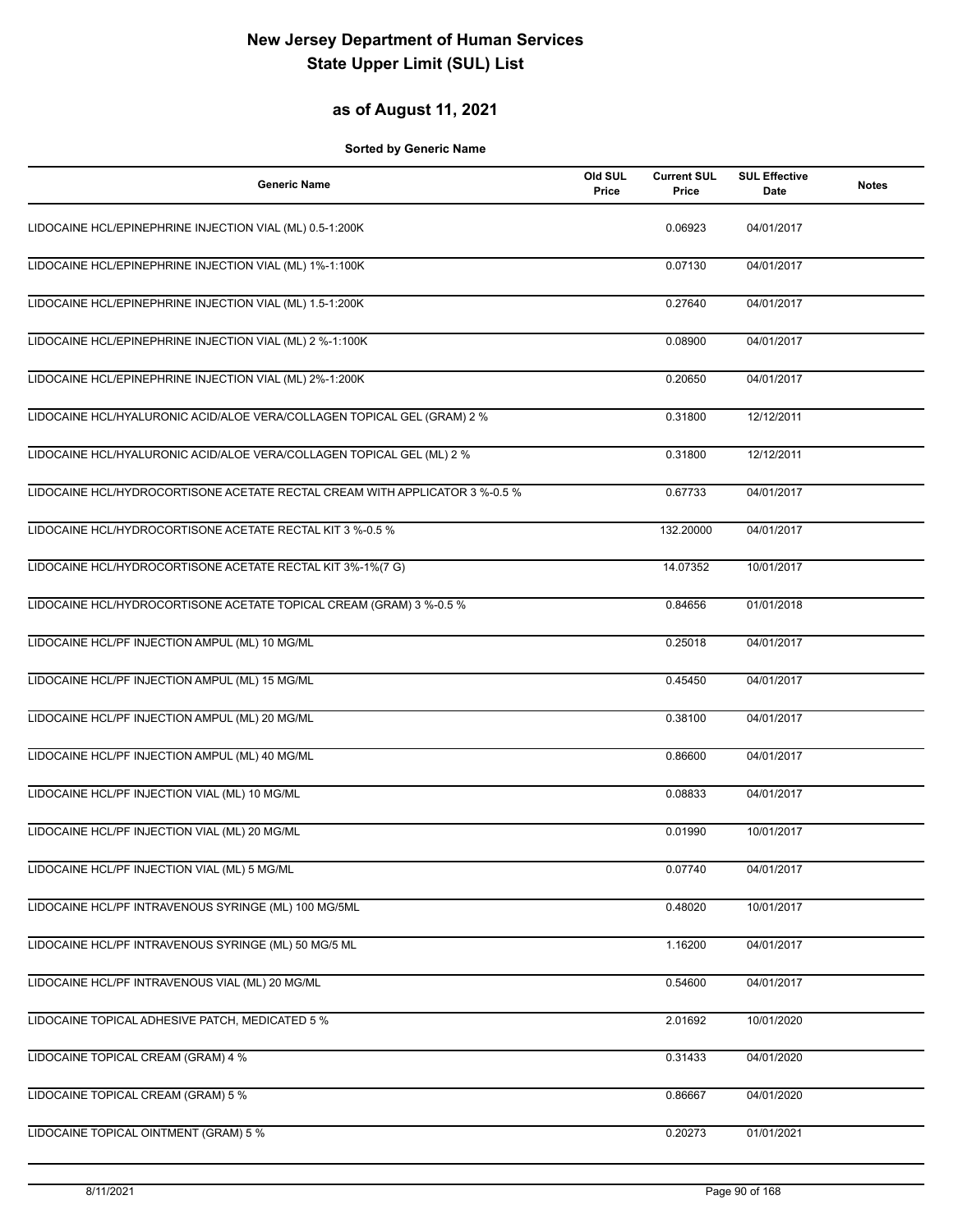#### **as of August 11, 2021**

| <b>Generic Name</b>                                                              | Old SUL<br>Price | <b>Current SUL</b><br>Price | <b>SUL Effective</b><br>Date | <b>Notes</b> |
|----------------------------------------------------------------------------------|------------------|-----------------------------|------------------------------|--------------|
| LIDOCAINE/ALOE VERA TOPICAL AEROSOL, SPRAY (GRAM) 0.5 %                          |                  | 0.02460                     | 04/01/2017                   |              |
| LIDOCAINE/ALOE VERA TOPICAL GEL (GRAM) 0.5 %                                     |                  | 0.00939                     | 04/01/2017                   |              |
| LIDOCAINE/PRILOCAINE TOPICAL CREAM (GRAM) 2.5 %-2.5%                             |                  | 0.19392                     | 01/01/2020                   |              |
| LIDOCAINE/PRILOCAINE TOPICAL KIT 2.5 %-2.5%                                      |                  | 0.26464                     | 10/01/2017                   |              |
| LIDOCAINE/TETRACAINE TOPICAL CREAM (GRAM) 7 %-7 %                                |                  | 8.15000                     | 04/01/2017                   |              |
| LIDOCAINE/TRANSPARENT DRESSING TOPICAL KIT 4 %                                   |                  | 25.00000                    | 04/01/2017                   |              |
| LINCOMYCIN HCL INJECTION VIAL (ML) 300 MG/ML                                     |                  | 9.50220                     | 04/01/2017                   |              |
| LINDANE TOPICAL LOTION (ML) 1 %                                                  |                  | 1.58375                     | 10/01/2014                   |              |
| LINDANE TOPICAL SHAMPOO 1 %                                                      |                  | 1.67871                     | 04/01/2017                   |              |
| LINEZOLID IN 0.9 % SODIUM CHLORIDE INTRAVENOUS INTRAVENOUS SOLUTION<br>600MG/300 |                  | 0.13363                     | 01/01/2018                   |              |
| LINEZOLID INTRAVENOUS INTRAVENOUS SOLUTION 600MG/300                             |                  | 0.12500                     | 01/01/2018                   |              |
| LINEZOLID ORAL SUSPENSION, RECONSTITUTED, ORAL (ML) 100 MG/5ML                   |                  | 4.37333                     | 04/01/2017                   |              |
| LINEZOLID ORAL TABLET 600 MG                                                     |                  | 1.00000                     | 04/01/2020                   |              |
| LIOTHYRONINE SODIUM INTRAVENOUS VIAL (ML) 10 MCG/ML                              |                  | 385.00000                   | 04/01/2017                   |              |
| LIOTHYRONINE SODIUM ORAL TABLET 25 MCG                                           |                  | 0.41838                     | 04/01/2017                   |              |
| LIOTHYRONINE SODIUM ORAL TABLET 5 MCG                                            |                  | 0.26980                     | 07/01/2017                   |              |
| LIOTHYRONINE SODIUM ORAL TABLET 50 MCG                                           |                  | 0.41850                     | 04/01/2017                   |              |
| LISINOPRIL ORAL TABLET 10 MG                                                     |                  | 0.00397                     | 10/01/2017                   |              |
| LISINOPRIL ORAL TABLET 2.5 MG                                                    |                  | 0.01120                     | 04/01/2017                   |              |
| LISINOPRIL ORAL TABLET 20 MG                                                     |                  | 0.01793                     | 07/01/2017                   |              |
| LISINOPRIL ORAL TABLET 30 MG                                                     |                  | 0.03105                     | 10/01/2017                   |              |
| LISINOPRIL ORAL TABLET 40 MG                                                     |                  | 0.02210                     | 10/01/2017                   |              |
| LISINOPRIL ORAL TABLET 5 MG                                                      |                  | 0.00150                     | 04/01/2017                   |              |
| LISINOPRIL/HYDROCHLOROTHIAZIDE ORAL TABLET 10-12.5MG                             |                  | 0.02210                     | 04/01/2017                   |              |
| LISINOPRIL/HYDROCHLOROTHIAZIDE ORAL TABLET 20 MG-25MG                            |                  | 0.02200                     | 01/01/2021                   |              |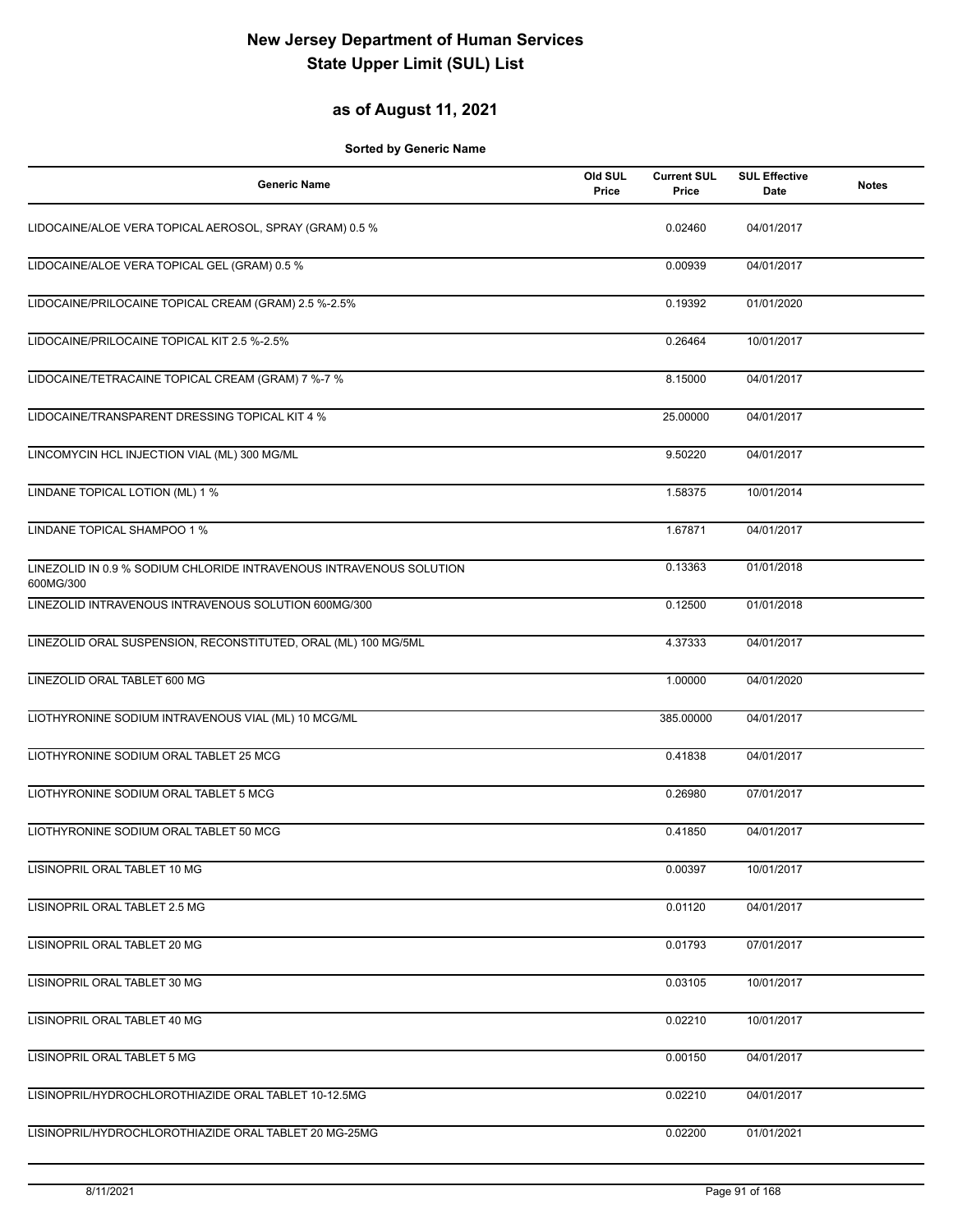### **as of August 11, 2021**

| <b>Generic Name</b>                                                                         | Old SUL<br>Price | <b>Current SUL</b><br>Price | <b>SUL Effective</b><br>Date | <b>Notes</b> |
|---------------------------------------------------------------------------------------------|------------------|-----------------------------|------------------------------|--------------|
| LISINOPRIL/HYDROCHLOROTHIAZIDE ORAL TABLET 20-12.5 MG                                       |                  | 0.02456                     | 04/01/2017                   |              |
| LITHIUM CARBONATE ORAL CAPSULE 150 MG                                                       |                  | 0.03850                     | 07/01/2018                   |              |
| LITHIUM CARBONATE ORAL CAPSULE 300 MG                                                       |                  | 0.02570                     | 04/01/2017                   |              |
| LITHIUM CARBONATE ORAL CAPSULE 600 MG                                                       |                  | 0.09700                     | 04/01/2017                   |              |
| LITHIUM CARBONATE ORAL TABLET 300 MG                                                        |                  | 0.10280                     | 01/01/2019                   |              |
| LITHIUM CARBONATE ORAL TABLET, EXTENDED RELEASE 300 MG                                      |                  | 0.07810                     | 10/01/2020                   |              |
| LITHIUM CARBONATE ORAL TABLET, EXTENDED RELEASE 450 MG                                      |                  | 0.10100                     | 07/01/2019                   |              |
| LITHIUM CITRATE ORAL SOLUTION, ORAL 8 MEQ/5 ML                                              |                  | 0.03849                     | 04/01/2017                   |              |
| LITHIUM CITRATE ORAL SOLUTION, ORAL 8 MEQ/5 ML                                              |                  | 0.24000                     | 04/01/2017                   |              |
| LOPERAMIDE HCL ORAL CAPSULE 2 MG                                                            |                  | 0.12693                     | 10/01/2017                   |              |
| LOPERAMIDE HCL ORAL LIQUID (ML) 1 MG/5 ML                                                   |                  | 0.01842                     | 04/01/2017                   |              |
| LOPERAMIDE HCL ORAL LIQUID (ML) 1MG/7.5ML                                                   |                  | 0.02479                     | 04/01/2017                   |              |
| LOPERAMIDE HCL ORAL TABLET 2 MG                                                             |                  | 0.06185                     | 10/01/2017                   |              |
| LOPINAVIR/RITONAVIR ORAL SOLUTION, ORAL 400-100/5                                           |                  | 2.17588                     | 01/01/2018                   |              |
| LORATADINE ORAL SOLUTION, ORAL 5 MG/5 ML                                                    |                  | 0.03967                     | 04/01/2017                   |              |
| LORATADINE ORAL TABLET 10 MG                                                                |                  | 0.03367                     | 01/01/2019                   |              |
| LORATADINE ORAL TABLET, DISINTEGRATING 10 MG                                                |                  | 0.31111                     | 04/01/2017                   |              |
| LORATADINE/PSEUDOEPHEDRINE SULFATE ORAL TABLET, EXTENDED RELEASE 12 HR 5<br><b>MG-120MG</b> |                  | 0.42520                     | 10/01/2017                   |              |
| LORATADINE/PSEUDOEPHEDRINE SULFATE ORAL TABLET, EXTENDED RELEASE 24 HR<br>10MG-240MG        |                  | 0.25000                     | 01/01/2019                   |              |
| LORAZEPAM INJECTION SYRINGE (ML) 2 MG/ML                                                    |                  | 0.80975                     | 10/01/2017                   |              |
| LORAZEPAM INJECTION SYRINGE (ML) 4 MG/ML                                                    |                  | 3.27000                     | 04/01/2017                   |              |
| LORAZEPAM INJECTION VIAL (ML) 2 MG/ML                                                       |                  | 0.46840                     | 01/01/2020                   |              |
| LORAZEPAM INJECTION VIAL (ML) 4 MG/ML                                                       |                  | 0.92200                     | 04/01/2017                   |              |
| LORAZEPAM ORAL CONCENTRATE, ORAL 2 MG/ML                                                    |                  | 0.26900                     | 01/01/2020                   |              |
| LORAZEPAM ORAL TABLET 0.5 MG                                                                |                  | 0.01560                     | 04/01/2017                   |              |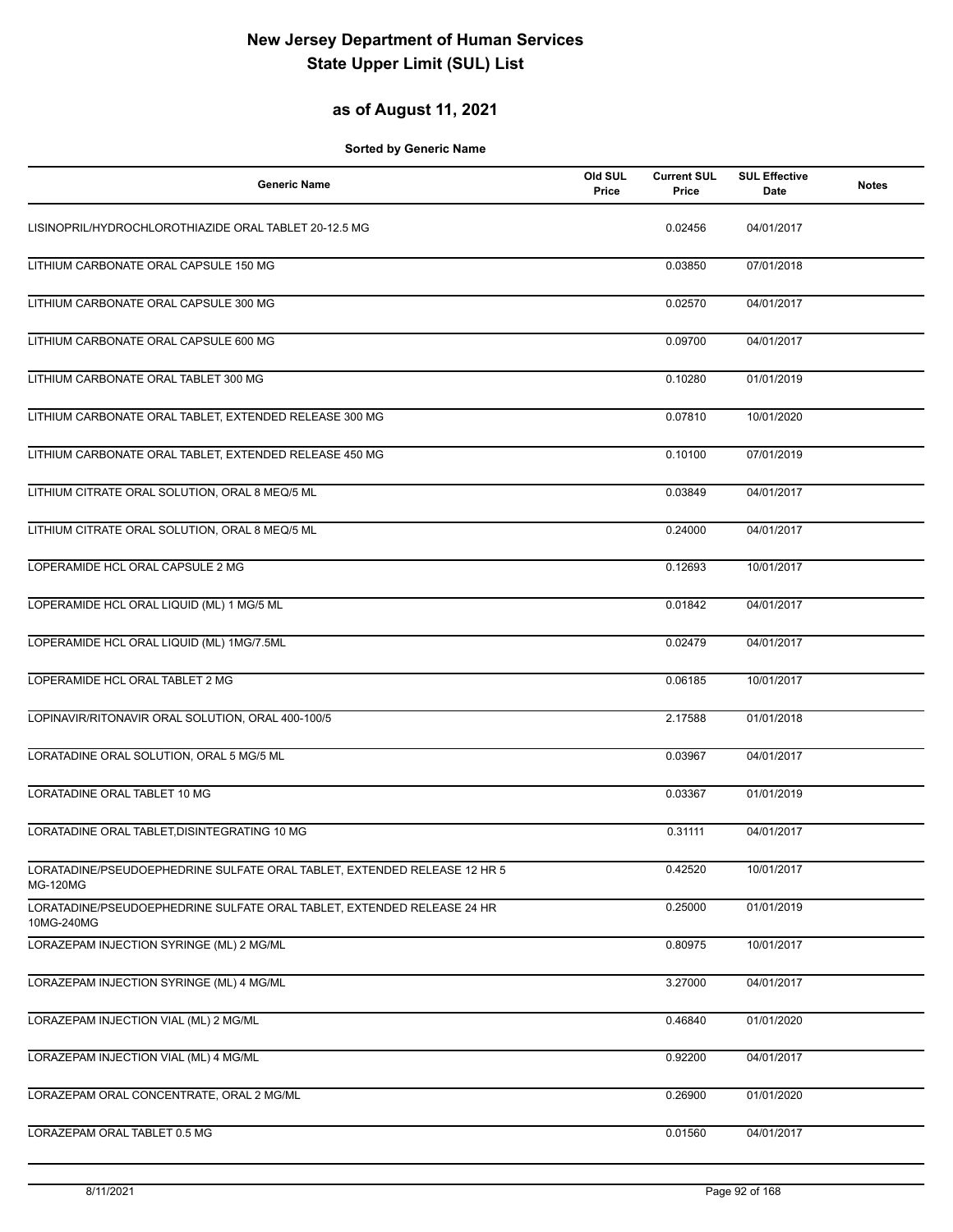### **as of August 11, 2021**

| <b>Generic Name</b>                                                                                      | Old SUL<br>Price | <b>Current SUL</b><br>Price | <b>SUL Effective</b><br>Date | <b>Notes</b> |
|----------------------------------------------------------------------------------------------------------|------------------|-----------------------------|------------------------------|--------------|
| LORAZEPAM ORAL TABLET 1 MG                                                                               |                  | 0.01600                     | 04/01/2017                   |              |
| LORAZEPAM ORAL TABLET 2 MG                                                                               |                  | 0.02595                     | 07/01/2018                   |              |
| LOSARTAN POTASSIUM ORAL TABLET 100 MG                                                                    |                  | 0.03196                     | 04/01/2017                   |              |
| LOSARTAN POTASSIUM ORAL TABLET 25 MG                                                                     |                  | 0.01344                     | 01/01/2019                   |              |
| LOSARTAN POTASSIUM ORAL TABLET 50 MG                                                                     |                  | 0.01704                     | 10/01/2017                   |              |
| LOSARTAN POTASSIUM/HYDROCHLOROTHIAZIDE ORAL TABLET 100-12.5MG                                            |                  | 0.03040                     | 07/01/2018                   |              |
| LOSARTAN POTASSIUM/HYDROCHLOROTHIAZIDE ORAL TABLET 100MG-25MG                                            |                  | 0.03978                     | 07/01/2018                   |              |
| LOSARTAN POTASSIUM/HYDROCHLOROTHIAZIDE ORAL TABLET 50-12.5 MG                                            |                  | 0.02789                     | 01/01/2019                   |              |
| LOTEPREDNOL ETABONATE OPHTHALMIC SUSPENSION, DROPS(FINAL DOSAGE FORM)<br>(ML) $0.5\%$                    |                  | 36.65650                    | 04/01/2021                   |              |
| LOVASTATIN ORAL TABLET 10 MG                                                                             |                  | 0.03882                     | 04/01/2017                   |              |
| LOVASTATIN ORAL TABLET 20 MG                                                                             |                  | 0.03200                     | 10/01/2017                   |              |
| LOVASTATIN ORAL TABLET 40 MG                                                                             |                  | 0.01901                     | 01/01/2019                   |              |
| LOXAPINE SUCCINATE ORAL CAPSULE 10 MG                                                                    |                  | 0.25298                     | 04/01/2017                   |              |
| LOXAPINE SUCCINATE ORAL CAPSULE 25 MG                                                                    |                  | 0.50941                     | 04/01/2017                   |              |
| LOXAPINE SUCCINATE ORAL CAPSULE 5 MG                                                                     |                  | 0.27803                     | 04/01/2017                   |              |
| LOXAPINE SUCCINATE ORAL CAPSULE 50 MG                                                                    |                  | 0.62000                     | 10/01/2019                   |              |
| MAGNESIUM AMINO ACID CHELATE ORAL TABLET 27 MG                                                           |                  | 0.09043                     | 12/12/2011                   |              |
| MAGNESIUM CARBONATE/ALUMINUM HYDROXIDE ORAL TABLET, CHEWABLE 105-160MG                                   |                  | 0.03208                     | 04/01/2017                   |              |
| MAGNESIUM CARBONATE/ALUMINUM HYDROXIDE/ALGINIC ACID ORAL SUSPENSION,<br>ORAL (FINAL DOSE FORM) 358-95/15 |                  | 0.01163                     | 04/01/2017                   |              |
| MAGNESIUM CHLORIDE INJECTION VIAL (ML) 200 MG/ML                                                         |                  | 0.30580                     | 04/01/2017                   |              |
| MAGNESIUM CHLORIDE ORAL TABLET, EXTENDED RELEASE 64 MG                                                   |                  | 0.12358                     | 12/12/2011                   |              |
| MAGNESIUM CITRATE ORAL SOLUTION, ORAL                                                                    |                  | 0.00371                     | 10/01/2017                   |              |
| MAGNESIUM GLUCONATE ORAL TABLET 27 MG(500)                                                               |                  | 0.09043                     | 12/12/2011                   |              |
| MAGNESIUM HYDROXIDE ORAL SUSPENSION, ORAL (FINAL DOSE FORM) 2400 MG/10                                   |                  | 0.01812                     | 04/01/2017                   |              |
| MAGNESIUM HYDROXIDE ORAL SUSPENSION, ORAL (FINAL DOSE FORM) 400 MG/5ML                                   |                  | 0.00510                     | 04/01/2021                   |              |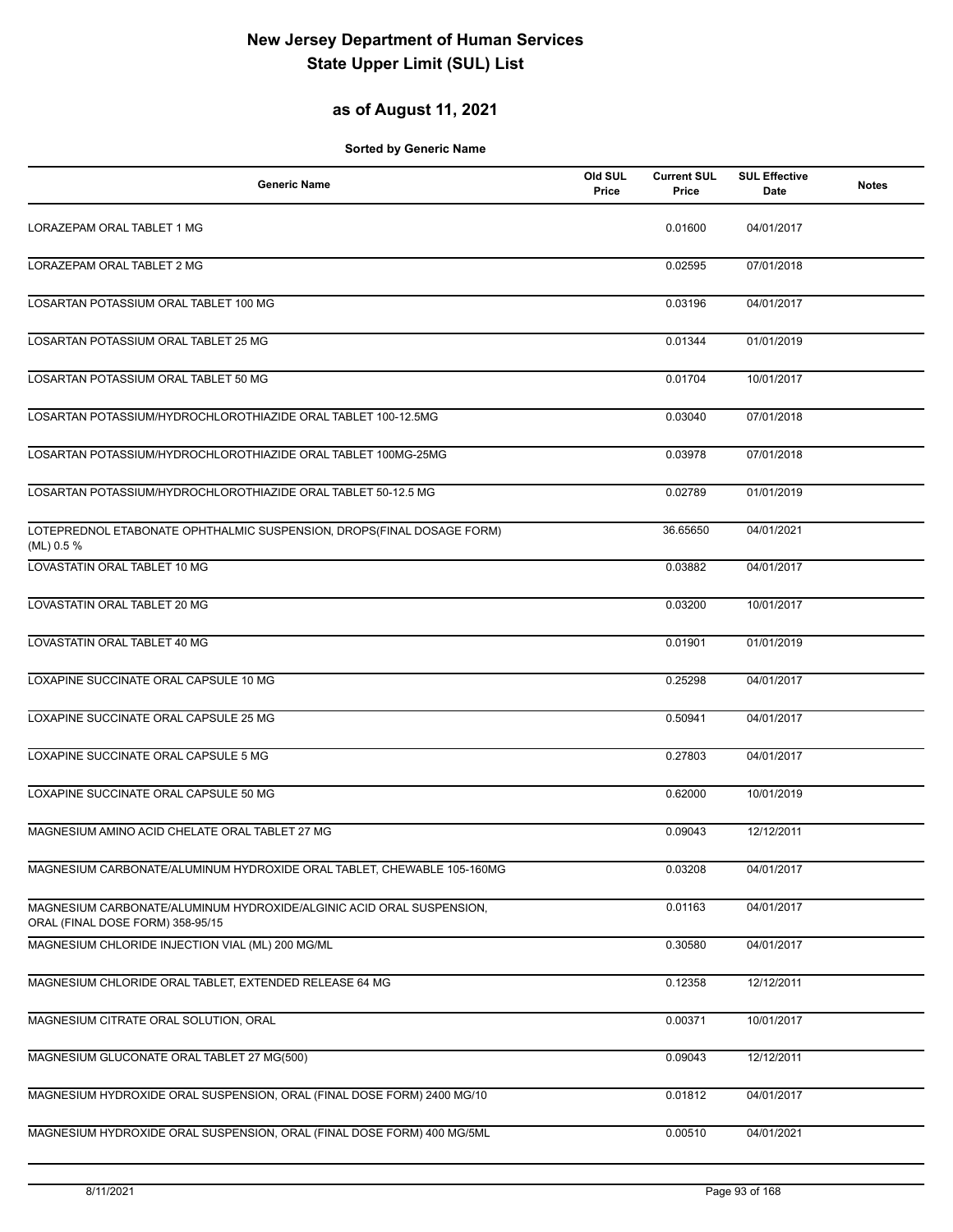#### **as of August 11, 2021**

| <b>Generic Name</b>                                                                                      | Old SUL<br>Price | <b>Current SUL</b><br>Price | <b>SUL Effective</b><br>Date | <b>Notes</b> |
|----------------------------------------------------------------------------------------------------------|------------------|-----------------------------|------------------------------|--------------|
| MAGNESIUM HYDROXIDE/ALUMINUM HYDROXIDE/SIMETHICONE ORAL SUSPENSION,<br>ORAL (FINAL DOSE FORM) 200-200-20 |                  | 0.00410                     | 10/01/2017                   |              |
| MAGNESIUM HYDROXIDE/ALUMINUM HYDROXIDE/SIMETHICONE ORAL SUSPENSION,<br>ORAL (FINAL DOSE FORM) 400-400-40 |                  | 0.00777                     | 04/01/2017                   |              |
| MAGNESIUM HYDROXIDE/ALUMINUM HYDROXIDE/SIMETHICONE ORAL TABLET,<br>CHEWABLE 200-200-25                   |                  | 0.02968                     | 04/01/2017                   |              |
| MAGNESIUM OXIDE ORAL TABLET 400 MG                                                                       |                  | 0.03143                     | 07/01/2021                   |              |
| MAGNESIUM OXIDE ORAL TABLET 400 MG                                                                       |                  | 0.01363                     | 10/01/2017                   |              |
| MAGNESIUM OXIDE ORAL TABLET 420 MG                                                                       |                  | 0.04050                     | 04/01/2017                   |              |
| MAGNESIUM SALICYLATE ORAL TABLET 580(467)MG                                                              |                  | 0.05750                     | 04/01/2017                   |              |
| MAGNESIUM SULFATE IN STERILE WATER INTRAVENOUS INTRAVENOUS SOLUTION 20<br>G/500ML                        |                  | 0.01120                     | 04/01/2017                   |              |
| MAGNESIUM SULFATE IN STERILE WATER INTRAVENOUS INTRAVENOUS SOLUTION<br>40G/1000ML                        |                  | 0.00830                     | 04/01/2017                   |              |
| MAGNESIUM SULFATE IN STERILE WATER INTRAVENOUS INTRAVENOUS SOLUTION,<br>PIGGYBACK (ML) 2 G/50 ML         |                  | 0.29160                     | 04/01/2017                   |              |
| MAGNESIUM SULFATE IN STERILE WATER INTRAVENOUS INTRAVENOUS SOLUTION,<br>PIGGYBACK (ML) 4 G/100 ML        |                  | 0.07230                     | 04/01/2017                   |              |
| MAGNESIUM SULFATE IN STERILE WATER INTRAVENOUS INTRAVENOUS SOLUTION,<br>PIGGYBACK (ML) 4 G/50 ML         |                  | 0.14740                     | 04/01/2017                   |              |
| MAGNESIUM SULFATE INJECTION SYRINGE (ML) 4 MEQ/ML                                                        |                  | 0.02975                     | 10/01/2017                   |              |
| MAGNESIUM SULFATE INJECTION VIAL (ML) 4 MEQ/ML                                                           |                  | 0.02975                     | 10/01/2017                   |              |
| MAGNESIUM SULFATE MISCELLANEOUS CRYSTALS 100 %                                                           |                  | 0.00282                     | 04/01/2017                   |              |
| MAGNESIUM SULFATE ORAL GRANULES (GRAM) 495 MG/5 G                                                        |                  | 0.00312                     | 04/01/2017                   |              |
| MAGNESIUM SULFATE/DEXTROSE 5 % IN WATER INTRAVENOUS INTRAVENOUS SOLUTION,<br>PIGGYBACK (ML) 1 G/100 ML   |                  | 0.07400                     | 04/01/2017                   |              |
| MALATHION TOPICAL LOTION (ML) 0.5 %                                                                      |                  | 1.71017                     | 10/01/2017                   |              |
| MANGANESE CHLORIDE INTRAVENOUS VIAL (ML) 0.1 MG/ML                                                       |                  | 0.03788                     | 10/01/2017                   |              |
| MANGANESE SULFATE INTRAVENOUS VIAL (ML) 0.1 MG/ML                                                        |                  | 2.55200                     | 04/01/2017                   |              |
| MANNITOL INTRAVENOUS INTRAVENOUS SOLUTION 20 %                                                           |                  | 0.03322                     | 04/01/2017                   |              |
| MANNITOL INTRAVENOUS VIAL (ML) 25 %                                                                      |                  | 0.04000                     | 04/01/2017                   |              |
| MANNITOL/SORBITOL SOLUTION URETHRAL SOLUTION, IRRIGATION 0.54G-2.7G                                      |                  | 0.00458                     | 04/01/2017                   |              |
| MAPROTILINE HCL ORAL TABLET 25 MG                                                                        |                  | 0.18531                     | 10/01/2017                   |              |
| MAPROTILINE HCL ORAL TABLET 50 MG                                                                        |                  | 0.50250                     | 10/01/2017                   |              |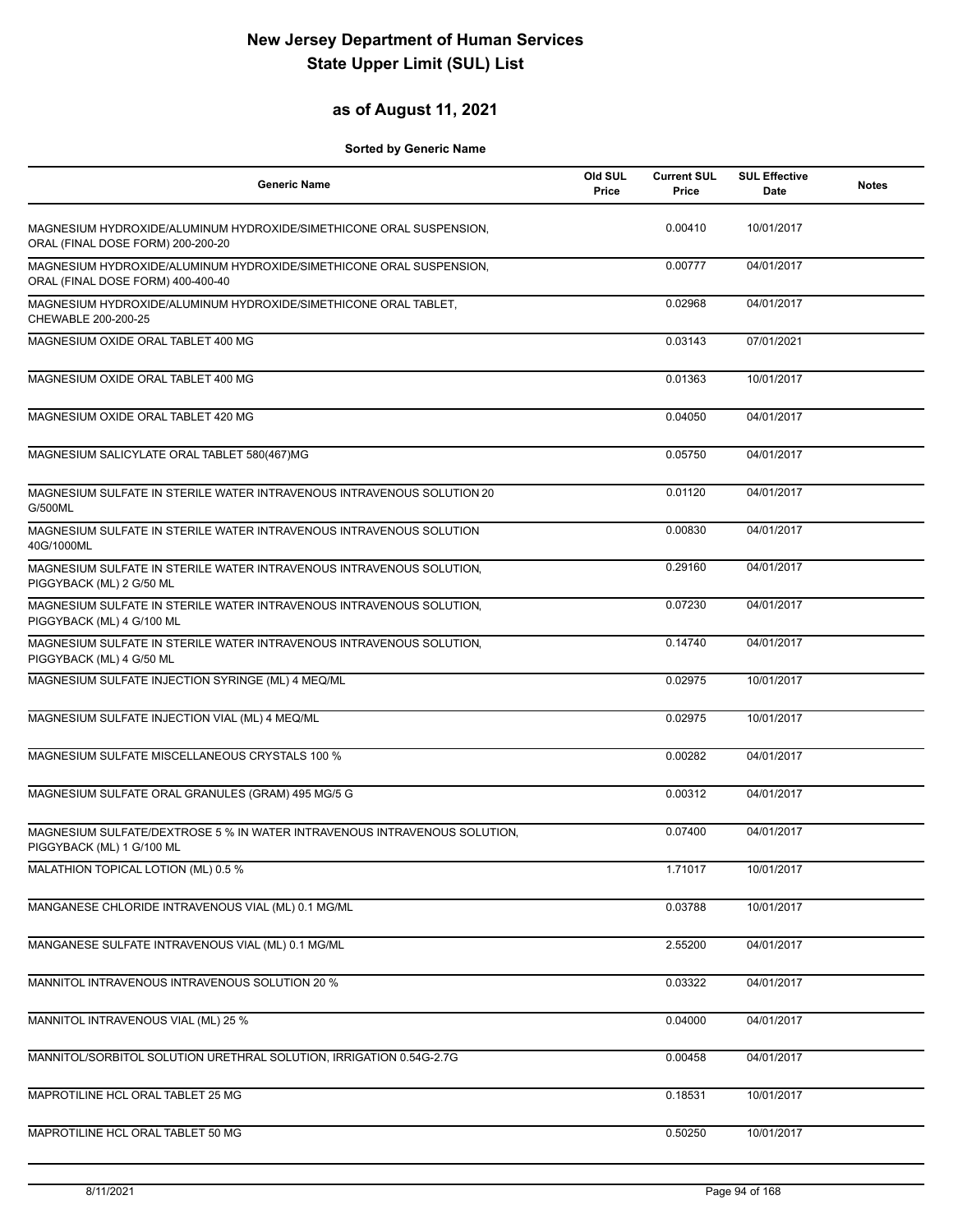#### **as of August 11, 2021**

| <b>Generic Name</b>                                                           | Old SUL<br>Price | <b>Current SUL</b><br>Price | <b>SUL Effective</b><br>Date | <b>Notes</b> |
|-------------------------------------------------------------------------------|------------------|-----------------------------|------------------------------|--------------|
| MAPROTILINE HCL ORAL TABLET 75 MG                                             |                  | 0.35492                     | 10/01/2017                   |              |
| MEBENDAZOLE ORAL TABLET, CHEWABLE 100 MG                                      |                  | 2.82398                     | 10/01/2017                   |              |
| MECAMYLAMINE HCL ORAL TABLET 2.5 MG                                           |                  | 63.20000                    | 04/01/2017                   |              |
| MECLIZINE HCL ORAL TABLET 12.5 MG                                             |                  | 0.03507                     | 10/01/2017                   |              |
| MECLIZINE HCL ORAL TABLET 25 MG                                               |                  | 0.00843                     | 07/01/2018                   |              |
| MECLIZINE HCL ORAL TABLET, CHEWABLE 25 MG                                     |                  | 0.03190                     | 04/01/2017                   |              |
| MECLOFENAMATE SODIUM ORAL CAPSULE 100 MG                                      |                  | 0.78591                     | 10/01/2017                   |              |
| MECLOFENAMATE SODIUM ORAL CAPSULE 50 MG                                       |                  | 0.15276                     | 10/01/2017                   |              |
| MECOBALAMIN/LEVOMEFOLATE CALCIUM/PYRIDOXAL PHOSPHATE ORAL TABLET 2-3-35<br>МG |                  | 1.54001                     | 07/01/2016                   |              |
| MEDROXYPROGESTERONE ACETATE INTRAMUSCULAR SYRINGE (ML) 150 MG/ML              |                  | 42.29500                    | 10/01/2020                   |              |
| MEDROXYPROGESTERONE ACETATE INTRAMUSCULAR VIAL (ML) 150 MG/ML                 |                  | 24.69500                    | 01/01/2021                   |              |
| MEDROXYPROGESTERONE ACETATE ORAL TABLET 10 MG                                 |                  | 0.05095                     | 10/01/2017                   |              |
| MEDROXYPROGESTERONE ACETATE ORAL TABLET 2.5 MG                                |                  | 0.04121                     | 10/01/2017                   |              |
| MEDROXYPROGESTERONE ACETATE ORAL TABLET 5 MG                                  |                  | 0.11370                     | 07/01/2017                   |              |
| MEFENAMIC ACID ORAL CAPSULE 250 MG                                            |                  | 6.03867                     | 10/01/2018                   |              |
| MEFLOQUINE HCL ORAL TABLET 250 MG                                             |                  | 3.34000                     | 07/01/2019                   |              |
| MEGESTROL ACETATE ORAL SUSPENSION, ORAL (FINAL DOSE FORM) 400MG/10ML          |                  | 0.05906                     | 04/01/2017                   |              |
| MEGESTROL ACETATE ORAL SUSPENSION, ORAL (FINAL DOSE FORM) 400MG/10ML          |                  | 0.30315                     | 04/01/2017                   |              |
| MEGESTROL ACETATE ORAL SUSPENSION, ORAL (FINAL DOSE FORM) 625MG/5ML           |                  | 1.94902                     | 10/01/2020                   |              |
| MEGESTROL ACETATE ORAL SUSPENSION, ORAL (FINAL DOSE FORM) 800MG/20ML          |                  | 0.34791                     | 04/01/2017                   |              |
| MEGESTROL ACETATE ORAL TABLET 20 MG                                           |                  | 0.11536                     | 04/01/2017                   |              |
| MEGESTROL ACETATE ORAL TABLET 40 MG                                           |                  | 0.10500                     | 10/01/2019                   |              |
| MELATONIN ORAL TABLET 3 MG                                                    |                  | 0.12828                     | 12/12/2011                   |              |
| MELOXICAM ORAL SUSPENSION, ORAL (FINAL DOSE FORM) 7.5 MG/5ML                  |                  | 0.90027                     | 04/01/2017                   |              |
| MELOXICAM ORAL TABLET 15 MG                                                   |                  | 0.01804                     | 07/01/2017                   |              |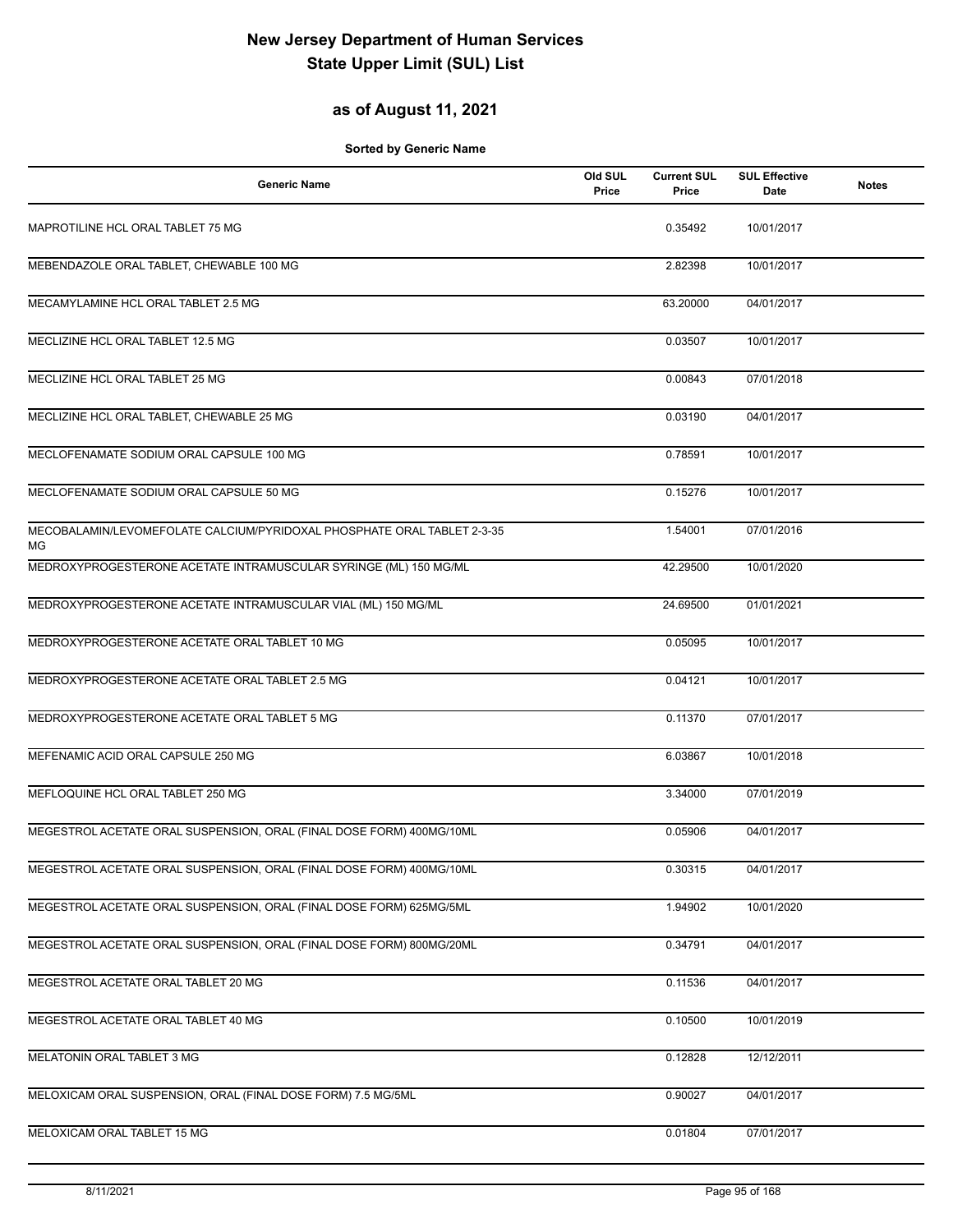### **as of August 11, 2021**

| <b>Generic Name</b>                                               | Old SUL<br>Price | <b>Current SUL</b><br>Price | <b>SUL Effective</b><br>Date | <b>Notes</b> |
|-------------------------------------------------------------------|------------------|-----------------------------|------------------------------|--------------|
| MELOXICAM ORAL TABLET 7.5 MG                                      |                  | 0.00386                     | 01/01/2019                   |              |
| MELPHALAN HCL INTRAVENOUS VIAL (EA) 50 MG                         |                  | 1643.10000                  | 04/01/2017                   |              |
| MEMANTINE HCL ORAL CAPSULE SPRINKLE, EXTENDED RELEASE 24 HR 14 MG |                  | 1.59156                     | 01/01/2020                   |              |
| MEMANTINE HCL ORAL CAPSULE SPRINKLE, EXTENDED RELEASE 24 HR 21 MG |                  | 1.49970                     | 07/01/2021                   |              |
| MEMANTINE HCL ORAL CAPSULE SPRINKLE, EXTENDED RELEASE 24 HR 28 MG |                  | 0.97767                     | 10/01/2020                   |              |
| MEMANTINE HCL ORAL CAPSULE SPRINKLE, EXTENDED RELEASE 24 HR 7 MG  |                  | 1.63966                     | 01/01/2020                   |              |
| MEMANTINE HCL ORAL SOLUTION, ORAL 2 MG/ML                         |                  | 1.16022                     | 10/01/2017                   |              |
| MEMANTINE HCL ORAL TABLET 10 MG                                   |                  | 0.04000                     | 10/01/2017                   |              |
| MEMANTINE HCL ORAL TABLET 5 MG                                    |                  | 0.07167                     | 01/01/2019                   |              |
| MEMANTINE HCL ORAL TABLET, DOSE PACK 5 MG-10 MG                   |                  | 0.41418                     | 04/01/2017                   |              |
| MENTHOL TOPICAL GEL (GRAM)                                        |                  | 0.01123                     | 04/01/2017                   |              |
| MENTHOL TOPICAL GEL (GRAM) 2 %                                    |                  | 0.03980                     | 04/01/2017                   |              |
| MENTHOL/CAMPHOR TOPICAL LOTION (ML) 0.5 %-0.5%                    |                  | 0.01340                     | 04/01/2017                   |              |
| MEPERIDINE HCL INJECTION CARTRIDGE (ML) 10 MG/ML                  |                  | 0.27800                     | 04/01/2017                   |              |
| MEPERIDINE HCL ORAL SOLUTION, ORAL 50 MG/5 ML                     |                  | 0.17986                     | 04/01/2017                   |              |
| MEPERIDINE HCL ORAL TABLET 100 MG                                 |                  | 0.29070                     | 04/01/2017                   |              |
| MEPERIDINE HCL ORAL TABLET 50 MG                                  |                  | 0.17780                     | 10/01/2017                   |              |
| MEPERIDINE HCL/PF INJECTION VIAL (ML) 100 MG/ML                   |                  | 1.37000                     | 04/01/2017                   |              |
| MEPERIDINE HCL/PF INJECTION VIAL (ML) 25 MG/ML                    |                  | 1.20000                     | 04/01/2017                   |              |
| MEPERIDINE HCL/PF INJECTION VIAL (ML) 50 MG/ML                    |                  | 0.41669                     | 10/01/2017                   |              |
| MEPIVACAINE HCL INJECTION VIAL (ML) 10 MG/ML                      |                  | 0.19100                     | 04/01/2017                   |              |
| MEPIVACAINE HCL INJECTION VIAL (ML) 20 MG/ML                      |                  | 0.19640                     | 04/01/2017                   |              |
| MEPIVACAINE HCL/PF INJECTION VIAL (ML) 10 MG/ML                   |                  | 0.22666                     | 04/01/2017                   |              |
| MEPIVACAINE HCL/PF INJECTION VIAL (ML) 15 MG/ML                   |                  | 0.30733                     | 04/01/2017                   |              |
| MEPIVACAINE HCL/PF INJECTION VIAL (ML) 20 MG/ML                   |                  | 0.37750                     | 04/01/2017                   |              |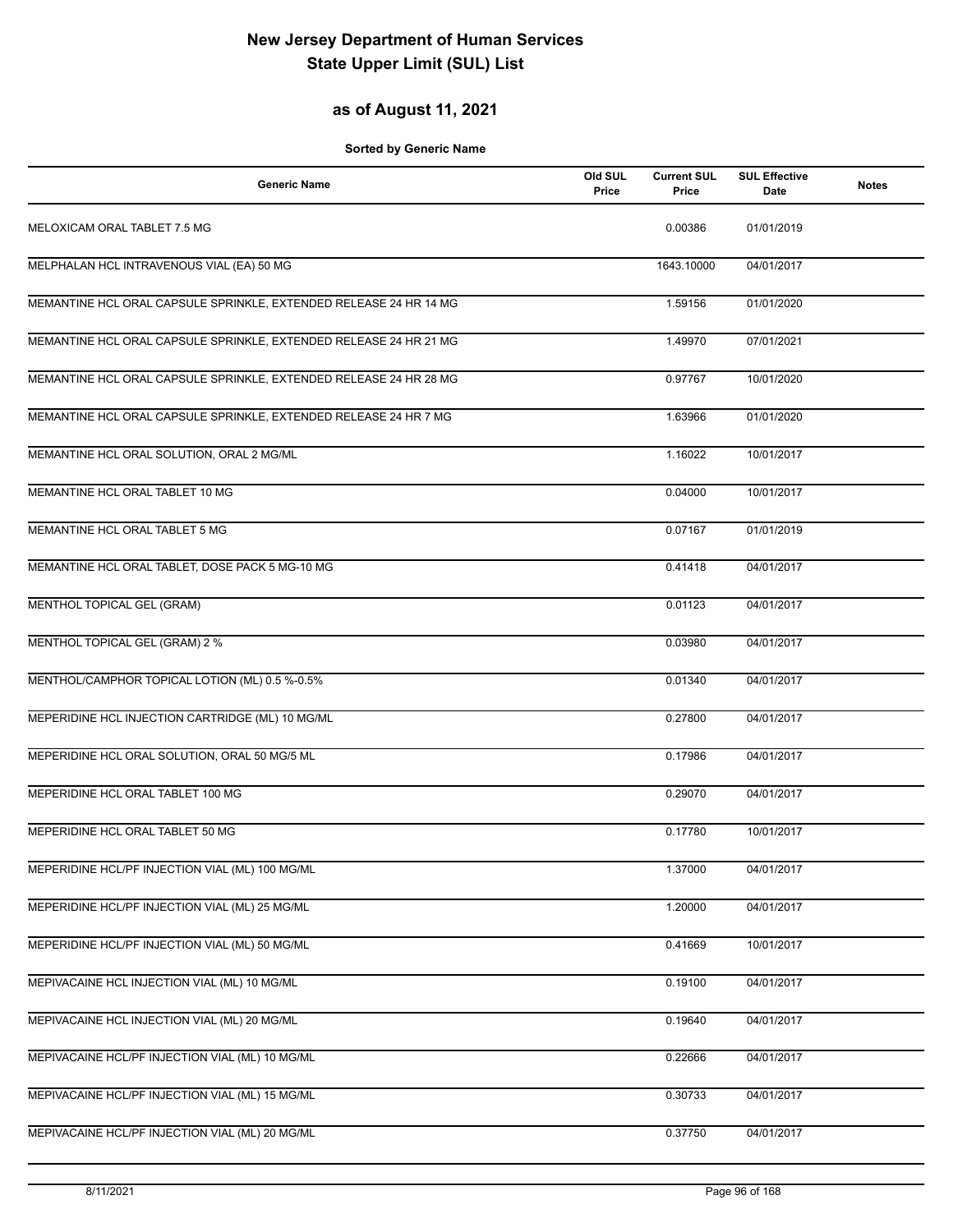### **as of August 11, 2021**

| <b>Generic Name</b>                                                                               | Old SUL<br>Price | <b>Current SUL</b><br>Price | <b>SUL Effective</b><br>Date | <b>Notes</b> |
|---------------------------------------------------------------------------------------------------|------------------|-----------------------------|------------------------------|--------------|
| MEPROBAMATE ORAL TABLET 200 MG                                                                    |                  | 0.77416                     | 10/01/2017                   |              |
| MEPROBAMATE ORAL TABLET 400 MG                                                                    |                  | 1.96323                     | 04/01/2017                   |              |
| MERCAPTOPURINE ORAL TABLET 50 MG                                                                  |                  | 0.70575                     | 10/01/2017                   |              |
| MEROPENEM IN 0.9 % SODIUM CHLORIDE INTRAVENOUS INTRAVENOUS SOLUTION,<br>PIGGYBACK (EA) 1 G/50 ML  |                  | 22.00000                    | 04/01/2017                   |              |
| MEROPENEM IN 0.9 % SODIUM CHLORIDE INTRAVENOUS INTRAVENOUS SOLUTION,<br>PIGGYBACK (EA) 500MG/50ML |                  | 16.28000                    | 04/01/2017                   |              |
| MEROPENEM INTRAVENOUS VIAL (EA) 1 G                                                               |                  | 9.44800                     | 10/01/2018                   |              |
| MEROPENEM INTRAVENOUS VIAL (EA) 500 MG                                                            |                  | 4.50000                     | 01/01/2018                   |              |
| MESALAMINE ORAL CAPSULE (WITH DELAYED RELEASE TABLETS) 400 MG                                     |                  | 1.81439                     | 04/01/2020                   |              |
| MESALAMINE ORAL CAPSULE, EXT RELEASE 24 HR 0.375G                                                 |                  | 2.25630                     | 07/01/2021                   |              |
| MESALAMINE ORAL TABLET, DELAYED RELEASE (ENTERIC COATED) 1.2 G                                    |                  | 2.49958                     | 07/01/2021                   |              |
| MESALAMINE ORAL TABLET, DELAYED RELEASE (ENTERIC COATED) 800 MG                                   |                  | 4.25000                     | 01/01/2020                   |              |
| MESALAMINE RECTAL ENEMA (ML) 4 G/60 ML                                                            |                  | 0.09332                     | 10/01/2017                   |              |
| MESALAMINE RECTAL SUPPOSITORY, RECTAL 1000 MG                                                     |                  | 6.37259                     | 10/01/2020                   |              |
| MESALAMINE WITH CLEANSING WIPES RECTAL ENEMA KIT 4 G/60 ML                                        |                  | 110.04250                   | 04/01/2017                   |              |
| MESNA INTRAVENOUS VIAL (ML) 100 MG/ML                                                             |                  | 1.20000                     | 04/01/2017                   |              |
| METAPROTERENOL SULFATE ORAL SYRUP 10 MG/5 ML                                                      |                  | 0.04531                     | 10/01/2017                   |              |
| METAPROTERENOL SULFATE ORAL TABLET 10 MG                                                          |                  | 0.57980                     | 10/01/2017                   |              |
| METAPROTERENOL SULFATE ORAL TABLET 20 MG                                                          |                  | 0.97500                     | 04/01/2017                   |              |
| METAXALONE ORAL TABLET 400 MG                                                                     |                  | 4.76414                     | 04/01/2017                   |              |
| METAXALONE ORAL TABLET 800 MG                                                                     |                  | 0.49955                     | 01/01/2021                   |              |
| METFORMIN HCL ORAL TABLET 1000 MG                                                                 |                  | 0.02197                     | 04/01/2017                   |              |
| METFORMIN HCL ORAL TABLET 500 MG                                                                  |                  | 0.01076                     | 04/01/2017                   |              |
| METFORMIN HCL ORAL TABLET 850 MG                                                                  |                  | 0.01999                     | 04/01/2017                   |              |
| METFORMIN HCL ORAL TABLET, ER GASTRIC RETENTION 24 HR 1000 MG                                     |                  | 8.83979                     | 04/01/2021                   |              |
| METFORMIN HCL ORAL TABLET, ER GASTRIC RETENTION 24 HR 500 MG                                      |                  | 7.00000                     | 10/01/2020                   |              |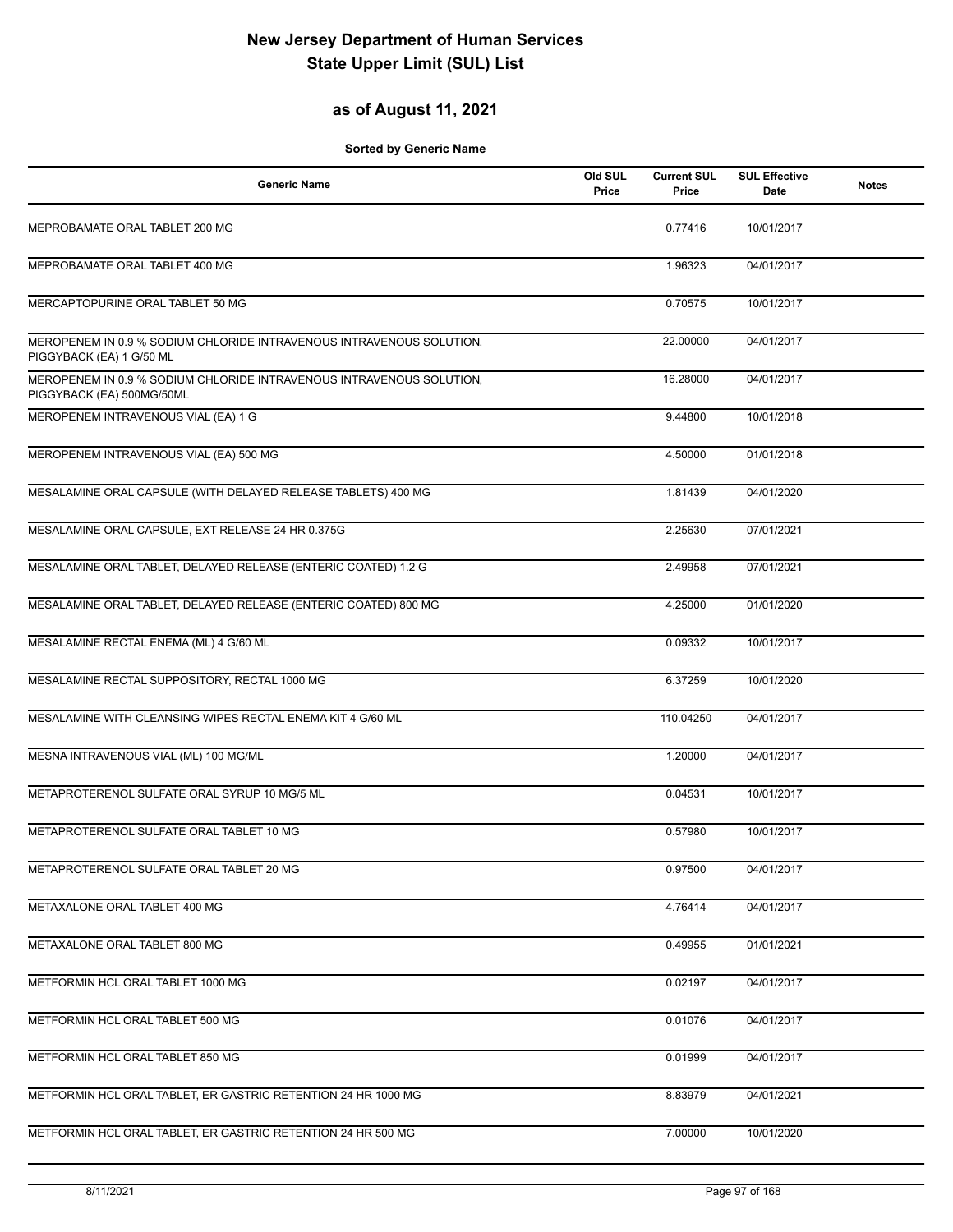#### **as of August 11, 2021**

| <b>Generic Name</b>                                                                           | Old SUL<br>Price | <b>Current SUL</b><br>Price | <b>SUL Effective</b><br>Date | <b>Notes</b> |
|-----------------------------------------------------------------------------------------------|------------------|-----------------------------|------------------------------|--------------|
| METFORMIN HCL ORAL TABLET, EXTENDED RELEASE 24 HR 1000 MG                                     |                  | 2.82733                     | 04/01/2020                   |              |
| METFORMIN HCL ORAL TABLET, EXTENDED RELEASE 24 HR 500 MG                                      |                  | 3.33250                     | 07/01/2018                   |              |
| METFORMIN HCL ORAL TABLET, EXTENDED RELEASE 24 HR 500 MG                                      |                  | 0.02292                     | 04/01/2017                   |              |
| METFORMIN HCL ORAL TABLET, EXTENDED RELEASE 24 HR 750 MG                                      |                  | 0.05630                     | 04/01/2017                   |              |
| METHADONE HCL INJECTION VIAL (ML) 10 MG/ML                                                    |                  | 19.44900                    | 04/01/2017                   |              |
| METHADONE HCL ORAL CONCENTRATE, ORAL 10 MG/ML                                                 |                  | 0.05458                     | 10/01/2017                   |              |
| METHADONE HCL ORAL SOLUTION, ORAL 10 MG/5 ML                                                  |                  | 0.09076                     | 10/01/2017                   |              |
| METHADONE HCL ORAL SOLUTION, ORAL 5 MG/5 ML                                                   |                  | 0.06551                     | 04/01/2017                   |              |
| METHADONE HCL ORAL TABLET 10 MG                                                               |                  | 0.08750                     | 04/01/2017                   |              |
| METHADONE HCL ORAL TABLET 5 MG                                                                |                  | 0.15920                     | 04/01/2017                   |              |
| METHADONE HCL ORAL TABLET, SOLUBLE 40 MG                                                      |                  | 0.24800                     | 04/01/2017                   |              |
| METHAMPHETAMINE HCL ORAL TABLET 5 MG                                                          |                  | 2.89651                     | 10/01/2017                   |              |
| METHAZOLAMIDE ORAL TABLET 25 MG                                                               |                  | 0.24352                     | 10/01/2017                   |              |
| METHAZOLAMIDE ORAL TABLET 50 MG                                                               |                  | 3.99409                     | 04/01/2021                   |              |
| METHENAMINE HIPPURATE ORAL TABLET 1 G                                                         |                  | 0.58570                     | 04/01/2020                   |              |
| METHENAMINE MANDELATE ORAL TABLET 1 G                                                         |                  | 1.05580                     | 04/01/2017                   |              |
| METHENAMINE MANDELATE ORAL TABLET 500 MG                                                      |                  | 0.16327                     | 10/01/2017                   |              |
| METHENAMINE/METHYLENE BLUE/SALICYLATE/SODIUM PHOS/HYOSCYAMIN ORAL<br><b>TABLET 120-0.12MG</b> |                  | 3.99990                     | 04/01/2017                   |              |
| METHENAMINE/METHYLENE BLUE/SOD PHOS/P.SALICYLATE/HYOSCYAMINE ORAL<br>CAPSULE 118-10-36        |                  | 2.58650                     | 04/01/2017                   |              |
| METHENAMINE/METHYLENE BLUE/SOD PHOS/P.SALICYLATE/HYOSCYAMINE ORAL<br>TABLET 81-0.12MG         |                  | 4.75033                     | 04/01/2017                   |              |
| METHENAMINE/METHYLENE BLUE/SOD PHOS/P.SALICYLATE/HYOSCYAMINE ORAL<br>TABLET 81.6-10.8         |                  | 0.40000                     | 04/01/2017                   |              |
| METHENAMINE/SOD PHOSPH, MONOBASIC/METHYLENE BLUE/HYOSCYAMINE ORAL<br>TABLET 81.6-.12MG        |                  | 2.49990                     | 04/01/2017                   |              |
| METHIMAZOLE ORAL TABLET 10 MG                                                                 |                  | 0.06500                     | 04/01/2017                   |              |
| METHIMAZOLE ORAL TABLET 5 MG                                                                  |                  | 0.04205                     | 01/01/2021                   |              |
| METHOCARBAMOL INJECTION VIAL (ML) 100 MG/ML                                                   |                  | 5.70880                     | 04/01/2017                   |              |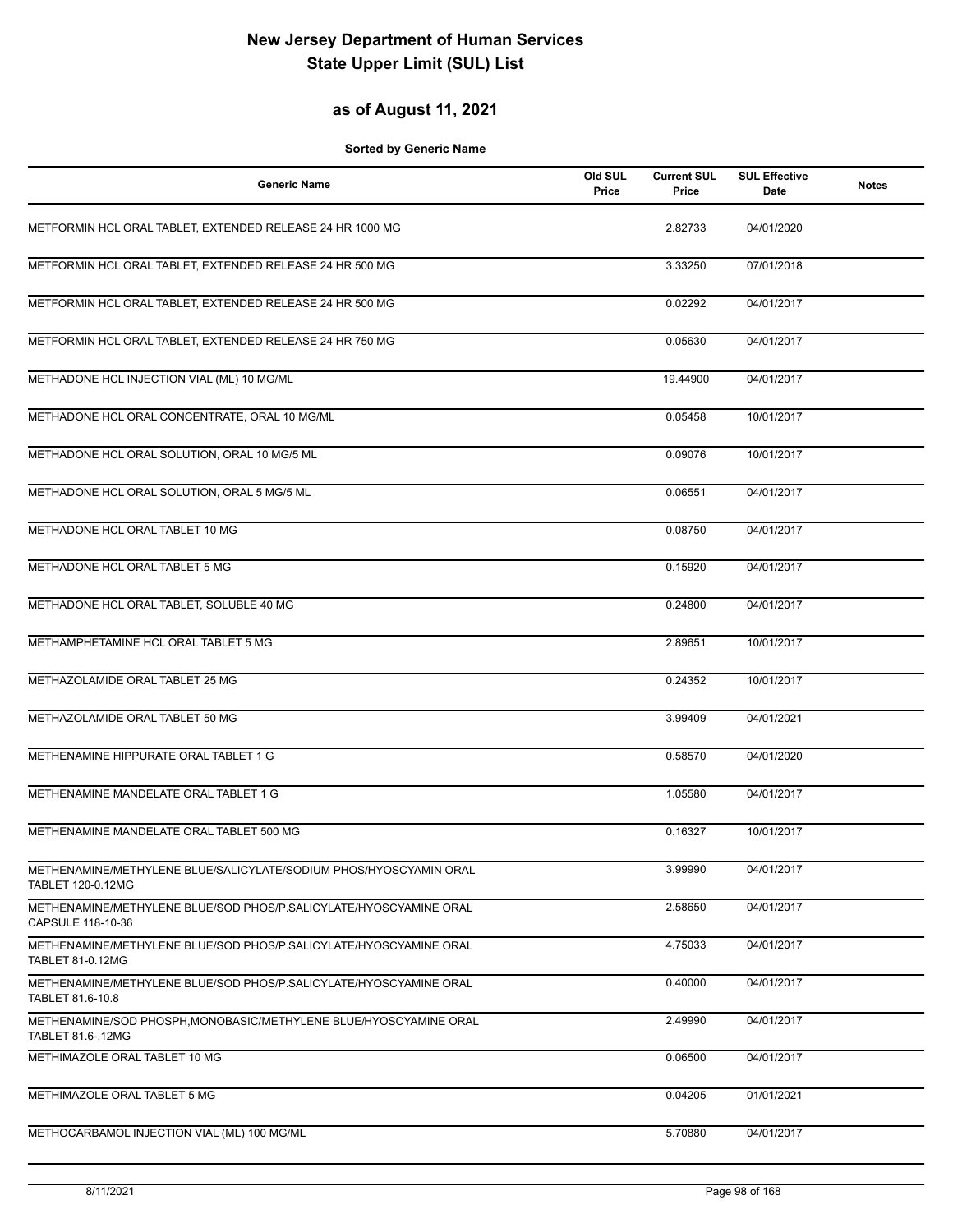#### **as of August 11, 2021**

| <b>Generic Name</b>                                                     | Old SUL<br>Price | <b>Current SUL</b><br>Price | <b>SUL Effective</b><br>Date | <b>Notes</b> |
|-------------------------------------------------------------------------|------------------|-----------------------------|------------------------------|--------------|
| METHOCARBAMOL ORAL TABLET 500 MG                                        |                  | 0.03398                     | 07/01/2018                   |              |
| METHOCARBAMOL ORAL TABLET 750 MG                                        |                  | 0.06520                     | 04/01/2017                   |              |
| METHOTREXATE SODIUM INJECTION VIAL (ML) 25 MG/ML                        |                  | 1.62509                     | 10/01/2017                   |              |
| METHOTREXATE SODIUM ORAL TABLET 2.5 MG                                  |                  | 0.22710                     | 01/01/2019                   |              |
| METHOTREXATE SODIUM/PF INJECTION VIAL (EA) 1 G                          |                  | 63.60000                    | 04/01/2017                   |              |
| METHOTREXATE SODIUM/PF INJECTION VIAL (ML) 25 MG/ML                     |                  | 0.86700                     | 04/01/2019                   |              |
| METHOXSALEN ORAL CAPSULE, LIQUID-FILLED, RAPID RELEASE 10 MG            |                  | 66.75840                    | 04/01/2017                   |              |
| METHSCOPOLAMINE BROMIDE ORAL TABLET 2.5 MG                              |                  | 0.31450                     | 10/01/2018                   |              |
| METHSCOPOLAMINE BROMIDE ORAL TABLET 5 MG                                |                  | 2.00133                     | 04/01/2017                   |              |
| METHYCLOTHIAZIDE ORAL TABLET 5 MG                                       |                  | 0.24738                     | 10/01/2017                   |              |
| METHYL SALICYLATE/MENTHOL TOPICAL CREAM (GRAM) 15 %-1 %                 |                  | 0.05105                     | 04/01/2017                   |              |
| METHYL SALICYLATE/MENTHOL TOPICAL CREAM (GRAM) 15%-10%                  |                  | 0.02259                     | 04/01/2017                   |              |
| METHYL SALICYLATE/MENTHOL TOPICAL OINTMENT (GRAM) 29 %-7.6 %            |                  | 0.02852                     | 04/01/2017                   |              |
| METHYL SALICYLATE/MENTHOL/CAMPHOR TOPICAL CREAM (GRAM) 30%-10%-4%       |                  | 0.03323                     | 12/12/2011                   |              |
| METHYLCELLULOSE (WITH SUGAR) ORAL POWDER (GRAM)                         |                  | 0.01528                     | 12/12/2011                   |              |
| METHYLCELLULOSE ORAL TABLET 500 MG                                      |                  | 0.05421                     | 04/01/2017                   |              |
| METHYLDOPA ORAL TABLET 250 MG                                           |                  | 0.06990                     | 04/01/2018                   |              |
| METHYLDOPA ORAL TABLET 500 MG                                           |                  | 0.14670                     | 07/01/2017                   |              |
| METHYLDOPA/HYDROCHLOROTHIAZIDE ORAL TABLET 250MG-15MG                   |                  | 0.32956                     | 10/01/2017                   |              |
| METHYLDOPA/HYDROCHLOROTHIAZIDE ORAL TABLET 250MG-25MG                   |                  | 0.12130                     | 10/01/2017                   |              |
| METHYLERGONOVINE MALEATE INJECTION AMPUL (ML) .2MG/ML(1)                |                  | 4.70000                     | 04/01/2017                   |              |
| METHYLERGONOVINE MALEATE INJECTION VIAL (ML) .2MG/ML(1)                 |                  | 24.70000                    | 04/01/2017                   |              |
| METHYLERGONOVINE MALEATE ORAL TABLET 0.2 MG                             |                  | 21.81402                    | 04/01/2017                   |              |
| METHYLPHENIDATE HCL ORAL CAPSULE, EXTENDED RELEASE BIPHASIC 30-70 10 MG |                  | 2.33720                     | 04/01/2019                   |              |
| METHYLPHENIDATE HCL ORAL CAPSULE, EXTENDED RELEASE BIPHASIC 30-70 20 MG |                  | 2.67755                     | 04/01/2017                   |              |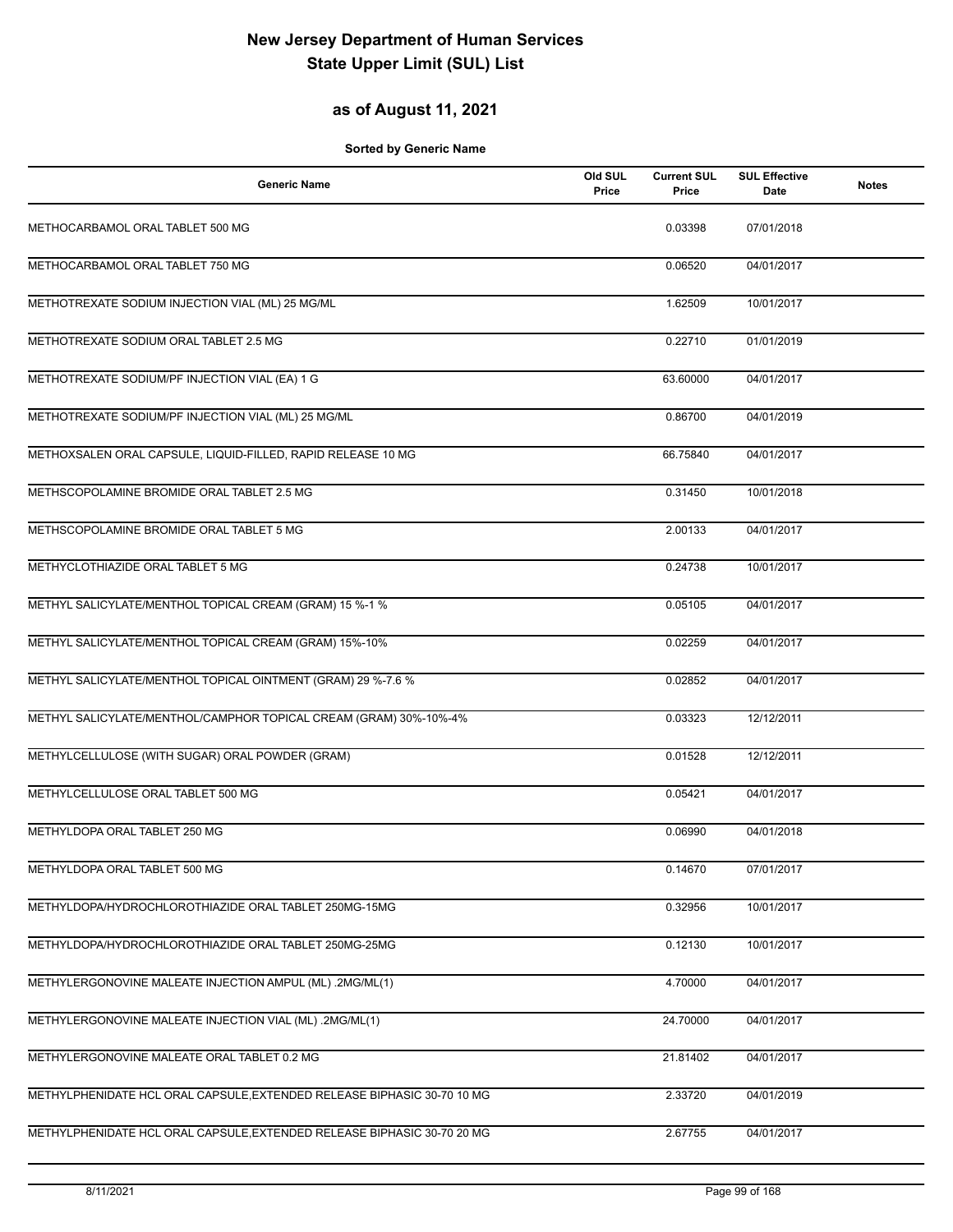### **as of August 11, 2021**

| <b>Generic Name</b>                                                     | Old SUL<br>Price | <b>Current SUL</b><br>Price | <b>SUL Effective</b><br>Date | Notes |
|-------------------------------------------------------------------------|------------------|-----------------------------|------------------------------|-------|
| METHYLPHENIDATE HCL ORAL CAPSULE, EXTENDED RELEASE BIPHASIC 30-70 30 MG |                  | 2.38170                     | 04/01/2020                   |       |
| METHYLPHENIDATE HCL ORAL CAPSULE, EXTENDED RELEASE BIPHASIC 30-70 40 MG |                  | 2.26920                     | 07/01/2021                   |       |
| METHYLPHENIDATE HCL ORAL CAPSULE, EXTENDED RELEASE BIPHASIC 30-70 50 MG |                  | 4.99953                     | 04/01/2017                   |       |
| METHYLPHENIDATE HCL ORAL CAPSULE, EXTENDED RELEASE BIPHASIC 30-70 60 MG |                  | 4.98909                     | 04/01/2017                   |       |
| METHYLPHENIDATE HCL ORAL CAPSULE, EXTENDED RELEASE BIPHASIC 50-50 10 MG |                  | 7.96140                     | 01/01/2019                   |       |
| METHYLPHENIDATE HCL ORAL CAPSULE, EXTENDED RELEASE BIPHASIC 50-50 20 MG |                  | 3.50883                     | 04/01/2017                   |       |
| METHYLPHENIDATE HCL ORAL CAPSULE, EXTENDED RELEASE BIPHASIC 50-50 30 MG |                  | 3.67445                     | 04/01/2017                   |       |
| METHYLPHENIDATE HCL ORAL CAPSULE, EXTENDED RELEASE BIPHASIC 50-50 40 MG |                  | 4.21424                     | 04/01/2017                   |       |
| METHYLPHENIDATE HCL ORAL SOLUTION, ORAL 10 MG/5 ML                      |                  | 0.15816                     | 04/01/2021                   |       |
| METHYLPHENIDATE HCL ORAL SOLUTION, ORAL 5 MG/5 ML                       |                  | 0.55068                     | 04/01/2017                   |       |
| METHYLPHENIDATE HCL ORAL TABLET 10 MG                                   |                  | 0.17410                     | 10/01/2020                   |       |
| METHYLPHENIDATE HCL ORAL TABLET 20 MG                                   |                  | 0.22400                     | 07/01/2018                   |       |
| METHYLPHENIDATE HCL ORAL TABLET 5 MG                                    |                  | 0.14690                     | 10/01/2020                   |       |
| METHYLPHENIDATE HCL ORAL TABLET, CHEWABLE 10 MG                         |                  | 4.52740                     | 04/01/2017                   |       |
| METHYLPHENIDATE HCL ORAL TABLET, CHEWABLE 2.5 MG                        |                  | 2.27610                     | 04/01/2017                   |       |
| METHYLPHENIDATE HCL ORAL TABLET, CHEWABLE 5 MG                          |                  | 3.26022                     | 04/01/2017                   |       |
| METHYLPHENIDATE HCL ORAL TABLET, EXTENDED RELEASE 10 MG                 |                  | 0.52570                     | 10/01/2017                   |       |
| METHYLPHENIDATE HCL ORAL TABLET, EXTENDED RELEASE 20 MG                 |                  | 0.39255                     | 10/01/2017                   |       |
| METHYLPHENIDATE HCL ORAL TABLET, EXTENDED RELEASE 24 HR 18 MG           |                  | 1.49850                     | 10/01/2020                   |       |
| METHYLPHENIDATE HCL ORAL TABLET, EXTENDED RELEASE 24 HR 27 MG           |                  | 3.16700                     | 07/01/2018                   |       |
| METHYLPHENIDATE HCL ORAL TABLET, EXTENDED RELEASE 24 HR 36 MG           |                  | 3.94770                     | 07/01/2019                   |       |
| METHYLPHENIDATE HCL ORAL TABLET, EXTENDED RELEASE 24 HR 54 MG           |                  | 4.40970                     | 01/01/2020                   |       |
| METHYLPREDNISOLONE ACETATE INJECTION VIAL (ML) 40 MG/ML                 |                  | 6.24000                     | 04/01/2017                   |       |
| METHYLPREDNISOLONE ACETATE INJECTION VIAL (ML) 80 MG/ML                 |                  | 5.93600                     | 04/01/2017                   |       |
| METHYLPREDNISOLONE ORAL TABLET 16 MG                                    |                  | 1.95015                     | 04/01/2017                   |       |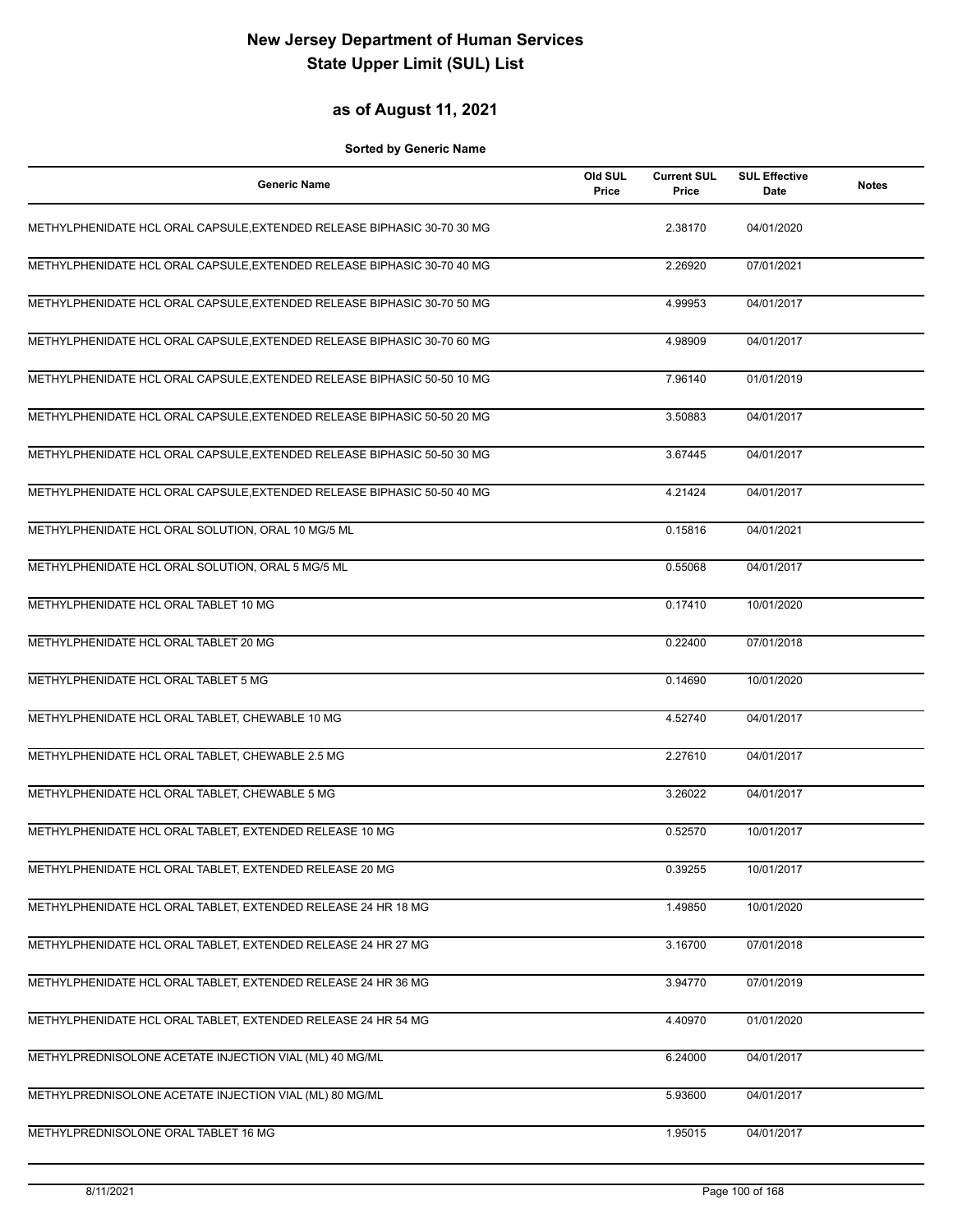#### **as of August 11, 2021**

| <b>Generic Name</b>                                                                        | Old SUL<br>Price | <b>Current SUL</b><br>Price | <b>SUL Effective</b><br><b>Date</b> | <b>Notes</b> |
|--------------------------------------------------------------------------------------------|------------------|-----------------------------|-------------------------------------|--------------|
| METHYLPREDNISOLONE ORAL TABLET 32 MG                                                       |                  | 3.70000                     | 04/01/2017                          |              |
| METHYLPREDNISOLONE ORAL TABLET 4 MG                                                        |                  | 0.15770                     | 04/01/2021                          |              |
| METHYLPREDNISOLONE ORAL TABLET 8 MG                                                        |                  | 1.09220                     | 01/01/2020                          |              |
| METHYLPREDNISOLONE ORAL TABLET, DOSE PACK 4 MG                                             |                  | 0.10286                     | 01/01/2019                          |              |
| METHYLPREDNISOLONE SODIUM SUCCINATE INJECTION VIAL (EA) 125 MG                             |                  | 8.00000                     | 04/01/2021                          |              |
| METHYLPREDNISOLONE SODIUM SUCCINATE INJECTION VIAL (EA) 40 MG                              |                  | 1.81905                     | 10/01/2017                          |              |
| METHYLPREDNISOLONE SODIUM SUCCINATE INJECTION VIAL (SDV, MDV OR ADDITIVE)<br>(EA) 40 MG/ML |                  | 2.71500                     | 12/12/2011                          |              |
| METHYLPREDNISOLONE SODIUM SUCCINATE INTRAVENOUS VIAL (EA) 1000 MG                          |                  | 12.95445                    | 10/01/2017                          |              |
| METHYLTESTOSTERONE ORAL CAPSULE 10 MG                                                      |                  | 67.11550                    | 04/01/2017                          |              |
| METIPRANOLOL OPHTHALMIC DROPS 0.3 %                                                        |                  | 2.71154                     | 12/12/2011                          |              |
| METOCLOPRAMIDE HCL INJECTION SYRINGE (ML) 10 MG/2 ML                                       |                  | 1.11000                     | 04/01/2017                          |              |
| METOCLOPRAMIDE HCL INJECTION VIAL (ML) 5 MG/ML                                             |                  | 0.50029                     | 04/01/2017                          |              |
| METOCLOPRAMIDE HCL ORAL DISPOSABLE SYRINGE (EA) 0.9MG/0.9                                  |                  | 0.01585                     | 12/12/2011                          |              |
| METOCLOPRAMIDE HCL ORAL SOLUTION, ORAL 10 MG/10ML                                          |                  | 0.05375                     | 04/01/2017                          |              |
| METOCLOPRAMIDE HCL ORAL SOLUTION, ORAL 5 MG/5 ML                                           |                  | 0.01008                     | 04/01/2017                          |              |
| METOCLOPRAMIDE HCL ORAL TABLET 10 MG                                                       |                  | 0.01950                     | 01/01/2019                          |              |
| METOCLOPRAMIDE HCL ORAL TABLET 5 MG                                                        |                  | 0.03308                     | 07/01/2017                          |              |
| METOCLOPRAMIDE HCL ORAL TABLET, DISINTEGRATING 5 MG                                        |                  | 7.48000                     | 04/01/2017                          |              |
| METOLAZONE ORAL TABLET 10 MG                                                               |                  | 0.51380                     | 10/01/2017                          |              |
| METOLAZONE ORAL TABLET 2.5 MG                                                              |                  | 0.81000                     | 07/01/2018                          |              |
| METOLAZONE ORAL TABLET 5 MG                                                                |                  | 0.68220                     | 12/13/2019                          |              |
| METOPROLOL SUCCINATE ORAL TABLET, EXTENDED RELEASE 24 HR 100 MG                            |                  | 0.11660                     | 01/01/2019                          |              |
| METOPROLOL SUCCINATE ORAL TABLET, EXTENDED RELEASE 24 HR 200 MG                            |                  | 0.28740                     | 04/01/2021                          |              |
| METOPROLOL SUCCINATE ORAL TABLET, EXTENDED RELEASE 24 HR 25 MG                             |                  | 0.06650                     | 01/01/2019                          |              |
| METOPROLOL SUCCINATE ORAL TABLET, EXTENDED RELEASE 24 HR 50 MG                             |                  | 0.06950                     | 01/01/2019                          |              |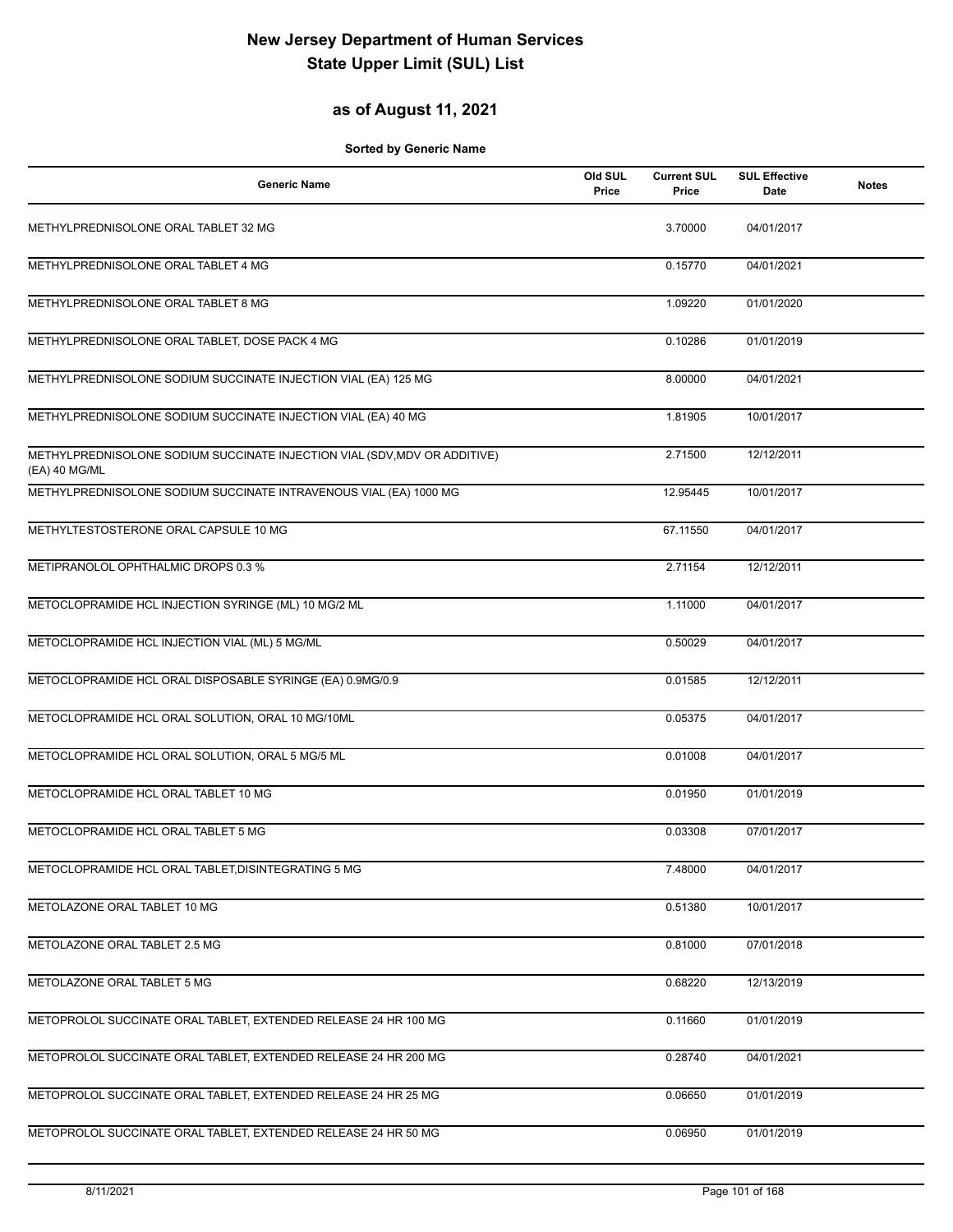#### **as of August 11, 2021**

| <b>Generic Name</b>                                                                             | Old SUL<br>Price | <b>Current SUL</b><br>Price | <b>SUL Effective</b><br>Date | <b>Notes</b> |
|-------------------------------------------------------------------------------------------------|------------------|-----------------------------|------------------------------|--------------|
| METOPROLOL TARTRATE INTRAVENOUS AMPUL (ML) 5 MG/5 ML                                            |                  | 0.39600                     | 04/01/2017                   |              |
| METOPROLOL TARTRATE INTRAVENOUS SYRINGE (ML) 5 MG/5 ML                                          |                  | 1.15600                     | 04/01/2017                   |              |
| METOPROLOL TARTRATE INTRAVENOUS VIAL (ML) 5 MG/5 ML                                             |                  | 0.15200                     | 04/01/2017                   |              |
| METOPROLOL TARTRATE ORAL TABLET 100 MG                                                          |                  | 0.02310                     | 04/01/2017                   |              |
| METOPROLOL TARTRATE ORAL TABLET 25 MG                                                           |                  | 0.01309                     | 04/01/2017                   |              |
| METOPROLOL TARTRATE ORAL TABLET 37.5 MG                                                         |                  | 0.07920                     | 04/01/2017                   |              |
| METOPROLOL TARTRATE ORAL TABLET 50 MG                                                           |                  | 0.01861                     | 04/01/2021                   |              |
| METOPROLOL TARTRATE ORAL TABLET 75 MG                                                           |                  | 0.17228                     | 04/01/2017                   |              |
| METOPROLOL TARTRATE/HYDROCHLOROTHIAZIDE ORAL TABLET 100MG-25MG                                  |                  | 0.84850                     | 04/01/2017                   |              |
| METOPROLOL TARTRATE/HYDROCHLOROTHIAZIDE ORAL TABLET 100MG-50MG                                  |                  | 1.21373                     | 10/01/2017                   |              |
| METOPROLOL TARTRATE/HYDROCHLOROTHIAZIDE ORAL TABLET 50 MG-25MG                                  |                  | 0.54060                     | 07/01/2018                   |              |
| METRONIDAZOLE BENZOATE MISCELLANEOUS POWDER (GRAM)                                              |                  | 0.86987                     | 10/01/2017                   |              |
| METRONIDAZOLE IN SODIUM CHLORIDE INTRAVENOUS INTRAVENOUS SOLUTION,<br>PIGGYBACK (ML) 500MG/0.1L |                  | 0.01195                     | 10/01/2017                   |              |
| METRONIDAZOLE ORAL CAPSULE 375 MG                                                               |                  | 1.81674                     | 10/01/2017                   |              |
| METRONIDAZOLE ORAL TABLET 250 MG                                                                |                  | 0.07480                     | 10/01/2019                   |              |
| METRONIDAZOLE ORAL TABLET 500 MG                                                                |                  | 0.04450                     | 01/01/2019                   |              |
| METRONIDAZOLE TOPICAL CREAM (GRAM) 0.75 %                                                       |                  | 0.88967                     | 04/01/2021                   |              |
| METRONIDAZOLE TOPICAL GEL (GRAM) 0.75 %                                                         |                  | 0.32294                     | 10/01/2017                   |              |
| METRONIDAZOLE TOPICAL GEL (GRAM) 1 %                                                            |                  | 1.71483                     | 04/01/2020                   |              |
| METRONIDAZOLE TOPICAL GEL WITH PUMP (GRAM) 1 %                                                  |                  | 2.53748                     | 04/01/2017                   |              |
| METRONIDAZOLE TOPICAL LOTION (ML) 0.75 %                                                        |                  | 1.27119                     | 01/01/2020                   |              |
| METRONIDAZOLE VAGINAL GEL WITH APPLICATOR (GRAM) 0.75 %                                         |                  | 0.34226                     | 07/01/2019                   |              |
| MEXILETINE HCL ORAL CAPSULE 150 MG                                                              |                  | 0.18552                     | 10/01/2017                   |              |
| MEXILETINE HCL ORAL CAPSULE 200 MG                                                              |                  | 0.20487                     | 10/01/2017                   |              |
| MEXILETINE HCL ORAL CAPSULE 250 MG                                                              |                  | 0.25898                     | 10/01/2017                   |              |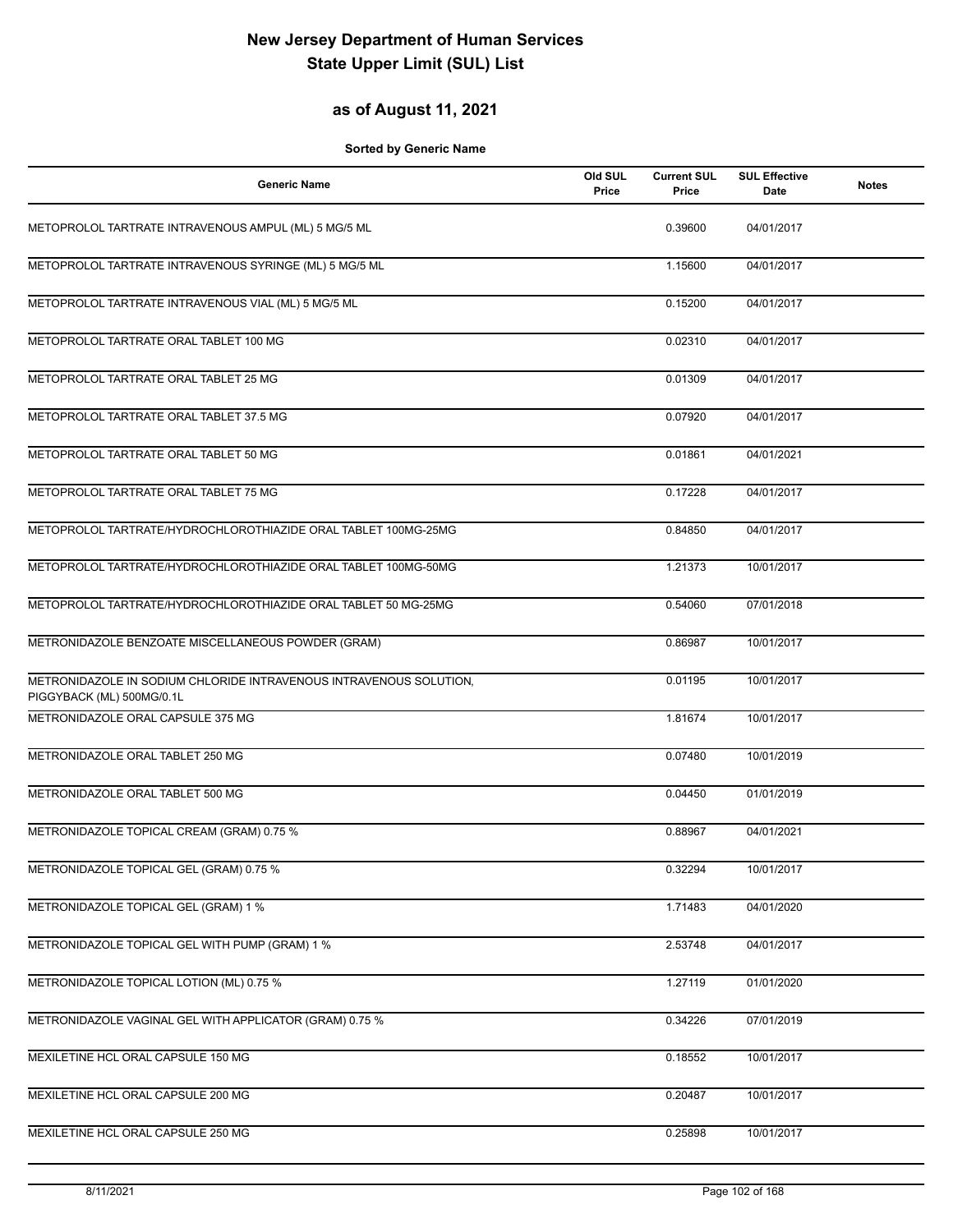### **as of August 11, 2021**

| <b>Generic Name</b>                                     | Old SUL<br>Price | <b>Current SUL</b><br>Price | <b>SUL Effective</b><br>Date | <b>Notes</b> |
|---------------------------------------------------------|------------------|-----------------------------|------------------------------|--------------|
| MICONAZOLE NITRATE TOPICAL AEROSOL, POWDER (GRAM) 2 %   |                  | 0.01330                     | 10/01/2017                   |              |
| MICONAZOLE NITRATE TOPICAL CREAM (GRAM) 2 %             |                  | 0.07015                     | 04/01/2017                   |              |
| MICONAZOLE NITRATE TOPICAL OINTMENT (GRAM) 2 %          |                  | 0.07388                     | 04/01/2017                   |              |
| MICONAZOLE NITRATE TOPICAL POWDER (GRAM) 2 %            |                  | 0.03044                     | 10/01/2017                   |              |
| MICONAZOLE NITRATE VAGINAL CREAM WITH APPLICATOR 2 %    |                  | 0.10598                     | 04/01/2017                   |              |
| MICONAZOLE NITRATE VAGINAL CREAM WITH APPLICATOR 4 %    |                  | 0.23960                     | 04/01/2017                   |              |
| MICONAZOLE NITRATE VAGINAL KIT 1200MG-2%                |                  | 17.24000                    | 04/01/2017                   |              |
| MICONAZOLE NITRATE VAGINAL KIT 200 MG-2 %               |                  | 7.86000                     | 04/01/2017                   |              |
| MICONAZOLE NITRATE VAGINAL SUPPOSITORY, VAGINAL 100 MG  |                  | 0.64024                     | 04/01/2017                   |              |
| MICONAZOLE NITRATE VAGINAL SUPPOSITORY, VAGINAL 200 MG  |                  | 12.13000                    | 04/01/2018                   |              |
| MIDAZOLAM HCL INJECTION DISPOSABLE SYRINGE (ML) 1 MG/ML |                  | 0.29250                     | 12/12/2011                   |              |
| MIDAZOLAM HCL INJECTION VIAL (ML) 10 MG/10ML            |                  | 0.17100                     | 04/01/2017                   |              |
| MIDAZOLAM HCL INJECTION VIAL (ML) 10 MG/2 ML            |                  | 0.62500                     | 04/01/2017                   |              |
| MIDAZOLAM HCL INJECTION VIAL (ML) 2 MG/2 ML             |                  | 0.31512                     | 04/01/2017                   |              |
| MIDAZOLAM HCL INJECTION VIAL (ML) 5 MG/5 ML             |                  | 0.27800                     | 04/01/2017                   |              |
| MIDAZOLAM HCL INJECTION VIAL (ML) 5 MG/ML               |                  | 0.68340                     | 10/01/2017                   |              |
| MIDAZOLAM HCL INJECTION VIAL (ML) 5 MG/ML(1)            |                  | 0.91930                     | 04/01/2017                   |              |
| MIDAZOLAM HCL ORAL SYRUP 10 MG/5 ML                     |                  | 0.55360                     | 10/01/2017                   |              |
| MIDAZOLAM HCL ORAL SYRUP 2 MG/ML                        |                  | 0.32771                     | 04/01/2017                   |              |
| MIDAZOLAM HCL ORAL SYRUP 5 MG/2.5ML                     |                  | 2.10800                     | 04/01/2017                   |              |
| MIDAZOLAM HCL/PF INJECTION CARTRIDGE (ML) 2 MG/2 ML     |                  | 0.73000                     | 04/01/2017                   |              |
| MIDAZOLAM HCL/PF INJECTION CARTRIDGE (ML) 5 MG/ML       |                  | 2.51000                     | 04/01/2017                   |              |
| MIDAZOLAM HCL/PF INJECTION SYRINGE (ML) 10 MG/2 ML      |                  | 1.10000                     | 04/01/2017                   |              |
| MIDAZOLAM HCL/PF INJECTION SYRINGE (ML) 2 MG/2 ML       |                  | 0.19598                     | 10/01/2017                   |              |
| MIDAZOLAM HCL/PF INJECTION SYRINGE (ML) 5 MG/ML         |                  | 0.68340                     | 10/01/2017                   |              |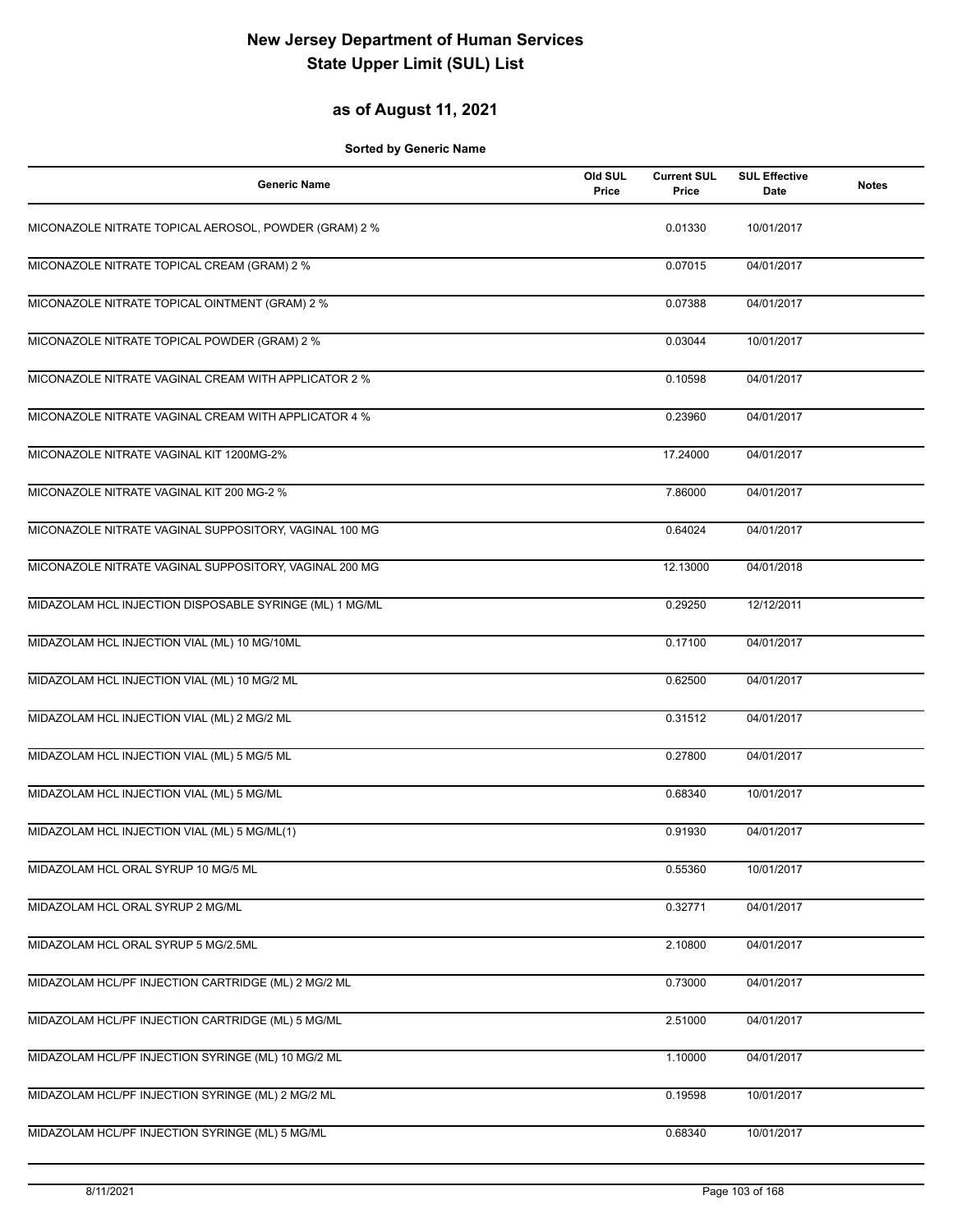### **as of August 11, 2021**

| <b>Generic Name</b>                                                                                    | Old SUL<br>Price | <b>Current SUL</b><br>Price | <b>SUL Effective</b><br>Date | <b>Notes</b> |
|--------------------------------------------------------------------------------------------------------|------------------|-----------------------------|------------------------------|--------------|
| MIDAZOLAM HCL/PF INJECTION VIAL (ML) 10 MG/2 ML                                                        |                  | 0.48500                     | 04/01/2017                   |              |
| MIDAZOLAM HCL/PF INJECTION VIAL (ML) 2 MG/2 ML                                                         |                  | 0.23500                     | 04/01/2017                   |              |
| MIDAZOLAM HCL/PF INJECTION VIAL (ML) 5 MG/5 ML                                                         |                  | 0.16200                     | 04/01/2017                   |              |
| MIDAZOLAM HCL/PF INJECTION VIAL (ML) 5 MG/ML(1)                                                        |                  | 1.03920                     | 04/01/2017                   |              |
| MIDODRINE HCL ORAL TABLET 10 MG                                                                        |                  | 0.48290                     | 04/01/2021                   |              |
| MIDODRINE HCL ORAL TABLET 2.5 MG                                                                       |                  | 0.16000                     | 10/01/2018                   |              |
| MIDODRINE HCL ORAL TABLET 5 MG                                                                         |                  | 0.25900                     | 07/01/2018                   |              |
| MIGLITOL ORAL TABLET 100 MG                                                                            |                  | 2.23270                     | 04/01/2017                   |              |
| MIGLITOL ORAL TABLET 25 MG                                                                             |                  | 1.72110                     | 04/01/2017                   |              |
| MIGLITOL ORAL TABLET 50 MG                                                                             |                  | 1.89250                     | 04/01/2017                   |              |
| MILRINONE LACTATE INTRAVENOUS VIAL (ML) 1 MG/ML                                                        |                  | 0.29545                     | 10/01/2017                   |              |
| MILRINONE LACTATE/DEXTROSE 5 % IN WATER INTRAVENOUS INTRAVENOUS SOLUTION,<br>PIGGYBACK (ML) 20MG/100ML |                  | 0.12080                     | 04/01/2017                   |              |
| MILRINONE LACTATE/DEXTROSE 5 % IN WATER INTRAVENOUS INTRAVENOUS SOLUTION,<br>PIGGYBACK (ML) 40MG/200ML |                  | 0.13125                     | 04/01/2017                   |              |
| MINERAL OIL MISCELLANEOUS OIL (ML)                                                                     |                  | 0.01182                     | 10/01/2017                   |              |
| MINERAL OIL ORAL OIL (ML)                                                                              |                  | 0.00596                     | 10/01/2017                   |              |
| MINERAL OIL RECTAL ENEMA (ML)                                                                          |                  | 0.01190                     | 12/12/2011                   |              |
| MINERAL OIL/ISOPROPYL MYRISTATE/WATER TOPICAL LOTION (ML)                                              |                  | 0.02238                     | 12/12/2011                   |              |
| MINERAL OIL/PETROLATUM, HYDROPHILIC TOPICAL OINTMENT (GRAM)                                            |                  | 0.05288                     | 12/12/2011                   |              |
| MINERAL OIL/PETROLATUM, WHITE OPHTHALMIC OINTMENT (GRAM) 15 %-83 %                                     |                  | 0.63759                     | 04/01/2017                   |              |
| MINERAL OIL/PETROLATUM, WHITE OPHTHALMIC OINTMENT (GRAM) 15%-85%                                       |                  | 0.63759                     | 04/01/2017                   |              |
| MINERAL OIL/PETROLATUM, WHITE OPHTHALMIC OINTMENT (GRAM) 42.5-57.3%                                    |                  | 0.63759                     | 04/01/2017                   |              |
| MINERAL OIL/PETROLATUM, WHITE TOPICAL CREAM (GRAM)                                                     |                  | 0.01385                     | 12/12/2011                   |              |
| MINERAL OIL/PETROLATUM, WHITE/WATER TOPICAL LOTION (ML)                                                |                  | 0.02238                     | 12/12/2011                   |              |
| MINOCYCLINE HCL ORAL CAPSULE 100 MG                                                                    |                  | 0.22560                     | 01/01/2019                   |              |
| MINOCYCLINE HCL ORAL CAPSULE 50 MG                                                                     |                  | 0.15370                     | 04/01/2017                   |              |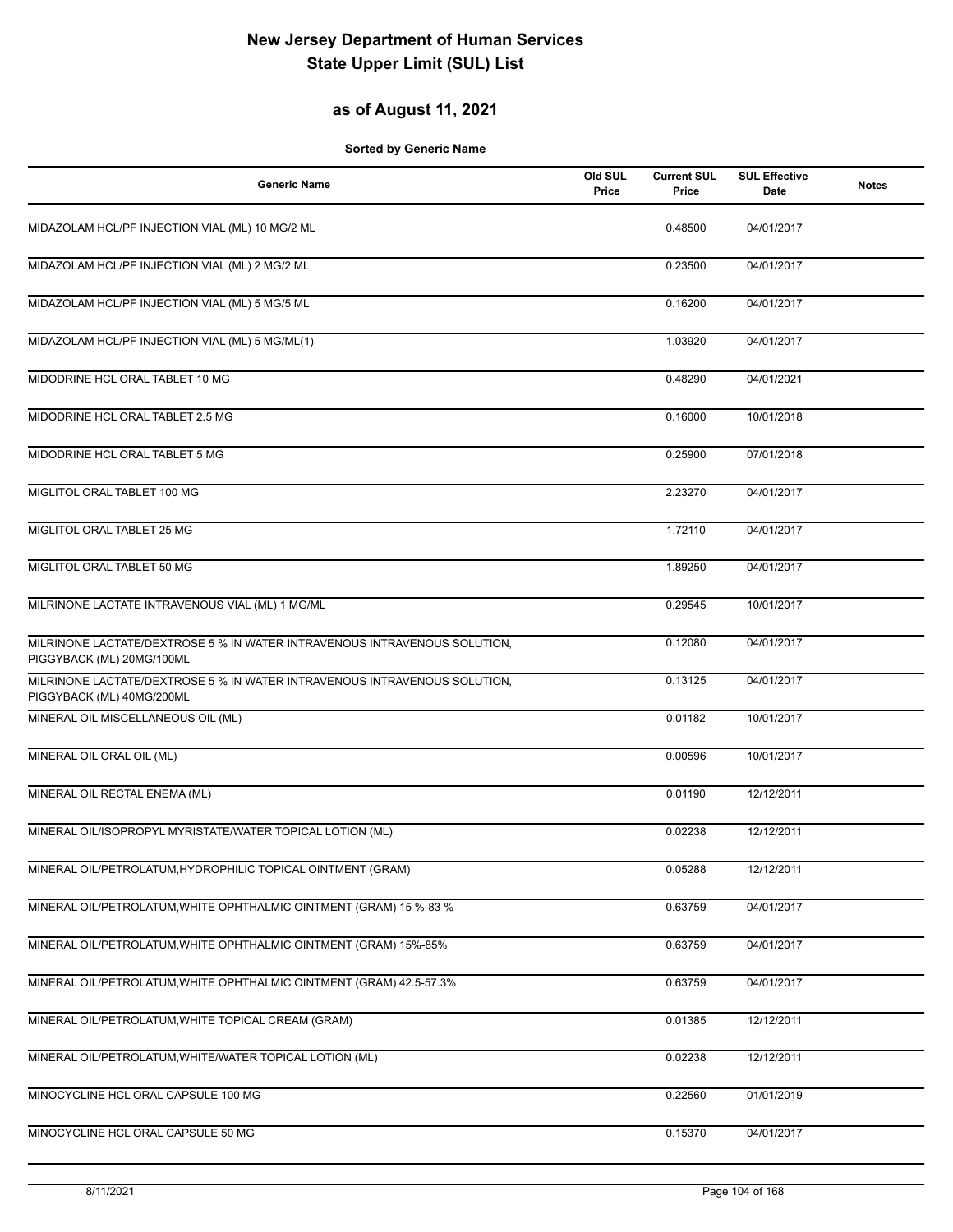### **as of August 11, 2021**

| <b>Generic Name</b>                                        | Old SUL<br>Price | <b>Current SUL</b><br>Price | <b>SUL Effective</b><br>Date | <b>Notes</b> |
|------------------------------------------------------------|------------------|-----------------------------|------------------------------|--------------|
| MINOCYCLINE HCL ORAL CAPSULE 75 MG                         |                  | 0.28083                     | 04/01/2017                   |              |
| MINOCYCLINE HCL ORAL TABLET 100 MG                         |                  | 1.50750                     | 10/01/2017                   |              |
| MINOCYCLINE HCL ORAL TABLET 50 MG                          |                  | 0.93606                     | 10/01/2017                   |              |
| MINOCYCLINE HCL ORAL TABLET 75 MG                          |                  | 0.25898                     | 10/01/2017                   |              |
| MINOCYCLINE HCL ORAL TABLET, EXTENDED RELEASE 24 HR 135 MG |                  | 7.38700                     | 04/01/2017                   |              |
| MINOCYCLINE HCL ORAL TABLET, EXTENDED RELEASE 24 HR 45 MG  |                  | 7.38700                     | 04/01/2017                   |              |
| MINOCYCLINE HCL ORAL TABLET, EXTENDED RELEASE 24 HR 65 MG  |                  | 5.99833                     | 01/01/2020                   |              |
| MINOCYCLINE HCL ORAL TABLET, EXTENDED RELEASE 24 HR 90 MG  |                  | 5.25856                     | 04/01/2017                   |              |
| MINOXIDIL ORAL TABLET 10 MG                                |                  | 0.12250                     | 01/01/2019                   |              |
| MINOXIDIL ORAL TABLET 2.5 MG                               |                  | 0.01538                     | 10/01/2017                   |              |
| MINOXIDIL TOPICAL SOLUTION, NON-ORAL 2 %                   |                  | 0.09397                     | 04/01/2017                   |              |
| MINOXIDIL TOPICAL SOLUTION, NON-ORAL 5 %                   |                  | 0.13546                     | 04/01/2017                   |              |
| MIRTAZAPINE ORAL TABLET 15 MG                              |                  | 0.04000                     | 01/01/2019                   |              |
| MIRTAZAPINE ORAL TABLET 30 MG                              |                  | 0.06333                     | 07/01/2017                   |              |
| MIRTAZAPINE ORAL TABLET 45 MG                              |                  | 0.09967                     | 10/01/2017                   |              |
| MIRTAZAPINE ORAL TABLET 7.5 MG                             |                  | 0.66000                     | 01/01/2021                   |              |
| MIRTAZAPINE ORAL TABLET, DISINTEGRATING 15 MG              |                  | 0.47533                     | 01/01/2018                   |              |
| MIRTAZAPINE ORAL TABLET, DISINTEGRATING 30 MG              |                  | 0.55833                     | 10/01/2018                   |              |
| MIRTAZAPINE ORAL TABLET, DISINTEGRATING 45 MG              |                  | 0.65380                     | 04/01/2017                   |              |
| MISOPROSTOL ORAL TABLET 100 MCG                            |                  | 0.34203                     | 04/01/2017                   |              |
| MISOPROSTOL ORAL TABLET 200 MCG                            |                  | 0.32632                     | 10/01/2017                   |              |
| MITOMYCIN INTRAVENOUS VIAL (EA) 20 MG                      |                  | 631.98000                   | 04/01/2017                   |              |
| MITOMYCIN INTRAVENOUS VIAL (EA) 40 MG                      |                  | 1263.96000                  | 04/01/2017                   |              |
| MITOMYCIN INTRAVENOUS VIAL (EA) 5 MG                       |                  | 243.27000                   | 04/01/2017                   |              |
| MITOXANTRONE HCL INTRAVENOUS VIAL (ML) 2 MG/ML             |                  | 13.12480                    | 04/01/2017                   |              |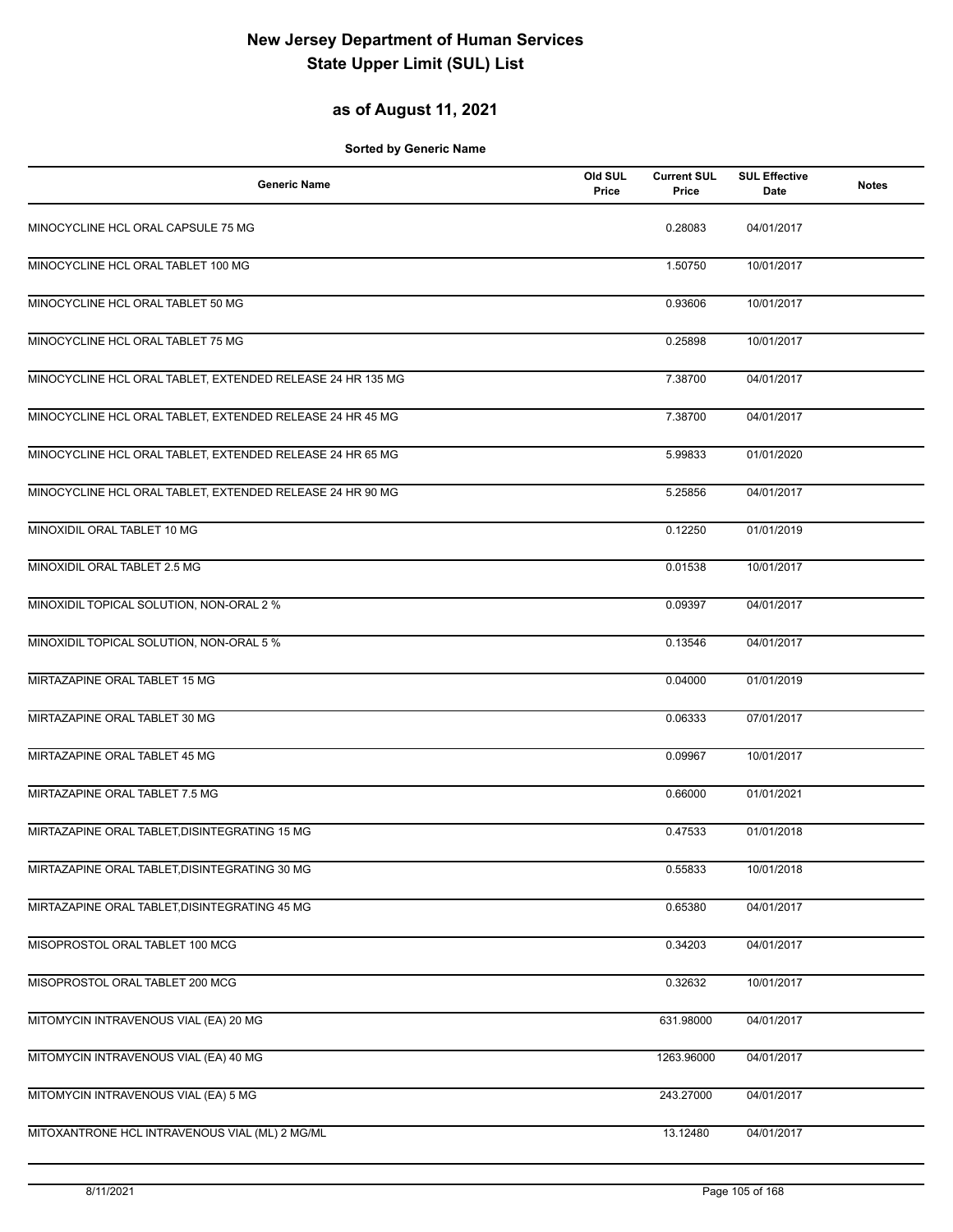### **as of August 11, 2021**

| <b>Generic Name</b>                                             | Old SUL<br>Price | <b>Current SUL</b><br>Price | <b>SUL Effective</b><br>Date | <b>Notes</b> |
|-----------------------------------------------------------------|------------------|-----------------------------|------------------------------|--------------|
| MODAFINIL ORAL TABLET 100 MG                                    |                  | 0.25933                     | 04/01/2021                   |              |
| MODAFINIL ORAL TABLET 200 MG                                    |                  | 0.35717                     | 01/01/2020                   |              |
| MOEXIPRIL HCL ORAL TABLET 15 MG                                 |                  | 0.24537                     | 10/01/2017                   |              |
| MOEXIPRIL HCL ORAL TABLET 7.5 MG                                |                  | 0.26780                     | 04/01/2018                   |              |
| MOEXIPRIL HCL/HYDROCHLOROTHIAZIDE ORAL TABLET 15-12.5MG         |                  | 0.36685                     | 10/01/2017                   |              |
| MOEXIPRIL HCL/HYDROCHLOROTHIAZIDE ORAL TABLET 15-25MG           |                  | 0.32874                     | 10/01/2017                   |              |
| MOEXIPRIL HCL/HYDROCHLOROTHIAZIDE ORAL TABLET 7.5-12.5MG        |                  | 0.36252                     | 04/01/2017                   |              |
| MOLINDONE HCL ORAL TABLET 10 MG                                 |                  | 1.83460                     | 04/01/2017                   |              |
| MOLINDONE HCL ORAL TABLET 25 MG                                 |                  | 2.15480                     | 04/01/2017                   |              |
| MOLINDONE HCL ORAL TABLET 5 MG                                  |                  | 1.27600                     | 04/01/2017                   |              |
| MOMETASONE FUROATE NASAL AEROSOL, SPRAY WITH PUMP (GRAM) 50 MCG |                  | 1.66529                     | 01/01/2019                   |              |
| MOMETASONE FUROATE TOPICAL CREAM (GRAM) 0.1 %                   |                  | 0.15556                     | 04/01/2017                   |              |
| MOMETASONE FUROATE TOPICAL OINTMENT (GRAM) 0.1 %                |                  | 0.13022                     | 07/01/2018                   |              |
| MOMETASONE FUROATE TOPICAL SOLUTION, NON-ORAL 0.1 %             |                  | 0.14992                     | 10/01/2017                   |              |
| MONTELUKAST SODIUM ORAL GRANULES IN PACKET (EA) 4 MG            |                  | 1.78811                     | 04/01/2019                   |              |
| MONTELUKAST SODIUM ORAL TABLET 10 MG                            |                  | 0.03278                     | 07/01/2018                   |              |
| MONTELUKAST SODIUM ORAL TABLET, CHEWABLE 4 MG                   |                  | 0.08749                     | 10/01/2019                   |              |
| MONTELUKAST SODIUM ORAL TABLET, CHEWABLE 5 MG                   |                  | 0.04422                     | 01/01/2019                   |              |
| MORPHINE SULFATE INJECTION AMPUL (ML) 10 MG/ML                  |                  | 0.96000                     | 12/12/2011                   |              |
| MORPHINE SULFATE INJECTION SYRINGE (ML) 10 MG/ML                |                  | 0.64320                     | 10/01/2017                   |              |
| MORPHINE SULFATE INJECTION SYRINGE (ML) 2 MG/ML                 |                  | 2.19000                     | 04/01/2017                   |              |
| MORPHINE SULFATE INJECTION SYRINGE (ML) 4 MG/ML                 |                  | 2.19000                     | 04/01/2017                   |              |
| MORPHINE SULFATE INJECTION SYRINGE (ML) 5 MG/ML                 |                  | 2.19000                     | 04/01/2017                   |              |
| MORPHINE SULFATE INJECTION SYRINGE (ML) 8 MG/ML                 |                  | 2.19000                     | 04/01/2017                   |              |
| MORPHINE SULFATE INJECTION VIAL (ML) 15 MG/ML                   |                  | 1.04000                     | 04/01/2017                   |              |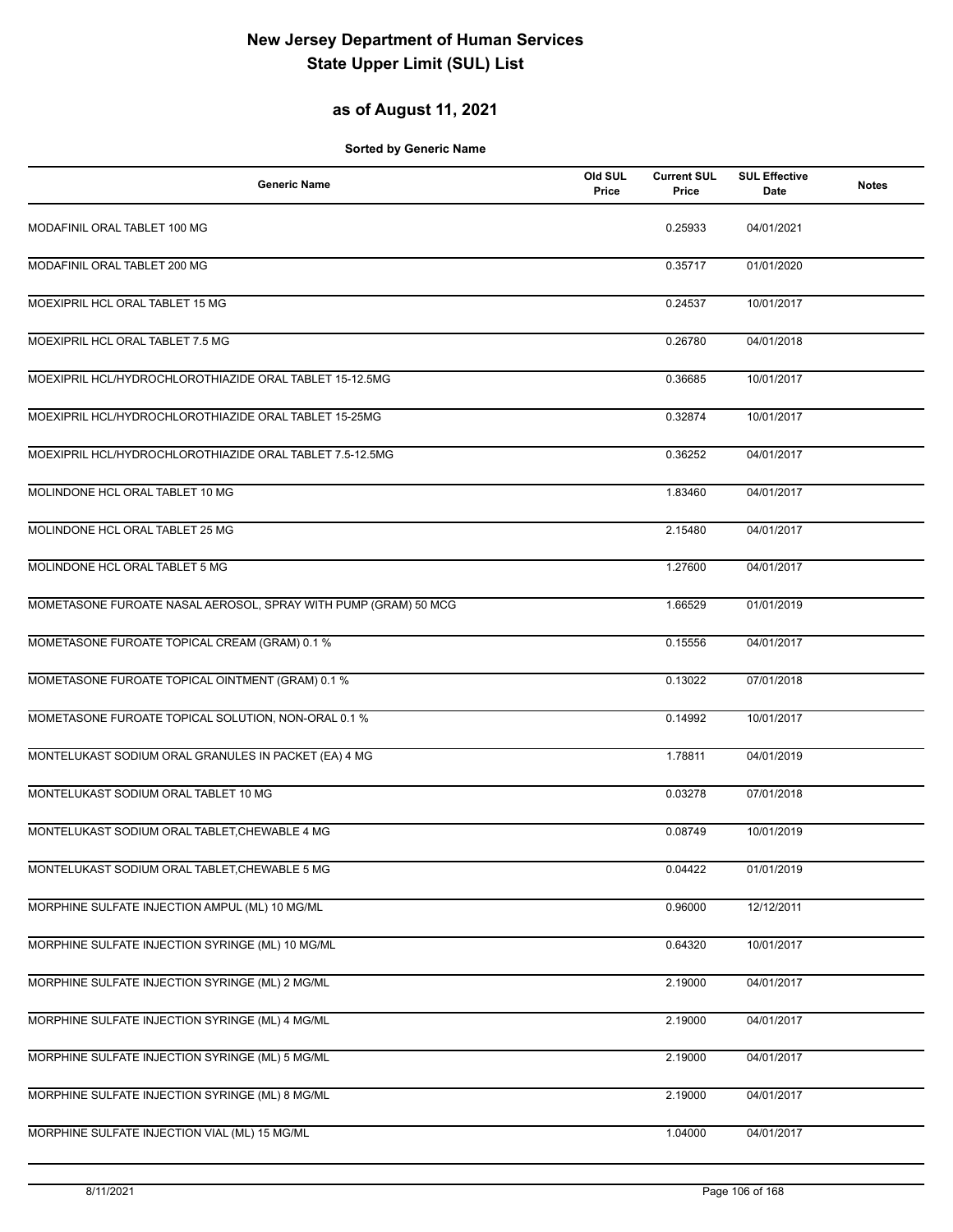#### **as of August 11, 2021**

| <b>Generic Name</b>                                                             | Old SUL<br>Price | <b>Current SUL</b><br>Price | <b>SUL Effective</b><br>Date | <b>Notes</b> |
|---------------------------------------------------------------------------------|------------------|-----------------------------|------------------------------|--------------|
| MORPHINE SULFATE INJECTION VIAL (ML) 8 MG/ML                                    |                  | 1.12000                     | 04/01/2017                   |              |
| MORPHINE SULFATE INJECTION VIAL (SDV, MDV OR ADDITIVE) (ML) 10 MG/ML            |                  | 0.96000                     | 12/12/2011                   |              |
| MORPHINE SULFATE INJECTION VIAL (SDV, MDV OR ADDITIVE) (ML) 50 MG/ML            |                  | 0.55380                     | 12/12/2011                   |              |
| MORPHINE SULFATE INTRAVENOUS CARTRIDGE (ML) 10 MG/ML                            |                  | 1.82538                     | 04/01/2017                   |              |
| MORPHINE SULFATE INTRAVENOUS CARTRIDGE (ML) 2 MG/ML                             |                  | 1.88000                     | 04/01/2017                   |              |
| MORPHINE SULFATE INTRAVENOUS CARTRIDGE (ML) 4 MG/ML                             |                  | 1.88000                     | 04/01/2017                   |              |
| MORPHINE SULFATE INTRAVENOUS CARTRIDGE (ML) 8 MG/ML                             |                  | 1.88000                     | 04/01/2017                   |              |
| MORPHINE SULFATE INTRAVENOUS PATIENT CONTROLLED ANALGESIA SYRINGE 30<br>MG/30ML |                  | 0.40000                     | 04/01/2017                   |              |
| MORPHINE SULFATE INTRAVENOUS SYRINGE (ML) 10 MG/ML                              |                  | 2.22000                     | 04/01/2017                   |              |
| MORPHINE SULFATE INTRAVENOUS SYRINGE (ML) 2 MG/ML                               |                  | 2.22000                     | 04/01/2017                   |              |
| MORPHINE SULFATE INTRAVENOUS SYRINGE (ML) 4 MG/ML                               |                  | 2.22000                     | 04/01/2017                   |              |
| MORPHINE SULFATE INTRAVENOUS SYRINGE (ML) 8 MG/ML                               |                  | 2.22000                     | 04/01/2017                   |              |
| MORPHINE SULFATE INTRAVENOUS VIAL (ML) 10 MG/ML                                 |                  | 1.03192                     | 04/01/2017                   |              |
| MORPHINE SULFATE INTRAVENOUS VIAL (ML) 25 MG/ML                                 |                  | 0.70500                     | 04/01/2017                   |              |
| MORPHINE SULFATE INTRAVENOUS VIAL (ML) 4 MG/ML                                  |                  | 0.99000                     | 04/01/2017                   |              |
| MORPHINE SULFATE INTRAVENOUS VIAL (ML) 50 MG/ML                                 |                  | 0.49894                     | 04/01/2017                   |              |
| MORPHINE SULFATE INTRAVENOUS VIAL (ML) 8 MG/ML                                  |                  | 1.12000                     | 04/01/2017                   |              |
| MORPHINE SULFATE INTRAVENOUS VIAL WITH THREADED PORT (ML) 100 MG/4ML            |                  | 2.74500                     | 04/01/2017                   |              |
| MORPHINE SULFATE INTRAVENOUS VIAL WITH THREADED PORT (ML) 250MG/10ML            |                  | 1.10000                     | 04/01/2017                   |              |
| MORPHINE SULFATE ORAL CAPSULE, EXTENDED RELEASE PELLETS 10 MG                   |                  | 2.16080                     | 01/01/2018                   |              |
| MORPHINE SULFATE ORAL CAPSULE, EXTENDED RELEASE PELLETS 100 MG                  |                  | 11.83943                    | 04/01/2017                   |              |
| MORPHINE SULFATE ORAL CAPSULE, EXTENDED RELEASE PELLETS 20 MG                   |                  | 2.41414                     | 04/01/2017                   |              |
| MORPHINE SULFATE ORAL CAPSULE, EXTENDED RELEASE PELLETS 30 MG                   |                  | 3.37318                     | 07/01/2017                   |              |
| MORPHINE SULFATE ORAL CAPSULE, EXTENDED RELEASE PELLETS 50 MG                   |                  | 4.71535                     | 07/01/2017                   |              |
| MORPHINE SULFATE ORAL CAPSULE, EXTENDED RELEASE PELLETS 60 MG                   |                  | 5.34420                     | 04/01/2017                   |              |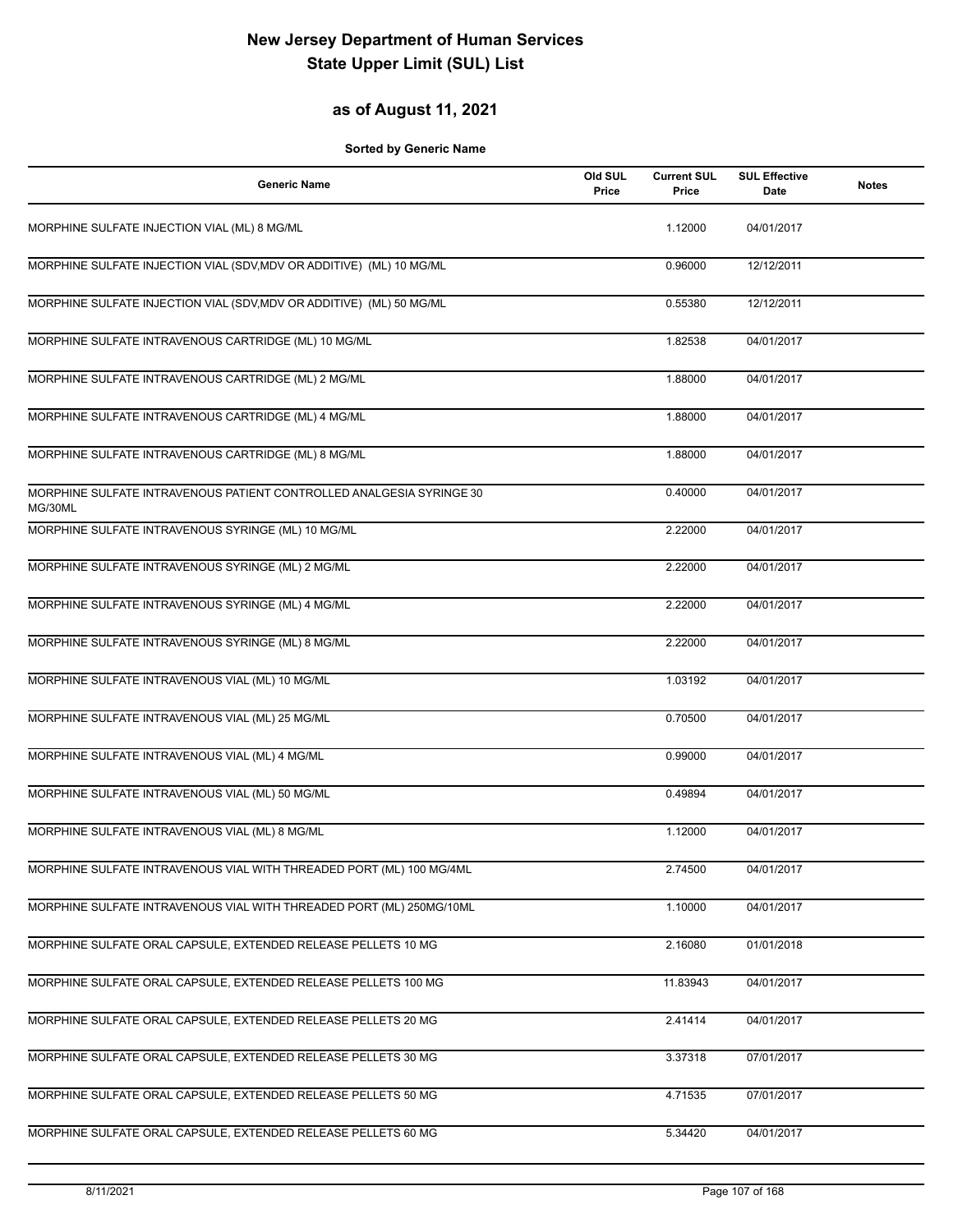### **as of August 11, 2021**

| <b>Generic Name</b>                                                    | Old SUL<br>Price | <b>Current SUL</b><br>Price | <b>SUL Effective</b><br>Date | <b>Notes</b> |
|------------------------------------------------------------------------|------------------|-----------------------------|------------------------------|--------------|
| MORPHINE SULFATE ORAL CAPSULE, EXTENDED RELEASE PELLETS 80 MG          |                  | 8.45051                     | 04/01/2017                   |              |
| MORPHINE SULFATE ORAL CAPSULE, EXTENDED RELEASE MULTIPHASE 24HR 120 MG |                  | 15.68370                    | 04/01/2017                   |              |
| MORPHINE SULFATE ORAL CAPSULE, EXTENDED RELEASE MULTIPHASE 24HR 30 MG  |                  | 4.40922                     | 04/01/2017                   |              |
| MORPHINE SULFATE ORAL CAPSULE, EXTENDED RELEASE MULTIPHASE 24HR 45 MG  |                  | 6.79640                     | 04/01/2017                   |              |
| MORPHINE SULFATE ORAL CAPSULE, EXTENDED RELEASE MULTIPHASE 24HR 60 MG  |                  | 8.97711                     | 04/01/2017                   |              |
| MORPHINE SULFATE ORAL CAPSULE, EXTENDED RELEASE MULTIPHASE 24HR 75 MG  |                  | 10.96260                    | 04/01/2017                   |              |
| MORPHINE SULFATE ORAL CAPSULE, EXTENDED RELEASE MULTIPHASE 24HR 90 MG  |                  | 13.63170                    | 04/01/2017                   |              |
| MORPHINE SULFATE ORAL SOLUTION, ORAL 10 MG/5 ML                        |                  | 0.05761                     | 04/01/2017                   |              |
| MORPHINE SULFATE ORAL SOLUTION, ORAL 100 MG/5ML                        |                  | 0.22056                     | 10/01/2019                   |              |
| MORPHINE SULFATE ORAL SOLUTION, ORAL 20 MG/5 ML                        |                  | 0.12610                     | 04/01/2017                   |              |
| MORPHINE SULFATE ORAL SYRINGE (EA) 10MG/0.5ML                          |                  | 2.09480                     | 04/01/2017                   |              |
| MORPHINE SULFATE ORAL SYRINGE (ML) 20 MG/ML                            |                  | 3.65500                     | 04/01/2017                   |              |
| MORPHINE SULFATE ORAL TABLET 15 MG                                     |                  | 0.06000                     | 10/01/2017                   |              |
| MORPHINE SULFATE ORAL TABLET 30 MG                                     |                  | 0.14864                     | 04/01/2017                   |              |
| MORPHINE SULFATE ORAL TABLET, EXTENDED RELEASE 100 MG                  |                  | 0.98450                     | 10/01/2017                   |              |
| MORPHINE SULFATE ORAL TABLET, EXTENDED RELEASE 15 MG                   |                  | 0.16000                     | 07/01/2018                   |              |
| MORPHINE SULFATE ORAL TABLET, EXTENDED RELEASE 200 MG                  |                  | 1.13213                     | 10/01/2017                   |              |
| MORPHINE SULFATE ORAL TABLET, EXTENDED RELEASE 30 MG                   |                  | 0.29240                     | 04/01/2017                   |              |
| MORPHINE SULFATE ORAL TABLET, EXTENDED RELEASE 60 MG                   |                  | 0.42000                     | 07/01/2018                   |              |
| MORPHINE SULFATE RECTAL SUPPOSITORY, RECTAL 10 MG                      |                  | 4.10697                     | 10/01/2017                   |              |
| MORPHINE SULFATE RECTAL SUPPOSITORY, RECTAL 20 MG                      |                  | 4.92837                     | 10/01/2017                   |              |
| MORPHINE SULFATE RECTAL SUPPOSITORY, RECTAL 30 MG                      |                  | 6.15988                     | 10/01/2017                   |              |
| MORPHINE SULFATE RECTAL SUPPOSITORY, RECTAL 5 MG                       |                  | 3.28558                     | 10/01/2017                   |              |
| MORPHINE SULFATE/PF INJECTION AMPUL (ML) 0.5 MG/ML                     |                  | 4.10000                     | 04/01/2017                   |              |
| MORPHINE SULFATE/PF INJECTION AMPUL (ML) 1 MG/ML                       |                  | 4.53500                     | 04/01/2017                   |              |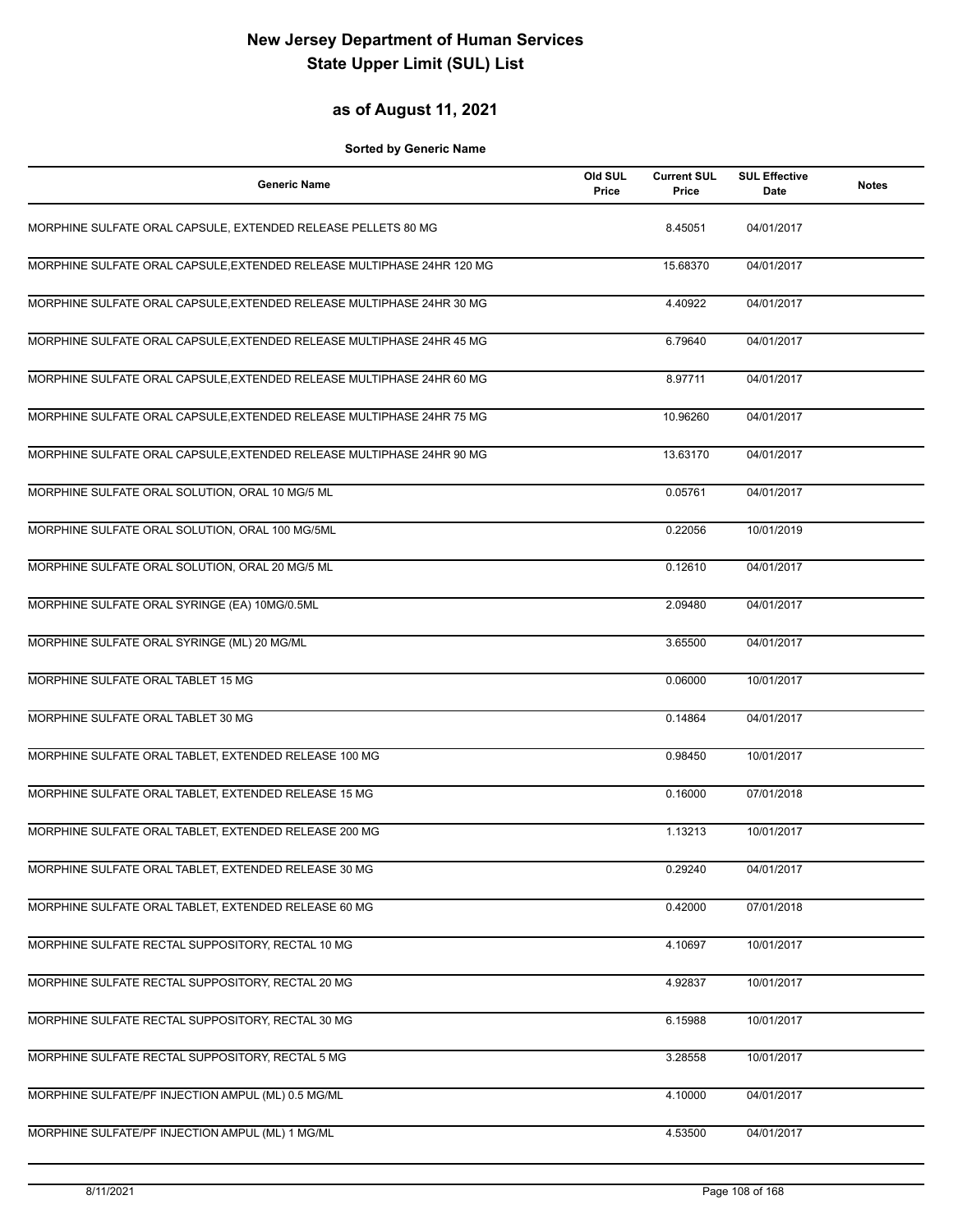## **as of August 11, 2021**

| <b>Generic Name</b>                                                                                                           | Old SUL<br>Price | <b>Current SUL</b><br>Price | <b>SUL Effective</b><br>Date | <b>Notes</b> |
|-------------------------------------------------------------------------------------------------------------------------------|------------------|-----------------------------|------------------------------|--------------|
| MORPHINE SULFATE/PF INJECTION VIAL (ML) 0.5 MG/ML                                                                             |                  | 0.61200                     | 04/01/2017                   |              |
| MORPHINE SULFATE/PF INJECTION VIAL (ML) 1 MG/ML                                                                               |                  | 0.67600                     | 04/01/2017                   |              |
| MORPHINE SULFATE/PF INTRAVENOUS PATIENT CONTROLLED ANALGESIA VIAL<br>150MG/30ML                                               |                  | 0.33133                     | 04/01/2017                   |              |
| MORPHINE SULFATE/PF INTRAVENOUS PATIENT CONTROLLED ANALGESIA VIAL 30<br>MG/30ML                                               |                  | 0.26600                     | 04/01/2017                   |              |
| MOXIFLOXACIN HCL IN SODIUM ACETATE AND SULFATE, WATER, ISO-OSM INTRAVENOUS<br>INTRAVENOUS SOLUTION, PIGGYBACK (ML) 400MG/.25L |                  | 0.18400                     | 04/01/2017                   |              |
| MOXIFLOXACIN HCL OPHTHALMIC DROPS 0.5 %                                                                                       |                  | 3.94167                     | 01/01/2020                   |              |
| MOXIFLOXACIN HCL ORAL TABLET 400 MG                                                                                           |                  | 1.33333                     | 01/01/2020                   |              |
| MULTIVIT WITH CALCIUM, IRON, AND OTHER MINERALS ORAL TABLET 18MG-0.4MG                                                        |                  | 0.08573                     | 12/12/2011                   |              |
| MULTIVIT, THERAPEUTIC WITH IRON, CALCIUM, FOLIC ACID & MINERALS ORAL TABLET<br>27MG-0.4MG                                     |                  | 0.08573                     | 12/12/2011                   |              |
| MULTIVITAMIN ORAL TABLET                                                                                                      |                  | 0.01266                     | 01/01/2014                   |              |
| MULTIVITAMIN ORAL TABLET, CHEWABLE                                                                                            |                  | 0.03294                     | 12/12/2011                   |              |
| MULTIVITAMIN W-MINERALS/LUTEIN ORAL TABLET                                                                                    |                  | 0.08573                     | 12/12/2011                   |              |
| MULTIVITAMIN WITH MINERALS ORAL TABLET                                                                                        |                  | 0.08573                     | 12/12/2011                   |              |
| MULTIVITAMIN WITH MINERALS/FOLIC ACID/LYCOPENE ORAL TABLET 0.4MG-600                                                          |                  | 0.08573                     | 12/12/2011                   |              |
| MULTIVITAMIN/FERROUS FUMARATE/FOLIC ACID ORAL TABLET 18MG-0.4MG                                                               |                  | 0.04708                     | 12/12/2011                   |              |
| MULTIVITAMINS W-IRON ORAL DROPS                                                                                               |                  | 0.09355                     | 12/12/2011                   |              |
| MULTIVITAMINS W-IRON ORAL TABLET, CHEWABLE                                                                                    |                  | 0.04015                     | 12/12/2011                   |              |
| MULTIVITAMINS WITH FLUORIDE ORAL DROPS 0.25 MG/ML                                                                             |                  | 0.20690                     | 04/01/2013                   |              |
| MULTIVITAMINS WITH FLUORIDE ORAL DROPS 0.5 MG/ML                                                                              |                  | 0.16200                     | 07/01/2013                   |              |
| MULTIVITAMINS WITH IRON & FLUORIDE ORAL DROPS 0.25 MG/ML                                                                      |                  | 0.17400                     | 07/01/2013                   |              |
| MULTIVITAMINS WITH MIN NO.7/FOLIC ACID ORAL CAPSULE (HARD, SOFT, ETC.) 1 MG                                                   |                  | 0.09390                     | 12/12/2011                   |              |
| MULTIVITAMINS, THERAPEUTIC ORAL LIQUID (ML)                                                                                   |                  | 0.02860                     | 12/12/2011                   |              |
| MULTIVITAMINS, THERAPEUTIC ORAL TABLET                                                                                        |                  | 0.02469                     | 12/12/2011                   |              |
| MULTIVITS W-FE, OTHER MIN ORAL LIQUID (ML)                                                                                    |                  | 0.02843                     | 12/12/2011                   |              |
| MULTIVITS W-FE, OTHER MIN ORAL TABLET, CHEWABLE                                                                               |                  | 0.02016                     | 12/12/2011                   |              |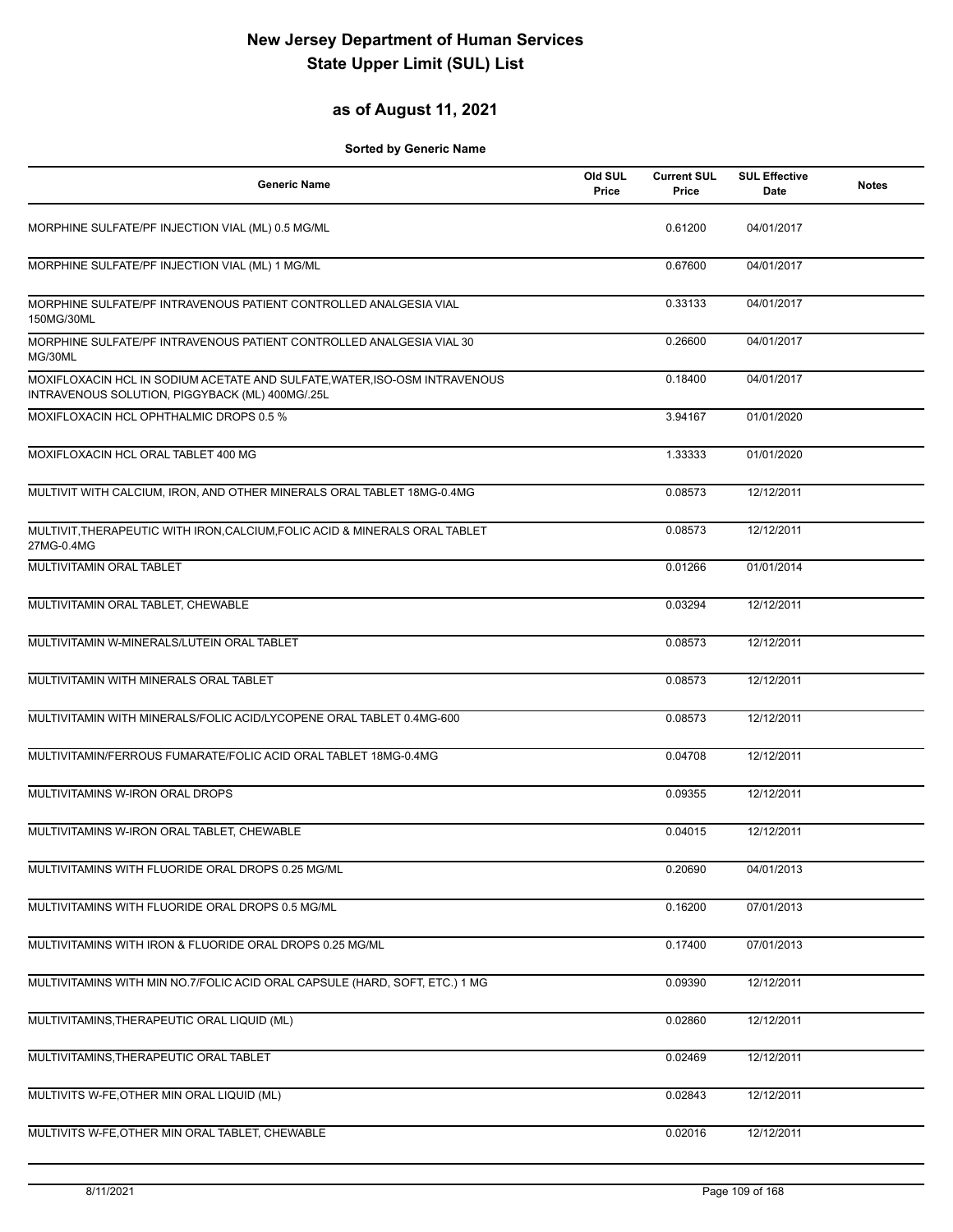## **as of August 11, 2021**

| <b>Generic Name</b>                                                                                   | Old SUL<br>Price | <b>Current SUL</b><br>Price | <b>SUL Effective</b><br>Date | <b>Notes</b> |
|-------------------------------------------------------------------------------------------------------|------------------|-----------------------------|------------------------------|--------------|
| MULTIVITS, IRON, MINERALS COMBO NO #5, FOLIC ACID ORAL TABLET 10MG-1MG                                |                  | 1.10355                     | 12/12/2011                   |              |
| MULTIVITS, STRESS FORMULA ORAL TABLET                                                                 |                  | 0.08573                     | 12/12/2011                   |              |
| MULTIVITS, STRESS FORMULA/ZINC ORAL TABLET                                                            |                  | 0.04708                     | 12/12/2011                   |              |
| MULTIVITS, THERAP W-FE, HEMATIN ORAL TABLET 27MG-0.8MG                                                |                  | 0.29925                     | 12/12/2011                   |              |
| MUPIROCIN CALCIUM TOPICAL CREAM (GRAM) 2 %                                                            |                  | 8.26319                     | 01/01/2021                   |              |
| MUPIROCIN TOPICAL OINTMENT (GRAM) 2 %                                                                 |                  | 0.17156                     | 01/01/2021                   |              |
| MYCOPHENOLATE MOFETIL HCL INTRAVENOUS VIAL (EA) 500 MG                                                |                  | 99.00000                    | 04/01/2017                   |              |
| MYCOPHENOLATE MOFETIL ORAL CAPSULE 250 MG                                                             |                  | 0.11929                     | 10/01/2017                   |              |
| MYCOPHENOLATE MOFETIL ORAL SUSPENSION, RECONSTITUTED, ORAL (ML) 200 MG/ML                             |                  | 4.56844                     | 01/01/2019                   |              |
| MYCOPHENOLATE MOFETIL ORAL TABLET 500 MG                                                              |                  | 0.32170                     | 08/23/2019                   |              |
| MYCOPHENOLATE SODIUM ORAL TABLET, DELAYED RELEASE (ENTERIC COATED) 180 MG                             |                  | 0.82950                     | 01/01/2019                   |              |
| MYCOPHENOLATE SODIUM ORAL TABLET, DELAYED RELEASE (ENTERIC COATED) 360 MG                             |                  | 1.50000                     | 07/01/2019                   |              |
| NABUMETONE ORAL TABLET 500 MG                                                                         |                  | 0.07398                     | 01/01/2019                   |              |
| NABUMETONE ORAL TABLET 750 MG                                                                         |                  | 0.11398                     | 01/01/2019                   |              |
| NADOLOL ORAL TABLET 20 MG                                                                             |                  | 0.29000                     | 01/01/2020                   |              |
| NADOLOL ORAL TABLET 40 MG                                                                             |                  | 0.54950                     | 07/01/2019                   |              |
| NADOLOL ORAL TABLET 80 MG                                                                             |                  | 0.23859                     | 10/01/2017                   |              |
| NADOLOL/BENDROFLUMETHIAZIDE ORAL TABLET 40 MG-5 MG                                                    |                  | 3.72600                     | 04/01/2017                   |              |
| NADOLOL/BENDROFLUMETHIAZIDE ORAL TABLET 80 MG-5 MG                                                    |                  | 4.91620                     | 04/01/2017                   |              |
| NAFCILLIN IN DEXTROSE, ISO-OSMOTIC INTRAVENOUS IV SOLUTION, PIGGYBACK PREMIX<br>FROZEN(ML) 1 G/50 ML  |                  | 0.28900                     | 04/01/2017                   |              |
| NAFCILLIN IN DEXTROSE, ISO-OSMOTIC INTRAVENOUS IV SOLUTION, PIGGYBACK PREMIX<br>FROZEN(ML) 2 G/100 ML |                  | 0.20790                     | 04/01/2017                   |              |
| NAFCILLIN SODIUM INJECTION VIAL (EA) 1 G                                                              |                  | 11.00000                    | 04/01/2017                   |              |
| NAFCILLIN SODIUM INJECTION VIAL (EA) 10 G                                                             |                  | 102.13800                   | 04/01/2017                   |              |
| NAFCILLIN SODIUM INJECTION VIAL (EA) 2 G                                                              |                  | 22.00000                    | 04/01/2017                   |              |
| NAFCILLIN SODIUM INTRAVENOUS VIAL WITH THREADED PORT (EA) 1 G                                         |                  | 14.02000                    | 04/01/2017                   |              |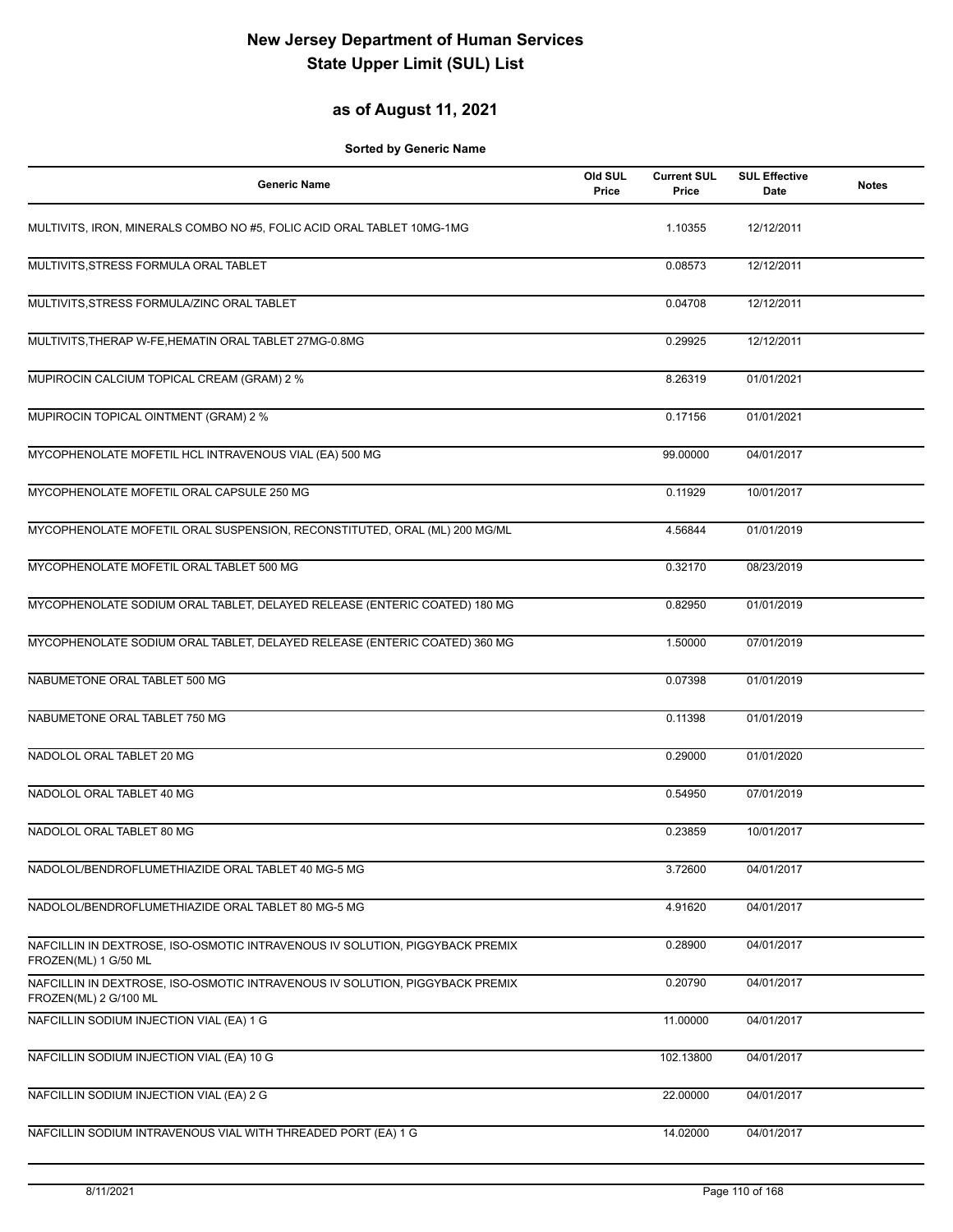## **as of August 11, 2021**

| <b>Generic Name</b>                                                                  | Old SUL<br>Price | <b>Current SUL</b><br>Price | <b>SUL Effective</b><br>Date | <b>Notes</b> |
|--------------------------------------------------------------------------------------|------------------|-----------------------------|------------------------------|--------------|
| NAFCILLIN SODIUM INTRAVENOUS VIAL WITH THREADED PORT (EA) 2 G                        |                  | 27.19000                    | 04/01/2017                   |              |
| NAFTIFINE HCL TOPICAL CREAM (GRAM) 1 %                                               |                  | 5.01793                     | 04/01/2017                   |              |
| NAFTIFINE HCL TOPICAL CREAM (GRAM) 2 %                                               |                  | 4.27667                     | 04/01/2021                   |              |
| NALBUPHINE HCL INJECTION AMPUL (ML) 10 MG/ML                                         |                  | 3.28000                     | 04/01/2017                   |              |
| NALBUPHINE HCL INJECTION AMPUL (ML) 20 MG/ML                                         |                  | 5.63000                     | 04/01/2017                   |              |
| NALBUPHINE HCL INJECTION VIAL (ML) 10 MG/ML                                          |                  | 3.21000                     | 04/01/2017                   |              |
| NALBUPHINE HCL INJECTION VIAL (ML) 20 MG/ML                                          |                  | 4.76800                     | 04/01/2017                   |              |
| NALOXONE HCL INJECTION SYRINGE (ML) 0.4 MG/ML                                        |                  | 15.27080                    | 04/01/2017                   |              |
| NALOXONE HCL INJECTION SYRINGE (ML) 1 MG/ML                                          |                  | 15.24320                    | 04/01/2017                   |              |
| NALOXONE HCL INJECTION VIAL (ML) 0.4 MG/ML                                           |                  | 8.88200                     | 04/01/2018                   |              |
| NALTREXONE HCL ORAL TABLET 50 MG                                                     |                  | 0.51990                     | 01/01/2019                   |              |
| NAPHAZOLINE HCL/GLYCERIN OPHTHALMIC DROPS 0.012-0.2%                                 |                  | 0.09200                     | 04/01/2017                   |              |
| NAPROXEN ORAL SUSPENSION, ORAL (FINAL DOSE FORM) 125 MG/5ML                          |                  | 0.77955                     | 04/01/2017                   |              |
| NAPROXEN ORAL TABLET 250 MG                                                          |                  | 0.02965                     | 10/01/2017                   |              |
| NAPROXEN ORAL TABLET 375 MG                                                          |                  | 0.03395                     | 10/01/2017                   |              |
| NAPROXEN ORAL TABLET 500 MG                                                          |                  | 0.04300                     | 04/01/2017                   |              |
| NAPROXEN ORAL TABLET, DELAYED RELEASE (ENTERIC COATED) 375 MG                        |                  | 0.11150                     | 07/01/2019                   |              |
| NAPROXEN ORAL TABLET, DELAYED RELEASE (ENTERIC COATED) 500 MG                        |                  | 0.13903                     | 07/01/2019                   |              |
| NAPROXEN SODIUM ORAL CAPSULE 220 MG                                                  |                  | 0.11062                     | 04/01/2017                   |              |
| NAPROXEN SODIUM ORAL TABLET 220 MG                                                   |                  | 0.05719                     | 04/01/2017                   |              |
| NAPROXEN SODIUM ORAL TABLET 275 MG                                                   |                  | 0.07206                     | 10/01/2017                   |              |
| NAPROXEN SODIUM ORAL TABLET 550 MG                                                   |                  | 0.26000                     | 01/01/2019                   |              |
| NAPROXEN SODIUM ORAL TABLET, EXTENDED RELEASE MULTIPHASE 24 HR 375 MG                |                  | 9.75680                     | 07/01/2018                   |              |
| NAPROXEN SODIUM ORAL TABLET, EXTENDED RELEASE MULTIPHASE 24 HR 500 MG                |                  | 6.96787                     | 01/01/2019                   |              |
| NAPROXEN SODIUM/PSEUDOEPHEDRINE HCL ORAL TABLET, EXTENDED RELEASE 12 HR<br>220-120MG |                  | 0.36900                     | 04/01/2017                   |              |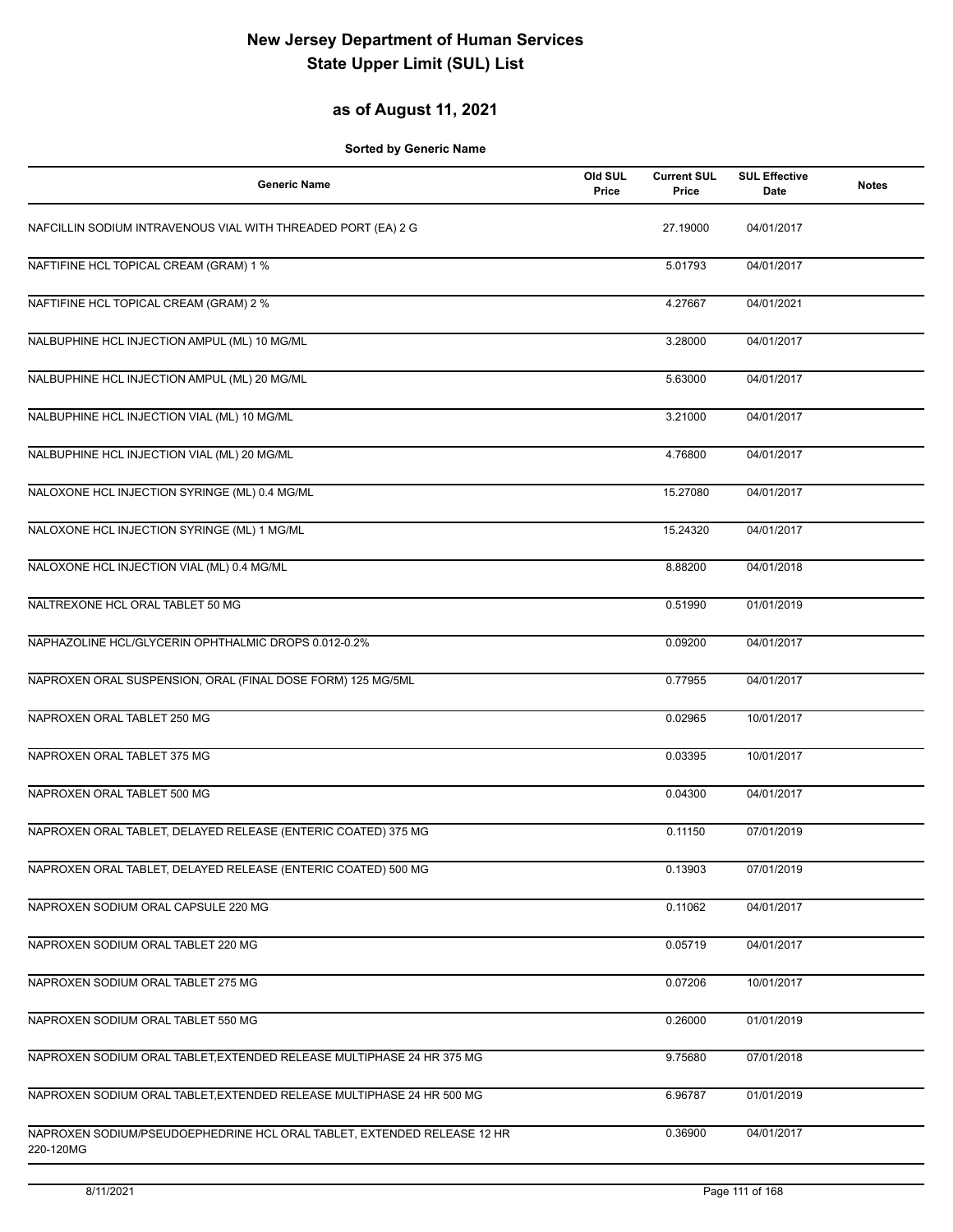## **as of August 11, 2021**

| <b>Generic Name</b>                                                                                                   | Old SUL<br>Price | <b>Current SUL</b><br>Price | <b>SUL Effective</b><br>Date | <b>Notes</b> |
|-----------------------------------------------------------------------------------------------------------------------|------------------|-----------------------------|------------------------------|--------------|
| NARATRIPTAN HCL ORAL TABLET 1 MG                                                                                      |                  | 3.92785                     | 04/01/2017                   |              |
| NARATRIPTAN HCL ORAL TABLET 2.5 MG                                                                                    |                  | 1.10278                     | 07/01/2021                   |              |
| NATEGLINIDE ORAL TABLET 120 MG                                                                                        |                  | 0.14756                     | 04/01/2020                   |              |
| NATEGLINIDE ORAL TABLET 60 MG                                                                                         |                  | 0.26967                     | 10/01/2020                   |              |
| NEFAZODONE HCL ORAL TABLET 100 MG                                                                                     |                  | 0.20100                     | 10/01/2017                   |              |
| NEFAZODONE HCL ORAL TABLET 150 MG                                                                                     |                  | 0.46197                     | 10/01/2017                   |              |
| NEFAZODONE HCL ORAL TABLET 200 MG                                                                                     |                  | 0.36257                     | 10/01/2017                   |              |
| NEFAZODONE HCL ORAL TABLET 250 MG                                                                                     |                  | 0.25125                     | 10/01/2017                   |              |
| NEFAZODONE HCL ORAL TABLET 50 MG                                                                                      |                  | 0.18940                     | 10/01/2017                   |              |
| NEOMYCIN SULF/BACITRACIN ZINC/POLYMYXIN B SULF/PRAMOXINE HCL TOPICAL<br>OINTMENT (GRAM) 3.5-10K-10                    |                  | 0.04909                     | 10/01/2017                   |              |
| NEOMYCIN SULFATE ORAL TABLET 500 MG                                                                                   |                  | 0.50000                     | 01/01/2018                   |              |
| NEOMYCIN SULFATE/BACITRACIN ZINC/POLYMYXIN B TOPICAL OINTMENT (GRAM)<br>3.5-400-5K                                    |                  | 0.05743                     | 10/01/2017                   |              |
| NEOMYCIN SULFATE/BACITRACIN ZINC/POLYMYXIN B/HYDROCORTISONE OPHTHALMIC<br>OINTMENT (GRAM) 3.5-10K-1                   |                  | 6.88857                     | 01/01/2019                   |              |
| NEOMYCIN SULFATE/BACITRACIN/POLYMYXIN B OPHTHALMIC OINTMENT (GRAM)<br>3.5MG-400                                       |                  | 3.90000                     | 04/01/2019                   |              |
| NEOMYCIN SULFATE/POLYMYXIN B SULFATE IRRIGATION AMPUL (ML) 40-200K/ML                                                 |                  | 6.23102                     | 10/01/2017                   |              |
| NEOMYCIN SULFATE/POLYMYXIN B SULFATE IRRIGATION VIAL (ML) 40-200K/ML                                                  |                  | 6.23100                     | 10/01/2017                   |              |
| NEOMYCIN SULFATE/POLYMYXIN B SULFATE/GRAMICIDIN D OPHTHALMIC DROPS<br>1.75MG-10K                                      |                  | 3.05769                     | 04/01/2017                   |              |
| NEOMYCIN SULFATE/POLYMYXIN B SULFATE/HYDROCORTISONE OPHTHALMIC<br>SUSPENSION, DROPS(FINAL DOSAGE FORM)(ML) 3.5-10K-10 |                  | 6.37835                     | 10/01/2017                   |              |
| NEOMYCIN SULFATE/POLYMYXIN B SULFATE/HYDROCORTISONE OTIC SOLUTION,<br>NON-ORAL 3.5-10K-1                              |                  | 1.28439                     | 10/01/2017                   |              |
| NEOMYCIN SULFATE/POLYMYXIN B SULFATE/HYDROCORTISONE OTIC SUSPENSION,<br>DROPS(FINAL DOSAGE FORM)(ML) 3.5-10K-1        |                  | 3.42500                     | 06/02/2017                   |              |
| NEOMYCIN/POLYMYXIN B SULFATE/DEXAMETHASONE OPHTHALMIC OINTMENT (GRAM)<br>$3.5 - 10K - 1$                              |                  | 1.51714                     | 07/01/2018                   |              |
| NEOMYCIN/POLYMYXIN B SULFATE/DEXAMETHASONE OPHTHALMIC SUSPENSION,<br>DROPS(FINAL DOSAGE FORM)(ML) 0.1 %               |                  | 1.90000                     | 07/01/2018                   |              |
| NEOSTIGMINE METHYLSULFATE INTRAVENOUS VIAL (ML) 0.5 MG/ML                                                             |                  | 6.55000                     | 04/01/2017                   |              |
| NEOSTIGMINE METHYLSULFATE INTRAVENOUS VIAL (ML) 1 MG/ML                                                               |                  | 8.40300                     | 04/01/2017                   |              |
| NEVIRAPINE ORAL SUSPENSION, ORAL (FINAL DOSE FORM) 50 MG/5 ML                                                         |                  | 0.63062                     | 04/01/2017                   |              |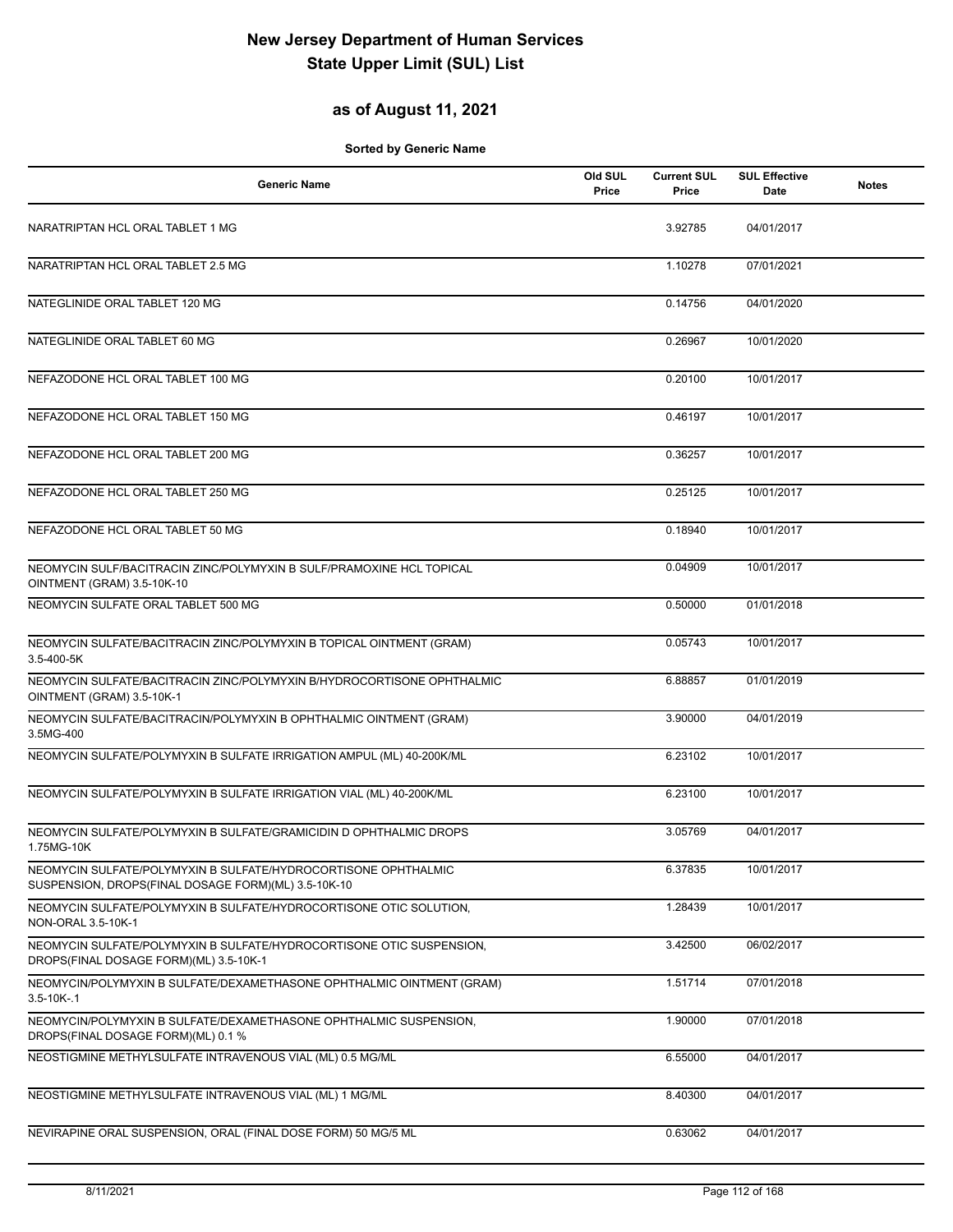## **as of August 11, 2021**

| <b>Generic Name</b>                                                        | Old SUL<br>Price | <b>Current SUL</b><br>Price | <b>SUL Effective</b><br>Date | <b>Notes</b> |
|----------------------------------------------------------------------------|------------------|-----------------------------|------------------------------|--------------|
| NEVIRAPINE ORAL TABLET 200 MG                                              |                  | 0.11054                     | 04/01/2017                   |              |
| NEVIRAPINE ORAL TABLET, EXTENDED RELEASE 24 HR 100 MG                      |                  | 6.38277                     | 04/01/2017                   |              |
| NEVIRAPINE ORAL TABLET, EXTENDED RELEASE 24 HR 400 MG                      |                  | 0.44233                     | 01/01/2020                   |              |
| NIACIN ORAL CAPSULE, EXTENDED RELEASE 250 MG                               |                  | 0.04482                     | 10/01/2017                   |              |
| NIACIN ORAL CAPSULE, EXTENDED RELEASE 500 MG                               |                  | 0.04879                     | 10/01/2017                   |              |
| NIACIN ORAL TABLET 250 MG                                                  |                  | 0.02481                     | 12/12/2011                   |              |
| NIACIN ORAL TABLET 500 MG                                                  |                  | 0.31296                     | 04/01/2017                   |              |
| NIACIN ORAL TABLET, EXTENDED RELEASE 1000 MG                               |                  | 0.07615                     | 12/12/2011                   |              |
| NIACIN ORAL TABLET, EXTENDED RELEASE 24 HR 1000 MG                         |                  | 0.63878                     | 01/01/2021                   |              |
| NIACIN ORAL TABLET, EXTENDED RELEASE 24 HR 500 MG                          |                  | 0.08178                     | 01/01/2020                   |              |
| NIACIN ORAL TABLET, EXTENDED RELEASE 24 HR 750 MG                          |                  | 1.10200                     | 04/01/2019                   |              |
| NIACIN ORAL TABLET, EXTENDED RELEASE 500 MG                                |                  | 0.05845                     | 12/12/2011                   |              |
| NIACIN ORAL TABLET, EXTENDED RELEASE 750 MG                                |                  | 0.07281                     | 12/12/2011                   |              |
| NIACINAMIDE ORAL TABLET 500 MG                                             |                  | 0.03450                     | 12/12/2011                   |              |
| NIACINAMIDE/AZELAIC ACID/ZINC OXIDE/VIT B6/COPPER/FA ORAL TABLET 600-5-500 |                  | 1.33250                     | 07/01/2018                   |              |
| NICARDIPINE HCL INTRAVENOUS AMPUL (ML) 25 MG/10ML                          |                  | 2.80000                     | 04/01/2017                   |              |
| NICARDIPINE HCL INTRAVENOUS VIAL (ML) 25 MG/10ML                           |                  | 2.01420                     | 04/01/2017                   |              |
| NICARDIPINE HCL ORAL CAPSULE 20 MG                                         |                  | 0.10556                     | 10/01/2017                   |              |
| NICARDIPINE HCL ORAL CAPSULE 30 MG                                         |                  | 0.18028                     | 10/01/2017                   |              |
| NICOTINE POLACRILEX BUCCAL GUM 2 MG                                        |                  | 0.16264                     | 04/01/2020                   |              |
| NICOTINE POLACRILEX BUCCAL GUM 4 MG                                        |                  | 0.23091                     | 04/01/2018                   |              |
| NICOTINE POLACRILEX BUCCAL LOZENGE 2 MG                                    |                  | 0.33903                     | 04/01/2017                   |              |
| NICOTINE POLACRILEX BUCCAL LOZENGE 4 MG                                    |                  | 0.29250                     | 10/01/2019                   |              |
| NICOTINE TRANSDERMAL PATCH, TRANSDERMAL 24 HOURS 14MG/24HR                 |                  | 1.16303                     | 04/01/2020                   |              |
| NICOTINE TRANSDERMAL PATCH, TRANSDERMAL 24 HOURS 21 MG/24HR                |                  | 1.30714                     | 04/01/2019                   |              |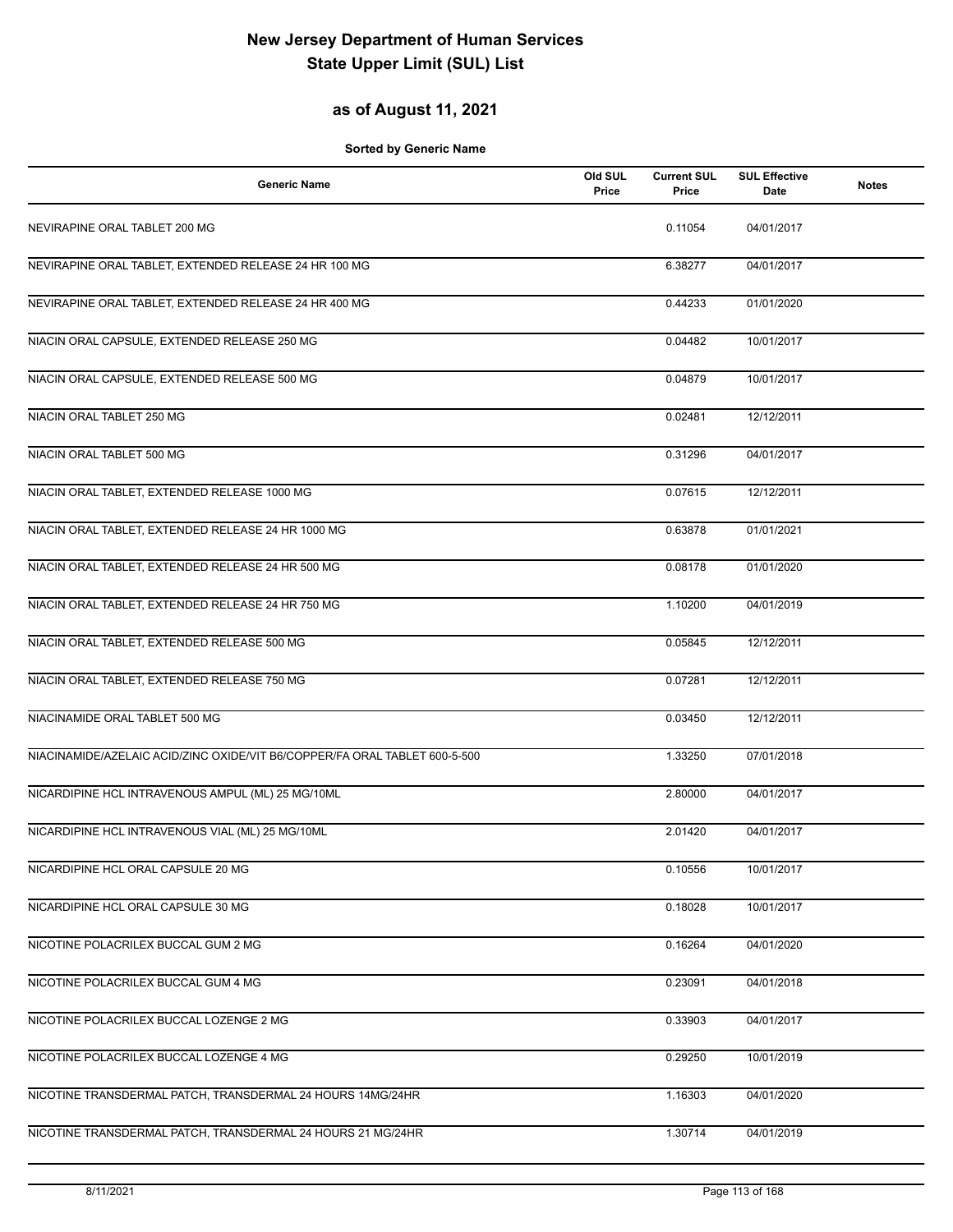## **as of August 11, 2021**

| <b>Generic Name</b>                                                                  | Old SUL<br>Price | <b>Current SUL</b><br>Price | <b>SUL Effective</b><br>Date | <b>Notes</b> |
|--------------------------------------------------------------------------------------|------------------|-----------------------------|------------------------------|--------------|
| NICOTINE TRANSDERMAL PATCH, TRANSDERMAL 24 HOURS 7MG/24HR                            |                  | 1.29714                     | 01/01/2020                   |              |
| NICOTINE TRANSDERMAL PATCH, TRANSDERMAL DAILY, SEQUENTIAL 21-14-7MG                  |                  | 1.21839                     | 07/01/2019                   |              |
| NIFEDIPINE ORAL CAPSULE 10 MG                                                        |                  | 0.39940                     | 10/01/2020                   |              |
| NIFEDIPINE ORAL CAPSULE 20 MG                                                        |                  | 1.31822                     | 04/01/2017                   |              |
| NIFEDIPINE ORAL TABLET, EXTENDED RELEASE 24 HR 30 MG                                 |                  | 0.09880                     | 01/01/2019                   |              |
| NIFEDIPINE ORAL TABLET, EXTENDED RELEASE 24 HR 60 MG                                 |                  | 0.13250                     | 07/01/2018                   |              |
| NIFEDIPINE ORAL TABLET, EXTENDED RELEASE 24 HR 90 MG                                 |                  | 0.03594                     | 01/01/2019                   |              |
| NIFEDIPINE ORAL TABLET, EXTENDED RELEASE 30 MG                                       |                  | 0.08310                     | 01/01/2019                   |              |
| NIFEDIPINE ORAL TABLET, EXTENDED RELEASE 60 MG                                       |                  | 0.16950                     | 07/01/2019                   |              |
| NIFEDIPINE ORAL TABLET, EXTENDED RELEASE 90 MG                                       |                  | 0.20555                     | 10/01/2019                   |              |
| NILUTAMIDE ORAL TABLET 150 MG                                                        |                  | 133.33333                   | 07/01/2018                   |              |
| NIMODIPINE ORAL CAPSULE 30 MG                                                        |                  | 1.66000                     | 07/01/2019                   |              |
| NISOLDIPINE ORAL TABLET, EXTENDED RELEASE 24 HR 17 MG                                |                  | 4.49990                     | 04/01/2017                   |              |
| NISOLDIPINE ORAL TABLET, EXTENDED RELEASE 24 HR 20 MG                                |                  | 13.16180                    | 04/01/2017                   |              |
| NISOLDIPINE ORAL TABLET, EXTENDED RELEASE 24 HR 25.5 MG                              |                  | 5.06367                     | 10/01/2017                   |              |
| NISOLDIPINE ORAL TABLET, EXTENDED RELEASE 24 HR 30 MG                                |                  | 14.35360                    | 04/01/2017                   |              |
| NISOLDIPINE ORAL TABLET, EXTENDED RELEASE 24 HR 34 MG                                |                  | 5.68890                     | 10/01/2017                   |              |
| NISOLDIPINE ORAL TABLET, EXTENDED RELEASE 24 HR 40 MG                                |                  | 14.35360                    | 04/01/2017                   |              |
| NISOLDIPINE ORAL TABLET, EXTENDED RELEASE 24 HR 8.5MG                                |                  | 3.78844                     | 04/01/2017                   |              |
| NITROFURANTOIN MACROCRYSTAL ORAL CAPSULE 100 MG                                      |                  | 0.62411                     | 10/01/2017                   |              |
| NITROFURANTOIN MACROCRYSTAL ORAL CAPSULE 25 MG                                       |                  | 4.73536                     | 04/01/2017                   |              |
| NITROFURANTOIN MACROCRYSTAL ORAL CAPSULE 50 MG                                       |                  | 0.30000                     | 07/01/2018                   |              |
| NITROFURANTOIN MONOHYDRATE/MACROCRYSTALS ORAL CAPSULE 100 MG                         |                  | 0.29680                     | 01/01/2019                   |              |
| NITROFURANTOIN ORAL SUSPENSION, ORAL (FINAL DOSE FORM) 25 MG/5 ML                    |                  | 1.31539                     | 04/01/2018                   |              |
| NITROGLYCERIN IN 5 % DEXTROSE IN WATER INTRAVENOUS INFUSION BOTTLE (ML)<br>100MG/250 |                  | 0.07667                     | 04/01/2017                   |              |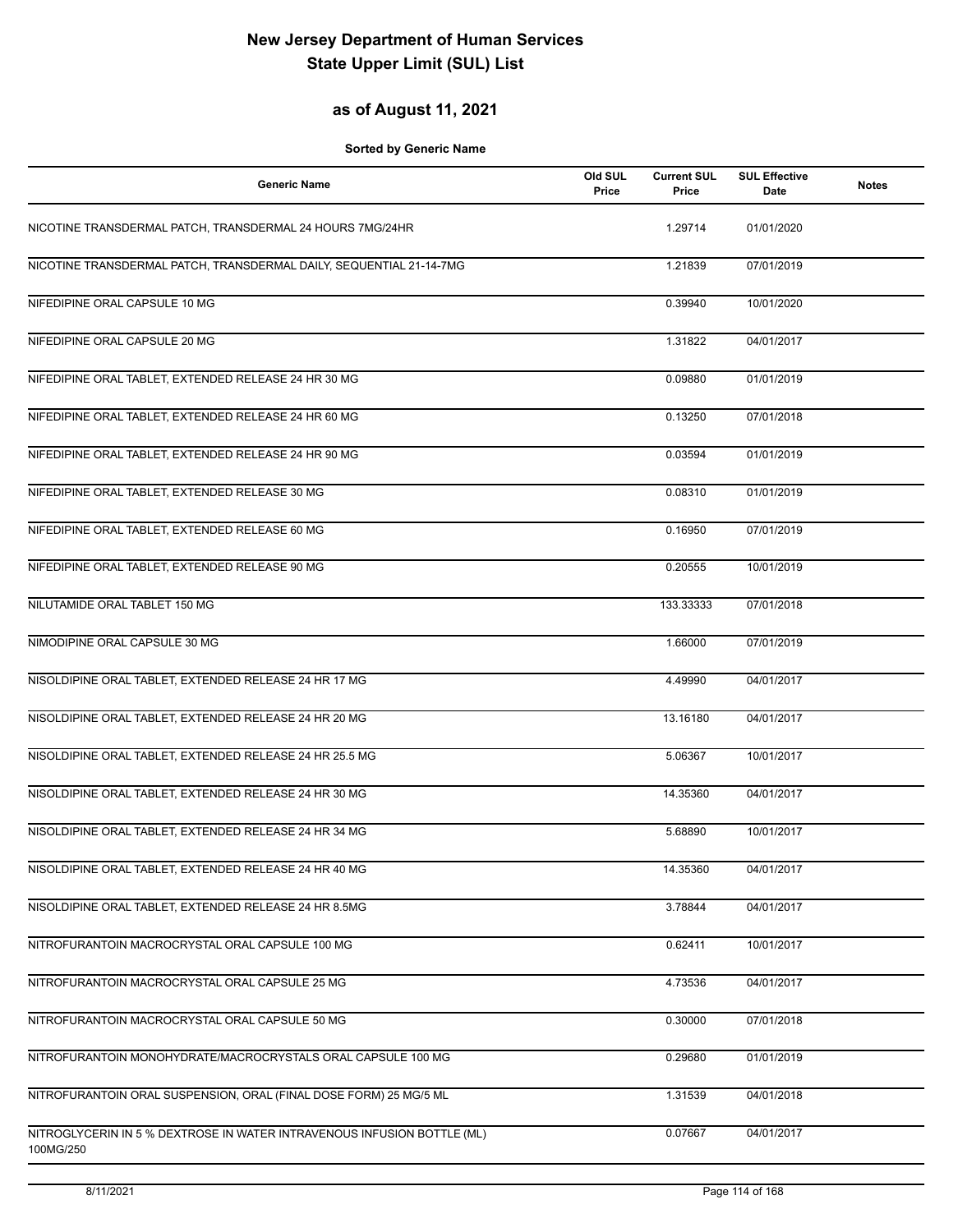## **as of August 11, 2021**

| <b>Generic Name</b>                                                                   | Old SUL<br>Price | <b>Current SUL</b><br>Price | <b>SUL Effective</b><br><b>Date</b> | <b>Notes</b> |
|---------------------------------------------------------------------------------------|------------------|-----------------------------|-------------------------------------|--------------|
| NITROGLYCERIN IN 5 % DEXTROSE IN WATER INTRAVENOUS INFUSION BOTTLE (ML)<br>50MG/250ML |                  | 0.07027                     | 04/01/2017                          |              |
| NITROGLYCERIN INTRAVENOUS VIAL (ML) 50 MG/10ML                                        |                  | 1.00000                     | 04/01/2017                          |              |
| NITROGLYCERIN ORAL CAPSULE, EXTENDED RELEASE 2.5 MG                                   |                  | 0.04715                     | 10/01/2017                          |              |
| NITROGLYCERIN ORAL CAPSULE, EXTENDED RELEASE 6.5 MG                                   |                  | 0.06107                     | 10/01/2017                          |              |
| NITROGLYCERIN ORAL CAPSULE, EXTENDED RELEASE 9 MG                                     |                  | 0.08735                     | 10/01/2017                          |              |
| NITROGLYCERIN SUBLINGUAL TABLET, SUBLINGUAL 0.3 MG                                    |                  | 0.20820                     | 10/01/2020                          |              |
| NITROGLYCERIN SUBLINGUAL TABLET, SUBLINGUAL 0.4 MG                                    |                  | 0.17236                     | 10/01/2017                          |              |
| NITROGLYCERIN SUBLINGUAL TABLET, SUBLINGUAL 0.6 MG                                    |                  | 0.37660                     | 04/01/2017                          |              |
| NITROGLYCERIN TRANSDERMAL PATCH, TRANSDERMAL 24 HOURS 0.1MG/HR                        |                  | 0.52033                     | 10/01/2019                          |              |
| NITROGLYCERIN TRANSDERMAL PATCH, TRANSDERMAL 24 HOURS 0.2MG/HR                        |                  | 0.35275                     | 01/01/2018                          |              |
| NITROGLYCERIN TRANSDERMAL PATCH, TRANSDERMAL 24 HOURS 0.4MG/HR                        |                  | 0.36667                     | 07/01/2018                          |              |
| NITROGLYCERIN TRANSDERMAL PATCH, TRANSDERMAL 24 HOURS 0.6MG/HR                        |                  | 0.49433                     | 04/01/2020                          |              |
| NITROGLYCERIN TRANSLINGUAL AEROSOL, SPRAY (GRAM) 400MCG/SPR                           |                  | 41.76049                    | 04/01/2017                          |              |
| NITROGLYCERIN TRANSLINGUAL SPRAY, NON-AEROSOL (GRAM) 400MCG/SPR                       |                  | 18.50475                    | 04/01/2017                          |              |
| NITROGLYCERIN/DEXTROSE 5 % IN WATER INTRAVENOUS INFUSION BOTTLE (ML)<br>25MG/250ML    |                  | 0.02854                     | 10/01/2017                          |              |
| NITROPRUSSIDE SODIUM INTRAVENOUS VIAL (ML) 25 MG/ML                                   |                  | 375.00000                   | 04/01/2017                          |              |
| NIZATIDINE ORAL CAPSULE 150 MG                                                        |                  | 0.13507                     | 10/01/2017                          |              |
| NIZATIDINE ORAL CAPSULE 300 MG                                                        |                  | 0.36667                     | 01/01/2019                          |              |
| NIZATIDINE ORAL SOLUTION, ORAL 150MG/10ML                                             |                  | 0.83331                     | 04/01/2017                          |              |
| NORELGESTROMIN/ETHINYL ESTRADIOL TRANSDERMAL PATCH, TRANSDERMAL WEEKLY<br>150-35/24H  |                  | 39.90232                    | 10/29/2019                          |              |
| NOREPINEPHRINE BITARTRATE INTRAVENOUS VIAL (ML) 1 MG/ML                               |                  | 4.50500                     | 04/01/2017                          |              |
| NOREPINEPHRINE BITARTRATE MISCELLANEOUS POWDER (GRAM) 100 %                           |                  | 616.40300                   | 04/01/2017                          |              |
| NORETHINDRONE ACETATE ORAL TABLET 5 MG                                                |                  | 0.60000                     | 01/01/2019                          |              |
| NORETHINDRONE ACETATE-ETHINYL ESTRADIOL ORAL TABLET 0.5MG-2.5                         |                  | 2.00956                     | 04/01/2017                          |              |
| NORETHINDRONE ACETATE-ETHINYL ESTRADIOL ORAL TABLET 1.5-0.03MG                        |                  | 0.59072                     | 10/01/2020                          |              |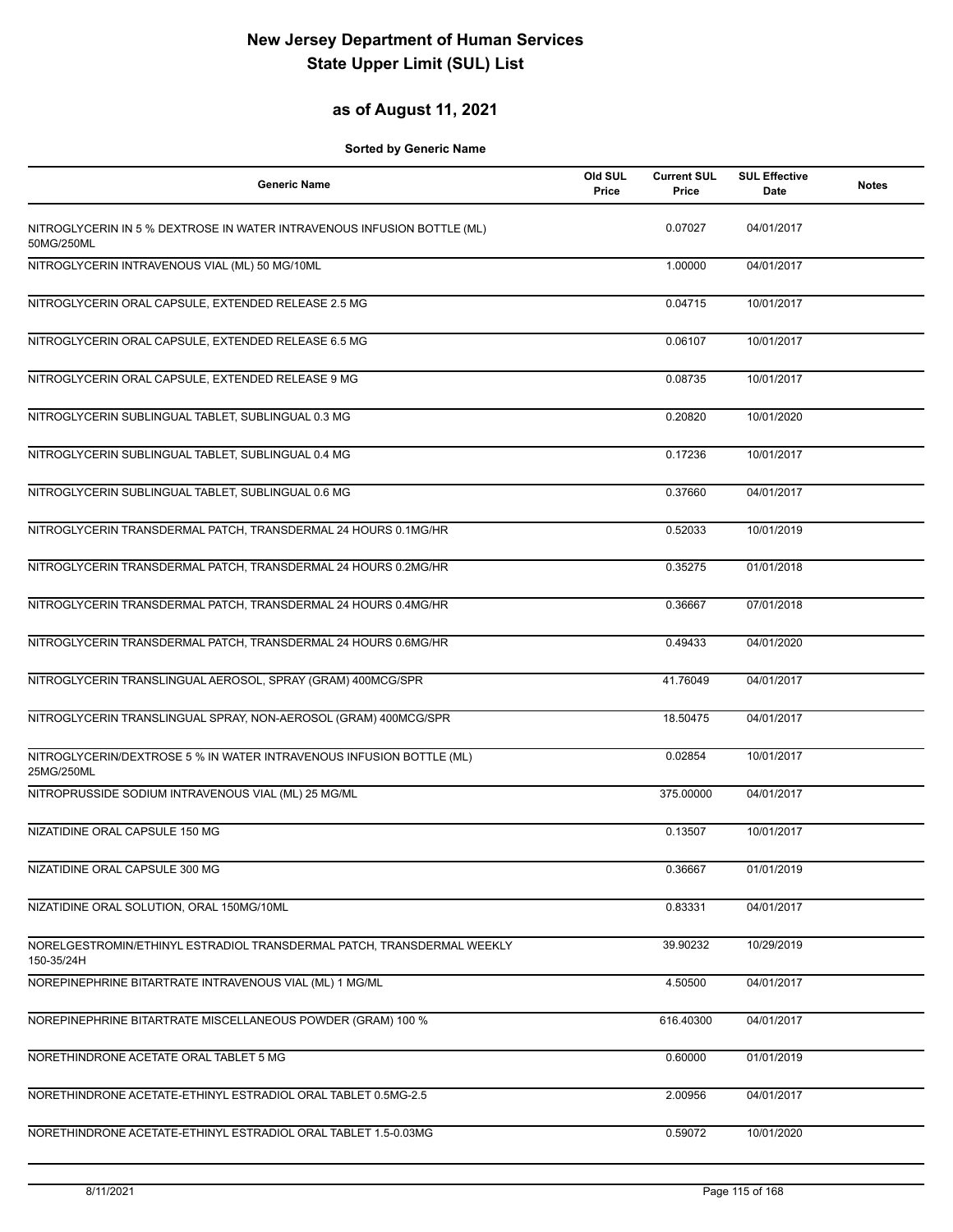## **as of August 11, 2021**

| <b>Generic Name</b>                                                                          | Old SUL<br>Price | <b>Current SUL</b><br>Price | <b>SUL Effective</b><br>Date | <b>Notes</b> |
|----------------------------------------------------------------------------------------------|------------------|-----------------------------|------------------------------|--------------|
| NORETHINDRONE ACETATE-ETHINYL ESTRADIOL ORAL TABLET 1MG-20MCG                                |                  | 0.22238                     | 10/01/2019                   |              |
| NORETHINDRONE ACETATE-ETHINYL ESTRADIOL ORAL TABLET 1MG-5MCG                                 |                  | 1.80370                     | 04/01/2017                   |              |
| NORETHINDRONE ACETATE-ETHINYL ESTRADIOL/FERROUS FUMARATE ORAL TABLET<br>$1.5 - 30(21)$       |                  | 0.16679                     | 01/01/2020                   |              |
| NORETHINDRONE ACETATE-ETHINYL ESTRADIOL/FERROUS FUMARATE ORAL TABLET<br>1MG-20(21)           |                  | 0.11726                     | 10/01/2017                   |              |
| NORETHINDRONE ACETATE-ETHINYL ESTRADIOL/FERROUS FUMARATE ORAL TABLET<br>1MG-20(24)           |                  | 0.65976                     | 01/01/2021                   |              |
| NORETHINDRONE ACETATE-ETHINYL ESTRADIOL/FERROUS FUMARATE ORAL TABLET<br>$5 - 7 - 9 - 7$      |                  | 0.91503                     | 04/01/2017                   |              |
| NORETHINDRONE ACETATE-ETHINYL ESTRADIOL/FERROUS FUMARATE ORAL<br>TABLET, CHEWABLE 1MG-20(24) |                  | 1.78571                     | 01/01/2019                   |              |
| NORETHINDRONE ORAL TABLET 0.35 MG                                                            |                  | 0.07810                     | 04/01/2017                   |              |
| NORETHINDRONE-ETHINYL ESTRADIOL ORAL TABLET 0.4-0.035                                        |                  | 0.24429                     | 04/01/2020                   |              |
| NORETHINDRONE-ETHINYL ESTRADIOL ORAL TABLET 0.5-0.035                                        |                  | 0.53868                     | 07/01/2017                   |              |
| NORETHINDRONE-ETHINYL ESTRADIOL ORAL TABLET 1 MG-35MCG                                       |                  | 0.28925                     | 07/01/2017                   |              |
| NORETHINDRONE-ETHINYL ESTRADIOL ORAL TABLET 1 MG-35MCG                                       |                  | 0.47022                     | 04/01/2021                   |              |
| NORETHINDRONE-ETHINYL ESTRADIOL ORAL TABLET 10-11                                            |                  | 0.66485                     | 10/01/2017                   |              |
| NORETHINDRONE-ETHINYL ESTRADIOL ORAL TABLET 7 DAYS X 3                                       |                  | 0.15179                     | 01/01/2020                   |              |
| NORETHINDRONE-ETHINYL ESTRADIOL ORAL TABLET 7-9-5                                            |                  | 0.59237                     | 04/01/2017                   |              |
| NORETHINDRONE-ETHINYL ESTRADIOL/FERROUS FUMARATE ORAL TABLET, CHEWABLE<br>$0.4 - 35(21)$     |                  | 1.73245                     | 04/01/2017                   |              |
| NORETHINDRONE-ETHINYL ESTRADIOL/FERROUS FUMARATE ORAL TABLET, CHEWABLE<br>$0.8 - 25(24)$     |                  | 2.58274                     | 10/01/2017                   |              |
| NORGESTIMATE-ETHINYL ESTRADIOL ORAL TABLET 0.25-0.035                                        |                  | 0.16060                     | 07/01/2018                   |              |
| NORGESTIMATE-ETHINYL ESTRADIOL ORAL TABLET 7DAYSX3 28                                        |                  | 0.09250                     | 01/01/2020                   |              |
| NORGESTIMATE-ETHINYL ESTRADIOL ORAL TABLET 7DAYSX3 LO                                        |                  | 0.19048                     | 01/01/2019                   |              |
| NORGESTREL-ETHINYL ESTRADIOL ORAL TABLET 0.3-0.03MG                                          |                  | 0.26161                     | 01/01/2019                   |              |
| NORGESTREL-ETHINYL ESTRADIOL ORAL TABLET 0.5 MG-50                                           |                  | 1.04798                     | 01/01/2020                   |              |
| NORTRIPTYLINE HCL ORAL CAPSULE 10 MG                                                         |                  | 0.02955                     | 10/01/2017                   |              |
| NORTRIPTYLINE HCL ORAL CAPSULE 25 MG                                                         |                  | 0.03648                     | 10/01/2017                   |              |
| NORTRIPTYLINE HCL ORAL CAPSULE 50 MG                                                         |                  | 0.07796                     | 10/01/2017                   |              |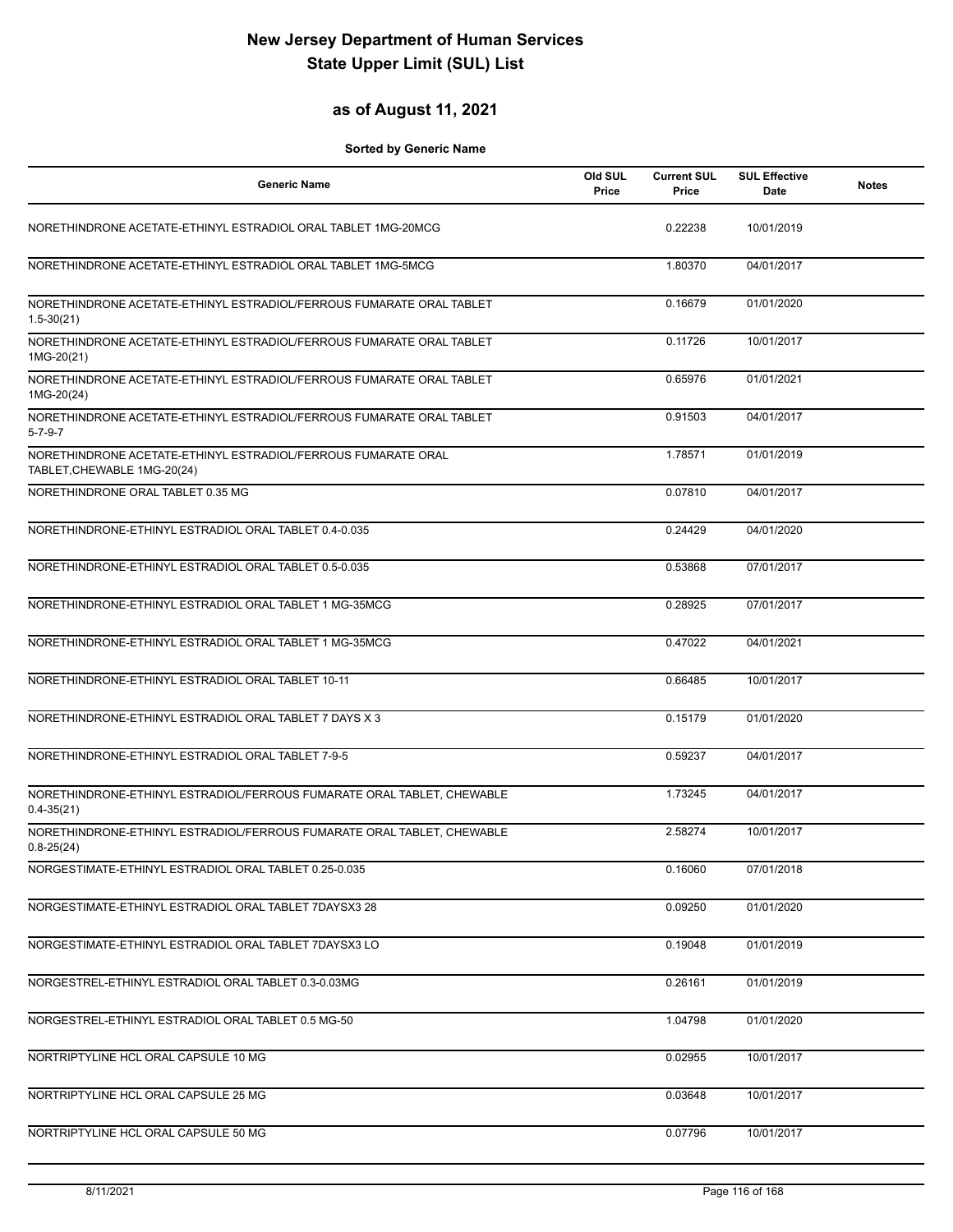## **as of August 11, 2021**

| <b>Generic Name</b>                                                 | Old SUL<br>Price | <b>Current SUL</b><br>Price | <b>SUL Effective</b><br>Date | <b>Notes</b> |
|---------------------------------------------------------------------|------------------|-----------------------------|------------------------------|--------------|
| NORTRIPTYLINE HCL ORAL CAPSULE 75 MG                                |                  | 0.09919                     | 10/01/2017                   |              |
| NORTRIPTYLINE HCL ORAL SOLUTION, ORAL 10 MG/5 ML                    |                  | 0.25178                     | 04/01/2017                   |              |
| NYSTATIN ORAL POWDER (EACH) 150MM UNIT                              |                  | 94.76192                    | 12/12/2011                   |              |
| NYSTATIN ORAL POWDER (EACH) 50MM UNIT                               |                  | 38.25000                    | 12/12/2011                   |              |
| NYSTATIN ORAL SUSPENSION, ORAL (FINAL DOSE FORM) 100000/ML          |                  | 0.03294                     | 04/01/2017                   |              |
| NYSTATIN ORAL TABLET 500K UNIT                                      |                  | 0.34870                     | 10/01/2018                   |              |
| NYSTATIN TOPICAL CREAM (GRAM) 100000/G                              |                  | 0.09033                     | 01/01/2019                   |              |
| NYSTATIN TOPICAL OINTMENT (GRAM) 100000/G                           |                  | 0.25000                     | 01/01/2019                   |              |
| NYSTATIN TOPICAL POWDER (GRAM) 100000/G                             |                  | 0.19583                     | 07/01/2018                   |              |
| NYSTATIN/TRIAMCINOLONE ACETONIDE TOPICAL CREAM (GRAM) 100000-0.1    |                  | 0.18033                     | 07/01/2018                   |              |
| NYSTATIN/TRIAMCINOLONE ACETONIDE TOPICAL OINTMENT (GRAM) 100000-0.1 |                  | 0.28300                     | 01/01/2019                   |              |
| OCTREOTIDE ACETATE INJECTION AMPUL (ML) 100 MCG/ML                  |                  | 3.51750                     | 10/01/2017                   |              |
| OCTREOTIDE ACETATE INJECTION AMPUL (ML) 50 MCG/ML                   |                  | 4.42200                     | 10/01/2017                   |              |
| OCTREOTIDE ACETATE INJECTION AMPUL (ML) 500 MCG/ML                  |                  | 21.45000                    | 04/01/2017                   |              |
| OCTREOTIDE ACETATE INJECTION SYRINGE (ML) 100 MCG/ML                |                  | 2.69662                     | 10/01/2018                   |              |
| OCTREOTIDE ACETATE INJECTION SYRINGE (ML) 50 MCG/ML                 |                  | 4.42200                     | 10/01/2017                   |              |
| OCTREOTIDE ACETATE INJECTION SYRINGE (ML) 500 MCG/ML                |                  | 21.45000                    | 04/01/2017                   |              |
| OCTREOTIDE ACETATE INJECTION VIAL (ML) 100 MCG/ML                   |                  | 3.51750                     | 10/01/2017                   |              |
| OCTREOTIDE ACETATE INJECTION VIAL (ML) 1000MCG/ML                   |                  | 55.10175                    | 04/01/2017                   |              |
| OCTREOTIDE ACETATE INJECTION VIAL (ML) 200 MCG/ML                   |                  | 7.03500                     | 10/01/2017                   |              |
| OCTREOTIDE ACETATE INJECTION VIAL (ML) 50 MCG/ML                    |                  | 4.42200                     | 10/01/2017                   |              |
| OCTREOTIDE ACETATE INJECTION VIAL (ML) 500 MCG/ML                   |                  | 21.45000                    | 04/01/2017                   |              |
| OFLOXACIN OPHTHALMIC DROPS 0.3 %                                    |                  | 1.50283                     | 07/01/2021                   |              |
| OFLOXACIN ORAL TABLET 200 MG                                        |                  | 2.85346                     | 12/12/2011                   |              |
| OFLOXACIN ORAL TABLET 300 MG                                        |                  | 2.10818                     | 10/01/2017                   |              |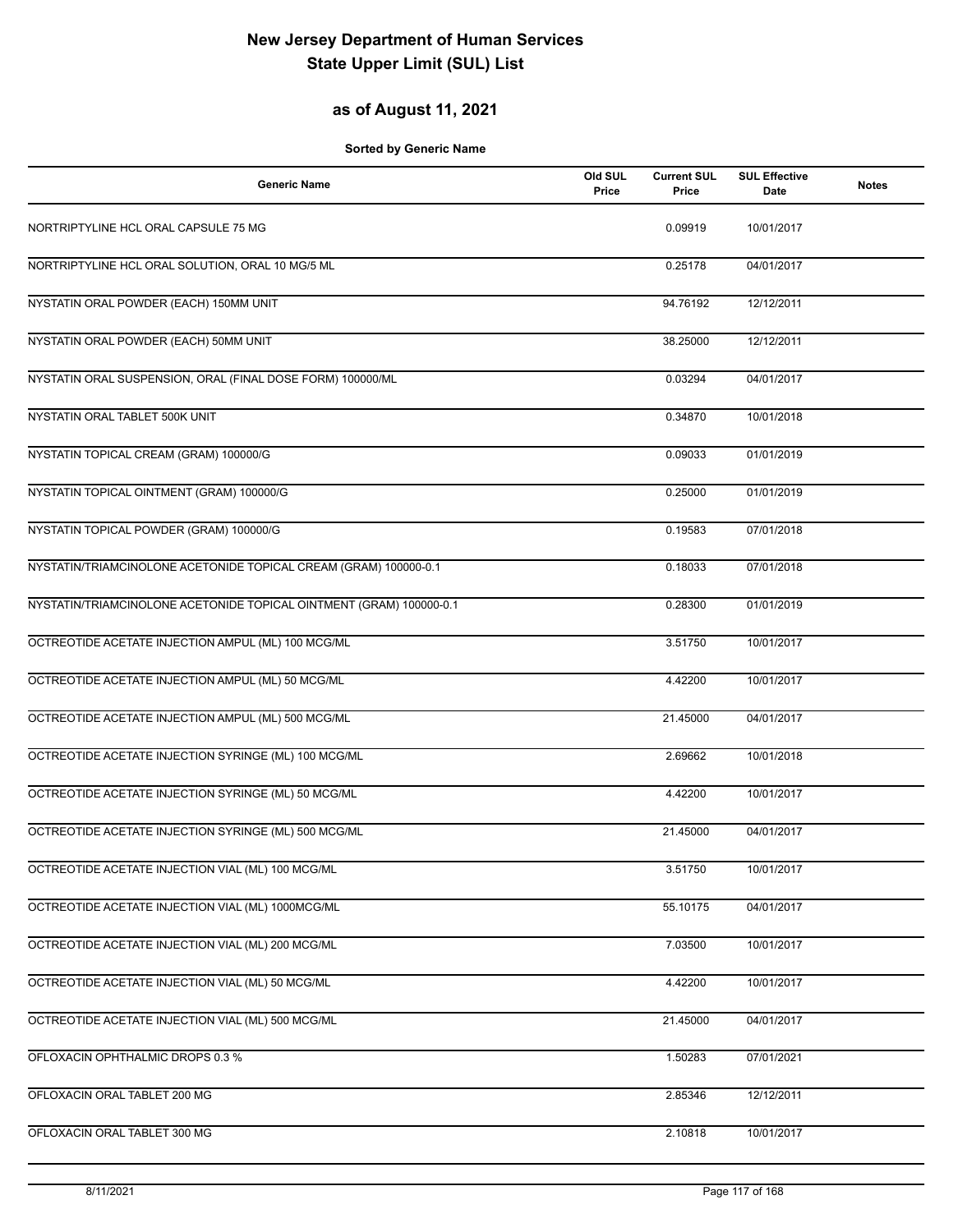## **as of August 11, 2021**

| <b>Generic Name</b>                                                                                        | Old SUL<br>Price | <b>Current SUL</b><br>Price | <b>SUL Effective</b><br>Date | <b>Notes</b> |
|------------------------------------------------------------------------------------------------------------|------------------|-----------------------------|------------------------------|--------------|
| OFLOXACIN ORAL TABLET 400 MG                                                                               |                  | 2.14084                     | 10/01/2017                   |              |
| OFLOXACIN OTIC DROPS 0.3 %                                                                                 |                  | 1.41605                     | 10/01/2017                   |              |
| OLANZAPINE INTRAMUSCULAR VIAL (EA) 10 MG                                                                   |                  | 24.07000                    | 04/01/2018                   |              |
| OLANZAPINE ORAL TABLET 10 MG                                                                               |                  | 0.08667                     | 01/01/2019                   |              |
| OLANZAPINE ORAL TABLET 15 MG                                                                               |                  | 0.08050                     | 01/01/2019                   |              |
| OLANZAPINE ORAL TABLET 2.5 MG                                                                              |                  | 0.06333                     | 01/01/2019                   |              |
| OLANZAPINE ORAL TABLET 20 MG                                                                               |                  | 0.11667                     | 01/01/2019                   |              |
| OLANZAPINE ORAL TABLET 5 MG                                                                                |                  | 0.04992                     | 10/01/2017                   |              |
| OLANZAPINE ORAL TABLET 7.5 MG                                                                              |                  | 0.08533                     | 10/01/2019                   |              |
| OLANZAPINE ORAL TABLET, DISINTEGRATING 10 MG                                                               |                  | 0.34400                     | 07/01/2018                   |              |
| OLANZAPINE ORAL TABLET, DISINTEGRATING 15 MG                                                               |                  | 0.52133                     | 01/01/2019                   |              |
| OLANZAPINE ORAL TABLET, DISINTEGRATING 20 MG                                                               |                  | 0.61067                     | 01/01/2018                   |              |
| OLANZAPINE ORAL TABLET, DISINTEGRATING 5 MG                                                                |                  | 0.15867                     | 07/01/2018                   |              |
| OLANZAPINE/FLUOXETINE HCL ORAL CAPSULE 12MG-25MG                                                           |                  | 13.12900                    | 04/01/2017                   |              |
| OLANZAPINE/FLUOXETINE HCL ORAL CAPSULE 12MG-50MG                                                           |                  | 12.74340                    | 04/01/2017                   |              |
| OLANZAPINE/FLUOXETINE HCL ORAL CAPSULE 3 MG-25 MG                                                          |                  | 7.42620                     | 04/01/2017                   |              |
| OLANZAPINE/FLUOXETINE HCL ORAL CAPSULE 6MG-25MG                                                            |                  | 5.42333                     | 07/01/2021                   |              |
| OLANZAPINE/FLUOXETINE HCL ORAL CAPSULE 6MG-50MG                                                            |                  | 9.54467                     | 04/01/2017                   |              |
| OLMESARTAN MEDOXOMIL ORAL TABLET 20 MG                                                                     |                  | 0.03244                     | 01/01/2019                   |              |
| OLMESARTAN MEDOXOMIL ORAL TABLET 40 MG                                                                     |                  | 0.11633                     | 07/01/2018                   |              |
| OLMESARTAN MEDOXOMIL ORAL TABLET 5 MG                                                                      |                  | 0.03800                     | 01/01/2019                   |              |
| OLMESARTAN MEDOXOMIL/AMLODIPINE BESYLATE/HYDROCHLOROTHIAZIDE ORAL                                          |                  | 1.37855                     | 01/01/2020                   |              |
| TABLET 20-5-12.5<br>OLMESARTAN MEDOXOMIL/AMLODIPINE BESYLATE/HYDROCHLOROTHIAZIDE ORAL                      |                  | 1.82389                     | 01/01/2020                   |              |
| TABLET 40-10-12.5<br>OLMESARTAN MEDOXOMIL/AMLODIPINE BESYLATE/HYDROCHLOROTHIAZIDE ORAL                     |                  | 1.51667                     | 01/01/2019                   |              |
| TABLET 40-10-25MG<br>OLMESARTAN MEDOXOMIL/AMLODIPINE BESYLATE/HYDROCHLOROTHIAZIDE ORAL<br>TABLET 40-5-12.5 |                  | 1.00133                     | 07/01/2019                   |              |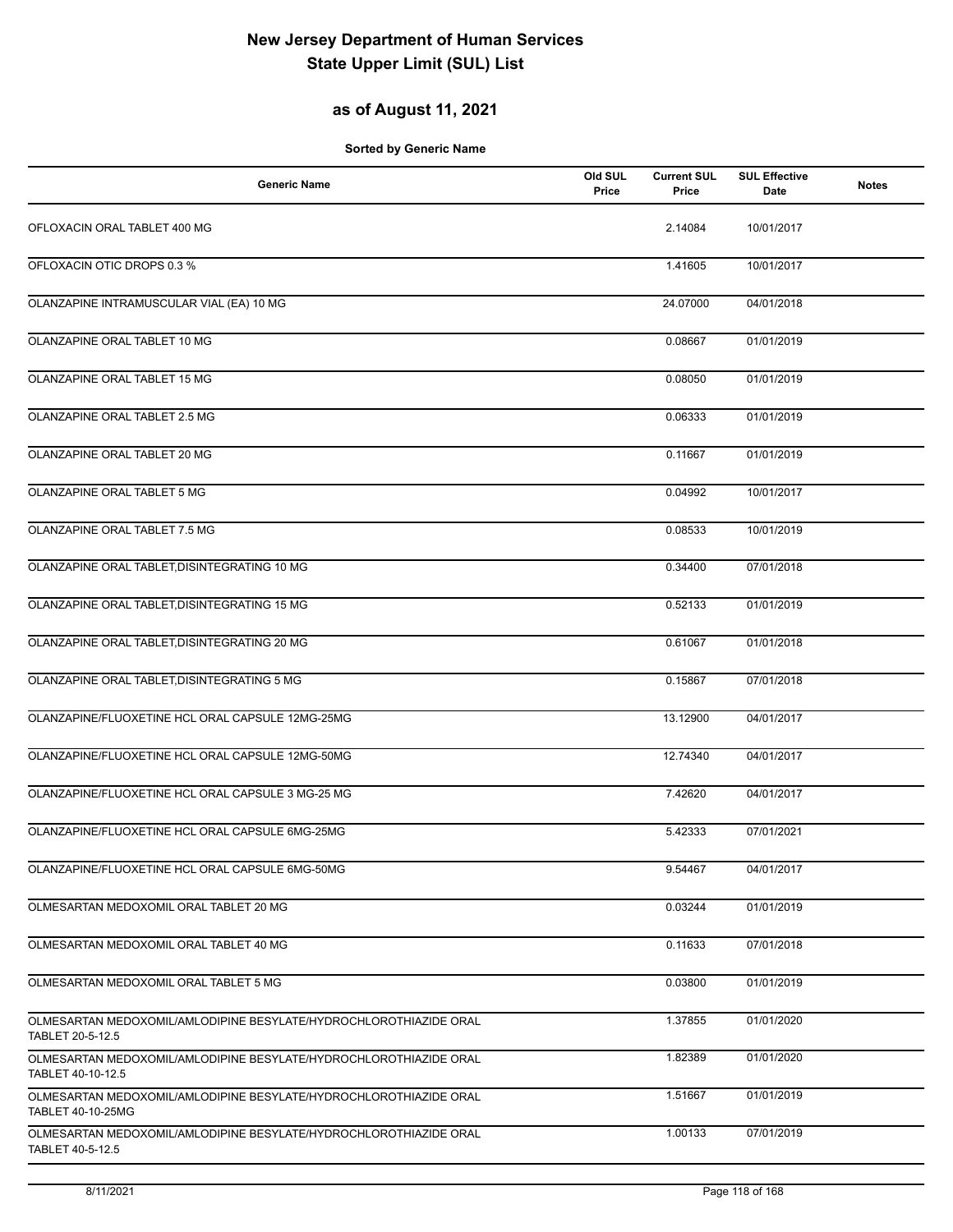## **as of August 11, 2021**

| <b>Generic Name</b>                                                                           | Old SUL<br>Price | <b>Current SUL</b><br>Price | <b>SUL Effective</b><br>Date | <b>Notes</b> |
|-----------------------------------------------------------------------------------------------|------------------|-----------------------------|------------------------------|--------------|
| OLMESARTAN MEDOXOMIL/AMLODIPINE BESYLATE/HYDROCHLOROTHIAZIDE ORAL<br><b>TABLET 40-5-25 MG</b> |                  | 1.40000                     | 01/01/2019                   |              |
| OLMESARTAN MEDOXOMIL/HYDROCHLOROTHIAZIDE ORAL TABLET 20-12.5 MG                               |                  | 0.10567                     | 04/01/2018                   |              |
| OLMESARTAN MEDOXOMIL/HYDROCHLOROTHIAZIDE ORAL TABLET 40 MG-25MG                               |                  | 0.16156                     | 07/01/2018                   |              |
| OLMESARTAN MEDOXOMIL/HYDROCHLOROTHIAZIDE ORAL TABLET 40-12.5 MG                               |                  | 0.16156                     | 07/01/2018                   |              |
| OLOPATADINE HCL NASAL AEROSOL, SPRAY WITH PUMP (GRAM) 0.6 %                                   |                  | 2.00000                     | 07/01/2019                   |              |
| OLOPATADINE HCL OPHTHALMIC DROPS 0.1 %                                                        |                  | 2.10667                     | 07/01/2019                   |              |
| OLOPATADINE HCL OPHTHALMIC DROPS 0.2 %                                                        |                  | 4.58080                     | 01/01/2020                   |              |
| OMEGA-3 ACID ETHYL ESTERS ORAL CAPSULE 1 G                                                    |                  | 0.17763                     | 07/01/2021                   |              |
| OMEGA-3 FATTY ACIDS/FISH OIL ORAL CAPSULE (HARD, SOFT, ETC.) 300-1000MG                       |                  | 0.10910                     | 12/12/2011                   |              |
| OMEPRAZOLE MAGNESIUM ORAL CAPSULE, DELAYED RELEASE (ENTERIC COATED) 20<br>MG                  |                  | 0.44162                     | 04/01/2017                   |              |
| OMEPRAZOLE ORAL CAPSULE, DELAYED RELEASE (ENTERIC COATED) 10 MG                               |                  | 0.09510                     | 07/01/2018                   |              |
| OMEPRAZOLE ORAL CAPSULE, DELAYED RELEASE (ENTERIC COATED) 20 MG                               |                  | 0.02678                     | 04/01/2017                   |              |
| OMEPRAZOLE ORAL CAPSULE, DELAYED RELEASE (ENTERIC COATED) 40 MG                               |                  | 0.04781                     | 01/01/2021                   |              |
| OMEPRAZOLE ORAL TABLET, DELAYED RELEASE (ENTERIC COATED) 20 MG                                |                  | 0.19321                     | 04/01/2020                   |              |
| OMEPRAZOLE/SODIUM BICARBONATE ORAL CAPSULE 20MG-1.1G                                          |                  | 4.08644                     | 10/01/2017                   |              |
| OMEPRAZOLE/SODIUM BICARBONATE ORAL CAPSULE 40MG-1.1G                                          |                  | 1.28050                     | 01/01/2020                   |              |
| OMEPRAZOLE/SODIUM BICARBONATE ORAL PACKET (EA) 20-1680MG                                      |                  | 34.45550                    | 07/01/2021                   |              |
| OMEPRAZOLE/SODIUM BICARBONATE ORAL PACKET (EA) 40-1680MG                                      |                  | 20.17800                    | 01/01/2019                   |              |
| ONDANSETRON HCL INTRAVENOUS VIAL (ML) 2 MG/ML                                                 |                  | 0.07380                     | 04/01/2017                   |              |
| ONDANSETRON HCL ORAL SOLUTION, ORAL 4 MG/5 ML                                                 |                  | 0.23620                     | 07/01/2018                   |              |
| ONDANSETRON HCL ORAL TABLET 24 MG                                                             |                  | 4.63962                     | 12/12/2011                   |              |
| ONDANSETRON HCL ORAL TABLET 4 MG                                                              |                  | 0.03767                     | 01/01/2019                   |              |
| ONDANSETRON HCL ORAL TABLET 8 MG                                                              |                  | 0.04400                     | 01/01/2019                   |              |
| ONDANSETRON HCL/PF INJECTION SYRINGE (ML) 4 MG/2 ML                                           |                  | 0.11566                     | 10/01/2017                   |              |
| ONDANSETRON HCL/PF INJECTION VIAL (ML) 4 MG/2 ML                                              |                  | 0.11566                     | 10/01/2017                   |              |
|                                                                                               |                  |                             |                              |              |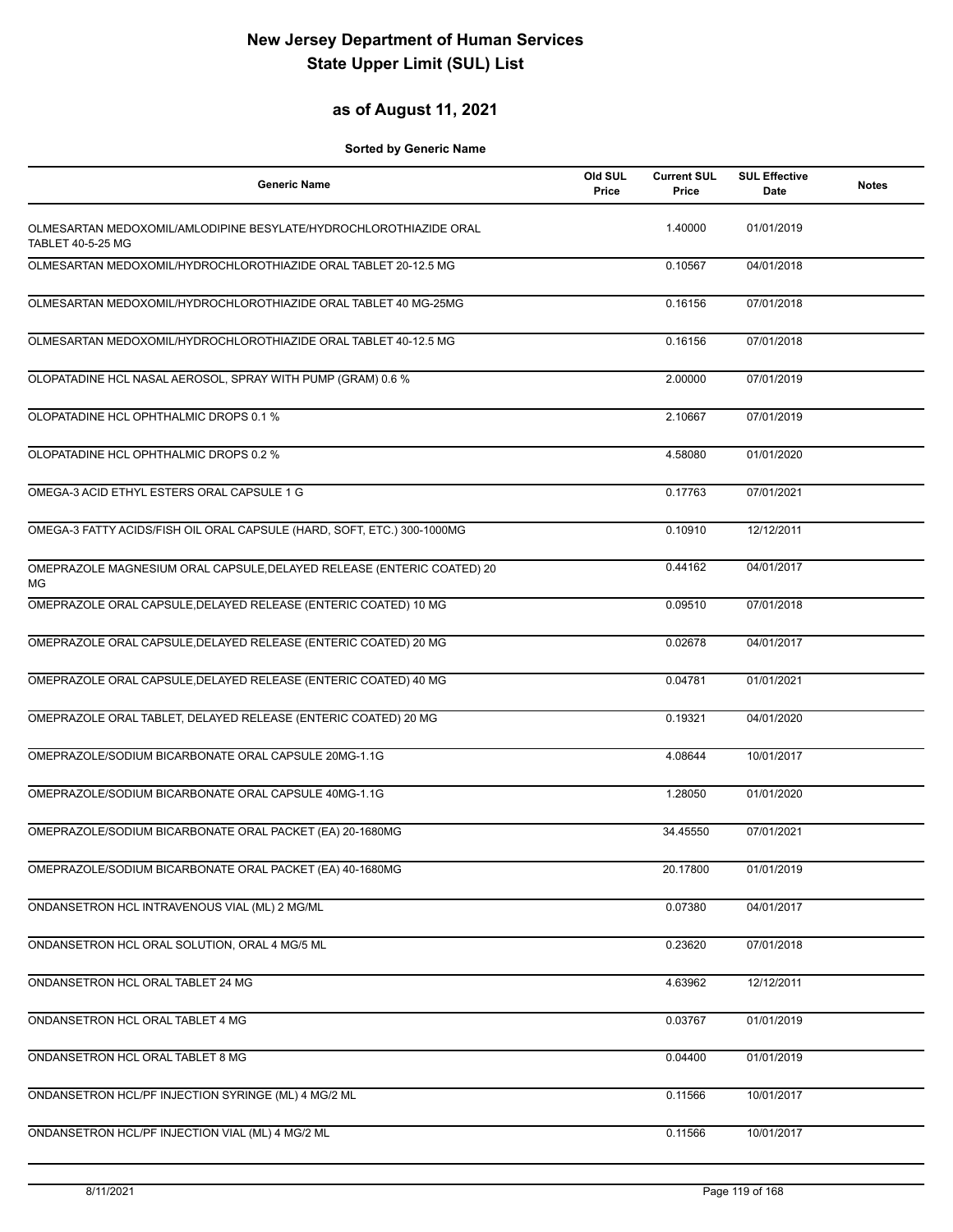## **as of August 11, 2021**

| Generic Name                                                                                               | Old SUL<br>Price | <b>Current SUL</b><br>Price | <b>SUL Effective</b><br>Date | <b>Notes</b> |
|------------------------------------------------------------------------------------------------------------|------------------|-----------------------------|------------------------------|--------------|
| ONDANSETRON ORAL TABLET, DISINTEGRATING 4 MG                                                               |                  | 0.06333                     | 01/01/2019                   |              |
| ONDANSETRON ORAL TABLET, DISINTEGRATING 8 MG                                                               |                  | 0.16522                     | 01/01/2020                   |              |
| OPIUM TINCTURE ORAL TINCTURE 10 MG/ML                                                                      |                  | 2.38890                     | 04/01/2018                   |              |
| OPIUM/BELLADONNA ALKALOIDS RECTAL SUPPOSITORY, RECTAL 30-16.2MG                                            |                  | 20.90350                    | 04/01/2017                   |              |
| OPIUM/BELLADONNA ALKALOIDS RECTAL SUPPOSITORY, RECTAL 60-16.2MG                                            |                  | 24.68483                    | 04/01/2017                   |              |
| ORPHENADRINE CITRATE INJECTION AMPUL (ML) 30 MG/ML                                                         |                  | 6.00000                     | 04/01/2017                   |              |
| ORPHENADRINE CITRATE INJECTION VIAL (ML) 30 MG/ML                                                          |                  | 6.00000                     | 04/01/2017                   |              |
| ORPHENADRINE CITRATE ORAL TABLET, EXTENDED RELEASE 100 MG                                                  |                  | 0.14850                     | 01/01/2019                   |              |
| ORPHENADRINE CITRATE/ASPIRIN/CAFFEINE ORAL TABLET 25-385-30                                                |                  | 0.69231                     | 12/12/2011                   |              |
| ORPHENADRINE CITRATE/ASPIRIN/CAFFEINE ORAL TABLET 50-770-60                                                |                  | 0.98077                     | 12/12/2011                   |              |
| OSELTAMIVIR PHOSPHATE ORAL CAPSULE 30 MG                                                                   |                  | 1.92800                     | 10/01/2020                   |              |
| OSELTAMIVIR PHOSPHATE ORAL CAPSULE 45 MG                                                                   |                  | 4.12900                     | 10/01/2019                   |              |
| OSELTAMIVIR PHOSPHATE ORAL CAPSULE 75 MG                                                                   |                  | 1.52124                     | 07/01/2021                   |              |
| OSELTAMIVIR PHOSPHATE ORAL SUSPENSION, RECONSTITUTED, ORAL (ML) 6 MG/ML                                    |                  | 0.61000                     | 07/01/2021                   |              |
| OXACILLIN SODIUM IN ISO-OSMOTIC DEXTROSE INTRAVENOUS IV SOLUTION, PIGGYBACK<br>PREMIX FROZEN(ML) 1 G/50 ML |                  | 0.28900                     | 04/01/2017                   |              |
| OXACILLIN SODIUM INJECTION VIAL (EA) 1 G                                                                   |                  | 7.90000                     | 04/01/2017                   |              |
| OXACILLIN SODIUM INJECTION VIAL (EA) 10 G                                                                  |                  | 90.00000                    | 04/01/2017                   |              |
| OXACILLIN SODIUM INJECTION VIAL (EA) 2 G                                                                   |                  | 10.89000                    | 10/01/2019                   |              |
| OXACILLIN SODIUM/DEXTROSE, ISO-OSMOTIC INTRAVENOUS IV SOLUTION, PIGGYBACK<br>PREMIX FROZEN(ML) 2 G/50 ML   |                  | 0.40989                     | 10/01/2017                   |              |
| OXALIPLATIN INTRAVENOUS VIAL (EA) 100 MG                                                                   |                  | 200.00000                   | 04/01/2017                   |              |
| OXALIPLATIN INTRAVENOUS VIAL (EA) 50 MG                                                                    |                  | 100.00000                   | 04/01/2017                   |              |
| OXALIPLATIN INTRAVENOUS VIAL (ML) 100MG/20ML                                                               |                  | 5.00000                     | 04/01/2017                   |              |
| OXALIPLATIN INTRAVENOUS VIAL (ML) 50 MG/10ML                                                               |                  | 5.00000                     | 04/01/2017                   |              |
| OXANDROLONE ORAL TABLET 10 MG                                                                              |                  | 11.42074                    | 04/01/2017                   |              |
| OXANDROLONE ORAL TABLET 2.5 MG                                                                             |                  | 2.69627                     | 10/01/2017                   |              |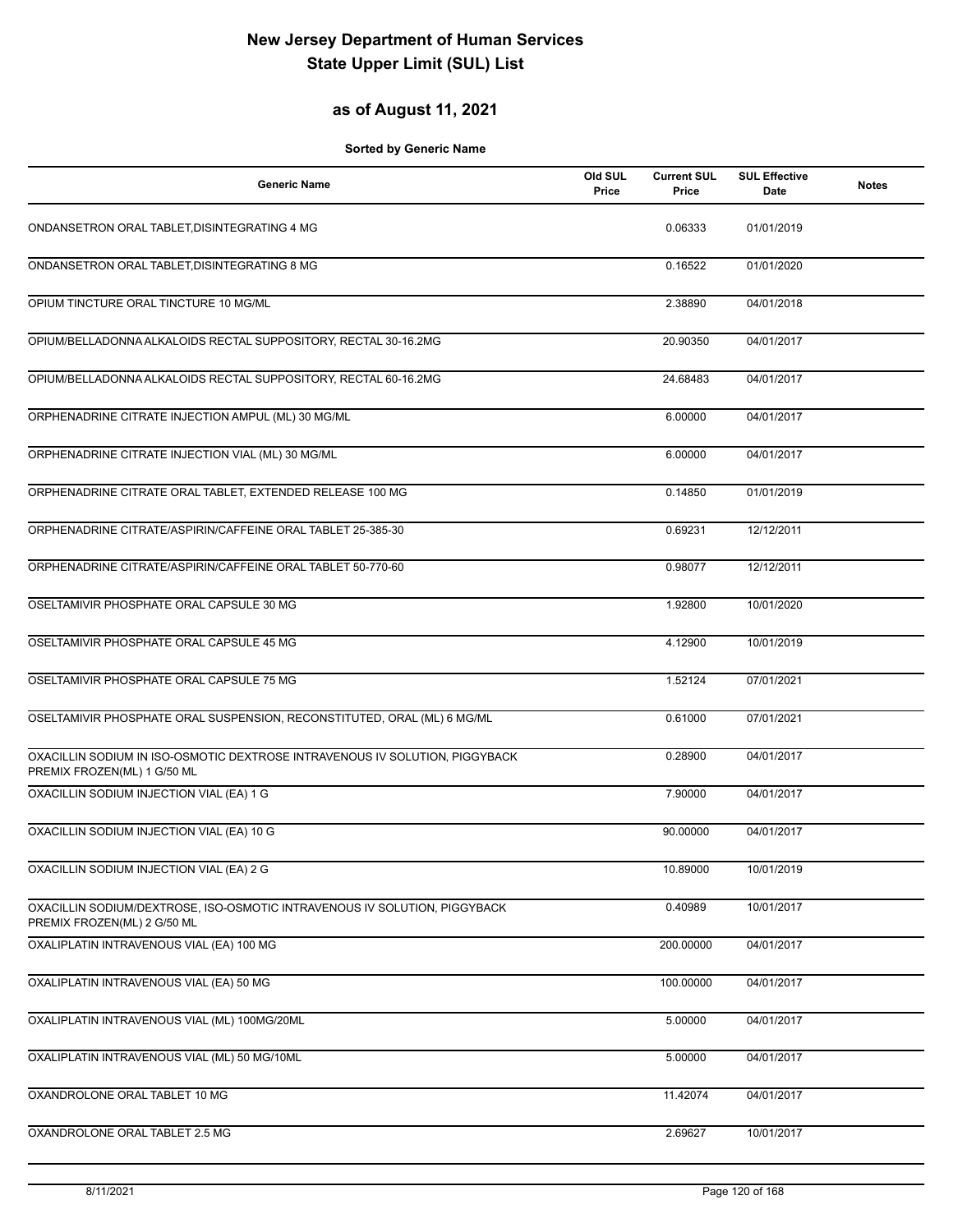## **as of August 11, 2021**

| <b>Generic Name</b>                                                | Old SUL<br>Price | <b>Current SUL</b><br>Price | <b>SUL Effective</b><br>Date | <b>Notes</b> |
|--------------------------------------------------------------------|------------------|-----------------------------|------------------------------|--------------|
| OXAPROZIN ORAL TABLET 600 MG                                       |                  | 1.81265                     | 04/01/2017                   |              |
| OXAZEPAM ORAL CAPSULE 10 MG                                        |                  | 0.47800                     | 04/01/2017                   |              |
| OXAZEPAM ORAL CAPSULE 15 MG                                        |                  | 0.66744                     | 04/01/2017                   |              |
| OXAZEPAM ORAL CAPSULE 30 MG                                        |                  | 1.03910                     | 04/01/2017                   |              |
| OXCARBAZEPINE ORAL SUSPENSION, ORAL (FINAL DOSE FORM) 300 MG/5ML   |                  | 0.23948                     | 07/01/2018                   |              |
| OXCARBAZEPINE ORAL TABLET 150 MG                                   |                  | 0.07700                     | 07/01/2018                   |              |
| OXCARBAZEPINE ORAL TABLET 300 MG                                   |                  | 0.11300                     | 01/01/2019                   |              |
| OXCARBAZEPINE ORAL TABLET 600 MG                                   |                  | 0.26130                     | 07/01/2018                   |              |
| OXICONAZOLE NITRATE TOPICAL CREAM (GRAM) 1 %                       |                  | 6.00325                     | 04/01/2021                   |              |
| OXYBUTYNIN CHLORIDE ORAL SYRUP 5 MG/5 ML                           |                  | 0.01875                     | 04/01/2017                   |              |
| OXYBUTYNIN CHLORIDE ORAL TABLET 5 MG                               |                  | 0.03150                     | 01/01/2019                   |              |
| OXYBUTYNIN CHLORIDE ORAL TABLET, EXTENDED RELEASE 24 HR 10 MG      |                  | 0.11710                     | 01/01/2019                   |              |
| OXYBUTYNIN CHLORIDE ORAL TABLET, EXTENDED RELEASE 24 HR 15 MG      |                  | 0.12760                     | 01/01/2019                   |              |
| OXYBUTYNIN CHLORIDE ORAL TABLET, EXTENDED RELEASE 24 HR 5 MG       |                  | 0.18080                     | 01/01/2021                   |              |
| OXYCODONE HCL ORAL CAPSULE 5 MG                                    |                  | 0.10127                     | 10/01/2017                   |              |
| OXYCODONE HCL ORAL CONCENTRATE, ORAL 20 MG/ML                      |                  | 1.30667                     | 07/01/2018                   |              |
| OXYCODONE HCL ORAL SOLUTION, ORAL 5 MG/5 ML                        |                  | 0.09998                     | 01/01/2020                   |              |
| OXYCODONE HCL ORAL SYRINGE (EA) 10MG/0.5ML                         |                  | 3.74000                     | 04/01/2017                   |              |
| OXYCODONE HCL ORAL TABLET 10 MG                                    |                  | 0.10660                     | 07/01/2018                   |              |
| OXYCODONE HCL ORAL TABLET 15 MG                                    |                  | 0.10132                     | 01/01/2019                   |              |
| OXYCODONE HCL ORAL TABLET 20 MG                                    |                  | 0.17710                     | 10/01/2017                   |              |
| OXYCODONE HCL ORAL TABLET 30 MG                                    |                  | 0.09690                     | 01/01/2019                   |              |
| OXYCODONE HCL ORAL TABLET 5 MG                                     |                  | 0.05480                     | 04/01/2017                   |              |
| OXYCODONE HCL ORAL TABLET, ORAL ONLY, EXTENDED RELEASE 12 HR 10 MG |                  | 2.15990                     | 10/01/2020                   |              |
| OXYCODONE HCL ORAL TABLET, ORAL ONLY, EXTENDED RELEASE 12 HR 15 MG |                  | 3.53670                     | 04/01/2017                   |              |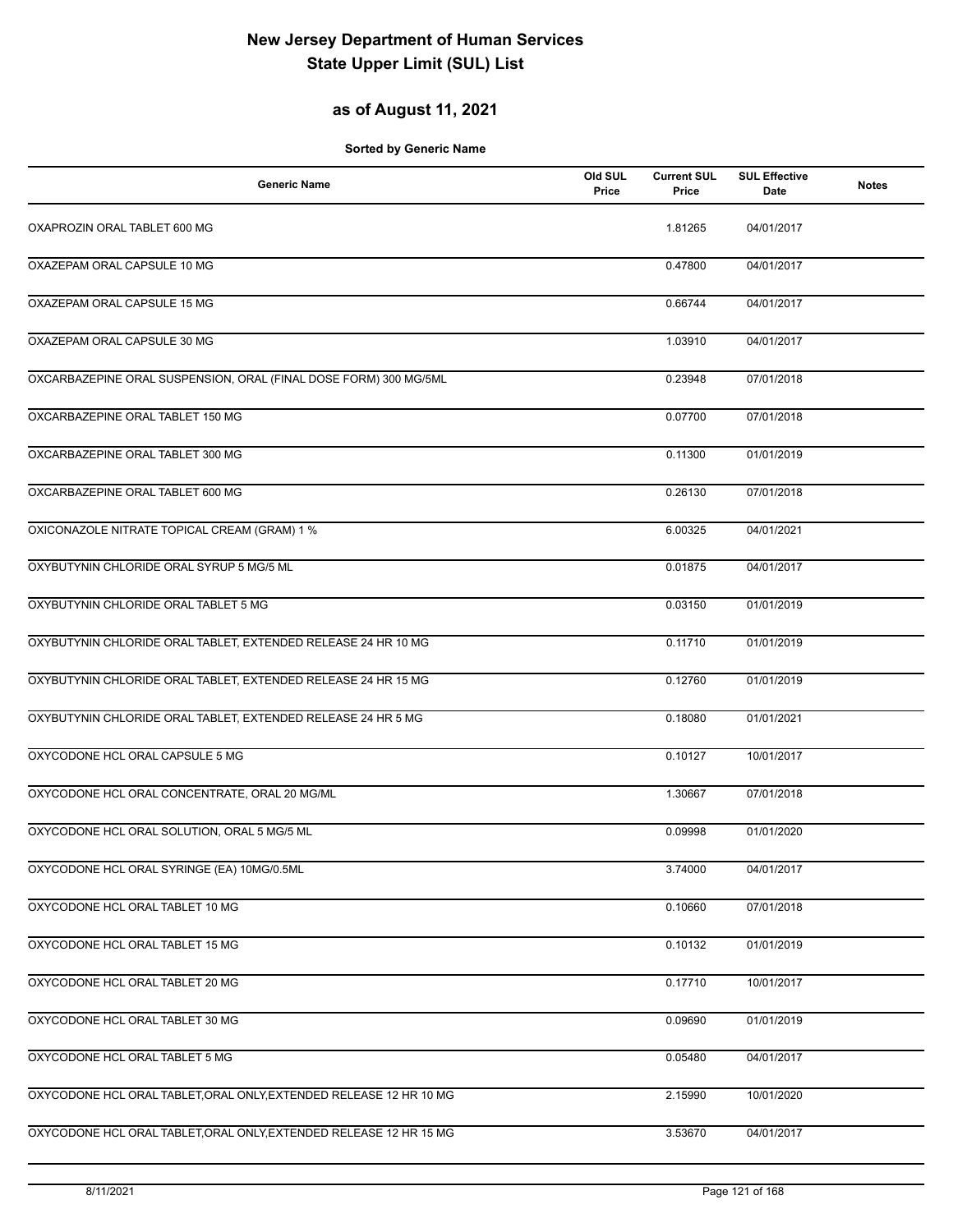### **as of August 11, 2021**

| <b>Generic Name</b>                                                    | Old SUL<br>Price | <b>Current SUL</b><br>Price | <b>SUL Effective</b><br>Date | <b>Notes</b> |
|------------------------------------------------------------------------|------------------|-----------------------------|------------------------------|--------------|
| OXYCODONE HCL ORAL TABLET, ORAL ONLY, EXTENDED RELEASE 12 HR 20 MG     |                  | 4.43520                     | 04/01/2017                   |              |
| OXYCODONE HCL ORAL TABLET, ORAL ONLY, EXTENDED RELEASE 12 HR 30 MG     |                  | 0.00000                     | 03/22/2018                   |              |
| OXYCODONE HCL ORAL TABLET, ORAL ONLY, EXTENDED RELEASE 12 HR 40 MG     |                  | 0.00000                     | 02/08/2017                   |              |
| OXYCODONE HCL ORAL TABLET, ORAL ONLY, EXTENDED RELEASE 12 HR 60 MG     |                  | 10.99990                    | 04/01/2020                   |              |
| OXYCODONE HCL ORAL TABLET, ORAL ONLY, EXTENDED RELEASE 12 HR 80 MG     |                  | 7.99250                     | 01/01/2018                   |              |
| OXYCODONE HCL/ACETAMINOPHEN ORAL CAPSULE (HARD, SOFT, ETC.) 5 MG-500MG |                  | 0.10985                     | 12/12/2011                   |              |
| OXYCODONE HCL/ACETAMINOPHEN ORAL SOLUTION, ORAL 5-325/5 ML             |                  | 0.22800                     | 04/01/2017                   |              |
| OXYCODONE HCL/ACETAMINOPHEN ORAL TABLET 10MG-300MG                     |                  | 18.42033                    | 04/01/2017                   |              |
| OXYCODONE HCL/ACETAMINOPHEN ORAL TABLET 10MG-325MG                     |                  | 0.21152                     | 01/01/2019                   |              |
| OXYCODONE HCL/ACETAMINOPHEN ORAL TABLET 10MG-650MG                     |                  | 0.46410                     | 12/12/2011                   |              |
| OXYCODONE HCL/ACETAMINOPHEN ORAL TABLET 2.5-325 MG                     |                  | 1.24120                     | 01/01/2018                   |              |
| OXYCODONE HCL/ACETAMINOPHEN ORAL TABLET 5 MG-300MG                     |                  | 18.42033                    | 04/01/2017                   |              |
| OXYCODONE HCL/ACETAMINOPHEN ORAL TABLET 5 MG-325MG                     |                  | 0.05300                     | 04/01/2017                   |              |
| OXYCODONE HCL/ACETAMINOPHEN ORAL TABLET 7.5-300 MG                     |                  | 18.42033                    | 04/01/2017                   |              |
| OXYCODONE HCL/ACETAMINOPHEN ORAL TABLET 7.5-325 MG                     |                  | 0.16180                     | 07/01/2018                   |              |
| OXYCODONE HCL/ACETAMINOPHEN ORAL TABLET 7.5-500MG                      |                  | 0.41250                     | 12/12/2011                   |              |
| OXYCODONE HCL/ASPIRIN ORAL TABLET 4.8355-325                           |                  | 0.33977                     | 10/01/2017                   |              |
| OXYMETAZOLINE HCL NASAL AEROSOL, MIST 0.05 %                           |                  | 0.07733                     | 04/01/2017                   |              |
| OXYMETAZOLINE HCL NASAL SPRAY, NON-AEROSOL (ML) 0.05 %                 |                  | 0.05112                     | 04/01/2017                   |              |
| OXYMORPHONE HCL ORAL TABLET 10 MG                                      |                  | 1.51000                     | 07/01/2018                   |              |
| OXYMORPHONE HCL ORAL TABLET 5 MG                                       |                  | 1.08926                     | 07/01/2017                   |              |
| OXYMORPHONE HCL ORAL TABLET, EXTENDED RELEASE 12 HR 10 MG              |                  | 3.30522                     | 04/01/2017                   |              |
| OXYMORPHONE HCL ORAL TABLET, EXTENDED RELEASE 12 HR 15 MG              |                  | 3.46650                     | 01/01/2018                   |              |
| OXYMORPHONE HCL ORAL TABLET, EXTENDED RELEASE 12 HR 20 MG              |                  | 4.93817                     | 07/01/2017                   |              |
| OXYMORPHONE HCL ORAL TABLET, EXTENDED RELEASE 12 HR 30 MG              |                  | 7.95418                     | 04/01/2017                   |              |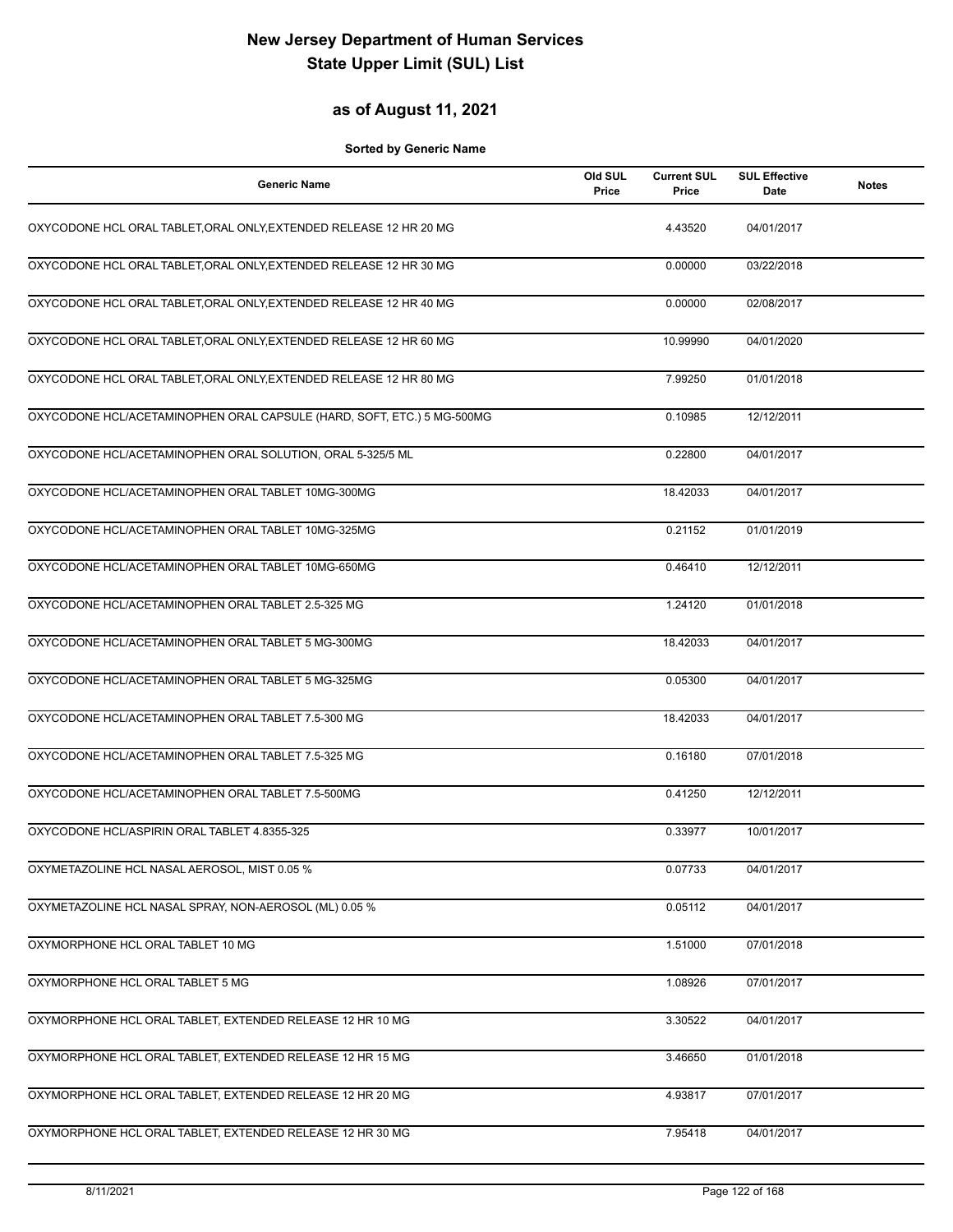### **as of August 11, 2021**

| <b>Generic Name</b>                                                                   | Old SUL<br>Price | <b>Current SUL</b><br>Price | <b>SUL Effective</b><br><b>Date</b> | <b>Notes</b> |
|---------------------------------------------------------------------------------------|------------------|-----------------------------|-------------------------------------|--------------|
| OXYMORPHONE HCL ORAL TABLET, EXTENDED RELEASE 12 HR 40 MG                             |                  | 9.44497                     | 04/01/2017                          |              |
| OXYMORPHONE HCL ORAL TABLET, EXTENDED RELEASE 12 HR 5 MG                              |                  | 1.83035                     | 04/01/2017                          |              |
| OXYMORPHONE HCL ORAL TABLET, EXTENDED RELEASE 12 HR 7.5 MG                            |                  | 2.11186                     | 04/01/2017                          |              |
| OXYTOCIN INJECTION VIAL (ML) 10 UNIT/ML                                               |                  | 0.76000                     | 04/01/2017                          |              |
| PACLITAXEL INTRAVENOUS VIAL (ML) 6 MG/ML                                              |                  | 1.16149                     | 04/01/2017                          |              |
| PALIPERIDONE ORAL TABLET, EXTENDED RELEASE 24 HR 1.5 MG                               |                  | 9.18267                     | 04/01/2020                          |              |
| PALIPERIDONE ORAL TABLET, EXTENDED RELEASE 24 HR 3 MG                                 |                  | 6.20200                     | 01/01/2021                          |              |
| PALIPERIDONE ORAL TABLET, EXTENDED RELEASE 24 HR 6 MG                                 |                  | 4.44713                     | 04/01/2021                          |              |
| PALIPERIDONE ORAL TABLET, EXTENDED RELEASE 24 HR 9 MG                                 |                  | 8.33333                     | 07/01/2018                          |              |
| PAMIDRONATE DISODIUM INTRAVENOUS VIAL (EA) 30 MG                                      |                  | 18.79000                    | 04/01/2017                          |              |
| PAMIDRONATE DISODIUM INTRAVENOUS VIAL (EA) 90 MG                                      |                  | 56.37000                    | 04/01/2017                          |              |
| PAMIDRONATE DISODIUM INTRAVENOUS VIAL (ML) 30MG/10ML                                  |                  | 2.74442                     | 10/01/2017                          |              |
| PAMIDRONATE DISODIUM INTRAVENOUS VIAL (ML) 60 MG/10ML                                 |                  | 2.80400                     | 04/01/2017                          |              |
| PAMIDRONATE DISODIUM INTRAVENOUS VIAL (ML) 90 MG/10ML                                 |                  | 3.58500                     | 04/01/2017                          |              |
| PANCURONIUM BROMIDE INTRAVENOUS VIAL (ML) 1 MG/ML                                     |                  | 0.47400                     | 04/01/2017                          |              |
| PANCURONIUM BROMIDE INTRAVENOUS VIAL (ML) 2 MG/ML                                     |                  | 1.65712                     | 04/01/2017                          |              |
| PANTOPRAZOLE SODIUM INTRAVENOUS VIAL (EA) 40 MG                                       |                  | 3.22082                     | 10/01/2017                          |              |
| PANTOPRAZOLE SODIUM ORAL TABLET, DELAYED RELEASE (ENTERIC COATED) 20 MG               |                  | 0.03211                     | 01/01/2019                          |              |
| PANTOPRAZOLE SODIUM ORAL TABLET, DELAYED RELEASE (ENTERIC COATED) 40 MG               |                  | 0.03422                     | 01/01/2019                          |              |
| PAPAVERINE HCL INJECTION VIAL (ML) 30 MG/ML                                           |                  | 0.83717                     | 10/01/2017                          |              |
| PARABEN/CETYL ALCOHOL/STEARYL ALCOHOL/PROP GLY/NA LAURYL SO4 TOPICAL<br>CLEANSER (ML) |                  | 0.02238                     | 12/12/2011                          |              |
| PAREGORIC ORAL LIQUID (ML) 2 MG/5 ML                                                  |                  | 0.20929                     | 10/01/2017                          |              |
| PARENTERAL AMINO ACID 15% COMBINATION NO.1 INTRAVENOUS INTRAVENOUS<br>SOLUTION 15 %   |                  | 0.02676                     | 04/01/2017                          |              |
| PARICALCITOL INJECTION VIAL (ML) 2 MCG/ML                                             |                  | 4.00000                     | 04/01/2017                          |              |
| PARICALCITOL INJECTION VIAL (ML) 5 MCG/ML                                             |                  | 10.00000                    | 04/01/2017                          |              |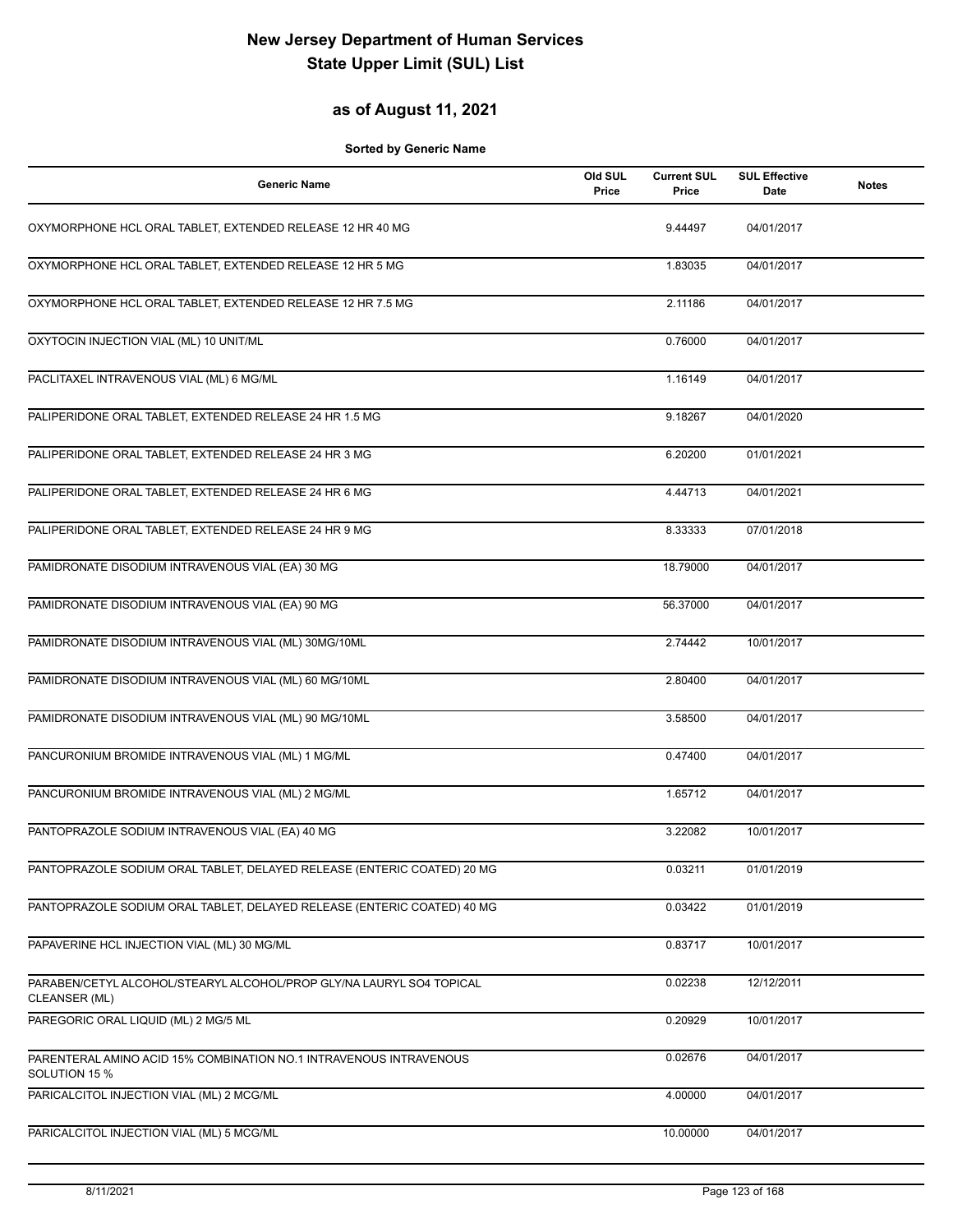## **as of August 11, 2021**

| <b>Generic Name</b>                                                                   | Old SUL<br>Price | <b>Current SUL</b><br>Price | <b>SUL Effective</b><br>Date | <b>Notes</b> |
|---------------------------------------------------------------------------------------|------------------|-----------------------------|------------------------------|--------------|
| PARICALCITOL INTRAVENOUS VIAL (ML) 2 MCG/ML                                           |                  | 4.00000                     | 04/01/2017                   |              |
| PARICALCITOL INTRAVENOUS VIAL (ML) 5 MCG/ML                                           |                  | 10.00000                    | 04/01/2017                   |              |
| PARICALCITOL ORAL CAPSULE 1 MCG                                                       |                  | 0.94067                     | 10/01/2018                   |              |
| PARICALCITOL ORAL CAPSULE 2 MCG                                                       |                  | 6.30300                     | 07/01/2019                   |              |
| PARICALCITOL ORAL CAPSULE 4MCG                                                        |                  | 8.56666                     | 04/01/2017                   |              |
| PAROMOMYCIN SULFATE ORAL CAPSULE 250 MG                                               |                  | 1.35494                     | 10/01/2017                   |              |
| PAROXETINE HCL ORAL SUSPENSION, ORAL (FINAL DOSE FORM) 10 MG/5 ML                     |                  | 0.58039                     | 09/01/2011                   |              |
| PAROXETINE HCL ORAL TABLET 10 MG                                                      |                  | 0.01667                     | 01/01/2019                   |              |
| PAROXETINE HCL ORAL TABLET 20 MG                                                      |                  | 0.03133                     | 01/01/2019                   |              |
| PAROXETINE HCL ORAL TABLET 30 MG                                                      |                  | 0.08133                     | 04/01/2017                   |              |
| PAROXETINE HCL ORAL TABLET 40 MG                                                      |                  | 0.07833                     | 01/01/2019                   |              |
| PAROXETINE HCL ORAL TABLET, EXTENDED RELEASE 24 HR 12.5 MG                            |                  | 1.07133                     | 07/01/2019                   |              |
| PAROXETINE HCL ORAL TABLET, EXTENDED RELEASE 24 HR 25 MG                              |                  | 1.16333                     | 01/01/2019                   |              |
| PAROXETINE HCL ORAL TABLET, EXTENDED RELEASE 24 HR 37.5 MG                            |                  | 0.83200                     | 01/01/2020                   |              |
| PAROXETINE MESYLATE ORAL CAPSULE 7.5 MG                                               |                  | 4.58233                     | 01/01/2020                   |              |
| PEDIATRIC MULTIVIT WITH A, C, D3 NO. 21/SODIUM FLUORIDE ORAL DROPS 0.25 MG/ML         |                  | 0.07035                     | 10/01/2017                   |              |
| PEDIATRIC MULTIVIT WITH A,C,D3 NO.21/SODIUM FLUORIDE ORAL DROPS 0.5 MG/ML             |                  | 0.17120                     | 04/01/2017                   |              |
| PEDIATRIC MULTIVITAMIN NO.2/SODIUM FLUORIDE ORAL DROPS 0.25 MG/ML                     |                  | 0.14500                     | 01/01/2018                   |              |
| PEDIATRIC MULTIVITAMIN NO.2/SODIUM FLUORIDE ORAL DROPS 0.5 MG/ML                      |                  | 0.14500                     | 01/01/2018                   |              |
| PEDIATRIC MULTIVITAMIN NO.45/SODIUM FLUORIDE/FERROUS SULFATE ORAL DROPS<br>0.25-10/ML |                  | 0.14500                     | 01/01/2018                   |              |
| PEDIATRIC MULTIVITAMIN NO.75/SODIUM FLUORIDE/FERROUS SULFATE ORAL DROPS<br>0.25-10/ML |                  | 0.21760                     | 04/01/2017                   |              |
| PEDIATRIC MULTIVITAMIN NO.82 WITH SODIUM FLUORIDE ORAL DROPS 0.25 MG/ML               |                  | 0.22260                     | 04/01/2017                   |              |
| PEDIATRIC MULTIVITAMIN NO.82 WITH SODIUM FLUORIDE ORAL DROPS 0.5 MG/ML                |                  | 0.19700                     | 04/01/2017                   |              |
| PEDIATRIC MULTIVITAMINS NO.16 WITH SODIUM FLUORIDE ORAL TABLET, CHEWABLE 0.25<br>МG   |                  | 0.16616                     | 10/01/2017                   |              |
| PEDIATRIC MULTIVITAMINS NO.16 WITH SODIUM FLUORIDE ORAL TABLET, CHEWABLE 0.5<br>МG    |                  | 0.07700                     | 10/01/2017                   |              |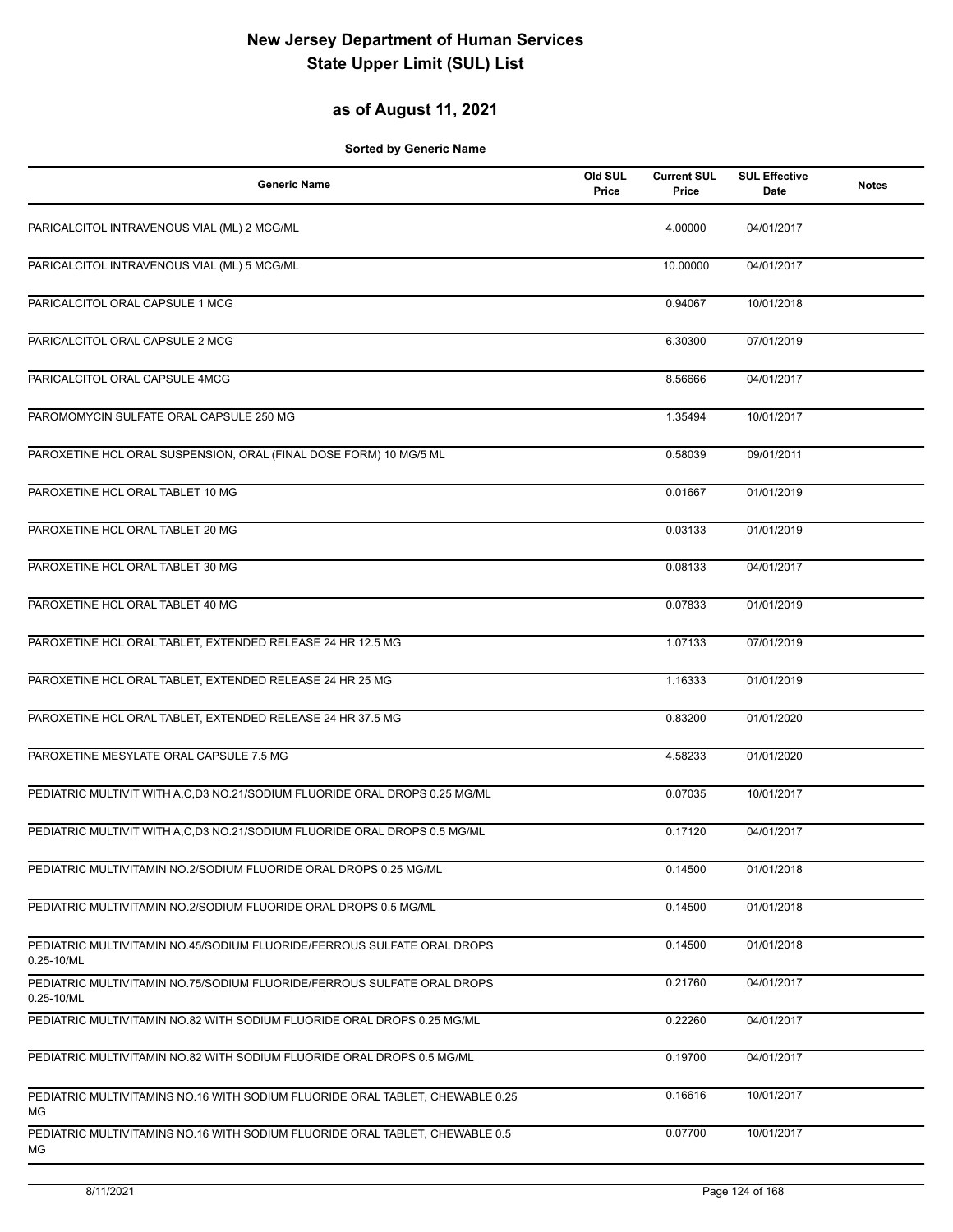## **as of August 11, 2021**

| <b>Generic Name</b>                                                                                           | Old SUL<br>Price | <b>Current SUL</b><br>Price | <b>SUL Effective</b><br><b>Date</b> | <b>Notes</b> |
|---------------------------------------------------------------------------------------------------------------|------------------|-----------------------------|-------------------------------------|--------------|
| PEDIATRIC MULTIVITAMINS NO.16 WITH SODIUM FLUORIDE ORAL TABLET, CHEWABLE 1<br>MG                              |                  | 0.12432                     | 10/01/2017                          |              |
| PEDIATRIC MULTIVITAMINS NO.17 WITH SODIUM FLUORIDE ORAL TABLET, CHEWABLE 0.25<br>МG                           |                  | 0.04680                     | 01/01/2018                          |              |
| PEDIATRIC MULTIVITAMINS NO.17 WITH SODIUM FLUORIDE ORAL TABLET, CHEWABLE 0.5<br>МG                            |                  | 0.04680                     | 07/01/2018                          |              |
| PEDIATRIC MULTIVITAMINS NO.17 WITH SODIUM FLUORIDE ORAL TABLET, CHEWABLE 1<br>МG                              |                  | 0.05010                     | 04/01/2017                          |              |
| PEG 3350/SOD SULF/SOD BICARB/SOD CHLORIDE/POTASSIUM CHLORIDE ORAL<br>SOLUTION, RECONSTITUTED, ORAL 236-22.74G |                  | 0.00265                     | 04/01/2017                          |              |
| PEG 3350/SOD SULF/SOD BICARB/SOD CHLORIDE/POTASSIUM CHLORIDE ORAL<br>SOLUTION, RECONSTITUTED, ORAL 240-22.72G |                  | 0.00245                     | 04/01/2017                          |              |
| PENICILLIN G POTASSIUM INJECTION VIAL (EA) 20MM UNIT                                                          |                  | 50.63000                    | 04/01/2017                          |              |
| PENICILLIN G POTASSIUM INJECTION VIAL (EA) 5MM UNIT                                                           |                  | 6.68828                     | 10/01/2017                          |              |
| PENICILLIN G POTASSIUM/DEXTROSE-WATER INTRAVENOUS IV SOLUTION, PIGGYBACK<br>PREMIX FROZEN(ML) 1MM/50ML        |                  | 0.16900                     | 04/01/2017                          |              |
| PENICILLIN G POTASSIUM/DEXTROSE-WATER INTRAVENOUS IV SOLUTION, PIGGYBACK<br>PREMIX FROZEN(ML) 2MM/50ML        |                  | 0.17580                     | 04/01/2017                          |              |
| PENICILLIN G POTASSIUM/DEXTROSE-WATER INTRAVENOUS IV SOLUTION, PIGGYBACK<br>PREMIX FROZEN(ML) 3MM/50ML        |                  | 0.18260                     | 04/01/2017                          |              |
| PENICILLIN G PROCAINE INTRAMUSCULAR SYRINGE (ML) 1.2MM/2 ML                                                   |                  | 25.25250                    | 04/01/2017                          |              |
| PENICILLIN G PROCAINE INTRAMUSCULAR SYRINGE (ML) 600000/ML                                                    |                  | 30.33600                    | 04/01/2017                          |              |
| PENICILLIN G SODIUM INJECTION VIAL (EA) 5MM UNIT                                                              |                  | 46.07800                    | 04/01/2017                          |              |
| PENICILLIN V POTASSIUM ORAL SOLUTION, RECONSTITUTED, ORAL 125 MG/5ML                                          |                  | 0.02156                     | 10/01/2017                          |              |
| PENICILLIN V POTASSIUM ORAL SOLUTION, RECONSTITUTED, ORAL 250 MG/5ML                                          |                  | 0.02472                     | 10/01/2017                          |              |
| PENICILLIN V POTASSIUM ORAL TABLET 250 MG                                                                     |                  | 0.00854                     | 10/01/2017                          |              |
| PENICILLIN V POTASSIUM ORAL TABLET 500 MG                                                                     |                  | 0.05250                     | 01/01/2019                          |              |
| PENTAZOCINE HCL/ACETAMINOPHEN ORAL TABLET 25-650MG                                                            |                  | 0.98273                     | 12/12/2011                          |              |
| PENTAZOCINE HCL/NALOXONE HCL ORAL TABLET 50MG-0.5MG                                                           |                  | 1.73423                     | 07/01/2017                          |              |
| PENTOXIFYLLINE ORAL TABLET, EXTENDED RELEASE 400 MG                                                           |                  | 0.07636                     | 10/01/2017                          |              |
| PERINDOPRIL ERBUMINE ORAL TABLET 2 MG                                                                         |                  | 0.56000                     | 04/01/2017                          |              |
| PERINDOPRIL ERBUMINE ORAL TABLET 4 MG                                                                         |                  | 0.53953                     | 04/01/2017                          |              |
| PERINDOPRIL ERBUMINE ORAL TABLET 8 MG                                                                         |                  | 0.44392                     | 04/01/2017                          |              |
| PERMETHRIN MISCELLANEOUS AEROSOL, SPRAY (GRAM) 0.5 %                                                          |                  | 0.02769                     | 12/12/2011                          |              |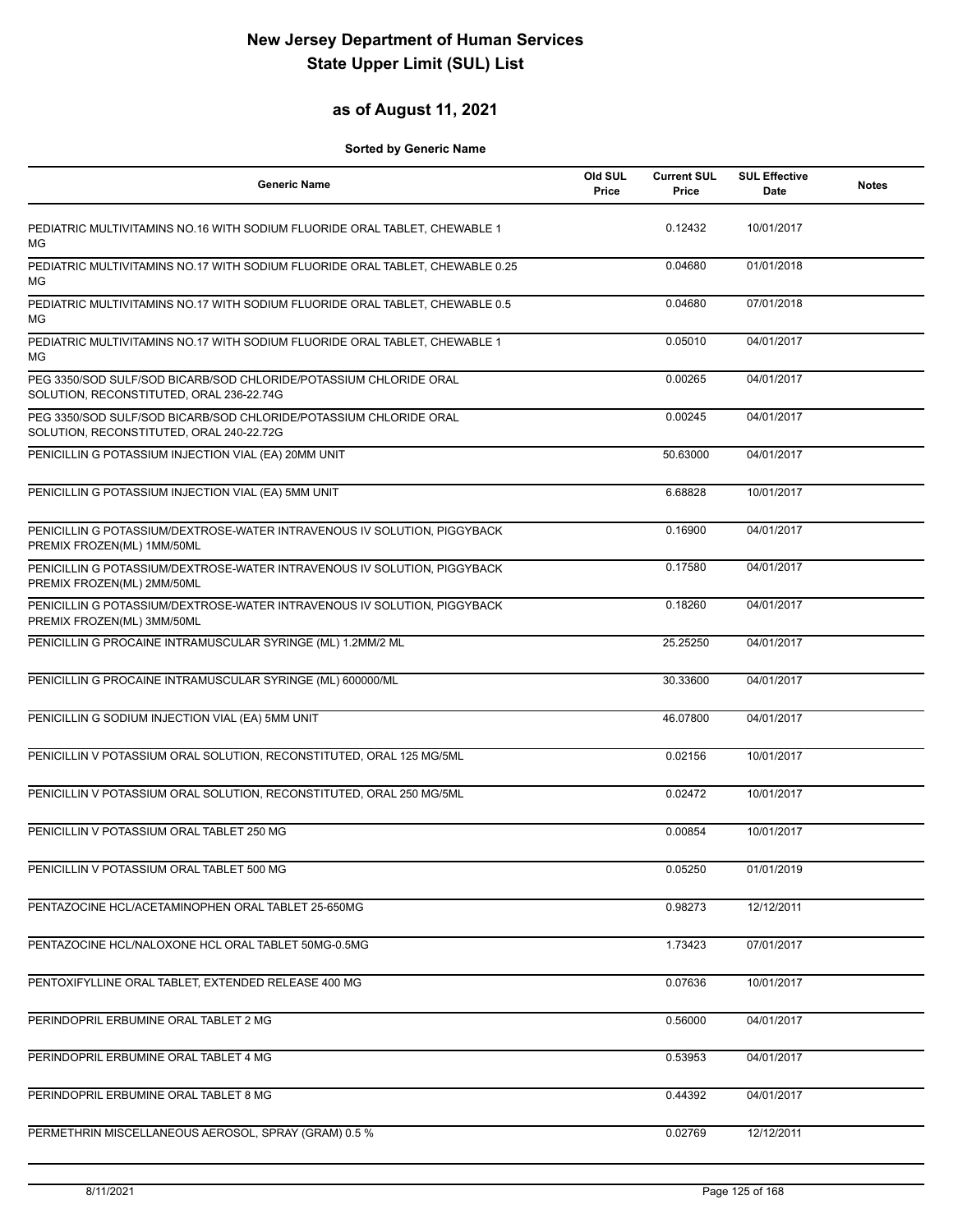## **as of August 11, 2021**

| <b>Generic Name</b>                                                 | Old SUL<br>Price | <b>Current SUL</b><br>Price | <b>SUL Effective</b><br><b>Date</b> | <b>Notes</b> |
|---------------------------------------------------------------------|------------------|-----------------------------|-------------------------------------|--------------|
| PERMETHRIN TOPICAL CREAM (GRAM) 5 %                                 |                  | 0.29678                     | 04/01/2020                          |              |
| PERMETHRIN TOPICAL LIQUID (ML) 1 %                                  |                  | 0.09871                     | 04/01/2017                          |              |
| PERPHENAZINE ORAL TABLET 16 MG                                      |                  | 0.76030                     | 01/01/2020                          |              |
| PERPHENAZINE ORAL TABLET 2 MG                                       |                  | 0.31120                     | 04/01/2021                          |              |
| PERPHENAZINE ORAL TABLET 4 MG                                       |                  | 0.34360                     | 04/01/2019                          |              |
| PERPHENAZINE ORAL TABLET 8 MG                                       |                  | 0.39330                     | 01/01/2019                          |              |
| PERPHENAZINE/AMITRIPTYLINE HCL ORAL TABLET 2 MG-10 MG               |                  | 0.05442                     | 10/01/2017                          |              |
| PERPHENAZINE/AMITRIPTYLINE HCL ORAL TABLET 2 MG-25 MG               |                  | 1.52987                     | 04/01/2017                          |              |
| PERPHENAZINE/AMITRIPTYLINE HCL ORAL TABLET 4 MG-25 MG               |                  | 0.22125                     | 10/01/2017                          |              |
| PERPHENAZINE/AMITRIPTYLINE HCL ORAL TABLET 4 MG-50 MG               |                  | 2.63640                     | 04/01/2017                          |              |
| PERPHENAZINE/AMITRIPTYLINE HCL ORAL TABLET 4MG-10MG                 |                  | 0.04569                     | 10/01/2017                          |              |
| PETROLATUM, WHITE TOPICAL JELLY (GRAM)                              |                  | 0.00679                     | 04/01/2017                          |              |
| PETROLATUM, WHITE TOPICAL OINTMENT (GRAM)                           |                  | 0.04409                     | 04/01/2017                          |              |
| PETROLATUM, WHITE TOPICAL OINTMENT IN PACKET (GRAM)                 |                  | 0.04391                     | 04/01/2017                          |              |
| PETROLATUM, WHITE/LANOLIN TOPICAL OINTMENT (GRAM)                   |                  | 0.02712                     | 12/12/2011                          |              |
| PHENAZOPYRIDINE HCL ORAL TABLET 100 MG                              |                  | 0.45000                     | 01/01/2021                          |              |
| PHENAZOPYRIDINE HCL ORAL TABLET 200 MG                              |                  | 0.10975                     | 10/01/2017                          |              |
| PHENAZOPYRIDINE HCL/HYOSCYAMINE/BUTABARBITAL ORAL TABLET 150-0.3-15 |                  | 1.05577                     | 12/12/2011                          |              |
| PHENDIMETRAZINE TARTRATE ORAL CAPSULE, EXTENDED RELEASE 105 MG      |                  | 0.69148                     | 04/01/2017                          |              |
| PHENDIMETRAZINE TARTRATE ORAL TABLET 35 MG                          |                  | 0.12451                     | 04/01/2017                          |              |
| PHENELZINE SULFATE ORAL TABLET 15 MG                                |                  | 0.48652                     | 04/01/2017                          |              |
| PHENOBARBITAL ORAL ELIXIR 20 MG/5 ML                                |                  | 0.10325                     | 04/01/2021                          |              |
| PHENOBARBITAL ORAL TABLET 100 MG                                    |                  | 0.32588                     | 04/01/2017                          |              |
| PHENOBARBITAL ORAL TABLET 15 MG                                     |                  | 0.14652                     | 04/01/2017                          |              |
| PHENOBARBITAL ORAL TABLET 16.2 MG                                   |                  | 0.15638                     | 10/01/2017                          |              |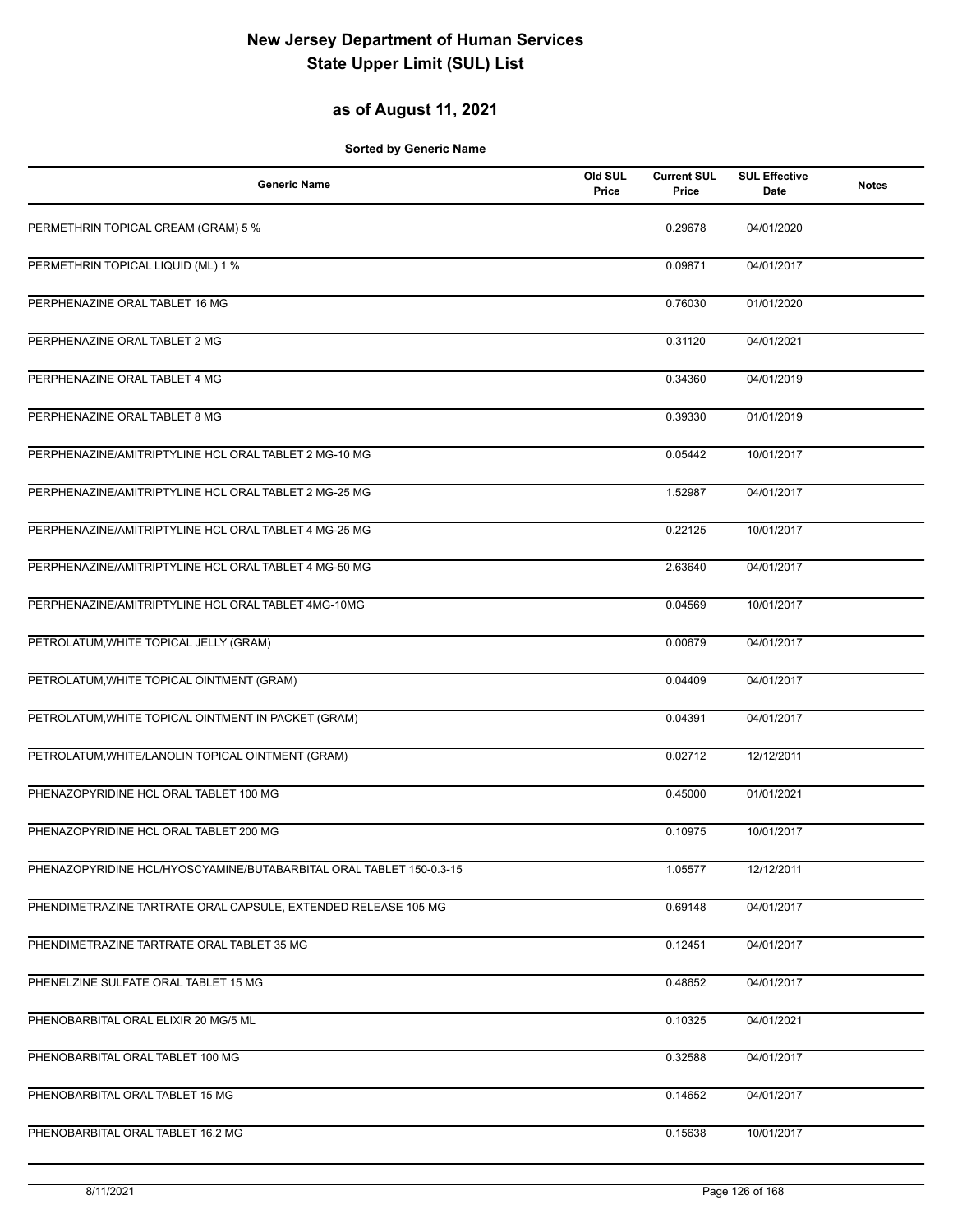## **as of August 11, 2021**

| <b>Generic Name</b>                                                                   | Old SUL<br>Price | <b>Current SUL</b><br>Price | <b>SUL Effective</b><br>Date | <b>Notes</b> |
|---------------------------------------------------------------------------------------|------------------|-----------------------------|------------------------------|--------------|
| PHENOBARBITAL ORAL TABLET 30 MG                                                       |                  | 0.06019                     | 10/01/2017                   |              |
| PHENOBARBITAL ORAL TABLET 32.4 MG                                                     |                  | 0.34045                     | 10/01/2017                   |              |
| PHENOBARBITAL ORAL TABLET 60 MG                                                       |                  | 0.17013                     | 04/01/2017                   |              |
| PHENOBARBITAL ORAL TABLET 64.8 MG                                                     |                  | 0.48560                     | 01/01/2019                   |              |
| PHENOBARBITAL ORAL TABLET 97.2MG                                                      |                  | 0.70128                     | 07/01/2021                   |              |
| PHENOBARBITAL SODIUM INJECTION VIAL (ML) 130MG/ML                                     |                  | 53.98000                    | 04/01/2017                   |              |
| PHENOBARBITAL SODIUM INJECTION VIAL (ML) 65 MG/ML                                     |                  | 1.36000                     | 04/01/2017                   |              |
| PHENOBARBITAL/HYOSCYAMINE SULF/ATROPINE SULF/SCOPOLAMINE HB ORAL ELIXIR<br>16.2MG/5ML |                  | 0.01385                     | 09/01/2011                   |              |
| PHENOBARBITAL/HYOSCYAMINE SULF/ATROPINE SULF/SCOPOLAMINE HB ORAL TABLET<br>16.2 MG    |                  | 0.07714                     | 12/12/2011                   |              |
| PHENOL MUCOUS MEMBRANE AEROSOL, SPRAY (ML) 1.4 %                                      |                  | 0.02411                     | 04/01/2017                   |              |
| PHENOXYBENZAMINE HCL ORAL CAPSULE 10 MG                                               |                  | 107.87100                   | 04/01/2017                   |              |
| PHENTERMINE HCL ORAL CAPSULE 15 MG                                                    |                  | 0.21730                     | 01/01/2019                   |              |
| PHENTERMINE HCL ORAL CAPSULE 30 MG                                                    |                  | 0.09668                     | 10/01/2017                   |              |
| PHENTERMINE HCL ORAL CAPSULE 37.5 MG                                                  |                  | 0.25421                     | 04/01/2017                   |              |
| PHENTERMINE HCL ORAL TABLET 37.5 MG                                                   |                  | 0.06500                     | 07/01/2018                   |              |
| PHENTERMINE HCL ORAL TABLET 8 MG                                                      |                  | 0.48333                     | 04/01/2017                   |              |
| PHENTOLAMINE MESYLATE INJECTION VIAL (EA) 5 MG                                        |                  | 425.00000                   | 04/01/2017                   |              |
| PHENYLEPHRINE HCL INJECTION VIAL (ML) 10 MG/ML                                        |                  | 12.00000                    | 04/01/2017                   |              |
| PHENYLEPHRINE HCL NASAL DROPS 1 %                                                     |                  | 0.06336                     | 04/01/2017                   |              |
| PHENYLEPHRINE HCL NASAL SPRAY, NON-AEROSOL (ML) 1 %                                   |                  | 0.07567                     | 04/01/2017                   |              |
| PHENYLEPHRINE HCL OPHTHALMIC DROPS 10 %                                               |                  | 8.00000                     | 04/01/2017                   |              |
| PHENYLEPHRINE HCL OPHTHALMIC DROPS 2.5 %                                              |                  | 6.00000                     | 04/01/2017                   |              |
| PHENYLEPHRINE HCL ORAL TABLET 10 MG                                                   |                  | 0.04827                     | 04/01/2017                   |              |
| PHENYLEPHRINE HCL RECTAL SUPPOSITORY, RECTAL 0.25 %                                   |                  | 0.13729                     | 04/01/2017                   |              |
| PHENYLEPHRINE HCL/ACETAMINOPHEN ORAL TABLET 5 MG-325MG                                |                  | 0.08849                     | 04/01/2017                   |              |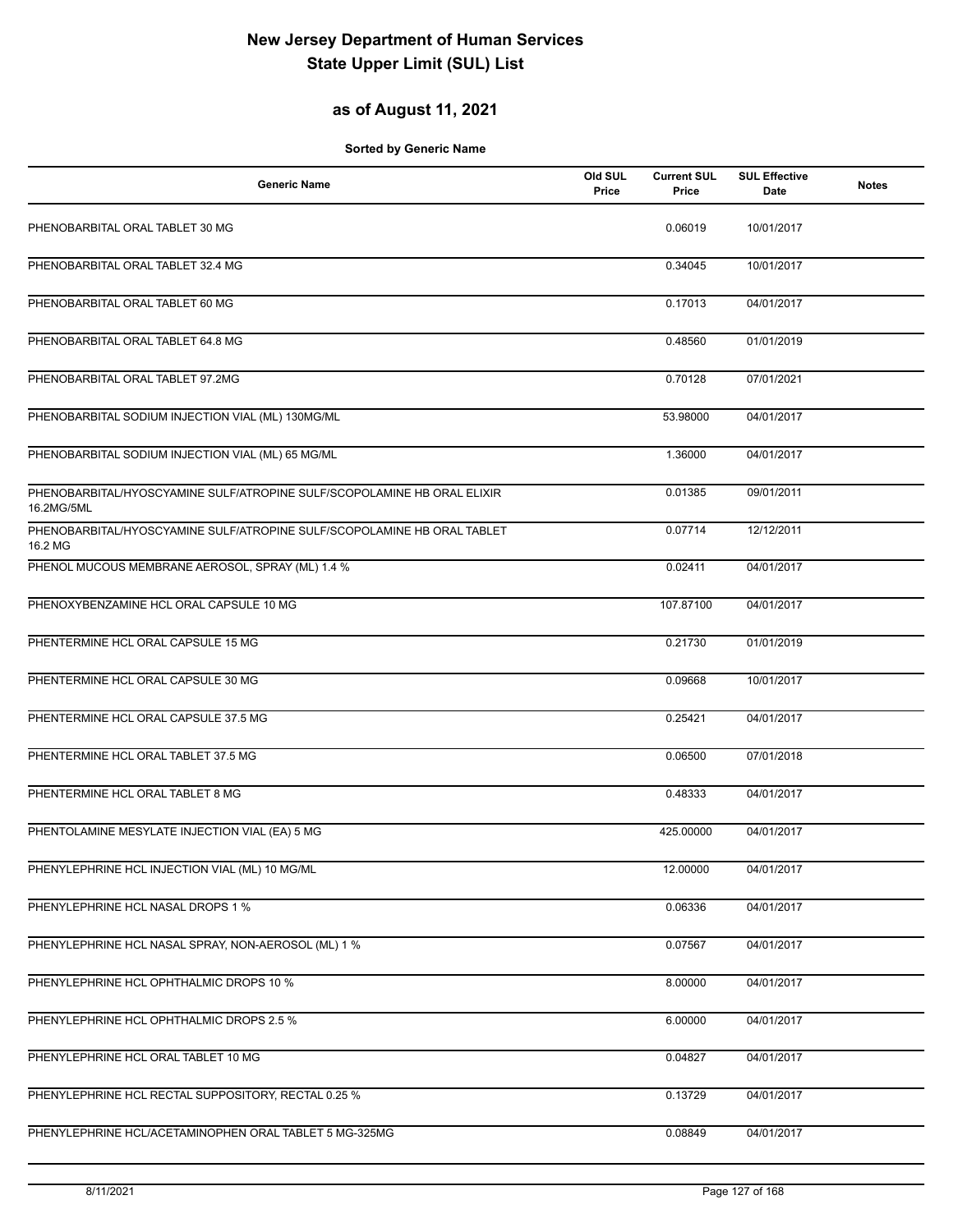## **as of August 11, 2021**

| <b>Generic Name</b>                                                                           | Old SUL<br>Price | <b>Current SUL</b><br>Price | <b>SUL Effective</b><br>Date | <b>Notes</b> |
|-----------------------------------------------------------------------------------------------|------------------|-----------------------------|------------------------------|--------------|
| PHENYLEPHRINE HCL/ACETAMINOPHEN/CHLORPHENIRAMINE ORAL TABLET 5-325-2MG                        |                  | 0.07949                     | 04/01/2017                   |              |
| PHENYLEPHRINE HCL/ACETAMINOPHEN/CHLORPHENIRAMINE ORAL TABLET, SEQUENTIAL<br>5-325-2MG         |                  | 0.08333                     | 04/01/2017                   |              |
| PHENYLEPHRINE HCL/COCOA BUTTER RECTAL SUPPOSITORY, RECTAL 0.25-88.44                          |                  | 0.17517                     | 04/01/2017                   |              |
| PHENYLEPHRINE HCL/DEXTROMETHORPHAN HBR/ACETAMINOPHEN/GUAIFEN ORAL<br>LIQUID (ML) 5-325MG/15   |                  | 0.00904                     | 04/01/2017                   |              |
| PHENYLEPHRINE HCL/DEXTROMETHORPHAN HBR/ACETAMINOPHEN/GUAIFEN ORAL<br>TABLET 5-325-200         |                  | 0.11834                     | 04/01/2017                   |              |
| PHENYLEPHRINE HCL/DIPHENHYDRAMINE HCL ORAL LIQUID (ML) 2.5-6.25/5                             |                  | 0.02025                     | 04/01/2017                   |              |
| PHENYLEPHRINE HCL/MINERAL OIL/PETROLATUM, WHITE RECTAL OINTMENT WITH<br>APPLICATOR 0.25 %-14% |                  | 0.03667                     | 07/01/2019                   |              |
| PHENYLEPHRINE HCL/PRAMOXINE HCL/GLYCERIN/WHITE PETROLATUM RECTAL CREAM<br>(GRAM) 0.25%-1%     |                  | 0.05687                     | 04/01/2017                   |              |
| PHENYLEPHRINE HCL/PROMETHAZINE HCL ORAL SYRUP 5-6.25MG/5                                      |                  | 0.12042                     | 07/01/2019                   |              |
| PHENYLEPHRINE HCL/PYRILAMINE MALEATE ORAL TABLET 10 MG-25MG                                   |                  | 0.64560                     | 04/01/2017                   |              |
| PHENYLEPHRINE HCL/SHARK LIVER OIL/MINERAL OIL/WH.PETROLATUM RECTAL<br>OINTMENT (GRAM)         |                  | 0.04035                     | 04/01/2017                   |              |
| PHENYLEPHRINE TANNATE/CHLORPHENIRAMINE TANNATE ORAL TABLET 25-9MG                             |                  | 1.26150                     | 12/12/2011                   |              |
| PHENYTOIN ORAL DISPOSABLE SYRINGE (ML) 100 MG/4ML                                             |                  | 0.15675                     | 09/01/2011                   |              |
| PHENYTOIN ORAL SUSPENSION, ORAL (FINAL DOSE FORM) 100 MG/4ML                                  |                  | 1.04000                     | 04/01/2017                   |              |
| PHENYTOIN ORAL SUSPENSION, ORAL (FINAL DOSE FORM) 125 MG/5ML                                  |                  | 0.06937                     | 04/01/2017                   |              |
| PHENYTOIN ORAL TABLET, CHEWABLE 50 MG                                                         |                  | 0.19360                     | 10/01/2018                   |              |
| PHENYTOIN SODIUM EXTENDED ORAL CAPSULE 100 MG                                                 |                  | 0.08020                     | 01/01/2019                   |              |
| PHENYTOIN SODIUM EXTENDED ORAL CAPSULE 200 MG                                                 |                  | 0.57419                     | 10/01/2017                   |              |
| PHENYTOIN SODIUM EXTENDED ORAL CAPSULE 30 MG                                                  |                  | 0.86983                     | 04/01/2017                   |              |
| PHENYTOIN SODIUM EXTENDED ORAL CAPSULE 300 MG                                                 |                  | 1.55160                     | 01/13/2020                   |              |
| PHENYTOIN SODIUM INTRAVENOUS VIAL (ML) 50 MG/ML                                               |                  | 0.27200                     | 04/01/2017                   |              |
| PHOSPHORATED CARBOHYDRATE (DEXTROSE AMD FRUCTOSE) ORAL SOLUTION, ORAL                         |                  | 0.01622                     | 04/01/2017                   |              |
| PHYTONADIONE (VIT K1) INJECTION AMPUL (ML) 10 MG/ML                                           |                  | 41.09125                    | 04/01/2017                   |              |
| PHYTONADIONE (VIT K1) INJECTION AMPUL (ML) 1MG/0.5ML                                          |                  | 7.72000                     | 04/01/2017                   |              |
| PHYTONADIONE (VIT K1) INJECTION SYRINGE (ML) 1MG/0.5ML                                        |                  | 36.00000                    | 04/01/2017                   |              |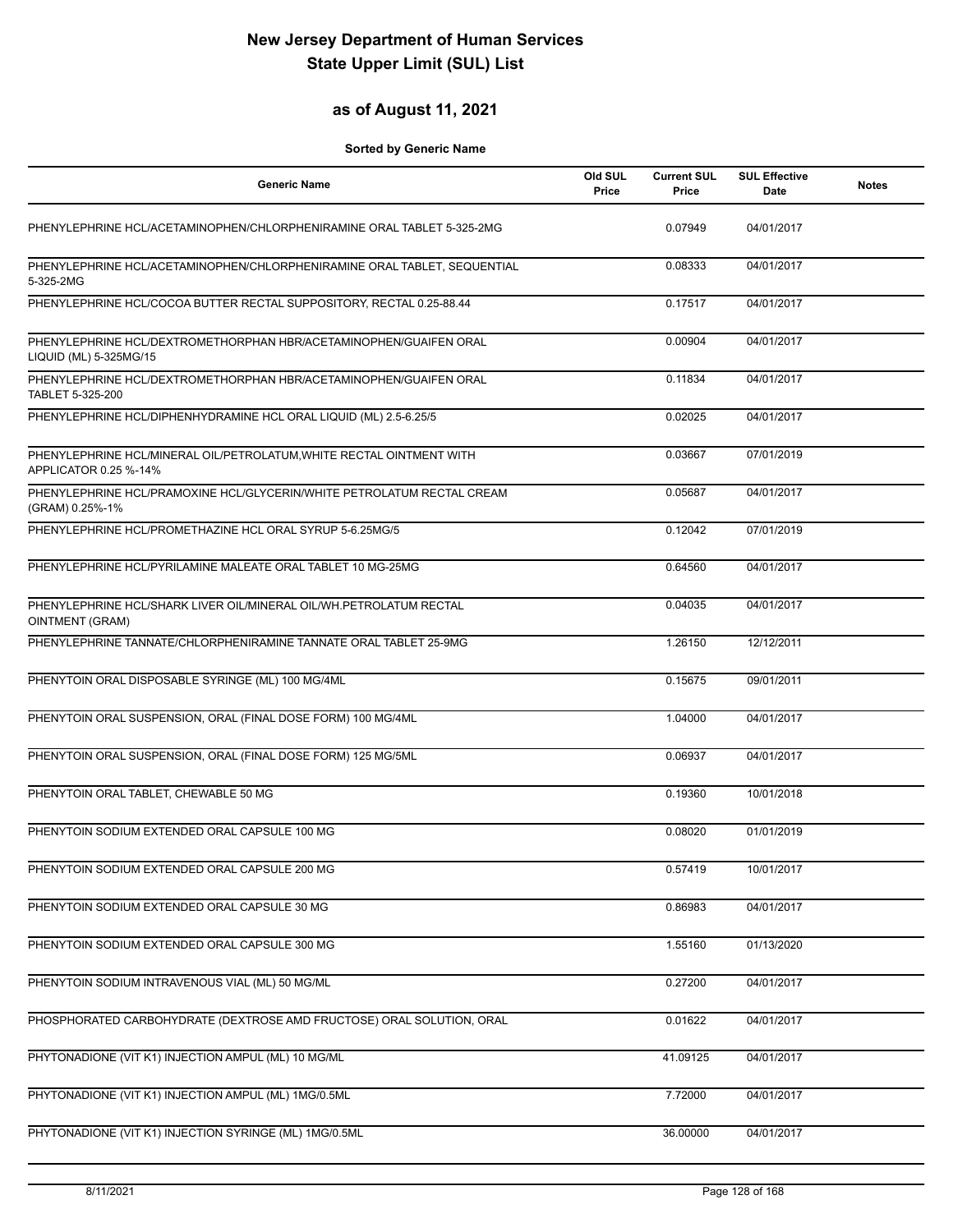## **as of August 11, 2021**

| <b>Generic Name</b>                                                 | Old SUL<br>Price | <b>Current SUL</b><br>Price | <b>SUL Effective</b><br>Date | <b>Notes</b> |
|---------------------------------------------------------------------|------------------|-----------------------------|------------------------------|--------------|
| PHYTONADIONE (VIT K1) ORAL TABLET 5 MG                              |                  | 38.95000                    | 04/01/2021                   |              |
| PILOCARPINE HCL OPHTHALMIC DROPS 0.5 %                              |                  | 0.24231                     | 12/12/2011                   |              |
| PILOCARPINE HCL OPHTHALMIC DROPS 1 %                                |                  | 2.38520                     | 10/01/2017                   |              |
| PILOCARPINE HCL OPHTHALMIC DROPS 2 %                                |                  | 3.33333                     | 07/01/2019                   |              |
| PILOCARPINE HCL OPHTHALMIC DROPS 3 %                                |                  | 0.38077                     | 12/12/2011                   |              |
| PILOCARPINE HCL OPHTHALMIC DROPS 4 %                                |                  | 4.14400                     | 04/01/2020                   |              |
| PILOCARPINE HCL OPHTHALMIC DROPS 6 %                                |                  | 0.60577                     | 12/12/2011                   |              |
| PILOCARPINE HCL ORAL TABLET 5 MG                                    |                  | 0.17557                     | 10/01/2017                   |              |
| PILOCARPINE HCL ORAL TABLET 7.5 MG                                  |                  | 1.04620                     | 01/01/2019                   |              |
| PIMOZIDE ORAL TABLET 1 MG                                           |                  | 1.27510                     | 10/01/2017                   |              |
| PIMOZIDE ORAL TABLET 2 MG                                           |                  | 1.80700                     | 01/01/2020                   |              |
| PINDOLOL ORAL TABLET 10 MG                                          |                  | 0.10050                     | 10/01/2017                   |              |
| PINDOLOL ORAL TABLET 5 MG                                           |                  | 0.12370                     | 10/01/2017                   |              |
| PIOGLITAZONE HCL ORAL TABLET 15 MG                                  |                  | 0.02600                     | 01/01/2019                   |              |
| PIOGLITAZONE HCL ORAL TABLET 30 MG                                  |                  | 0.02844                     | 01/01/2019                   |              |
| PIOGLITAZONE HCL ORAL TABLET 45 MG                                  |                  | 0.01999                     | 07/01/2018                   |              |
| PIOGLITAZONE HCL/GLIMEPIRIDE ORAL TABLET 30 MG-2 MG                 |                  | 6.57850                     | 04/01/2017                   |              |
| PIOGLITAZONE HCL/GLIMEPIRIDE ORAL TABLET 30 MG-4 MG                 |                  | 10.75527                    | 04/01/2017                   |              |
| PIOGLITAZONE HCL/METFORMIN HCL ORAL TABLET 15MG-500MG               |                  | 1.12650                     | 10/01/2018                   |              |
| PIOGLITAZONE HCL/METFORMIN HCL ORAL TABLET 15MG-850MG               |                  | 0.61100                     | 04/01/2020                   |              |
| PIPERACILLIN SODIUM/TAZOBACTAM SODIUM INTRAVENOUS VIAL (EA) 13.5 G  |                  | 48.60000                    | 04/01/2017                   |              |
| PIPERACILLIN SODIUM/TAZOBACTAM SODIUM INTRAVENOUS VIAL (EA) 2.25 G  |                  | 2.68600                     | 10/01/2019                   |              |
| PIPERACILLIN SODIUM/TAZOBACTAM SODIUM INTRAVENOUS VIAL (EA) 3.375 G |                  | 3.25000                     | 10/01/2020                   |              |
| PIPERACILLIN SODIUM/TAZOBACTAM SODIUM INTRAVENOUS VIAL (EA) 4.5 G   |                  | 5.04200                     | 04/01/2019                   |              |
| PIPERACILLIN SODIUM/TAZOBACTAM SODIUM INTRAVENOUS VIAL (EA) 40.5 G  |                  | 72.90000                    | 04/01/2017                   |              |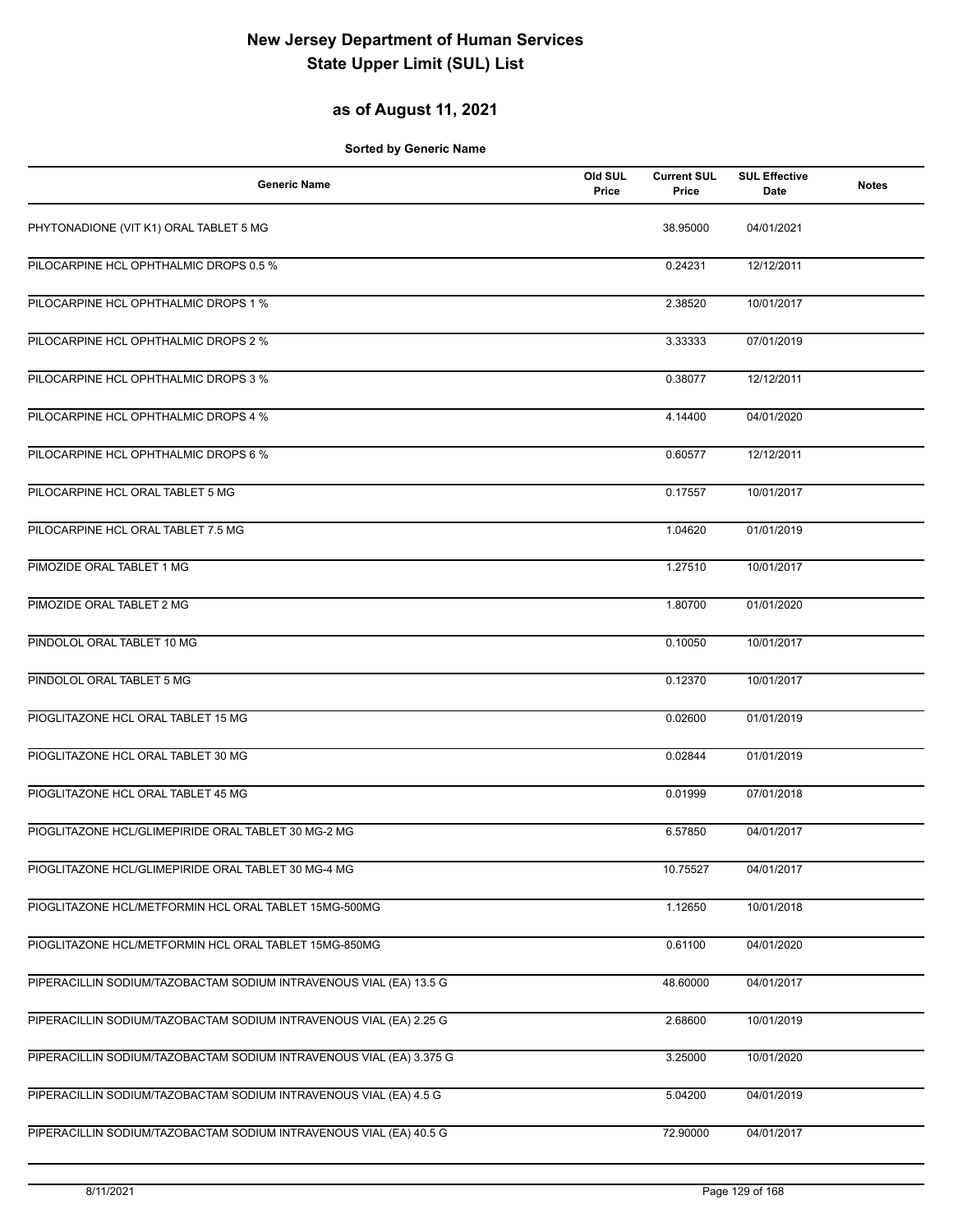### **as of August 11, 2021**

| <b>Generic Name</b>                                                                       | Old SUL<br>Price | <b>Current SUL</b><br>Price | <b>SUL Effective</b><br>Date | <b>Notes</b> |
|-------------------------------------------------------------------------------------------|------------------|-----------------------------|------------------------------|--------------|
| PIPERACILLIN SODIUM/TAZOBACTAM SODIUM INTRAVENOUS VIAL WITH THREADED PORT<br>(EA) 2.25 G  |                  | 5.13000                     | 04/01/2017                   |              |
| PIPERACILLIN SODIUM/TAZOBACTAM SODIUM INTRAVENOUS VIAL WITH THREADED PORT<br>(EA) 3.375 G |                  | 7.19000                     | 04/01/2017                   |              |
| PIPERACILLIN SODIUM/TAZOBACTAM SODIUM INTRAVENOUS VIAL WITH THREADED PORT<br>(EA) 4.5 G   |                  | 9.21000                     | 04/01/2017                   |              |
| PIPERONYL BUTOXIDE/PYRETHRINS MISCELLANEOUS AEROSOL, SPRAY (ML)                           |                  | 0.02769                     | 12/12/2011                   |              |
| PIPERONYL BUTOXIDE/PYRETHRINS TOPICAL SHAMPOO 4%-0.33%                                    |                  | 0.03567                     | 04/01/2017                   |              |
| PIPERONYL BUTOXIDE/PYRETHRINS/PERMETHRIN TOPICAL KIT 4-.33-.5%                            |                  | 7.79076                     | 10/01/2017                   |              |
| PIROXICAM ORAL CAPSULE 10 MG                                                              |                  | 0.53490                     | 01/01/2018                   |              |
| PIROXICAM ORAL CAPSULE 20 MG                                                              |                  | 0.23350                     | 01/01/2019                   |              |
| PODOFILOX TOPICAL SOLUTION, NON-ORAL 0.5 %                                                |                  | 9.12000                     | 04/01/2017                   |              |
| PODOPHYLLUM RESIN TOPICAL LIQUID (ML) 25 %                                                |                  | 6.02133                     | 10/01/2017                   |              |
| POLYETHYLENE GLYCOL 3350 MISCELLANEOUS POWDER (GRAM)                                      |                  | 0.00513                     | 10/01/2017                   |              |
| POLYETHYLENE GLYCOL 3350 ORAL POWDER (GRAM) 17G/DOSE                                      |                  | 0.01613                     | 04/01/2017                   |              |
| POLYETHYLENE GLYCOL 3350 ORAL POWDER IN PACKET (EA) 17G                                   |                  | 0.89286                     | 04/01/2020                   |              |
| POLYETHYLENE GLYCOL 400/POLYVINYL ALCOHOL OPHTHALMIC DROPS 1 %-1 %                        |                  | 0.39246                     | 12/12/2011                   |              |
| POLYMYXIN B SULFATE INJECTION VIAL (EA) 500K UNIT                                         |                  | 5.35600                     | 07/01/2019                   |              |
| POLYMYXIN B SULFATE/TRIMETHOPRIM OPHTHALMIC DROPS 10000-1/ML                              |                  | 0.15377                     | 10/01/2017                   |              |
| POLYVINYL ALCOHOL OPHTHALMIC DROPS 1.4 %                                                  |                  | 0.10800                     | 07/01/2018                   |              |
| POLYVINYL ALCOHOL/POVIDONE OPHTHALMIC DROPS 0.5%-0.6%                                     |                  | 0.12464                     | 04/01/2017                   |              |
| POSACONAZOLE ORAL TABLET, DELAYED RELEASE (ENTERIC COATED) 100 MG                         |                  | 34.52886                    | 10/01/2020                   |              |
| POTASSIUM ACETATE INTRAVENOUS VIAL (ML) 2 MEQ/ML                                          |                  | 0.01546                     | 10/01/2017                   |              |
| POTASSIUM BICARBONATE/CITRIC ACID ORAL TABLET, EFFERVESCENT 25 MEQ                        |                  | 0.18933                     | 04/01/2017                   |              |
| POTASSIUM CHLORIDE IN 0.45 % SODIUM CHLORIDE INTRAVENOUS INTRAVENOUS<br>SOLUTION 20 MEQ/L |                  | 0.00264                     | 04/01/2017                   |              |
| POTASSIUM CHLORIDE IN 0.9 % SODIUM CHLORIDE INTRAVENOUS INTRAVENOUS<br>SOLUTION 20 MEQ/L  |                  | 0.00780                     | 10/01/2017                   |              |
| POTASSIUM CHLORIDE IN 0.9 % SODIUM CHLORIDE INTRAVENOUS INTRAVENOUS<br>SOLUTION 40 MEQ/L  |                  | 0.00300                     | 04/01/2017                   |              |
| POTASSIUM CHLORIDE IN 5 % DEXTROSE IN WATER INTRAVENOUS INTRAVENOUS<br>SOLUTION 20 MEQ/L  |                  | 0.00195                     | 04/01/2017                   |              |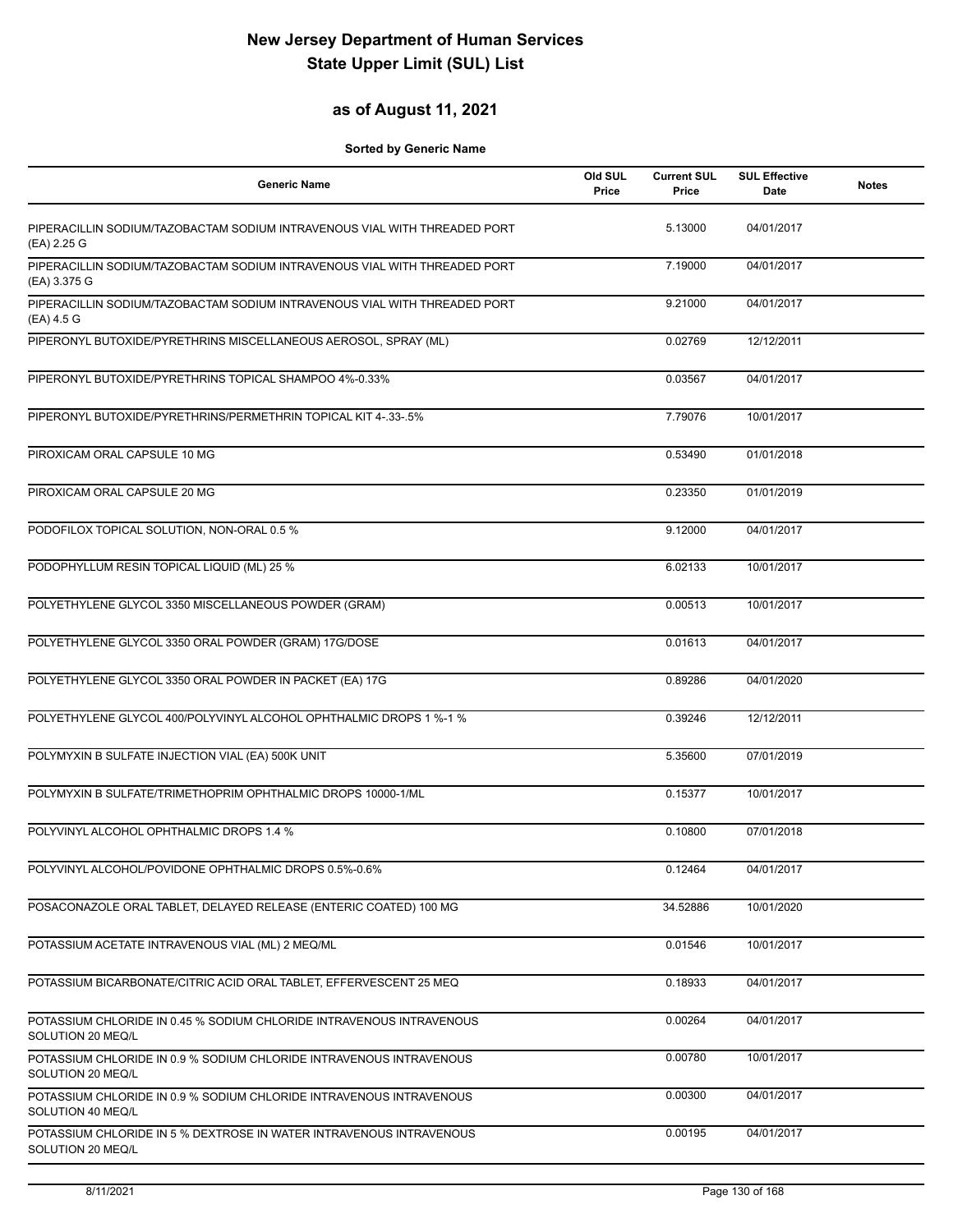## **as of August 11, 2021**

| <b>Generic Name</b>                                                                                       | Old SUL<br>Price | <b>Current SUL</b><br>Price | <b>SUL Effective</b><br>Date | <b>Notes</b> |
|-----------------------------------------------------------------------------------------------------------|------------------|-----------------------------|------------------------------|--------------|
| POTASSIUM CHLORIDE IN DEXTROSE 5 % AND 0.9 % SODIUM CHLORIDE INTRAVENOUS<br>INTRAVENOUS SOLUTION 20 MEQ/L |                  | 0.00077                     | 10/01/2017                   |              |
| POTASSIUM CHLORIDE IN DEXTROSE 5 % AND 0.9 % SODIUM CHLORIDE INTRAVENOUS<br>INTRAVENOUS SOLUTION 40 MEQ/L |                  | 0.00311                     | 04/01/2017                   |              |
| POTASSIUM CHLORIDE IN DEXTROSE 5 %-0.2 % SODIUM CHLORIDE INTRAVENOUS<br>INTRAVENOUS SOLUTION 20 MEQ/L     |                  | 0.00251                     | 04/01/2017                   |              |
| POTASSIUM CHLORIDE IN DEXTROSE 5 %-0.45 % SODIUM CHLORIDE INTRAVENOUS<br>INTRAVENOUS SOLUTION 10 MEQ/L    |                  | 0.00413                     | 10/01/2017                   |              |
| POTASSIUM CHLORIDE IN DEXTROSE 5 %-0.45 % SODIUM CHLORIDE INTRAVENOUS<br>INTRAVENOUS SOLUTION 20 MEQ/L    |                  | 0.00085                     | 10/01/2017                   |              |
| POTASSIUM CHLORIDE IN DEXTROSE 5 %-0.45 % SODIUM CHLORIDE INTRAVENOUS<br>INTRAVENOUS SOLUTION 30 MEQ/L    |                  | 0.00250                     | 04/01/2017                   |              |
| POTASSIUM CHLORIDE IN DEXTROSE 5 %-0.45 % SODIUM CHLORIDE INTRAVENOUS<br>INTRAVENOUS SOLUTION 40 MEQ/L    |                  | 0.00234                     | 04/01/2017                   |              |
| POTASSIUM CHLORIDE IN DEXTROSE 5% AND 0.3 % SODIUM CHLORIDE INTRAVENOUS<br>INTRAVENOUS SOLUTION 20 MEQ/L  |                  | 0.00218                     | 04/01/2017                   |              |
| POTASSIUM CHLORIDE IN LACTATED RINGERS AND 5 % DEXTROSE INTRAVENOUS<br>INTRAVENOUS SOLUTION 20 MEQ/L      |                  | 0.00303                     | 04/01/2017                   |              |
| POTASSIUM CHLORIDE INTRAVENOUS INTRAVENOUS SOLUTION 2 MEQ/ML                                              |                  | 0.03618                     | 12/12/2011                   |              |
| POTASSIUM CHLORIDE INTRAVENOUS INTRAVENOUS SOLUTION, PIGGYBACK (ML)<br>10MEQ/0.1L                         |                  | 0.02890                     | 04/01/2017                   |              |
| POTASSIUM CHLORIDE INTRAVENOUS INTRAVENOUS SOLUTION, PIGGYBACK (ML)<br>10MEQ/50ML                         |                  | 0.06324                     | 04/01/2017                   |              |
| POTASSIUM CHLORIDE INTRAVENOUS INTRAVENOUS SOLUTION, PIGGYBACK (ML)<br>20MEQ/0.1L                         |                  | 0.02660                     | 04/01/2017                   |              |
| POTASSIUM CHLORIDE INTRAVENOUS INTRAVENOUS SOLUTION, PIGGYBACK (ML)<br>20MEQ/50ML                         |                  | 0.05320                     | 04/01/2017                   |              |
| POTASSIUM CHLORIDE INTRAVENOUS INTRAVENOUS SOLUTION, PIGGYBACK (ML)<br>40MEQ/0.1L                         |                  | 0.03157                     | 04/01/2017                   |              |
| POTASSIUM CHLORIDE INTRAVENOUS VIAL (ML) 2 MEQ/ML                                                         |                  | 0.02424                     | 10/01/2017                   |              |
| POTASSIUM CHLORIDE ORAL CAPSULE, EXTENDED RELEASE 10 MEQ                                                  |                  | 0.04560                     | 01/01/2019                   |              |
| POTASSIUM CHLORIDE ORAL CAPSULE, EXTENDED RELEASE 8 MEQ                                                   |                  | 0.15000                     | 10/01/2019                   |              |
| POTASSIUM CHLORIDE ORAL LIQUID (ML) 20MEQ/15ML                                                            |                  | 0.17428                     | 04/01/2020                   |              |
| POTASSIUM CHLORIDE ORAL LIQUID (ML) 40MEQ/15ML                                                            |                  | 0.10532                     | 10/01/2017                   |              |
| POTASSIUM CHLORIDE ORAL PACKET (EA) 20 MEQ                                                                |                  | 2.81000                     | 07/01/2021                   |              |
| POTASSIUM CHLORIDE ORAL PACKET (EA) 25 MEQ                                                                |                  | 1.30700                     | 12/12/2011                   |              |
| POTASSIUM CHLORIDE ORAL TABLET, EXT RELEASE, PARTICLES/CRYSTALS 10 MEQ                                    |                  | 0.11710                     | 01/01/2019                   |              |
| POTASSIUM CHLORIDE ORAL TABLET, EXT RELEASE, PARTICLES/CRYSTALS 20 MEQ                                    |                  | 0.13698                     | 01/01/2019                   |              |
| POTASSIUM CHLORIDE ORAL TABLET, EXTENDED RELEASE 10 MEQ                                                   |                  | 0.13767                     | 07/01/2021                   |              |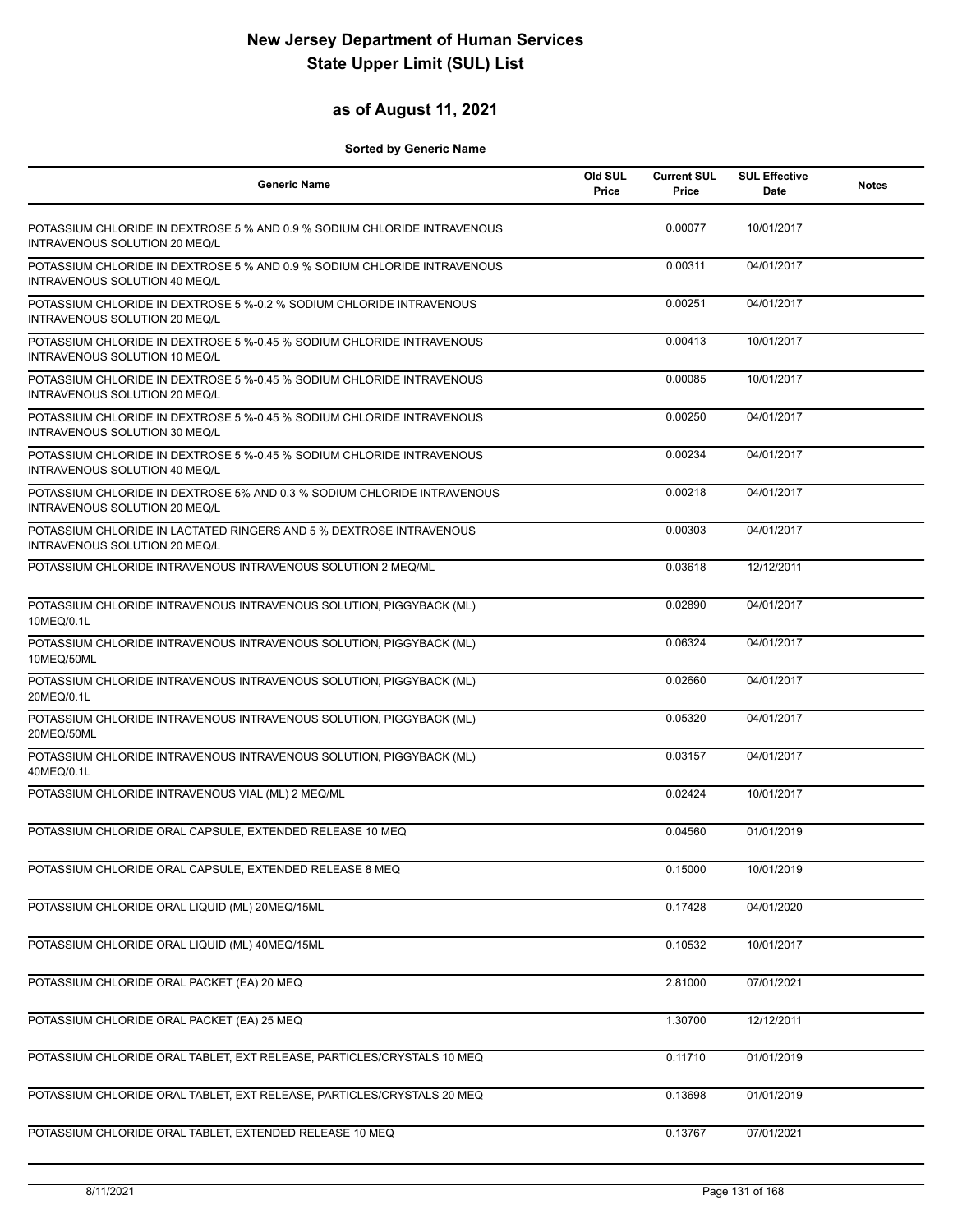## **as of August 11, 2021**

| <b>Generic Name</b>                                                                      | Old SUL<br>Price | <b>Current SUL</b><br>Price | <b>SUL Effective</b><br>Date | <b>Notes</b> |
|------------------------------------------------------------------------------------------|------------------|-----------------------------|------------------------------|--------------|
| POTASSIUM CHLORIDE ORAL TABLET, EXTENDED RELEASE 20 MEQ                                  |                  | 0.25374                     | 04/01/2017                   |              |
| POTASSIUM CHLORIDE ORAL TABLET, EXTENDED RELEASE 8 MEQ                                   |                  | 0.15500                     | 10/01/2017                   |              |
| POTASSIUM CHLORIDE/POTASSIUM BICARBONATE/CITRIC ACID ORAL TABLET,<br>EFFERVESCENT 25 MEQ |                  | 1.14300                     | 04/01/2017                   |              |
| POTASSIUM CITRATE ORAL TABLET, EXTENDED RELEASE 10 MEQ                                   |                  | 0.39630                     | 07/01/2021                   |              |
| POTASSIUM CITRATE ORAL TABLET, EXTENDED RELEASE 15 MEQ                                   |                  | 0.40120                     | 04/01/2019                   |              |
| POTASSIUM CITRATE ORAL TABLET, EXTENDED RELEASE 5 MEQ                                    |                  | 0.52180                     | 01/01/2020                   |              |
| POTASSIUM CITRATE/CITRIC ACID ORAL PACKET (EA) 3300-1002                                 |                  | 0.68989                     | 12/12/2011                   |              |
| POTASSIUM CITRATE/CITRIC ACID ORAL SOLUTION, ORAL 1100-334/5                             |                  | 0.07333                     | 04/01/2017                   |              |
| POTASSIUM PHOS, M-BASIC-D-BASIC INTRAVENOUS VIAL (ML) 3MMOL/ML                           |                  | 0.02705                     | 10/01/2017                   |              |
| POVIDONE-IODINE TOPICAL OINTMENT (GRAM) 10 %                                             |                  | 0.05791                     | 04/01/2017                   |              |
| POVIDONE-IODINE TOPICAL SOLUTION, NON-ORAL 10 %                                          |                  | 0.01634                     | 04/01/2017                   |              |
| PRAMIPEXOLE DI-HCL ORAL TABLET 0.125 MG                                                  |                  | 0.02100                     | 01/01/2019                   |              |
| PRAMIPEXOLE DI-HCL ORAL TABLET 0.25 MG                                                   |                  | 0.01467                     | 01/01/2019                   |              |
| PRAMIPEXOLE DI-HCL ORAL TABLET 0.5 MG                                                    |                  | 0.04133                     | 07/01/2021                   |              |
| PRAMIPEXOLE DI-HCL ORAL TABLET 0.75 MG                                                   |                  | 0.07931                     | 10/01/2017                   |              |
| PRAMIPEXOLE DI-HCL ORAL TABLET 1 MG                                                      |                  | 0.04322                     | 04/01/2017                   |              |
| PRAMIPEXOLE DI-HCL ORAL TABLET 1.5 MG                                                    |                  | 0.05722                     | 04/01/2018                   |              |
| PRAMIPEXOLE DI-HCL ORAL TABLET, EXTENDED RELEASE 24 HR 0.375 MG                          |                  | 9.83333                     | 04/01/2017                   |              |
| PRAMIPEXOLE DI-HCL ORAL TABLET, EXTENDED RELEASE 24 HR 0.75 MG                           |                  | 11.00233                    | 04/01/2017                   |              |
| PRAMIPEXOLE DI-HCL ORAL TABLET, EXTENDED RELEASE 24 HR 1.5 MG                            |                  | 9.83333                     | 04/01/2017                   |              |
| PRAMIPEXOLE DI-HCL ORAL TABLET, EXTENDED RELEASE 24 HR 2.25 MG                           |                  | 9.83333                     | 04/01/2017                   |              |
| PRAMIPEXOLE DI-HCL ORAL TABLET, EXTENDED RELEASE 24 HR 3 MG                              |                  | 11.93707                    | 04/01/2017                   |              |
| PRAMIPEXOLE DI-HCL ORAL TABLET, EXTENDED RELEASE 24 HR 3.75 MG                           |                  | 13.13800                    | 04/01/2017                   |              |
| PRAMIPEXOLE DI-HCL ORAL TABLET, EXTENDED RELEASE 24 HR 4.5 MG                            |                  | 11.82500                    | 04/01/2017                   |              |
| PRAMOXINE HCL TOPICAL FOAM (GRAM) 1 %                                                    |                  | 2.66240                     | 04/01/2017                   |              |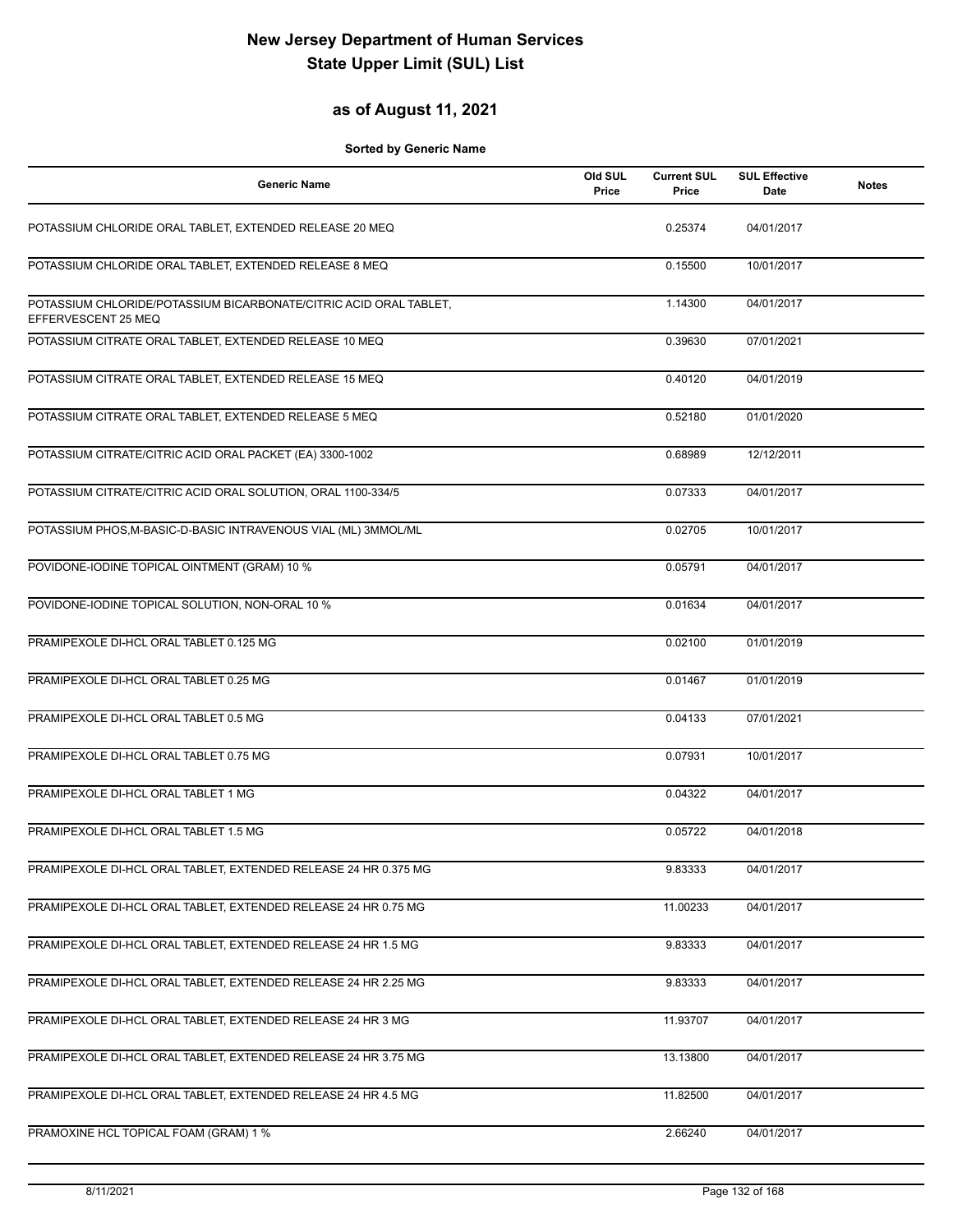## **as of August 11, 2021**

| <b>Generic Name</b>                                                            | Old SUL<br>Price | <b>Current SUL</b><br>Price | <b>SUL Effective</b><br>Date | <b>Notes</b> |
|--------------------------------------------------------------------------------|------------------|-----------------------------|------------------------------|--------------|
| PRAMOXINE HCL TOPICAL LOTION (ML) 1 %                                          |                  | 0.03045                     | 04/01/2017                   |              |
| PRAMOXINE HCL/CALAMINE TOPICAL LOTION (ML) 1 %-8 %                             |                  | 0.01379                     | 04/01/2017                   |              |
| PRAMOXINE HCL/CAMPHOR/ZINC ACETATE TOPICAL LOTION (ML)                         |                  | 0.01488                     | 04/01/2017                   |              |
| PRAMOXINE HCL/ZINC ACETATE TOPICAL LOTION (ML) 1 %-0.1 %                       |                  | 0.01518                     | 04/01/2017                   |              |
| PRASUGREL HCL ORAL TABLET 10 MG                                                |                  | 0.22500                     | 01/01/2019                   |              |
| PRAVASTATIN SODIUM ORAL TABLET 10 MG                                           |                  | 0.03100                     | 07/01/2018                   |              |
| PRAVASTATIN SODIUM ORAL TABLET 20 MG                                           |                  | 0.03322                     | 07/01/2018                   |              |
| PRAVASTATIN SODIUM ORAL TABLET 40 MG                                           |                  | 0.06144                     | 01/01/2019                   |              |
| PRAVASTATIN SODIUM ORAL TABLET 80 MG                                           |                  | 0.08878                     | 07/01/2018                   |              |
| PRAZOSIN HCL ORAL CAPSULE 1 MG                                                 |                  | 0.19500                     | 07/01/2018                   |              |
| PRAZOSIN HCL ORAL CAPSULE 2 MG                                                 |                  | 0.12864                     | 10/01/2017                   |              |
| PRAZOSIN HCL ORAL CAPSULE 5 MG                                                 |                  | 0.37754                     | 07/01/2019                   |              |
| PREDNICARBATE TOPICAL CREAM (GRAM) 0.1 %                                       |                  | 1.90416                     | 04/01/2017                   |              |
| PREDNICARBATE TOPICAL OINTMENT (GRAM) 0.1 %                                    |                  | 1.02483                     | 04/01/2017                   |              |
| PREDNISOLONE ACETATE OPHTHALMIC SUSPENSION, DROPS(FINAL DOSAGE FORM)(ML)<br>1% |                  | 5.00236                     | 07/01/2019                   |              |
| PREDNISOLONE ORAL SOLUTION, ORAL 15 MG/5 ML                                    |                  | 0.04250                     | 04/01/2017                   |              |
| PREDNISOLONE ORAL TABLET 5 MG                                                  |                  | 7.22430                     | 04/01/2017                   |              |
| PREDNISOLONE SOD PHOSPHATE OPHTHALMIC DROPS 1 %                                |                  | 1.06685                     | 10/01/2017                   |              |
| PREDNISOLONE SOD PHOSPHATE ORAL SOLUTION, ORAL 15 MG/5 ML                      |                  | 0.05667                     | 10/01/2017                   |              |
| PREDNISOLONE SOD PHOSPHATE ORAL SOLUTION, ORAL 25 MG/5 ML                      |                  | 0.94102                     | 04/01/2017                   |              |
| PREDNISOLONE SOD PHOSPHATE ORAL SOLUTION, ORAL 5 MG/5 ML                       |                  | 0.17302                     | 10/01/2017                   |              |
| PREDNISOLONE SOD PHOSPHATE ORAL TABLET, DISINTEGRATING 10 MG                   |                  | 10.41025                    | 04/01/2017                   |              |
| PREDNISOLONE SOD PHOSPHATE ORAL TABLET, DISINTEGRATING 15 MG                   |                  | 19.17875                    | 04/01/2017                   |              |
| PREDNISOLONE SOD PHOSPHATE ORAL TABLET, DISINTEGRATING 30 MG                   |                  | 24.65833                    | 04/01/2017                   |              |
| PREDNISONE ORAL SOLUTION, ORAL 5 MG/5 ML                                       |                  | 0.18413                     | 04/01/2017                   |              |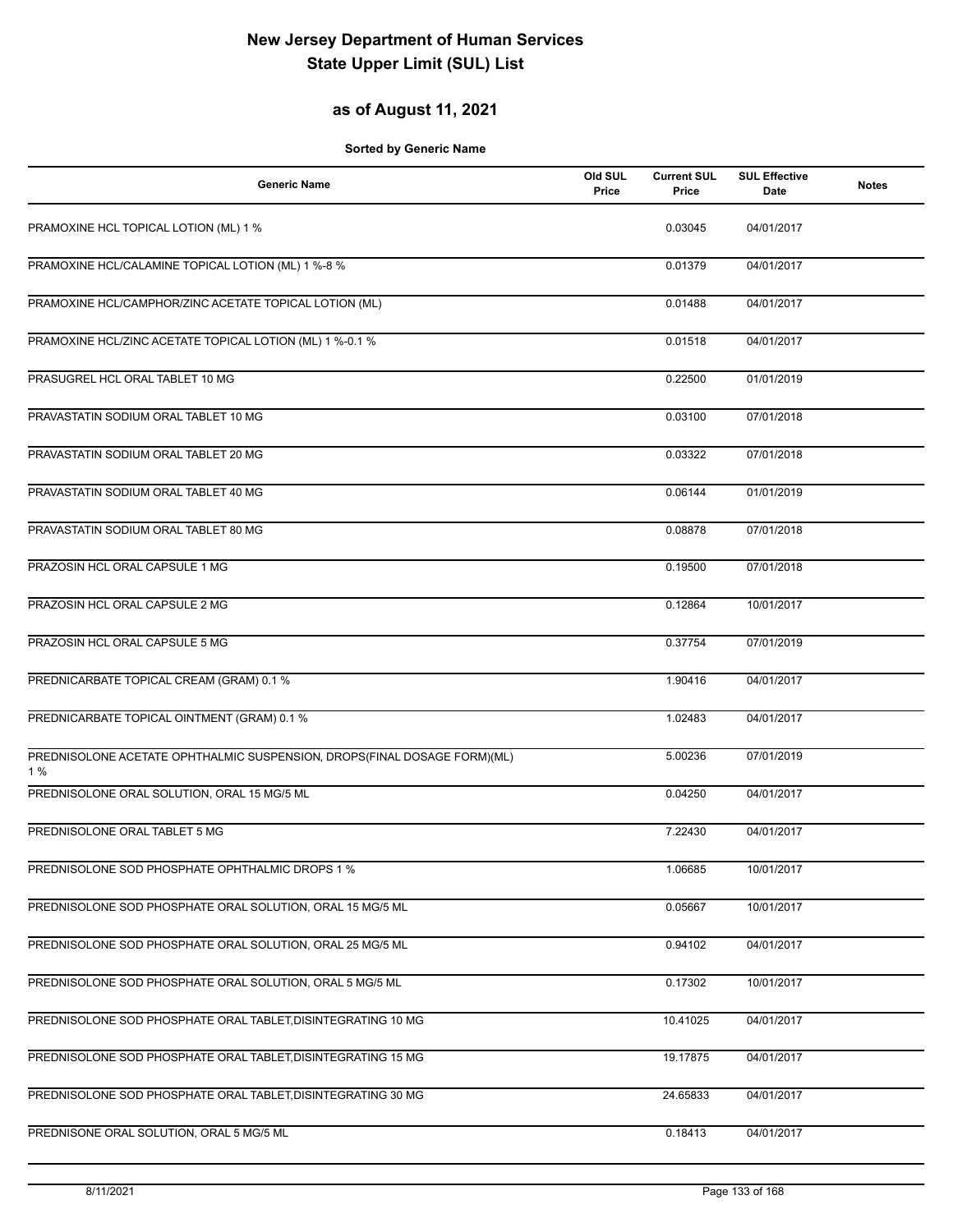## **as of August 11, 2021**

| <b>Generic Name</b>                                                                                                    | Old SUL<br>Price | <b>Current SUL</b><br>Price | <b>SUL Effective</b><br>Date | <b>Notes</b> |
|------------------------------------------------------------------------------------------------------------------------|------------------|-----------------------------|------------------------------|--------------|
| PREDNISONE ORAL TABLET 1 MG                                                                                            |                  | 0.03080                     | 01/01/2019                   |              |
| PREDNISONE ORAL TABLET 10 MG                                                                                           |                  | 0.04940                     | 01/01/2019                   |              |
| PREDNISONE ORAL TABLET 2.5 MG                                                                                          |                  | 0.03518                     | 10/01/2017                   |              |
| PREDNISONE ORAL TABLET 20 MG                                                                                           |                  | 0.03517                     | 10/01/2017                   |              |
| PREDNISONE ORAL TABLET 5 MG                                                                                            |                  | 0.00868                     | 10/01/2017                   |              |
| PREDNISONE ORAL TABLET 50 MG                                                                                           |                  | 0.23081                     | 04/01/2017                   |              |
| PREDNISONE ORAL TABLET, DOSE PACK 10 MG                                                                                |                  | 0.10896                     | 10/01/2017                   |              |
| PREDNISONE ORAL TABLET, DOSE PACK 5 MG                                                                                 |                  | 0.09667                     | 10/01/2017                   |              |
| PREGABALIN ORAL CAPSULE 100 MG                                                                                         |                  | 0.14356                     | 10/01/2020                   |              |
| PREGABALIN ORAL CAPSULE 150 MG                                                                                         |                  | 0.10500                     | 07/01/2021                   |              |
| PREGABALIN ORAL CAPSULE 200 MG                                                                                         |                  | 0.19745                     | 10/01/2019                   |              |
| PREGABALIN ORAL CAPSULE 225 MG                                                                                         |                  | 0.22595                     | 04/01/2020                   |              |
| PREGABALIN ORAL CAPSULE 25 MG                                                                                          |                  | 0.11111                     | 01/01/2020                   |              |
| PREGABALIN ORAL CAPSULE 300 MG                                                                                         |                  | 0.17767                     | 10/01/2020                   |              |
| PREGABALIN ORAL CAPSULE 50 MG                                                                                          |                  | 0.11528                     | 10/01/2020                   |              |
| PREGABALIN ORAL CAPSULE 75 MG                                                                                          |                  | 0.11233                     | 10/01/2020                   |              |
| PREGABALIN ORAL SOLUTION, ORAL 20 MG/ML                                                                                |                  | 0.14000                     | 10/01/2019                   |              |
| PRENATAL VIT 55/IRON BISGLY HCL, SUC-PROT/FOLIC ACID/OMEGA-3 ORAL COMBINATION<br>PACKAGE, TABLET AND DR CAP 29-1-430MG |                  | 0.49783                     | 04/01/2017                   |              |
| PRENATAL VIT NO.16/IRON FUM, PS COMPLEX/FOLIC ACID/OMEGA-3 ORAL CAPSULE<br>35-1-200MG                                  |                  | 0.63168                     | 10/01/2017                   |              |
| PRENATAL VIT NO.19/IRON BG HCL, SUC-PROT/FOLIC ACID/OMEGA-3 ORAL COMBINATION<br>PACKAGE, TABLET AND DR CAP 29-1-400MG  |                  | 0.53083                     | 04/01/2017                   |              |
| PRENATAL VIT NO.2/IRON BG CHEL, SUCC-PROT/FOLIC ACID/OMEGA-3 ORAL COMBINATION<br>PACKAGE (EA) 29-1-250MG               |                  | 0.35240                     | 04/01/2017                   |              |
| PRENATAL VIT NO.21/IRON POLYSACCH, HEME POLYPEP/FOLIC ACID ORAL TABLET 28-6-1<br>МG                                    |                  | 1.41211                     | 04/01/2017                   |              |
| PRENATAL VIT NO.22/IRON CBN, GLUCON/FOLIC ACID/DOCUSATE/DHA ORAL COMBINATION<br>PACKAGE (EA) 27-1-50 MG                |                  | 0.75050                     | 04/01/2017                   |              |
| PRENATAL VIT NO.72/IRON CARBONY, GLUC/FOLIC ACID/DOCUSATE/DHA ORAL<br>COMBINATION PACKAGE (EA) 90-1-300MG              |                  | 1.30583                     | 04/01/2017                   |              |
| PRENATAL VIT NO.73/IRON CARBONY, GLUC/FOLIC ACID/DOCUSATE/DHA ORAL<br>COMBINATION PACKAGE (EA) 35-1-50 MG              |                  | 1.26033                     | 04/01/2017                   |              |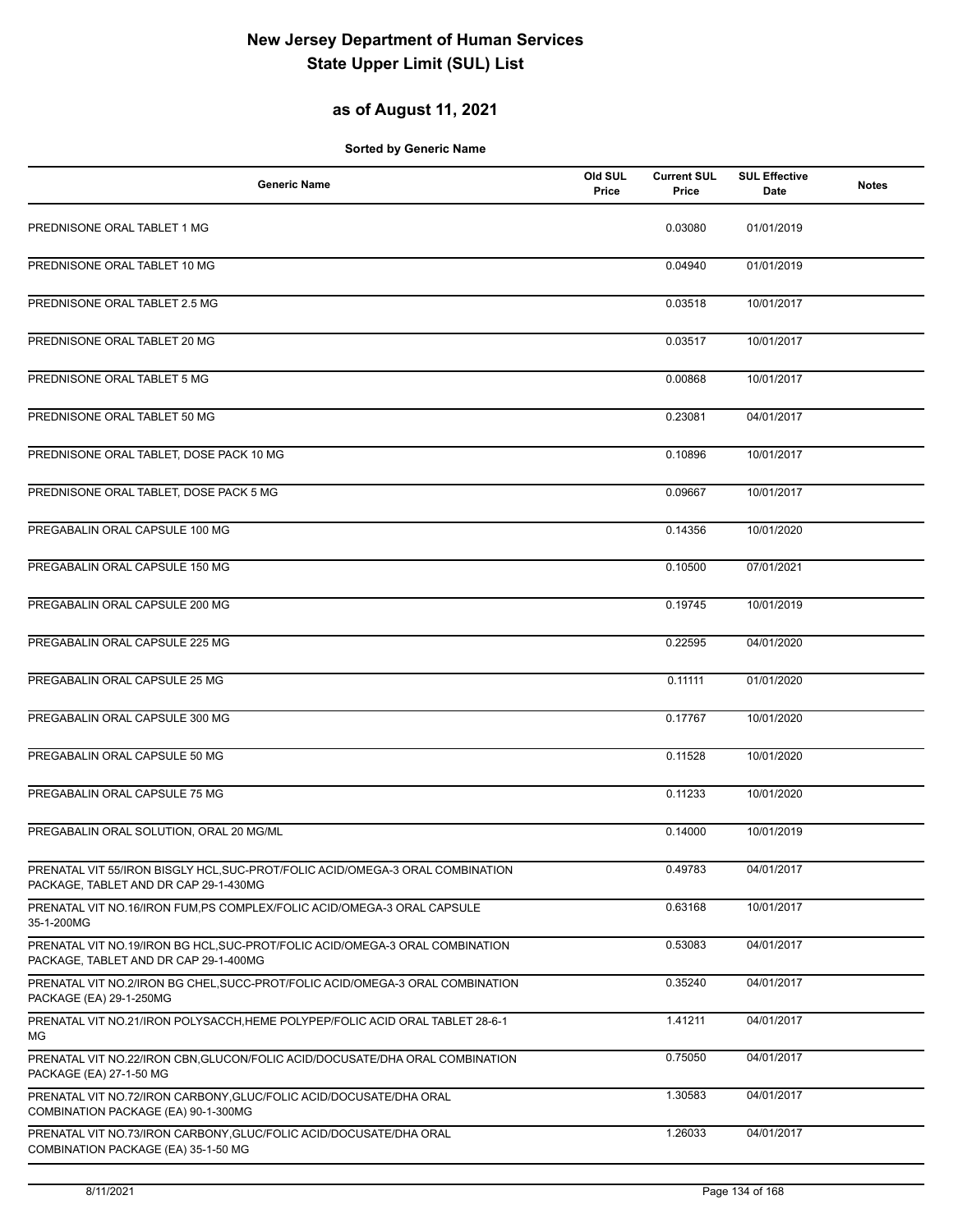## **as of August 11, 2021**

| <b>Generic Name</b>                                                                                                    | Old SUL<br>Price | <b>Current SUL</b><br>Price | <b>SUL Effective</b><br>Date | <b>Notes</b> |
|------------------------------------------------------------------------------------------------------------------------|------------------|-----------------------------|------------------------------|--------------|
| PRENATAL VIT NO.81/SOD.FEREDETATE-IRON PS/FOLIC ACID/OMEGA-3 ORAL<br>COMBINATION PACKAGE, TABLET AND DR CAP 27-1-430MG |                  | 1.21200                     | 04/01/2017                   |              |
| PRENATAL VIT WITH CALCIUM #34/IRON/FOLIC ACID ORAL TABLET, EXTENDED RELEASE<br>MULTIPHASE 24 HR 28 MG-1 MG             |                  | 0.20988                     | 12/12/2011                   |              |
| PRENATAL VIT WITH CALCIUM NO. 40/IRON FUMARATE/FA CMB NO.1 ORAL TABLET 27 MG-1<br>МG                                   |                  | 1.23151                     | 10/01/2017                   |              |
| PRENATAL VIT WITH CALCIUM NO.37/IRON, ASPG/FOLIC ACID/OMEGA-3 ORAL CAPSULE<br>27-1-330MG                               |                  | 0.76089                     | 04/01/2017                   |              |
| PRENATAL VIT WITH CALCIUM NO.68/IRON FUM/FOLIC ACID NO.1/DHA ORAL CAPSULE<br>28-1-300MG                                |                  | 1.27300                     | 01/01/2019                   |              |
| PRENATAL VIT WITH CALCIUM NO.69/IRON/FOLIC ACID/DOCUSATE/DHA ORAL CAPSULE<br>27-1-50 MG                                |                  | 1.04600                     | 04/01/2017                   |              |
| PRENATAL VIT WITH CALCIUM NO.69/IRON/FOLIC ACID/DOCUSATE/DHA ORAL CAPSULE<br>28-1-50 MG                                |                  | 1.36900                     | 04/01/2017                   |              |
| PRENATAL VIT, CALCIUM NO.35/IRON/FOLIC ACID/DOCUSATE/OMEGA-3 ORAL CAPSULE<br>27-1-50 MG                                |                  | 0.08682                     | 10/01/2017                   |              |
| PRENATAL VIT/FOLIC ACID/B6/CALCIUM PHOSPH DI, TRIBASIC/GINGER ORAL TABLET<br>1.2-40-100                                |                  | 0.70833                     | 04/01/2017                   |              |
| PRENATAL VITAMIN 27 WITH CALCIUM/FERROUS FUMARATE/FOLIC ACID ORAL TABLET 60<br>MG-1 MG                                 |                  | 0.16800                     | 10/01/2018                   |              |
| PRENATAL VITAMIN NO.15/IRON FUMARATE, POLYSAC COMP/FOLIC ACID ORAL CAPSULE<br>85 MG-1 MG                               |                  | 0.64513                     | 04/01/2017                   |              |
| PRENATAL VITAMIN NO.15/IRON, CARBONYL/FOLIC ACID/DOCUSATE SOD ORAL TABLET<br>90-1-50 MG                                |                  | 0.14689                     | 04/01/2017                   |              |
| PRENATAL VITAMIN NO.16/IRON, CARBONYL/FOLIC ACID/DOCUSATE SOD ORAL TABLET<br>90-1-50 MG                                |                  | 0.15789                     | 04/01/2017                   |              |
| PRENATAL VITAMIN NO.19/IRON POLYSAC, IRON HEME/FOLIC ACID/DHA ORAL CAPSULE<br>22-6-1-200                               |                  | 2.32800                     | 04/01/2017                   |              |
| PRENATAL VITAMIN NO.48/IRON, CARBONYL, GLUCONATE/FOLIC ACID/B6 ORAL TABLET,<br>SEQUENTIAL 20-1-25 MG                   |                  | 0.59800                     | 04/01/2017                   |              |
| PRENATAL VITAMIN NO.57/IRON FUM/FOLIC ACID/DSS/DHA ORAL CAPSULE 29-1.25-55                                             |                  | 2.13200                     | 04/01/2017                   |              |
| PRENATAL VITAMIN NO.86/IRON BIS-GLYCINATE/FOLIC ACID ORAL TABLET 32 MG-1 MG                                            |                  | 1.01711                     | 04/01/2017                   |              |
| PRENATAL VITAMIN W-O VIT A/FERROUS FUMARATE/FOLIC ACID ORAL TABLET,<br>CHEWABLE 40-1MG                                 |                  | 1.13596                     | 12/12/2011                   |              |
| PRENATAL VITAMINS COMB NO.115/IRON FUMARATE/FOLIC ACID/DSS ORAL TABLET 29-1-25<br>ΜG                                   |                  | 0.40080                     | 04/01/2017                   |              |
| PRENATAL VITAMINS COMB NO.53/IRON B-G HCL SUC-P/FA/OMEGA-3 ORAL COMBINATION<br>PACKAGE (EA) 29-1-400MG                 |                  | 0.39767                     | 10/01/2017                   |              |
| PRENATAL VITAMINS COMB NO.54/IRON B-G HCL SUC-P/FA/OMEGA-3 ORAL COMBINATION<br>PACKAGE (EA) 29-1-430MG                 |                  | 0.43416                     | 04/01/2017                   |              |
| PRENATAL VITAMINS COMB NO.7/FE ASP GLY/DOCUSATE/FOLIC ACID ORAL TABLET<br>30-50-1MG                                    |                  | 1.20762                     | 12/12/2011                   |              |
| PRENATAL VITAMINS COMB NO.71/FERROUS FUMARATE/FOLIC ACID ORAL TABLET 27<br>MG-1 MG                                     |                  | 0.07605                     | 09/01/2011                   |              |
| PRENATAL VITAMINS COMB NO.87/IRON BISGLY/FOLIC ACID/DHA ORAL COMBINATION<br>PACKAGE (EA) 32-1-230MG                    |                  | 0.71083                     | 04/01/2017                   |              |
| PRENATAL VITAMINS COMBO NO.14/FERROUS FUMARATE/FOLIC ACID ORAL TABLET,<br>CHEWABLE 29 MG-1 MG                          |                  | 0.23154                     | 10/01/2017                   |              |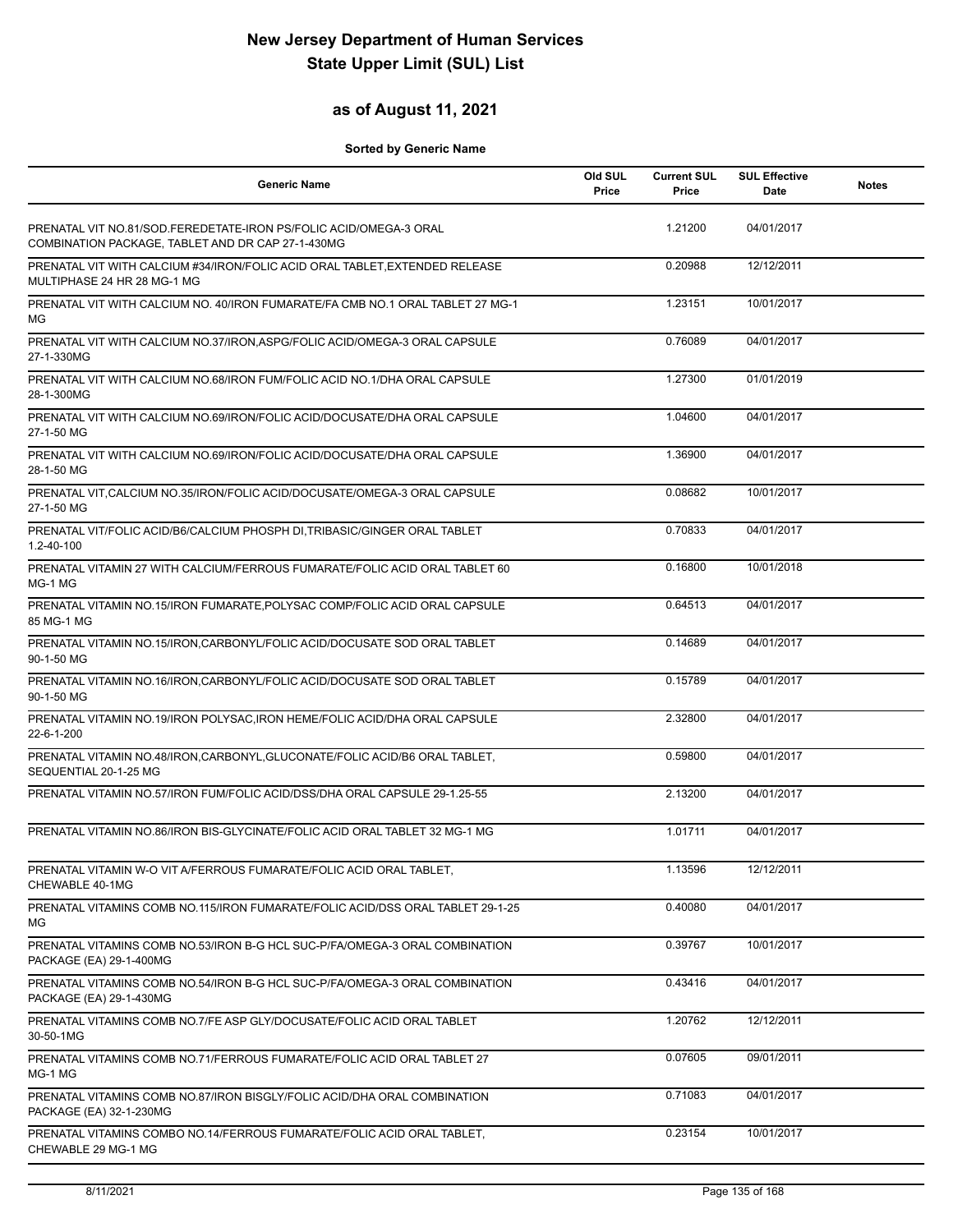## **as of August 11, 2021**

| <b>Generic Name</b>                                                                                      | Old SUL<br>Price | <b>Current SUL</b><br>Price | <b>SUL Effective</b><br>Date | <b>Notes</b> |
|----------------------------------------------------------------------------------------------------------|------------------|-----------------------------|------------------------------|--------------|
| PRENATAL VITAMINS COMBO NO.34/IRON, CARB/FOLIC ACID/DSS/DHA ORAL CAPSULE<br>30-1-50 MG                   |                  | 1.69066                     | 04/01/2017                   |              |
| PRENATAL VITAMINS COMBO NO.59/IRON, CARB/FOLIC ACID/DSS/DHA ORAL CAPSULE<br>29-1-50 MG                   |                  | 1.75866                     | 04/01/2017                   |              |
| PRENATAL VITAMINS NO.11/FERROUS FUMARATE/FOLIC ACID/OMEGA-3 ORAL CAPSULE<br>28-1-200MG                   |                  | 2.00007                     | 04/01/2017                   |              |
| PRENATAL VITAMINS NO.22/IRON CBN & GLUC/FOLIC ACID/DSS ORAL TABLET 27-1-50MG                             |                  | 0.46292                     | 12/12/2011                   |              |
| PRENATAL VITAMINS NO.5/FERROUS FUMARATE/FOLIC ACID ORAL CAPSULE 106.5-1MG                                |                  | 0.56290                     | 04/01/2017                   |              |
| PRENATAL VITAMINS/FERROUS FUMARATE/DOCUSATE/FOLIC ACID ORAL TABLET 29 MG-1<br>МG                         |                  | 0.33288                     | 12/12/2011                   |              |
| PRENATAL VITAMINS/FERROUS FUMARATE/FOLIC ACID ORAL TABLET 27 MG-1 MG                                     |                  | 0.08451                     | 12/12/2011                   |              |
| PRENATAL VITAMINS/FERROUS FUMARATE/FOLIC ACID ORAL TABLET 27MG-0.8MG                                     |                  | 0.08377                     | 12/12/2011                   |              |
| PRENATAL VITAMINS/FERROUS FUMARATE/FOLIC ACID ORAL TABLET 28MG-0.8MG                                     |                  | 0.08371                     | 12/12/2011                   |              |
| PRENATAL VITAMINS/FERROUS FUMARATE/FOLIC ACID ORAL TABLET, CHEWABLE 29 MG-1<br>МG                        |                  | 0.34558                     | 12/12/2011                   |              |
| PRENATAL VITAMINS/IRON.CARBONYL/DOCUSATE/FOLIC ACID ORAL TABLET 90-50-1MG                                |                  | 0.18750                     | 12/12/2011                   |              |
| PRENATAL VITS NO.119/IRON FUMARATE/FOLIC ACID/DOCUSATE SOD. ORAL TABLET<br>29-1-25 MG                    |                  | 0.43050                     | 10/01/2018                   |              |
| PRENATAL VITS W-O CA COMB. NO. 7 W/ IRON & FOLIC ACID & DHA ORAL CAPSULE<br>(HARD, SOFT, ETC.) 28-1.25MG |                  | 1.62300                     | 12/12/2011                   |              |
| PRENATAL VITS WITH CALCIUM #74/FERROUS FUMARATE/FOLIC ACID ORAL TABLET 27<br>MG-1 MG                     |                  | 0.05662                     | 10/01/2017                   |              |
| PRENATAL VITS WITH CALCIUM #76/IRON, CARBONYL/FOLIC ACID ORAL TABLET 29 MG-1<br>MG                       |                  | 0.13802                     | 10/01/2017                   |              |
| PRENATAL VITS WITH CALCIUM #78/FERROUS FUMARATE/FOLIC ACID ORAL TABLET 29<br>MG-1 MG                     |                  | 0.12050                     | 10/01/2017                   |              |
| PRENATAL VITS WITH CALCIUM 118/FERROUS FUMARATE/FOLIC ACID ORAL<br>TABLET, CHEWABLE 29 MG-1 MG           |                  | 0.19280                     | 04/01/2019                   |              |
| PRENATAL VITS WITH CALCIUM 47/FERROUS FUM/FOLATE NO.1/DHA ORAL CAPSULE<br>27-1-300MG                     |                  | 0.81153                     | 04/01/2017                   |              |
| PRENATAL VITS WITH CALCIUM 70/FERROUS FUMARATE/FOLIC AC/DHA ORAL CAPSULE<br>28-1-250MG                   |                  | 3.37466                     | 04/01/2017                   |              |
| PRENATAL VITS WITH CALCIUM 72/FERROUS FUMARATE/FOLIC ACID ORAL TABLET 27<br>MG-1 MG                      |                  | 0.07590                     | 04/01/2017                   |              |
| PRENATAL VITS WITH CALCIUM 73/FERROUS FUMARATE/FOLIC ACID ORAL TABLET 28<br>MG-1 MG                      |                  | 0.39850                     | 04/01/2017                   |              |
| PRENATAL VITS WITH CALCIUM NO.80/IRON FUM/FOLIC ACID/DSS/DHA ORAL CAPSULE<br>29-1.25-55                  |                  | 1.97266                     | 04/01/2017                   |              |
| PRENATAL VITS, CALCIUM NO.39/IRON FUM/FOLIC ACID/DOCUSATE/DHA ORAL CAPSULE<br>30-1.2-55                  |                  | 1.12166                     | 04/01/2017                   |              |
| PRENATAL VITS, CALCIUM NO.66/IRON FUM/FOLIC ACID/DOCUSATE/DHA ORAL CAPSULE<br>26-1.2-55                  |                  | 1.15633                     | 04/01/2017                   |              |
| PRENATAL VITS, CALCIUM NO.66/IRON FUM/FOLIC ACID/DOCUSATE/DHA ORAL CAPSULE<br>27-1.25-55                 |                  | 0.53556                     | 04/01/2017                   |              |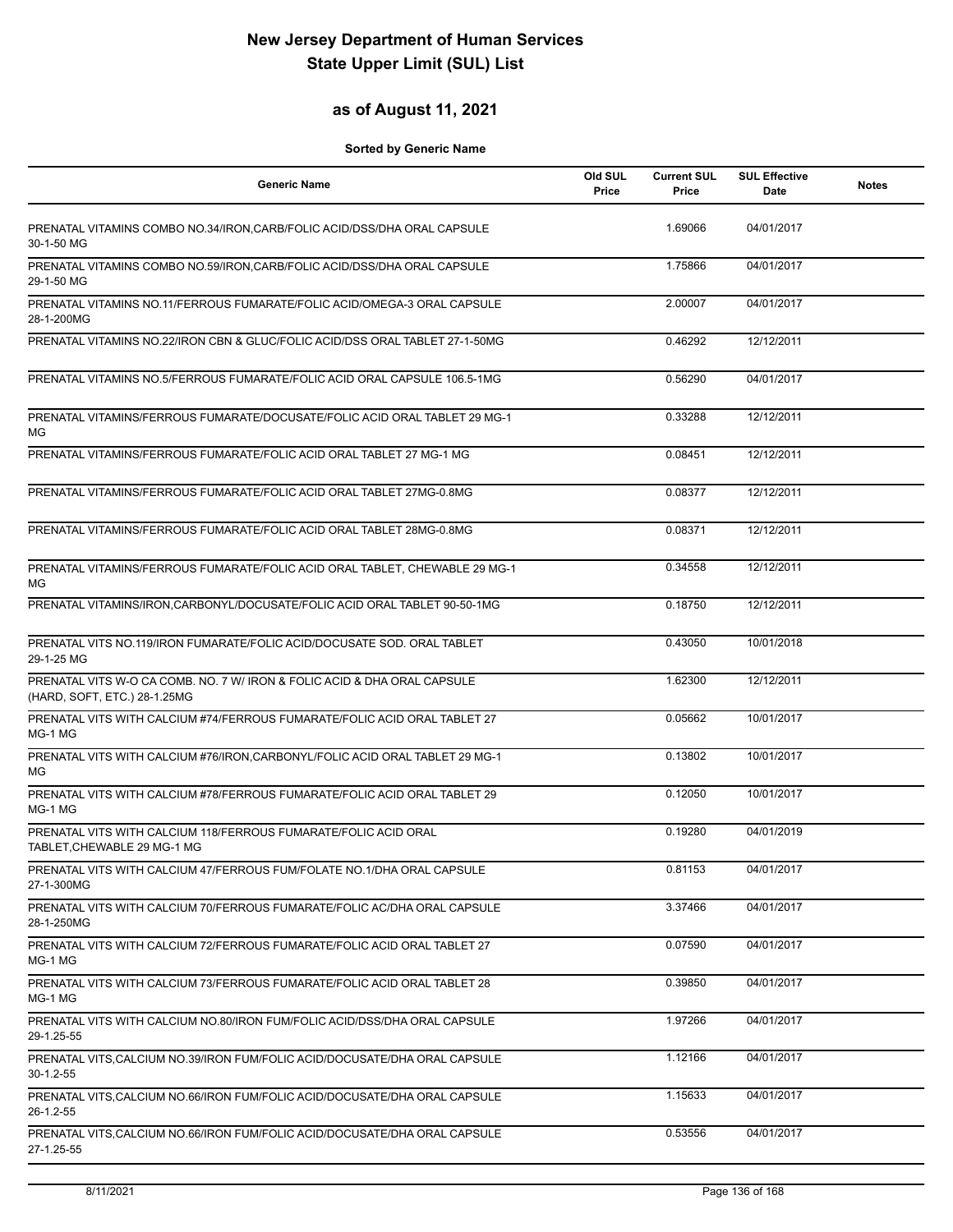## **as of August 11, 2021**

| <b>Generic Name</b>                                                           | Old SUL<br>Price | <b>Current SUL</b><br>Price | <b>SUL Effective</b><br>Date | <b>Notes</b> |
|-------------------------------------------------------------------------------|------------------|-----------------------------|------------------------------|--------------|
| PRIMAQUINE PHOSPHATE ORAL TABLET 26.3 MG                                      |                  | 1.33780                     | 04/01/2017                   |              |
| PRIMIDONE ORAL TABLET 250 MG                                                  |                  | 0.08543                     | 10/01/2017                   |              |
| PRIMIDONE ORAL TABLET 50 MG                                                   |                  | 0.05160                     | 01/01/2019                   |              |
| PROBENECID ORAL TABLET 500 MG                                                 |                  | 0.37000                     | 07/01/2018                   |              |
| PROBENECID/COLCHICINE ORAL TABLET 500-0.5 MG                                  |                  | 0.57437                     | 04/01/2017                   |              |
| PROCAINAMIDE HCL INJECTION VIAL (ML) 100 MG/ML                                |                  | 7.89300                     | 04/01/2017                   |              |
| PROCAINAMIDE HCL INJECTION VIAL (ML) 500 MG/ML                                |                  | 32.75000                    | 04/01/2017                   |              |
| PROCAINAMIDE HCL INTRAVENOUS SYRINGE (ML) 100 MG/ML                           |                  | 8.50000                     | 04/01/2017                   |              |
| PROCHLORPERAZINE EDISYLATE INJECTION VIAL (ML) 10 MG/2 ML                     |                  | 9.06500                     | 04/01/2017                   |              |
| PROCHLORPERAZINE EDISYLATE INJECTION VIAL (SDV, MDV OR ADDITIVE) (ML) 5 MG/ML |                  | 1.21154                     | 12/12/2011                   |              |
| PROCHLORPERAZINE MALEATE ORAL TABLET 10 MG                                    |                  | 0.04020                     | 10/01/2017                   |              |
| PROCHLORPERAZINE MALEATE ORAL TABLET 5 MG                                     |                  | 0.04600                     | 04/01/2017                   |              |
| PROCHLORPERAZINE RECTAL SUPPOSITORY, RECTAL 25 MG                             |                  | 4.87250                     | 04/01/2020                   |              |
| PROGESTERONE INTRAMUSCULAR VIAL (ML) 50 MG/ML                                 |                  | 1.52800                     | 07/01/2018                   |              |
| PROGESTERONE, MICRONIZED ORAL CAPSULE 100 MG                                  |                  | 0.36080                     | 07/01/2018                   |              |
| PROGESTERONE, MICRONIZED ORAL CAPSULE 200 MG                                  |                  | 0.62600                     | 01/01/2018                   |              |
| PROGESTERONE, MICRONIZED MISCELLANEOUS POWDER (GRAM) 100 %                    |                  | 0.43200                     | 12/12/2011                   |              |
| PROMETHAZINE HCL INJECTION AMPUL (ML) 25 MG/ML                                |                  | 1.31213                     | 04/01/2017                   |              |
| PROMETHAZINE HCL INJECTION AMPUL (ML) 50 MG/ML                                |                  | 1.39510                     | 10/01/2017                   |              |
| PROMETHAZINE HCL INJECTION VIAL (ML) 25 MG/ML                                 |                  | 1.23466                     | 04/01/2017                   |              |
| PROMETHAZINE HCL INJECTION VIAL (ML) 50 MG/ML                                 |                  | 2.20840                     | 04/01/2017                   |              |
| PROMETHAZINE HCL ORAL SYRUP 6.25MG/5ML                                        |                  | 0.01240                     | 10/01/2017                   |              |
| PROMETHAZINE HCL ORAL TABLET 12.5 MG                                          |                  | 0.05499                     | 04/01/2017                   |              |
| PROMETHAZINE HCL ORAL TABLET 25 MG                                            |                  | 0.03240                     | 04/01/2017                   |              |
| PROMETHAZINE HCL ORAL TABLET 50 MG                                            |                  | 0.05111                     | 04/01/2017                   |              |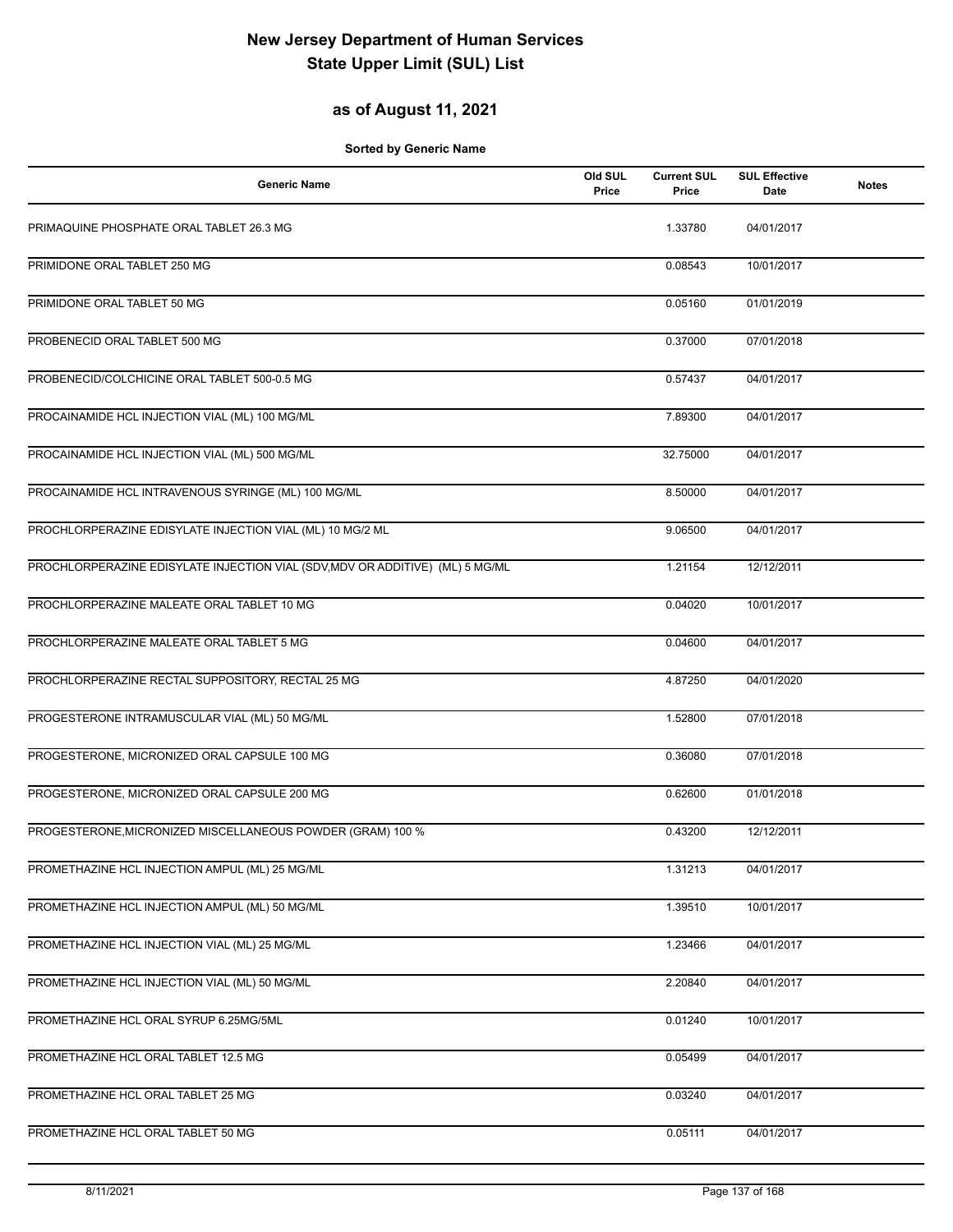## **as of August 11, 2021**

| <b>Generic Name</b>                                         | Old SUL<br>Price | <b>Current SUL</b><br>Price | <b>SUL Effective</b><br>Date | <b>Notes</b> |
|-------------------------------------------------------------|------------------|-----------------------------|------------------------------|--------------|
| PROMETHAZINE HCL RECTAL SUPPOSITORY, RECTAL 12.5 MG         |                  | 0.87184                     | 10/01/2017                   |              |
| PROMETHAZINE HCL RECTAL SUPPOSITORY, RECTAL 25 MG           |                  | 3.70000                     | 07/01/2021                   |              |
| PROMETHAZINE HCL RECTAL SUPPOSITORY, RECTAL 50 MG           |                  | 26.40250                    | 04/01/2017                   |              |
| PROMETHAZINE HCL/CODEINE ORAL SYRUP 6.25-10/5               |                  | 0.01196                     | 04/01/2017                   |              |
| PROMETHAZINE HCL/DEXTROMETHORPHAN HBR ORAL SYRUP 6.25-15/5  |                  | 0.00846                     | 04/01/2017                   |              |
| PROMETHAZINE/PHENYLEPHRINE HCL/CODEINE ORAL SYRUP 6.25-5-10 |                  | 0.01101                     | 01/01/2018                   |              |
| PROPAFENONE HCL ORAL CAPSULE, EXTENDED RELEASE 12 HR 225 MG |                  | 1.88000                     | 07/01/2021                   |              |
| PROPAFENONE HCL ORAL CAPSULE, EXTENDED RELEASE 12 HR 325 MG |                  | 3.86333                     | 01/01/2018                   |              |
| PROPAFENONE HCL ORAL CAPSULE, EXTENDED RELEASE 12 HR 425 MG |                  | 2.29167                     | 07/01/2019                   |              |
| PROPAFENONE HCL ORAL TABLET 150 MG                          |                  | 0.11450                     | 10/01/2017                   |              |
| PROPAFENONE HCL ORAL TABLET 225 MG                          |                  | 0.18555                     | 04/01/2017                   |              |
| PROPAFENONE HCL ORAL TABLET 300 MG                          |                  | 0.45365                     | 04/01/2017                   |              |
| PROPANTHELINE BROMIDE ORAL TABLET 15 MG                     |                  | 0.59402                     | 04/01/2017                   |              |
| PROPARACAINE HCL OPHTHALMIC DROPS 0.5 %                     |                  | 0.14003                     | 10/01/2017                   |              |
| PROPOFOL INTRAVENOUS VIAL (ML) 10 MG/ML                     |                  | 0.28000                     | 04/01/2017                   |              |
| PROPOXYPHENE HCL ORAL CAPSULE (HARD, SOFT, ETC.) 65 MG      |                  | 0.17597                     | 12/12/2011                   |              |
| PROPOXYPHENE HCL/ACETAMINOPHEN ORAL TABLET 65MG-650MG       |                  | 0.19477                     | 12/12/2011                   |              |
| PROPOXYPHENE NAPSYL/ACETAMINOPHEN ORAL TABLET 100-650 MG    |                  | 0.05218                     | 12/12/2011                   |              |
| PROPRANOLOL HCL INTRAVENOUS VIAL (ML) 1 MG/ML               |                  | 8.00000                     | 04/01/2017                   |              |
| PROPRANOLOL HCL ORAL CAPSULE, EXTENDED RELEASE 24HR 120 MG  |                  | 0.46773                     | 10/01/2017                   |              |
| PROPRANOLOL HCL ORAL CAPSULE, EXTENDED RELEASE 24HR 160 MG  |                  | 0.35770                     | 01/01/2019                   |              |
| PROPRANOLOL HCL ORAL CAPSULE, EXTENDED RELEASE 24HR 60 MG   |                  | 0.32273                     | 10/01/2019                   |              |
| PROPRANOLOL HCL ORAL CAPSULE, EXTENDED RELEASE 24HR 80 MG   |                  | 0.36385                     | 10/01/2019                   |              |
| PROPRANOLOL HCL ORAL SOLUTION, ORAL 20 MG/5 ML              |                  | 0.09318                     | 04/01/2017                   |              |
| PROPRANOLOL HCL ORAL SOLUTION, ORAL 40MG/5ML                |                  | 0.13571                     | 04/01/2017                   |              |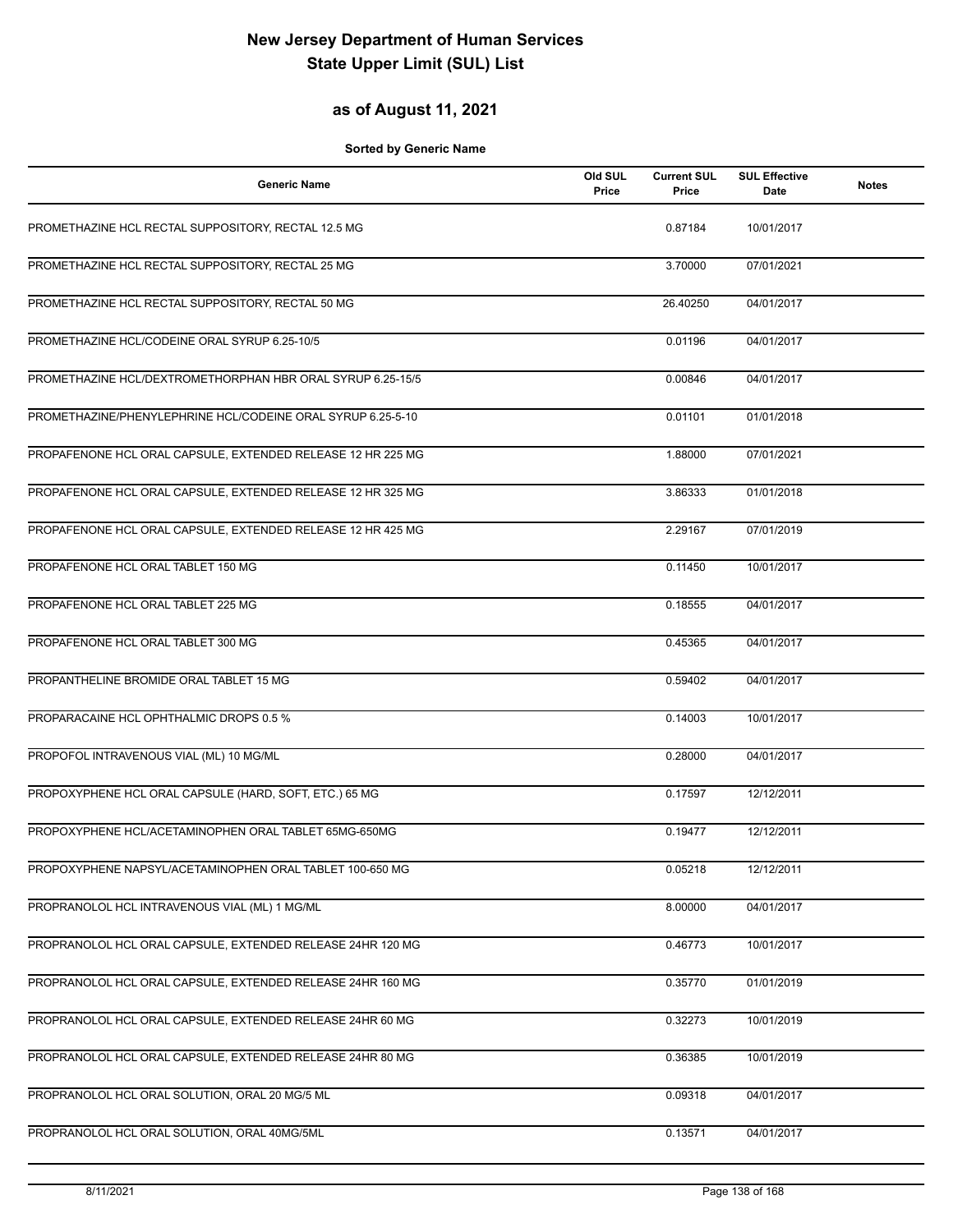## **as of August 11, 2021**

| <b>Generic Name</b>                                                     | Old SUL<br>Price | <b>Current SUL</b><br>Price | <b>SUL Effective</b><br>Date | <b>Notes</b> |
|-------------------------------------------------------------------------|------------------|-----------------------------|------------------------------|--------------|
| PROPRANOLOL HCL ORAL TABLET 10 MG                                       |                  | 0.07000                     | 01/01/2019                   |              |
| PROPRANOLOL HCL ORAL TABLET 20 MG                                       |                  | 0.02100                     | 10/01/2017                   |              |
| PROPRANOLOL HCL ORAL TABLET 40 MG                                       |                  | 0.13400                     | 04/01/2021                   |              |
| PROPRANOLOL HCL ORAL TABLET 60 MG                                       |                  | 0.50690                     | 04/01/2020                   |              |
| PROPRANOLOL HCL ORAL TABLET 80 MG                                       |                  | 0.04201                     | 10/01/2017                   |              |
| PROPRANOLOL HCL/HYDROCHLOROTHIAZIDE ORAL TABLET 40 MG-25MG              |                  | 0.05960                     | 10/01/2017                   |              |
| PROPRANOLOL HCL/HYDROCHLOROTHIAZIDE ORAL TABLET 80 MG-25MG              |                  | 0.09045                     | 10/01/2017                   |              |
| PROPYLENE GLYCOL/POLYETHYLENE GLYCOL 400 OPHTHALMIC DROPS 0.3 %-0.4%    |                  | 0.12464                     | 04/01/2017                   |              |
| PROPYLTHIOURACIL ORAL TABLET 50 MG                                      |                  | 0.17870                     | 04/01/2020                   |              |
| PROTAMINE SULFATE INTRAVENOUS VIAL (ML) 10 MG/ML                        |                  | 0.89840                     | 04/01/2017                   |              |
| PROTRIPTYLINE HCL ORAL TABLET 10 MG                                     |                  | 1.23085                     | 04/01/2017                   |              |
| PROTRIPTYLINE HCL ORAL TABLET 5 MG                                      |                  | 1.02668                     | 04/01/2017                   |              |
| PSEUDOEPHEDRINE HCL ORAL LIQUID (ML) 15 MG/5 ML                         |                  | 0.01346                     | 04/01/2017                   |              |
| PSEUDOEPHEDRINE HCL ORAL LIQUID (ML) 30 MG/5 ML                         |                  | 0.00668                     | 04/01/2017                   |              |
| PSEUDOEPHEDRINE HCL ORAL SYRUP 30 MG/5 ML                               |                  | 0.02135                     | 12/12/2011                   |              |
| PSEUDOEPHEDRINE HCL ORAL TABLET 30 MG                                   |                  | 0.02604                     | 04/01/2020                   |              |
| PSEUDOEPHEDRINE HCL ORAL TABLET 60 MG                                   |                  | 0.03220                     | 04/01/2017                   |              |
| PSEUDOEPHEDRINE HCL ORAL TABLET, EXTENDED RELEASE 120 MG                |                  | 0.21415                     | 10/01/2017                   |              |
| PSEUDOEPHEDRINE HCL/CODEINE PHOSPHATE/GUAIFENESIN ORAL SYRUP 30-10-100  |                  | 0.19437                     | 04/01/2017                   |              |
| PSEUDOEPHEDRINE HCL/CODEINE/CHLORPHENIRAMINE ORAL LIQUID (ML) 30-10-2/5 |                  | 0.09665                     | 04/01/2017                   |              |
| PSEUDOEPHEDRINE HCL/TRIPROLIDINE HCL ORAL SYRUP 30-1.25/5               |                  | 0.00854                     | 12/12/2011                   |              |
| PSYLLIUM HUSK (WITH SUGAR) ORAL POWDER (GRAM) 3.4 G/12 G                |                  | 0.00888                     | 04/01/2017                   |              |
| PSYLLIUM HUSK (WITH SUGAR) ORAL POWDER (GRAM) 3.4 G/7 G                 |                  | 0.01273                     | 04/01/2017                   |              |
| PSYLLIUM HUSK (WITH SUGAR) ORAL POWDER (GRAM) 3.4G/11G                  |                  | 0.00943                     | 04/01/2017                   |              |
| PSYLLIUM HUSK (WITH SUGAR) ORAL POWDER IN PACKET (EA) 3.4 G             |                  | 0.21620                     | 04/01/2017                   |              |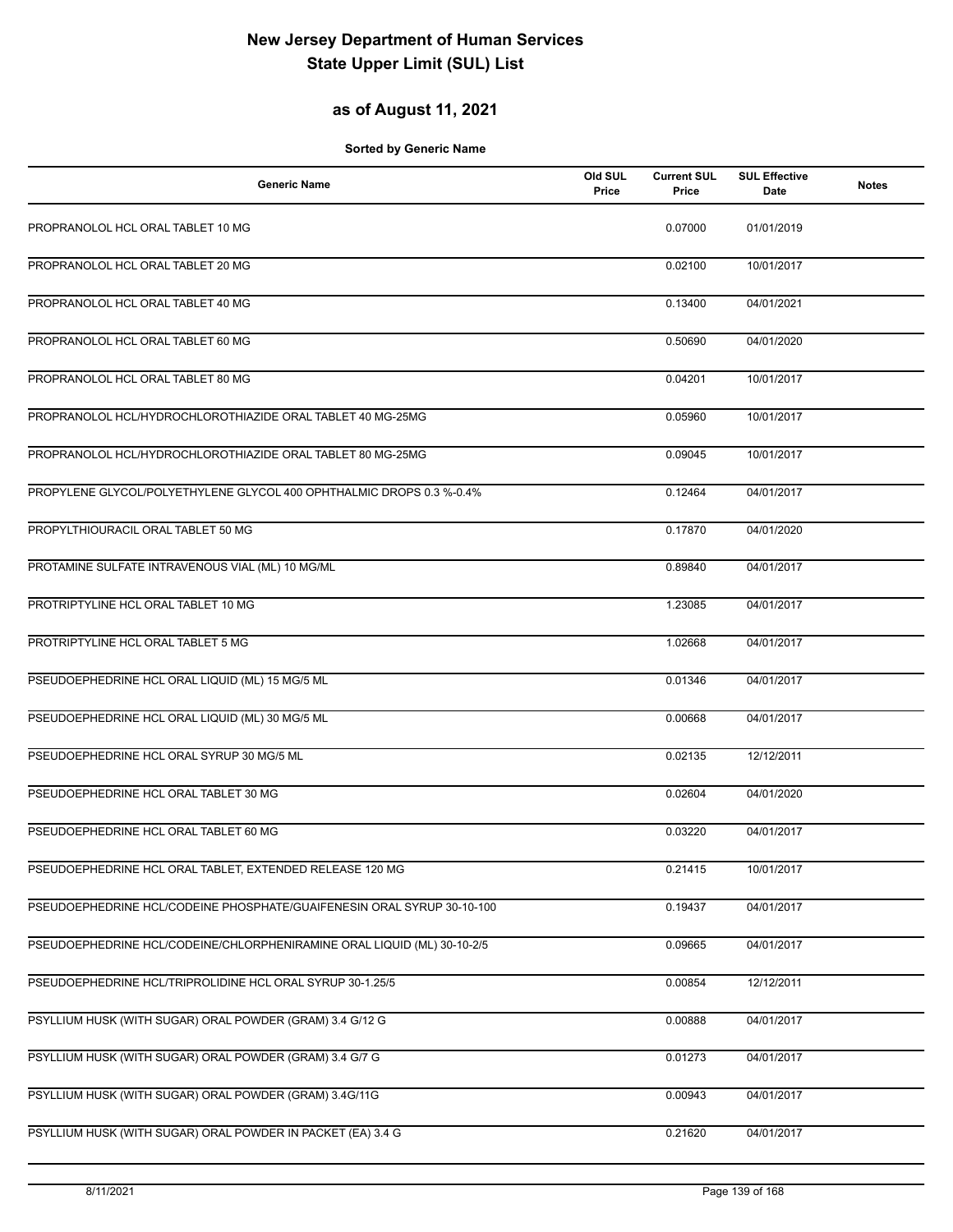## **as of August 11, 2021**

| <b>Generic Name</b>                                            | Old SUL<br>Price | <b>Current SUL</b><br>Price | <b>SUL Effective</b><br><b>Date</b> | <b>Notes</b> |
|----------------------------------------------------------------|------------------|-----------------------------|-------------------------------------|--------------|
| PSYLLIUM HUSK ORAL CAPSULE 0.52G                               |                  | 0.04047                     | 04/01/2017                          |              |
| PSYLLIUM HUSK/ASPARTAME ORAL POWDER (GRAM) 3.4G/5.8G           |                  | 0.01695                     | 04/01/2017                          |              |
| PSYLLIUM SEED (WITH DEXTROSE) ORAL POWDER (GRAM)               |                  | 0.01267                     | 04/01/2017                          |              |
| PSYLLIUM SEED (WITH SUGAR) ORAL PACKET (EA)                    |                  | 0.26446                     | 12/12/2011                          |              |
| PSYLLIUM SEED (WITH SUGAR) ORAL POWDER (GRAM)                  |                  | 0.01324                     | 04/01/2017                          |              |
| PSYLLIUM SEED ORAL PACKET (EA)                                 |                  | 0.26406                     | 12/12/2011                          |              |
| PSYLLIUM SEED ORAL POWDER (GRAM)                               |                  | 0.01959                     | 04/01/2017                          |              |
| PSYLLIUM SEED/ASPARTAME ORAL POWDER (GRAM)                     |                  | 0.01985                     | 12/12/2011                          |              |
| PYRAZINAMIDE ORAL TABLET 500 MG                                |                  | 0.90008                     | 10/01/2017                          |              |
| PYRIDOSTIGMINE BROMIDE ORAL TABLET 60 MG                       |                  | 0.14670                     | 01/01/2019                          |              |
| PYRIDOSTIGMINE BROMIDE ORAL TABLET, EXTENDED RELEASE 180 MG    |                  | 11.08162                    | 04/01/2017                          |              |
| PYRIDOXINE HCL (VITAMIN B6) INJECTION VIAL (ML) 100 MG/ML      |                  | 15.20000                    | 04/01/2017                          |              |
| PYRIDOXINE HCL ORAL TABLET 100 MG                              |                  | 0.03012                     | 12/12/2011                          |              |
| PYRIDOXINE HCL ORAL TABLET 25 MG                               |                  | 0.02151                     | 12/12/2011                          |              |
| PYRIDOXINE HCL ORAL TABLET 50 MG                               |                  | 0.02446                     | 12/12/2011                          |              |
| QUETIAPINE FUMARATE ORAL TABLET 100 MG                         |                  | 0.03100                     | 07/01/2018                          |              |
| QUETIAPINE FUMARATE ORAL TABLET 200 MG                         |                  | 0.06500                     | 01/01/2019                          |              |
| QUETIAPINE FUMARATE ORAL TABLET 25 MG                          |                  | 0.01990                     | 10/01/2017                          |              |
| QUETIAPINE FUMARATE ORAL TABLET 300 MG                         |                  | 0.08867                     | 04/01/2017                          |              |
| QUETIAPINE FUMARATE ORAL TABLET 400 MG                         |                  | 0.04417                     | 04/01/2017                          |              |
| QUETIAPINE FUMARATE ORAL TABLET 50 MG                          |                  | 0.01850                     | 01/01/2019                          |              |
| QUETIAPINE FUMARATE ORAL TABLET, EXTENDED RELEASE 24 HR 150 MG |                  | 0.27467                     | 04/01/2021                          |              |
| QUETIAPINE FUMARATE ORAL TABLET, EXTENDED RELEASE 24 HR 200 MG |                  | 0.25400                     | 01/01/2020                          |              |
| QUETIAPINE FUMARATE ORAL TABLET, EXTENDED RELEASE 24 HR 300 MG |                  | 0.22456                     | 07/01/2019                          |              |
| QUETIAPINE FUMARATE ORAL TABLET, EXTENDED RELEASE 24 HR 400 MG |                  | 0.22500                     | 01/01/2019                          |              |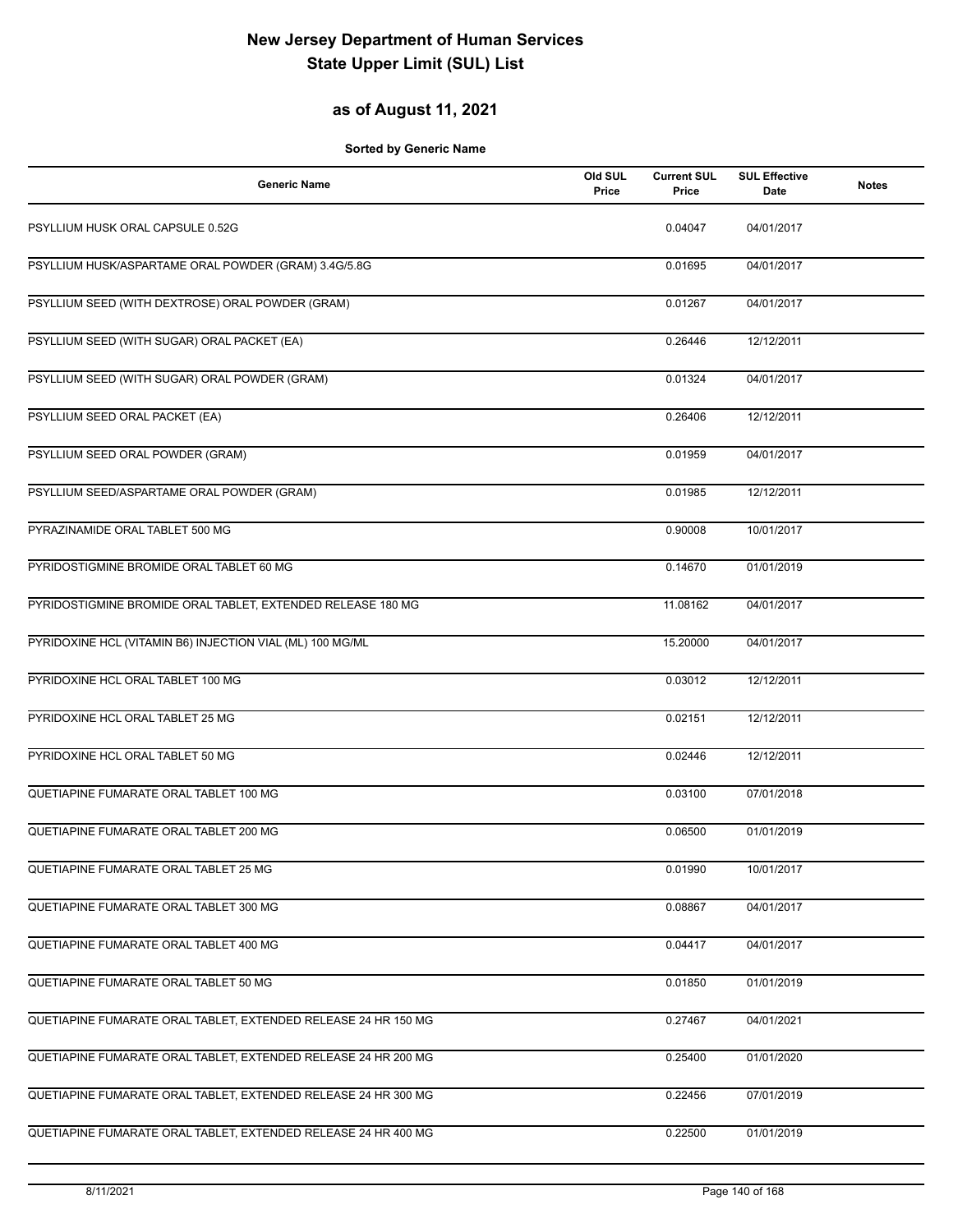## **as of August 11, 2021**

| <b>Generic Name</b>                                                    | Old SUL<br>Price | <b>Current SUL</b><br>Price | <b>SUL Effective</b><br>Date | <b>Notes</b> |
|------------------------------------------------------------------------|------------------|-----------------------------|------------------------------|--------------|
| QUETIAPINE FUMARATE ORAL TABLET, EXTENDED RELEASE 24 HR 50 MG          |                  | 0.11959                     | 07/01/2019                   |              |
| QUINAPRIL HCL ORAL TABLET 10 MG                                        |                  | 0.09217                     | 04/01/2017                   |              |
| QUINAPRIL HCL ORAL TABLET 20 MG                                        |                  | 0.05000                     | 01/01/2019                   |              |
| QUINAPRIL HCL ORAL TABLET 40 MG                                        |                  | 0.05522                     | 01/01/2019                   |              |
| QUINAPRIL HCL ORAL TABLET 5 MG                                         |                  | 0.09536                     | 04/01/2017                   |              |
| QUINAPRIL HCL/HYDROCHLOROTHIAZIDE ORAL TABLET 10-12.5MG                |                  | 0.31377                     | 10/01/2017                   |              |
| QUINAPRIL HCL/HYDROCHLOROTHIAZIDE ORAL TABLET 20 MG-25MG               |                  | 0.23233                     | 04/01/2017                   |              |
| QUINAPRIL HCL/HYDROCHLOROTHIAZIDE ORAL TABLET 20-12.5 MG               |                  | 0.33362                     | 04/01/2017                   |              |
| QUINIDINE GLUCONATE INJECTION VIAL (ML) 80 MG/ML                       |                  | 1.79700                     | 04/01/2017                   |              |
| QUINIDINE GLUCONATE ORAL TABLET, EXTENDED RELEASE 324 MG               |                  | 0.40432                     | 10/01/2017                   |              |
| QUINIDINE SULFATE ORAL TABLET 200 MG                                   |                  | 0.24650                     | 04/01/2017                   |              |
| QUINIDINE SULFATE ORAL TABLET 300 MG                                   |                  | 0.19752                     | 04/01/2017                   |              |
| QUINIDINE SULFATE ORAL TABLET, EXTENDED RELEASE 300 MG                 |                  | 0.77273                     | 12/12/2011                   |              |
| QUININE SULFATE ORAL CAPSULE 324 MG                                    |                  | 1.90333                     | 04/01/2020                   |              |
| RABEPRAZOLE SODIUM ORAL TABLET, DELAYED RELEASE (ENTERIC COATED) 20 MG |                  | 0.23333                     | 01/01/2021                   |              |
| RALOXIFENE HCL ORAL TABLET 60 MG                                       |                  | 0.29833                     | 01/01/2021                   |              |
| RAMELTEON ORAL TABLET 8 MG                                             |                  | 1.92700                     | 10/01/2020                   |              |
| RAMIPRIL ORAL CAPSULE 1.25 MG                                          |                  | 0.07507                     | 10/01/2017                   |              |
| RAMIPRIL ORAL CAPSULE 10 MG                                            |                  | 0.05050                     | 04/01/2018                   |              |
| RAMIPRIL ORAL CAPSULE 2.5 MG                                           |                  | 0.03457                     | 10/01/2017                   |              |
| RAMIPRIL ORAL CAPSULE 5 MG                                             |                  | 0.02820                     | 01/01/2019                   |              |
| RANITIDINE HCL INJECTION VIAL (ML) 25 MG/ML                            |                  | 6.18833                     | 04/01/2017                   |              |
| RANITIDINE HCL INJECTION VIAL (ML) 50 MG/2 ML                          |                  | 1.67333                     | 10/01/2017                   |              |
| RANITIDINE HCL ORAL CAPSULE 150 MG                                     |                  | 0.20603                     | 10/01/2017                   |              |
| RANITIDINE HCL ORAL CAPSULE 300 MG                                     |                  | 0.81033                     | 01/01/2019                   |              |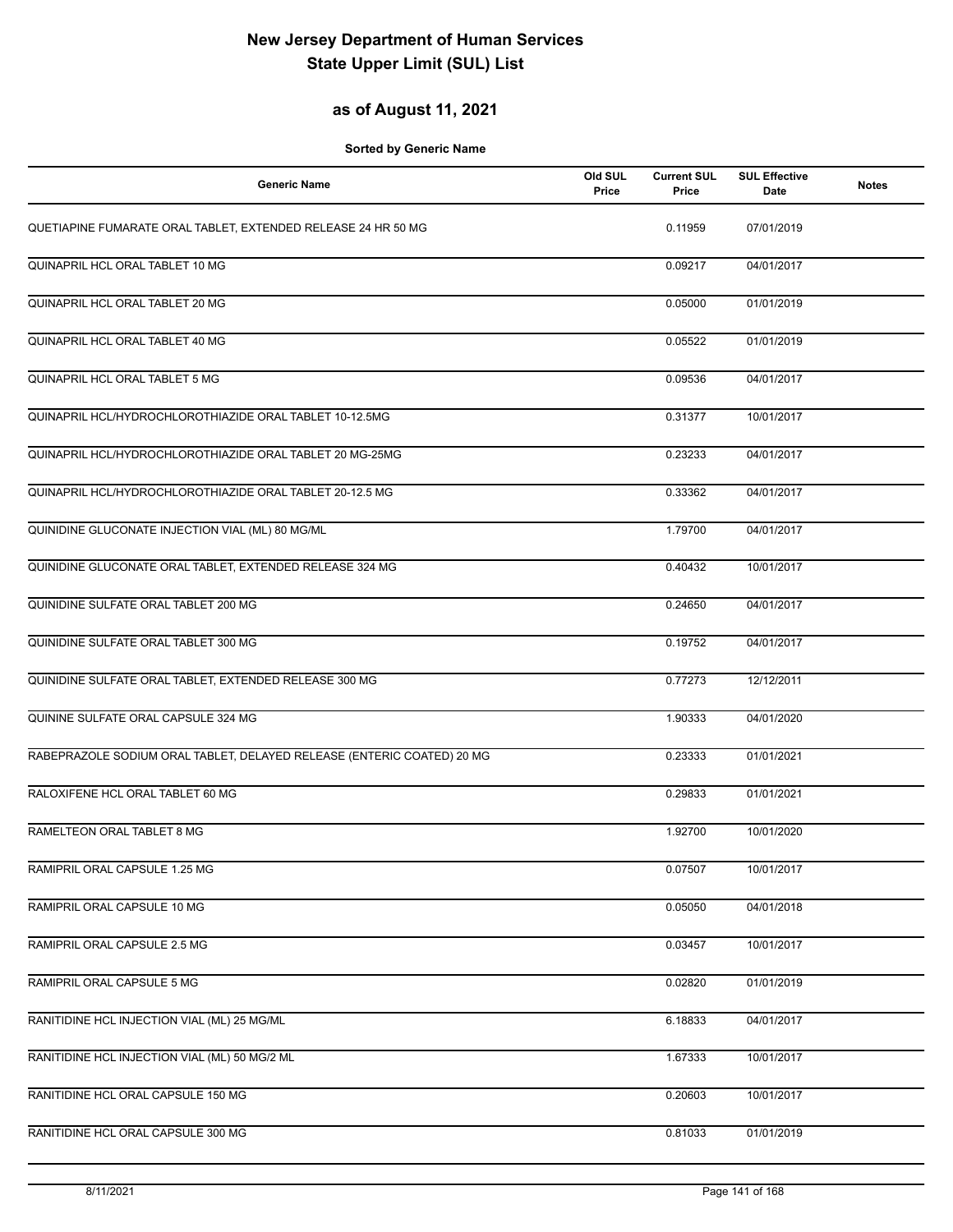## **as of August 11, 2021**

| <b>Generic Name</b>                                    | Old SUL<br>Price | <b>Current SUL</b><br>Price | <b>SUL Effective</b><br>Date | <b>Notes</b> |
|--------------------------------------------------------|------------------|-----------------------------|------------------------------|--------------|
| RANITIDINE HCL ORAL SYRUP 15 MG/ML                     |                  | 0.01482                     | 07/01/2017                   |              |
| RANITIDINE HCL ORAL TABLET 150 MG                      |                  | 0.01759                     | 10/01/2017                   |              |
| RANITIDINE HCL ORAL TABLET 300 MG                      |                  | 0.05680                     | 01/01/2019                   |              |
| RANITIDINE HCL ORAL TABLET 75 MG                       |                  | 0.05750                     | 01/01/2018                   |              |
| RANOLAZINE ORAL TABLET, EXTENDED RELEASE 12 HR 1000 MG |                  | 0.72164                     | 04/01/2020                   |              |
| RANOLAZINE ORAL TABLET, EXTENDED RELEASE 12 HR 500 MG  |                  | 0.35342                     | 07/01/2021                   |              |
| RASAGILINE MESYLATE ORAL TABLET 0.5 MG                 |                  | 2.65200                     | 10/01/2019                   |              |
| RASAGILINE MESYLATE ORAL TABLET 1 MG                   |                  | 4.40000                     | 01/01/2020                   |              |
| REPAGLINIDE ORAL TABLET 0.5 MG                         |                  | 0.06740                     | 01/01/2019                   |              |
| REPAGLINIDE ORAL TABLET 1 MG                           |                  | 0.06840                     | 01/01/2019                   |              |
| REPAGLINIDE ORAL TABLET 2 MG                           |                  | 0.06740                     | 01/01/2019                   |              |
| REPAGLINIDE/METFORMIN HCL ORAL TABLET 1MG-500MG        |                  | 4.91570                     | 04/01/2017                   |              |
| REPAGLINIDE/METFORMIN HCL ORAL TABLET 2 MG-500MG       |                  | 4.91570                     | 04/01/2017                   |              |
| RIBAVIRIN INHALATION VIAL, NEBULIZER (EA) 6 G          |                  | 23000.00000                 | 04/01/2017                   |              |
| RIBAVIRIN ORAL CAPSULE 200 MG                          |                  | 0.38632                     | 10/01/2017                   |              |
| RIBAVIRIN ORAL TABLET 200 MG                           |                  | 0.57662                     | 04/01/2017                   |              |
| RIBAVIRIN ORAL TABLET, DOSE PACK 200-400(7)            |                  | 13.04392                    | 04/01/2017                   |              |
| RIBAVIRIN ORAL TABLET, DOSE PACK 400-400(7)            |                  | 13.73035                    | 04/01/2017                   |              |
| RIBAVIRIN ORAL TABLET, DOSE PACK 600-400(7)            |                  | 17.16321                    | 04/01/2017                   |              |
| RIBAVIRIN ORAL TABLET, DOSE PACK 600-600(7)            |                  | 20.59553                    | 04/01/2017                   |              |
| RIFABUTIN ORAL CAPSULE 150 MG                          |                  | 13.58362                    | 04/01/2017                   |              |
| RIFAMPIN INTRAVENOUS VIAL (EA) 600 MG                  |                  | 108.00000                   | 04/01/2017                   |              |
| RIFAMPIN ORAL CAPSULE 150 MG                           |                  | 0.76070                     | 04/01/2017                   |              |
| RIFAMPIN ORAL CAPSULE 300 MG                           |                  | 0.48100                     | 01/01/2018                   |              |
| RILUZOLE ORAL TABLET 50 MG                             |                  | 0.55908                     | 10/01/2020                   |              |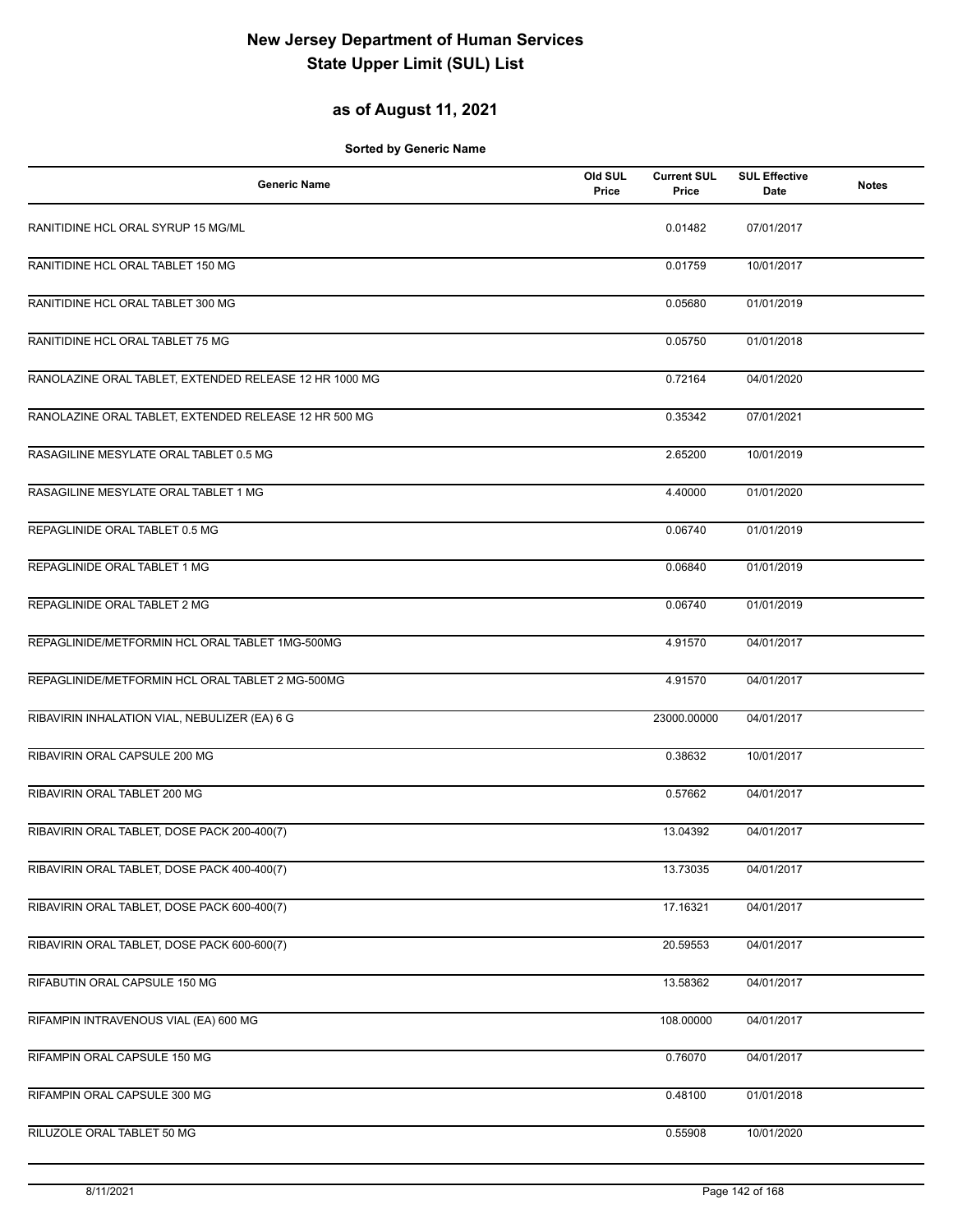## **as of August 11, 2021**

| <b>Generic Name</b>                                                    | Old SUL<br>Price | <b>Current SUL</b><br>Price | <b>SUL Effective</b><br>Date | <b>Notes</b> |
|------------------------------------------------------------------------|------------------|-----------------------------|------------------------------|--------------|
| RIMANTADINE HCL ORAL TABLET 100 MG                                     |                  | 0.85502                     | 10/01/2017                   |              |
| RINGERS SOLUTION INTRAVENOUS INTRAVENOUS SOLUTION                      |                  | 0.00200                     | 04/01/2017                   |              |
| RINGERS SOLUTION IRRIGATION SOLUTION, IRRIGATION                       |                  | 0.00284                     | 04/01/2017                   |              |
| RINGERS SOLUTION, LACTATED INTRAVENOUS INTRAVENOUS SOLUTION            |                  | 0.00155                     | 10/01/2017                   |              |
| RINGERS SOLUTION, LACTATED IRRIGATION SOLUTION, IRRIGATION             |                  | 0.00295                     | 04/01/2017                   |              |
| RISEDRONATE SODIUM ORAL TABLET 150 MG                                  |                  | 29.14556                    | 01/01/2020                   |              |
| RISEDRONATE SODIUM ORAL TABLET 30 MG                                   |                  | 27.45000                    | 04/01/2017                   |              |
| RISEDRONATE SODIUM ORAL TABLET 35 MG                                   |                  | 3.44000                     | 07/01/2021                   |              |
| RISEDRONATE SODIUM ORAL TABLET 5 MG                                    |                  | 4.81408                     | 10/01/2017                   |              |
| RISEDRONATE SODIUM ORAL TABLET, DELAYED RELEASE (ENTERIC COATED) 35 MG |                  | 21.54250                    | 07/01/2018                   |              |
| RISPERIDONE ORAL SOLUTION, ORAL 1 MG/ML                                |                  | 0.07167                     | 04/01/2018                   |              |
| RISPERIDONE ORAL TABLET 0.25 MG                                        |                  | 0.01568                     | 10/01/2017                   |              |
| RISPERIDONE ORAL TABLET 0.5 MG                                         |                  | 0.02026                     | 10/01/2020                   |              |
| RISPERIDONE ORAL TABLET 1 MG                                           |                  | 0.02583                     | 10/01/2017                   |              |
| RISPERIDONE ORAL TABLET 2 MG                                           |                  | 0.02018                     | 01/01/2019                   |              |
| RISPERIDONE ORAL TABLET 3 MG                                           |                  | 0.02567                     | 01/01/2019                   |              |
| RISPERIDONE ORAL TABLET 4 MG                                           |                  | 0.03444                     | 07/01/2018                   |              |
| RISPERIDONE ORAL TABLET, DISINTEGRATING 0.25 MG                        |                  | 2.41973                     | 10/01/2017                   |              |
| RISPERIDONE ORAL TABLET, DISINTEGRATING 0.5 MG                         |                  | 0.52367                     | 10/01/2019                   |              |
| RISPERIDONE ORAL TABLET, DISINTEGRATING 1 MG                           |                  | 0.48786                     | 04/01/2018                   |              |
| RISPERIDONE ORAL TABLET, DISINTEGRATING 2 MG                           |                  | 1.44976                     | 01/01/2020                   |              |
| RISPERIDONE ORAL TABLET, DISINTEGRATING 3 MG                           |                  | 1.15500                     | 01/01/2020                   |              |
| RISPERIDONE ORAL TABLET, DISINTEGRATING 4 MG                           |                  | 3.22000                     | 10/01/2020                   |              |
| RITONAVIR ORAL TABLET 100 MG                                           |                  | 1.07617                     | 01/01/2021                   |              |
| RIVASTIGMINE TARTRATE ORAL CAPSULE 1.5 MG                              |                  | 0.09000                     | 01/01/2019                   |              |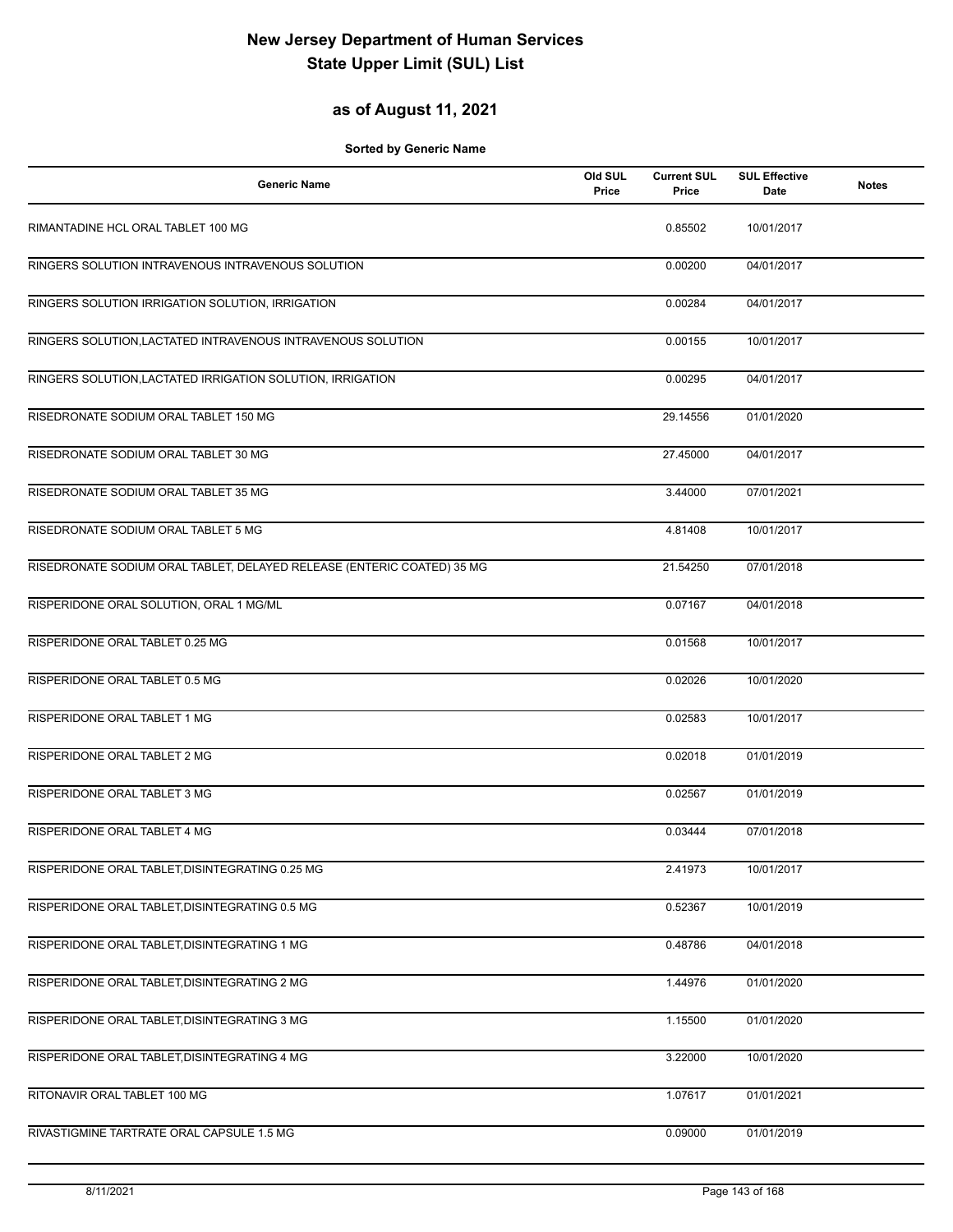## **as of August 11, 2021**

| <b>Generic Name</b>                                             | Old SUL<br>Price | <b>Current SUL</b><br>Price | <b>SUL Effective</b><br>Date | <b>Notes</b> |
|-----------------------------------------------------------------|------------------|-----------------------------|------------------------------|--------------|
| RIVASTIGMINE TARTRATE ORAL CAPSULE 3 MG                         |                  | 0.09000                     | 01/01/2019                   |              |
| RIVASTIGMINE TARTRATE ORAL CAPSULE 4.5 MG                       |                  | 0.11583                     | 07/01/2019                   |              |
| RIVASTIGMINE TARTRATE ORAL CAPSULE 6 MG                         |                  | 0.10250                     | 10/01/2019                   |              |
| RIVASTIGMINE TRANSDERMAL PATCH, TRANSDERMAL 24 HOURS 13.3MG/24H |                  | 2.78575                     | 04/01/2020                   |              |
| RIVASTIGMINE TRANSDERMAL PATCH, TRANSDERMAL 24 HOURS 4.6MG/24HR |                  | 1.79500                     | 04/01/2020                   |              |
| RIVASTIGMINE TRANSDERMAL PATCH, TRANSDERMAL 24 HOURS 9.5MG/24HR |                  | 2.99456                     | 04/01/2020                   |              |
| RIZATRIPTAN BENZOATE ORAL TABLET 10 MG                          |                  | 0.55556                     | 07/01/2018                   |              |
| RIZATRIPTAN BENZOATE ORAL TABLET 5 MG                           |                  | 0.61611                     | 10/01/2019                   |              |
| RIZATRIPTAN BENZOATE ORAL TABLET, DISINTEGRATING 10 MG          |                  | 0.59194                     | 10/01/2019                   |              |
| RIZATRIPTAN BENZOATE ORAL TABLET, DISINTEGRATING 5 MG           |                  | 0.55500                     | 10/01/2019                   |              |
| ROCURONIUM BROMIDE INTRAVENOUS VIAL (ML) 10 MG/ML               |                  | 0.70000                     | 04/01/2017                   |              |
| ROPINIROLE HCL ORAL TABLET 0.25 MG                              |                  | 0.01211                     | 10/01/2017                   |              |
| ROPINIROLE HCL ORAL TABLET 0.5 MG                               |                  | 0.03105                     | 10/01/2017                   |              |
| ROPINIROLE HCL ORAL TABLET 1 MG                                 |                  | 0.02800                     | 01/01/2019                   |              |
| ROPINIROLE HCL ORAL TABLET 2 MG                                 |                  | 0.06085                     | 07/01/2019                   |              |
| ROPINIROLE HCL ORAL TABLET 3 MG                                 |                  | 0.06500                     | 07/01/2018                   |              |
| ROPINIROLE HCL ORAL TABLET 4 MG                                 |                  | 0.06920                     | 04/01/2019                   |              |
| ROPINIROLE HCL ORAL TABLET 5 MG                                 |                  | 0.08498                     | 04/01/2017                   |              |
| ROPINIROLE HCL ORAL TABLET, EXTENDED RELEASE 24 HR 12 MG        |                  | 6.05880                     | 04/01/2017                   |              |
| ROPINIROLE HCL ORAL TABLET, EXTENDED RELEASE 24 HR 2 MG         |                  | 0.74883                     | 01/01/2020                   |              |
| ROPINIROLE HCL ORAL TABLET, EXTENDED RELEASE 24 HR 4 MG         |                  | 1.18656                     | 10/01/2017                   |              |
| ROPINIROLE HCL ORAL TABLET, EXTENDED RELEASE 24 HR 6 MG         |                  | 1.61926                     | 10/01/2020                   |              |
| ROPINIROLE HCL ORAL TABLET, EXTENDED RELEASE 24 HR 8 MG         |                  | 1.88900                     | 10/01/2019                   |              |
| ROPIVACAINE HCL/PF INJECTION INFUSION BOTTLE (ML) 2 MG/ML       |                  | 0.40000                     | 04/01/2017                   |              |
| ROPIVACAINE HCL/PF INJECTION VIAL (ML) 10 MG/ML                 |                  | 0.34200                     | 04/01/2017                   |              |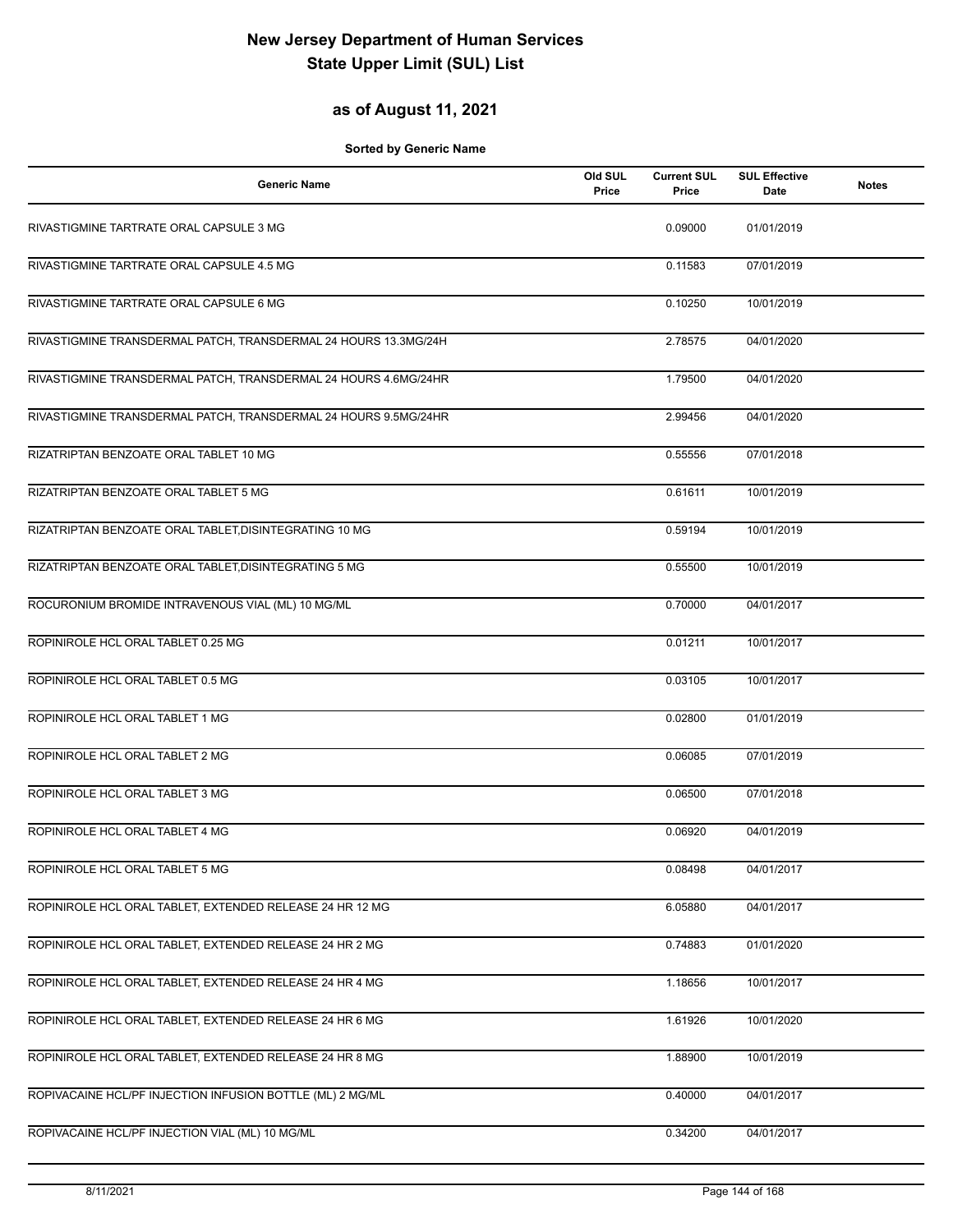### **as of August 11, 2021**

| <b>Generic Name</b>                                                      | Old SUL<br>Price | <b>Current SUL</b><br>Price | <b>SUL Effective</b><br>Date | <b>Notes</b> |
|--------------------------------------------------------------------------|------------------|-----------------------------|------------------------------|--------------|
| ROPIVACAINE HCL/PF INJECTION VIAL (ML) 2 MG/ML                           |                  | 0.15100                     | 04/01/2017                   |              |
| ROPIVACAINE HCL/PF INJECTION VIAL (ML) 5 MG/ML                           |                  | 0.20000                     | 04/01/2017                   |              |
| ROPIVACAINE HCL/PF INJECTION VIAL (ML) 7.5 MG/ML                         |                  | 0.31200                     | 04/01/2017                   |              |
| ROSUVASTATIN CALCIUM ORAL TABLET 10 MG                                   |                  | 0.04022                     | 07/01/2018                   |              |
| ROSUVASTATIN CALCIUM ORAL TABLET 20 MG                                   |                  | 0.03411                     | 01/01/2019                   |              |
| ROSUVASTATIN CALCIUM ORAL TABLET 40 MG                                   |                  | 0.03767                     | 01/01/2019                   |              |
| ROSUVASTATIN CALCIUM ORAL TABLET 5 MG                                    |                  | 0.03333                     | 01/01/2019                   |              |
| SACCHARIN MISCELLANEOUS POWDER (GRAM)                                    |                  | 0.11077                     | 12/12/2011                   |              |
| SALICYLIC ACID TOPICAL CREAM (GRAM) 6 %                                  |                  | 0.04356                     | 04/01/2017                   |              |
| SALICYLIC ACID TOPICAL CREAM, EXTENDED RELEASE (GRAM) 6 %                |                  | 0.19673                     | 12/12/2011                   |              |
| SALICYLIC ACID TOPICAL FILM-FORMING LIQUID WITH APPLICATOR 27.5 %        |                  | 7.02400                     | 04/01/2017                   |              |
| SALICYLIC ACID TOPICAL GEL (GRAM) 17 %                                   |                  | 1.23571                     | 04/01/2017                   |              |
| SALICYLIC ACID TOPICAL LIQUID (ML) 17 %                                  |                  | 0.13773                     | 04/01/2017                   |              |
| SALICYLIC ACID TOPICAL LIQUID (ML) 26 %                                  |                  | 6.00600                     | 04/01/2017                   |              |
| SALICYLIC ACID TOPICAL LIQUID (ML) 3 %                                   |                  | 0.04540                     | 04/01/2017                   |              |
| SALICYLIC ACID TOPICAL LOTION (ML) 6 %                                   |                  | 0.09229                     | 04/01/2017                   |              |
| SALICYLIC ACID TOPICAL LOTION, EXTENDED RELEASE (ML) 6 %                 |                  | 0.10145                     | 12/12/2011                   |              |
| SALICYLIC ACID TOPICAL OINTMENT (GRAM) 3 %                               |                  | 28.86666                    | 04/01/2017                   |              |
| SALICYLIC ACID TOPICAL SHAMPOO 3 %                                       |                  | 0.04475                     | 04/01/2017                   |              |
| SALICYLIC ACID TOPICAL SHAMPOO 6 %                                       |                  | 0.11643                     | 04/01/2017                   |              |
| SALICYLIC ACID/CERAMIDES 1,3,6-11 TOPICAL COMBINATION PACKAGE (ML) 6 %   |                  | 0.12770                     | 04/01/2017                   |              |
| SALICYLIC ACID/CERAMIDES 1,3,6-11 TOPICAL KIT, CLEANSER AND CREAM ER 6 % |                  | 760.38000                   | 04/01/2017                   |              |
| SALICYLIC ACID/COLLODION, FLEXIBLE TOPICAL LIQUID (ML) 17 %              |                  | 1.06466                     | 04/01/2017                   |              |
| SALICYLIC ACID/SULFUR TOPICAL SHAMPOO 2 %-2 %                            |                  | 0.02106                     | 04/01/2017                   |              |
| SALSALATE ORAL TABLET 500 MG                                             |                  | 0.03826                     | 10/01/2017                   |              |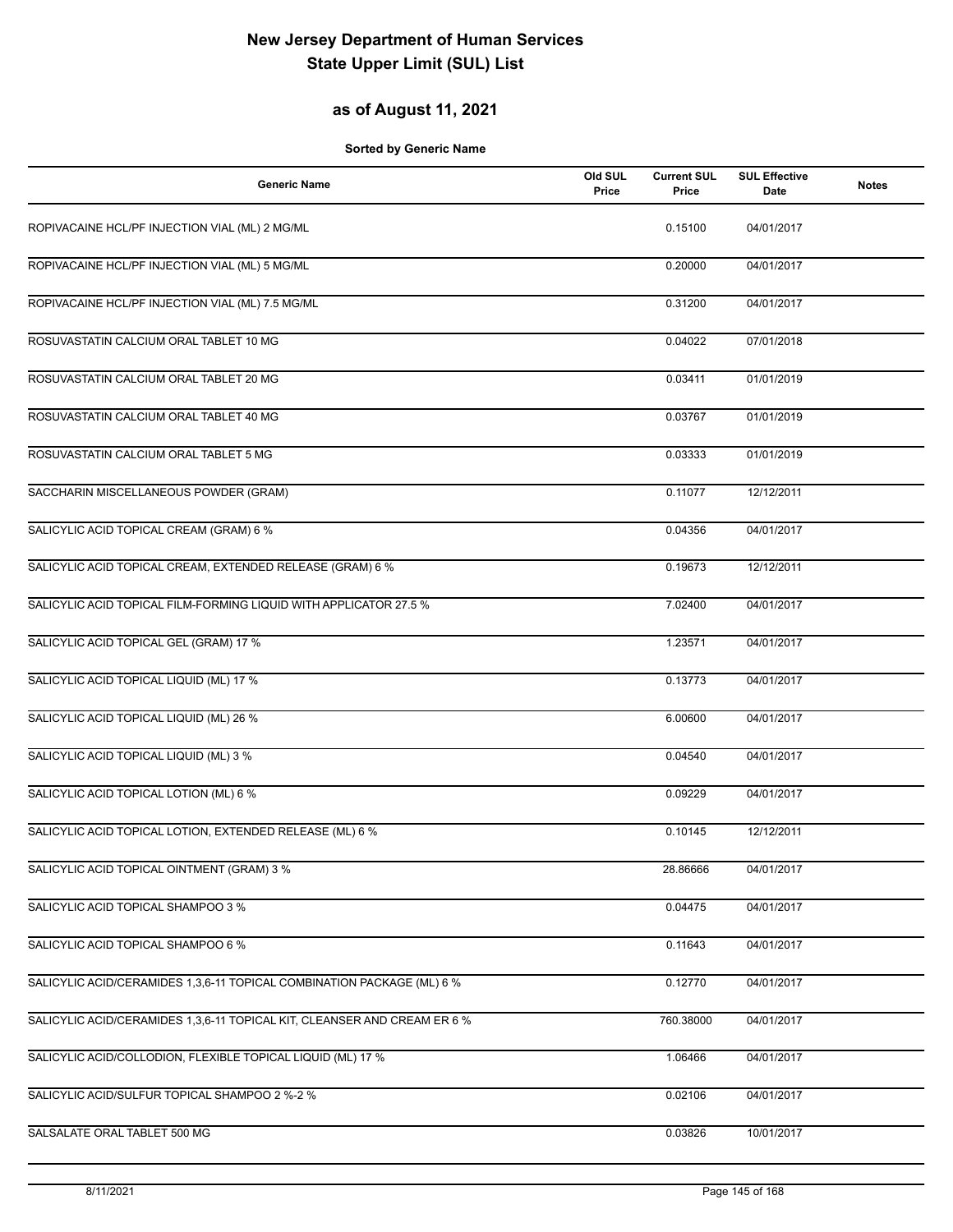### **as of August 11, 2021**

| <b>Generic Name</b>                                         | Old SUL<br>Price | <b>Current SUL</b><br>Price | <b>SUL Effective</b><br>Date | <b>Notes</b> |
|-------------------------------------------------------------|------------------|-----------------------------|------------------------------|--------------|
| SALSALATE ORAL TABLET 750 MG                                |                  | 0.30100                     | 10/01/2017                   |              |
| SCOPOLAMINE HYDROBROMIDE INJECTION VIAL (ML) 0.4 MG/ML      |                  | 7.95000                     | 04/01/2017                   |              |
| SCOPOLAMINE TRANSDERMAL PATCH, TRANSDERMAL 3 DAY 1 MG/3 DAY |                  | 9.83800                     | 04/01/2020                   |              |
| SELEGILINE HCL ORAL CAPSULE 5 MG                            |                  | 0.84167                     | 10/01/2020                   |              |
| SELEGILINE HCL ORAL TABLET 5 MG                             |                  | 1.38573                     | 04/01/2017                   |              |
| SELENIUM INTRAVENOUS VIAL (ML) 40 MCG/ML                    |                  | 0.16235                     | 10/01/2017                   |              |
| SELENIUM SULFIDE TOPICAL LOTION (ML) 2.5 %                  |                  | 0.05306                     | 04/01/2017                   |              |
| SELENIUM SULFIDE TOPICAL SHAMPOO 2.25 %                     |                  | 0.16000                     | 04/01/2020                   |              |
| SELENIUM SULFIDE TOPICAL SUSPENSION, TOPICAL (ML) 1 %       |                  | 0.02204                     | 12/12/2011                   |              |
| SELENIUM SULFIDE TOPICAL SUSPENSION, TOPICAL (ML) 2.5 %     |                  | 0.09375                     | 04/01/2012                   |              |
| SENNOSIDES ORAL SYRUP 8.8MG/5ML                             |                  | 0.03882                     | 04/01/2017                   |              |
| SENNOSIDES ORAL TABLET 25 MG                                |                  | 0.09875                     | 04/01/2017                   |              |
| SENNOSIDES ORAL TABLET 8.6 MG                               |                  | 0.01500                     | 04/01/2017                   |              |
| SENNOSIDES/DOCUSATE SODIUM ORAL TABLET 8.6MG-50MG           |                  | 0.01897                     | 04/01/2018                   |              |
| SERTRALINE HCL ORAL CONCENTRATE, ORAL 20 MG/ML              |                  | 0.43535                     | 10/01/2017                   |              |
| SERTRALINE HCL ORAL TABLET 100 MG                           |                  | 0.03974                     | 04/01/2017                   |              |
| SERTRALINE HCL ORAL TABLET 25 MG                            |                  | 0.03022                     | 04/01/2017                   |              |
| SERTRALINE HCL ORAL TABLET 50 MG                            |                  | 0.02666                     | 01/01/2019                   |              |
| SEVELAMER CARBONATE ORAL POWDER IN PACKET (EA) 0.8 G        |                  | 4.28722                     | 04/01/2020                   |              |
| SEVELAMER CARBONATE ORAL TABLET 800 MG                      |                  | 0.22591                     | 04/01/2021                   |              |
| SEVELAMER HCL ORAL TABLET 800 MG                            |                  | 3.77928                     | 04/01/2020                   |              |
| SEVOFLURANE INHALATION LIQUID (ML)                          |                  | 0.54400                     | 04/01/2017                   |              |
| SILDENAFIL CITRATE INTRAVENOUS VIAL (ML) 10 MG/12.5         |                  | 14.80000                    | 04/01/2017                   |              |
| SILDENAFIL CITRATE MISCELLANEOUS POWDER (GRAM) 100 %        |                  | 199.15500                   | 04/01/2017                   |              |
| SILDENAFIL CITRATE ORAL TABLET 100 MG                       |                  | 0.43300                     | 01/01/2019                   |              |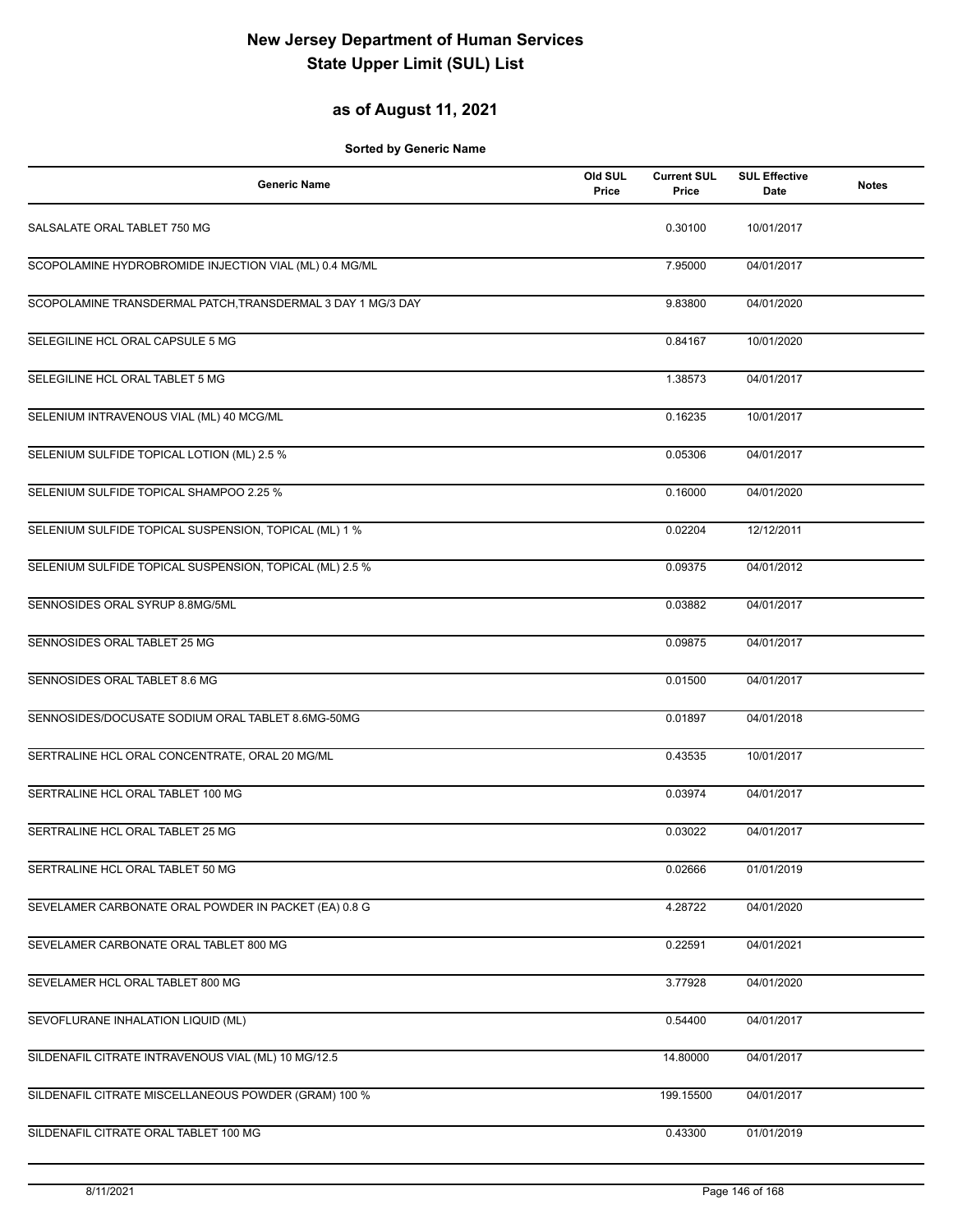### **as of August 11, 2021**

| <b>Generic Name</b>                                                  | Old SUL<br>Price | <b>Current SUL</b><br>Price | <b>SUL Effective</b><br>Date | <b>Notes</b> |
|----------------------------------------------------------------------|------------------|-----------------------------|------------------------------|--------------|
| SILDENAFIL CITRATE ORAL TABLET 20 MG                                 |                  | 0.07400                     | 10/01/2020                   |              |
| SILDENAFIL CITRATE ORAL TABLET 25 MG                                 |                  | 0.25033                     | 10/01/2020                   |              |
| SILDENAFIL CITRATE ORAL TABLET 50 MG                                 |                  | 0.16967                     | 01/01/2019                   |              |
| SILODOSIN ORAL CAPSULE 4 MG                                          |                  | 0.99967                     | 04/01/2021                   |              |
| SILODOSIN ORAL CAPSULE 8 MG                                          |                  | 0.58000                     | 10/01/2020                   |              |
| SILVER NITRATE TOPICAL SOLUTION, NON-ORAL 0.5 %                      |                  | 0.06280                     | 04/01/2017                   |              |
| SILVER SULFADIAZINE TOPICAL CREAM (GRAM) 1 %                         |                  | 0.11228                     | 01/01/2020                   |              |
| SIMETHICONE ORAL CAPSULE 125 MG                                      |                  | 0.04200                     | 07/01/2018                   |              |
| SIMETHICONE ORAL CAPSULE 180 MG                                      |                  | 0.03333                     | 04/01/2018                   |              |
| SIMETHICONE ORAL SUSPENSION, DROPS(FINAL DOSAGE FORM)(ML) 40MG/0.6ML |                  | 0.04456                     | 10/01/2017                   |              |
| SIMETHICONE ORAL TABLET, CHEWABLE 125 MG                             |                  | 0.06510                     | 04/01/2017                   |              |
| SIMETHICONE ORAL TABLET, CHEWABLE 80 MG                              |                  | 0.01560                     | 04/01/2019                   |              |
| SIMVASTATIN ORAL TABLET 10 MG                                        |                  | 0.01204                     | 04/01/2017                   |              |
| SIMVASTATIN ORAL TABLET 20 MG                                        |                  | 0.01500                     | 04/01/2017                   |              |
| SIMVASTATIN ORAL TABLET 40 MG                                        |                  | 0.01508                     | 10/01/2017                   |              |
| SIMVASTATIN ORAL TABLET 5 MG                                         |                  | 0.02814                     | 10/01/2017                   |              |
| SIMVASTATIN ORAL TABLET 80 MG                                        |                  | 0.04911                     | 04/01/2017                   |              |
| SIROLIMUS ORAL SOLUTION, ORAL 1 MG/ML                                |                  | 17.54367                    | 10/01/2020                   |              |
| SIROLIMUS ORAL TABLET 0.5 MG                                         |                  | 5.50700                     | 10/01/2020                   |              |
| SIROLIMUS ORAL TABLET 1 MG                                           |                  | 7.28433                     | 10/01/2020                   |              |
| SIROLIMUS ORAL TABLET 2 MG                                           |                  | 13.50950                    | 01/01/2019                   |              |
| SODIUM ACETATE INTRAVENOUS VIAL (ML) 2 MEQ/ML                        |                  | 0.03325                     | 10/01/2017                   |              |
| SODIUM ACETATE INTRAVENOUS VIAL (ML) 4 MEQ/ML                        |                  | 0.06030                     | 10/01/2017                   |              |
| SODIUM BENZOATE/SODIUM PHENYLACETATE INTRAVENOUS VIAL (ML) 10 %-10 % |                  | 700.80000                   | 04/01/2017                   |              |
| SODIUM BICARBONATE INTRAVENOUS SYRINGE (ML) 0.5MEQ/ML                |                  | 1.08100                     | 04/01/2017                   |              |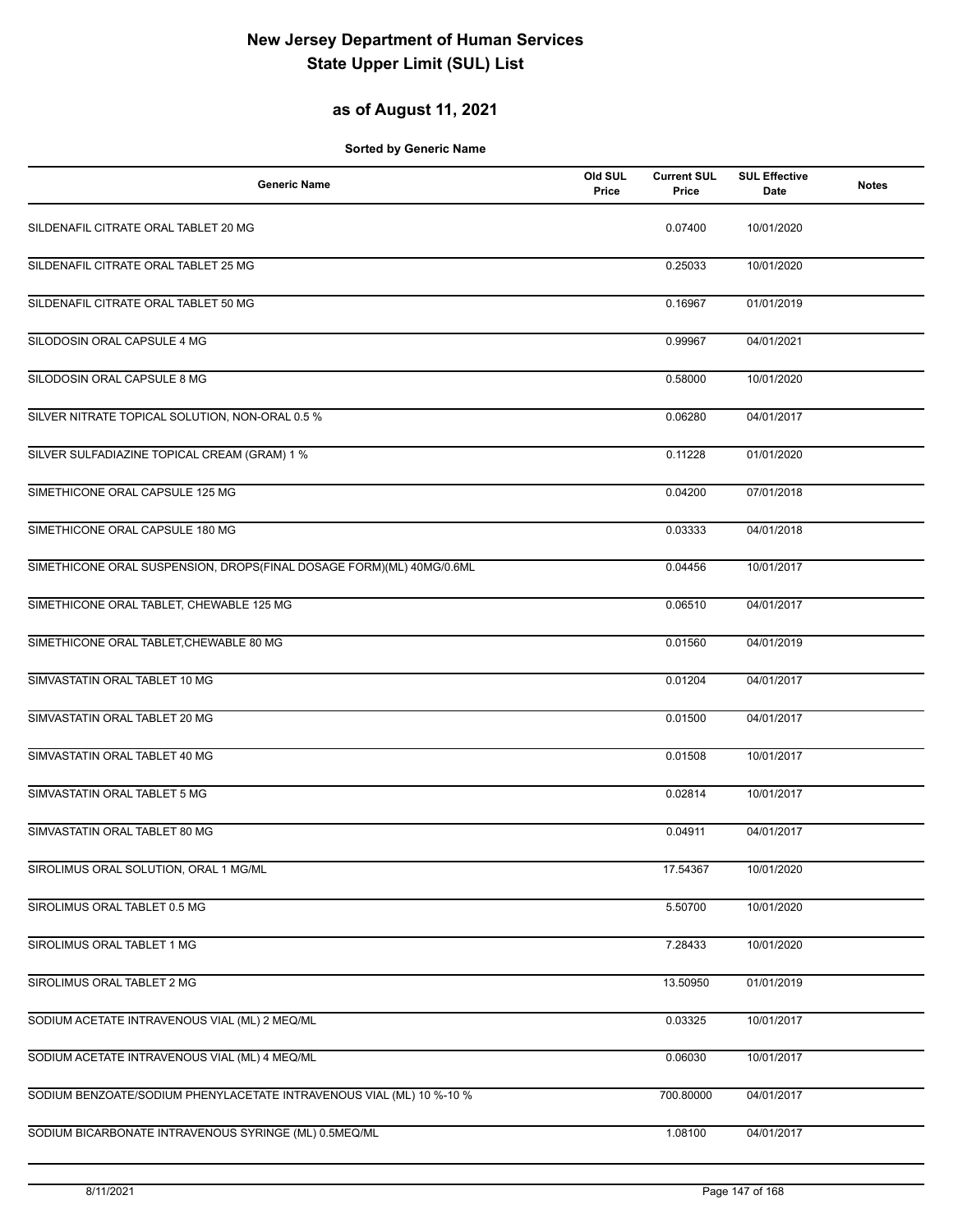### **as of August 11, 2021**

| <b>Generic Name</b>                                                                                  | Old SUL<br>Price | <b>Current SUL</b><br>Price | <b>SUL Effective</b><br><b>Date</b> | <b>Notes</b> |
|------------------------------------------------------------------------------------------------------|------------------|-----------------------------|-------------------------------------|--------------|
| SODIUM BICARBONATE INTRAVENOUS SYRINGE (ML) 0.9MEQ/ML                                                |                  | 0.29260                     | 04/01/2017                          |              |
| SODIUM BICARBONATE INTRAVENOUS SYRINGE (ML) 1 MEQ/ML                                                 |                  | 0.17866                     | 04/01/2017                          |              |
| SODIUM BICARBONATE INTRAVENOUS SYRINGE (ML) 10MEQ/10ML                                               |                  | 1.40500                     | 04/01/2017                          |              |
| SODIUM BICARBONATE INTRAVENOUS VIAL (ML) 0.5MEQ/ML                                                   |                  | 0.51000                     | 04/01/2017                          |              |
| SODIUM BICARBONATE INTRAVENOUS VIAL (ML) 1 MEQ/ML                                                    |                  | 0.16699                     | 04/01/2017                          |              |
| SODIUM BICARBONATE ORAL TABLET 325 MG                                                                |                  | 0.01716                     | 04/01/2017                          |              |
| SODIUM BICARBONATE ORAL TABLET 650 MG                                                                |                  | 0.01149                     | 04/01/2017                          |              |
| SODIUM CHLORIDE 0.45 % INTRAVENOUS INTRAVENOUS SOLUTION 0.45 %                                       |                  | 0.00155                     | 10/01/2017                          |              |
| SODIUM CHLORIDE 0.45 % INTRAVENOUS PIGGYBACK WITH THREADED PORT (ML)                                 |                  | 0.01256                     | 04/01/2017                          |              |
| SODIUM CHLORIDE 3 % INTRAVENOUS INTRAVENOUS SOLUTION 3 %                                             |                  | 0.00908                     | 10/01/2017                          |              |
| SODIUM CHLORIDE 5 % INTRAVENOUS INTRAVENOUS SOLUTION 5 %                                             |                  | 0.00376                     | 04/01/2017                          |              |
| SODIUM CHLORIDE FOR INHALATION INHALATION VIAL, NEBULIZER (ML) 0.9 %                                 |                  | 0.03109                     | 10/01/2017                          |              |
| SODIUM CHLORIDE INTRAVENOUS VIAL (ML) 2.5 MEQ/ML                                                     |                  | 0.03375                     | 04/01/2017                          |              |
| SODIUM CHLORIDE INTRAVENOUS VIAL (ML) 4 MEQ/ML                                                       |                  | 0.05945                     | 10/01/2017                          |              |
| SODIUM CHLORIDE IRRIGATING SOLUTION IRRIGATION SOLUTION, IRRIGATION 0.9 %                            |                  | 0.00341                     | 10/01/2017                          |              |
| SODIUM CHLORIDE MISCELLANEOUS TABLET, SOLUBLE 1000 MG                                                |                  | 0.05265                     | 12/12/2011                          |              |
| SODIUM CHLORIDE NASAL AEROSOL, SPRAY (ML) 0.65 %                                                     |                  | 0.02523                     | 12/12/2011                          |              |
| SODIUM CHLORIDE OPHTHALMIC DROPS 2 %                                                                 |                  | 1.01200                     | 04/01/2017                          |              |
| SODIUM CHLORIDE OPHTHALMIC DROPS 5 %                                                                 |                  | 0.12464                     | 04/01/2017                          |              |
| SODIUM CHLORIDE OPHTHALMIC OINTMENT (GRAM) 5 %                                                       |                  | 1.85007                     | 04/01/2017                          |              |
| SODIUM CHLORIDE/SODIUM BICARBONATE/POTASSIUM CHLORIDE/PEG ORAL SOLUTION,<br>RECONSTITUTED, ORAL 420G |                  | 0.00299                     | 04/01/2017                          |              |
| SODIUM FERRIC GLUCONATE COMPLEX IN SUCROSE INTRAVENOUS VIAL (ML) 62.5MG/5ML                          |                  | 5.98160                     | 10/01/2018                          |              |
| SODIUM FLUORIDE DENTAL CREAM (GRAM) 1.1 %                                                            |                  | 0.03272                     | 10/01/2017                          |              |
| SODIUM FLUORIDE DENTAL GEL (GRAM) 1.1 %                                                              |                  | 0.05570                     | 04/01/2017                          |              |
| SODIUM FLUORIDE DENTAL SOLUTION, NON-ORAL 0.2 %                                                      |                  | 0.01236                     | 04/01/2017                          |              |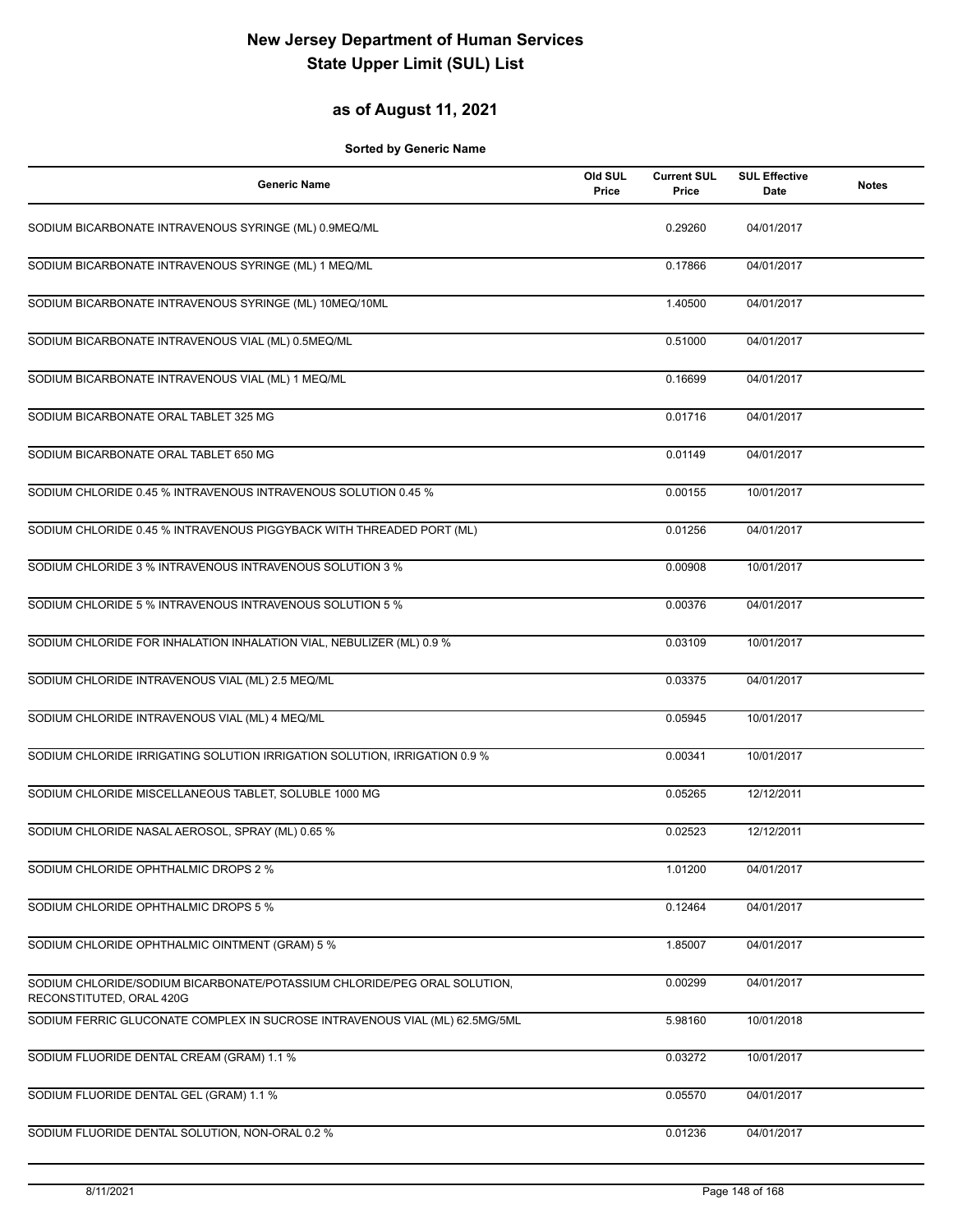### **as of August 11, 2021**

| <b>Generic Name</b>                                                                             | Old SUL<br>Price | <b>Current SUL</b><br>Price | <b>SUL Effective</b><br>Date | <b>Notes</b> |
|-------------------------------------------------------------------------------------------------|------------------|-----------------------------|------------------------------|--------------|
| SODIUM FLUORIDE ORAL DROPS 0.25MG/DRP                                                           |                  | 0.38126                     | 10/01/2014                   |              |
| SODIUM FLUORIDE ORAL TABLET, CHEWABLE 0.25(0.55)                                                |                  | 0.02968                     | 04/01/2017                   |              |
| SODIUM FLUORIDE ORAL TABLET, CHEWABLE 0.5(1.1)MG                                                |                  | 0.02718                     | 04/01/2017                   |              |
| SODIUM FLUORIDE ORAL TABLET, CHEWABLE 1MG(2.2MG)                                                |                  | 0.03775                     | 04/01/2017                   |              |
| SODIUM LACTATE INTRAVENOUS VIAL (ML) 5 MEQ/ML                                                   |                  | 0.23600                     | 04/01/2017                   |              |
| SODIUM PHENYLBUTYRATE ORAL POWDER (GRAM) 0.94 G/G                                               |                  | 17.99848                    | 04/01/2017                   |              |
| SODIUM PHOS, M-BASIC-D-BASIC INTRAVENOUS VIAL (ML) 3MMOL/ML                                     |                  | 0.03633                     | 10/01/2017                   |              |
| SODIUM PHOSPHATE, DIBASIC/POT PHOS, MONOB/SOD PHOSPHATE MONO ORAL TABLET<br>250 MG              |                  | 0.15994                     | 10/01/2017                   |              |
| SODIUM PHOSPHATE, MONOBASIC/SODIUM PHOSPHATE, DIBASIC ORAL SOLUTION, ORAL                       |                  | 0.07413                     | 12/12/2011                   |              |
| SODIUM PHOSPHATE, MONOBASIC/SODIUM PHOSPHATE, DIBASIC RECTAL ENEMA (ML)<br>19G-7G/118           |                  | 0.00880                     | 10/01/2017                   |              |
| SODIUM POLYSTYRENE SULFONATE ORAL POWDER (GRAM)                                                 |                  | 0.08976                     | 04/01/2019                   |              |
| SODIUM POLYSTYRENE SULFONATE ORAL SUSPENSION, ORAL (FINAL DOSE FORM) 15<br>G/60 ML              |                  | 0.04536                     | 01/01/2019                   |              |
| SODIUM POLYSTYRENE SULFONATE RECTAL ENEMA (ML) 30 G/120ML                                       |                  | 0.25358                     | 04/01/2017                   |              |
| SODIUM/POTASSIUM/POTASSIUM CITRATE/SODIUM CITRATE/CIT AC ORAL SOLUTION, ORAL<br>500-550/5       |                  | 0.03498                     | 04/01/2017                   |              |
| SODIUM/POTASSIUM/SODIUM CHLORIDE OPHTHALMIC DROPS                                               |                  | 0.02781                     | 12/12/2011                   |              |
| SOLIFENACIN SUCCINATE ORAL TABLET 10 MG                                                         |                  | 0.16000                     | 01/01/2021                   |              |
| SOLIFENACIN SUCCINATE ORAL TABLET 5 MG                                                          |                  | 0.21444                     | 04/01/2020                   |              |
| SORBITAN SESQUIOLEATE/MINERAL OIL/BENZETHON CL/BASE3 TOPICAL COMBINATION<br>PACKAGE (EA) 0.13 % |                  | 0.76375                     | 04/01/2017                   |              |
| SORBITOL SOLUTION IRRIGATION SOLUTION, IRRIGATION 3 %                                           |                  | 0.00683                     | 04/01/2017                   |              |
| SORBITOL SOLUTION IRRIGATION SOLUTION, IRRIGATION 3.3 %                                         |                  | 0.00278                     | 04/01/2017                   |              |
| SOTALOL HCL ORAL TABLET 120 MG                                                                  |                  | 0.09290                     | 01/01/2020                   |              |
| SOTALOL HCL ORAL TABLET 160 MG                                                                  |                  | 0.12664                     | 04/01/2017                   |              |
| SOTALOL HCL ORAL TABLET 240 MG                                                                  |                  | 0.23888                     | 10/01/2017                   |              |
| SOTALOL HCL ORAL TABLET 80 MG                                                                   |                  | 0.05500                     | 01/01/2019                   |              |
| SPINOSAD TOPICAL SUSPENSION, TOPICAL (ML) 0.9 %                                                 |                  | 1.58525                     | 10/01/2017                   |              |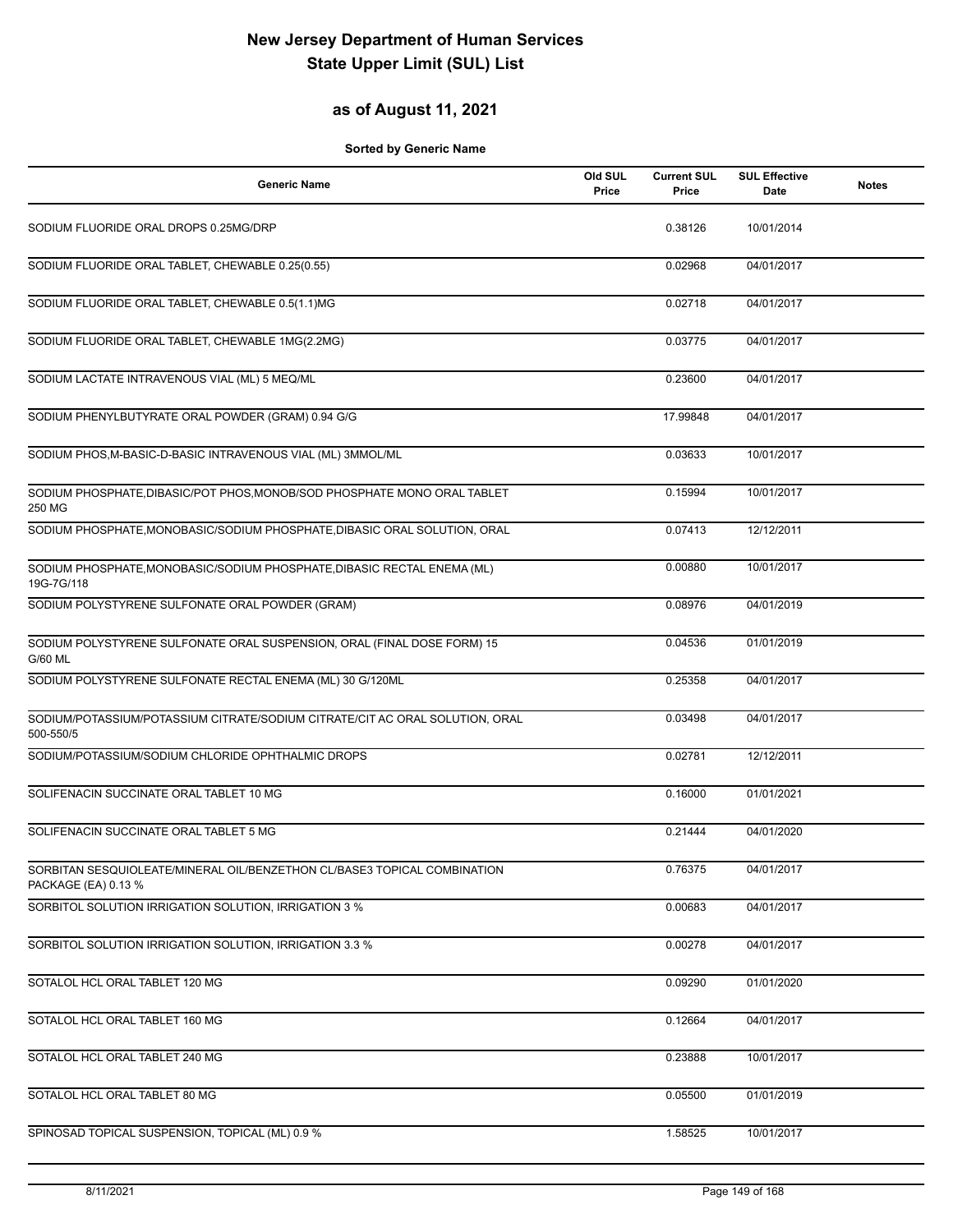### **as of August 11, 2021**

| <b>Generic Name</b>                                                                  | Old SUL<br>Price | <b>Current SUL</b><br>Price | <b>SUL Effective</b><br>Date | <b>Notes</b> |
|--------------------------------------------------------------------------------------|------------------|-----------------------------|------------------------------|--------------|
| SPIRONOLACTONE ORAL TABLET 100 MG                                                    |                  | 0.16980                     | 04/01/2019                   |              |
| SPIRONOLACTONE ORAL TABLET 25 MG                                                     |                  | 0.02310                     | 01/01/2019                   |              |
| SPIRONOLACTONE ORAL TABLET 50 MG                                                     |                  | 0.08500                     | 07/01/2018                   |              |
| SPIRONOLACTONE/HYDROCHLOROTHIAZIDE ORAL TABLET 25 MG-25MG                            |                  | 0.56726                     | 01/01/2018                   |              |
| STAVUDINE ORAL CAPSULE 15 MG                                                         |                  | 0.91610                     | 10/01/2017                   |              |
| STAVUDINE ORAL CAPSULE 20 MG                                                         |                  | 1.16278                     | 04/01/2017                   |              |
| STAVUDINE ORAL CAPSULE 30 MG                                                         |                  | 0.75350                     | 04/01/2017                   |              |
| STAVUDINE ORAL CAPSULE 40 MG                                                         |                  | 0.90200                     | 04/01/2017                   |              |
| STAVUDINE ORAL SOLUTION, RECONSTITUTED, ORAL 1 MG/ML                                 |                  | 0.32795                     | 04/01/2017                   |              |
| STREPTOMYCIN SULFATE INTRAMUSCULAR VIAL (EA) 1 G                                     |                  | 18.75000                    | 04/01/2017                   |              |
| SUCRALFATE ORAL SUSPENSION, ORAL (FINAL DOSE FORM) 1 G/10 ML                         |                  | 0.26664                     | 01/01/2021                   |              |
| SUCRALFATE ORAL TABLET 1 G                                                           |                  | 0.11350                     | 04/01/2017                   |              |
| SUFENTANIL CITRATE INTRAVENOUS AMPUL (ML) 50 MCG/ML                                  |                  | 2.90000                     | 04/01/2017                   |              |
| SUFENTANIL CITRATE INTRAVENOUS VIAL (ML) 50 MCG/ML                                   |                  | 4.54000                     | 04/01/2017                   |              |
| SULFACETAMIDE SODIUM OPHTHALMIC DROPS 10 %                                           |                  | 2.16100                     | 04/01/2020                   |              |
| SULFACETAMIDE SODIUM OPHTHALMIC OINTMENT (GRAM) 10 %                                 |                  | 15.68000                    | 04/01/2017                   |              |
| SULFACETAMIDE SODIUM TOPICAL CLEANSER (ML) 10 %                                      |                  | 0.20625                     | 07/01/2019                   |              |
| SULFACETAMIDE SODIUM TOPICAL CLEANSER, GEL (ML) 10 %                                 |                  | 1.17400                     | 04/01/2017                   |              |
| SULFACETAMIDE SODIUM TOPICAL SUSPENSION, TOPICAL (ML) 10 %                           |                  | 0.44645                     | 10/01/2017                   |              |
| SULFACETAMIDE SODIUM/AVOBENZONE/SULFUR TOPICAL CREAM (GRAM) 10 %-5 %                 |                  | 2.16366                     | 12/12/2011                   |              |
| SULFACETAMIDE SODIUM/PREDNISOLONE SODIUM PHOSPHATE OPHTHALMIC DROPS 10<br>$% -0.23%$ |                  | 2.28322                     | 04/01/2017                   |              |
| SULFACETAMIDE SODIUM/SULFUR TOPICAL CLEANSER (GRAM) 10 %-2 %                         |                  | 1.58682                     | 04/01/2017                   |              |
| SULFACETAMIDE SODIUM/SULFUR TOPICAL CLEANSER (GRAM) 10-5%(W/W)                       |                  | 0.09183                     | 10/01/2017                   |              |
| SULFACETAMIDE SODIUM/SULFUR TOPICAL CLEANSER (GRAM) 9 %-4.5 %                        |                  | 0.07082                     | 07/01/2019                   |              |
| SULFACETAMIDE SODIUM/SULFUR TOPICAL CLEANSER (GRAM) 9.8%-4.8%                        |                  | 1.43449                     | 04/01/2017                   |              |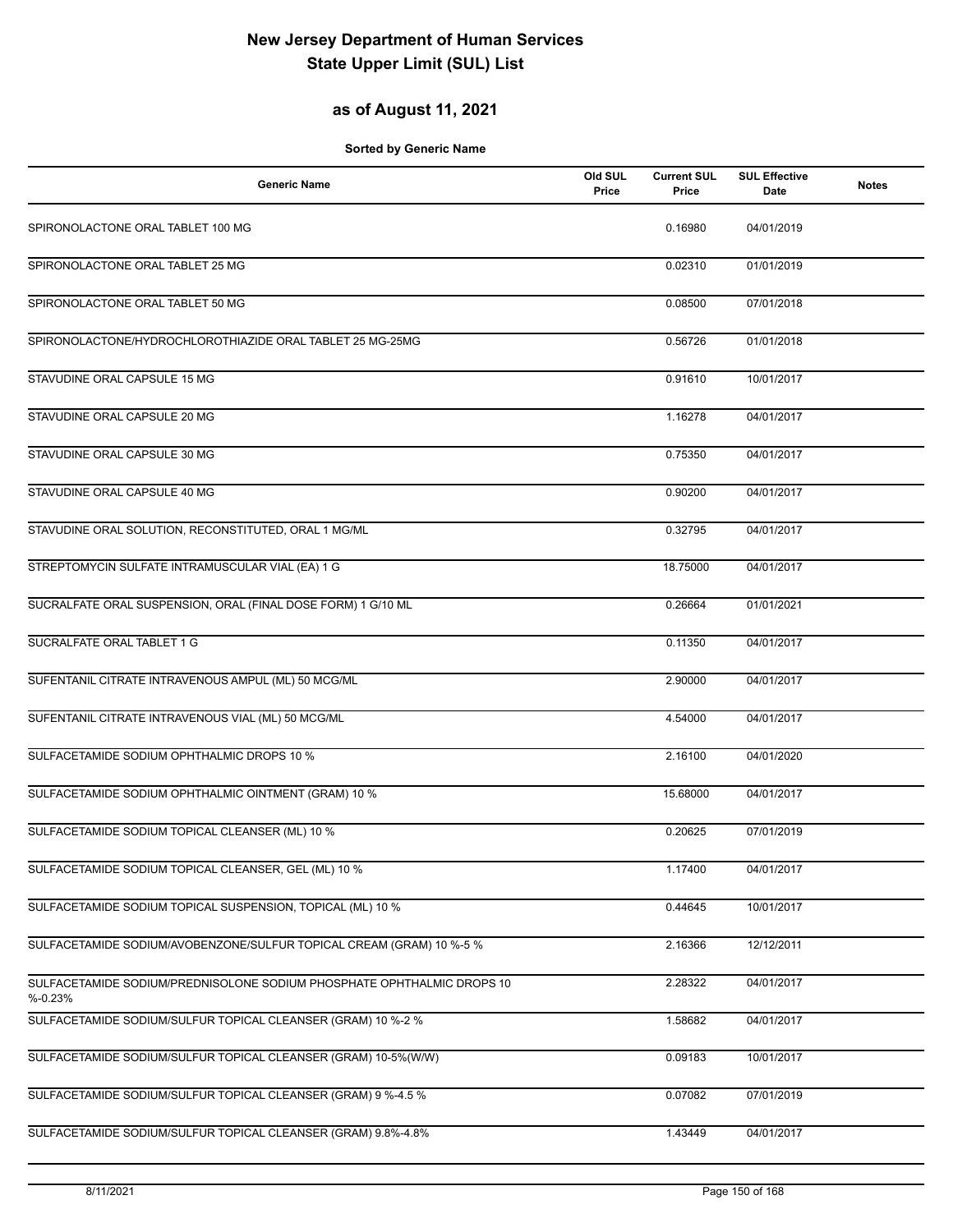### **as of August 11, 2021**

| Generic Name                                                                        | Old SUL<br>Price | <b>Current SUL</b><br>Price | <b>SUL Effective</b><br>Date | <b>Notes</b> |
|-------------------------------------------------------------------------------------|------------------|-----------------------------|------------------------------|--------------|
| SULFACETAMIDE SODIUM/SULFUR TOPICAL CREAM (GRAM) 10 %-2 %                           |                  | 4.90386                     | 01/01/2018                   |              |
| SULFACETAMIDE SODIUM/SULFUR TOPICAL CREAM (GRAM) 10-5%(W/W)                         |                  | 1.90292                     | 04/01/2017                   |              |
| SULFACETAMIDE SODIUM/SULFUR TOPICAL FOAM (GRAM) 10 %-5 %                            |                  | 1.50930                     | 04/01/2017                   |              |
| SULFACETAMIDE SODIUM/SULFUR TOPICAL LOTION (GRAM) 10-5%(W/V)                        |                  | 0.81243                     | 09/01/2011                   |              |
| SULFACETAMIDE SODIUM/SULFUR TOPICAL LOTION (GRAM) 10-5%(W/W)                        |                  | 0.81242                     | 12/12/2011                   |              |
| SULFACETAMIDE SODIUM/SULFUR TOPICAL PADS, MEDICATED (EA) 10 %-4 %                   |                  | 4.23217                     | 01/01/2020                   |              |
| SULFACETAMIDE SODIUM/SULFUR TOPICAL PADS, MEDICATED (EA) 10 %-5 %                   |                  | 2.74566                     | 10/01/2017                   |              |
| SULFACETAMIDE SODIUM/SULFUR TOPICAL SUSPENSION, TOPICAL (ML) 8 %-4 %                |                  | 0.12000                     | 07/01/2019                   |              |
| SULFACETAMIDE SODIUM/SULFUR/SKIN CLEANSER COMB NO.23 TOPICAL KIT 9 %-4.5 %          |                  | 440.25000                   | 04/01/2017                   |              |
| SULFACETAMIDE SODIUM/SULFUR/UREA TOPICAL CLEANSER (ML) 10%-5%-10%                   |                  | 0.56197                     | 04/01/2017                   |              |
| SULFADIAZINE ORAL TABLET 500 MG                                                     |                  | 3.14840                     | 04/01/2019                   |              |
| SULFAMETHOXAZOLE/TRIMETHOPRIM INTRAVENOUS VIAL (ML) 80-16MG/ML                      |                  | 0.44600                     | 04/01/2017                   |              |
| SULFAMETHOXAZOLE/TRIMETHOPRIM ORAL SUSPENSION, ORAL (FINAL DOSE FORM)<br>200-40MG/5 |                  | 0.08977                     | 10/01/2017                   |              |
| SULFAMETHOXAZOLE/TRIMETHOPRIM ORAL SUSPENSION, ORAL (FINAL DOSE FORM)<br>800-160/20 |                  | 0.19750                     | 04/01/2017                   |              |
| SULFAMETHOXAZOLE/TRIMETHOPRIM ORAL TABLET 400MG-80MG                                |                  | 0.05122                     | 01/01/2019                   |              |
| SULFAMETHOXAZOLE/TRIMETHOPRIM ORAL TABLET 800-160 MG                                |                  | 0.02990                     | 07/01/2018                   |              |
| SULFASALAZINE ORAL TABLET 500 MG                                                    |                  | 0.05025                     | 10/01/2017                   |              |
| SULFASALAZINE ORAL TABLET, DELAYED RELEASE (ENTERIC COATED) 500 MG                  |                  | 0.12670                     | 10/01/2017                   |              |
| SULINDAC ORAL TABLET 150 MG                                                         |                  | 0.10000                     | 07/01/2018                   |              |
| SULINDAC ORAL TABLET 200 MG                                                         |                  | 0.15726                     | 04/01/2017                   |              |
| SUMATRIPTAN NASAL SPRAY, NON-AEROSOL (EA) 20 MG                                     |                  | 45.17086                    | 04/01/2017                   |              |
| SUMATRIPTAN NASAL SPRAY, NON-AEROSOL (EA) 5 MG                                      |                  | 38.32500                    | 10/01/2020                   |              |
| SUMATRIPTAN SUCCINATE ORAL TABLET 100 MG                                            |                  | 0.36778                     | 04/01/2018                   |              |
| SUMATRIPTAN SUCCINATE ORAL TABLET 25 MG                                             |                  | 0.34111                     | 10/01/2020                   |              |
| SUMATRIPTAN SUCCINATE ORAL TABLET 50 MG                                             |                  | 0.27222                     | 01/01/2019                   |              |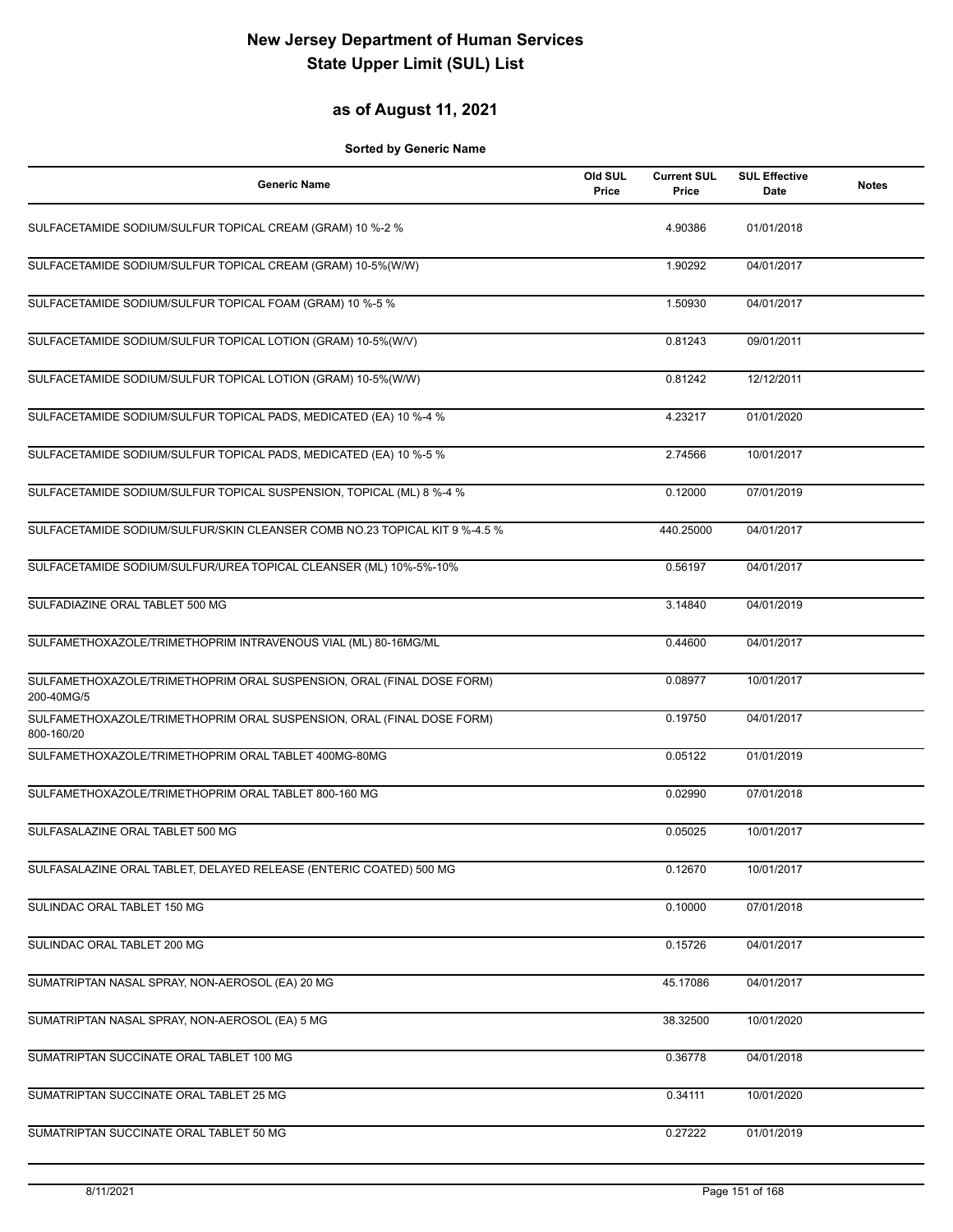#### **as of August 11, 2021**

| <b>Generic Name</b>                                             | Old SUL<br>Price | <b>Current SUL</b><br>Price | <b>SUL Effective</b><br>Date | <b>Notes</b> |
|-----------------------------------------------------------------|------------------|-----------------------------|------------------------------|--------------|
| SUMATRIPTAN SUCCINATE SUBCUTANEOUS CARTRIDGE (ML) 4 MG/0.5ML    |                  | 106.68462                   | 10/01/2017                   |              |
| SUMATRIPTAN SUCCINATE SUBCUTANEOUS CARTRIDGE (ML) 6 MG/0.5ML    |                  | 114.01226                   | 04/01/2017                   |              |
| SUMATRIPTAN SUCCINATE SUBCUTANEOUS PEN INJECTOR (ML) 4 MG/0.5ML |                  | 112.69915                   | 10/01/2017                   |              |
| SUMATRIPTAN SUCCINATE SUBCUTANEOUS PEN INJECTOR (ML) 6 MG/0.5ML |                  | 69.87308                    | 04/01/2021                   |              |
| SUMATRIPTAN SUCCINATE SUBCUTANEOUS SYRINGE (ML) 6 MG/0.5ML      |                  | 36.18000                    | 10/01/2017                   |              |
| SUMATRIPTAN SUCCINATE SUBCUTANEOUS VIAL (ML) 6 MG/0.5ML         |                  | 26.27050                    | 10/01/2020                   |              |
| TACROLIMUS ORAL CAPSULE 0.5 MG                                  |                  | 0.08770                     | 04/01/2017                   |              |
| TACROLIMUS ORAL CAPSULE 1 MG                                    |                  | 0.10130                     | 01/01/2019                   |              |
| TACROLIMUS ORAL CAPSULE 5 MG                                    |                  | 0.39610                     | 10/01/2018                   |              |
| TACROLIMUS TOPICAL OINTMENT (GRAM) 0.03 %                       |                  | 2.83333                     | 01/01/2020                   |              |
| TACROLIMUS TOPICAL OINTMENT (GRAM) 0.1 %                        |                  | 2.24164                     | 01/01/2020                   |              |
| TADALAFIL ORAL TABLET 10 MG                                     |                  | 0.72000                     | 04/01/2020                   |              |
| TADALAFIL ORAL TABLET 20 MG                                     |                  | 0.63300                     | 10/01/2020                   |              |
| TADALAFIL ORAL TABLET 20 MG                                     |                  | 0.46283                     | 04/01/2020                   |              |
| <b>TADALAFIL ORAL TABLET 5 MG</b>                               |                  | 0.24689                     | 10/01/2020                   |              |
| TAMOXIFEN CITRATE ORAL TABLET 10 MG                             |                  | 0.15000                     | 01/01/2018                   |              |
| TAMOXIFEN CITRATE ORAL TABLET 20 MG                             |                  | 0.18392                     | 10/01/2017                   |              |
| TAMSULOSIN HCL ORAL CAPSULE 0.4 MG                              |                  | 0.03960                     | 01/01/2019                   |              |
| TELMISARTAN ORAL TABLET 20 MG                                   |                  | 0.13809                     | 04/01/2017                   |              |
| TELMISARTAN ORAL TABLET 40 MG                                   |                  | 0.06667                     | 01/01/2019                   |              |
| TELMISARTAN ORAL TABLET 80 MG                                   |                  | 0.07133                     | 01/01/2019                   |              |
| TELMISARTAN/AMLODIPINE BESYLATE ORAL TABLET 40 MG-10MG          |                  | 4.14666                     | 04/01/2017                   |              |
| TELMISARTAN/AMLODIPINE BESYLATE ORAL TABLET 40 MG-5 MG          |                  | 4.14666                     | 04/01/2017                   |              |
| TELMISARTAN/AMLODIPINE BESYLATE ORAL TABLET 80 MG-10MG          |                  | 4.14666                     | 04/01/2017                   |              |
| TELMISARTAN/AMLODIPINE BESYLATE ORAL TABLET 80 MG-5 MG          |                  | 3.79100                     | 04/01/2017                   |              |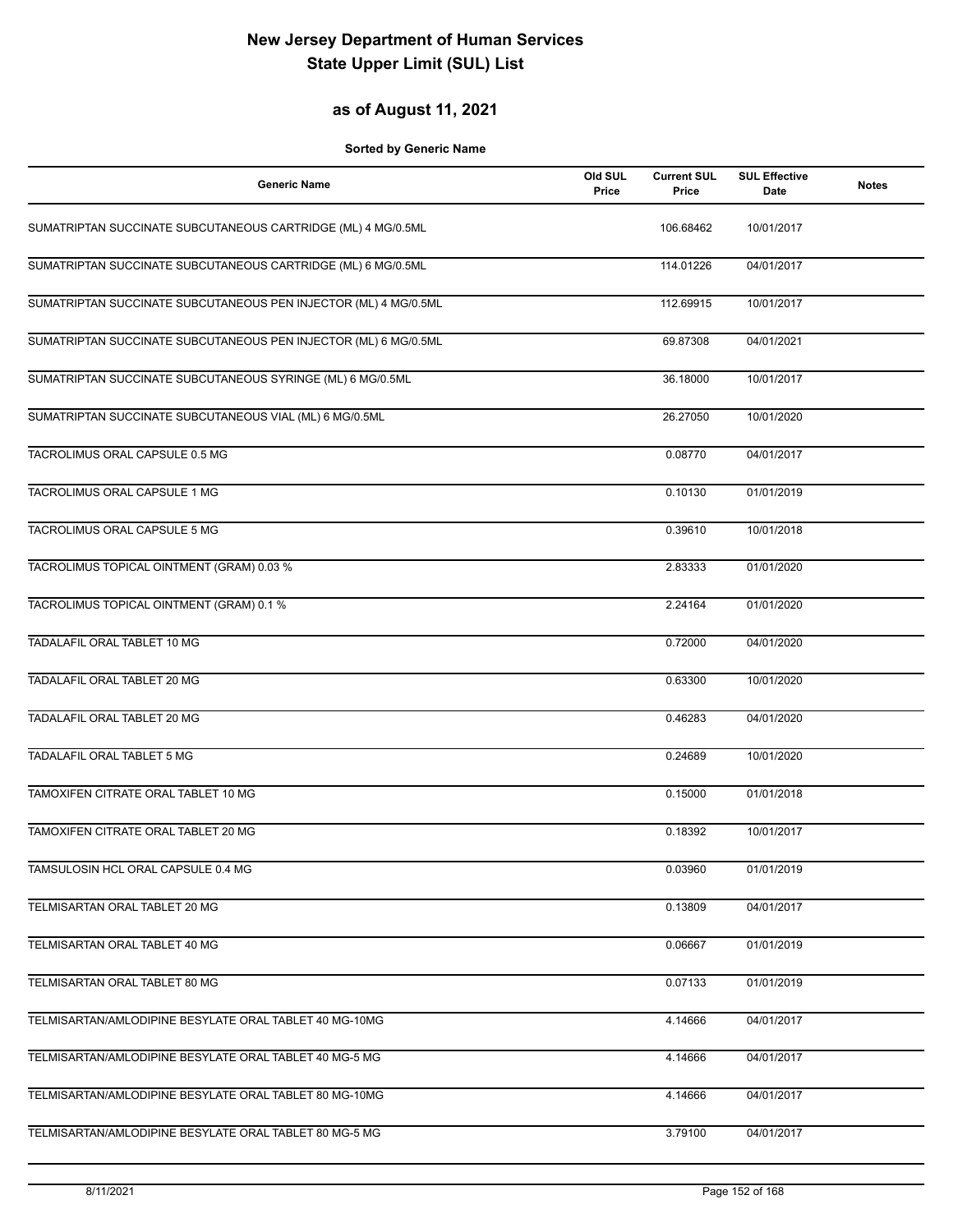### **as of August 11, 2021**

| <b>Generic Name</b>                                    | Old SUL<br>Price | <b>Current SUL</b><br>Price | <b>SUL Effective</b><br>Date | <b>Notes</b> |
|--------------------------------------------------------|------------------|-----------------------------|------------------------------|--------------|
| TELMISARTAN/HYDROCHLOROTHIAZIDE ORAL TABLET 40-12.5 MG |                  | 0.73467                     | 07/01/2018                   |              |
| TELMISARTAN/HYDROCHLOROTHIAZIDE ORAL TABLET 80 MG-25MG |                  | 0.56667                     | 01/01/2020                   |              |
| TELMISARTAN/HYDROCHLOROTHIAZIDE ORAL TABLET 80-12.5MG  |                  | 1.17000                     | 04/01/2019                   |              |
| TEMAZEPAM ORAL CAPSULE 15 MG                           |                  | 0.04590                     | 04/01/2018                   |              |
| TEMAZEPAM ORAL CAPSULE 22.5 MG                         |                  | 4.17825                     | 04/01/2017                   |              |
| TEMAZEPAM ORAL CAPSULE 30 MG                           |                  | 0.07842                     | 04/01/2017                   |              |
| TEMAZEPAM ORAL CAPSULE 7.5 MG                          |                  | 0.16000                     | 04/01/2021                   |              |
| TEMOZOLOMIDE ORAL CAPSULE 100 MG                       |                  | 22.14286                    | 04/01/2019                   |              |
| TEMOZOLOMIDE ORAL CAPSULE 140 MG                       |                  | 32.50000                    | 10/01/2019                   |              |
| TEMOZOLOMIDE ORAL CAPSULE 180 MG                       |                  | 42.50000                    | 04/01/2019                   |              |
| TEMOZOLOMIDE ORAL CAPSULE 20 MG                        |                  | 4.07143                     | 04/01/2019                   |              |
| TEMOZOLOMIDE ORAL CAPSULE 250 MG                       |                  | 69.13100                    | 10/01/2019                   |              |
| TEMOZOLOMIDE ORAL CAPSULE 5 MG                         |                  | 1.35714                     | 04/01/2019                   |              |
| TENIPOSIDE INTRAVENOUS AMPUL (ML) 50 MG/5 ML           |                  | 499.19000                   | 04/01/2017                   |              |
| TENOFOVIR DISOPROXIL FUMARATE ORAL TABLET 300 MG       |                  | 0.32174                     | 07/01/2021                   |              |
| TERAZOSIN HCL ORAL CAPSULE 1 MG                        |                  | 0.04960                     | 04/01/2017                   |              |
| TERAZOSIN HCL ORAL CAPSULE 10 MG                       |                  | 0.04130                     | 10/01/2017                   |              |
| TERAZOSIN HCL ORAL CAPSULE 2 MG                        |                  | 0.04330                     | 04/01/2017                   |              |
| TERAZOSIN HCL ORAL CAPSULE 5 MG                        |                  | 0.06080                     | 04/01/2017                   |              |
| TERBINAFINE HCL ORAL TABLET 250 MG                     |                  | 0.10133                     | 07/01/2017                   |              |
| TERBINAFINE HCL TOPICAL CREAM (GRAM) 1 %               |                  | 0.21646                     | 10/01/2017                   |              |
| TERBUTALINE SULFATE ORAL TABLET 2.5 MG                 |                  | 0.95222                     | 10/01/2017                   |              |
| TERBUTALINE SULFATE ORAL TABLET 5 MG                   |                  | 0.34120                     | 10/01/2017                   |              |
| TERBUTALINE SULFATE SUBCUTANEOUS VIAL (ML) 1 MG/ML     |                  | 4.00000                     | 04/01/2017                   |              |
| TERCONAZOLE VAGINAL CREAM WITH APPLICATOR 0.4 %        |                  | 0.19765                     | 10/01/2017                   |              |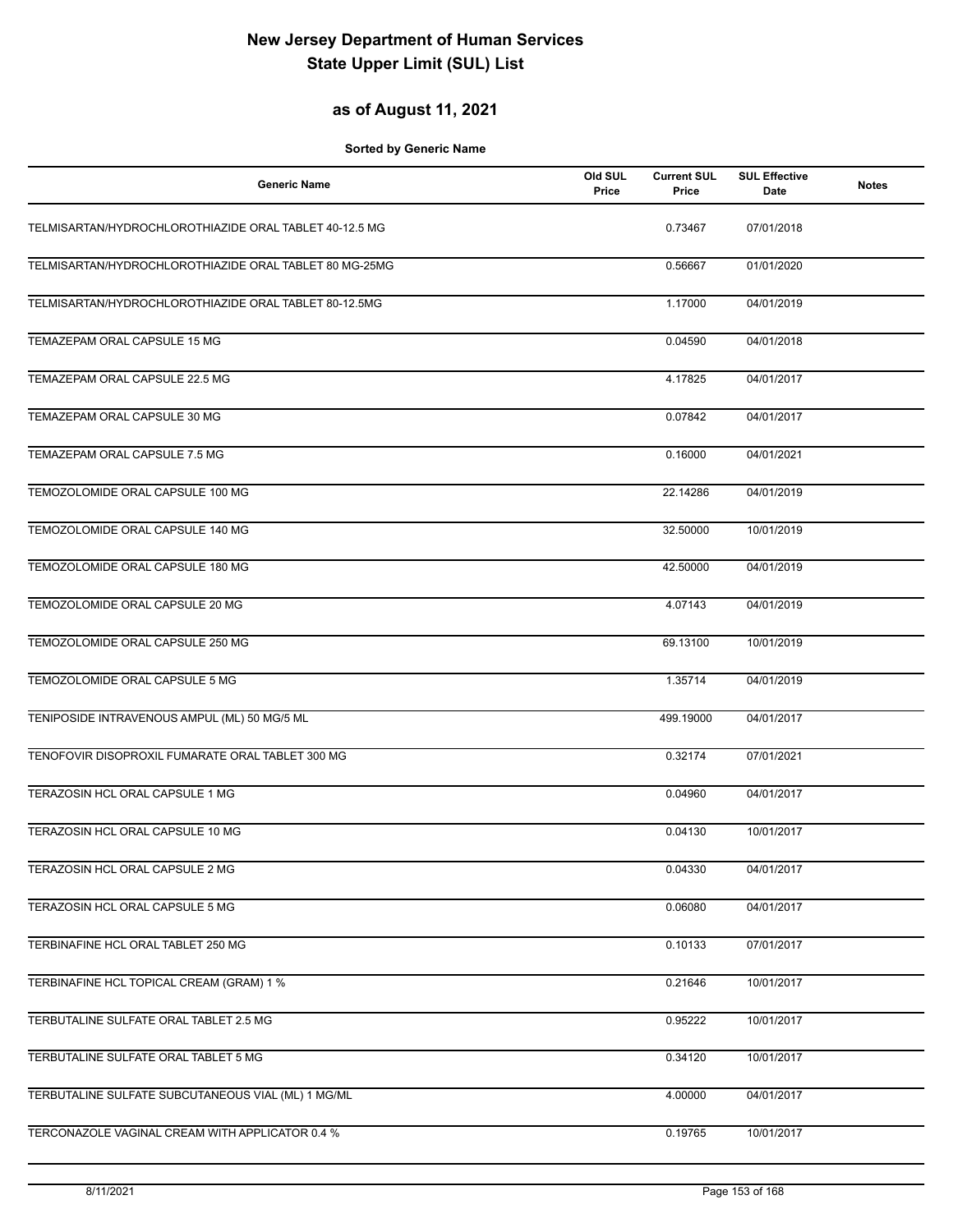### **as of August 11, 2021**

| <b>Generic Name</b>                                                                         | Old SUL<br>Price | <b>Current SUL</b><br>Price | <b>SUL Effective</b><br>Date | <b>Notes</b> |
|---------------------------------------------------------------------------------------------|------------------|-----------------------------|------------------------------|--------------|
| TERCONAZOLE VAGINAL CREAM WITH APPLICATOR 0.8 %                                             |                  | 1.00000                     | 04/01/2017                   |              |
| TERCONAZOLE VAGINAL SUPPOSITORY, VAGINAL 80 MG                                              |                  | 9.35617                     | 10/01/2017                   |              |
| TESTOSTERONE CYPIONATE INTRAMUSCULAR VIAL (ML) 100 MG/ML                                    |                  | 3.86188                     | 04/01/2017                   |              |
| TESTOSTERONE CYPIONATE INTRAMUSCULAR VIAL (ML) 200 MG/ML                                    |                  | 3.00800                     | 04/01/2017                   |              |
| TESTOSTERONE ENANTHATE INTRAMUSCULAR VIAL (ML) 200 MG/ML                                    |                  | 9.90924                     | 04/01/2017                   |              |
| TESTOSTERONE MISCELLANEOUS POWDER (GRAM)                                                    |                  | 0.22085                     | 12/12/2011                   |              |
| TESTOSTERONE TRANSDERMAL GEL (GRAM) 50 MG (1%)                                              |                  | 1.28256                     | 04/01/2017                   |              |
| TESTOSTERONE TRANSDERMAL GEL IN METERED-DOSE PUMP 10 MG (2%)                                |                  | 4.45105                     | 04/01/2017                   |              |
| TESTOSTERONE TRANSDERMAL GEL IN METERED-DOSE PUMP 12.5/1.25G                                |                  | 1.04000                     | 07/01/2019                   |              |
| TESTOSTERONE TRANSDERMAL GEL IN PACKET (GRAM) 25MG(1%)                                      |                  | 2.53307                     | 10/01/2017                   |              |
| TESTOSTERONE TRANSDERMAL GEL IN PACKET (GRAM) 50 MG (1%)                                    |                  | 0.48173                     | 04/01/2020                   |              |
| TETRABENAZINE ORAL TABLET 12.5 MG                                                           |                  | 13.06000                    | 10/01/2020                   |              |
| TETRABENAZINE ORAL TABLET 25 MG                                                             |                  | 26.16000                    | 10/01/2020                   |              |
| TETRACAINE HCL OPHTHALMIC DROPS 0.5 %                                                       |                  | 0.56314                     | 04/01/2017                   |              |
| TETRACAINE HCL/PF OPHTHALMIC DROPS 0.5 %                                                    |                  | 0.56548                     | 10/01/2017                   |              |
| TETRACYCLINE HCL ORAL CAPSULE 250 MG                                                        |                  | 2.86425                     | 10/01/2017                   |              |
| TETRACYCLINE HCL ORAL CAPSULE 500 MG                                                        |                  | 0.04523                     | 10/01/2017                   |              |
| TETRAHYDROZOLINE HCL OPHTHALMIC DROPS 0.05 %                                                |                  | 0.09490                     | 04/01/2017                   |              |
| TETRAHYDROZOLINE HCL/DEXTRAN 70/POLYETHYLENE GL 400/POVIDONE OPHTHALMIC<br>DROPS 0.05-.1-1% |                  | 0.09600                     | 07/01/2019                   |              |
| TETRAHYDROZOLINE HCL/POLYETHYLENE GLYCOLS OPHTHALMIC DROPS 0.05 %-1 %                       |                  | 0.19548                     | 12/12/2011                   |              |
| TETRAHYDROZOLINE HCL/ZINC SULFATE OPHTHALMIC DROPS 0.05-0.25%                               |                  | 0.19548                     | 12/12/2011                   |              |
| THEOPHYLLINE ANHYDROUS ORAL ELIXIR 80 MG/15ML                                               |                  | 0.66666                     | 04/01/2017                   |              |
| THEOPHYLLINE ANHYDROUS ORAL SOLUTION, ORAL 80 MG/15ML                                       |                  | 0.13094                     | 04/01/2017                   |              |
| THEOPHYLLINE ANHYDROUS ORAL TABLET, EXTENDED RELEASE 12 HR 100 MG                           |                  | 0.10804                     | 10/01/2017                   |              |
| THEOPHYLLINE ANHYDROUS ORAL TABLET, EXTENDED RELEASE 12 HR 200 MG                           |                  | 0.13869                     | 10/01/2017                   |              |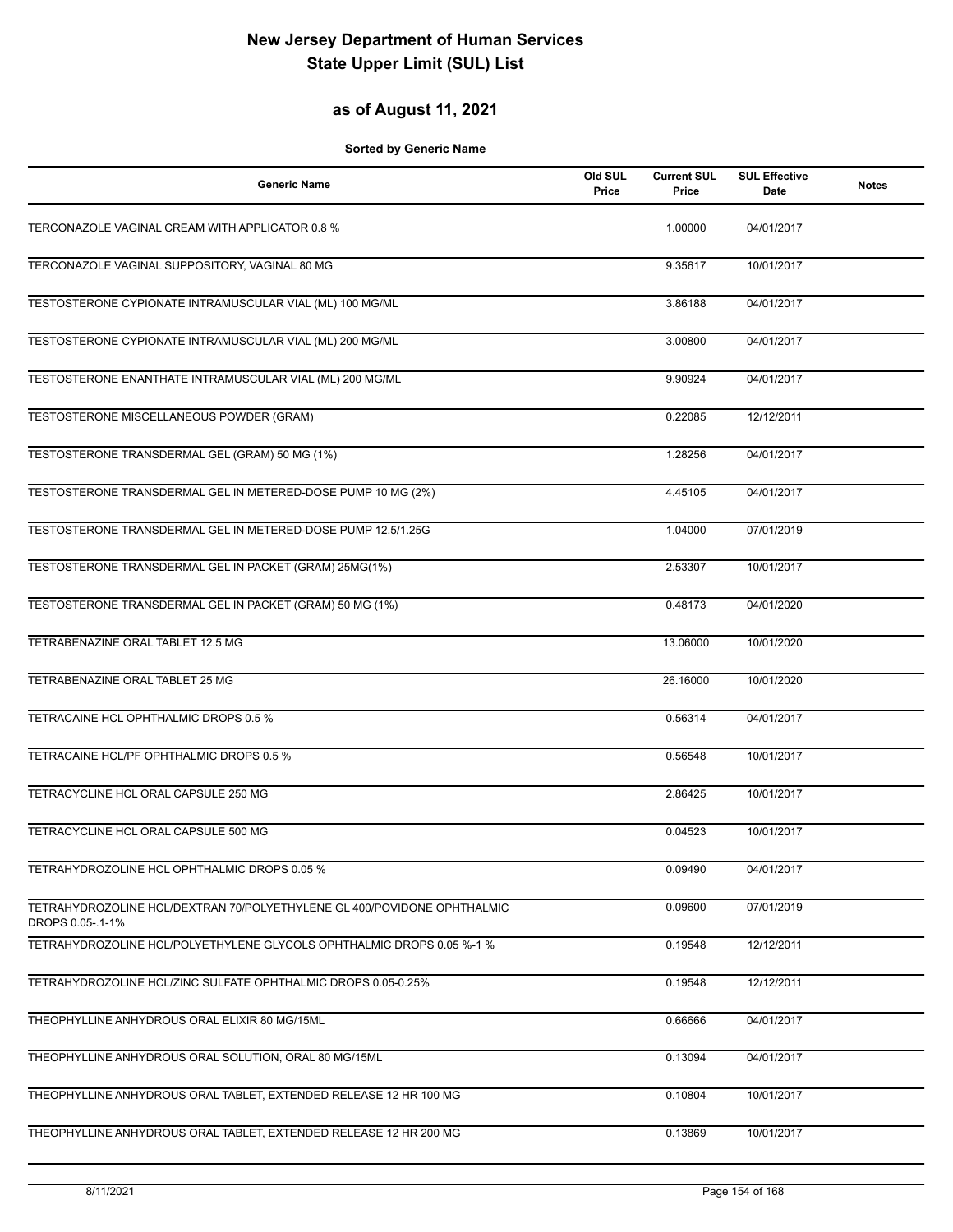#### **as of August 11, 2021**

| <b>Generic Name</b>                                                                           | Old SUL<br>Price | <b>Current SUL</b><br>Price | <b>SUL Effective</b><br>Date | <b>Notes</b> |
|-----------------------------------------------------------------------------------------------|------------------|-----------------------------|------------------------------|--------------|
| THEOPHYLLINE ANHYDROUS ORAL TABLET, EXTENDED RELEASE 12 HR 300 MG                             |                  | 1.40000                     | 01/01/2019                   |              |
| THEOPHYLLINE ANHYDROUS ORAL TABLET, EXTENDED RELEASE 12 HR 450 MG                             |                  | 0.34827                     | 10/01/2017                   |              |
| THEOPHYLLINE ANHYDROUS ORAL TABLET, EXTENDED RELEASE 24 HR 400 MG                             |                  | 0.52770                     | 01/01/2020                   |              |
| THEOPHYLLINE ANHYDROUS ORAL TABLET, EXTENDED RELEASE 24 HR 600 MG                             |                  | 1.12840                     | 04/01/2020                   |              |
| THEOPHYLLINE ANHYDROUS ORAL TABLET, EXTENDED RELEASE 400 MG                                   |                  | 1.25093                     | 12/12/2011                   |              |
| THEOPHYLLINE ANHYDROUS ORAL TABLET, EXTENDED RELEASE 600 MG                                   |                  | 1.31330                     | 04/01/2016                   |              |
| THEOPHYLLINE IN DEXTROSE 5 % IN WATER INTRAVENOUS INTRAVENOUS SOLUTION<br>400MG/0.5L          |                  | 0.00696                     | 04/01/2017                   |              |
| THIAMINE HCL INJECTION VIAL (ML) 100 MG/ML                                                    |                  | 3.46000                     | 04/01/2017                   |              |
| THIAMINE HCL ORAL TABLET 100 MG                                                               |                  | 0.02573                     | 12/12/2011                   |              |
| THIAMINE HCL ORAL TABLET 50 MG                                                                |                  | 0.01581                     | 12/12/2011                   |              |
| THIAMINE HCL/RIBOFLAVIN/NIACINAMIDE/DEXPANTHENOL/PYRIDOXINE INJECTION VIAL<br>(ML) 100-2MG/ML |                  | 6.15633                     | 04/01/2017                   |              |
| THIORIDAZINE HCL ORAL TABLET 10 MG                                                            |                  | 0.41750                     | 04/01/2018                   |              |
| THIORIDAZINE HCL ORAL TABLET 100 MG                                                           |                  | 0.21015                     | 10/01/2017                   |              |
| THIORIDAZINE HCL ORAL TABLET 25 MG                                                            |                  | 0.10754                     | 10/01/2017                   |              |
| THIORIDAZINE HCL ORAL TABLET 50 MG                                                            |                  | 0.12563                     | 10/01/2017                   |              |
| THIOTEPA INJECTION VIAL (EA) 15 MG                                                            |                  | 1400.00000                  | 04/01/2017                   |              |
| THIOTHIXENE ORAL CAPSULE 1 MG                                                                 |                  | 0.06281                     | 10/01/2017                   |              |
| THIOTHIXENE ORAL CAPSULE 10 MG                                                                |                  | 1.84450                     | 10/01/2017                   |              |
| THIOTHIXENE ORAL CAPSULE 2 MG                                                                 |                  | 0.97090                     | 04/01/2017                   |              |
| THIOTHIXENE ORAL CAPSULE 5 MG                                                                 |                  | 1.35560                     | 10/01/2017                   |              |
| THYROID, PORK ORAL TABLET 120 MG                                                              |                  | 0.96070                     | 01/01/2019                   |              |
| THYROID, PORK ORAL TABLET 15 MG                                                               |                  | 0.34890                     | 04/01/2017                   |              |
| THYROID, PORK ORAL TABLET 30 MG                                                               |                  | 0.48580                     | 01/01/2019                   |              |
| THYROID, PORK ORAL TABLET 60 MG                                                               |                  | 0.42000                     | 07/01/2018                   |              |
| THYROID, PORK ORAL TABLET 90 MG                                                               |                  | 0.82090                     | 01/01/2019                   |              |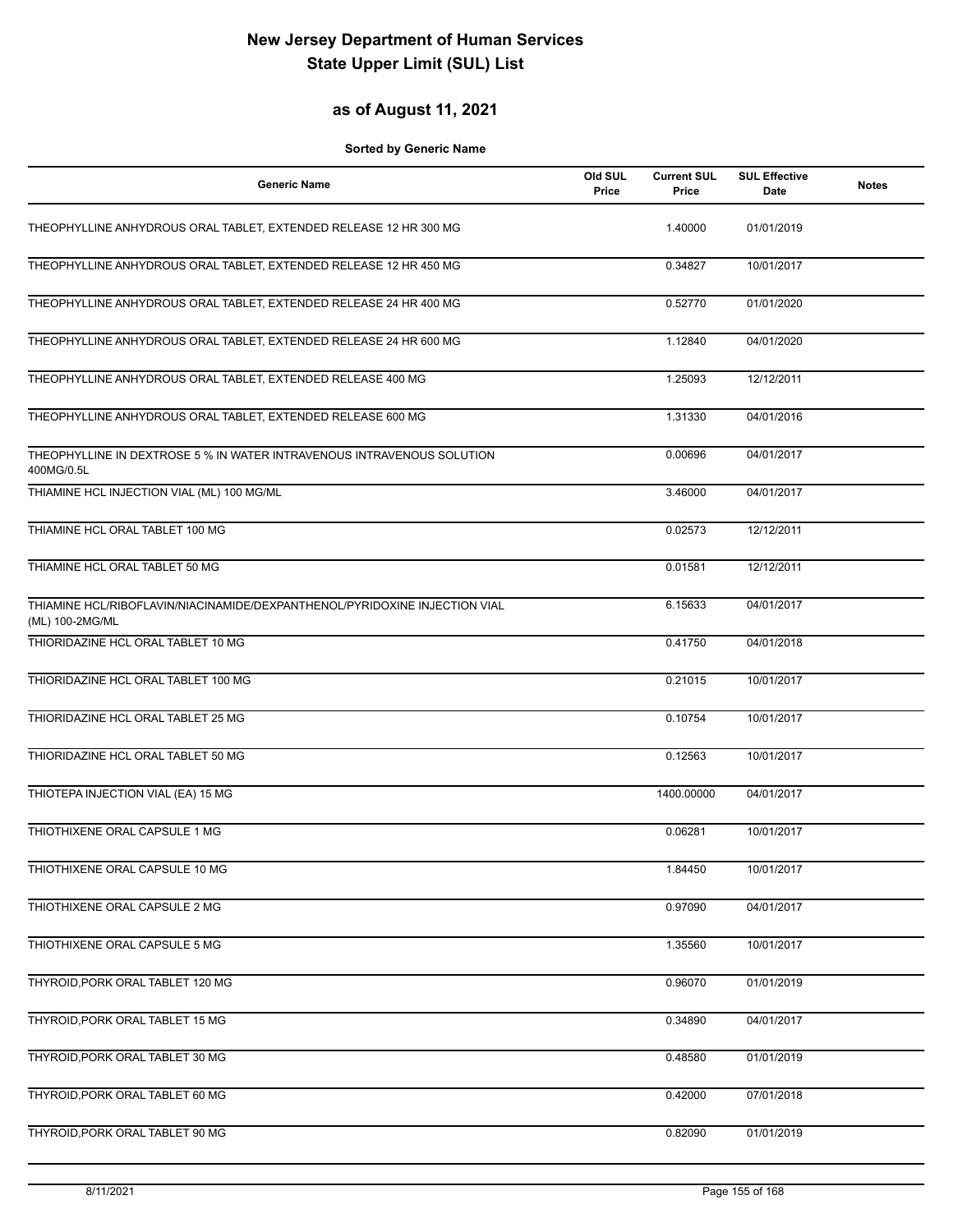### **as of August 11, 2021**

| <b>Generic Name</b>                                                                        | Old SUL<br>Price | <b>Current SUL</b><br>Price | <b>SUL Effective</b><br>Date | <b>Notes</b> |
|--------------------------------------------------------------------------------------------|------------------|-----------------------------|------------------------------|--------------|
| TIAGABINE HCL ORAL TABLET 2 MG                                                             |                  | 4.77440                     | 04/01/2017                   |              |
| TIAGABINE HCL ORAL TABLET 4 MG                                                             |                  | 5.30293                     | 04/01/2017                   |              |
| TICLOPIDINE HCL ORAL TABLET 250 MG                                                         |                  | 1.40857                     | 04/01/2017                   |              |
| TIGECYCLINE INTRAVENOUS VIAL (EA) 50 MG                                                    |                  | 156.00000                   | 04/01/2017                   |              |
| TIMOLOL MALEATE OPHTHALMIC DROPS 0.25 %                                                    |                  | 0.26063                     | 10/01/2017                   |              |
| TIMOLOL MALEATE OPHTHALMIC DROPS 0.5 %                                                     |                  | 0.27800                     | 04/01/2017                   |              |
| TIMOLOL MALEATE OPHTHALMIC DROPS, ONCE DAILY 0.5 %                                         |                  | 25.79800                    | 07/01/2021                   |              |
| TIMOLOL MALEATE OPHTHALMIC GEL-FORMING SOLUTION 0.25 %                                     |                  | 20.38200                    | 04/01/2017                   |              |
| TIMOLOL MALEATE OPHTHALMIC GEL-FORMING SOLUTION 0.5 %                                      |                  | 13.45000                    | 07/01/2017                   |              |
| TIMOLOL MALEATE ORAL TABLET 10 MG                                                          |                  | 0.25759                     | 10/01/2017                   |              |
| TIMOLOL MALEATE ORAL TABLET 20 MG                                                          |                  | 0.30150                     | 10/01/2017                   |              |
| TIMOLOL MALEATE ORAL TABLET 5 MG                                                           |                  | 0.20641                     | 10/01/2017                   |              |
| TINIDAZOLE ORAL TABLET 250 MG                                                              |                  | 3.30394                     | 10/01/2017                   |              |
| TINIDAZOLE ORAL TABLET 500 MG                                                              |                  | 2.19850                     | 01/01/2020                   |              |
| TIOCONAZOLE VAGINAL OINTMENT WITH PREFILLED APPLICATOR 6.5 %                               |                  | 2.12521                     | 04/01/2017                   |              |
| TIZANIDINE HCL ORAL CAPSULE 2 MG                                                           |                  | 0.29733                     | 04/01/2020                   |              |
| TIZANIDINE HCL ORAL CAPSULE 4 MG                                                           |                  | 0.40807                     | 04/01/2020                   |              |
| TIZANIDINE HCL ORAL CAPSULE 6 MG                                                           |                  | 1.86993                     | 01/01/2019                   |              |
| TIZANIDINE HCL ORAL TABLET 2 MG                                                            |                  | 0.02233                     | 01/01/2019                   |              |
| TIZANIDINE HCL ORAL TABLET 4 MG                                                            |                  | 0.03812                     | 01/01/2019                   |              |
| TOBRAMYCIN IN 0.225 % SODIUM CHLORIDE INHALATION AMPUL FOR NEBULIZATION (ML)<br>300 MG/5ML |                  | 3.75611                     | 04/01/2021                   |              |
| TOBRAMYCIN OPHTHALMIC DROPS 0.3 %                                                          |                  | 0.59697                     | 10/01/2017                   |              |
| TOBRAMYCIN SULFATE INJECTION VIAL (EA) 1.2 G                                               |                  | 77.70000                    | 04/01/2017                   |              |
| TOBRAMYCIN SULFATE INJECTION VIAL (ML) 10 MG/ML                                            |                  | 1.91000                     | 04/01/2017                   |              |
| TOBRAMYCIN SULFATE INJECTION VIAL (ML) 40 MG/ML                                            |                  | 0.43880                     | 01/01/2019                   |              |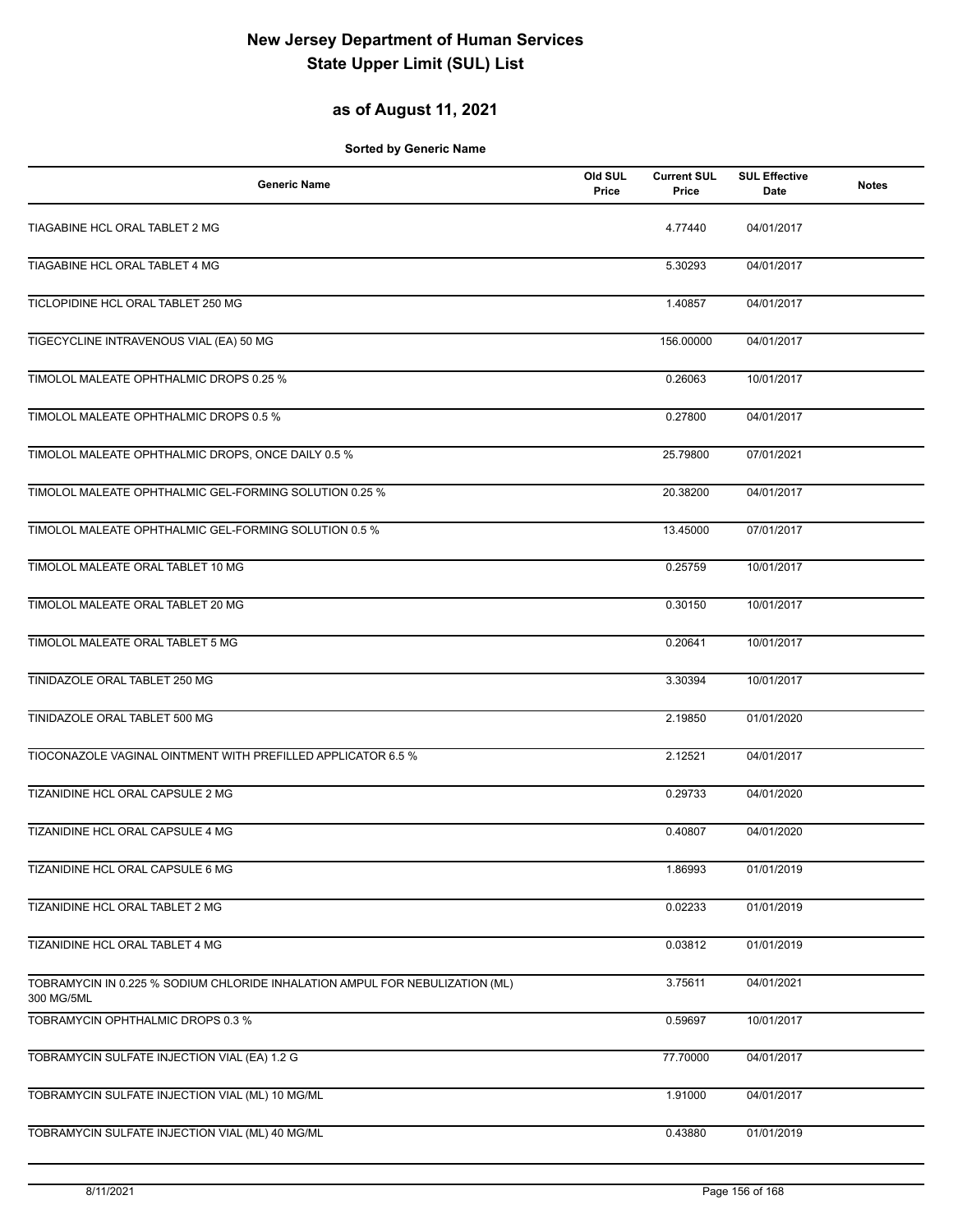#### **as of August 11, 2021**

| <b>Generic Name</b>                                                                        | Old SUL<br>Price | <b>Current SUL</b><br>Price | <b>SUL Effective</b><br><b>Date</b> | <b>Notes</b> |
|--------------------------------------------------------------------------------------------|------------------|-----------------------------|-------------------------------------|--------------|
| TOBRAMYCIN SULFATE OPHTHALMIC DROPS 0.3 %                                                  |                  | 0.99900                     | 07/01/2012                          |              |
| TOBRAMYCIN/DEXAMETHASONE OPHTHALMIC SUSPENSION, DROPS(FINAL DOSAGE<br>FORM)(ML) 0.3 %-0.1% |                  | 11.90750                    | 01/01/2018                          |              |
| TOLAZAMIDE ORAL TABLET 250 MG                                                              |                  | 0.14410                     | 10/01/2017                          |              |
| TOLAZAMIDE ORAL TABLET 500 MG                                                              |                  | 0.56156                     | 10/01/2017                          |              |
| TOLBUTAMIDE ORAL TABLET 500 MG                                                             |                  | 0.05412                     | 10/01/2017                          |              |
| TOLCAPONE ORAL TABLET 100 MG                                                               |                  | 87.00077                    | 04/01/2017                          |              |
| TOLMETIN SODIUM ORAL CAPSULE 400 MG                                                        |                  | 0.54347                     | 10/01/2017                          |              |
| TOLMETIN SODIUM ORAL TABLET 200 MG                                                         |                  | 0.51178                     | 10/01/2017                          |              |
| TOLMETIN SODIUM ORAL TABLET 600 MG                                                         |                  | 0.87195                     | 10/01/2017                          |              |
| TOLNAFTATE TOPICAL AEROSOL, POWDER (GRAM) 1 %                                              |                  | 0.02522                     | 04/01/2017                          |              |
| TOLNAFTATE TOPICAL AEROSOL, SPRAY (GRAM) 1 %                                               |                  | 0.02737                     | 10/01/2017                          |              |
| TOLNAFTATE TOPICAL CREAM (GRAM) 1 %                                                        |                  | 0.10569                     | 04/01/2017                          |              |
| TOLNAFTATE TOPICAL POWDER (GRAM) 1 %                                                       |                  | 0.04698                     | 04/01/2017                          |              |
| TOLNAFTATE TOPICAL SOLUTION, NON-ORAL 1 %                                                  |                  | 0.19000                     | 04/01/2017                          |              |
| TOLTERODINE TARTRATE ORAL CAPSULE, EXT RELEASE 24 HR 2 MG                                  |                  | 1.23033                     | 10/01/2020                          |              |
| TOLTERODINE TARTRATE ORAL CAPSULE, EXT RELEASE 24 HR 4 MG                                  |                  | 0.97345                     | 10/01/2020                          |              |
| TOLTERODINE TARTRATE ORAL TABLET 1 MG                                                      |                  | 0.43100                     | 01/01/2020                          |              |
| TOLTERODINE TARTRATE ORAL TABLET 2 MG                                                      |                  | 0.16500                     | 01/01/2019                          |              |
| TOPIRAMATE ORAL CAPSULE SPRINKLE, EXTENDED RELEASE 24 HR 100 MG                            |                  | 10.06822                    | 04/01/2017                          |              |
| TOPIRAMATE ORAL CAPSULE SPRINKLE, EXTENDED RELEASE 24 HR 150 MG                            |                  | 13.54066                    | 04/01/2017                          |              |
| TOPIRAMATE ORAL CAPSULE SPRINKLE, EXTENDED RELEASE 24 HR 200 MG                            |                  | 13.32420                    | 04/01/2017                          |              |
| TOPIRAMATE ORAL CAPSULE SPRINKLE, EXTENDED RELEASE 24 HR 25 MG                             |                  | 4.26566                     | 04/01/2017                          |              |
| TOPIRAMATE ORAL CAPSULE SPRINKLE, EXTENDED RELEASE 24 HR 50 MG                             |                  | 5.18560                     | 04/01/2017                          |              |
| TOPIRAMATE ORAL CAPSULE, SPRINKLE 15 MG                                                    |                  | 0.26700                     | 04/01/2018                          |              |
| TOPIRAMATE ORAL CAPSULE, SPRINKLE 25 MG                                                    |                  | 0.26867                     | 04/01/2017                          |              |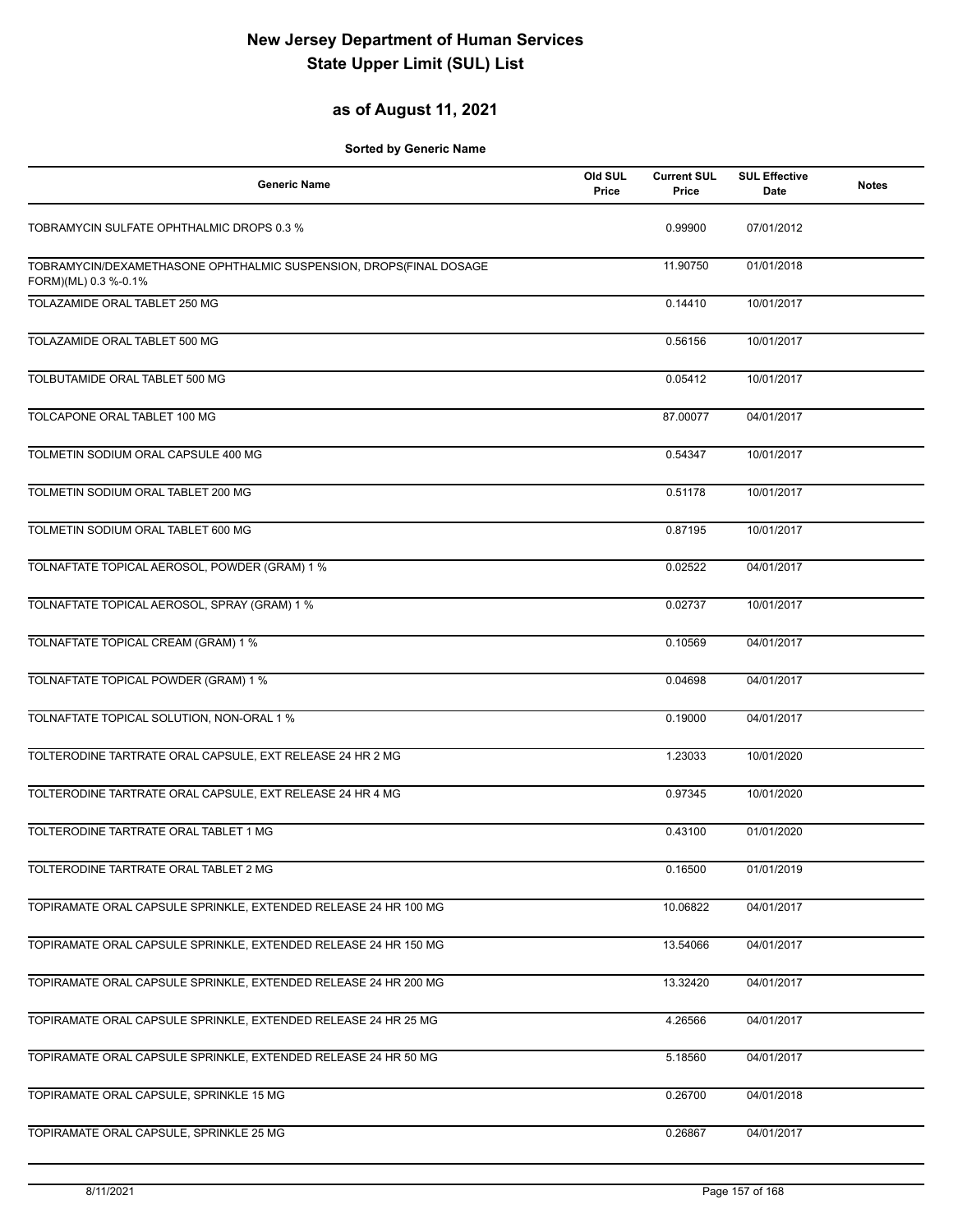### **as of August 11, 2021**

| <b>Generic Name</b>                                                                     | Old SUL<br>Price | <b>Current SUL</b><br>Price | <b>SUL Effective</b><br><b>Date</b> | <b>Notes</b> |
|-----------------------------------------------------------------------------------------|------------------|-----------------------------|-------------------------------------|--------------|
| TOPIRAMATE ORAL TABLET 100 MG                                                           |                  | 0.03100                     | 01/01/2019                          |              |
| TOPIRAMATE ORAL TABLET 200 MG                                                           |                  | 0.06417                     | 04/01/2017                          |              |
| TOPIRAMATE ORAL TABLET 25 MG                                                            |                  | 0.01545                     | 04/01/2017                          |              |
| TOPIRAMATE ORAL TABLET 50 MG                                                            |                  | 0.03024                     | 04/01/2017                          |              |
| TOPOTECAN HCL INTRAVENOUS VIAL (EA) 4 MG                                                |                  | 140.00000                   | 04/01/2017                          |              |
| TOPOTECAN HCL INTRAVENOUS VIAL (ML) 4 MG/4 ML                                           |                  | 26.72000                    | 04/01/2017                          |              |
| TORSEMIDE ORAL TABLET 10 MG                                                             |                  | 0.04500                     | 07/01/2018                          |              |
| TORSEMIDE ORAL TABLET 100 MG                                                            |                  | 0.10820                     | 01/01/2019                          |              |
| TORSEMIDE ORAL TABLET 20 MG                                                             |                  | 0.05990                     | 01/01/2019                          |              |
| TORSEMIDE ORAL TABLET 5 MG                                                              |                  | 0.05390                     | 01/01/2019                          |              |
| TRAMADOL HCL ORAL CAPSULE, EXT. RELEASE 24 HR BIPHASIC 17-83 300 MG                     |                  | 13.87266                    | 04/01/2017                          |              |
| TRAMADOL HCL ORAL CAPSULE, EXT.RELEASE 24 HR BIPHASIC 25-75 100 MG                      |                  | 7.65333                     | 04/01/2017                          |              |
| TRAMADOL HCL ORAL CAPSULE, EXT.RELEASE 24 HR BIPHASIC 25-75 200 MG                      |                  | 10.02933                    | 04/01/2017                          |              |
| TRAMADOL HCL ORAL TABLET 50 MG                                                          |                  | 0.01473                     | 04/01/2017                          |              |
| TRAMADOL HCL ORAL TABLET, EXTENDED RELEASE 24 HR 100 MG                                 |                  | 1.24734                     | 04/01/2021                          |              |
| TRAMADOL HCL ORAL TABLET, EXTENDED RELEASE 24 HR 200 MG                                 |                  | 1.30933                     | 10/01/2020                          |              |
| TRAMADOL HCL ORAL TABLET, EXTENDED RELEASE 24 HR 300 MG                                 |                  | 3.23534                     | 04/01/2017                          |              |
| TRAMADOL HCL ORAL TABLET,EXTENDED RELEASE MULTIPHASE 24 HR 100 MG                       |                  | 2.22726                     | 04/01/2017                          |              |
| TRAMADOL HCL ORAL TABLET, EXTENDED RELEASE MULTIPHASE 24 HR 200 MG                      |                  | 3.51095                     | 04/01/2017                          |              |
| TRAMADOL HCL ORAL TABLET, EXTENDED RELEASE MULTIPHASE 24 HR 300 MG                      |                  | 3.56651                     | 04/01/2017                          |              |
| TRAMADOL HCL/ACETAMINOPHEN ORAL TABLET 37.5-325MG                                       |                  | 0.11890                     | 07/01/2017                          |              |
| TRANDOLAPRIL ORAL TABLET 1 MG                                                           |                  | 0.21120                     | 10/01/2017                          |              |
| TRANDOLAPRIL ORAL TABLET 2 MG                                                           |                  | 0.17991                     | 04/01/2017                          |              |
| TRANDOLAPRIL ORAL TABLET 4 MG                                                           |                  | 0.14284                     | 04/01/2017                          |              |
| TRANDOLAPRIL/VERAPAMIL HCL ORAL TABLET, IMMED AND EXTEND REL BIPHASE 24HR<br>1MG-240 MG |                  | 4.23220                     | 04/01/2017                          |              |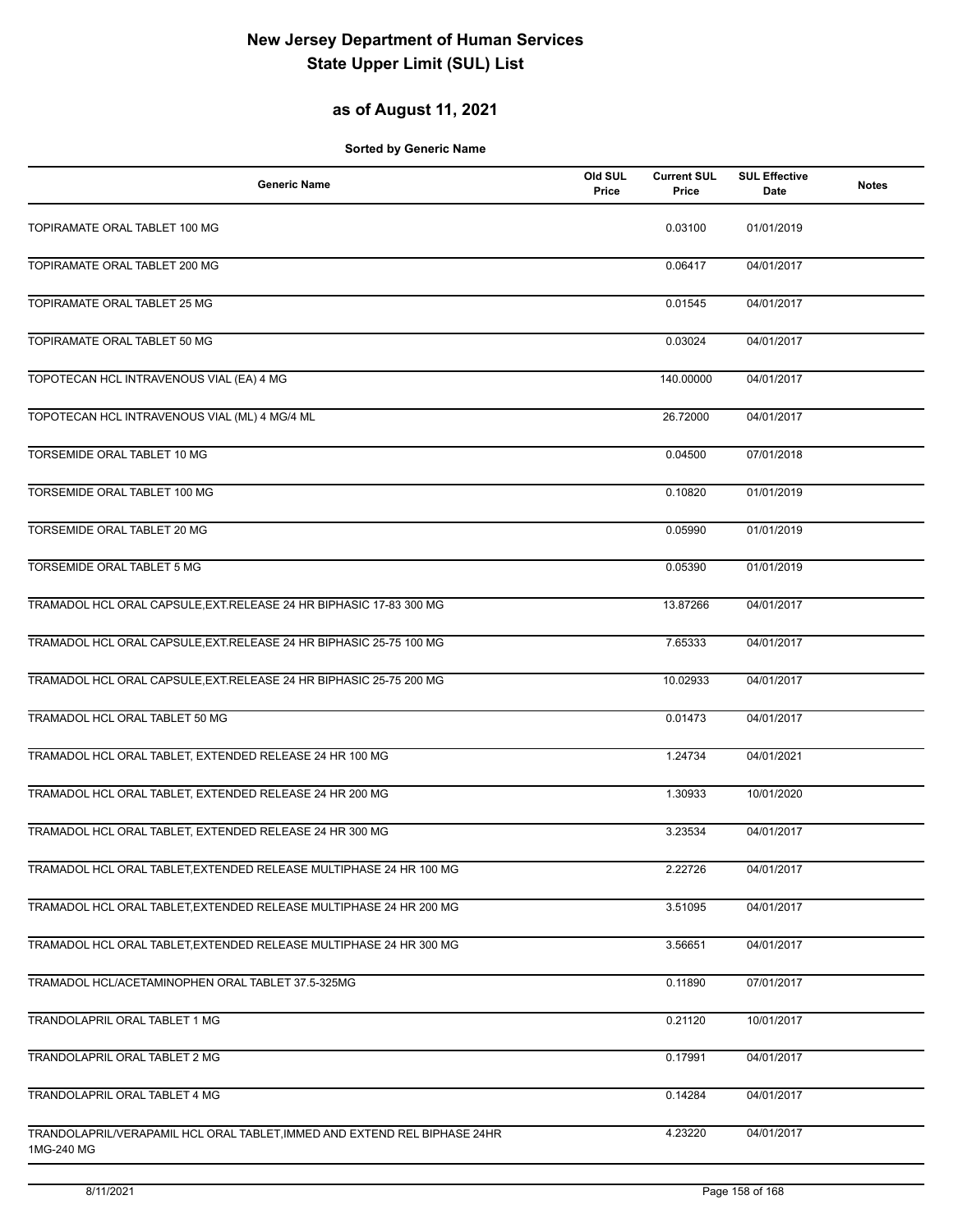#### **as of August 11, 2021**

| <b>Generic Name</b>                                                                            | Old SUL<br>Price | <b>Current SUL</b><br>Price | <b>SUL Effective</b><br>Date | <b>Notes</b> |
|------------------------------------------------------------------------------------------------|------------------|-----------------------------|------------------------------|--------------|
| TRANDOLAPRIL/VERAPAMIL HCL ORAL TABLET, IMMED AND EXTEND REL BIPHASE 24HR 2<br><b>MG-180MG</b> |                  | 4.23220                     | 04/01/2017                   |              |
| TRANDOLAPRIL/VERAPAMIL HCL ORAL TABLET, IMMED AND EXTEND REL BIPHASE 24HR<br>2MG-240 MG        |                  | 4.23220                     | 04/01/2017                   |              |
| TRANDOLAPRIL/VERAPAMIL HCL ORAL TABLET, IMMED AND EXTEND REL BIPHASE 24HR<br>4MG-240 MG        |                  | 3.25000                     | 10/01/2020                   |              |
| TRANEXAMIC ACID INTRAVENOUS AMPUL (ML) 1000 MG/10                                              |                  | 1.40000                     | 04/01/2017                   |              |
| TRANEXAMIC ACID INTRAVENOUS VIAL (ML) 1000 MG/10                                               |                  | 2.30000                     | 04/01/2017                   |              |
| TRANEXAMIC ACID ORAL TABLET 650 MG                                                             |                  | 1.07400                     | 07/01/2019                   |              |
| TRANYLCYPROMINE SULFATE ORAL TABLET 10 MG                                                      |                  | 0.37108                     | 10/01/2017                   |              |
| TRAVOPROST OPHTHALMIC DROPS 0.004 %                                                            |                  | 39.69800                    | 07/01/2021                   |              |
| TRAZODONE HCL ORAL TABLET 100 MG                                                               |                  | 0.05000                     | 07/01/2018                   |              |
| TRAZODONE HCL ORAL TABLET 150 MG                                                               |                  | 0.05494                     | 10/01/2017                   |              |
| TRAZODONE HCL ORAL TABLET 300 MG                                                               |                  | 1.52750                     | 04/01/2021                   |              |
| TRAZODONE HCL ORAL TABLET 50 MG                                                                |                  | 0.01804                     | 10/01/2017                   |              |
| TRETINOIN MICROSPHERES TOPICAL GEL (GRAM) 0.04 %                                               |                  | 6.14978                     | 01/01/2020                   |              |
| TRETINOIN MICROSPHERES TOPICAL GEL (GRAM) 0.1 %                                                |                  | 9.22556                     | 04/01/2017                   |              |
| TRETINOIN MICROSPHERES TOPICAL GEL WITH PUMP (GRAM) 0.04 %                                     |                  | 9.59636                     | 04/01/2017                   |              |
| TRETINOIN MICROSPHERES TOPICAL GEL WITH PUMP (GRAM) 0.1 %                                      |                  | 8.12032                     | 04/01/2017                   |              |
| TRETINOIN ORAL CAPSULE 10 MG                                                                   |                  | 10.73980                    | 07/01/2019                   |              |
| TRETINOIN TOPICAL CREAM (GRAM) 0.025 %                                                         |                  | 0.50306                     | 10/01/2017                   |              |
| TRETINOIN TOPICAL CREAM (GRAM) 0.05 %                                                          |                  | 2.88125                     | 07/01/2021                   |              |
| TRETINOIN TOPICAL CREAM (GRAM) 0.1 %                                                           |                  | 0.79284                     | 10/01/2017                   |              |
| TRETINOIN TOPICAL GEL (GRAM) 0.01 %                                                            |                  | 3.18981                     | 07/01/2017                   |              |
| TRETINOIN TOPICAL GEL (GRAM) 0.025 %                                                           |                  | 0.70774                     | 10/01/2017                   |              |
| TRETINOIN TOPICAL GEL (GRAM) 0.05 %                                                            |                  | 4.50226                     | 04/01/2017                   |              |
| TRETINOIN/EMOLLIENT TOPICAL CREAM (GRAM) 0.05 %                                                |                  | 2.01923                     | 12/12/2011                   |              |
| TRIAMCINOLONE ACETONIDE DENTAL PASTE (GRAM) 0.1 %                                              |                  | 5.19600                     | 01/01/2021                   |              |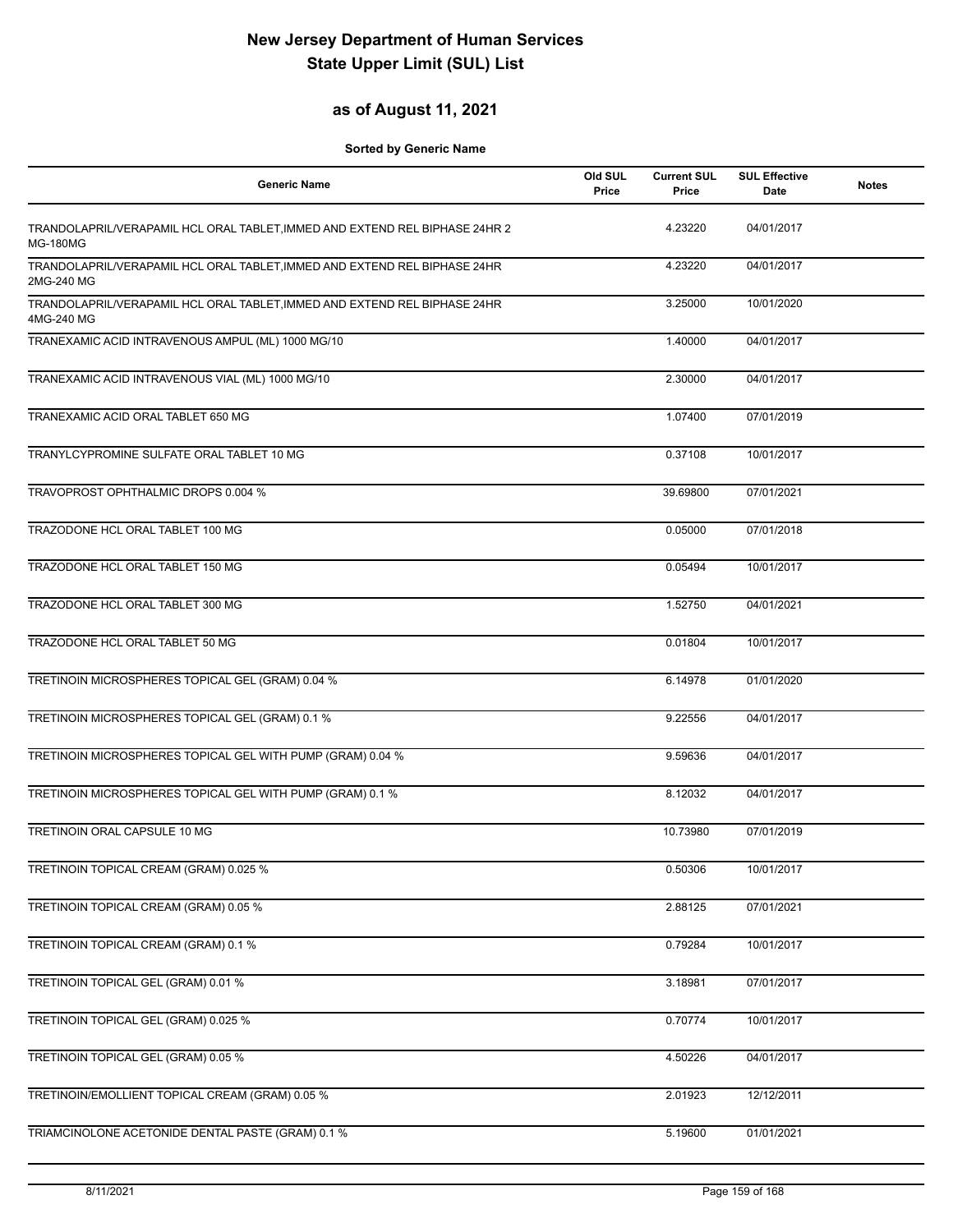### **as of August 11, 2021**

| <b>Generic Name</b>                                        | Old SUL<br>Price | <b>Current SUL</b><br>Price | <b>SUL Effective</b><br><b>Date</b> | <b>Notes</b> |
|------------------------------------------------------------|------------------|-----------------------------|-------------------------------------|--------------|
| TRIAMCINOLONE ACETONIDE INJECTION VIAL (ML) 40 MG/ML       |                  | 6.57200                     | 04/01/2019                          |              |
| TRIAMCINOLONE ACETONIDE NASAL AEROSOL, SPRAY (GRAM) 55 MCG |                  | 0.88250                     | 10/01/2015                          |              |
| TRIAMCINOLONE ACETONIDE NASAL AEROSOL, SPRAY (ML) 55 MCG   |                  | 0.65089                     | 10/01/2018                          |              |
| TRIAMCINOLONE ACETONIDE TOPICAL AEROSOL (GRAM) 0.147MG/G   |                  | 3.02730                     | 04/01/2017                          |              |
| TRIAMCINOLONE ACETONIDE TOPICAL CREAM (GRAM) 0.025 %       |                  | 0.07520                     | 04/01/2017                          |              |
| TRIAMCINOLONE ACETONIDE TOPICAL CREAM (GRAM) 0.1 %         |                  | 0.03401                     | 04/01/2017                          |              |
| TRIAMCINOLONE ACETONIDE TOPICAL CREAM (GRAM) 0.5 %         |                  | 0.30600                     | 01/01/2020                          |              |
| TRIAMCINOLONE ACETONIDE TOPICAL LOTION (ML) 0.025 %        |                  | 0.29745                     | 10/01/2017                          |              |
| TRIAMCINOLONE ACETONIDE TOPICAL LOTION (ML) 0.1 %          |                  | 0.35998                     | 04/01/2017                          |              |
| TRIAMCINOLONE ACETONIDE TOPICAL OINTMENT (GRAM) 0.025 %    |                  | 0.06875                     | 04/01/2017                          |              |
| TRIAMCINOLONE ACETONIDE TOPICAL OINTMENT (GRAM) 0.05 %     |                  | 2.00000                     | 04/01/2017                          |              |
| TRIAMCINOLONE ACETONIDE TOPICAL OINTMENT (GRAM) 0.1 %      |                  | 0.04040                     | 04/01/2017                          |              |
| TRIAMCINOLONE ACETONIDE TOPICAL OINTMENT (GRAM) 0.5 %      |                  | 0.11860                     | 10/01/2017                          |              |
| TRIAMTERENE/HYDROCHLOROTHIAZIDE ORAL CAPSULE 37.5-25 MG    |                  | 0.04750                     | 04/01/2017                          |              |
| TRIAMTERENE/HYDROCHLOROTHIAZIDE ORAL CAPSULE 50 MG-25MG    |                  | 1.26607                     | 04/01/2017                          |              |
| TRIAMTERENE/HYDROCHLOROTHIAZIDE ORAL TABLET 37.5-25 MG     |                  | 0.02281                     | 10/01/2017                          |              |
| TRIAMTERENE/HYDROCHLOROTHIAZIDE ORAL TABLET 75 MG-50MG     |                  | 0.02726                     | 10/01/2017                          |              |
| TRIAZOLAM ORAL TABLET 0.125 MG                             |                  | 1.33621                     | 04/01/2017                          |              |
| TRIAZOLAM ORAL TABLET 0.25 MG                              |                  | 1.22522                     | 04/01/2017                          |              |
| TRIFLUOPERAZINE HCL ORAL TABLET 1 MG                       |                  | 0.18809                     | 10/01/2017                          |              |
| TRIFLUOPERAZINE HCL ORAL TABLET 10 MG                      |                  | 0.55134                     | 10/01/2017                          |              |
| TRIFLUOPERAZINE HCL ORAL TABLET 2 MG                       |                  | 0.69000                     | 07/01/2018                          |              |
| TRIFLUOPERAZINE HCL ORAL TABLET 5 MG                       |                  | 0.35165                     | 10/01/2017                          |              |
| TRIFLURIDINE OPHTHALMIC DROPS 1 %                          |                  | 14.31756                    | 04/01/2017                          |              |
| TRIHEXYPHENIDYL HCL ORAL ELIXIR 2 MG/5 ML                  |                  | 0.03584                     | 01/01/2019                          |              |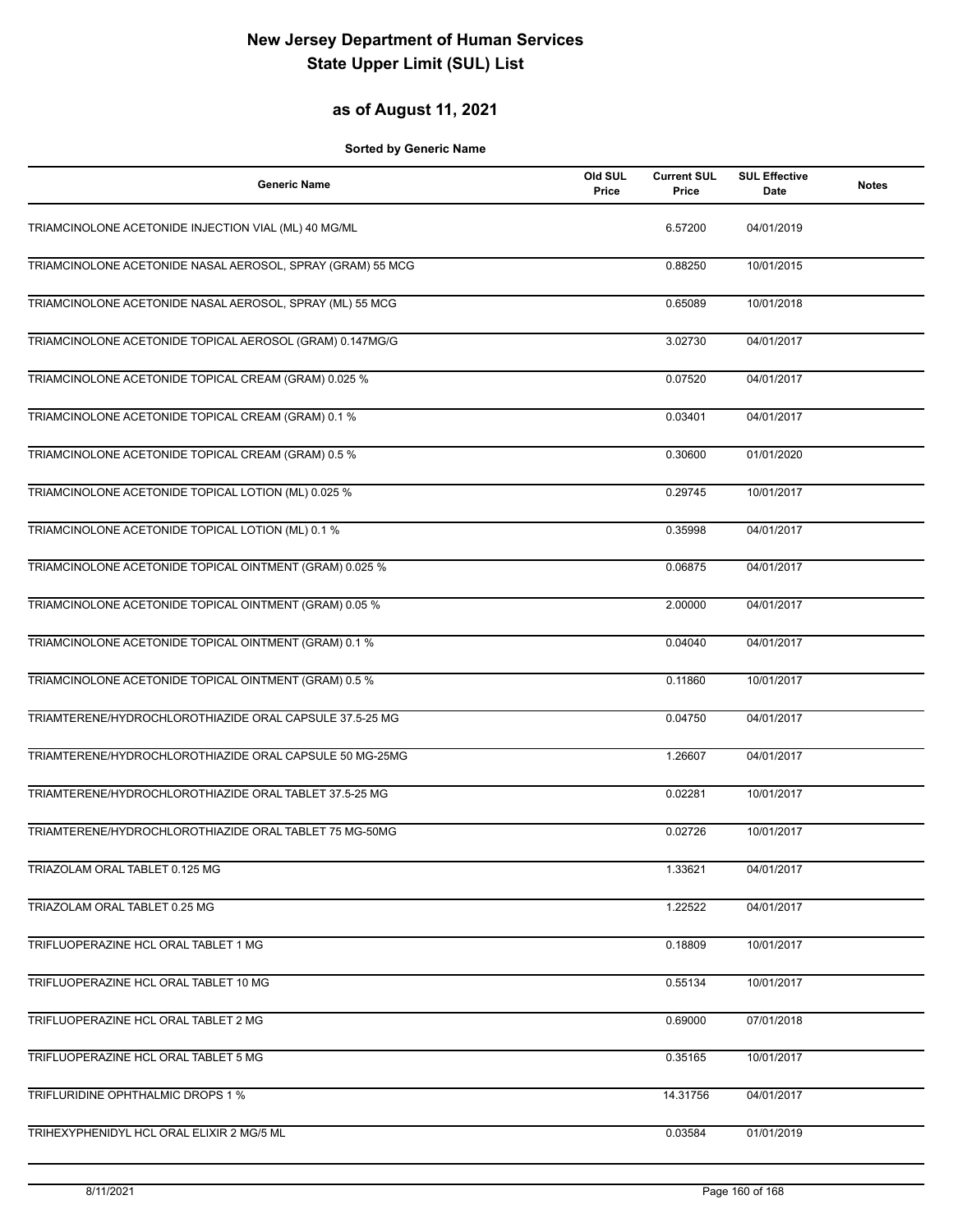### **as of August 11, 2021**

| <b>Generic Name</b>                                         | Old SUL<br>Price | <b>Current SUL</b><br>Price | <b>SUL Effective</b><br>Date | <b>Notes</b> |
|-------------------------------------------------------------|------------------|-----------------------------|------------------------------|--------------|
| TRIHEXYPHENIDYL HCL ORAL TABLET 2 MG                        |                  | 0.03270                     | 04/01/2017                   |              |
| TRIHEXYPHENIDYL HCL ORAL TABLET 5 MG                        |                  | 0.09007                     | 04/01/2018                   |              |
| TRIMETHOBENZAMIDE HCL ORAL CAPSULE 300 MG                   |                  | 0.87596                     | 04/01/2017                   |              |
| TRIMETHOPRIM ORAL TABLET 100 MG                             |                  | 0.16650                     | 01/01/2018                   |              |
| TRIMIPRAMINE MALEATE ORAL CAPSULE 100 MG                    |                  | 7.55033                     | 04/01/2017                   |              |
| TRIMIPRAMINE MALEATE ORAL CAPSULE 25 MG                     |                  | 3.27533                     | 04/01/2017                   |              |
| TRIMIPRAMINE MALEATE ORAL CAPSULE 50 MG                     |                  | 5.35733                     | 04/01/2017                   |              |
| TRIPROLIDINE HCL ORAL DROPS 0.625MG/ML                      |                  | 1.60480                     | 04/01/2017                   |              |
| TRIPROLIDINE HCL/PSEUDOEPHEDRINE HCL ORAL TABLET 2.5MG-60MG |                  | 0.02598                     | 10/01/2017                   |              |
| TROLAMINE SALICYLATE TOPICAL CREAM (GRAM) 10 %              |                  | 0.02507                     | 04/01/2017                   |              |
| TROPICAMIDE OPHTHALMIC DROPS 0.5 %                          |                  | 0.50637                     | 10/01/2017                   |              |
| TROPICAMIDE OPHTHALMIC DROPS 1 %                            |                  | 0.34733                     | 01/01/2018                   |              |
| TROSPIUM CHLORIDE ORAL CAPSULE, EXT RELEASE 24 HR 60 MG     |                  | 3.77843                     | 04/01/2017                   |              |
| TROSPIUM CHLORIDE ORAL TABLET 20 MG                         |                  | 0.25217                     | 07/01/2019                   |              |
| UBIDECARENONE ORAL CAPSULE (HARD, SOFT, ETC.) 100 MG        |                  | 0.48548                     | 12/12/2011                   |              |
| <b>UREA TOPICAL CREAM (GRAM) 20 %</b>                       |                  | 0.09750                     | 12/12/2011                   |              |
| UREA TOPICAL CREAM (GRAM) 39 %                              |                  | 1.07473                     | 04/01/2017                   |              |
| UREA TOPICAL CREAM (GRAM) 40 %                              |                  | 0.08941                     | 10/01/2017                   |              |
| <b>UREA TOPICAL CREAM (GRAM) 50 %</b>                       |                  | 0.80769                     | 12/12/2011                   |              |
| UREA TOPICAL FOAM (GRAM) 40 %                               |                  | 2.10070                     | 04/01/2017                   |              |
| <b>UREA TOPICAL GEL (ML) 40 %</b>                           |                  | 2.64650                     | 10/01/2017                   |              |
| <b>UREA TOPICAL GEL (ML) 50 %</b>                           |                  | 4.50000                     | 12/12/2011                   |              |
| UREA TOPICAL GEL WITH PREFILLED APPLICATOR (ML) 45 %        |                  | 10.46800                    | 04/01/2017                   |              |
| UREA TOPICAL LOTION (GRAM) 40 %                             |                  | 0.38779                     | 01/01/2018                   |              |
| <b>UREA TOPICAL LOTION (ML) 35 %</b>                        |                  | 0.13283                     | 12/12/2011                   |              |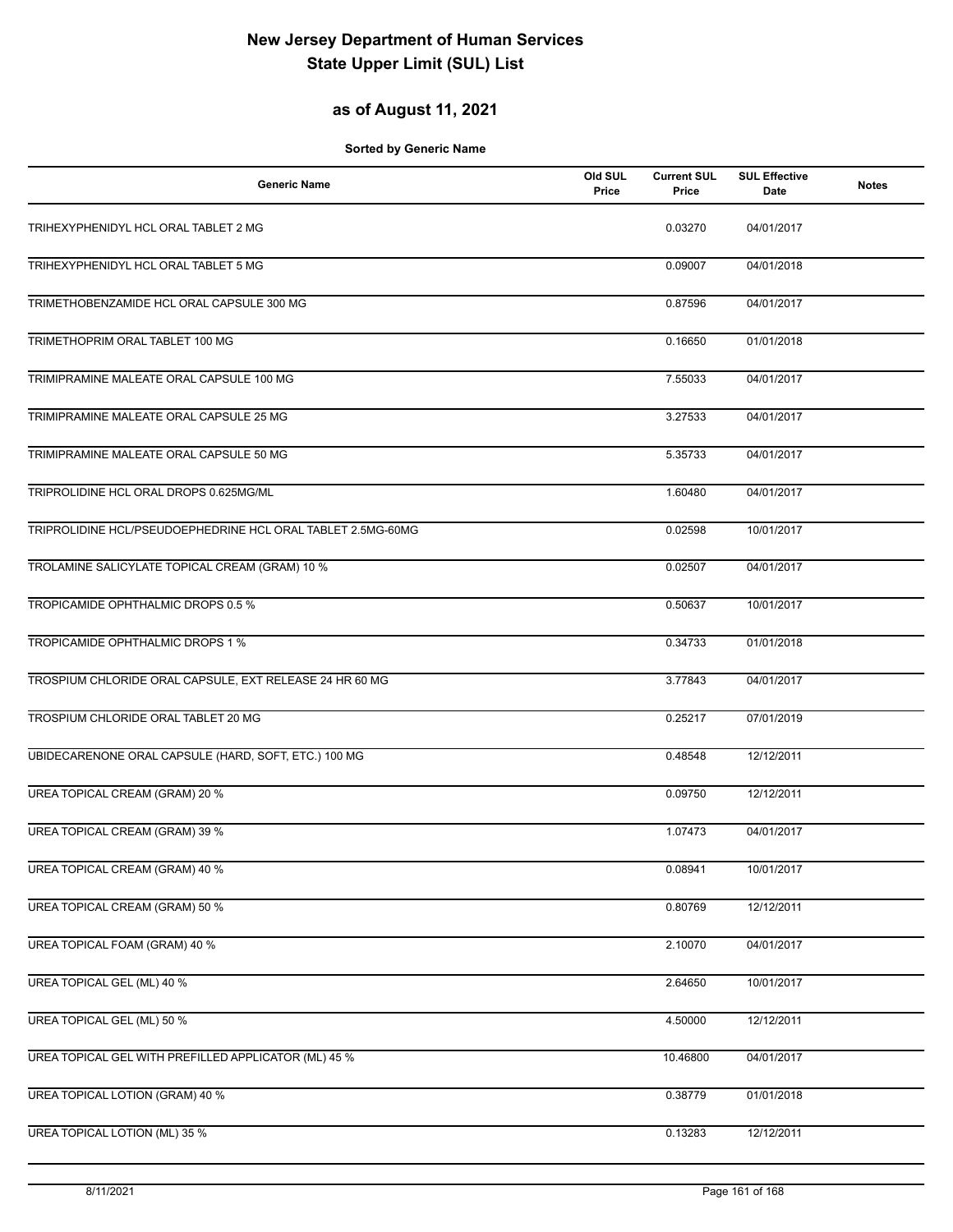### **as of August 11, 2021**

| <b>Generic Name</b>                                                                   | Old SUL<br>Price | <b>Current SUL</b><br>Price | <b>SUL Effective</b><br><b>Date</b> | <b>Notes</b> |
|---------------------------------------------------------------------------------------|------------------|-----------------------------|-------------------------------------|--------------|
| UREA TOPICAL LOTION (ML) 40 %                                                         |                  | 0.06596                     | 04/01/2017                          |              |
| UREA TOPICAL OINTMENT (GRAM) 50 %                                                     |                  | 0.54267                     | 12/12/2011                          |              |
| UREA TOPICAL SOLUTION WITH PREFILLED APPLICATOR (ML) 50 %                             |                  | 4.78022                     | 12/12/2011                          |              |
| URSODIOL ORAL CAPSULE 300 MG                                                          |                  | 0.51356                     | 04/01/2021                          |              |
| URSODIOL ORAL TABLET 250 MG                                                           |                  | 0.56460                     | 10/01/2018                          |              |
| URSODIOL ORAL TABLET 500 MG                                                           |                  | 0.63240                     | 07/01/2019                          |              |
| VALACYCLOVIR HCL ORAL TABLET 1000 MG                                                  |                  | 0.32133                     | 01/01/2019                          |              |
| VALACYCLOVIR HCL ORAL TABLET 500 MG                                                   |                  | 0.20000                     | 01/01/2019                          |              |
| VALGANCICLOVIR HCL ORAL SOLUTION, RECONSTITUTED, ORAL 50 MG/ML                        |                  | 9.09386                     | 04/01/2017                          |              |
| VALGANCICLOVIR HCL ORAL TABLET 450 MG                                                 |                  | 4.48050                     | 04/01/2020                          |              |
| VALPROIC ACID (AS SODIUM SALT) (VALPROATE SODIUM) INTRAVENOUS VIAL (ML) 500<br>MG/5ML |                  | 0.41200                     | 04/01/2017                          |              |
| VALPROIC ACID (AS SODIUM SALT) (VALPROATE SODIUM) ORAL SOLUTION, ORAL 250<br>MG/5ML   |                  | 0.12400                     | 04/01/2017                          |              |
| VALPROIC ACID (AS SODIUM SALT) (VALPROATE SODIUM) ORAL SOLUTION, ORAL 250<br>MG/5ML   |                  | 0.01522                     | 04/01/2017                          |              |
| VALPROIC ACID (AS SODIUM SALT) (VALPROATE SODIUM) ORAL SOLUTION, ORAL<br>500MG/10ML   |                  | 0.08439                     | 04/01/2017                          |              |
| VALPROIC ACID (AS SODIUM SALT) (VALPROATE SODIUM) ORAL SYRINGE (ML) 250 MG/5ML        |                  | 0.22948                     | 04/01/2017                          |              |
| VALPROIC ACID ORAL CAPSULE 250 MG                                                     |                  | 0.12720                     | 10/01/2017                          |              |
| VALSARTAN ORAL TABLET 160 MG                                                          |                  | 0.06556                     | 07/01/2018                          |              |
| VALSARTAN ORAL TABLET 320 MG                                                          |                  | 0.08789                     | 07/01/2018                          |              |
| VALSARTAN ORAL TABLET 40 MG                                                           |                  | 0.06233                     | 04/01/2017                          |              |
| VALSARTAN ORAL TABLET 80 MG                                                           |                  | 0.03744                     | 07/01/2018                          |              |
| VALSARTAN/HYDROCHLOROTHIAZIDE ORAL TABLET 160-12.5MG                                  |                  | 0.10156                     | 04/01/2017                          |              |
| VALSARTAN/HYDROCHLOROTHIAZIDE ORAL TABLET 160-25MG                                    |                  | 0.13333                     | 04/01/2017                          |              |
| VALSARTAN/HYDROCHLOROTHIAZIDE ORAL TABLET 320-12.5MG                                  |                  | 0.16444                     | 07/01/2018                          |              |
| VALSARTAN/HYDROCHLOROTHIAZIDE ORAL TABLET 320MG-25MG                                  |                  | 0.11111                     | 07/01/2018                          |              |
| VALSARTAN/HYDROCHLOROTHIAZIDE ORAL TABLET 80-12.5MG                                   |                  | 0.12778                     | 01/01/2019                          |              |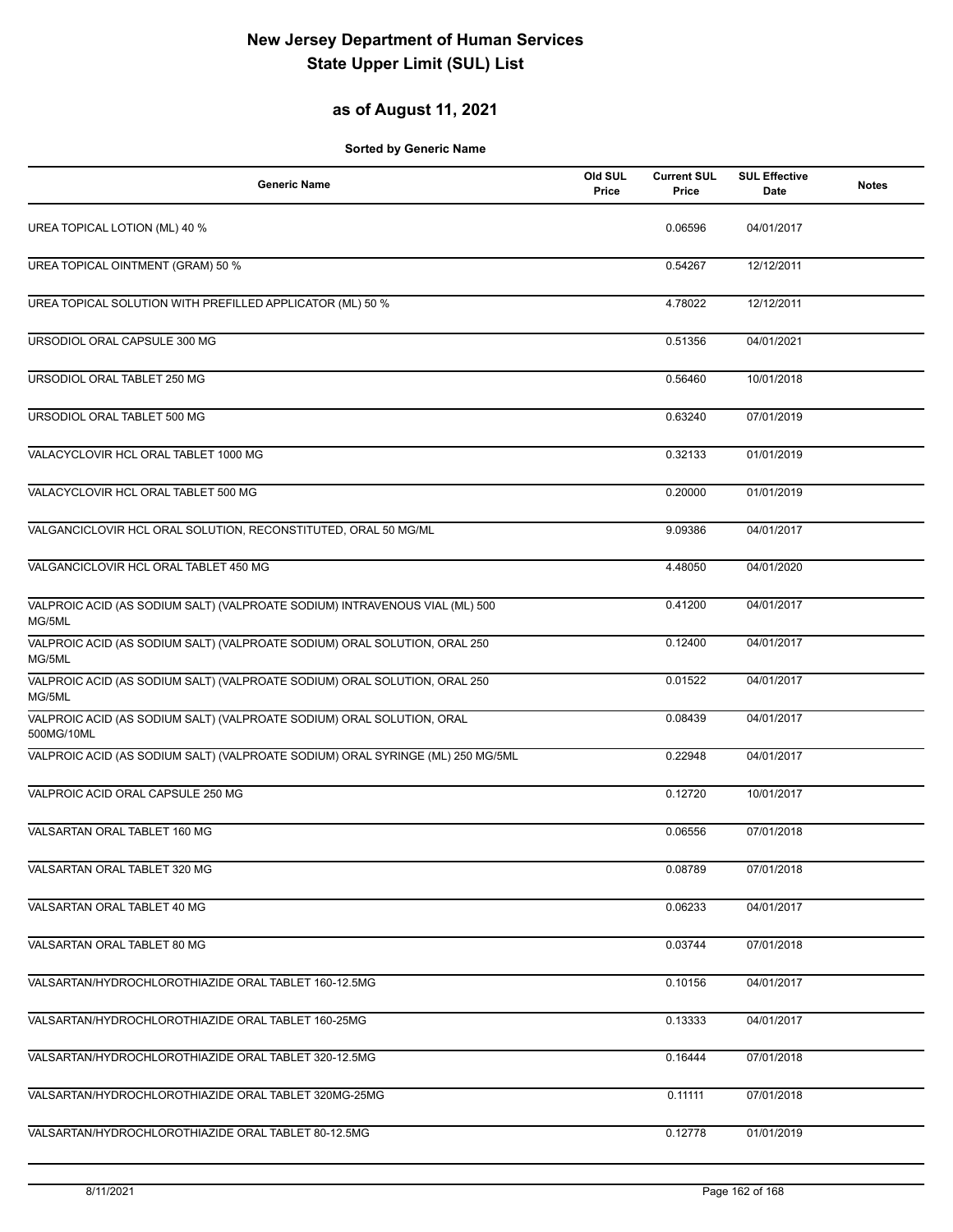### **as of August 11, 2021**

| <b>Generic Name</b>                                                                                     | Old SUL<br>Price | <b>Current SUL</b><br>Price | <b>SUL Effective</b><br>Date | <b>Notes</b> |
|---------------------------------------------------------------------------------------------------------|------------------|-----------------------------|------------------------------|--------------|
| VANCOMYCIN HCL INTRAVENOUS VIAL (EA) 1 G                                                                |                  | 3.43040                     | 10/01/2017                   |              |
| VANCOMYCIN HCL INTRAVENOUS VIAL (EA) 10 G                                                               |                  | 4.06300                     | 07/01/2019                   |              |
| VANCOMYCIN HCL INTRAVENOUS VIAL (EA) 5 G                                                                |                  | 16.34130                    | 10/01/2017                   |              |
| VANCOMYCIN HCL INTRAVENOUS VIAL (EA) 500 MG                                                             |                  | 3.05319                     | 10/01/2017                   |              |
| VANCOMYCIN HCL INTRAVENOUS VIAL (EA) 750 MG                                                             |                  | 9.50000                     | 04/01/2017                   |              |
| VANCOMYCIN HCL INTRAVENOUS VIAL WITH THREADED PORT (EA) 1 G                                             |                  | 11.68767                    | 04/01/2017                   |              |
| VANCOMYCIN HCL INTRAVENOUS VIAL WITH THREADED PORT (EA) 500 MG                                          |                  | 10.69000                    | 04/01/2017                   |              |
| VANCOMYCIN HCL INTRAVENOUS VIAL WITH THREADED PORT (EA) 750 MG                                          |                  | 10.97000                    | 04/01/2017                   |              |
| VANCOMYCIN HCL ORAL CAPSULE 125 MG                                                                      |                  | 2.10033                     | 04/01/2020                   |              |
| VANCOMYCIN HCL ORAL CAPSULE 250 MG                                                                      |                  | 4.40000                     | 07/01/2019                   |              |
| VANCOMYCIN HCL/DEXTROSE 5 % IN WATER INTRAVENOUS IV SOLUTION, PIGGYBACK<br>PREMIX FROZEN(ML) 1G/200ML   |                  | 0.11348                     | 10/01/2017                   |              |
| VANCOMYCIN HCL/DEXTROSE 5 % IN WATER INTRAVENOUS IV SOLUTION, PIGGYBACK<br>PREMIX FROZEN(ML) 500MG/0.1L |                  | 0.06600                     | 04/01/2017                   |              |
| VANCOMYCIN HCL/DEXTROSE 5 % IN WATER INTRAVENOUS IV SOLUTION, PIGGYBACK<br>PREMIX FROZEN(ML) 750MG/.15L |                  | 0.08053                     | 04/01/2017                   |              |
| VANCOMYCIN IN 0.9 % SODIUM CHLORIDE INTRAVENOUS IV SOLUTION, PIGGYBACK<br>PREMIX FROZEN(ML) 1G/200ML    |                  | 0.11895                     | 04/01/2017                   |              |
| VANCOMYCIN IN 0.9 % SODIUM CHLORIDE INTRAVENOUS IV SOLUTION, PIGGYBACK<br>PREMIX FROZEN(ML) 500MG/0.1L  |                  | 0.07350                     | 04/01/2017                   |              |
| VANCOMYCIN IN 0.9 % SODIUM CHLORIDE INTRAVENOUS IV SOLUTION, PIGGYBACK<br>PREMIX FROZEN(ML) 750MG/.15L  |                  | 0.08553                     | 04/01/2017                   |              |
| VARDENAFIL HCL ORAL TABLET 20 MG                                                                        |                  | 48.41500                    | 01/01/2019                   |              |
| VASOPRESSIN INJECTION VIAL (ML) 20 UNIT/ML                                                              |                  | 2.41000                     | 04/01/2017                   |              |
| VECURONIUM BROMIDE INTRAVENOUS VIAL (EA) 10 MG                                                          |                  | 2.90000                     | 04/01/2017                   |              |
| VECURONIUM BROMIDE INTRAVENOUS VIAL (EA) 20 MG                                                          |                  | 9.00000                     | 04/01/2017                   |              |
| VENLAFAXINE HCL ORAL CAPSULE, EXT RELEASE 24 HR 150 MG                                                  |                  | 0.10167                     | 04/01/2017                   |              |
| VENLAFAXINE HCL ORAL CAPSULE, EXT RELEASE 24 HR 37.5 MG                                                 |                  | 0.05511                     | 01/01/2019                   |              |
| VENLAFAXINE HCL ORAL CAPSULE, EXT RELEASE 24 HR 75 MG                                                   |                  | 0.07889                     | 01/01/2019                   |              |
| VENLAFAXINE HCL ORAL TABLET 100 MG                                                                      |                  | 0.09980                     | 10/01/2019                   |              |
| VENLAFAXINE HCL ORAL TABLET 25 MG                                                                       |                  | 0.11520                     | 01/01/2019                   |              |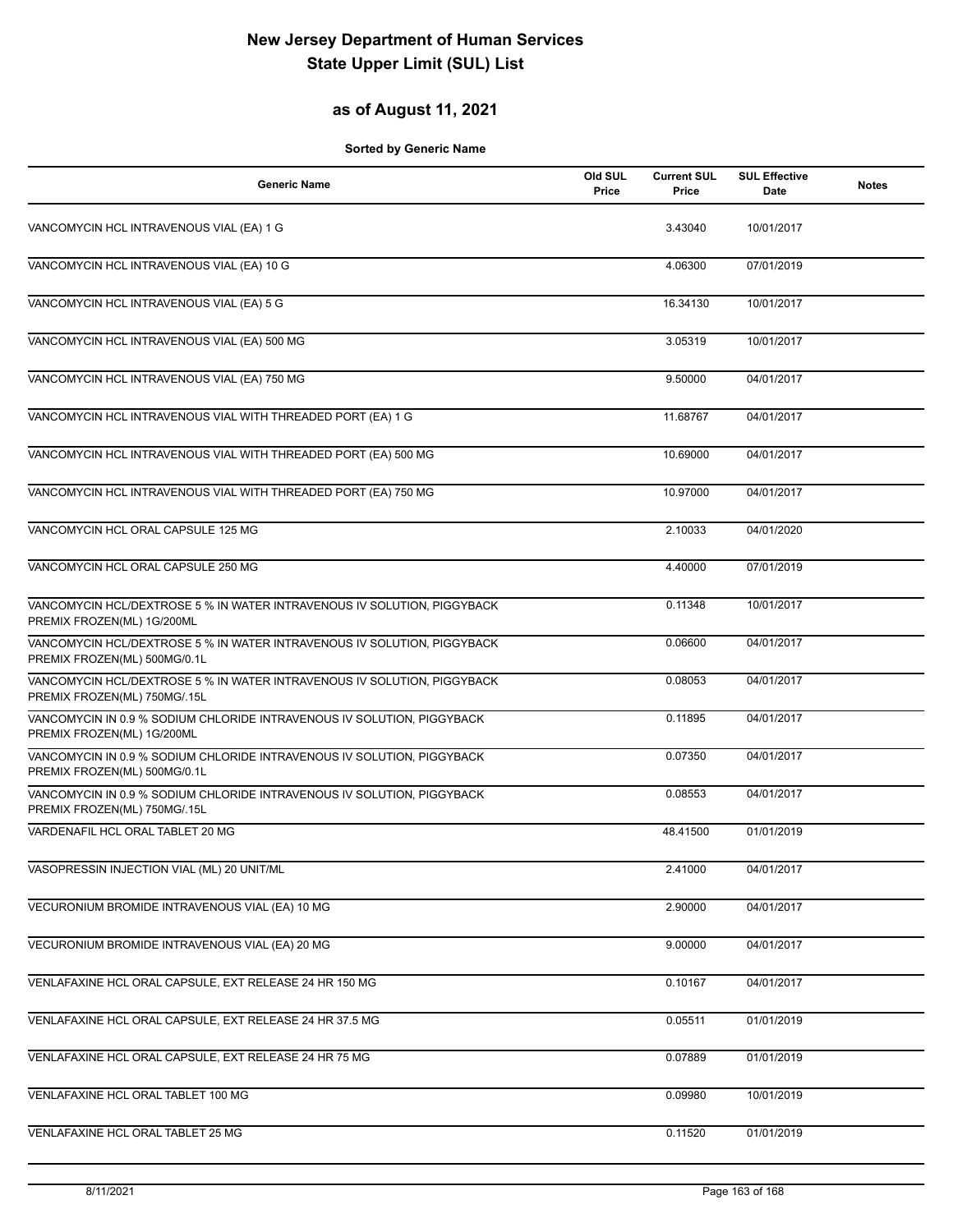#### **as of August 11, 2021**

| <b>Generic Name</b>                                                | Old SUL<br>Price | <b>Current SUL</b><br>Price | <b>SUL Effective</b><br>Date | <b>Notes</b> |
|--------------------------------------------------------------------|------------------|-----------------------------|------------------------------|--------------|
| VENLAFAXINE HCL ORAL TABLET 37.5 MG                                |                  | 0.11788                     | 04/01/2021                   |              |
| VENLAFAXINE HCL ORAL TABLET 50 MG                                  |                  | 0.03520                     | 10/01/2019                   |              |
| VENLAFAXINE HCL ORAL TABLET 75 MG                                  |                  | 0.05919                     | 10/01/2017                   |              |
| VENLAFAXINE HCL ORAL TABLET, EXTENDED RELEASE 24 HR 150 MG         |                  | 2.48400                     | 04/01/2017                   |              |
| VENLAFAXINE HCL ORAL TABLET, EXTENDED RELEASE 24 HR 225 MG         |                  | 3.59542                     | 07/01/2021                   |              |
| VENLAFAXINE HCL ORAL TABLET, EXTENDED RELEASE 24 HR 37.5 MG        |                  | 1.51785                     | 10/01/2017                   |              |
| VENLAFAXINE HCL ORAL TABLET, EXTENDED RELEASE 24 HR 75 MG          |                  | 2.95194                     | 10/01/2017                   |              |
| VERAPAMIL HCL INTRAVENOUS AMPUL (ML) 2.5 MG/ML                     |                  | 8.24000                     | 04/01/2017                   |              |
| VERAPAMIL HCL INTRAVENOUS SYRINGE (ML) 2.5 MG/ML                   |                  | 12.01250                    | 04/01/2017                   |              |
| VERAPAMIL HCL INTRAVENOUS VIAL (ML) 2.5 MG/ML                      |                  | 7.27750                     | 04/01/2017                   |              |
| VERAPAMIL HCL ORAL CAPSULE, EXTENDED RELEASE PELLETS 24 HR 120 MG  |                  | 0.53862                     | 10/01/2017                   |              |
| VERAPAMIL HCL ORAL CAPSULE, EXTENDED RELEASE PELLETS 24 HR 180 MG  |                  | 0.25668                     | 10/01/2017                   |              |
| VERAPAMIL HCL ORAL CAPSULE, EXTENDED RELEASE PELLETS 24 HR 240 MG  |                  | 0.40190                     | 10/01/2017                   |              |
| VERAPAMIL HCL ORAL CAPSULE, EXTENDED RELEASE PELLETS 24 HR 360 MG  |                  | 1.67785                     | 10/01/2017                   |              |
| VERAPAMIL HCL ORAL CAPSULE, 24HR EXTENDED RELEASE PELLET CT 100 MG |                  | 0.74820                     | 04/01/2017                   |              |
| VERAPAMIL HCL ORAL CAPSULE, 24HR EXTENDED RELEASE PELLET CT 200 MG |                  | 0.79429                     | 10/01/2017                   |              |
| VERAPAMIL HCL ORAL CAPSULE, 24HR EXTENDED RELEASE PELLET CT 300 MG |                  | 1.05737                     | 04/01/2017                   |              |
| VERAPAMIL HCL ORAL TABLET 120 MG                                   |                  | 0.05666                     | 04/01/2018                   |              |
| VERAPAMIL HCL ORAL TABLET 40 MG                                    |                  | 0.09230                     | 04/01/2021                   |              |
| VERAPAMIL HCL ORAL TABLET 80 MG                                    |                  | 0.05000                     | 04/01/2017                   |              |
| VERAPAMIL HCL ORAL TABLET, EXTENDED RELEASE 120 MG                 |                  | 0.06693                     | 10/01/2017                   |              |
| VERAPAMIL HCL ORAL TABLET, EXTENDED RELEASE 180 MG                 |                  | 0.09870                     | 04/01/2019                   |              |
| VERAPAMIL HCL ORAL TABLET, EXTENDED RELEASE 240 MG                 |                  | 0.04910                     | 01/01/2019                   |              |
| VINBLASTINE SULFATE INTRAVENOUS VIAL (ML) 1 MG/ML                  |                  | 4.30700                     | 04/01/2017                   |              |
| VINCRISTINE SULFATE INTRAVENOUS VIAL (ML) 1 MG/ML                  |                  | 5.66000                     | 04/01/2017                   |              |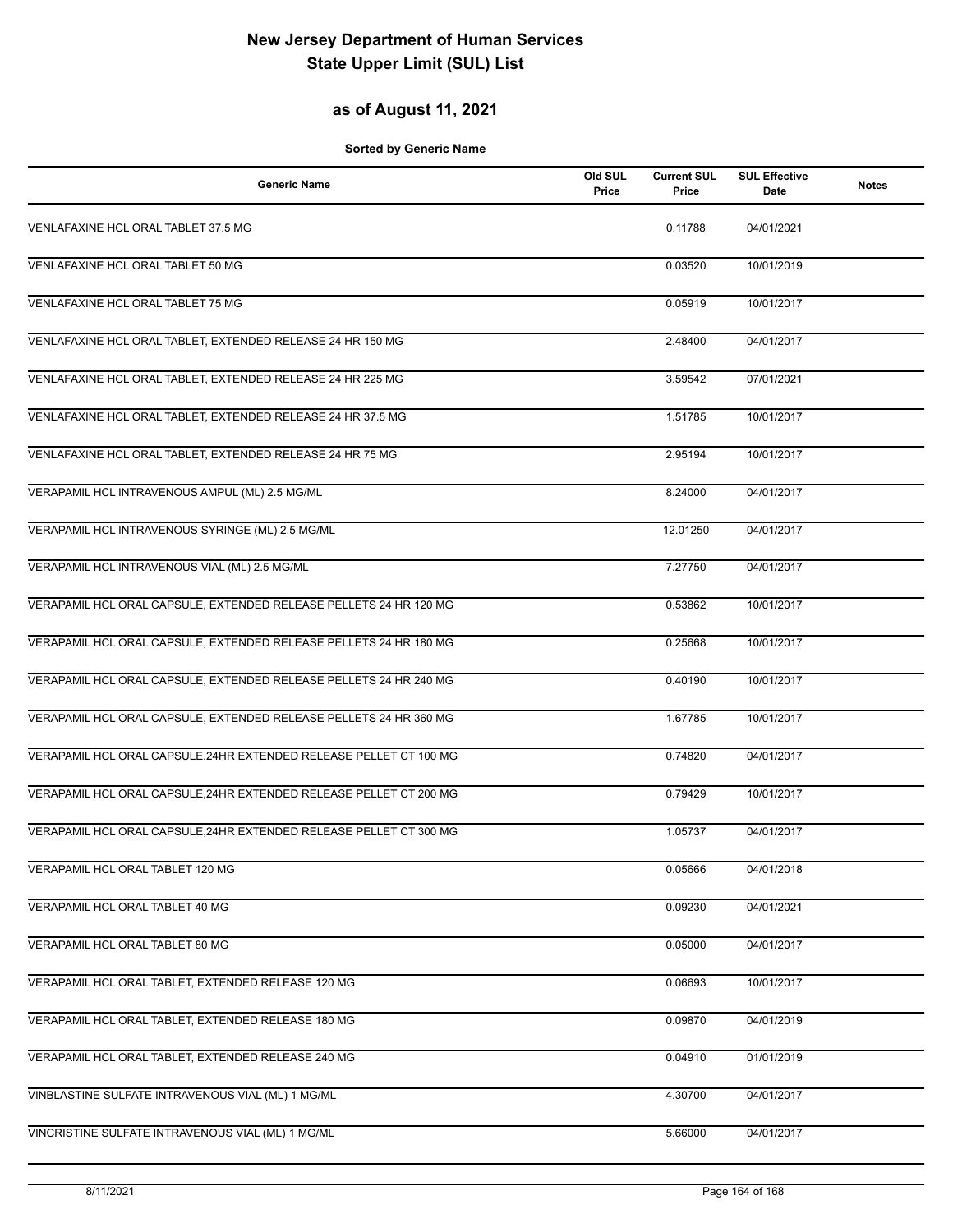#### **as of August 11, 2021**

| <b>Generic Name</b>                                                         | Old SUL<br>Price | <b>Current SUL</b><br>Price | <b>SUL Effective</b><br><b>Date</b> | <b>Notes</b> |
|-----------------------------------------------------------------------------|------------------|-----------------------------|-------------------------------------|--------------|
| VINCRISTINE SULFATE INTRAVENOUS VIAL (ML) 2 MG/2 ML                         |                  | 5.26500                     | 04/01/2017                          |              |
| VINORELBINE TARTRATE INTRAVENOUS VIAL (ML) 10 MG/ML                         |                  | 18.00000                    | 04/01/2017                          |              |
| VINORELBINE TARTRATE INTRAVENOUS VIAL (ML) 50 MG/5 ML                       |                  | 8.76800                     | 04/01/2017                          |              |
| VITAMIN B COMPLEX & VITAMIN C NO.20/FOLIC ACID ORAL CAPSULE 1 MG            |                  | 0.00000                     | 04/01/2015                          |              |
| VITAMIN B COMPLEX ORAL CAPSULE (HARD, SOFT, ETC.)                           |                  | 0.04488                     | 12/12/2011                          |              |
| VITAMIN B COMPLX NO.3/FOLIC ACID/ASCORBIC ACID/BIOTIN ORAL TABLET 1MG-60MG  |                  | 0.09967                     | 04/01/2017                          |              |
| VITAMIN E ACETATE ORAL CAPSULE (HARD, SOFT, ETC.) 400 UNIT                  |                  | 0.05758                     | 12/12/2011                          |              |
| VITAMIN E ACETATE/WHEAT GERM OIL/ALOE VERA TOPICAL OINTMENT (GRAM)          |                  | 0.05288                     | 12/12/2011                          |              |
| VITAMIN E ORAL CAPSULE (HARD, SOFT, ETC.) 100 UNIT                          |                  | 0.03450                     | 12/12/2011                          |              |
| VITAMIN E ORAL CAPSULE (HARD, SOFT, ETC.) 1000 UNIT                         |                  | 0.11540                     | 12/12/2011                          |              |
| VITAMIN E ORAL CAPSULE (HARD, SOFT, ETC.) 200 UNIT                          |                  | 0.03508                     | 12/12/2011                          |              |
| VITAMIN E ORAL CAPSULE (HARD, SOFT, ETC.) 400 UNIT                          |                  | 0.05758                     | 12/12/2011                          |              |
| VITAMIN E ORAL DROPS 50 UNIT/ML                                             |                  | 1.23081                     | 12/12/2011                          |              |
| VITAMINS A AND D TOPICAL OINTMENT (GRAM)                                    |                  | 0.02712                     | 12/12/2011                          |              |
| VITAMINS A AND D/WHITE PETROLATUM/LANOLIN TOPICAL OINTMENT (GRAM)           |                  | 0.04237                     | 04/01/2017                          |              |
| VITAMINS A AND D/WHITE PETROLATUM/LANOLIN TOPICAL OINTMENT IN PACKET (GRAM) |                  | 0.04391                     | 04/01/2017                          |              |
| VITAMINS A,C,AND D ORAL DROPS 1500-35                                       |                  | 0.08961                     | 12/12/2011                          |              |
| VORICONAZOLE INTRAVENOUS VIAL (EA) 200 MG                                   |                  | 122.07000                   | 04/01/2017                          |              |
| VORICONAZOLE ORAL SUSPENSION, RECONSTITUTED, ORAL (ML) 200 MG/5ML           |                  | 10.69373                    | 04/01/2017                          |              |
| VORICONAZOLE ORAL TABLET 200 MG                                             |                  | 3.00000                     | 07/01/2019                          |              |
| VORICONAZOLE ORAL TABLET 50 MG                                              |                  | 0.89967                     | 10/01/2017                          |              |
| WARFARIN SODIUM ORAL TABLET 1 MG                                            |                  | 0.02470                     | 01/01/2019                          |              |
| WARFARIN SODIUM ORAL TABLET 10 MG                                           |                  | 0.03920                     | 10/01/2017                          |              |
| WARFARIN SODIUM ORAL TABLET 2 MG                                            |                  | 0.05176                     | 10/01/2017                          |              |
| WARFARIN SODIUM ORAL TABLET 2.5 MG                                          |                  | 0.03000                     | 07/01/2018                          |              |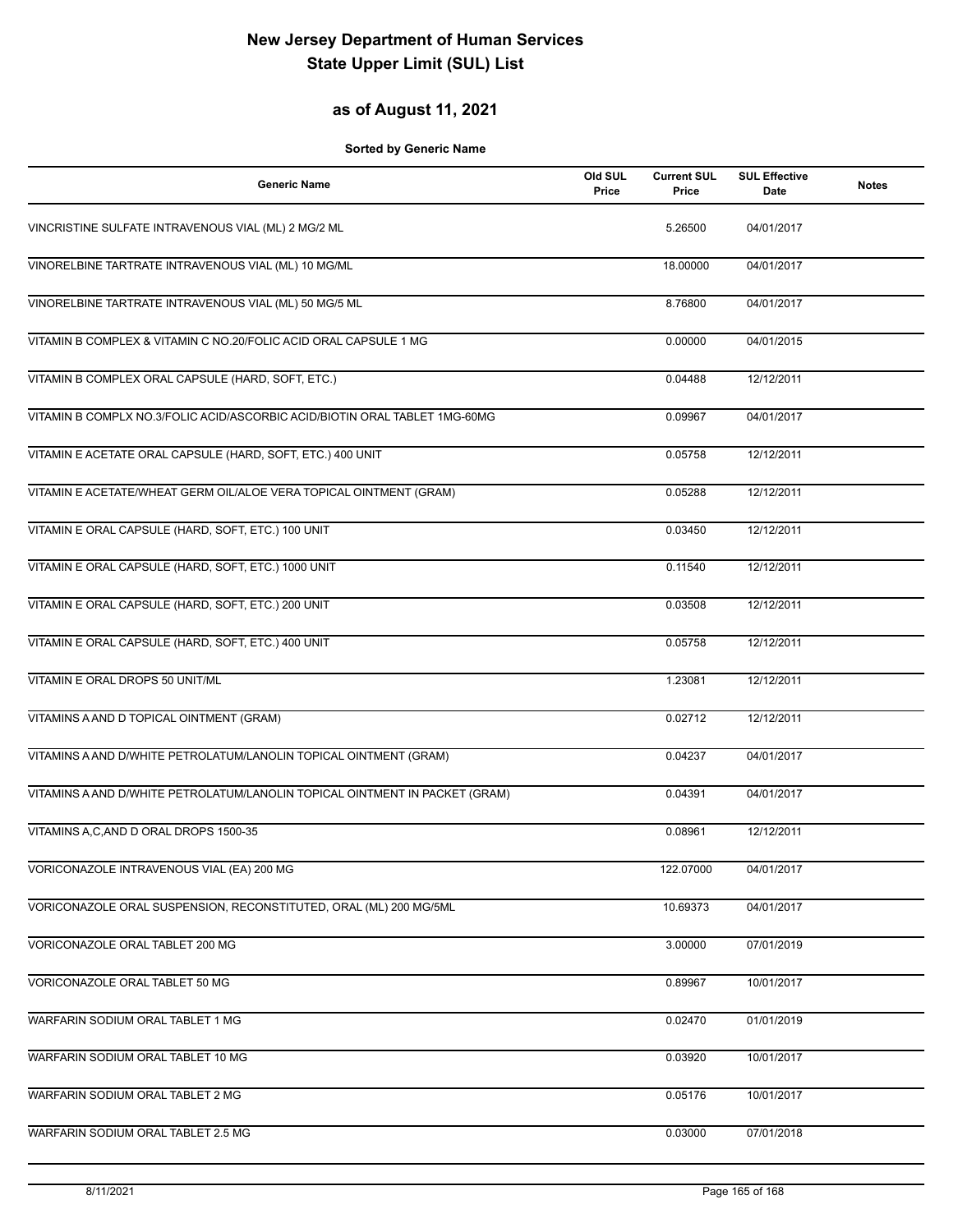### **as of August 11, 2021**

| <b>Generic Name</b>                                                               | Old SUL<br>Price | <b>Current SUL</b><br>Price | <b>SUL Effective</b><br>Date | <b>Notes</b> |
|-----------------------------------------------------------------------------------|------------------|-----------------------------|------------------------------|--------------|
| WARFARIN SODIUM ORAL TABLET 3 MG                                                  |                  | 0.05360                     | 07/01/2019                   |              |
| WARFARIN SODIUM ORAL TABLET 4 MG                                                  |                  | 0.06365                     | 04/01/2021                   |              |
| WARFARIN SODIUM ORAL TABLET 5 MG                                                  |                  | 0.02633                     | 10/01/2017                   |              |
| WARFARIN SODIUM ORAL TABLET 6 MG                                                  |                  | 0.06573                     | 10/01/2017                   |              |
| WARFARIN SODIUM ORAL TABLET 7.5 MG                                                |                  | 0.08420                     | 07/01/2018                   |              |
| WATER FOR INJ., BACTERIOSTATIC INJECTION VIAL (ML)                                |                  | 0.01933                     | 10/01/2017                   |              |
| WATER FOR INJ., BACTERIOSTATIC/METHYLPARABEN/PROPYLPARABEN INJECTION VIAL<br>(ML) |                  | 0.03015                     | 10/01/2017                   |              |
| WATER FOR INJECTION, STERILE INJECTION AMPUL (ML)                                 |                  | 0.00231                     | 12/12/2011                   |              |
| WATER FOR INJECTION, STERILE INJECTION VIAL (ML)                                  |                  | 0.05031                     | 10/01/2017                   |              |
| WATER FOR INJECTION, STERILE INTRAVENOUS INTRAVENOUS SOLUTION                     |                  | 0.00155                     | 10/01/2017                   |              |
| WATER FOR IRRIGATION, STERILE IRRIGATION SOLUTION, IRRIGATION                     |                  | 0.00439                     | 04/01/2017                   |              |
| WITCH HAZEL LEAF TOPICAL LIQUID (ML)                                              |                  | 0.00412                     | 04/01/2017                   |              |
| YOHIMBINE HCL ORAL TABLET 5.4 MG                                                  |                  | 0.28304                     | 12/12/2011                   |              |
| ZAFIRLUKAST ORAL TABLET 10 MG                                                     |                  | 1.39236                     | 04/01/2017                   |              |
| ZAFIRLUKAST ORAL TABLET 20 MG                                                     |                  | 0.77624                     | 10/01/2017                   |              |
| ZALEPLON ORAL CAPSULE 10 MG                                                       |                  | 0.24611                     | 04/01/2017                   |              |
| ZALEPLON ORAL CAPSULE 5 MG                                                        |                  | 0.17120                     | 10/01/2018                   |              |
| ZIDOVUDINE ORAL CAPSULE 100 MG                                                    |                  | 1.22587                     | 10/01/2017                   |              |
| ZIDOVUDINE ORAL SYRUP 10 MG/ML                                                    |                  | 0.09521                     | 01/01/2018                   |              |
| ZIDOVUDINE ORAL TABLET 300 MG                                                     |                  | 0.14500                     | 10/01/2018                   |              |
| ZINC CHLORIDE INTRAVENOUS VIAL (ML) 1 MG/ML                                       |                  | 0.05335                     | 10/01/2017                   |              |
| ZINC OXIDE TOPICAL CREAM (GRAM) 10 %                                              |                  | 0.14205                     | 04/01/2017                   |              |
| ZINC OXIDE TOPICAL CREAM (GRAM) 30.6 %                                            |                  | 0.10423                     | 04/01/2017                   |              |
| ZINC OXIDE TOPICAL OINTMENT (GRAM) 20 %                                           |                  | 0.00945                     | 10/01/2017                   |              |
| ZINC OXIDE/BENZETHONIUM CHLORIDE TOPICAL COMBINATION PACKAGE (EA) 10%-0.13%       |                  | 17.94000                    | 04/01/2017                   |              |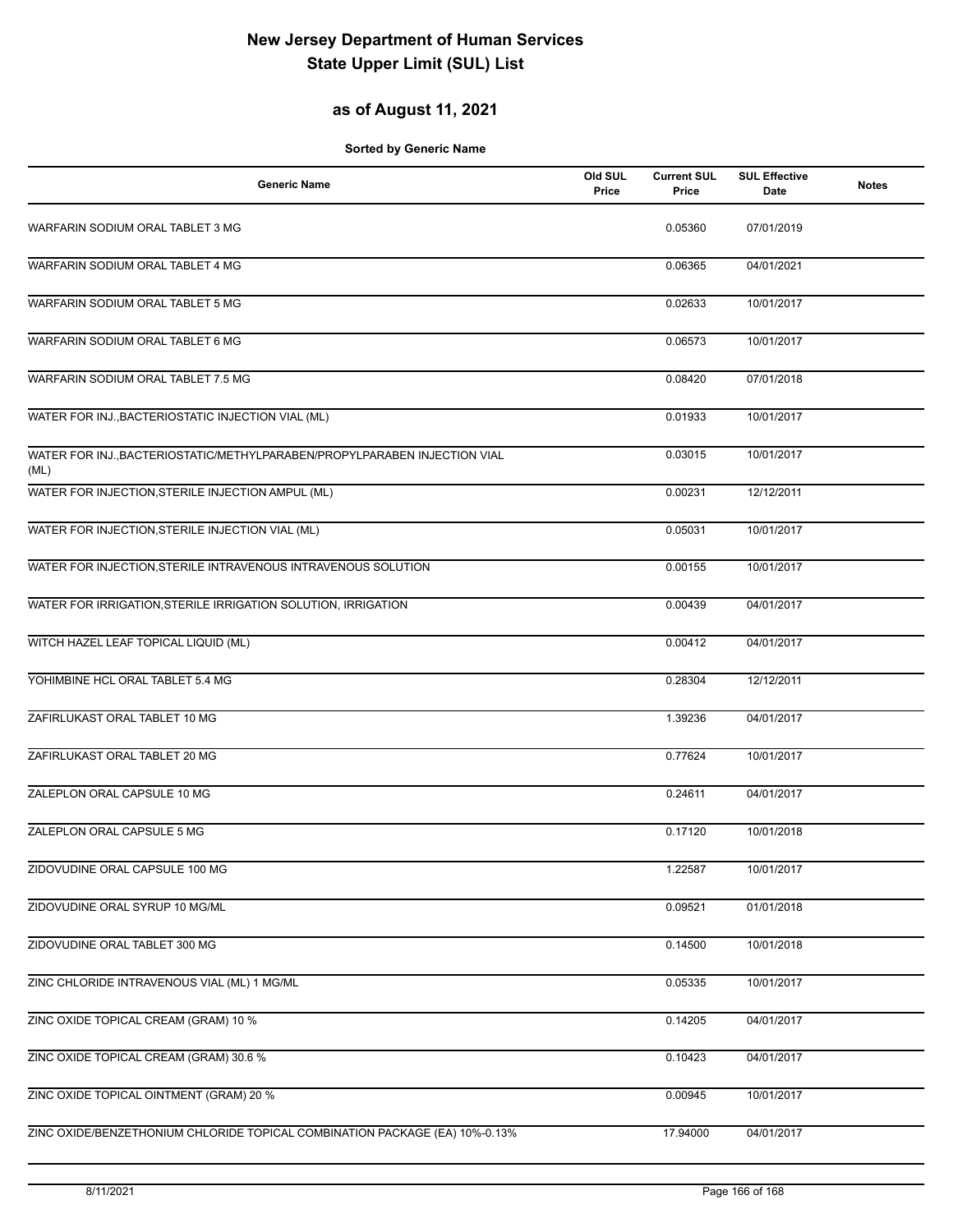### **as of August 11, 2021**

| Generic Name                                                                                                       | Old SUL<br>Price | <b>Current SUL</b><br>Price | <b>SUL Effective</b><br>Date | <b>Notes</b> |
|--------------------------------------------------------------------------------------------------------------------|------------------|-----------------------------|------------------------------|--------------|
| ZINC SULFATE HEPTAHYDRATE/CUSO4 P-HYD/MANGANESE/CHROMIUM/SEL<br>INTRAVENOUS VIAL (ML) 20-1000                      |                  | 0.70149                     | 10/01/2017                   |              |
| ZINC SULFATE HEPTAHYDRATE/CUSO4 P-HYD/MANGANESE/CHROMIUM/SEL<br>INTRAVENOUS VIAL (ML) 5-1-500/ML                   |                  | 0.29377                     | 10/01/2017                   |              |
| ZINC SULFATE INTRAVENOUS VIAL (ML) 1 MG/ML                                                                         |                  | 0.13460                     | 10/01/2017                   |              |
| ZINC SULFATE INTRAVENOUS VIAL (ML) 5 MG/ML                                                                         |                  | 0.53984                     | 10/01/2017                   |              |
| ZINC SULFATE/CUPRIC SULFATE/MANGANESE SULF/CHROMIC CHLORIDE INTRAVENOUS<br>VIAL (ML) 1-0.4-0.1                     |                  | 0.70000                     | 04/01/2017                   |              |
| ZINC SULFATE/CUPRIC SULFATE/MANGANESE SULF/CHROMIC CHLORIDE INTRAVENOUS<br>VIAL (ML) 1.5-0.1-25                    |                  | 3.00000                     | 04/01/2017                   |              |
| ZINC SULFATE/CUPRIC SULFATE/MANGANESE SULF/CHROMIC CHLORIDE INTRAVENOUS<br>VIAL (ML) 5-1-0.5-10                    |                  | 1.00000                     | 04/01/2017                   |              |
| ZIPRASIDONE HCL ORAL CAPSULE 20 MG                                                                                 |                  | 0.19050                     | 07/01/2018                   |              |
| ZIPRASIDONE HCL ORAL CAPSULE 40 MG                                                                                 |                  | 0.13750                     | 01/01/2019                   |              |
| ZIPRASIDONE HCL ORAL CAPSULE 60 MG                                                                                 |                  | 0.24917                     | 07/01/2019                   |              |
| ZIPRASIDONE HCL ORAL CAPSULE 80 MG                                                                                 |                  | 0.17367                     | 01/01/2019                   |              |
| ZOLEDRONIC ACID IN MANNITOL AND WATER FOR INJECTION INTRAVENOUS INFUSION<br>BOTTLE (ML) 5 MG/100ML                 |                  | 2.75000                     | 04/01/2017                   |              |
| ZOLEDRONIC ACID IN MANNITOL AND WATER FOR INJECTION INTRAVENOUS INTRAVENOUS<br>SOLUTION, PIGGYBACK (ML) 4 MG/100ML |                  | 0.60000                     | 04/01/2017                   |              |
| ZOLEDRONIC ACID IN MANNITOL AND WATER FOR INJECTION INTRAVENOUS INTRAVENOUS<br>SOLUTION, PIGGYBACK (ML) 5 MG/100ML |                  | 3.50000                     | 04/01/2017                   |              |
| ZOLEDRONIC ACID INTRAVENOUS VIAL (EA) 4 MG                                                                         |                  | 375.00000                   | 04/01/2017                   |              |
| ZOLEDRONIC ACID INTRAVENOUS VIAL (ML) 4 MG/5 ML                                                                    |                  | 11.25000                    | 04/01/2017                   |              |
| ZOLMITRIPTAN ORAL TABLET 2.5 MG                                                                                    |                  | 1.01357                     | 04/01/2017                   |              |
| ZOLMITRIPTAN ORAL TABLET 5 MG                                                                                      |                  | 2.40500                     | 04/01/2020                   |              |
| ZOLMITRIPTAN ORAL TABLET, DISINTEGRATING 2.5 MG                                                                    |                  | 5.64688                     | 04/01/2017                   |              |
| ZOLMITRIPTAN ORAL TABLET, DISINTEGRATING 5 MG                                                                      |                  | 5.50481                     | 04/01/2017                   |              |
| ZOLPIDEM TARTRATE ORAL TABLET 10 MG                                                                                |                  | 0.01708                     | 04/01/2017                   |              |
| ZOLPIDEM TARTRATE ORAL TABLET 5 MG                                                                                 |                  | 0.01836                     | 04/01/2017                   |              |
| ZOLPIDEM TARTRATE ORAL TABLET, EXTENDED RELEASE MULTIPHASE 12.5 MG                                                 |                  | 0.06591                     | 07/01/2018                   |              |
| ZOLPIDEM TARTRATE ORAL TABLET, EXTENDED RELEASE MULTIPHASE 6.25 MG                                                 |                  | 0.42000                     | 10/01/2020                   |              |
| ZOLPIDEM TARTRATE SUBLINGUAL TABLET, SUBLINGUAL 1.75 MG                                                            |                  | 7.90166                     | 04/01/2017                   |              |